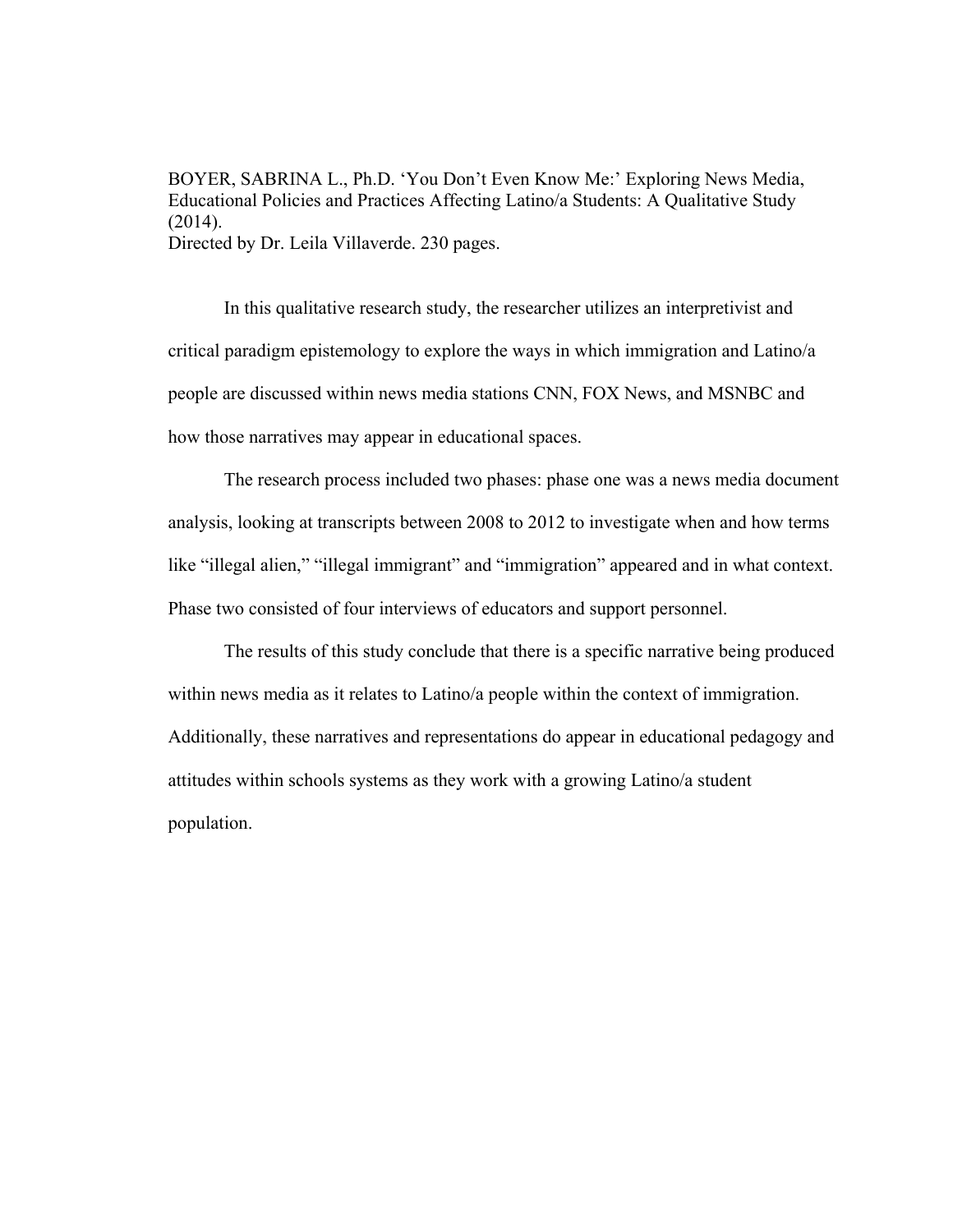# 'YOU DON'T EVEN KNOW ME:' EXPLORING NEWS MEDIA, EDUCATIONAL POLICIES AND PRACTICES AFFECTING LATINO/A STUDENTS:

# A QUALITATIVE STUDY

by

Sabrina L. Boyer

A Dissertation Submitted to the Faculty of The Graduate School at The University of North Carolina Greensboro in Partial Fulfillment of the Requirements for the Degree Doctor of Philosophy

> Greensboro 2014

> > Approved by

Committee Chair

 $\mathcal{L}_\text{max} = \frac{1}{2} \sum_{i=1}^{n} \frac{1}{2} \sum_{i=1}^{n} \frac{1}{2} \sum_{i=1}^{n} \frac{1}{2} \sum_{i=1}^{n} \frac{1}{2} \sum_{i=1}^{n} \frac{1}{2} \sum_{i=1}^{n} \frac{1}{2} \sum_{i=1}^{n} \frac{1}{2} \sum_{i=1}^{n} \frac{1}{2} \sum_{i=1}^{n} \frac{1}{2} \sum_{i=1}^{n} \frac{1}{2} \sum_{i=1}^{n} \frac{1}{2} \sum_{i=1}^{n} \frac{1$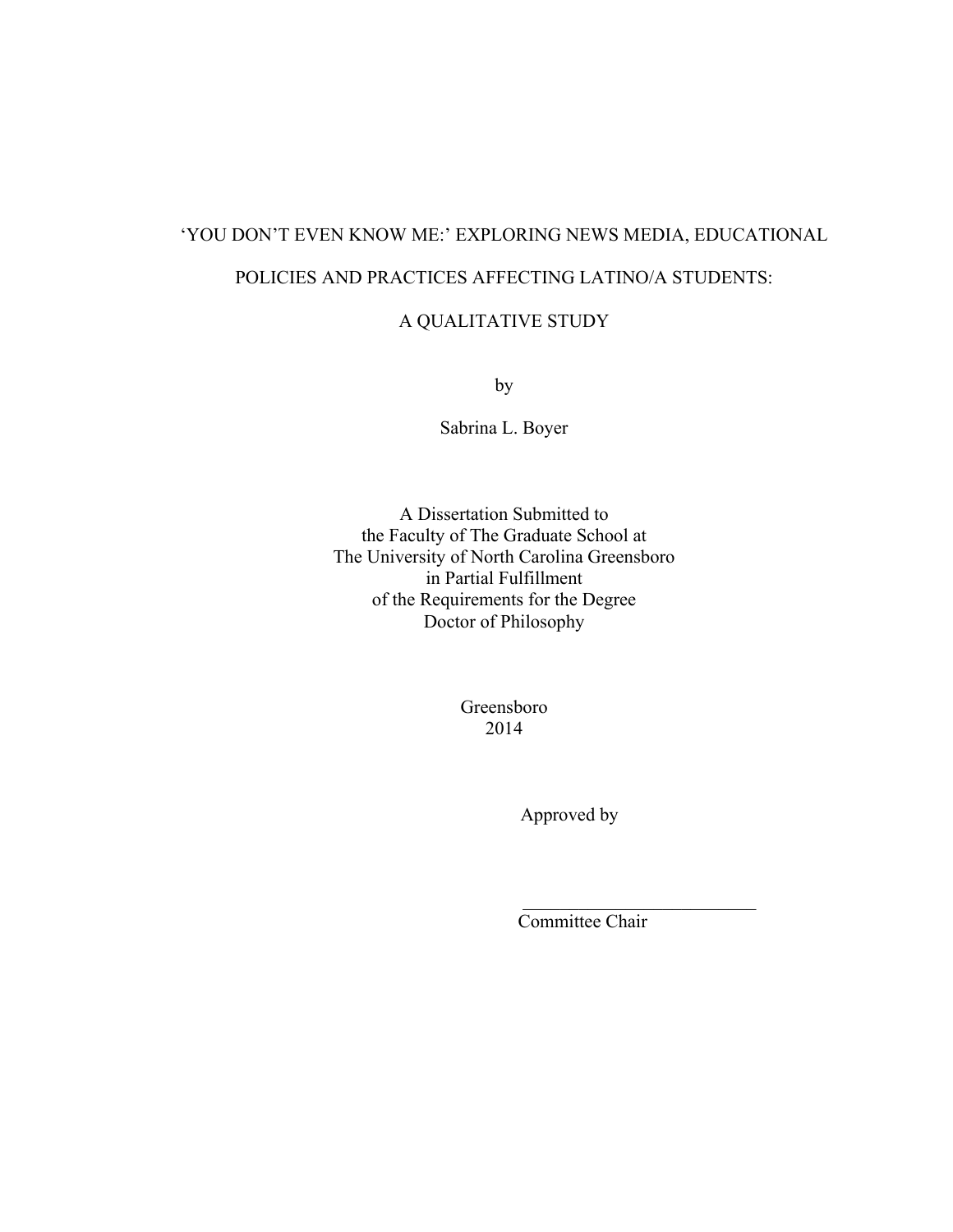To my professors Dr. Villaverde and Dr. Bettez for pushing and challenging me.

To my Dad, Skip Boyer.

To my friends who kept me going throughout this process, and to Ms. Emily Griffie for holding me accountable and supporting me in all I do.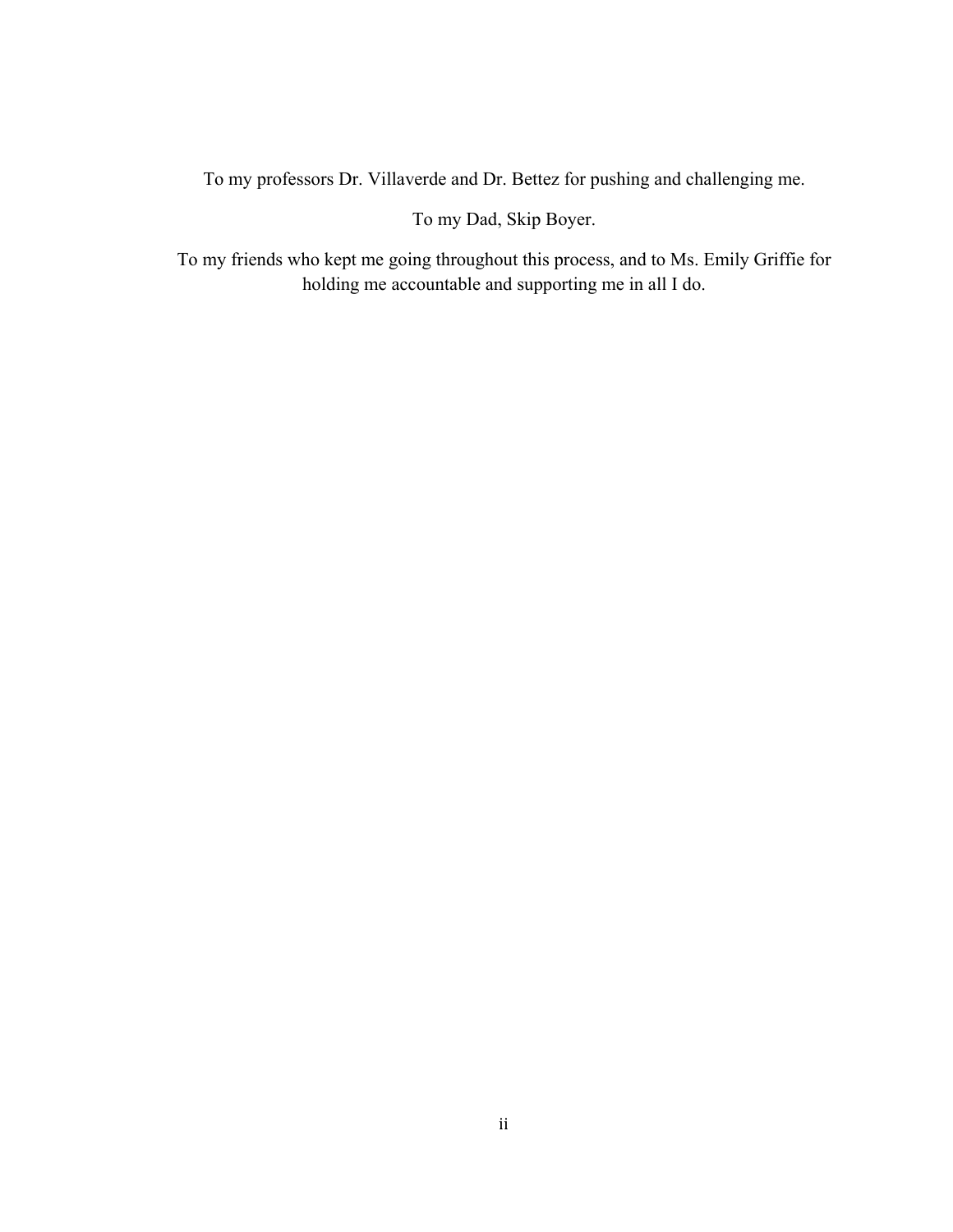# APPROVAL PAGE

This dissertation written by Sabrina L. Boyer has been approved by the following committee of the Faculty of The Graduate School at The University of North Carolina at Greensboro.

Committee Chair \_\_\_\_\_\_\_\_\_\_\_\_\_\_\_\_\_\_\_\_\_\_\_\_\_\_\_\_\_

Committee Members \_\_\_\_\_\_\_\_\_\_\_\_\_\_\_\_\_\_\_\_\_\_\_\_\_\_\_\_\_

 $\mathcal{L}_\text{max}$  and  $\mathcal{L}_\text{max}$  and  $\mathcal{L}_\text{max}$  and  $\mathcal{L}_\text{max}$  and  $\mathcal{L}_\text{max}$ 

 $\overline{\phantom{a}}$  , and the set of the set of the set of the set of the set of the set of the set of the set of the set of the set of the set of the set of the set of the set of the set of the set of the set of the set of the s

 $\mathcal{L}_\text{max}$  , where  $\mathcal{L}_\text{max}$  and  $\mathcal{L}_\text{max}$ Date of Acceptance by Committee

 $\mathcal{L}_\text{max}$  , where  $\mathcal{L}_\text{max}$  , we have the set of  $\mathcal{L}_\text{max}$ Date of Final Oral Examination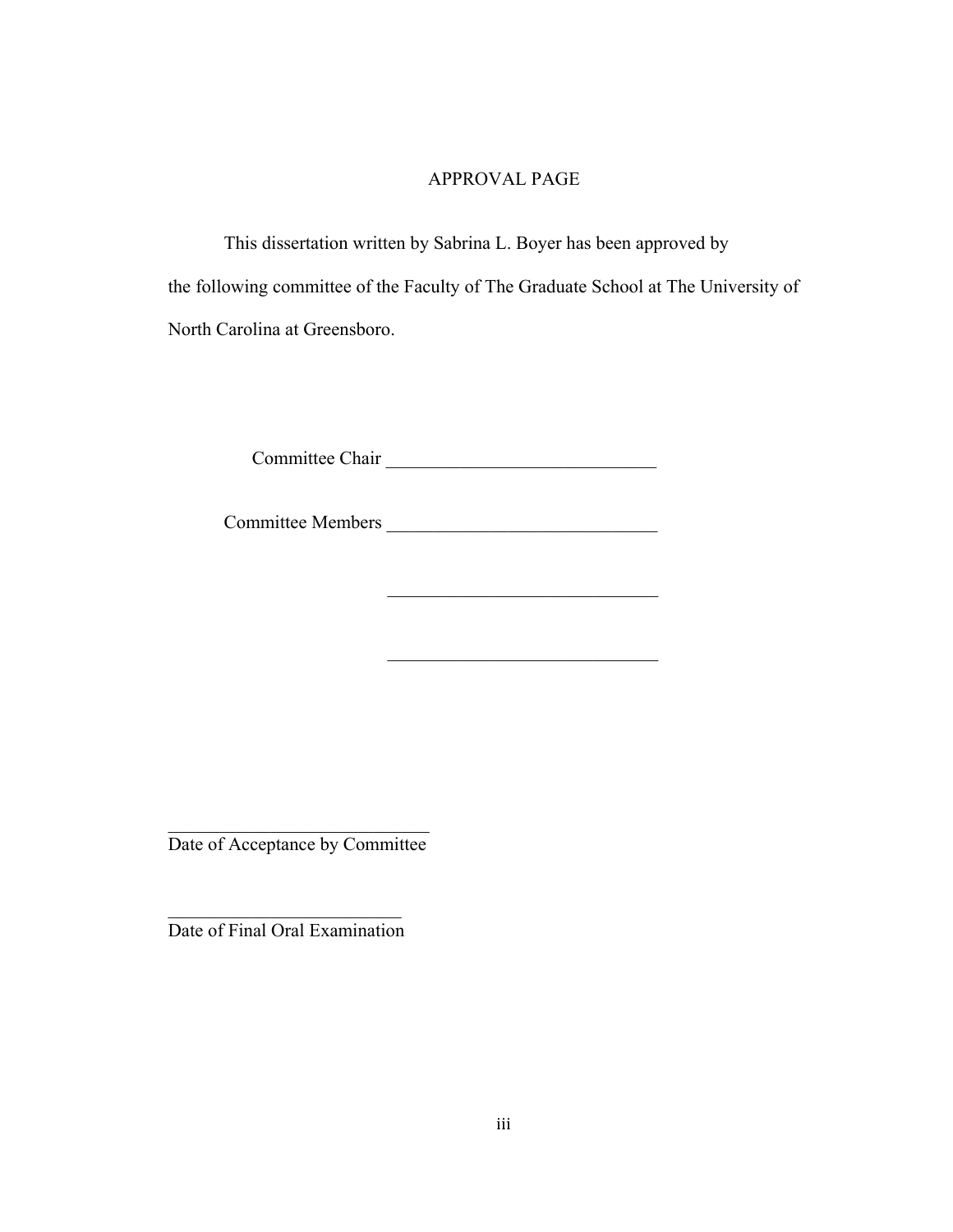# TABLE OF CONTENTS

|                                                          | Page |
|----------------------------------------------------------|------|
|                                                          |      |
|                                                          |      |
| <b>CHAPTER</b>                                           |      |
|                                                          |      |
|                                                          |      |
|                                                          |      |
|                                                          |      |
| V. TEACHING AND SUPPORT PERSONNEL: INTERVIEW FINDINGS145 |      |
|                                                          |      |
|                                                          |      |
|                                                          |      |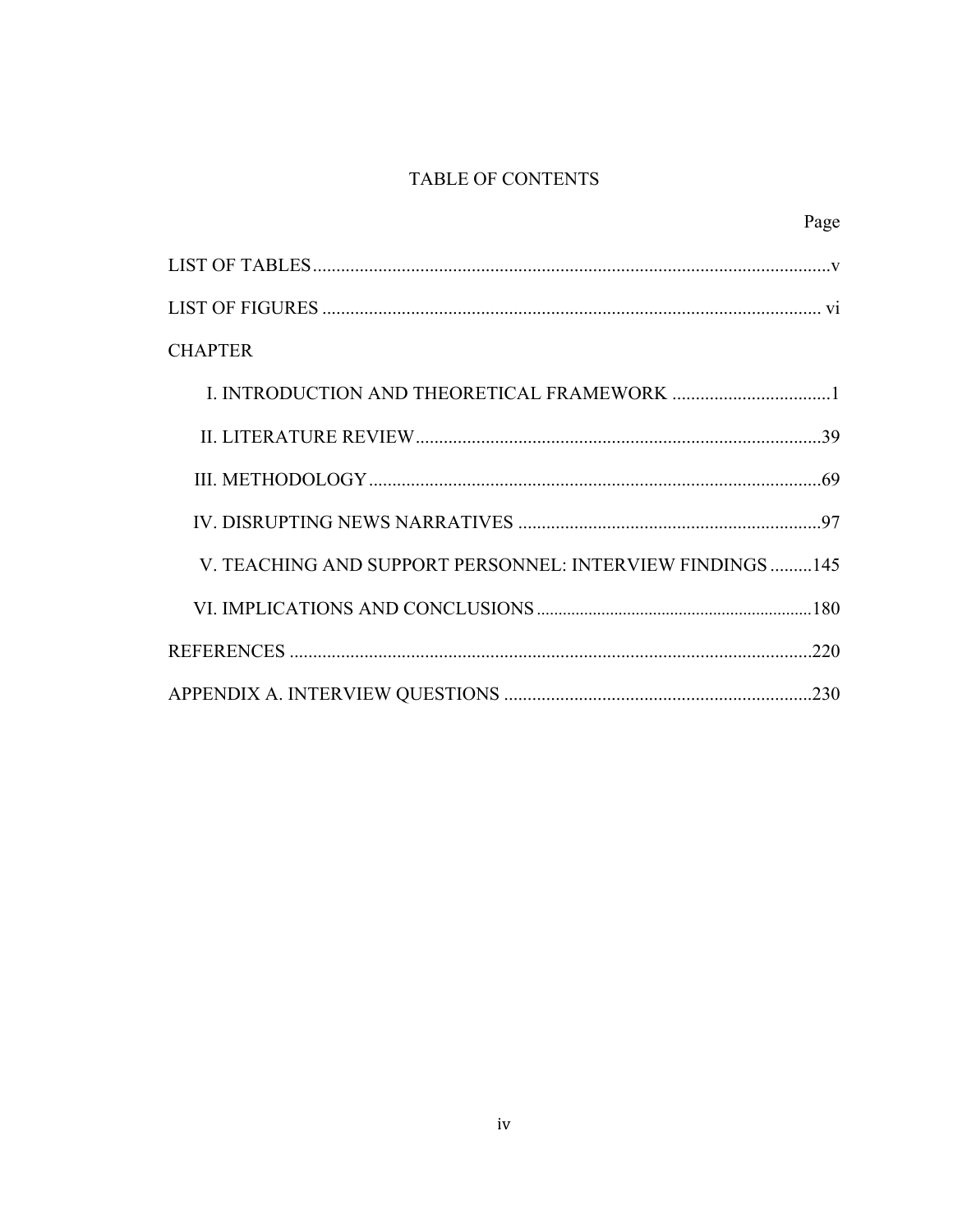# **LIST OF TABLES**

| Page |
|------|
|      |
|      |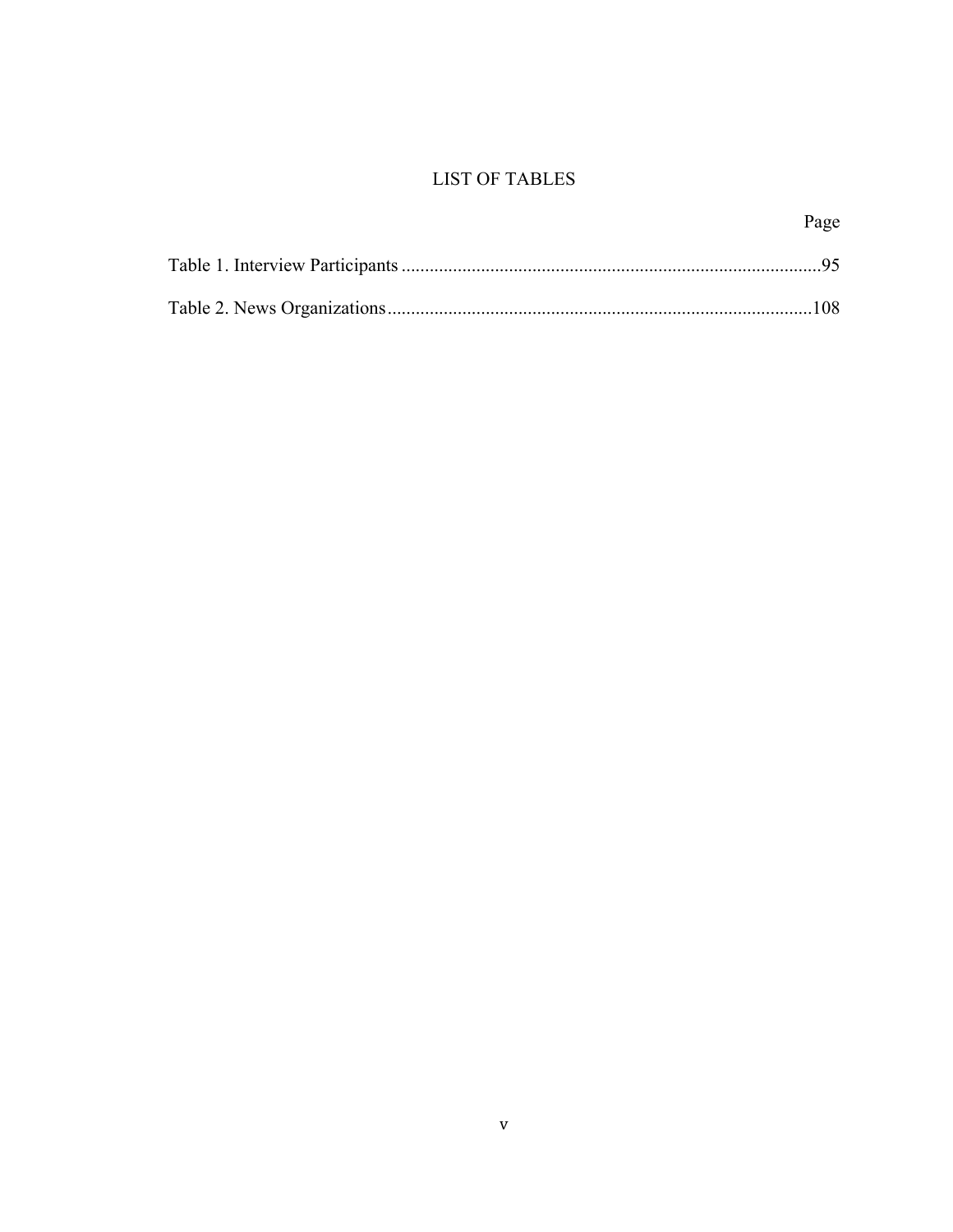# LIST OF FIGURES

| Page |
|------|
|      |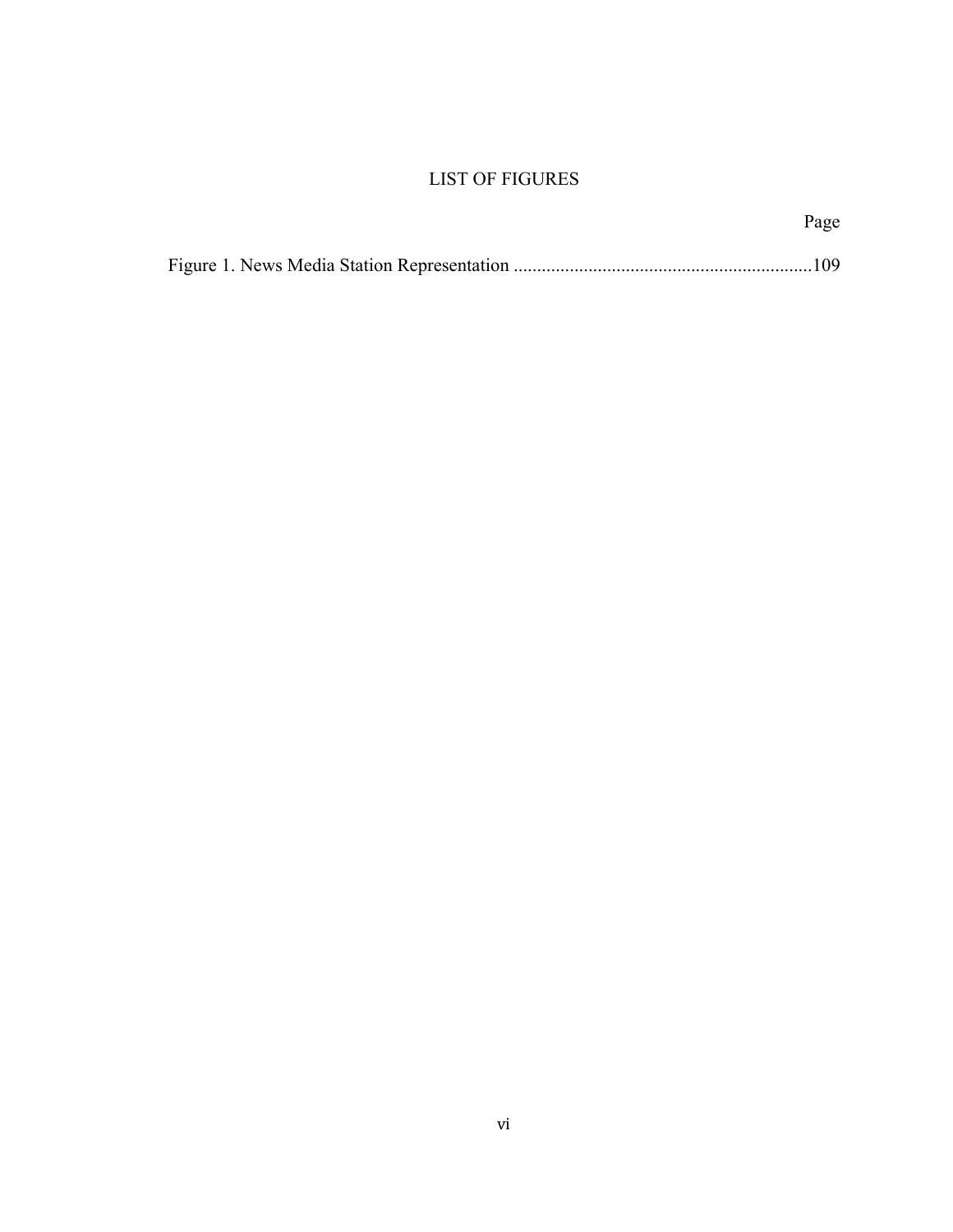## CHAPTER I

## INTRODUCTION AND THEORTICAL FRAMEWORK

 Ever since I can remember, I have used media, which include films, television, and music as an educator to learn about issues of class and gender, and though I didn't know it as a young person, I used these films as a form of curriculum to learn about my lower class, white world. More importantly, they gave me something to relate to, even if, at the time, I didn't know that's what I needed. I was accessing my culture through media in order to make sense of my environment and learn how to act appropriately within my given culture. Barbara Joseph (2000) explores this as she states, "Culture essentially means sense-making. It becomes the system in which people organize their perceptions of their environment and their lives (…) symbols and rituals socialize individuals and help them to articulate their understandings of their lives and values," (p.16). Joseph illustrates my experiences as a child; I used media to negotiate my environment, and used the symbols on film to learn to understand life and what was valued in my age group and developing teen hood. For me, media served as an educator while also instructing and offering a form of escape. Media can be used as a cultural educator to learn accepted social norms, behaviors, and interests. Joseph (2000) explores this further as she contends that curriculum conceptualized as culture educates us to pay attention to belief systems, values, behaviors, language, artistic expression, the environment in which education takes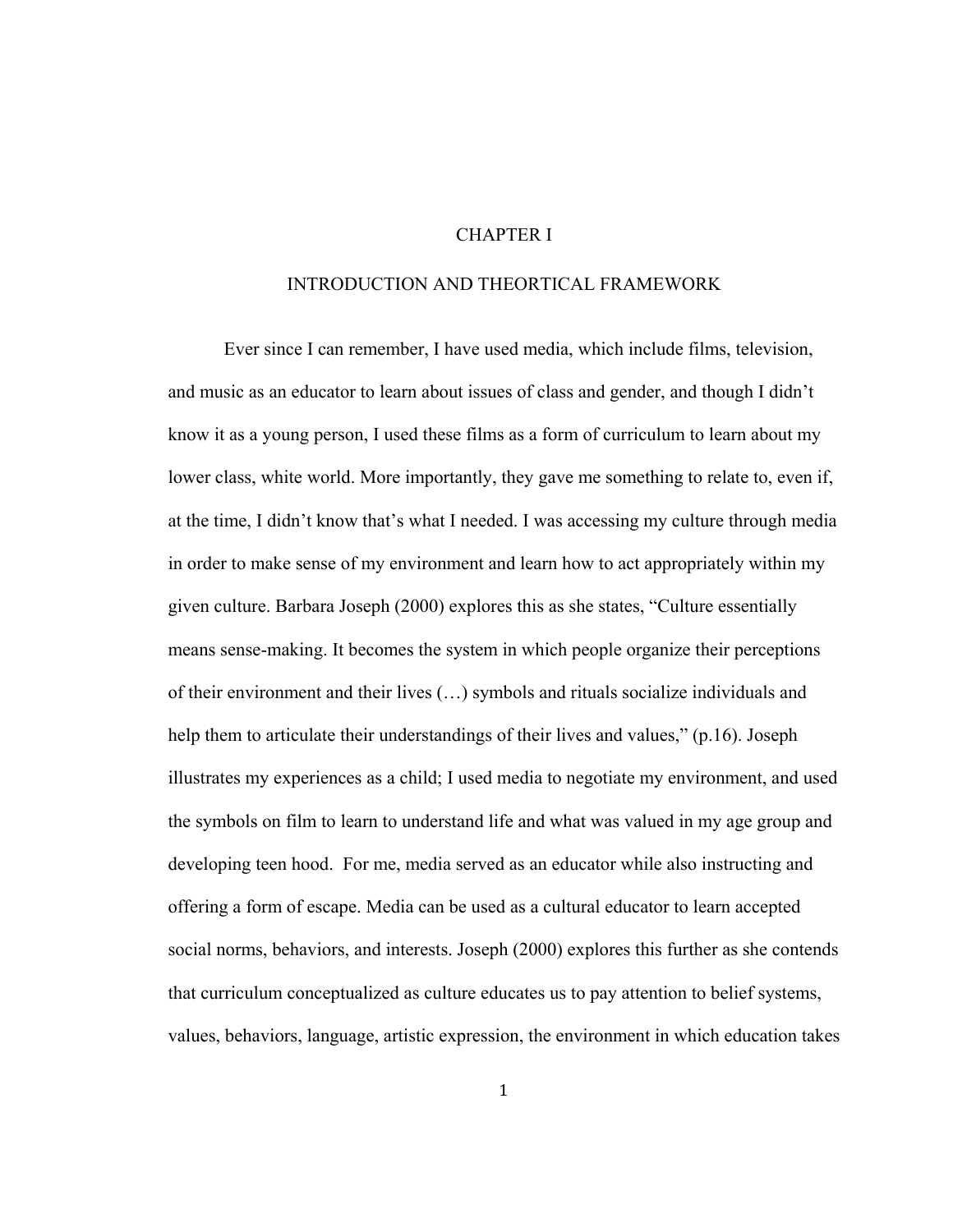place, power relationships, and most importantly, the norms that affect our sense about what is right or appropriate (p.19). Learning the norms, or what is 'right' or 'appropriate' can most often and easily be learned from media consumption; to learning English, to dress, behavior, values, interests, and cultural cues, "the influential role that broadcasting and emergent information and computer media play in organizing, shaping, and disseminating information, ideas, and values is creating a powerful public pedagogy" (Giroux, 1999; Luke, 1997 qtd. in Kellner and Share, 2007, p.3). This powerful public pedagogy necessitates, according to Kellner and Share (2007), "a critical media literacy to empower students and citizens to adequately read media messages and produce media themselves in order to be active participants in a democratic society" (p.3). However, what does this critical media literacy mean, why is it necessary, and how does it affect Latino/a students that are immigrants?<sup>1</sup>. With these theoretical constructs in mind, I have chosen to investigate the ways in which media and the stories described in news reports about Latino/as and immigrants may influence teachers and support personnel in educational spaces. Working at a writing center at a community college where I often interacted with Latino/a students who faced difficulty in communicating with their instructors, understanding what their instructors wanted, and were sometimes struggling as second language learners raised my awareness about the needs of the Latino/a population. I will explore this in more detail later in the chapter.

<u> 1989 - Johann Stein, fransk politik (d. 1989)</u>

<sup>&</sup>lt;sup>1</sup> I worked in a writing center at a community college with Latino/a students who frequently came in and asked for assistance. Often these students alluded to dealing with other issues besides school, and also frequently had questions about not just writing, but what their teachers expected from them, and how to communicate to their teachers so that the teachers could understand the particular struggles the students themselves faced.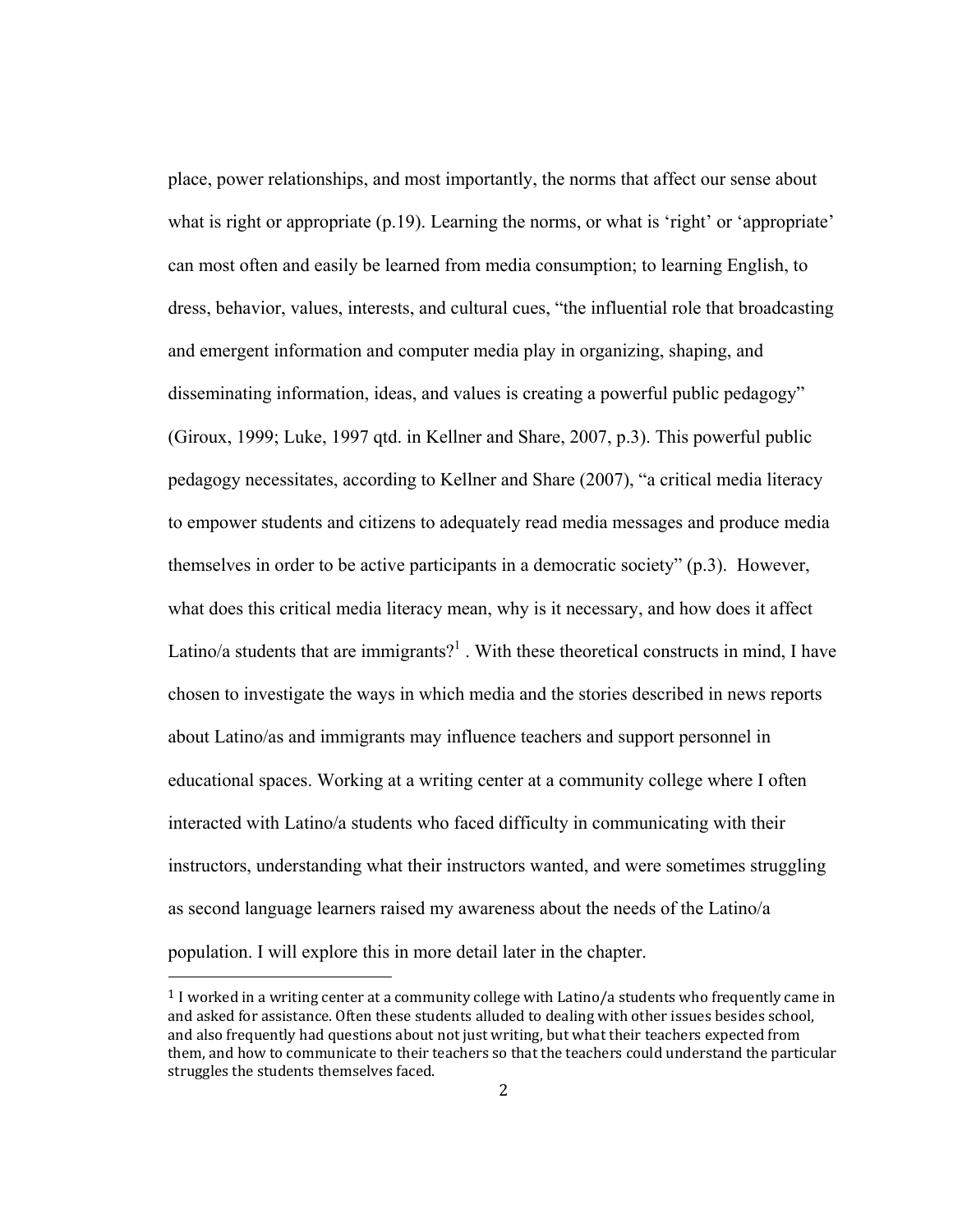Thus, I chose to focus on high schools within a school district in North Carolina to see if media does influence the experiences of Latino/a students who, documented or not, have the right to an education until age 21. High school teachers and school members were chosen because students are working toward graduating and may have aspirations toward higher education; here is where the stakes become greater for students and they likely have a lot at risk at this point in their lives.

 Therefore, for the purposes of this study, when I use the term "immigrant" I am focusing specifically on Latino/a students. According to the Pew Hispanic Center, in 2010, 58% of undocumented immigrants were from Mexico. Many Latino/a students are immigrants, and often, whether they are documented or not, experience this label and the corresponding consequences given the current debates around immigration. Most of the focus in these debates is on Latino/as specifically because of the proximity of states like Arizona and Texas to Mexico; and in discussion about immigration, often when the term "immigrant" is used in news media, it is conflated with the Latino/a community and this particular group is specifically targeted in the current national discussions.

My interest in this topic grows out of working in The Writing Center at a community college which, until fall 2012, was only a desk staffed by other English instructors, one at a time. Students either made an appointment or came as a walk-in, and since there was only one person working at a time, only one student could be seen at a time. There was not enough money for more than one person to be on duty. This is the best the college could offer due to budget restrictions and a lack of available space;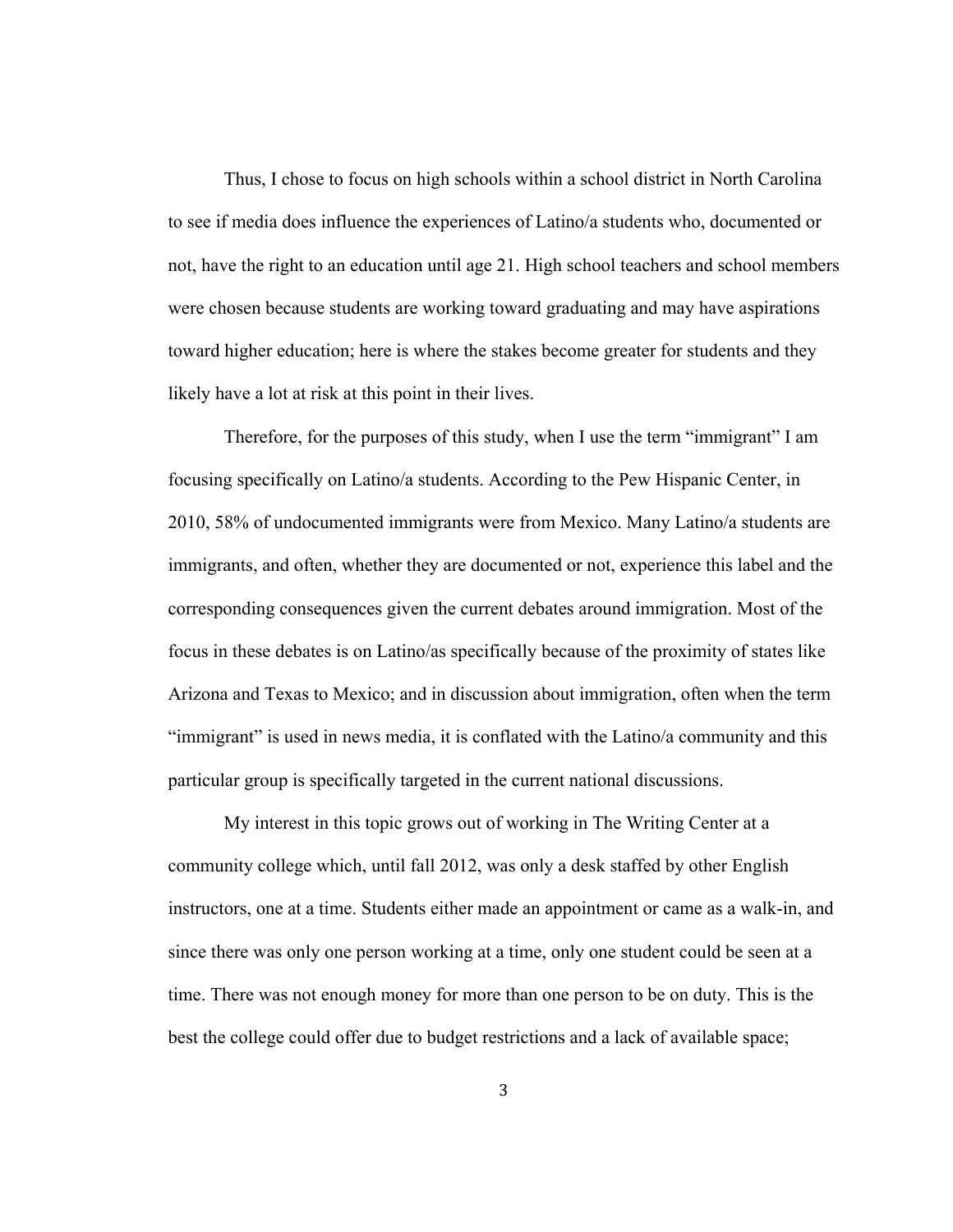additionally, The Writing Center was not a college-funded assistance and was and still continues to be staffed and paid for by The English Department rather than an additional service that the college provides. Because of this, The Writing Center does not receive enough funding or any assistance from the college to meet the demands of anywhere between 30,000 and 40,000 students depending on the year and semester. Within the last two fiscal years of 2012-2013 and 2013-2014, part-time tutors as well as full-time English instructors now staff The Writing Center with about four to five people at a time. They have extended hours to around 40 hours per week, with online tutoring also available. As of fall 2013, instead of one person at one desk, there is now a small staff that offers assistance in The Writing Center, which is now housed under the library, with multiple cubicles for tutoring sessions with up to five students at a time. However, it is still underfunded and understaffed.

 The center usually works with any students who would like additional one-onone assistance with their writing assignments, mostly those students in the developmental or first year courses of writing composition, rhetoric and argument. Many students who visit The Writing Center, however, are those learning how to speak, read, and write English. They are often struggling because they are simultaneously working to learn English, may be new to U.S. school culture, as well as learning to understand what is being asked of them. Working in the Center allowed an opportunity to explore the ways in which educators interact with, teach, and approach their English language learner students, and how teachers may view these students. Where do teachers get their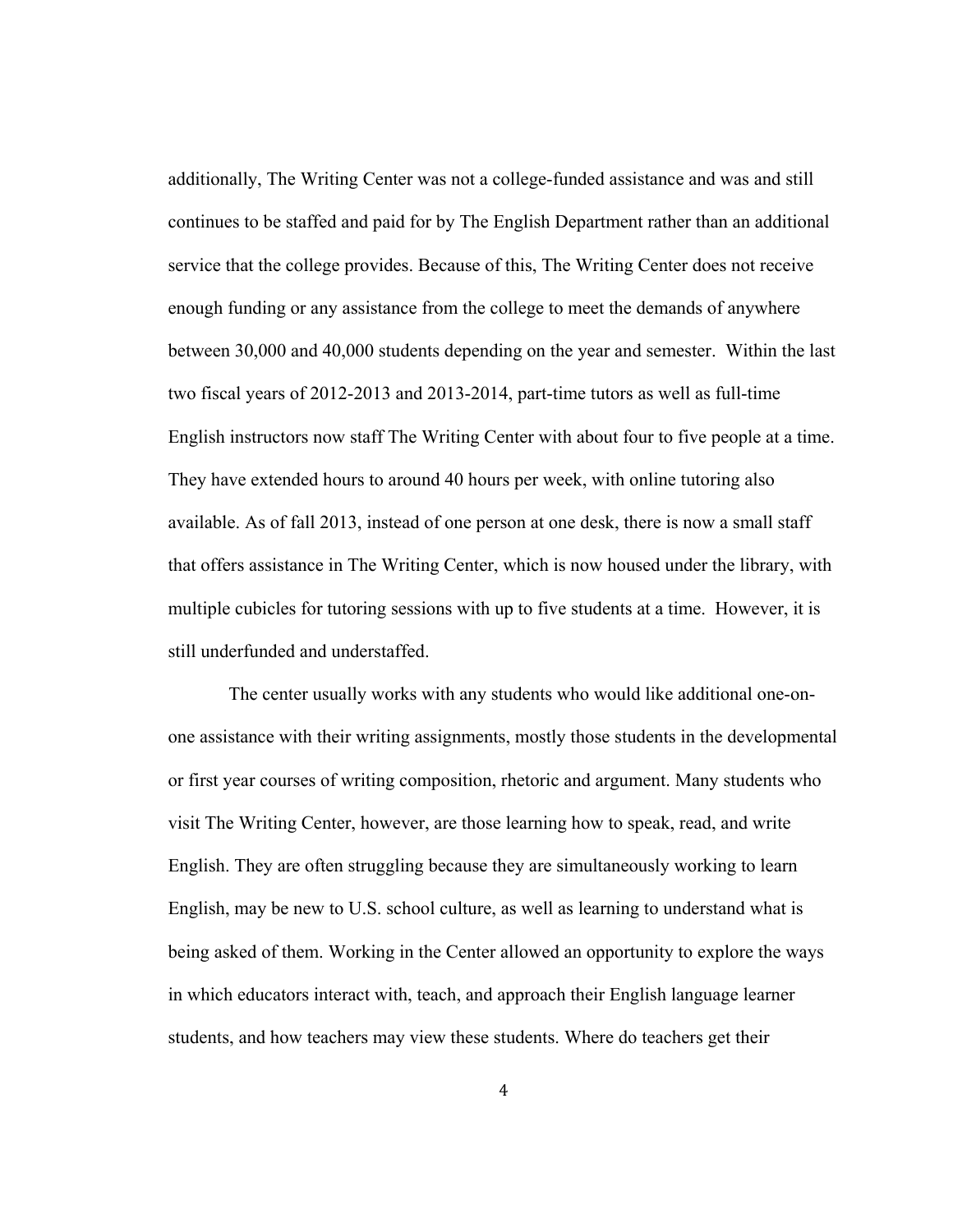information about people different from themselves? Does exposure to media create or lead to preconceived notions about specific groups of students, their abilities or their potential? Does exposure to images and narratives in media affect teacher pedagogy and understanding of Latino/a students, due to their current frequency and prevalence in national discussions? Often times, students, especially immigrant students, and teachers, use media as a cultural educator to adopt accepted norms, behaviors and interests. It is not a leap to wonder if these discussions are being absorbed and at play, whether consciously or not, within educational spaces.

As a tutor in The Writing Center, this research is also in response to my own questions as a teacher as to how to better serve my Latino/a students, having worked with undocumented students who struggled to not only understand what their teachers were asking of them, but simultaneously may have been adapting to a new culture, learning a new language, and negotiating their environment. As a community college teacher, the student body is quite diverse with specific and different challenges to face. I wondered how instructors may be affecting these particular students, and how particular pedagogical choices may be a result of a lack of understanding, training, and knowledge of the challenges for Latino/a students. It was my hope that this research might lead to insight into these questions, and investigate how media may influence how teachers approach their Latino/a students who may also be immigrants.

The focus on Latino/a students also stems from the very explicit surveillance around particular immigrant bodies. Latino/as are targeted in Border States of Mexico as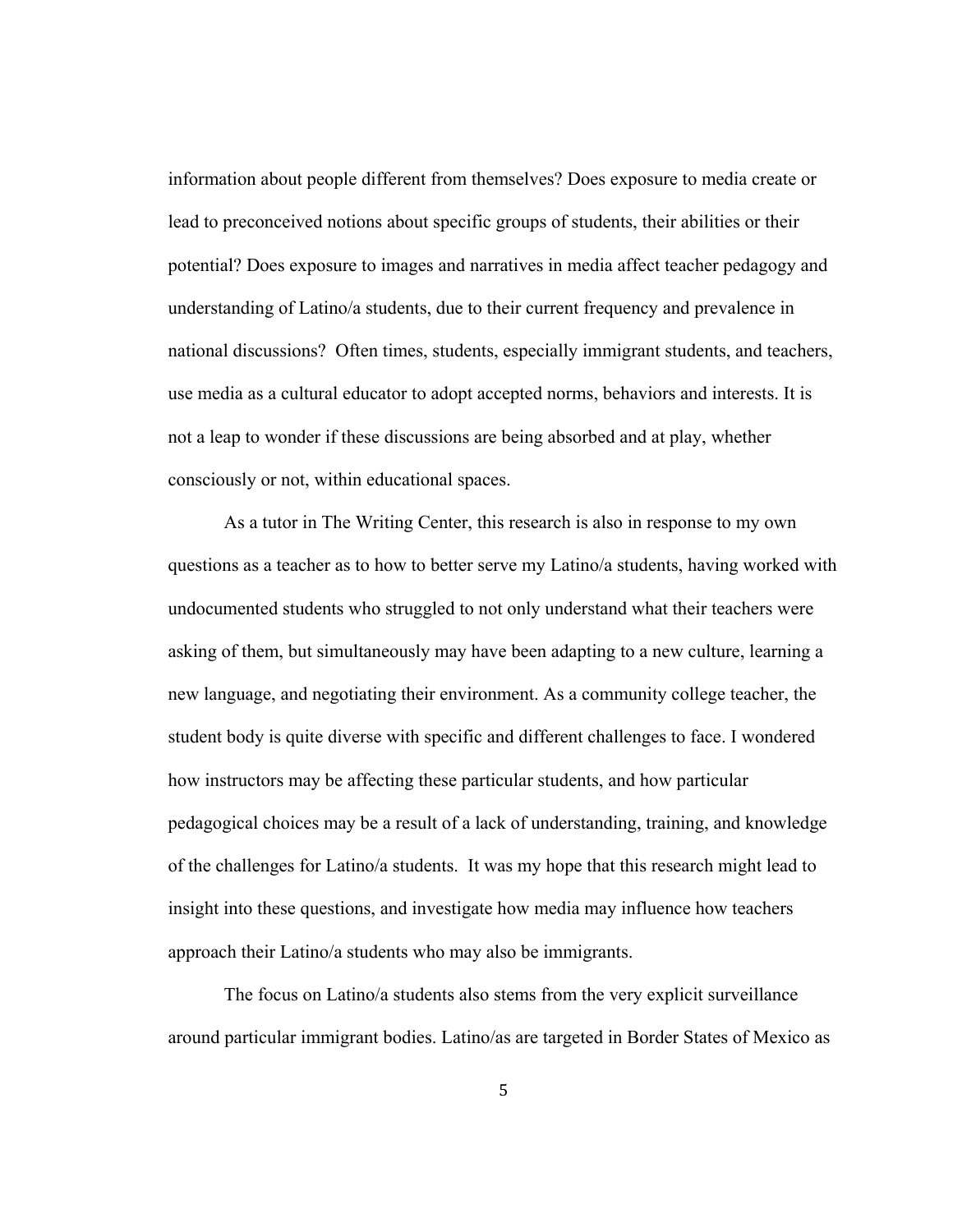well as states like North Carolina where there is an influx of Latino/a immigrants. Often these two concepts: immigrant and Latino/a are conflated to be synonymous with one another. There is a different degree to the racism that affects Latino/as as well as the type of legislation that is developed contingent on the proximity of a state to Mexico. Historically, people from Mexico are not crossing any border, as Arizona, Texas, parts of California and Nevada was taken from Mexico. The history of this region is often ignored and raises contention around brown skin bodies and influences the legislation of brown skin. The focus here is that in the immigration discussion, Latino/a people are overwhelmingly focused on and legislated in the southwest and east of the United States. The idea here is that illegality is "socially, culturally, and politically constructed. As people move across ever porous national boundaries, their status is determined by policies in those nation-states, not by some essential quality inherent in the migrant's genetic code or personal philosophy on life," (Chavez, 2008, p.25). This divide creates a dichotomy: the United States versus Mexico. Because of this narrative, Latino/as as well as their descendants are created as people who cannot and will not become part of U.S. society. They are forever marginalized as 'other.'

#### **Statement of the Problem**

Many of the students who came in seeking assistance in The Writing Center were students who didn't just have questions about writing or structure and organization, but were students who were struggling to understand what their teacher was asking of them, questions about the assignment instructions, and assistance in writing in English, which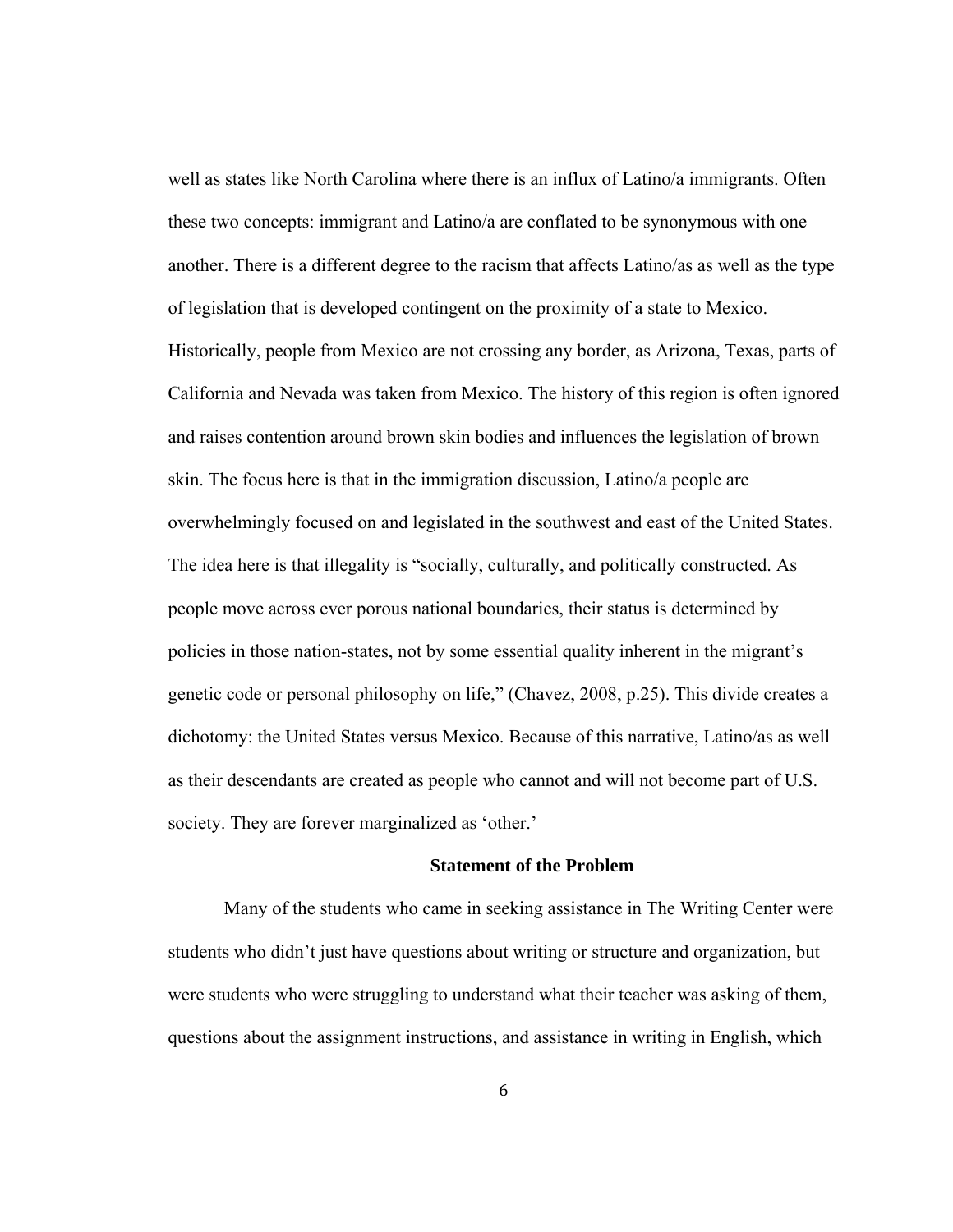often was not their first language. Often these students were Latino/a, and some of them confided that they were undocumented, or had recently immigrated into the United States. In conversations with colleagues about these students and their own pedagogy, many admitted they were not trained and unsure about how to teach students who were struggling with English as a new language, and often stated that they weren't sure what resources or assistance they should or could provide. Additionally, while engaging in these discussions, I also noticed that there is a continuing increase in the rise of immigrant populations in schools, and many of these populations are Latino/a. I also began to become aware that in immigration discourse, many narratives continued to emerge: narratives that centered around language like "illegal alien," and racist, reductionist depictions of immigrants as criminals, aliens, or violent drug cartel members. This led me to wonder how discussions and depictions about immigration and Latino/a people in news media may be reaching and influencing teachers who have Latino/a students (who may or may not be immigrants) in their classroom and if they were, how they may be affecting a teacher's pedagogical practice around these particular students.

This study is significant because immigration is being focused on in pervasive and intrusive ways on a national scale within the last few years as the topic gains popularity in politics and national electoral discussions. The focus on Latino/a populations is different than immigrants from other areas: legislation and immigration policies are being developed directly in response to people immigrating from Mexico or other Latin American countries, targeting those with brown skin and supposed Spanish accents. As

7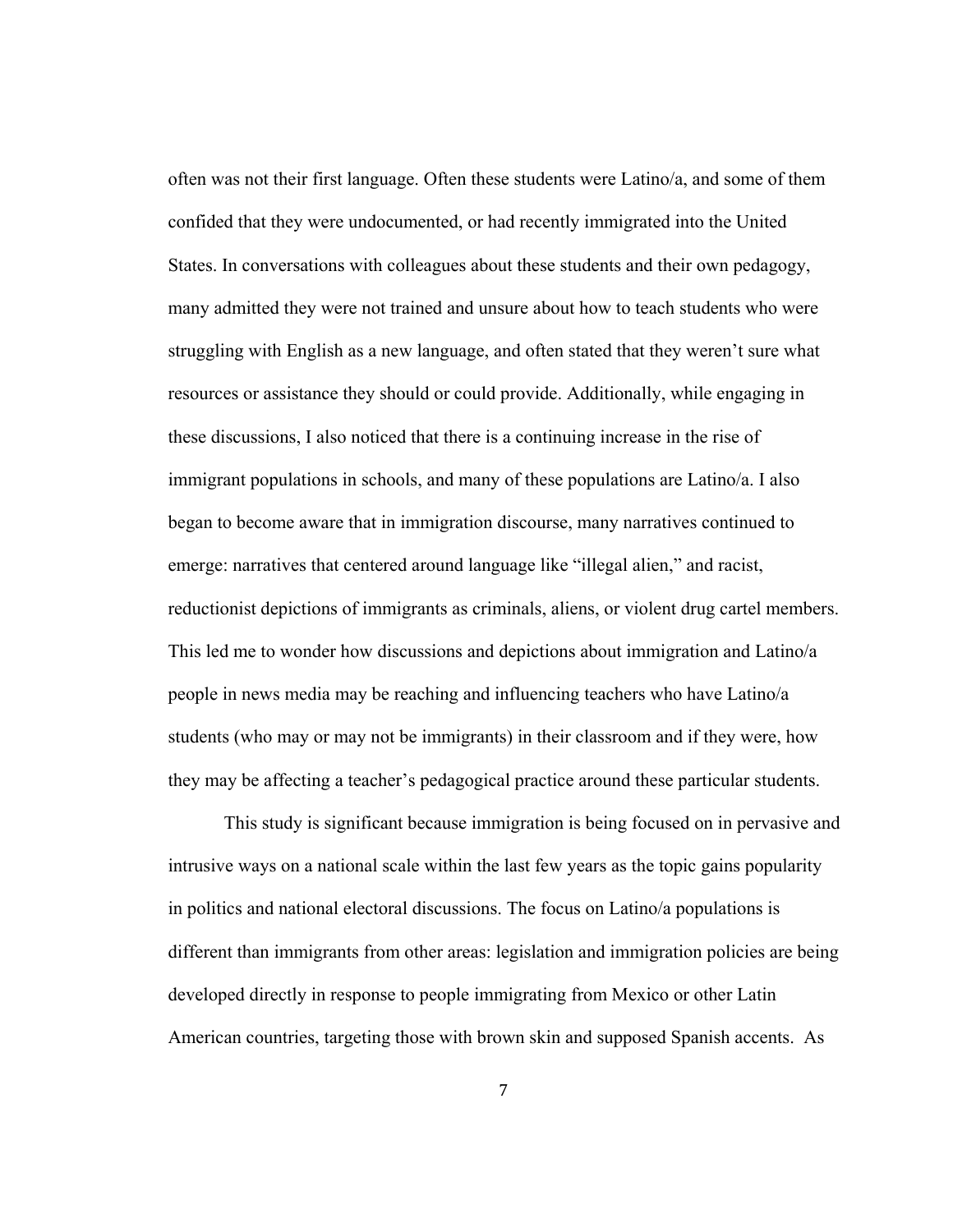this topic gains momentum, it's important for those in education to be mindful about these narratives as the Latino/a student population increases, particularly in the southwest and eastern United States. This is a population that will continue to grow within schools, and one that will, more and more, need to be addressed and assisted in their educational pursuits.

As I began to research this issue, I observed that much of the academic literature written concerning immigration highlights the Latino/a population because this population is increasing in the United States, and immigration has grown synonymous with Latino/as. Further, much of the literature often discusses the struggles Latino/a immigrant students face, representation of Latino/a culture in different types of media, or challenges Latino/a immigrants, whether documented or not, might have to negotiate in accessing higher education. However, there is no literature that explores how the language used in news media reporting might appear in dialogues and discourse concerning educational policy and pedagogy within the everyday classroom; further, there is a lack of exploration of if and how national new media narratives may affect Latino/a people, particularly students, and if these narratives could be contributing to these student's struggles in education. Additionally, much of the research dealing with Latino/a immigration has been framed around a lack of contribution to the United States economy, taxes, or cost to the United States. Almost always, the term "immigrant" is linked with Latino/a people. If these narratives are emerging within teaching and members who work in an advisory capacity with Latino/a students, then it's important for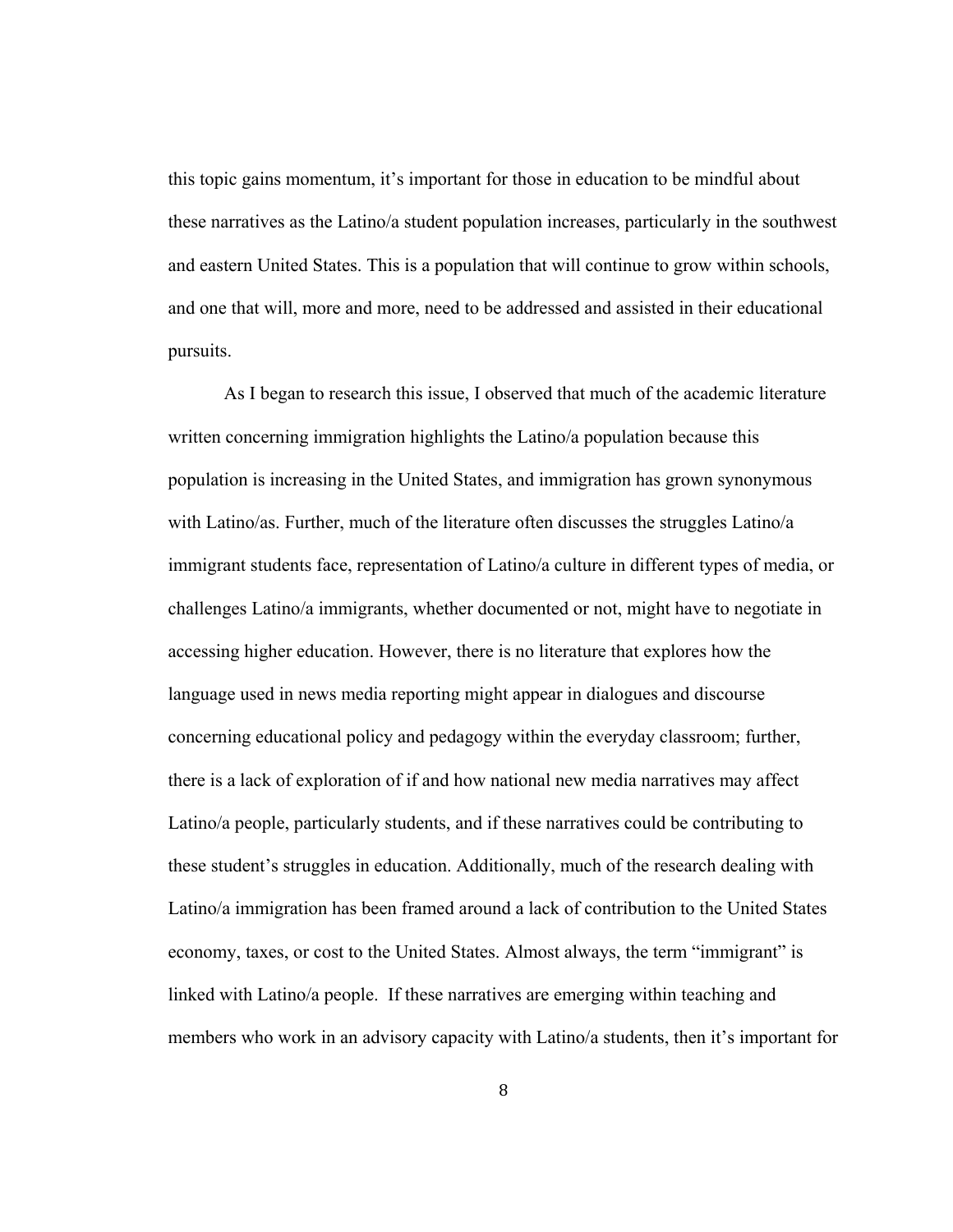educators to be mindful of what's at play and if they may be influenced by the narratives that originate and spread from news media reporting on immigration.

In researching Latino/a representation, many pieces of literature focus on film and television, as Carlos E. Cortes, in Vargas and DePyssler (1998) argue, "Hollywood movies offer 'a kind of popular curriculum on immigration,' " (p. 407). Historically, Latino/as have been represented in stereotypical fashion, as Latin lovers, sexually charged women, caricatures of drug smugglers or field workers in film and television, but there has not been much exploration into the ways a curriculum may be constructed about immigration within a particular type of media: the news. Quite often, terms like "alien" or "illegal" are used to describe a particular person or group of people usually within the context of immigration, most often denoting a Latino/a person living in the United States without proper documentation. News outlets often postulate about who Latinos/as are, what they want and what they do or do not contribute to society. As social justice educators we have to ask, what are the narratives being constructed? Do these narratives seep into education? My purpose, then, is to examine the stories told about Latino/a immigrants and how these might be communicated into educational policy, pedagogy, and curriculum. This study attempts to illustrate how this representation and narrative may be linked to education.

#### **Research Questions**

This study focuses on teachers and administrators that work within a county who have Latino/a students and community members who work for organizations that operate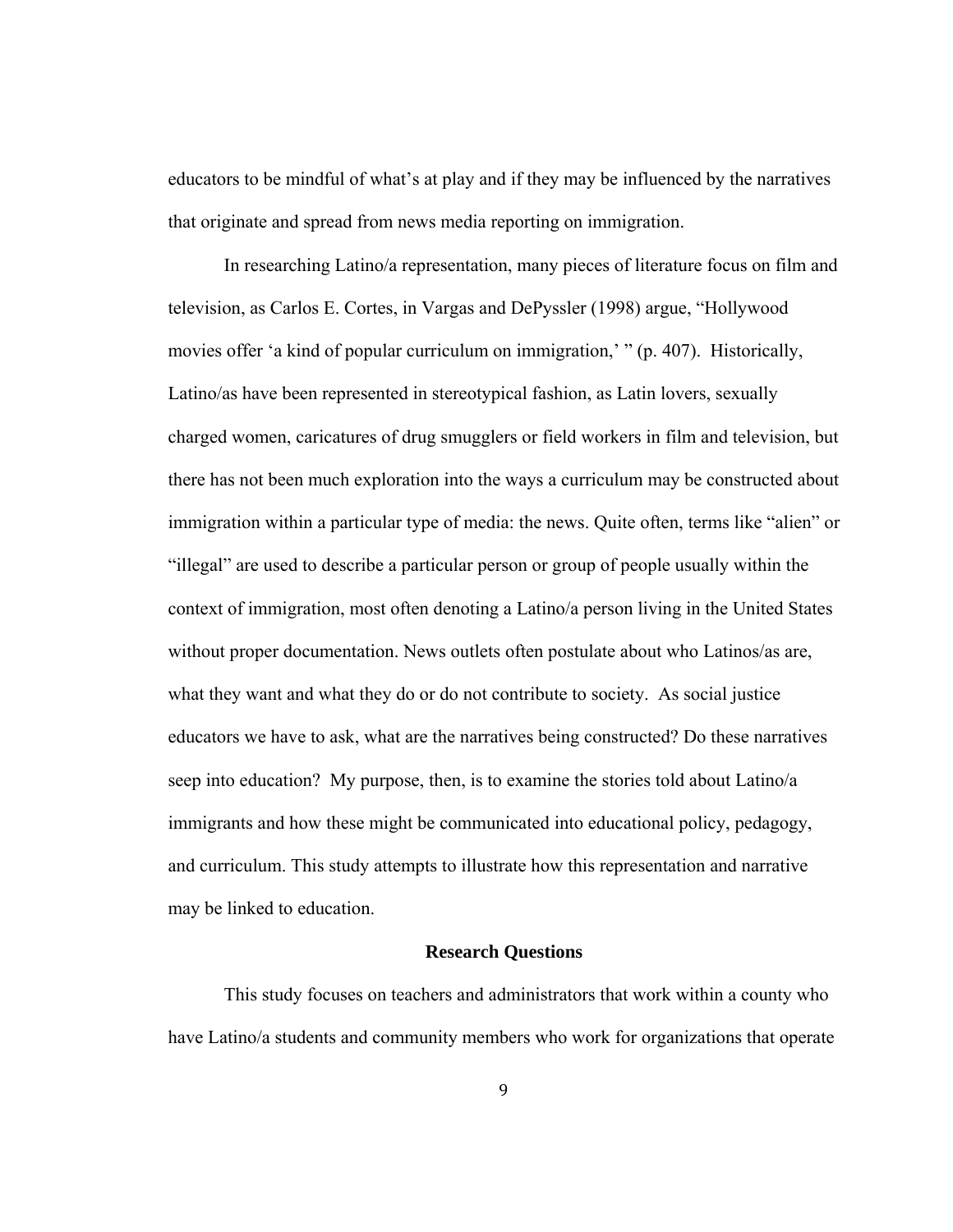to connect immigrants to existing communities. This research study is focused on exploring the following questions: 1) What narratives are reported about Latino/a immigrants within prime time news media? 2) How might these narratives appear in teacher and support personnel interviews in their discussions with youth?

As an English instructor and educator, I see a student population with growing needs and a necessary broadening of research concerned with not just how media represents Latino/a people, but how those representations may be leaking into education. So, in Chapter 2, I review the literature as it relates to Latino/a representation in media. Chapter 3 outlines my epistemology and methodology. Chapter 4 is a document analysis of news media and the patterns that emerge concerning immigration. In Chapter 5, I discuss my findings of the interviews conducted with the teachers and support personnel who work with Latino/a students. Finally, Chapter 6 presents my conclusions and further implications for research.

## **Theoretical Framework**

#### *Critical Theory*

 According to Schubert (1997), a framework or paradigm is "a loosely connected set of ideas, values and rules that governs the conduct of inquiry, the ways in which data are interpreted, and the way the world may be viewed" (p.170). The frameworks that inform my research study and dictate how I interpret and view the results of my research begins with critical theory. For Kincheloe and McLaren (2003), critical theory is concerned with "issues of power and justice and the ways that the economy, matters of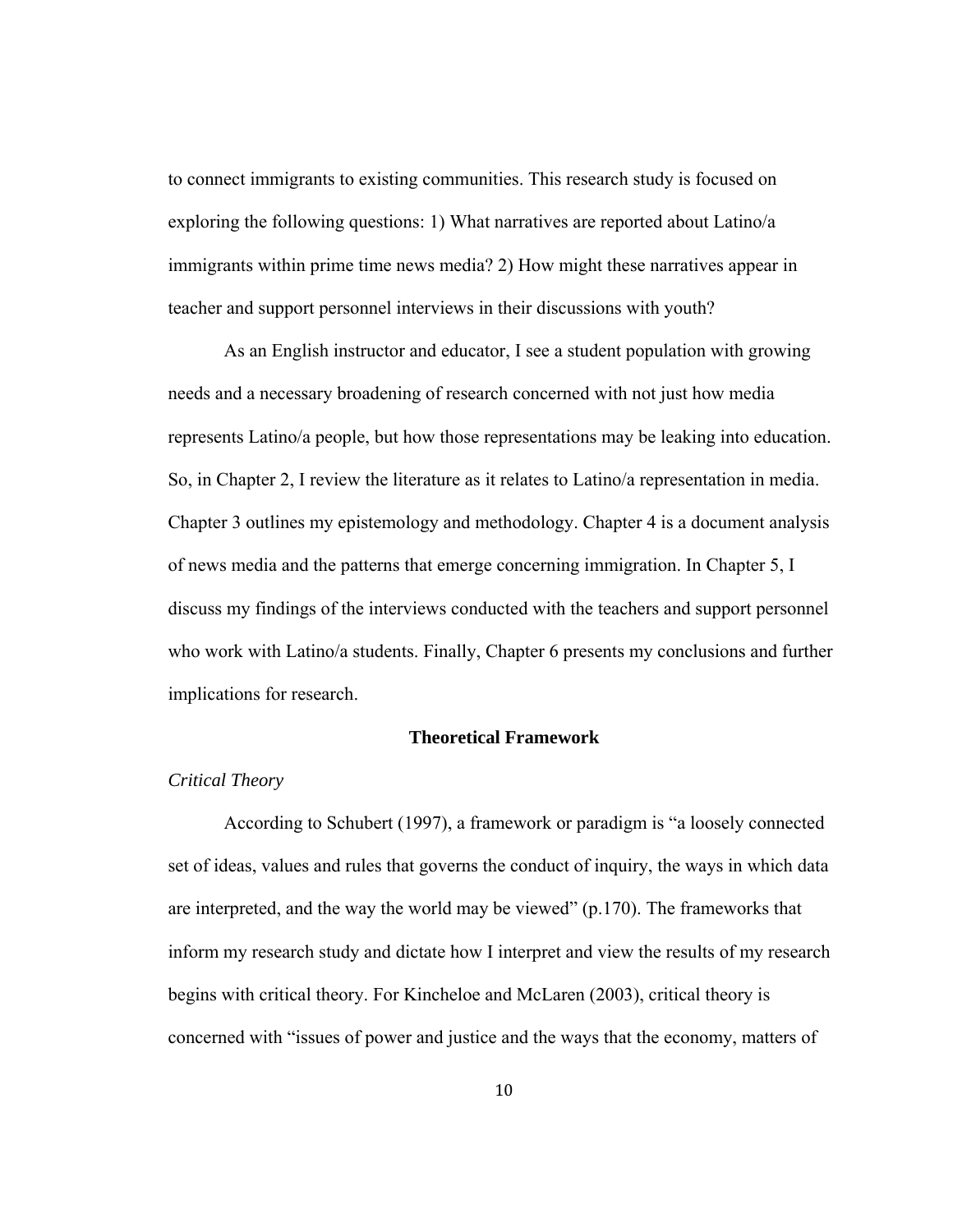race, class, and gender, ideologies, discourses, education, religion and other social institutions, and cultural dynamics interact to construct a social system" (437). In other words, how does power affect and construct the various pieces of a social system?

 For this specific study, I am concerned with how issues of power and ideology within news media may affect education for Latino/a students and immigrants and how those systems construct a false narrative about Latino/a people. Critical theory guides my interrogation of how media as a social institution informs and affects those in education who work with Latino/a students.

 For Kincheloe and McLaren (2003), critical theory contains the following criteria and purpose: 1) *critical enlightenment*: "analyzes competing power interests between groups and individuals within a society—identifying who gains and who loses in specific situations" (p.437). In other words, the goal is to "uncover those who win or lose in specific social arrangements" (p.437). 2) *Critical emancipation*: "those who seek emancipation attempt to gain the power to control their own lives" and attempts to "expose the forces that prevent individuals and groups from shaping the decisions that crucially affect their lives" (p.437). 3) *Rejection of economic determinism*: rejects the idea that economic factors dictate all other pieces of human existence and acknowledgment that there are multiple forms of power. 4) *Critique of instrumental or technical rationality*: reminds us that the "humanistic purpose of the research act" is important and that there are value judgments in the "production of so-called facts" (p. 438). 5) *The impact of desire*: acknowledges that desire can be "socially constructed and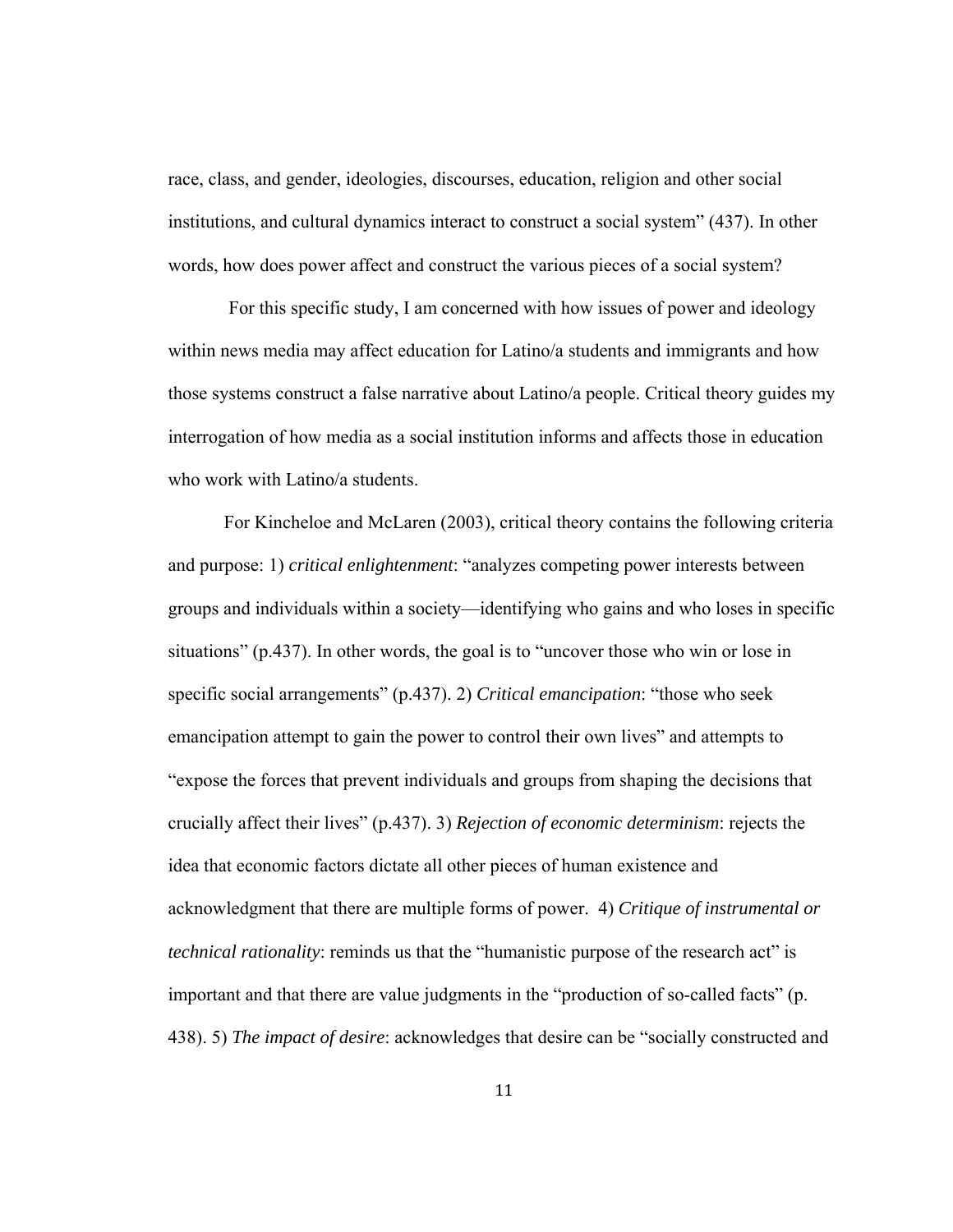used by power wielders for destructive and oppressive outcomes" (p. 438). 6) *Reconceptualized theory of power*: hegemony: researchers understand that there is a need to understand the multi-faceted ways power operates "to dominate and shape consciousness" or concerned with the oppressive aspects of power (p.439). 7) *Reconceptualized theory of power*: ideology: understanding that hegemony, "dominant power in the  $20<sup>th</sup>$  century is not always exercised simply by physical force but also by social psychological attempts to win people's consent to domination through cultural institutions such as the media, the schools, the family, and the church" (p.439), cannot be separated from the production of ideology. 8) *Reconceptualized critical theory of power*: linguistic/discursive power: an understanding that language is not a mirror to society but shifts and moves depending on the context of which it's used; in other words, it is not neutral or objective. 9) *Focuses on the relationships among culture, power, and domination*: new forms of culture and domination are "produced as the distinction between the real and the simulated is blurred" (p.441). In order to have counterhegemonic cultural research, it involves linking representations to powerful literacies and the ability to illustrate how these representations affect individuals on various levels of race, class, gender and sexuality. 10) *The role of cultural pedagogy in critical theory*: commitment to expose the process of cultural production that functions as a form of education, as it "generates knowledge, shapes values, and constructs identity" (p.442). These ten tenets inform the ways in which I approach my research questions as well as inform the research paradigm I operate from in my analysis and interviews. The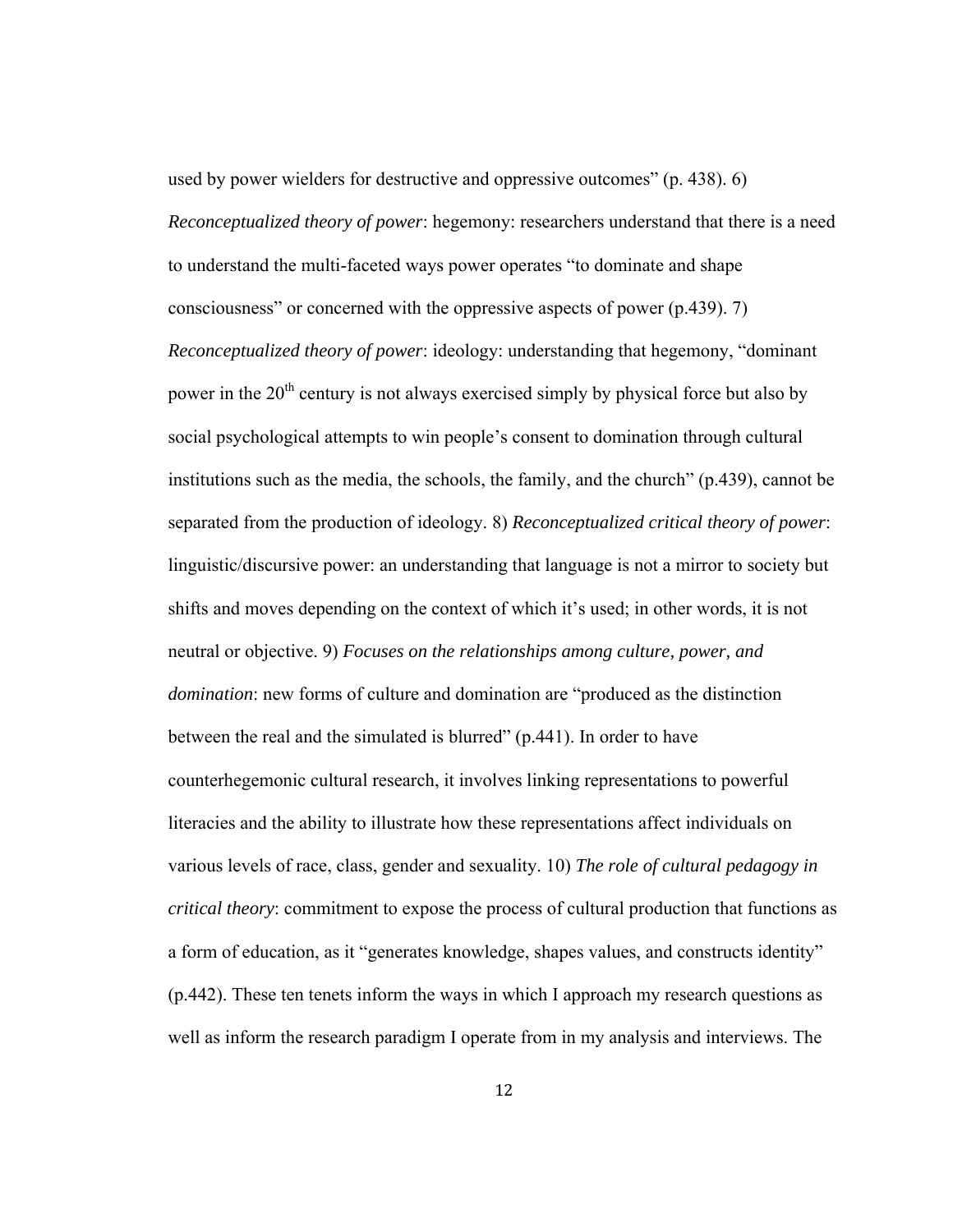research media narratives construct lived experiences about Latino/a immigrants and how those social constructions may affect educational spaces and subjectivities.

 So, it is important to recognize that within a critical theory-informed qualitative study, that "although there are many moments within the process of researching when the critical dynamic of critical theory-informed research appears, there is none more important than the moment(s) of interpretation" and acknowledges that "in qualitative research there is only interpretation" and involves "making sense of what has been observed in a way that communicates understanding" (Kincheloe and McLaren, 2003, p.443). Thus, in the act of critically examining the media narratives and interview responses, there is an act of interpretation, and "to develop a form of cultural criticism revealing power dynamics within social and cultural texts," (Kincheloe and McLaren, 2003, p.445). To interpret is to "tie interpretation to the interplay of larger social forces (the general) to the everyday lives of the individuals (the particular)," (Kincheloe and McLaren, 2003, p.445). Therefore, there are multiple truths, and the goal is to examine the meaning making of particular social forces. For the purposes of this study, it is to examine the social forces of news media and how it constructs rhetoric that is read as "truth" within U.S. culture and how that may affect and influence individual Latino/a immigrants in their educational experiences.

# *Critical Whiteness*

 In fall 2008, I had the opportunity to teach a cross-listed course between Women's and Gender Studies and African American Studies on race and gender in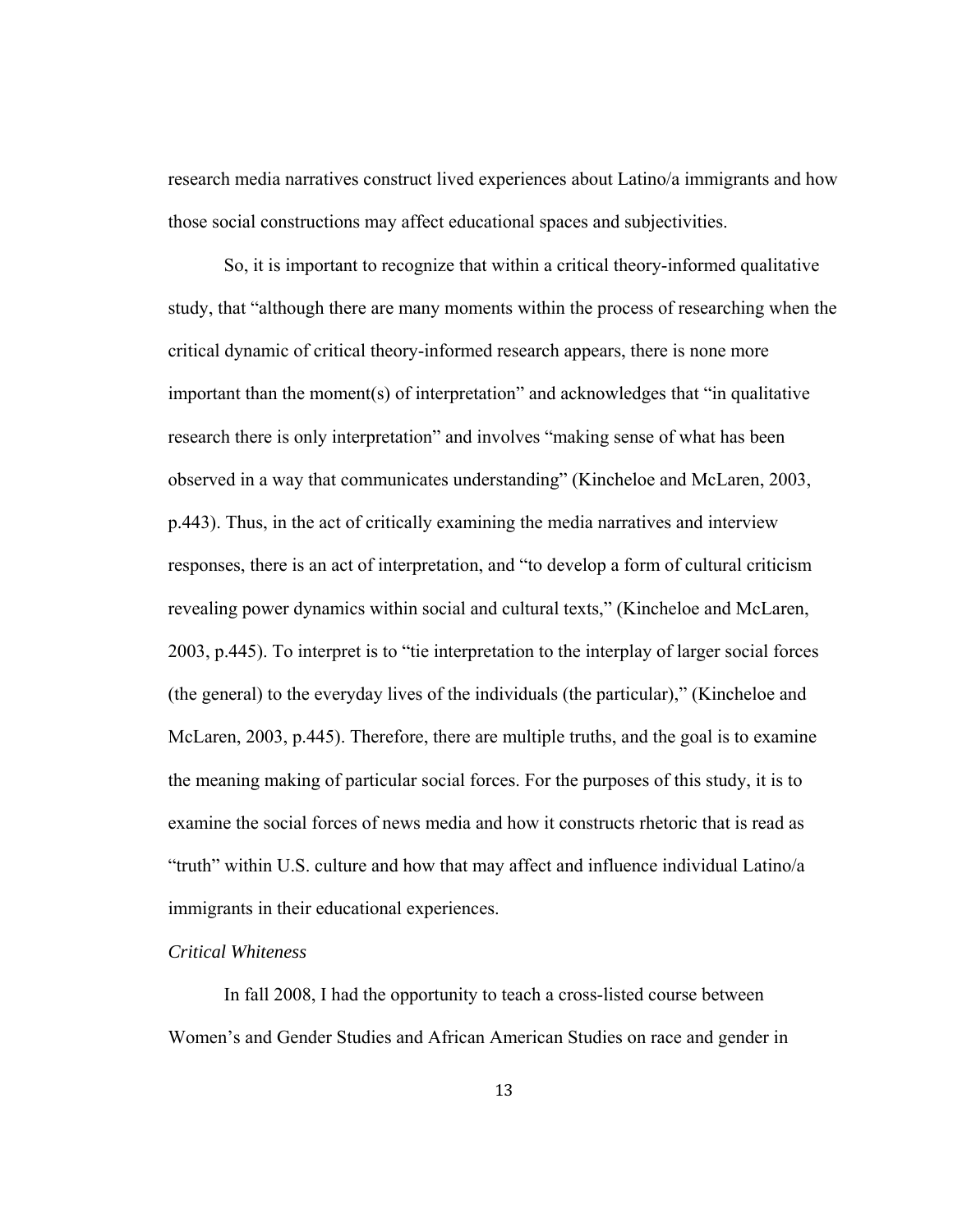popular culture. There were approximately forty students in the course, with thirty seats designated with the AFS (African American Studies) marker and ten seats designated with the WGS (Women's and Gender Studies) marker. A majority of my students were students of color and I was a white teacher teaching a course designed to interrogate issues of power, privilege and difference; what I failed to realize, however, is what that might mean to students who have been historically, politically and socially oppressed and marginalized to have a teacher who is, without realizing it, engaging in what Haviland (2008) names as "white educational discourse;" a "constellation of ways of speaking, interacting, and thinking in which White teachers gloss over issues of race, racism, and White supremacy in ways that reinforce the status quo, even when they have a stated desire to do the opposite" (p. 41). In other words, as a white teacher teaching courses in general, there is a danger in reifying the status quo and reproducing White supremacy without realizing it. But in the context of this particular class, I was attempting to unpack issues of privilege within race and gender without interrogating my own positionality. I was what Thompson (2003) describes as a "good white," someone who may "acknowledge white racism as a generic fact, [though] it is hard to acknowledge as a fact about ourselves. We want to feel like, and to be, good people. And we want to be *seen* as good people;" and in so doing, position ourselves as "authoritatively antiracist, [keeping] whiteness at the center of antiracism" (p. 8). By centering whiteness without interrogation while teaching a historically marginalized history and people, White supremacy is reinforced and reinscribed in a space where students of color look to strip that supremacy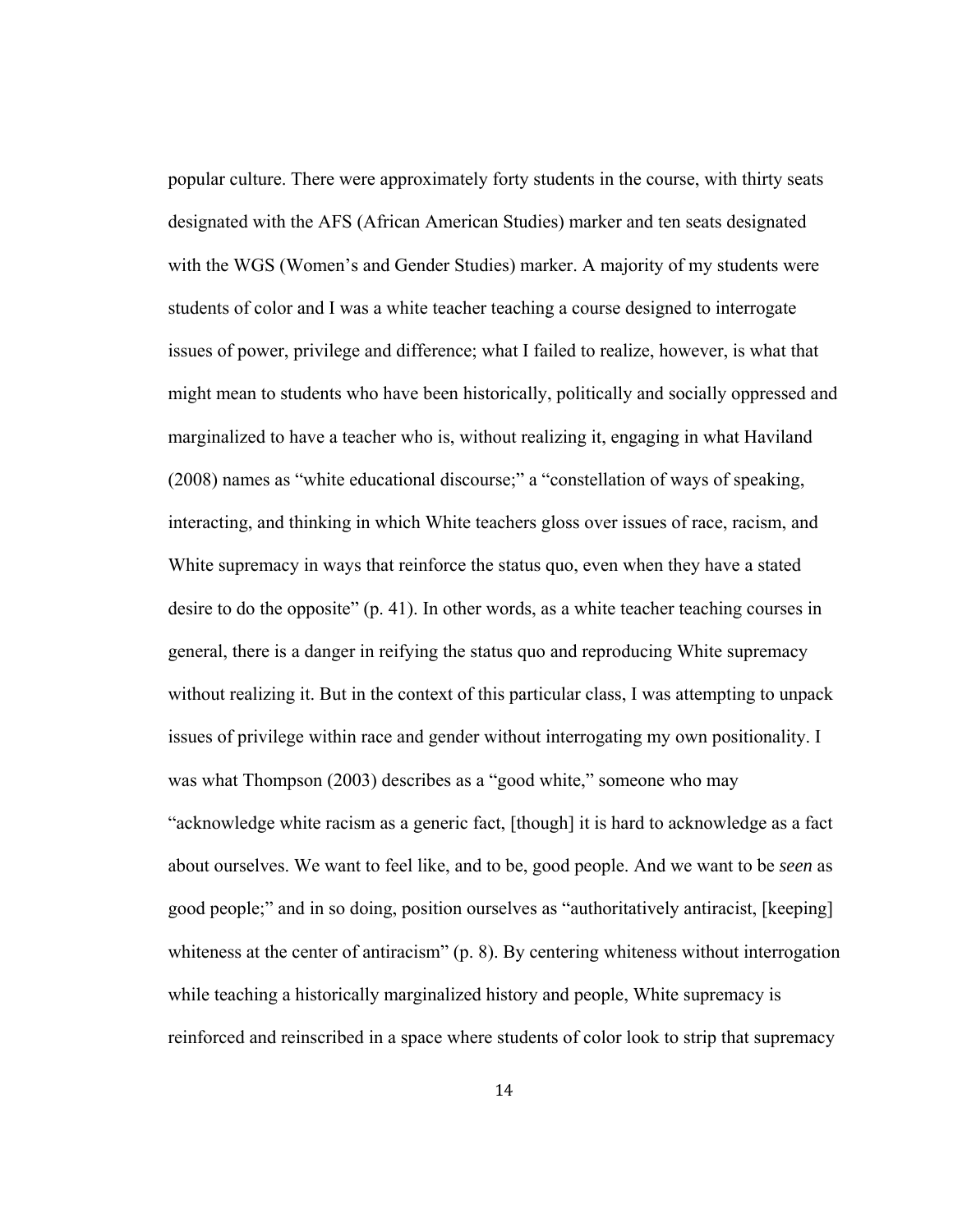away. According to Hyland (2005), "we do know that teachers participate in the reproduction of racial inequality and that teachers can mitigate or exacerbate the racist effects of schooling for their students of color depending on their pedagogical orientation" (p. 429). By failing to interrogate whiteness, this reproduction of racial inequality can and does occur. For Hatch (2002),

Qualitative research seeks to understand the world from the perspectives of those living in it. It is axiomatic in this view that individuals act on the world based not on some supposed objective reality but on their perceptions of the realities that surround them  $(p, 7)$ .

If individuals act on the world based on their perceptions of reality, then an interrogation of reality has to happen. However, it is important to be constantly aware not to center white voices and by default, marginalizing student voices and their experiences, or, engaging in what Myers (2003) explains as "racetalk" (p. 129). Myers describes the goal of whiteness studies, stated by Anderson (2003) is to "'destabilize' white identity—to expose, examine, and challenge it.' She asserts that most literature on whiteness ignores the 'mechanisms' and 'sites' of racial domination and subordination" (p. 129). Further, Myers describes racetalk, based on Morrison's (1993) definition, as

'the explicit insertion into everyday life of racial signs and symbols that have no meaning other than pressing African Americans to the lowest level of the racial hierarchy.' Racetalk is symptomatic of a racial structure in which some racial/ethnic groups enjoy more privileges than others (p. 129).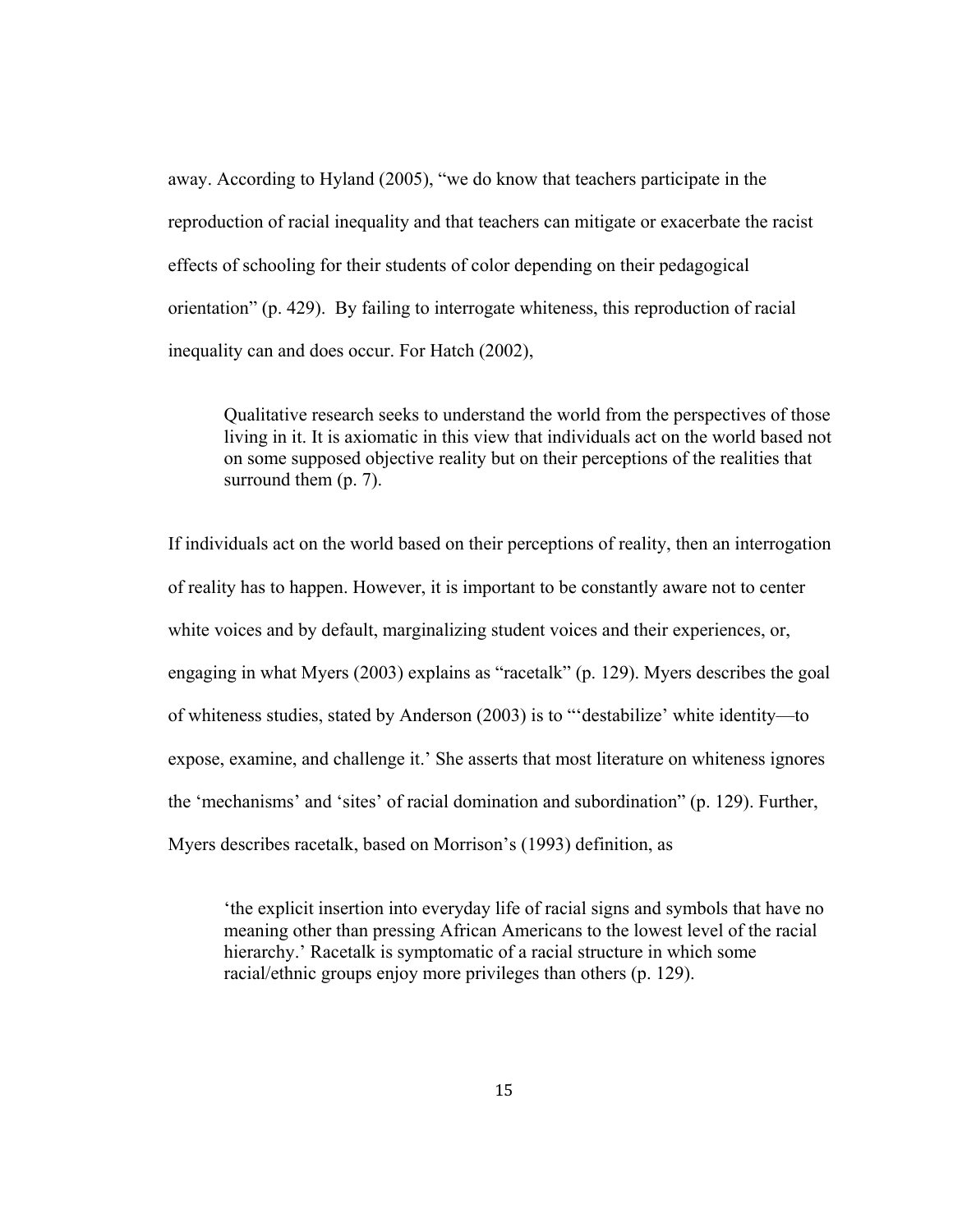White people enjoy more privileges than others, and specifically, it is a fact that white documented citizens enjoy more privileges not just through race, but also through language and assumed documented citizen status than Latino/a people and immigrants. . Additionally, Myers (2003) states "racism is always present in social interactions" as well as "the post-civil rights climate makes the public expression of racist ideas unacceptable, so its articulation becomes more subtle" (p. 130). If racism is always present in social interactions, how does that affect qualitative research? How does whiteness influence information gathered? Myers (2003) further argues, referencing Bonilla-Silva and Lewis (1999) that "there is a 'new racism' in the United States which destroys the fruits of civil rights while claiming color blindness. New racism is increasingly covert, unlike racism of the past" (p. 130). It is imperative to make explicit and to be critically aware as to how whiteness operates as a new racism, working covertly to silence research subjects. Through this paradigm, I hope to do what Woody Doane (2003) states is the purpose of engaging in critical whiteness studies as he argues, "whiteness studies are grounded in social change, particularly changes in the social relations reflected in the idea of 'race.' Social movements challenging white hegemony and social changes in American society created space for the 'inclusion' of whiteness as a key concept in our understanding of race and ethnic relations" (p. 6). In other words, I engage this framework to understand how white supremacy creates and influences the construction of rhetoric and narrative about Latino/a people.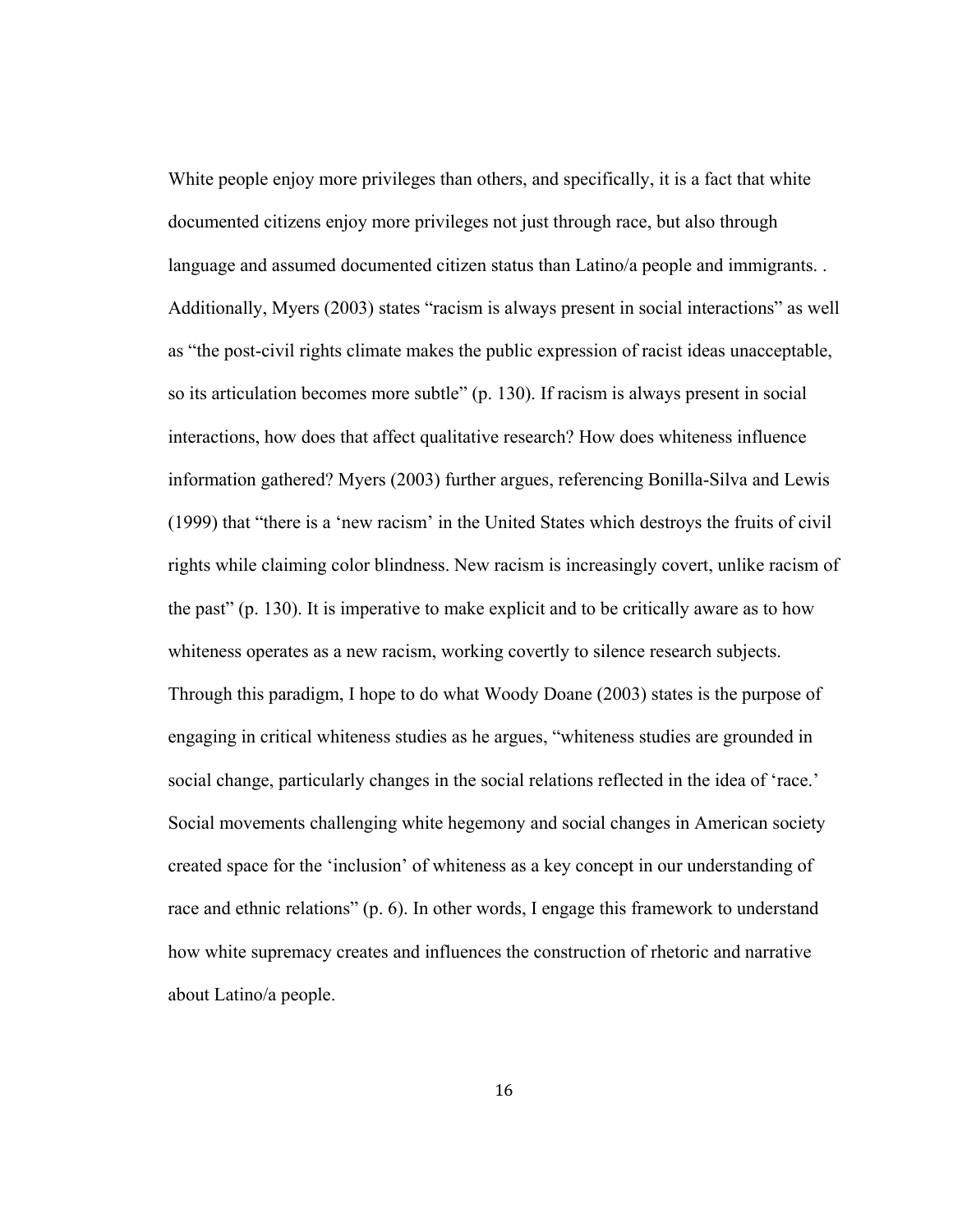#### *Positionality*

I grew up in a two-parent household; neither my mother nor father went to college and both worked blue-collar jobs. My mother was an administrative assistant and has been as far back as I can remember. My father worked as a route salesperson that delivered and picked up dirty laundry for restaurants, stores, hotels, etc. He worked fifty or sixty-hour work weeks to make, what in a good year, was 30,000 dollars. My parents used to own a house until my father lost his job and lost their house when I was just a baby. My whole life, we lived in rented apartments or townhomes, and in my high school years, the ugliest house in a middle-class neighborhood. My parents, especially when we were young, worked to supply us with whatever we wanted or needed, which often meant they went without. As I got older and my father grew ill, I worked at sixteen and beyond to help pay my parent's bills as well as my own for school, clothes, and car insurance. As far back as I can remember we struggled. I went to predominantly black schools in elementary and middle school, and one of the two "less achieving" high schools. Most of my friends from my younger years were people of color. My mother has more often than not worked at least two jobs. Growing up lower class, I also often experienced gender discrimination. This occurred in small pockets like in family interactions or at my places of work where I thought I could not really do anything about it without losing my job. However, as I look back on my lower class and gendered lived experiences, I've never really had to think about my race, even in the environments where I was a minority. I never realized that once I left that particular environment, my power and privilege would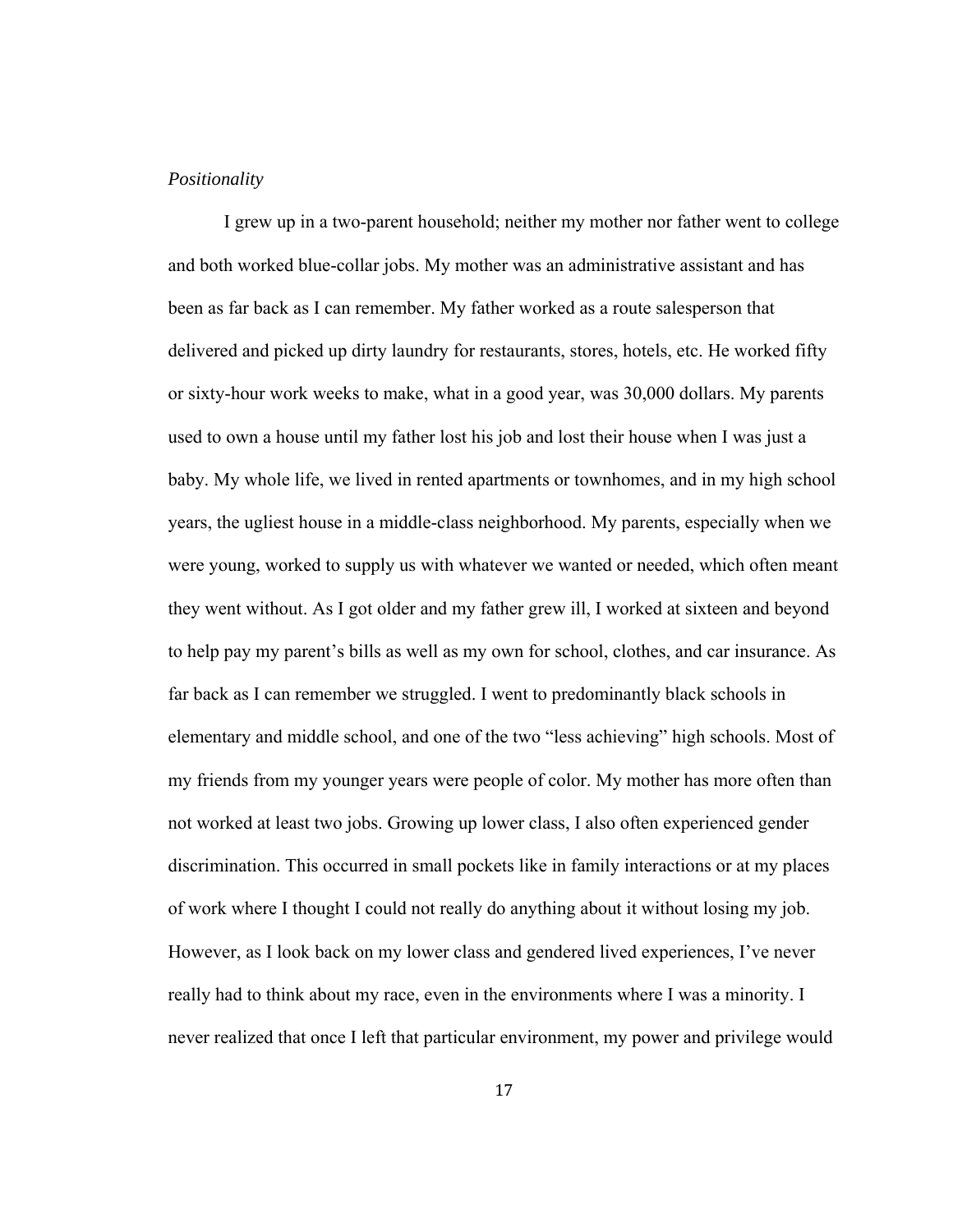be restored. Living most of my life as a lower class individual and seeing the constant struggles, stress, panic and fear my parents and my family experienced, I rarely recognized my race as a privilege. Looking back, I had friends who were more privileged monetarily than I was; they were white. I was able to align myself with these individuals and learn to negotiate a system that was already set up to help me succeed. It has been a struggle to admit and recognize this power and even more so to admit that despite my work as social justice educator, that I reify notions of white supremacy despite my good intentions. According to Kincheloe (1991), in order to interrogate educational reality,

The first step (…) is to understand the relationship between researchers and what they are researching. Where do we start such a process? I would argue that an awareness of self and the forces which shape the self is a prerequisite for the formulation of more effective methods of research. Knowledge of self allows researchers to understand how social forces and research conventions shape their definitions of knowledge, of inquiry, of effective educational practice (p. 29)

If the first step is to understand my relationship between myself and my research; where do we start such a process Kincheloe asks; we start with reflexivity in order to interrogate how my positionality influences my methods and interpretations of research. According to Lincoln and Guba (2000), reflexivity is

The process of reflecting critically on the self as researcher, the 'human as instrument' (…) it is a conscious experiencing of the self as both inquirer and respondent, as teacher and learner, as the one coming to know the self within the processes of research itself. Reflexivity forces us to come to terms not only with our choice of research problem and with those with whom we engage in the research process, but with our selves and with the multiple identities that represent the fluid self in the research setting. Shulamit Reinharz (1997), for example, argues that we not only 'bring the self to the field…[we also] create the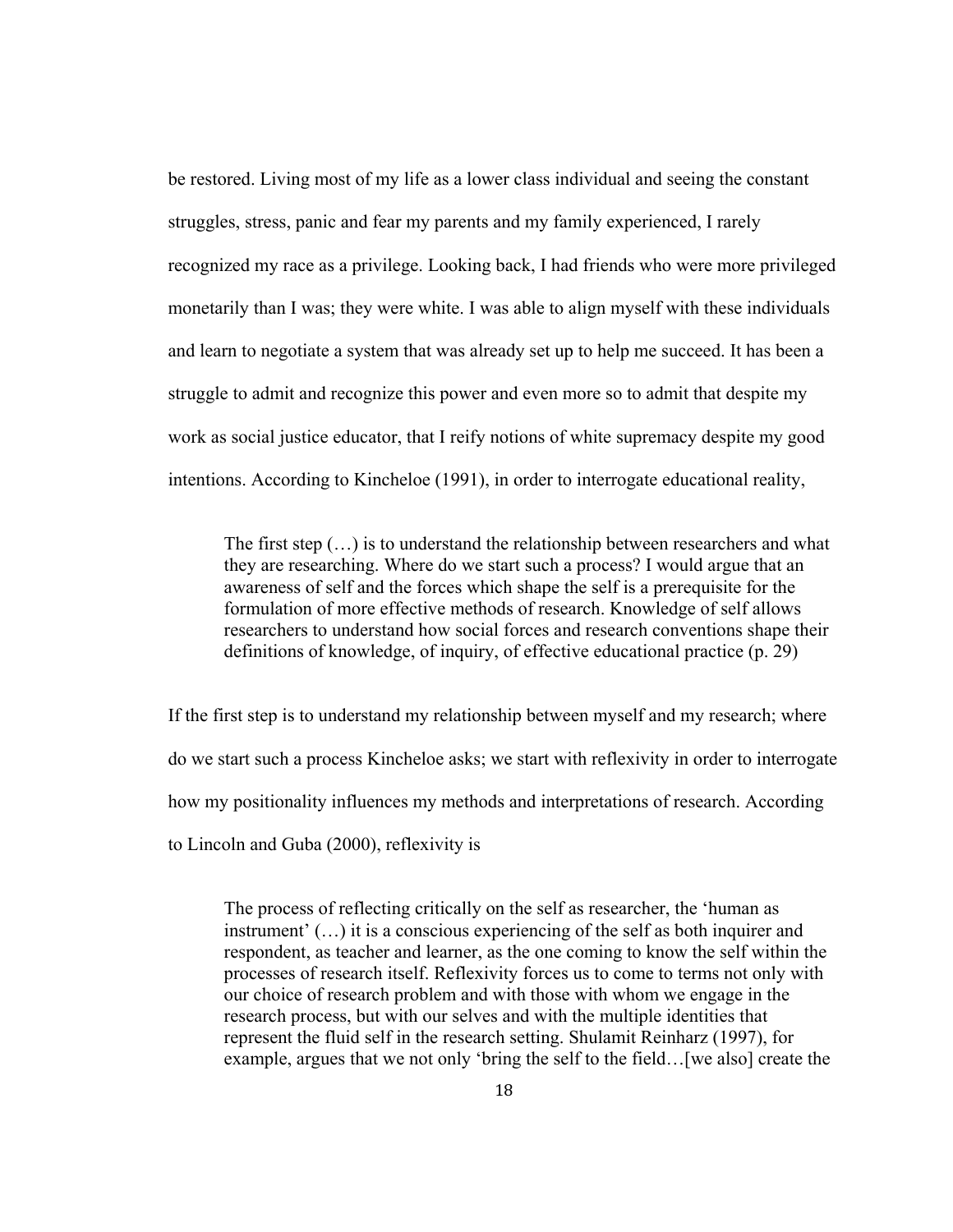self in the field'  $(p, 3)$   $(...)$  Reflexivity  $(...)$  demands that we interrogate each of our selves regarding the ways in which research efforsts are shaped and staged around the binaries, contradictions, and paradoxes that form our own lives. We must question our selves, too, regarding how those binaries and paradoxes shape not only the identities called forth in the field and later in the discovery processes of writing, but also our interactions with respondents, in who we become to them in the process of *becoming* to ourselves (p. 183-184).

In order to become aware of the self in the process of research, I began with my own assumptions, groundings, and experiences; those directly inform how I view my research subjects, the information I deem valuable, and what I chose to include and exclude. Therefore, I started with my whiteness (Hesse-Biber, 2006; Mehan and Wood, 1975; Adler and Adler, 2008). As Hatch (2002) contends, "in qualitative work, it is understood that the act of studying a social phenomenon influences the enactment of that phenomenon. Researchers are a part of the world they study; the knower and the known are taken to be inseparable" (p. 10). If I am to be a part of the world of immigrant students as well as continue to study the narrative and language use employed to describe them, I must continue to work to discover how my whiteness might affect my research, and how the categories of race, class, and gender coalesce and influence the research process; how can they not as they are part of how we define ourselves? This recognition, however, complicates the insider/outsider positionality of the researcher as the researcher ventures into relationships across difference. Therefore, "assuming commonality based on a single dimension of identity is detrimental to the project of deconstructing power relations and co-constructing knowledge" (Hesse-Biber and Piatelli, 2006, p. 499-500). If we are to be inseparable, I had to be cognizant of any damage that my positionality might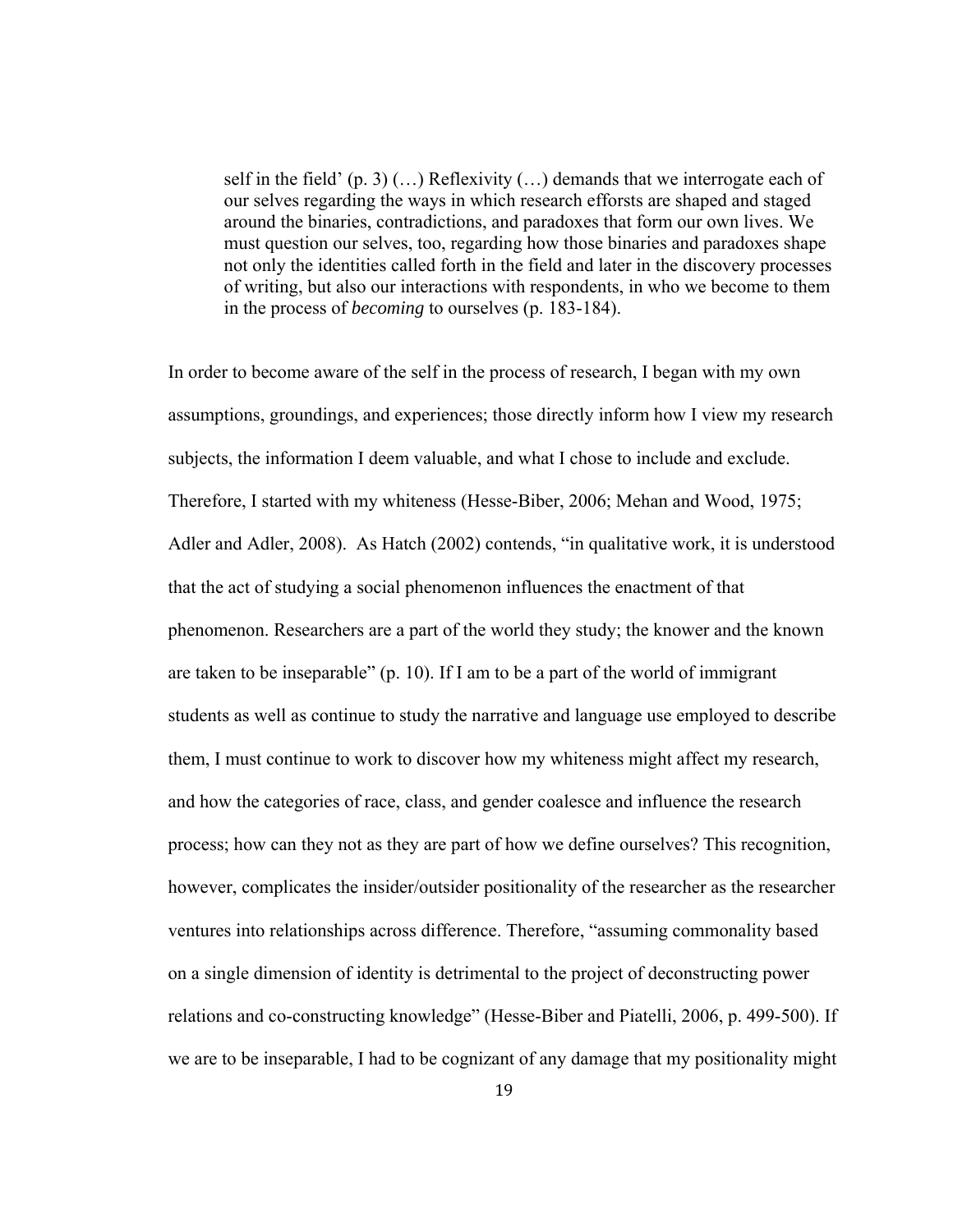have done. I have tried to acknowledge this throughout my findings here. My whiteness is an important facet, but I must be aware of other dimensions of reality and work to be continuously reflexive throughout.

Further, Hatch (2002) argues that "qualitative research is as interested in inner states as outer expressions of human activity. Because these inner states are not directly observable, qualitative researchers must rely on subjective judgments to bring them to light" (p. 11). If my subjective judgments bring information to light, then my subjectivity and positionality had to be explicit and I continue to question my very presence as a white, educated, U.S. citizen. That subjectivity directly informed the information I highlight and the choices I made within this research. Thus I had to realize that, at its very core, Whiteness is

intimately linked to the subordination and oppression of people of color (…) [and] because Whites are privileged, and members of other races are disadvantaged, racism is essentially about power. One group—in this case, Whites—creates hegemonic ideological and discursive norms that position them as superior to another group—in this case, people of color. Racism relies on institutional power and the mask of normalcy to subordinate people of color (Hyland, 2005, p. 431).

I am white, therefore I am privileged. I am a graduate student in a university working toward a doctoral degree. In that statement alone, I have several privileges: whiteness, class, and education. However, to complicate this privilege, I must also acknowledge that I am gendered female, I adhere to non-positivist ideologies, and have lived most of my life as a member of the lower class. The power that I have that comes with whiteness is made complex by these non-privileged social markers, and worked to assist me in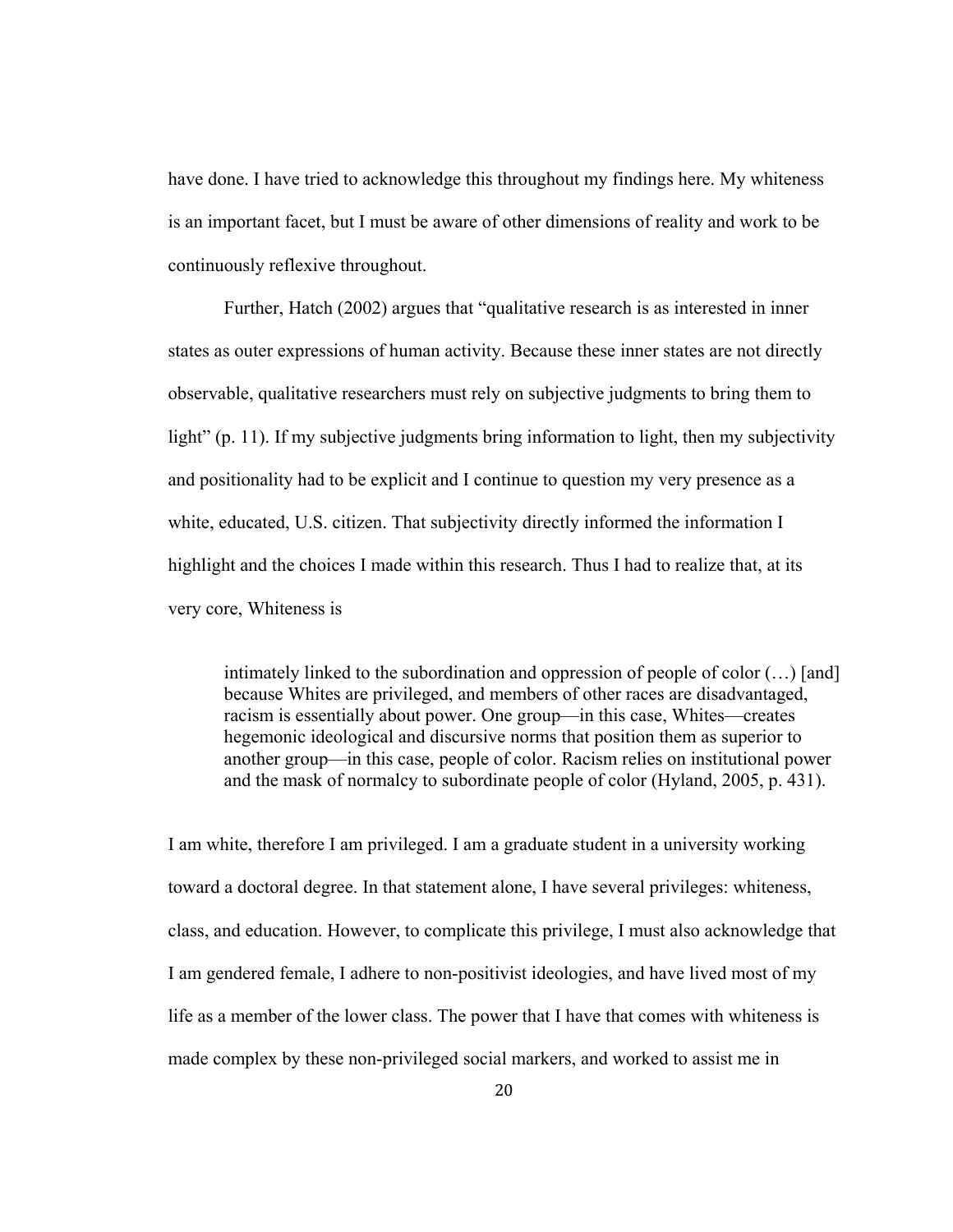interrogating my privilege and awareness of my positionality within this research context. As I went about researching the lived experiences of immigrant students, I had to consistently be aware of the sheer power I hold and am granted in my relationship with an institutional power (a university and U.S. citizenship). I was faced with having to ask if my very choice of research topics created hegemonic and ideological norms that position, reify and reinforce my superiority over this group, these norms that get reinforced on a daily basis. Has my research done more harm than good? Is it even possible to negotiate my way through this research as a white woman? The answer here is complicated, and a combination of yes and no. While it was noble for me to prepare for this possibility, awareness was not enough.

Audrey Thompson (2003) argues that writing about whiteness serves white benefit; we get credit for acknowledging and interrogating our whiteness. This, of course, serves our privilege and we re-establish our post at the center. What interrogating my whiteness must also involve, however, is an awareness of centering myself in relation to an exotic "other," that other being immigrant students. I am highlighting and continue to highlight my difference and thus my privilege in relation to my research subject. However, what I must realize is that what is also working in my whiteness is an assumption of normalcy, that which "should" be instead of what is. I must be careful to continue to acknowledge this if I continue to study how narratives about immigrants get told in news media in future research. The very choices made concerning language and representation I would argue have their basis in racism and white privilege. Specific to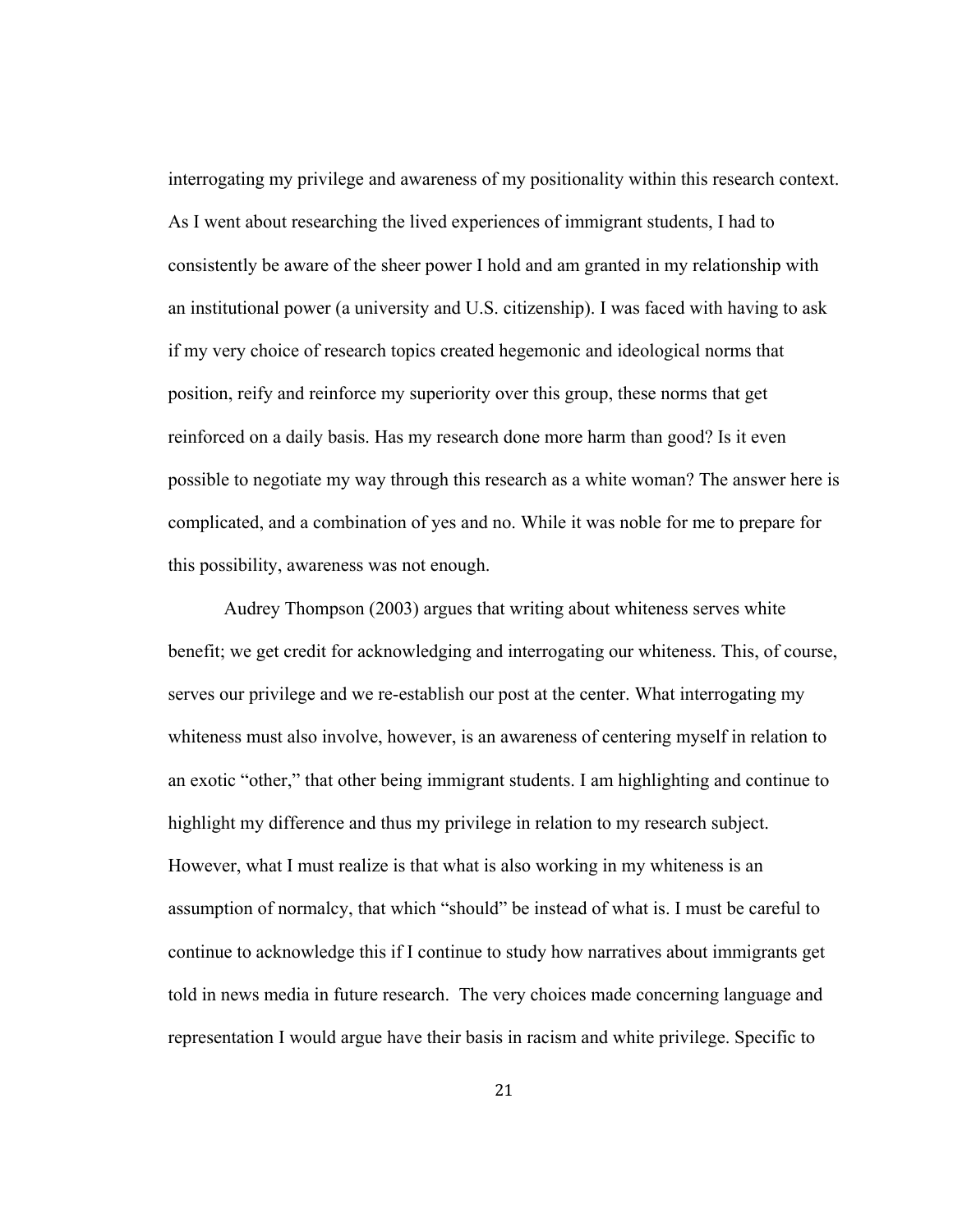immigrant representations as well is the notion of what it means to be a U.S. citizen, which at its core is an assumption of Whiteness, or more specifically, Euro-centrism. This is underscored in Hyland (2005) as she argues "sometimes racism is inserted into schools simply by doing what is normal in those schools that primarily serve students of color, or even doing what is seemingly wonderful for students. How teachers identify themselves as teachers can function to sustain or disrupt the institutional and societal racism that lives in the practices of U.S. schools" (p. 432). How I identified myself as a researcher can function to sustain or disrupt both institutional and societal racism that lives in the lives of these immigrant students.

 Furthermore, within this research I worked to move beyond what Bonilla-Silva and Forman (2000) call " 'racial progressives' who recognized and problematized relations of ruling even though they tended to benefit from the power structure" (Myers, 2003, p. 131). Additionally, I attempted to realize that I must not use these students whom I research as a way to move beyond being a racial progressive but instead, to focus on what their lived experiences are and how I might work to lend my voice in a chorus of voices to tell the hard truth, even if that truth might work to take away my privilege as a white person; not only must I give that privilege up, I had to be willing to. I worked to be aware that in the narratives that I created through my own writing and research that I did not "caricature and dehumanize the 'others,' turning them into contaminants to be avoided or eliminated" (Myers, 2003, p. 132). As I analyzed and unpacked the news media language and narratives surrounding immigrant lived experience, I needed to be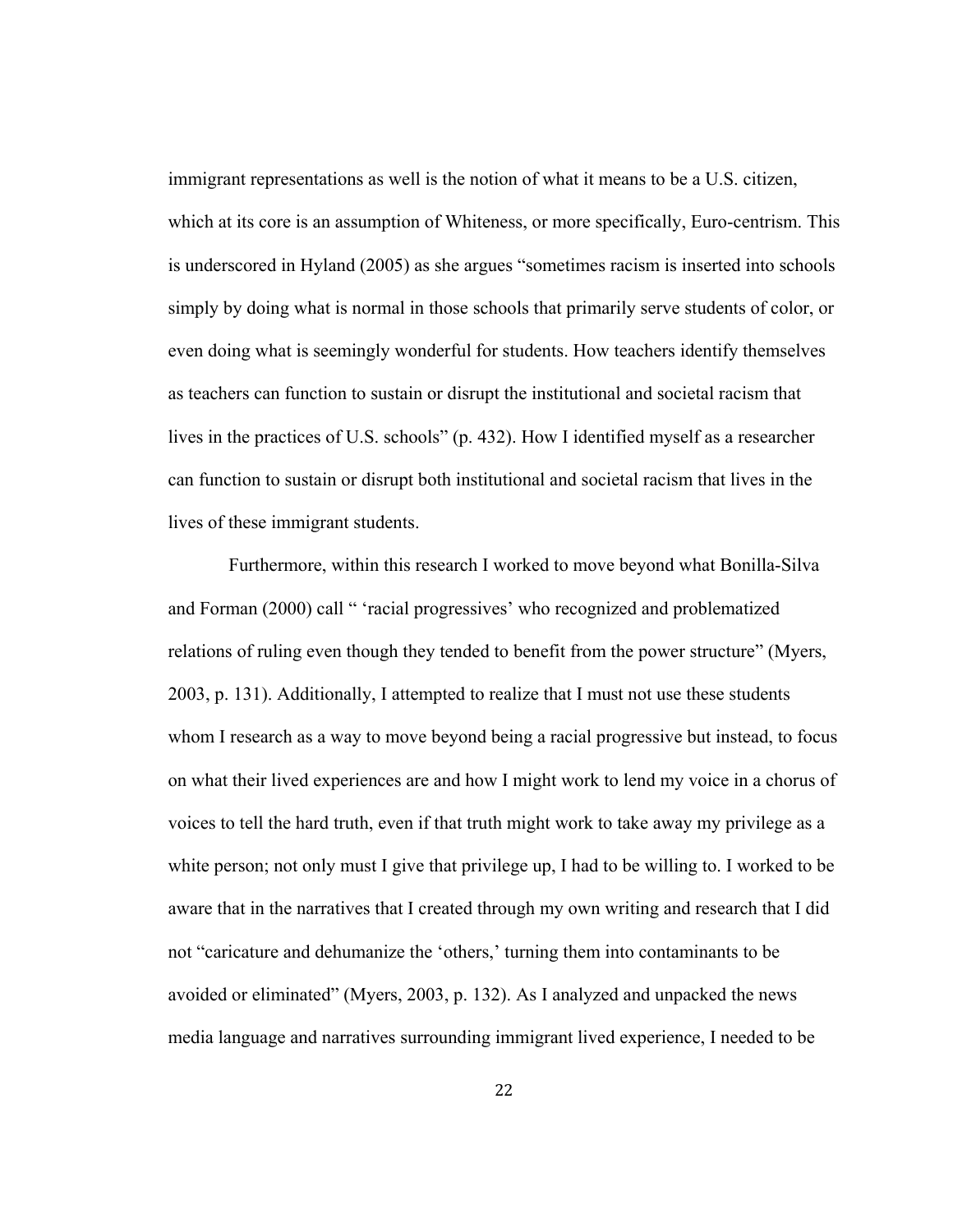aware of the racism imbedded within so that I do not simply spit it back out to cause additional harm and be used against my students. I realize that as a white woman, lending my privileged voice to students who have none is problematic in itself; thus I must take special care to make explicit my own beliefs and experiences and how those influence my choices concerning my framework and methods, which I am doing here. What I am worked toward then is what Hytten and Warren (2003) state as reasons to study whiteness:

We study whiteness and the discursive perpetuation of whiteness in education simply because we think it is the most ethical thing we can do in the classroom. If we come to see racism in our classes, it is our obligation as ethical and culturally implicated agents in the world to find ways of examining and resisting the dominating influence of whiteness. We do this work because, as Peggy McIntosh (1995) argues, now that we see whiteness functioning in our lives, we are 'newly accountable (p. 189) (p. 70).

It was my hope to engage in this obligation of examining and resisting the dominating influences of whiteness, despite my membership. I am accountable for the ways that my own whiteness functions in the lives of others, as well as how whiteness functions on an institutional level, like news media. It is my hope that through this research I was able to make others newly accountable as well while underscoring the lived experiences of Latino/a immigrant students that already exist.

Moreover, I also pull from feminism the concept of intersectionality. As

Villaverde (2008) explains, "Feminist theory was rightly challenged to address more

accurately the intersections of race, ethnicity, gender, class, sexual orientation,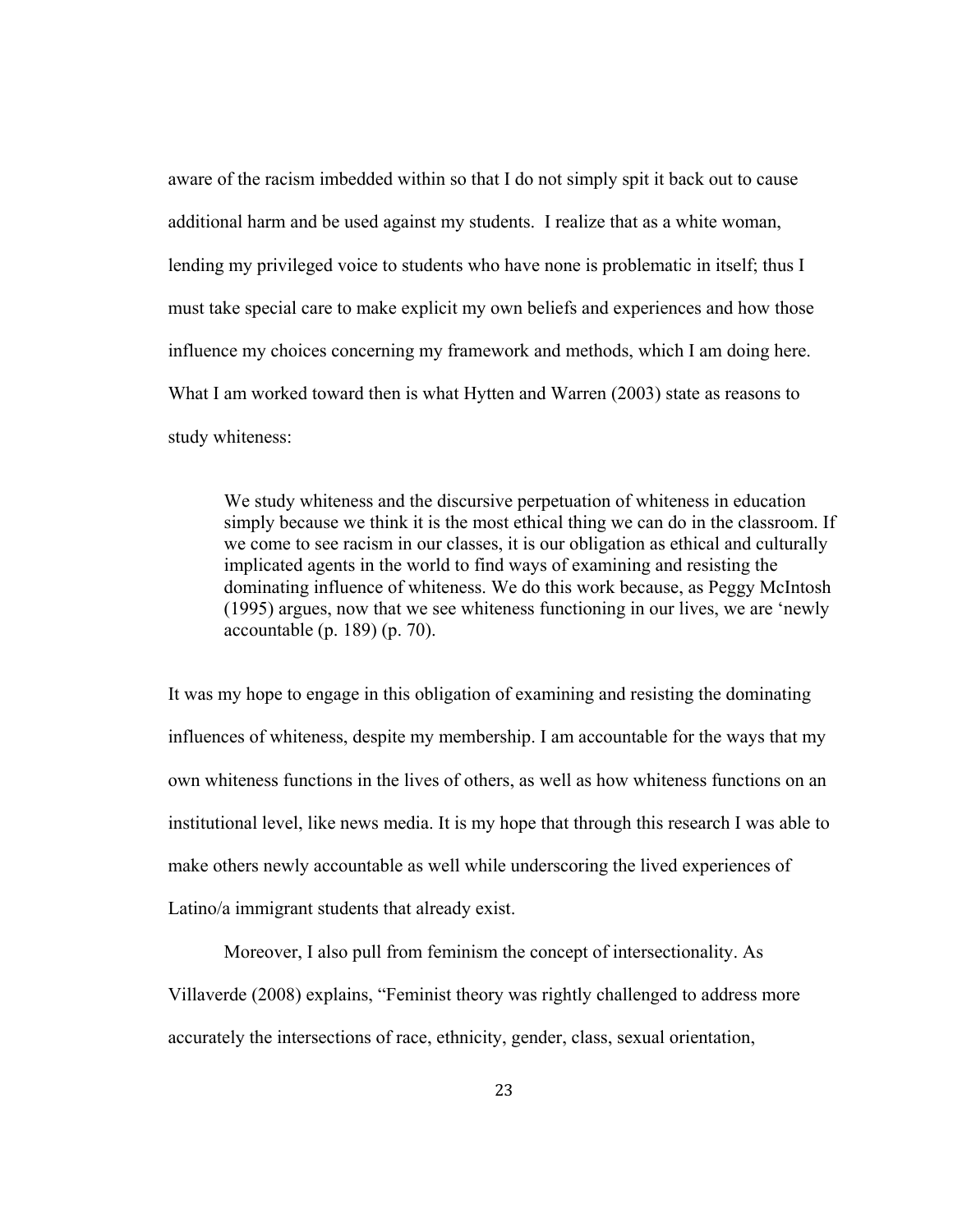geography, language, ability, and a multitude of other social factors and roles," and these intersections are in a constant state of play in our everyday identities. As the definition of intersectionality suggests, "the way sexism, racism, classism, ageism (and any –ism) intersect in lived experience, bringing awareness to the varying degrees of oppression in layered structures of power" (Villaverde, 2008, p.55). Within my research and uncovering the ways media construct immigrant narratives as well as the obstacles outlined in my research for immigrant and Latino/a youth are all intersectional and result from experiencing a multitude of –isms at any given moment. As Audre Lorde (1984) asserts, "as white women ignore their built-in privilege of whiteness and define woman in terms of their own experience alone, then women of Color become 'other,' the outsider whose experience and tradition is too 'alien' to comprehend" (p. 3). I worked to make my privilege explicit and problematize the direct creation of "alienness" used to describe Latino/a immigrants.

#### **Critical Pedagogy and Media Literacy**

Much of media theory developed from a Marxian critique of society; therefore, before we may understand the current function and relationship of news media to consumers like ourselves, we must first understand where media institutions first took root. I begin my argument with Jurgen Habermas' notion of the public sphere introduced in *The Structural Transformation of the Public Sphere*, (1991) which addressed the question, how has media changed the character of public opinion during modernity? It is the notion of the public sphere and its demise as a result of capitalism that begins to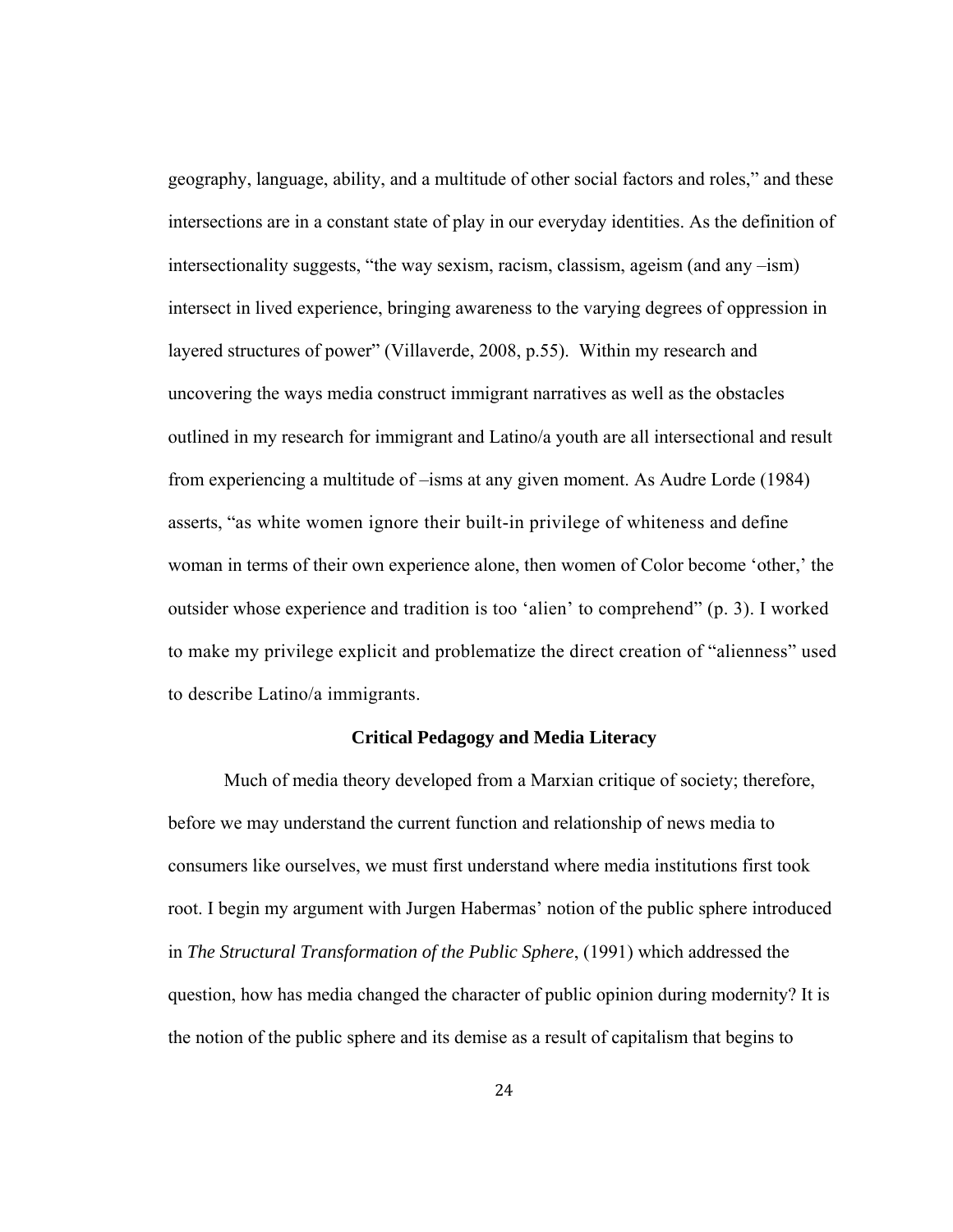situate news media and consumers. In Habermas' definition, the public sphere is a group of middle class intellectuals "that helped to supplant medieval aristocracies and served an important political function in the eighteenth and early nineteenth centuries" (Laughey, 2007, p.48). They met at coffee shops or clubs, treated all participants judiciously, discussed issues rarely focused on by the rich and middle class white participants engaged in dialogue about their political concerns. However, "the decline of the bourgeois public sphere was partly due to the rise of mass media along with wider trends in the concentration of economic capital. Newspaper presses merged and bought out one another, combining their economic and technological prowess to reinforce and strengthen their market share" (Laughey, 2007, p.49). For Habermas, the swing toward an advanced capitalist society forced the public sphere (which included middle class folks such as academics and shopkeepers but did not include the powerful nobility, whom they often questioned) to transition from a culture-debating group of intellectuals to a cultureconsuming group of buyers. "Rational-critical debate had a tendency to be replaced by consumption, and the web of public communication unraveled into acts of individuated reception" (Habermas, 1991, p.161). In other words, media and consumerism affected the public's participation in social and political activities, as Habermas stated "The world fashioned by the mass media is a public sphere in appearance only," (Laughey, 2007, p.49). In other words, information concerning the lives of citizens began to be wrapped up in the production and consumption of mass media. Instead of having meaningful and critical dialogue to discuss issues concerning the lives of the people, participants were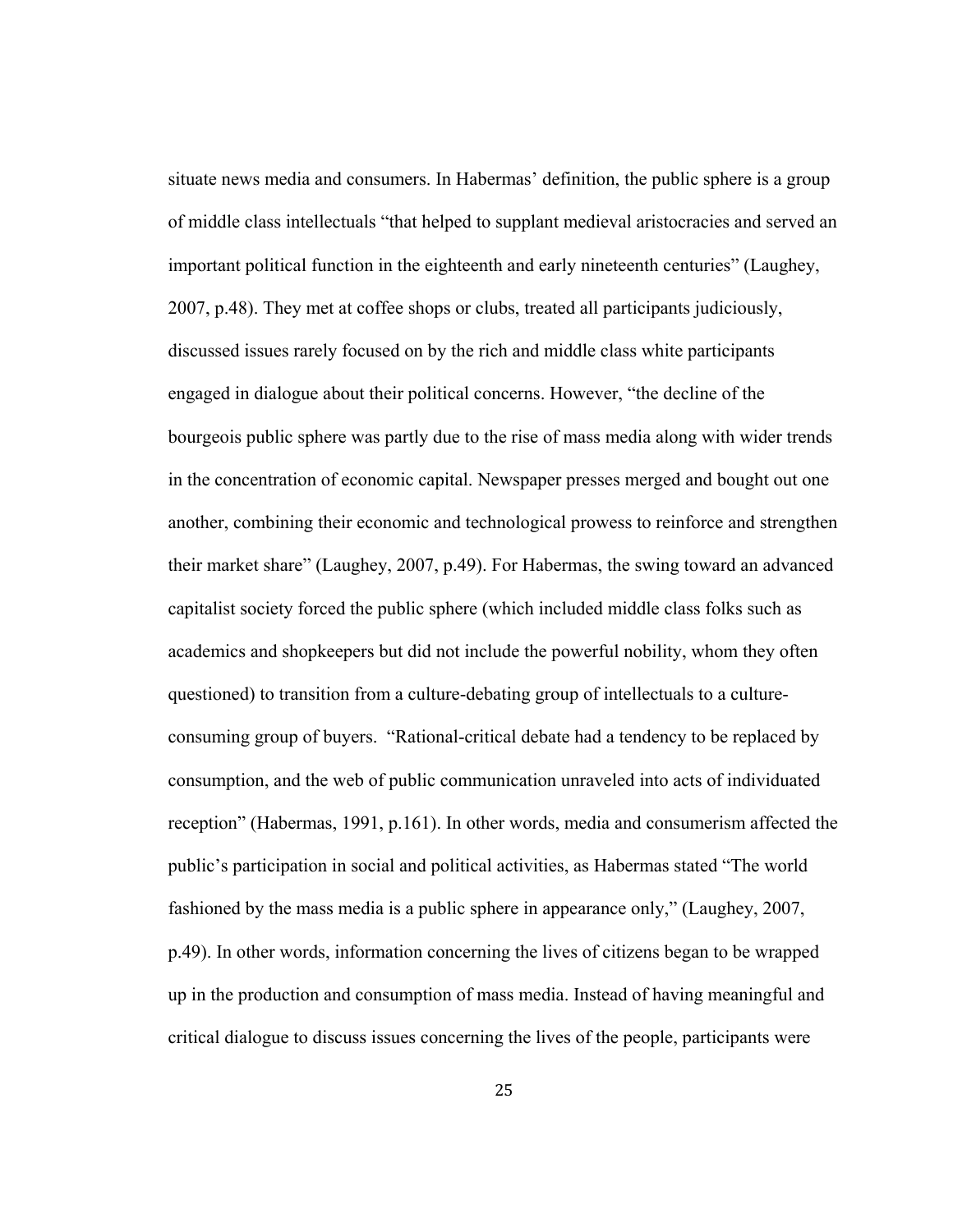concerned with what they were purchasing and what they were able to access. The media only perpetuated an appearance of social critique. The political economy affects fiscal structures that affect media; thus we must interrogate how these structures exert themselves on media; what gets told and who tells it? The media here then begin to have a clear tie to politics and economics; instead of being solely a function independent of government influence to hold it accountable, it became a new function of buying power.

In relation to the media operating as a function of economics, Theodor Adorno (1973) introduced the concept of the culture industry, that which is produced as a commodity within a capitalist entertainment industry. The media, as Habermas (1991) suggested, has become such an industry; to support Habermas' idea that capitalism has stunted political discourse, Adorno argues that "the consumers are the workers and the employees, the farmers and the lower middle class. Capitalist production so confines them, body and soul, that they fall helpless victims to what is offered them" (1973, p.133). Consumers are forced to accept the culture industry and the products it produces.

Further, Adorno (2002) argues that the industry harbors ulterior motives to keep the masses repressed and submit them to inactivity. This culture industry, then, is owned by capitalist upper classes that are in control and share their ideologies to the popular consciousness. Media, particularly news media, operate within this political system, operating as corporations owned by conglomerates and moguls who diversify their assets from news media, to businesses, to real estate. As Chomsky (1988) states, "twenty-four media giants (or their controlling parent companies) make up the top tier of media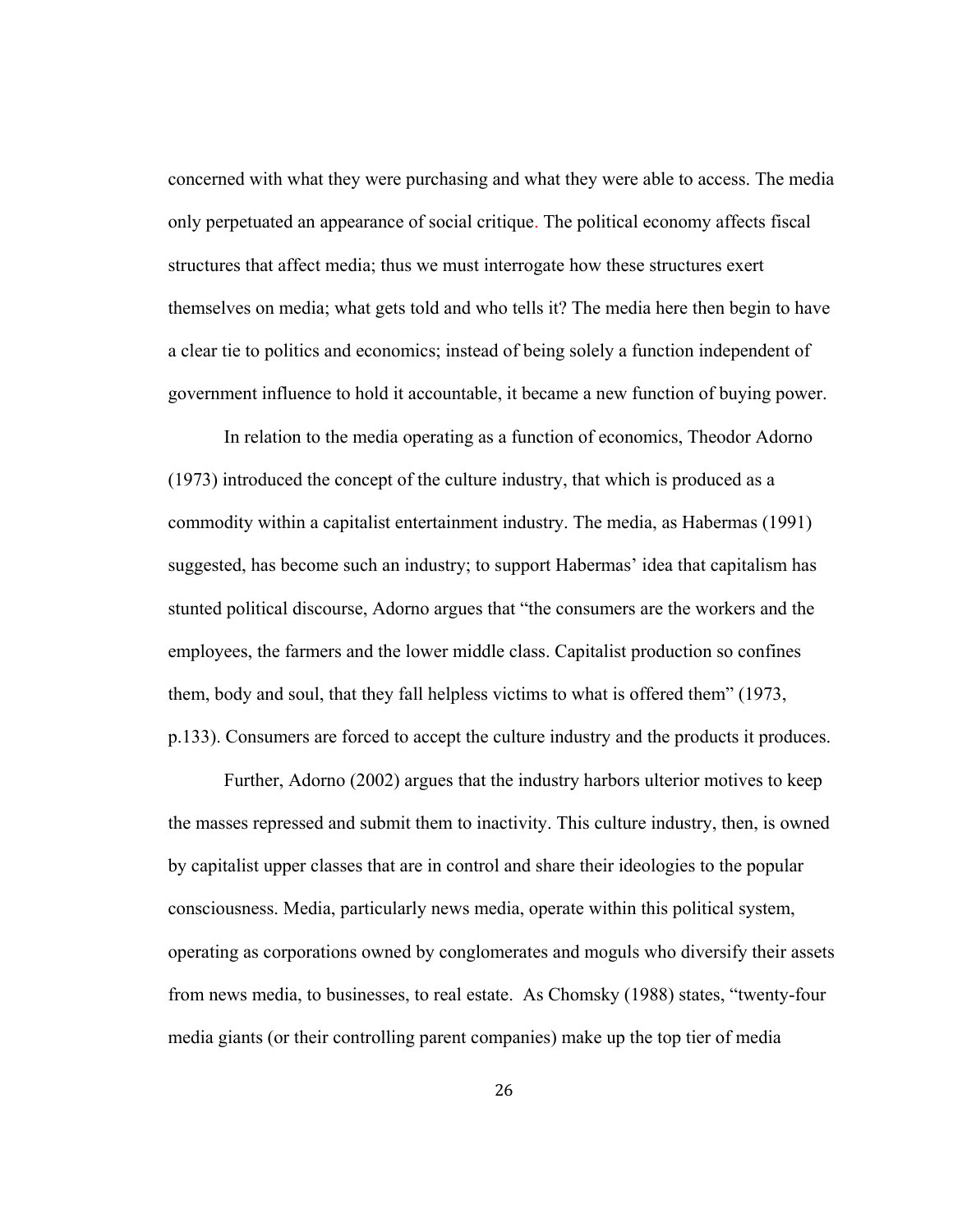companies in the United States (…) and these twenty-four companies are large, profitseeking corporations, owned and controlled by quite wealthy people" (p.5). Chomsky's idea relates to Adorno's standardization, which essentially argues that the masses become the commodities they use. The needs of consumers are therefore controlled and mediated by capitalism, both inside and outside of work. However, I do not entirely agree with Adorno's idea that we are only "helpless victims" as Marxist critiques of capitalism would suggest; I do want to tease out and highlight this notion of capitalism and ownership of news media enterprises, underlining media's relationship to the larger sphere of economics and politics. Knowing this connection between the media and our political system begins to emphasize the first step of the process of how media influences its consumers and impacts the decisions we make. As Giroux (2002) argues, "the potency and power of the movie industry can be seen in its powerful influence upon the popular imagination and public consciousness. Unlike ordinary consumer items, film produces images, ideas and ideologies that shape both individual and national identities" (p. 6). Media itself is not a neutral entity but instead has ideological, political and economic ties which influences what gets shown, what and how news is told and who tells it.

Within the ideological intention of the media to affect and persuade the masses is Gramsci's (1971) notion of hegemony, which argues that members of a society are allowed to dissent and oppose, but this dissention is really regulated by dominant elites. We give permission to be duped because we can't see the emperor has no clothes.<sup>i</sup> Related to Chomsky's notion of propaganda, the news, because it is an extension of a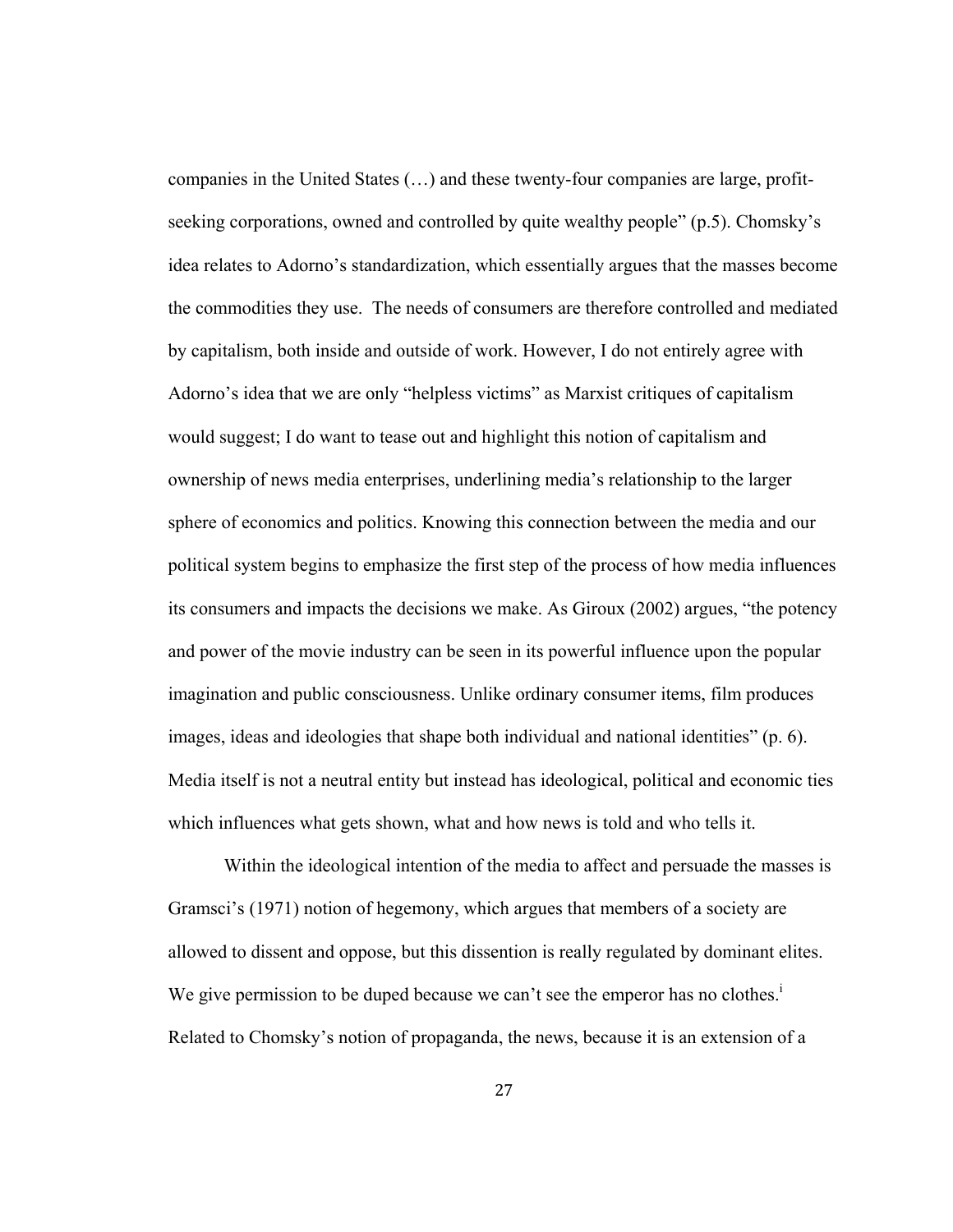political economy working toward a consumption based model (as a function of capitalism), works not to just inform or entertain, but rather to serve these 'hegemonic forces,' creating a product that works to "manufacture consent." In other words, those in power labor to subtly gain approval to serve the dominant ideologies that run the news media. As Chomsky states,

Another structural relationship of importance is the media companies' dependence on and ties with the government. The radio-TV companies and networks all require government licenses and franchises and are thus potentially subject to government control or harassment. This technical legal dependency has been used as a club to discipline the media, and media policies that stray too often from an establishment orientation could activate this threat. The media protect themselves from this contingency by lobbying and other political expenditures, the cultivation of political relationships, and care in policy. The political ties of the media have been impressive (Chomsky, 1988, p.13).

The media's ties then are not neutral; they are directly linked with government, thus dependent on the government to operate. Media outlets are also susceptible to government regulation and rule. The news media function as an ideological vehicle for government ideology that was supposed to be independent of government forces; instead, they are now operating within the Capitalist economy that drives government decisions.

 Thus, media serves as an educator, constructed and operating within a system of specific representation and ideologies. So, using media as a source of education and curriculum without critical media literacy is dangerous to the individual as well as to their participation in a democratic space. However, what does critical media literacy mean, why is it necessary, and how does it relate and affect Latino/a immigrant students?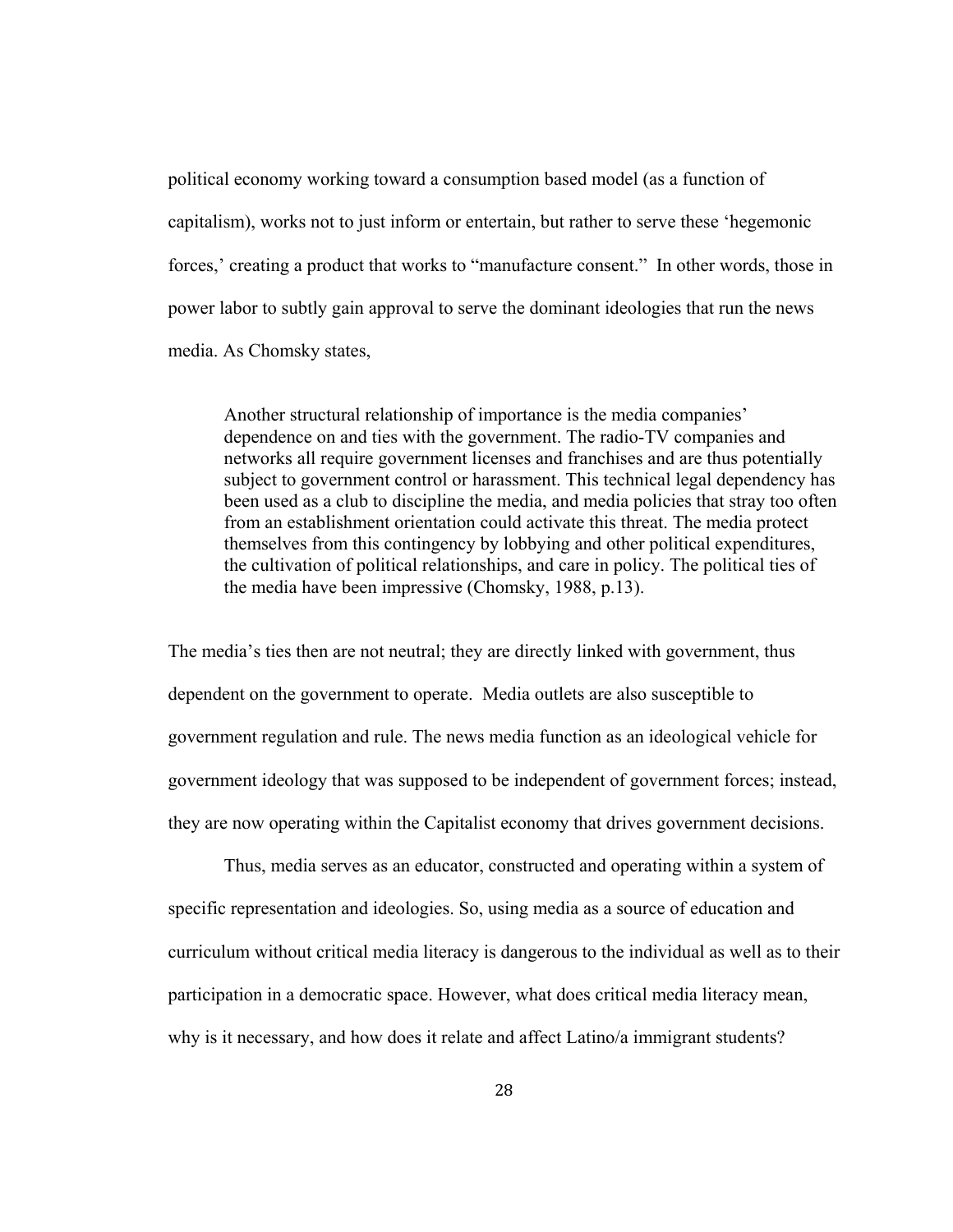Students and teachers engage with media that is likely a disproportionate representation in their lives. Immigrant students may use media as a cultural currency to negotiate a new identity in order to gain cultural capital, "ways of talking, acting, modes of style, moving, socializing, forms of knowledge, language practices, and values" (McLaren, 2002, p.93). Further, this isn't necessarily true just for immigrant students, but for educators as well: learning how to be, act, and engage in educator-like practices like their peers, as well as the social expectations of whom they are and what they should be is also prevalent. This investment in gaining cultural capital through media becomes problematic since media is socially constructed; "the power here is an ideological power: the power to signify events in a particular way" (Gurvevitch, 1982, p. 69). In other words, media is neither objective nor politically vacant of ideologies and constructs. Because media is socially constructed and operates within a system of specific representations and ideologies, using media as a source of education and curriculum without critical media literacy is dangerous to the individual as well as to their participation in a democratic space.

 To further establish a need for critical literacy, particularly for Latino/a immigrant students and those that educate them, is the danger of media serving as a type of cultural imperialism, in which

the dominant cultural group exercises its power by bringing other groups under the measure of its domination (…) the dominant groups construct the differences of subordinate groups as lack and negation in relation to their privileging norms (…) victims of cultural imperialism live their oppression by viewing themselves from the perspective of the way others view them: a phenomenon known as 'double consciousness' (McLaren, 2002, p. 37).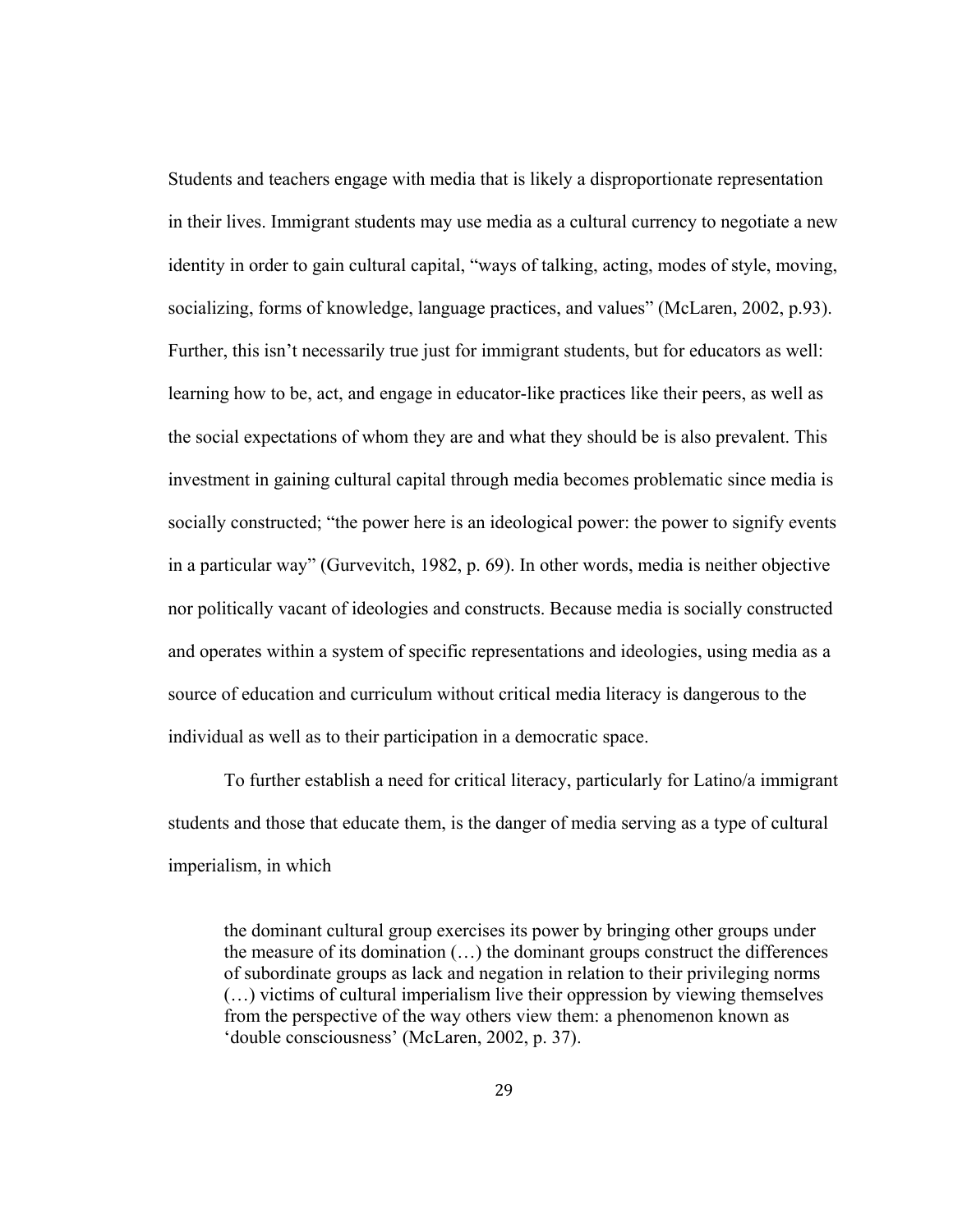If media serves "the interests of elites who control hegemonic institutions" then absorbing inaccurate media representations of immigrants serves to distort a student's self-image, self-worth, and ability to exercise Paulo Freire's notion of a critical consciousness. This is further compromised through the interaction and relationship with their educators, who may operate on these troubling and simplified representations of who these students are and what they're capable of accomplishing and contributing. Because of the dialectical nature of media as a curriculum for immigrant students while also a vehicle for ideology and imperialism, it is my contention that critical media literacy coupled with a critical pedagogy for both teachers of and immigrant students, can lead to the development of a social and critical consciousness known as conscientization, or, "the process by which students, as empowered subjects, achieve a deepening awareness of the social realities that shape their lives and discover their own capacities to re-create them (…) the actual lived experiences cannot be ignored or relegated to the periphery in the process of coming to know" (Darder, Baltodano and Torres, 2002, p.15). It is the work of the teacher to assist students, all students, in learning to be empowered subjects, and develop a sense of awareness in the process of coming to know who they are, how they can contribute, and how their identities are constructed and distorted. *Culture of Power and Critical Media Literacy*

According to Lisa Delpit (2006), there is a culture of power being enacted within classrooms. This concept originated from miscommunication between white educators and those who identify as educators who are also people of color. The miscommunication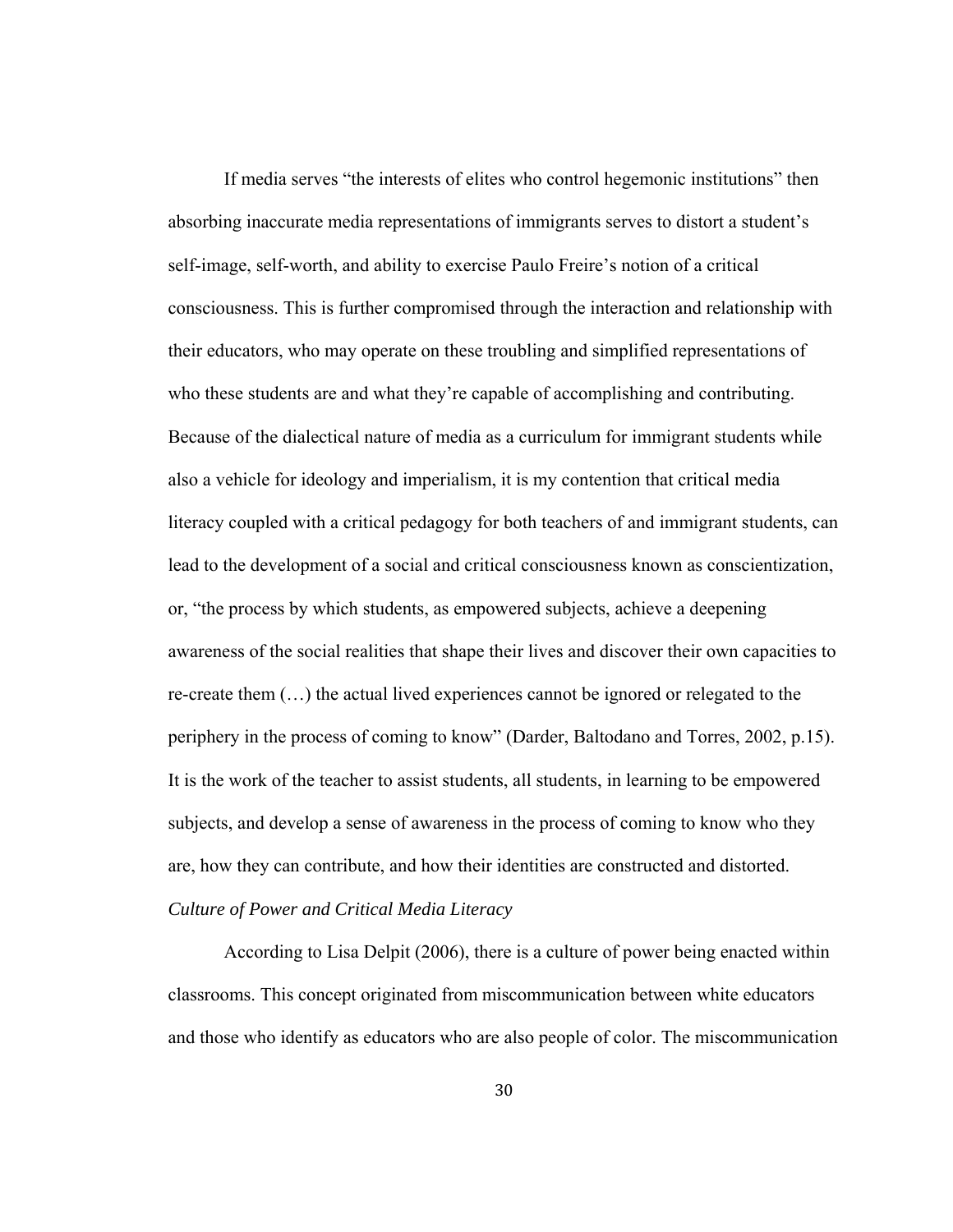originated through a debate between these teachers on the best way to teach reading and writing skills to students of color. Delpit does not address issues of methodology but rather argues that the common thread in these discussions had to do with what she terms a "culture of power." The culture of power, according to Delpit, in her words, includes the following aspects: 1) issues of power are enacted in classrooms; 2) there are codes of or rules for participating in power; that is, there is a 'culture of power.' 3) The rules of the culture of power are a reflection of the rules of the culture of those who have power; 4) If you are not already a participant in the culture of power, being told explicitly the rules of that culture makes acquiring power easier; 5) Those with power are frequently least aware of—or least willing to acknowledge---its existence. Those with less power are often most aware of its existence (p.24). Delpit (2006) argues that 1) issues of power that are enacted in classrooms through the power teachers have over students, textbook publishers who make decisions about what is included and excluded, the power of the state making decisions about education and an individual or group that determines who is "intelligent" or "smart." Perhaps the most important section of first criteria is the connection between schools and economic success. Delpit (2006) states, "if schooling prepares people for jobs, and the kind of job a person has determines her or his economic status and, therefore power, then schooling is intimately related to that power" (p.25). In aspect two, there are rules that regulate "ways of talking, ways of writing, ways of dressing, and ways of interacting," (p.25). In aspect three, success in schools is contingent on adopting the culture of those who have power: this means that those who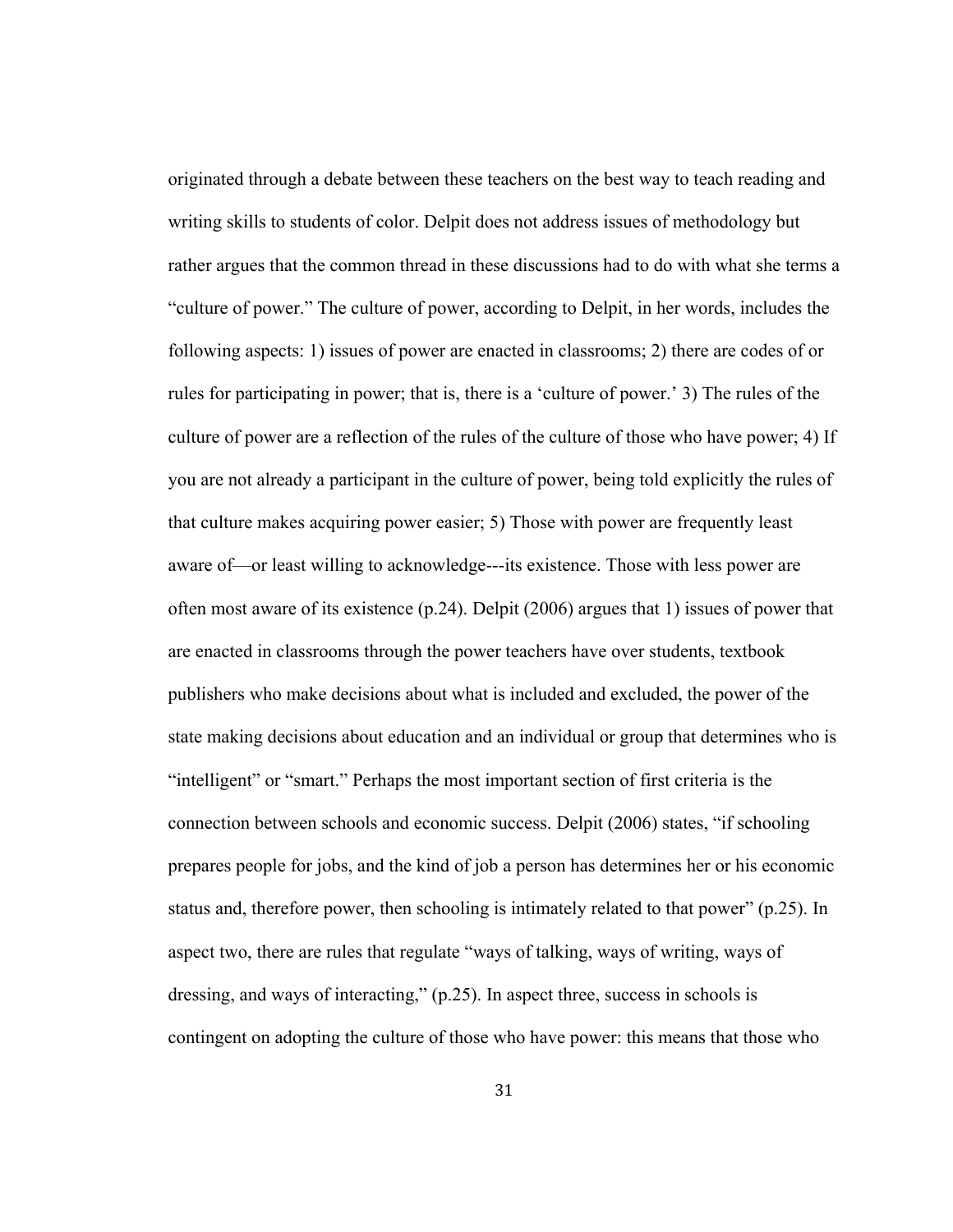are white and middle class have an easier time adapting to what schools want and expect of their students because that system is what schools are based on. In aspect four, learning the rules makes adapting to the culture of power much easier; and in aspect five, those in power are less willing to acknowledge that they are part of a culture of power, and those that aren't see power explicitly and frequently.

This culture of power relates to news media and its effects on Latino/a students in education. If media serves the interests of those in power through hegemony, then media is a part of the culture of power as it relates to narratives and rhetoric around Latino/a immigrants and students. If racist and reductionist media narratives are leaking into the classroom through teachers, texts, state policies, and those in power, then in what ways do Latino/a students have to combat this since they are not members of the culture of power? Arguably media informs and regulates the rules for those who belong to a group who hold power, namely white documented U.S. citizens; those who do not fit this description do not have any power; therefore, how might they affect any change or access to education from their vantage point? These rules are a construction of specific policies, practices and beliefs that are based on what an American is and should be, and who fits that demographic. Additionally, if media is constructing specific narratives and language used to describe Latino/a immigrants, those narratives get disseminated and spread to those who do hold power. Once it reaches these members, it can be enmeshed in subtle and cloaked ways to communicate specific type of racist knowledge about who Latino/a immigrants are, why they immigrate to the United States, and how their integration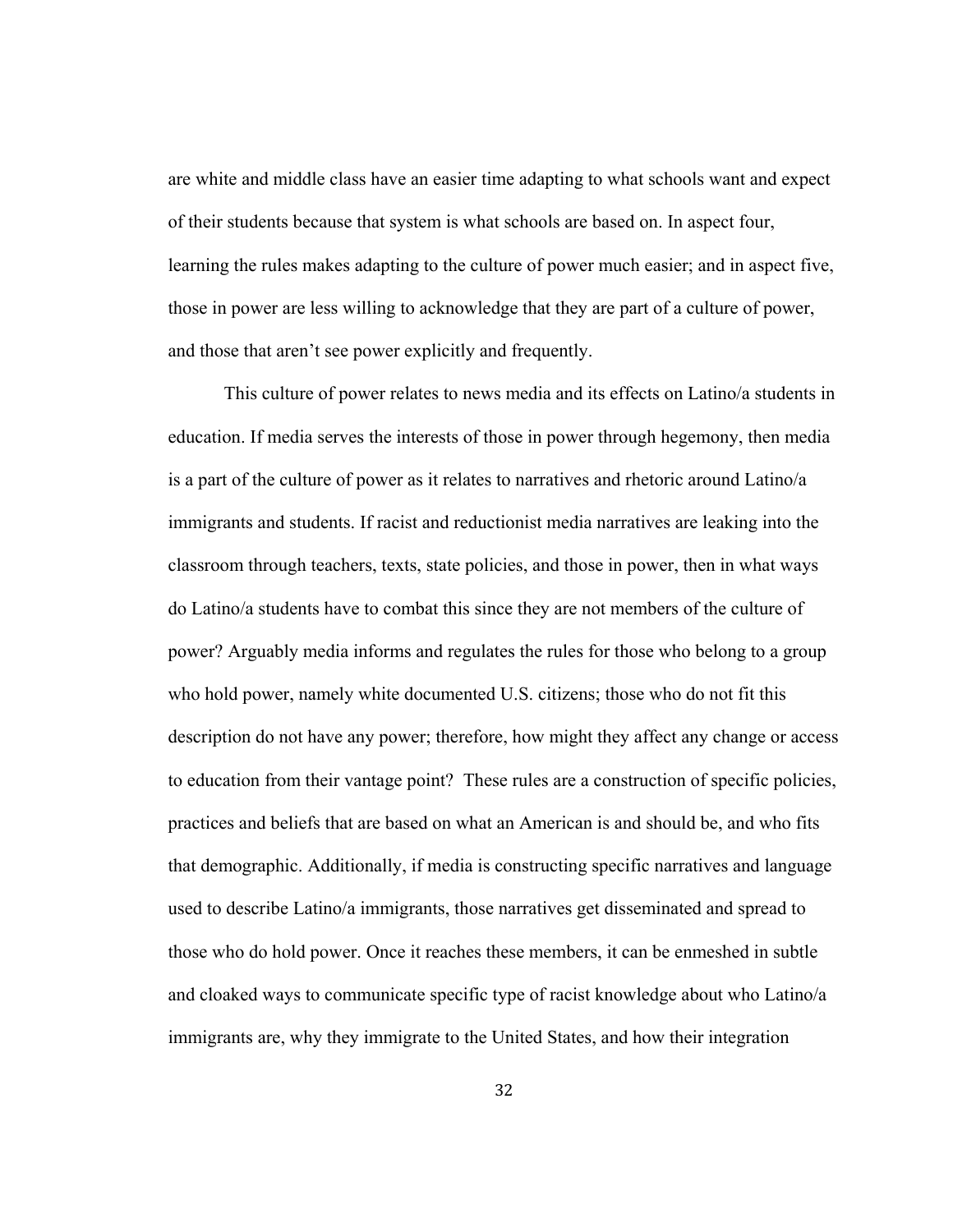affects U.S. policies and population. As James Baldwin wrote "no one is white before he/she came to America;" Allan Johnson (2005) explains what Baldwin meant, stating that most of what we experience as reality is a cultural creation. It is made up even though people may not necessarily recognize it as such (p. 17). Beverly Tatum (2000) echoes this sentiment indirectly as she writes about identity development, emphasizing "the parts of our identity that do capture our attention are those that other people notice, and that reflect back to us," (p.11). What we recognize as reality helps to create this reflection of others in ourselves; however, we know that it can be deceptive and inaccurate, largely defined by dominant culture and hegemonic definitions of those as part of "the culture of power." Therefore, developing a critical pedagogy and media literacy involves perceiving and understanding how these aspects of our identity and the identity of others is created through representations that we engage with daily; it attempts to "teach students to read, analyse, and decode media texts" (Kellner and Share, 2005, p.372). In essence, critical pedagogy and media literacy work as decoder rings for dominant culture. This become critically important if we are to at the very least expose the ways power is enacted and enforced within schools and educational spaces, as Delpit (2006) suggests.

 Moreover, to be critical means to "see beyond" while critical pedagogy "is a way of thinking about, negotiating, and transforming the relationship among classroom teaching, the production of knowledge, the institutional structures of the school, and the social and material relationships of the wider community, society, and nation state"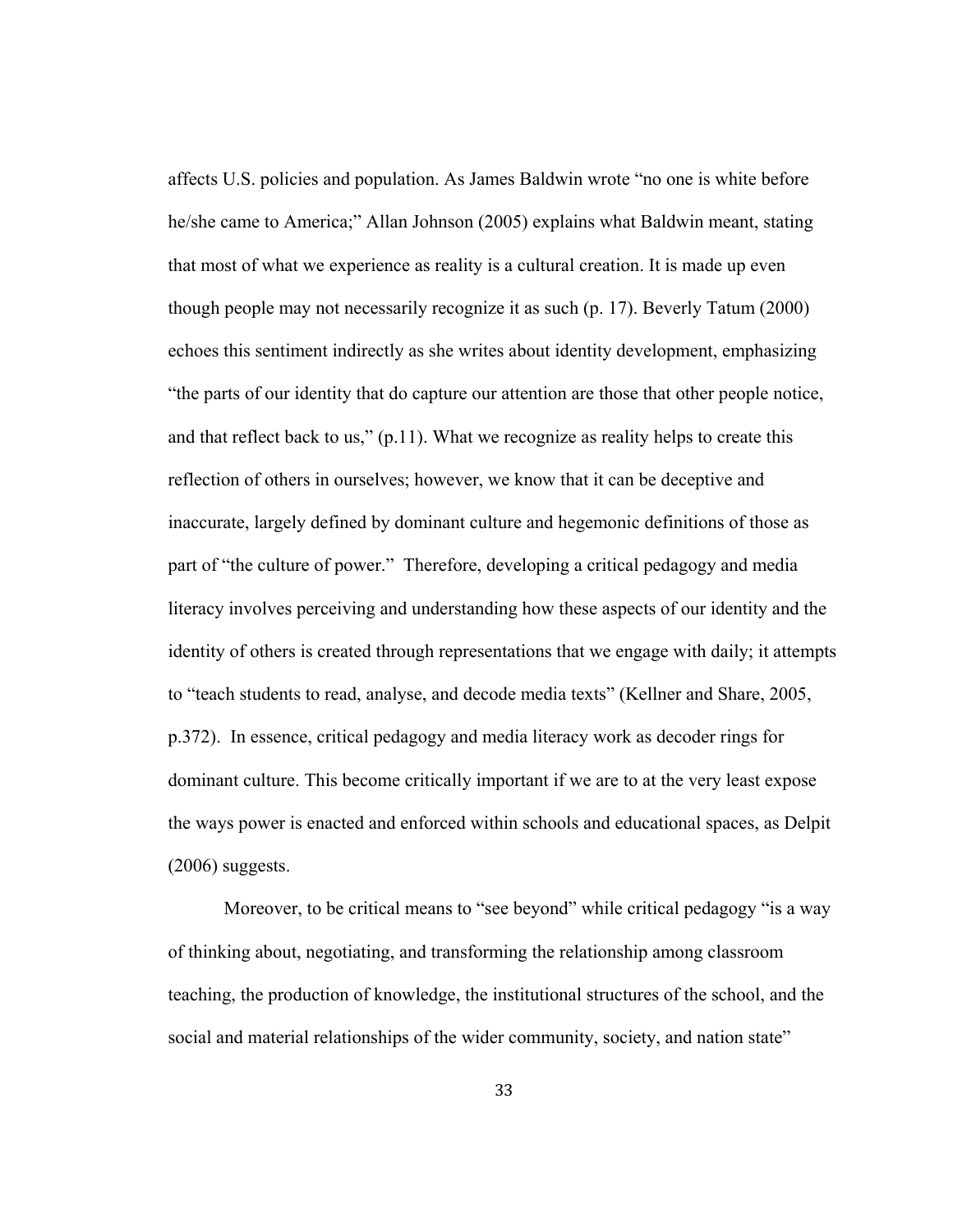(McLaren, qtd. in Wink, 2004, p.26). In other words, it looks for the why as well as the what. In order to be critical, it is necessary to also be literate; As Freire and Macedo (1987) state,

Literacy is best understood as a myriad of discursive forms and cultural competencies that construct and make available the various relations and experiences that exist between learners and the world (…) as a reference for critique, literacy provides an essential precondition for organizing and understanding the socially constructed nature of subjectivity and experience and for assessing how knowledge, power, and social practice can be collectively forged in the service of making decisions instrumental to a democratic society rather than merely consenting to the wishes of the rich and the powerful (p.10- 11).

In order to have personal and political agency, media literacy, or the ability to decode dominant narratives that create realities and representation concerning Latina/os, is imperative for increased agency in the Latino/a community if Latino/as are going to be transformative agents and democratic participants; in addition, it is also pertinent to establish a critical literacy for educators as well in order for us to decode and understand how media is influencing and contributing to how we view issues of immigration, immigrant students, and our own positionality in relation. Quite simply, if we are going to espouse our nation as democratic, then we must have authentic participation and representation by all members of society, not just those we deem important. Literacy and reading these texts does not "consist merely of decoding the written word or language; rather, it is preceded by and intertwined with knowledge of the world. Language and reality are dynamically interconnected. The understanding attained by critical reading of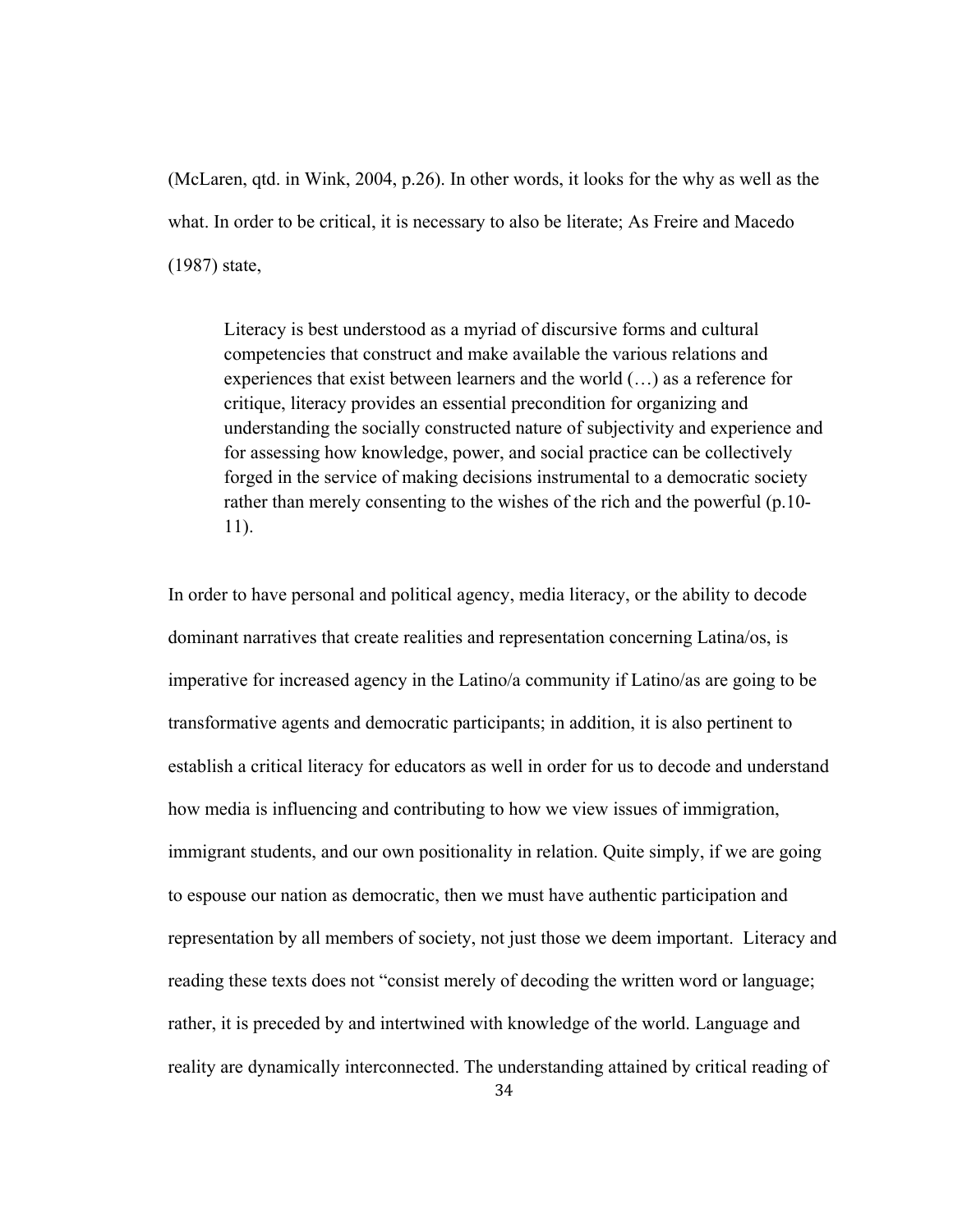a text implies perceiving the relationship between text and context" (Freire and Macedo, 1987, p.29). Literacy helps us to make sense of our world; coupled with media literacy, it helps us to also make sense of what we see around us, and what lessons are taught through representation and repetition both for minority students and for the dominant culture.

 To further explicate the necessity of literacy and critical pedagogy is the notion of a hidden curriculum, which McLaren (1998) defines as "the pedagogical unsaid (…) covert and insidious, and only a critical lens will bring it into view. It teaches what is assumed to be important. It defines the standard for the dominant culture" (Wink, 2004, p.46). Media representation functions as a hidden curriculum, and as caricatures of Latinos dominate media, what is slipping through into the consciousness of young people in their absorption of dominant culture's representation of them? This question was explored in Children Now's national survey of 1,200 adolescents where they asked them to describe how characters of different racial and ethnic backgrounds were portrayed on television. The study included 300 Latinos; "the adolescents were more likely to associate positive characteristics (e.g., being well educated, intelligent) with European American characters on television and to associate negative characteristics (e.g., being lazy, breaking the law) with minority characters" (Rivadeneyra, 2006, p.396). Through this hidden or sub-textual curriculum, society is domesticating students into the dominant view of themselves and 'others.' Therefore, a critical literacy can help to peel away the layers of ideology and stereotypes working to fix themselves into a stagnant meaning.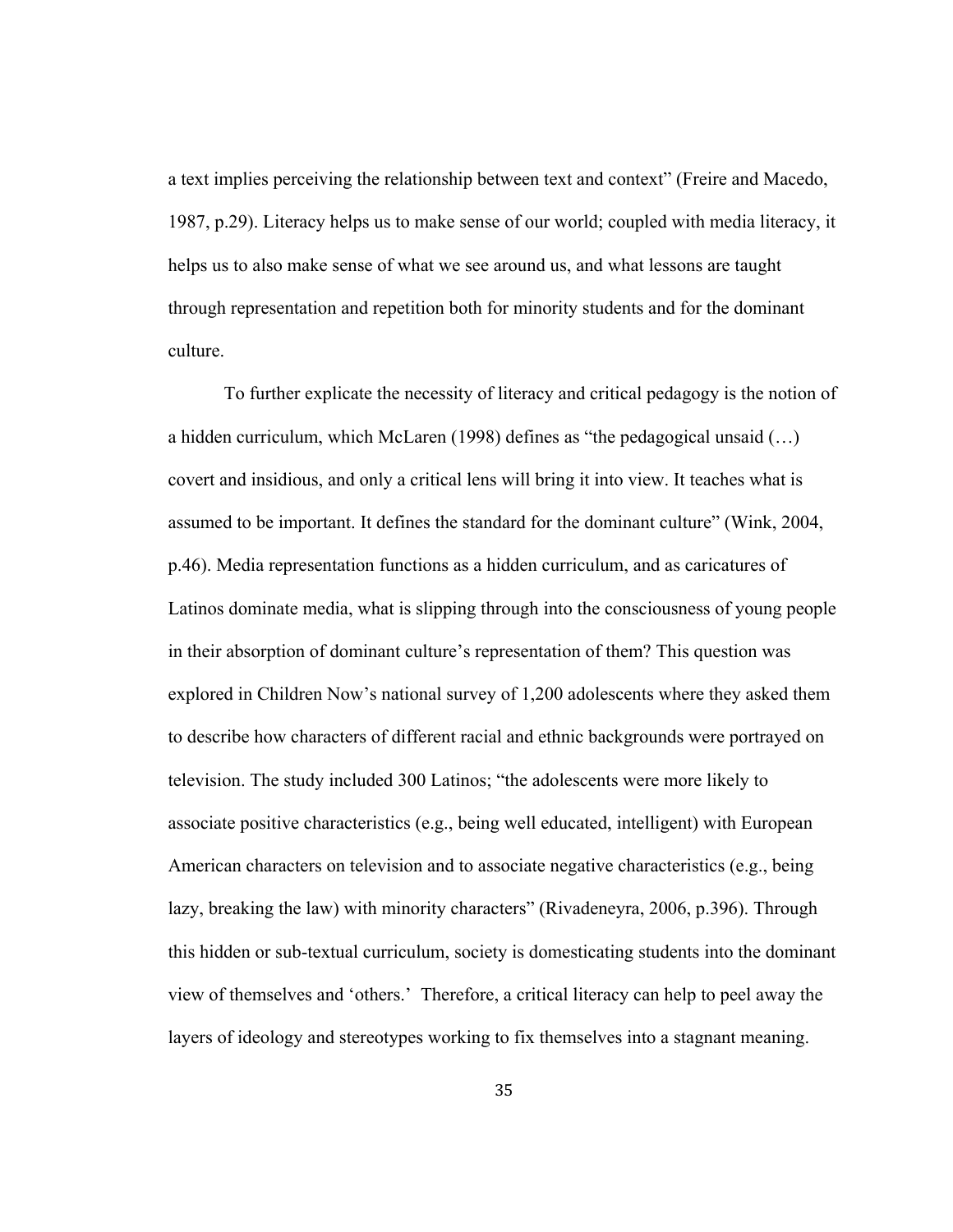Through this, the hope is that a critical consciousness is possible. As Kellner and Share (2005) rightly assert,

When groups often under-represented or misrepresented in the media become investigators of their representations and creators of their own meanings the learning process becomes an empowering expression of voice and democratic transformation. Thus, critical media literacy can promote multicultural literacy, conceived as understanding and engaging the heterogeneity of cultures and subcultures that constitute an increasingly global and multicultural world. Critical media literacy not only teaches students to learn from media, to resist media manipulation, and to use media materials in constructive ways, but is also concerned with developing skills that will help create good citizens and that will make individuals more motivated and competent participants in social life  $(p.372)$ .

To be participants in democratic processes and transformation is to be recognized as social and human agents, as Kellner and Share suggest. The people who do this often times are educators or members of a school system. In addition to equipping Latino/a immigrant students with the skills to be participatory in a democratic space, we must also do so as educators, not just ourselves but also those we work with, administrators and others who assist, educate, and participate in the everyday lives of these students. We must help to combat the misinformation of the permanent immigrant, as well as the humanly void description of "illegal alien." As students learn the skills of media construction, these instruments can be used for social change and a socially critical consciousness. As educators, we too can interrogate and deconstruct that which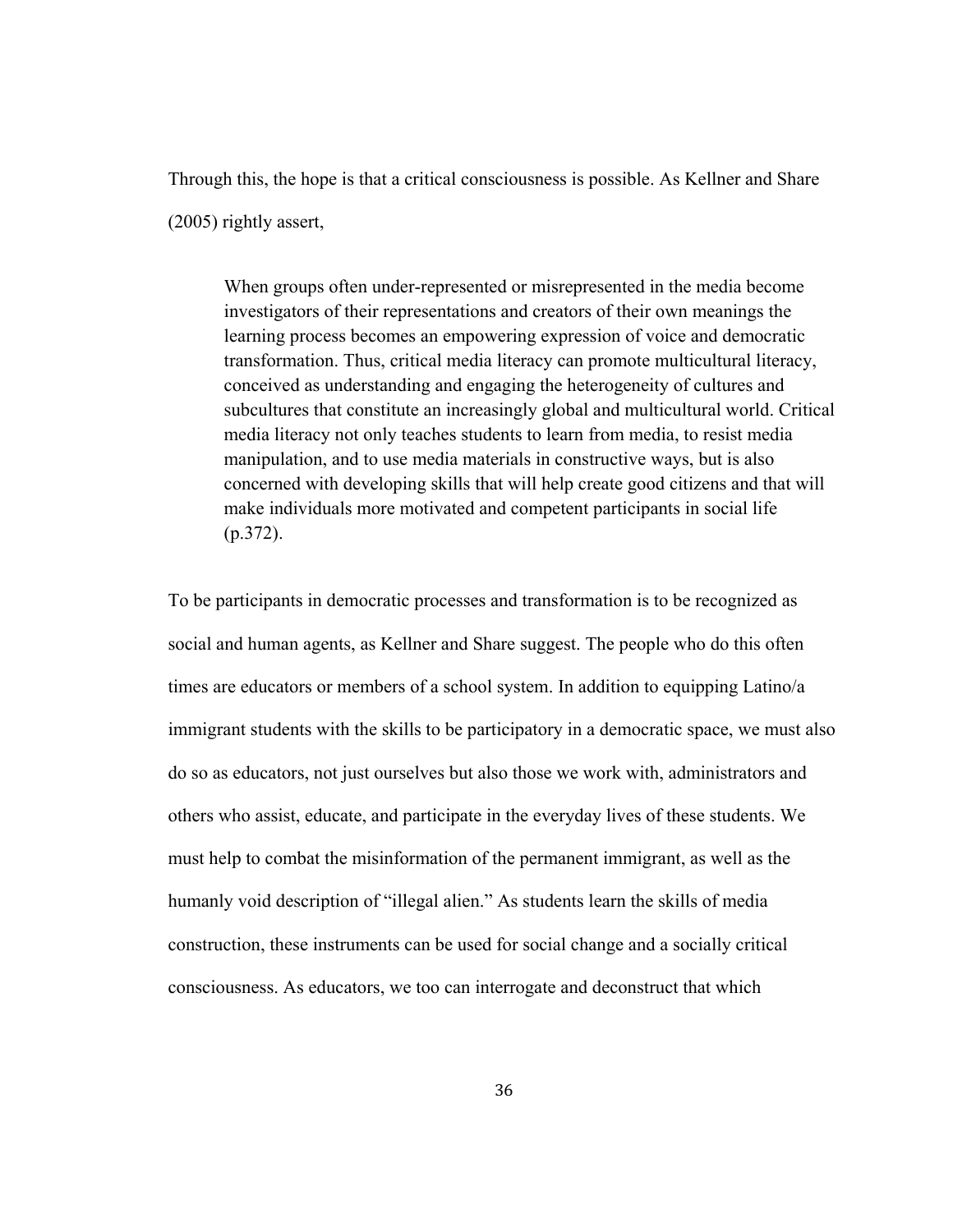constructs us on a daily basis and be cognizant of how the power of the word, meaning, and representation affect the decisions we make as we employ pedagogical practices.

 John Dewey (1997) argued that education is necessary to enable people to participate in democracy, "for without an educated, informed, and literate citizenry, strong democracy is impossible. Moreover, there are crucial links between literacy, democracy, empowerment, and social participation in politics and everyday life" (Kellner and Share, 2005, p.382). Therefore, without the development of a critical media literacy and pedagogy, the discrepancy between the dominant culture and the 'other' will continue to grow, arguably rooting the West's superiority, as Kincheloe (2004) argues, more deeply into the global consciousness, society and culture (p. 70). We must allow students to build upon what they are likely to already be critical of; to negotiate meanings and representations in order to combat the fixed meanings and stagnant stereotypes. In order for the voice of the people to be created and heard, that voice must recognize the misrepresentations of current media in order to establish an alternative; we must work, and this is urgent for immigrant students particularly, to dismantle the current constructions and representations so that a new diversity of voices, viewpoints and ideas may be heard. Without what Freire terms as conscientization, these students cannot enter into the national and global dialogue, because they cannot recognize the misinformation at play. I do not mean to imply that Latino/a immigrant students are ignorant of their experiences and representations within media; it is my proposal that we build upon what is already a critical stance these students have and provide access to a language and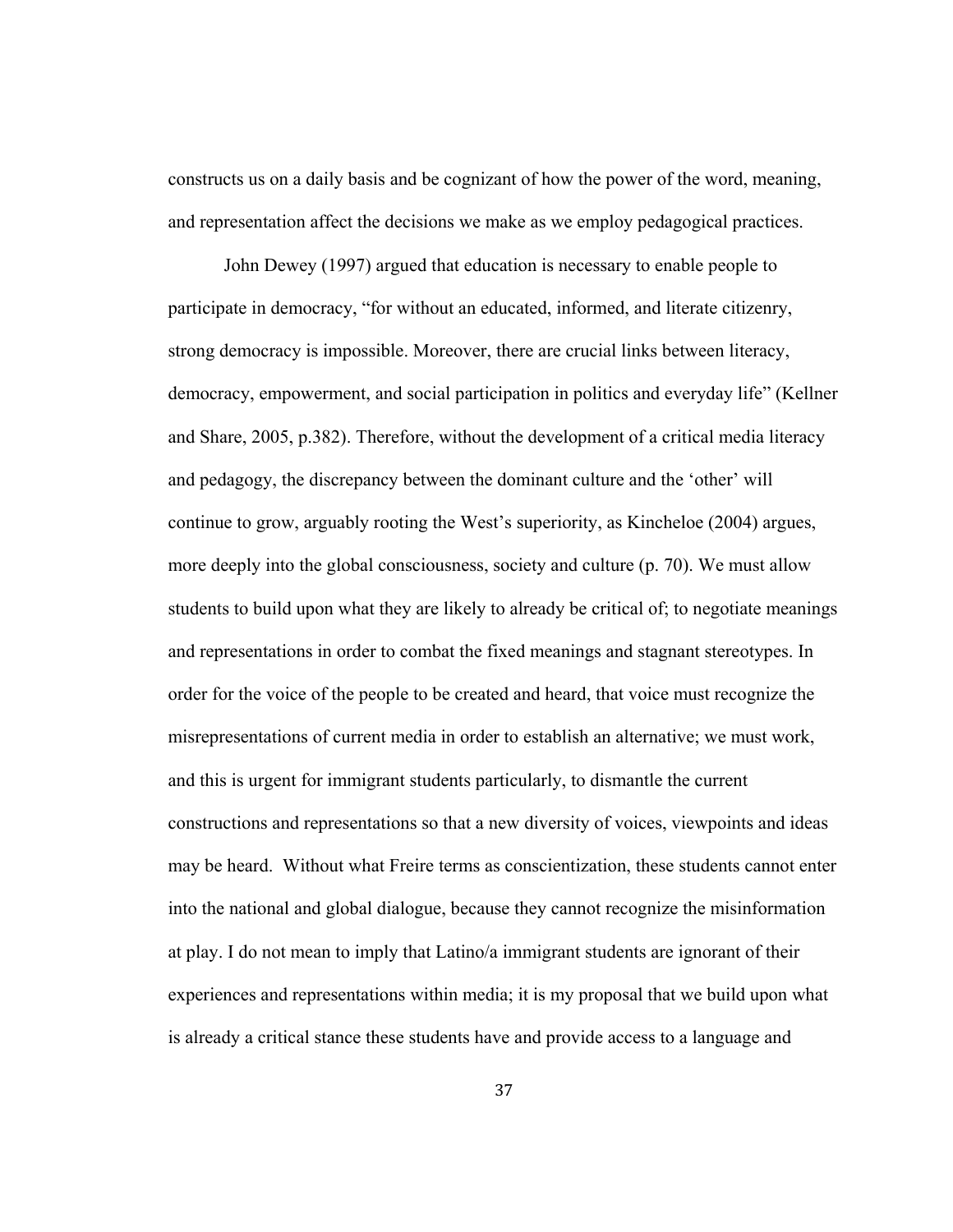pedagogy that helps to build upon their knowledge. Also, we must recognize the ways we as educators, particularly those in power positions of whiteness and authority work to keep these students subjugated, both intentionally and unintentionally. Alternative voices and representations are a necessity in a democracy; otherwise, the binary of the haves and have-nots will always be at play. As Giroux (1987) argues, "literacy is not approached as merely a technical skill to be acquired, but as a necessary foundation for cultural action for freedom, a central aspect for what it means to be a self and socially constituted agent" (p. 7). Critical media literacy and pedagogy can equip students and teachers with skills that are needed to uncover injustice and inequality; they can then become human subjects instead of just media stereotypes and sound bites and begin to tear down the label of 'other' on themselves and other minority groups, as well as educators participating in this process. This calls for a reciprocal relationship where both parties can enter into the discussion and begin to create a better society. They can begin to see the water in which they swim.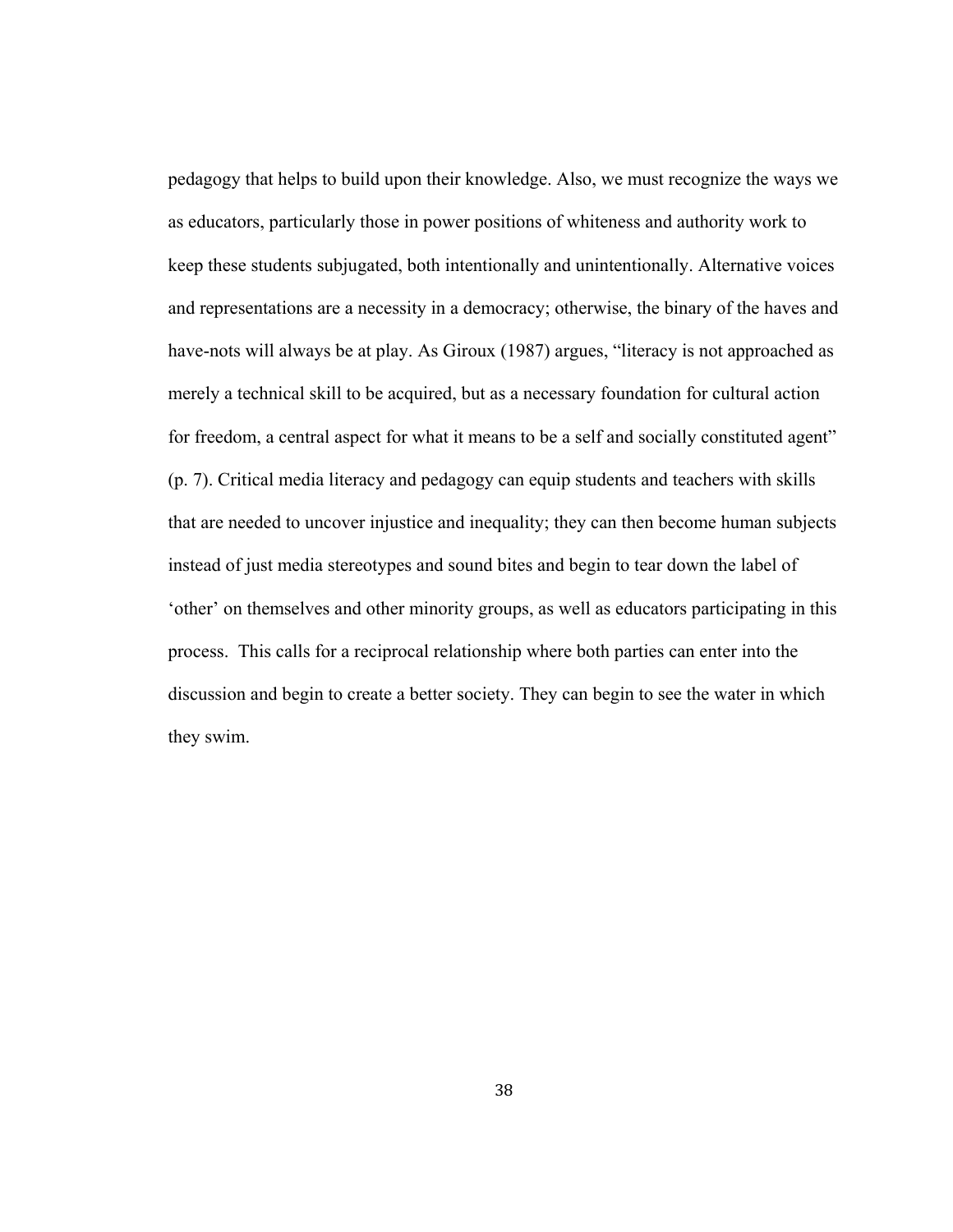## CHAPTER II

## LITERATURE REVIEW

 In this chapter, I review the literature that explores how media represents immigrants and Latino/a peoples. In my literature review, I begin with describing current immigration policies that began in 2010 in Arizona which are representative of the national discussion surrounding immigration, and how immigration, it seems, is another way to discuss members of the Latino/a population and then lead into the history of media. I then begin to situate the importance of Latino/a representation in media and how media contributes to the construction of identity and its specific relationship to Latino/a peoples analyzing concepts by theorists Stuart Hall, Douglas Kellner, Sut Jhally, as well as Paulo Freire. Next, I review how media represents and constructs narratives about Latino/a culture. Finally, I analyze the concept of Critical Pedagogy as it relates to literacy.

## **Literature Review**

In May 2010, the Obama administration granted temporary legal status to Haitians living in the United States due to the earthquake devastation on the island of Haiti in early 2010. The administration's goal was to keep Haitians without criminal records in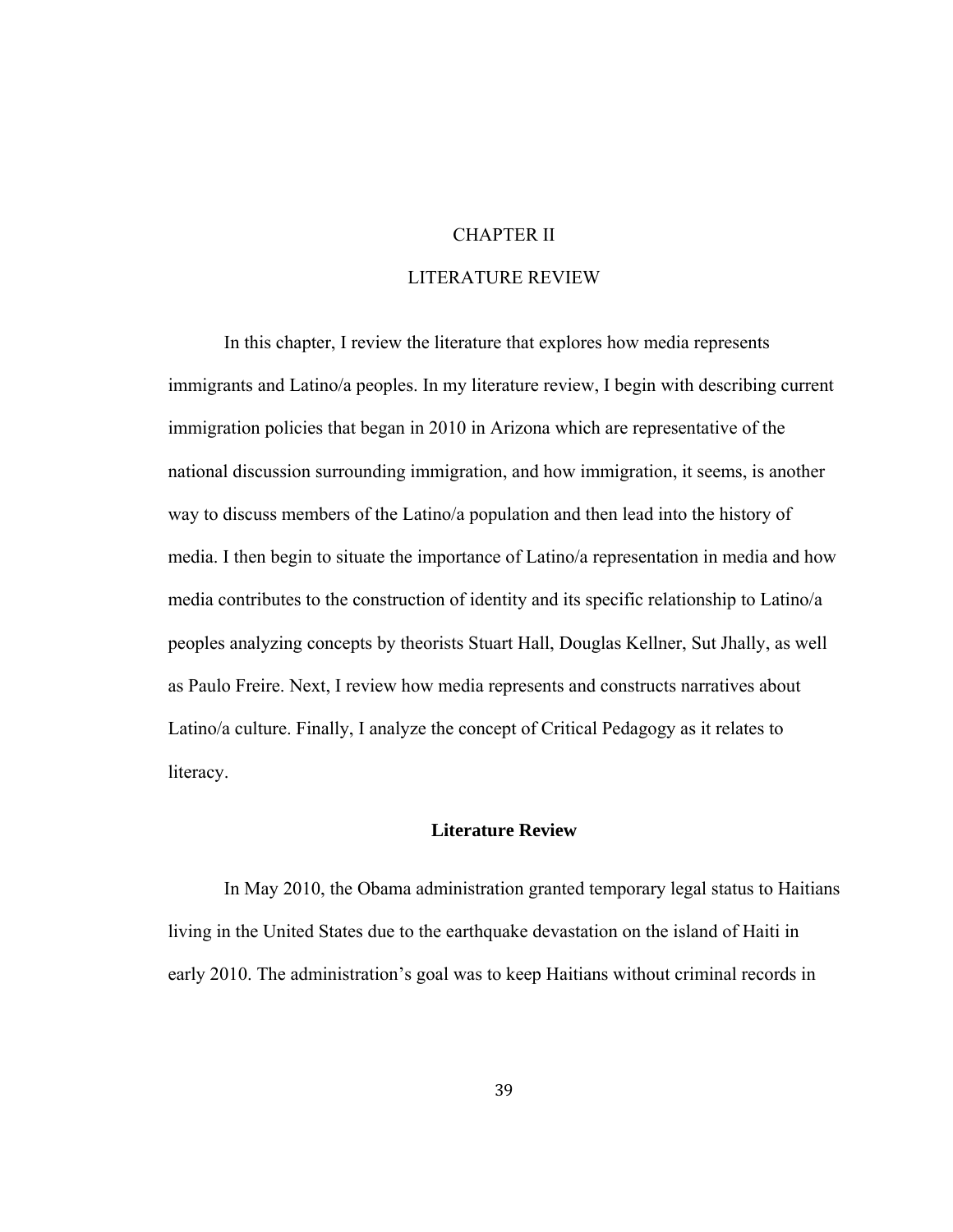the country and work to send money home to assist affected relatives. The program allowed any Haitian living in the United States on January 12, 2011 an opportunity to live and work legally in the U.S. for eighteen months. With the unfortunate experience of a distressing earthquake, undocumented Haitian residents were deemed documented citizens, no longer bearing the ill-stated signifier "illegal immigrant" or "illegal alien." While there is no official government "label" for those living here without documentation, frequently in documents those living in U.S. borders without documentation are often referred to as "illegal immigrants" as the chosen moniker. The United States Citizenship and Immigration Services division stated that all applications for documentation would be met with a "generosity of spirit" due to the humanitarian crisis created by the earthquake. However, had this humanitarian crisis never occurred, non-documented Haitian citizens would still be categorized as "illegal" and the deportation process would still be in effect. Yet, the U.S. also recognized a pending influx of Haitian immigrants as a result of the devastation and difficulty of rebuilding.

 At first glance, the U.S. did a nice deed; if we look further, however, we realize the U.S. worked to protect its resources and acknowledge Haiti's inability to accommodate deported Haitians; with U.S. interests clearly involved, how does this assistance construct our reputation to the rest of the world? It's no secret that the U.S. is not very popular since the war on terrorism began in 2003, specifically whether or not Saudi Arabia had weapons of mass destruction, to our frequent killing of innocent civilians in the Middle East, to still having a military presence spread across the Middle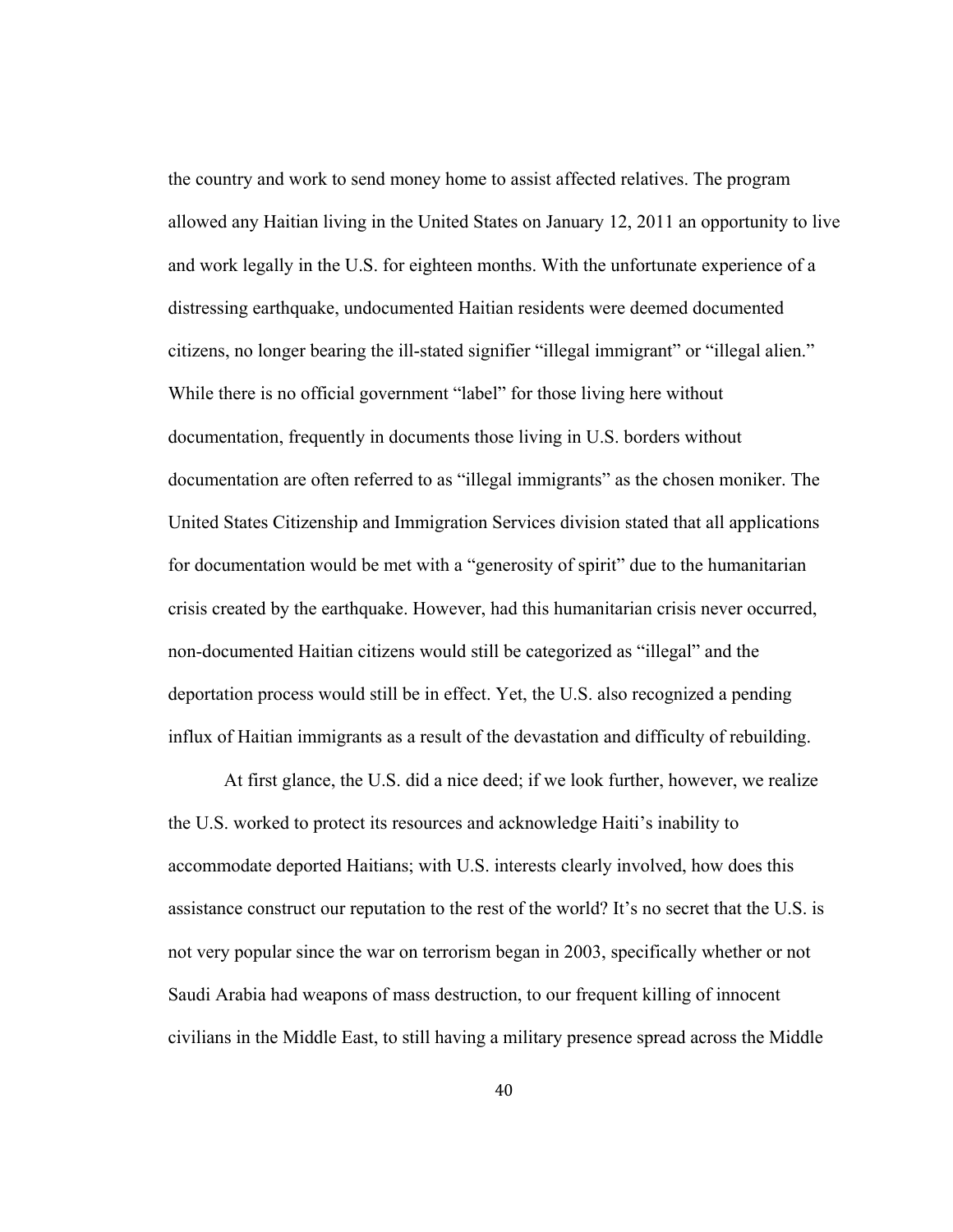East in 2014, over ten years later. However, more important is that the U.S. is able to define who is "illegal" and who is not. While this discussion is had about multiple immigrant populations, from those who emigrate from the Middle East to this particular example about Haitians, the issue is that immigration is tied to people of color and to those individuals who are not accepted as "American." The focus recently has increased for Latino/a people as immigration discussions are focused on this particular population within the last six years specifically. The focus on Latino/as is evident in the laws passed in Arizona beginning in 2010 concerning undocumented residents, with the introduction of SB 1070, also known as the Support our Law Enforcement and Safe Neighborhoods Act. It required all undocumented residents over age 14 to register with the U.S. government if they stay longer than 30 days and carry this documentation with them at all times. Additionally, any law enforcement officer may attempt to establish a resident's immigration status during a lawful stop or arrest when there is reasonable suspicion the individual is without documentation. Following quickly on the heels of SB 1070 Arizona then introduced the controversial "anchor baby" law, attempting to make any children born to two undocumented residents prohibited from becoming an automatic naturalized U.S. citizen. Two senators have followed suit, proposing a constitutional amendment for the same thing. As of July 2013 Representative Steve King of Iowa and Senator Rand Paul of Kentucky are pursuing what is now called "The Birthright Citizenship Bill" to amend section 301 of The Immigration and Nationality Act to clarify whether children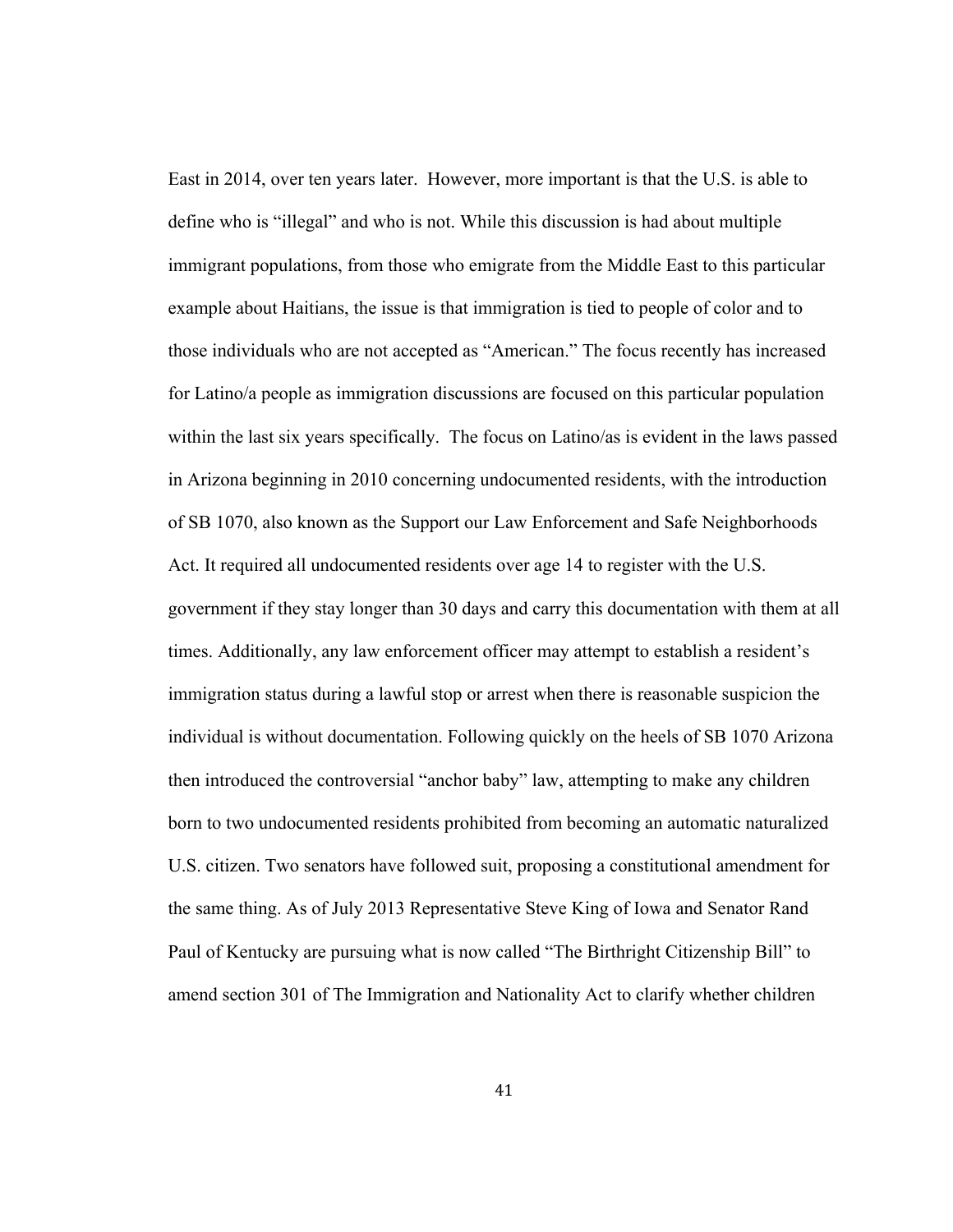born in the U.S. are born to U.S. citizens or parents who are not documented citizens of the United States.

 What is interesting here is the arbitrary way these labels and laws get defined and mandated depending on context. According to an article appearing on Businessweek.com, the U.S. follows the legal tradition of *jus soli*, or right of the soil to determine who gains citizenship. If a person is born on U.S. soil he/she is a citizen. However, numerous debates have emerged arguing for an amendment to the Constitution to be based on *jus sanguine*, or right of blood; if one's parents are Americans, then so are their children. With a natural disaster or a supposed increase in crimes committed by undocumented residents the terms and conditions fluctuate and are contingent on U.S. interests and available resources. The day before the earthquake, Haitian immigrants were 'illegal'. The day after, however, they are now separated from this label and are given legal status. What this illustrates is the power the U.S. and its leaders hold both in government and media to construct definitions and representations of particular groups of people. The U.S. government redefined Haitian citizens within the discourse surrounding immigration as well as the status of Latino/a undocumented citizens in Arizona and potentially, in the rest of this country. As Fiske (1996) notes,

Discourse, then, is language in social use; language accented with its history of domination, subordination, and resistance; language marked by the social conditions of its use and its users; it is politicized, power-blaring language employed to extend or defend the interests of its discursive community (p. 3).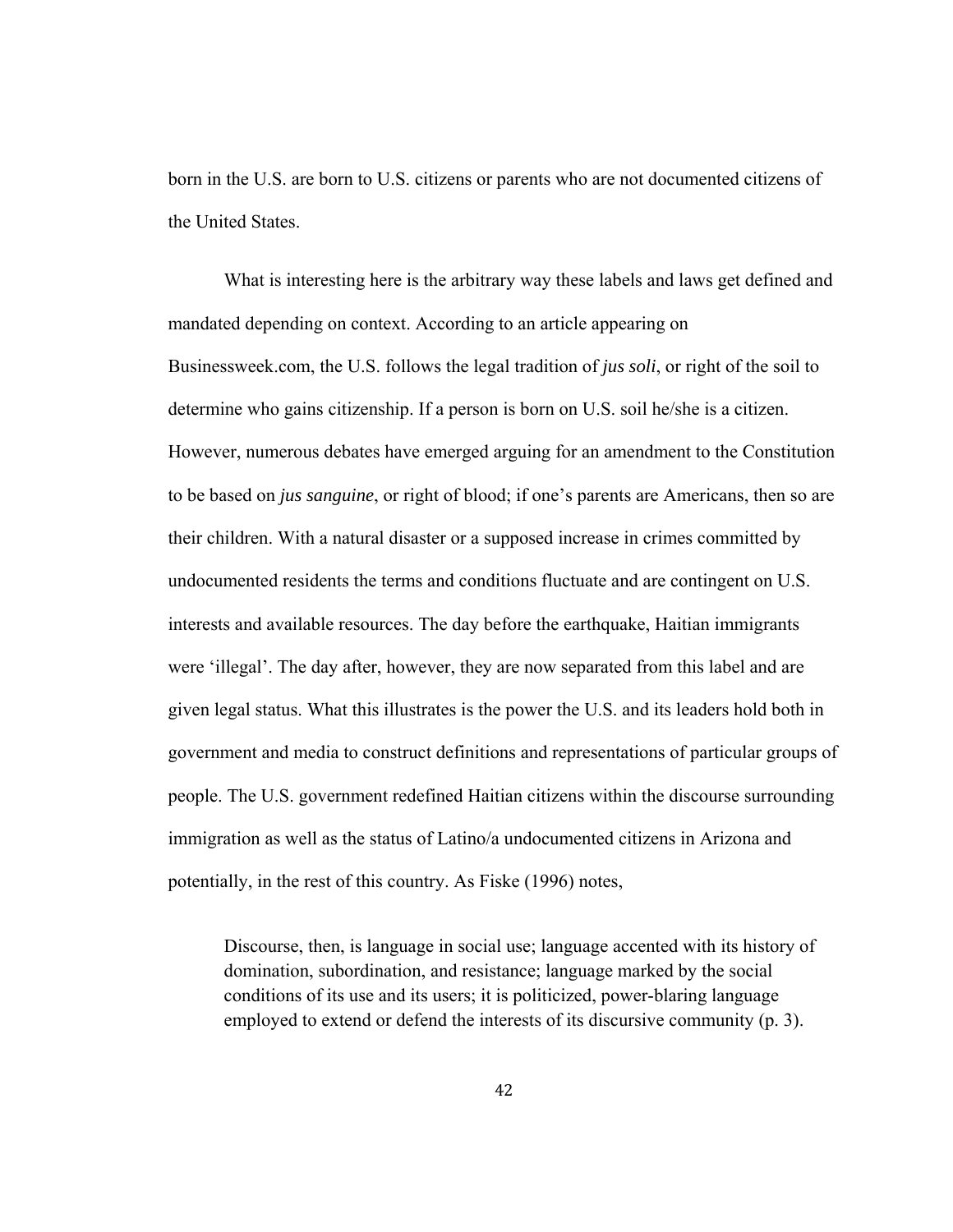The discursive community in this context is the United States; while the U.S. did recognize the humanitarian need of the Haitian community, it also recognized the potential influx of refugees from Haiti seeking aid and the pressure this would put on U.S. interests; arguably U.S. interests, from the point of view of the U.S. government, are more important. This is also exemplified in SB 1070 in Arizona as well as in the discussion of who gets the coveted label of "American citizen" and who does not, despite being physically born on U.S. soil. Thus, the construction of the term 'immigrant,' who's included, excluded and how that changes depending on context is extremely important if we are to explore the relationship between representation of Latino/a immigrants to how those representations affect Latino/a and immigrant students and population. As social justice educators, we must recognize that "to make sense of the world is to exert power over it, and to circulate that sense socially is to exert power over those who use that sense as a way of coping with their daily lives" (Fiske, 1996, p. 3). Latino/a people are also labeled and grouped as 'immigrant' and always attached to the word 'illegal' or 'alien;' this group is constructed through a specific discourse used to 'control, restrain, minimize and even destroy social and therefore discursive differences" (Fiske, 1996, p. 4). These terms are reserved for the Latino/a population specifically. We do not see a conflation of immigrant with Muslims, Canadians, or other groups who emigrate to the United Staets on a regular basis. We see this conflation specifically for Latino/as, and because of the severe focus on this particular group, legislation around specific brown skin people is necessary to interrogate, especially if this population is increasing in the United States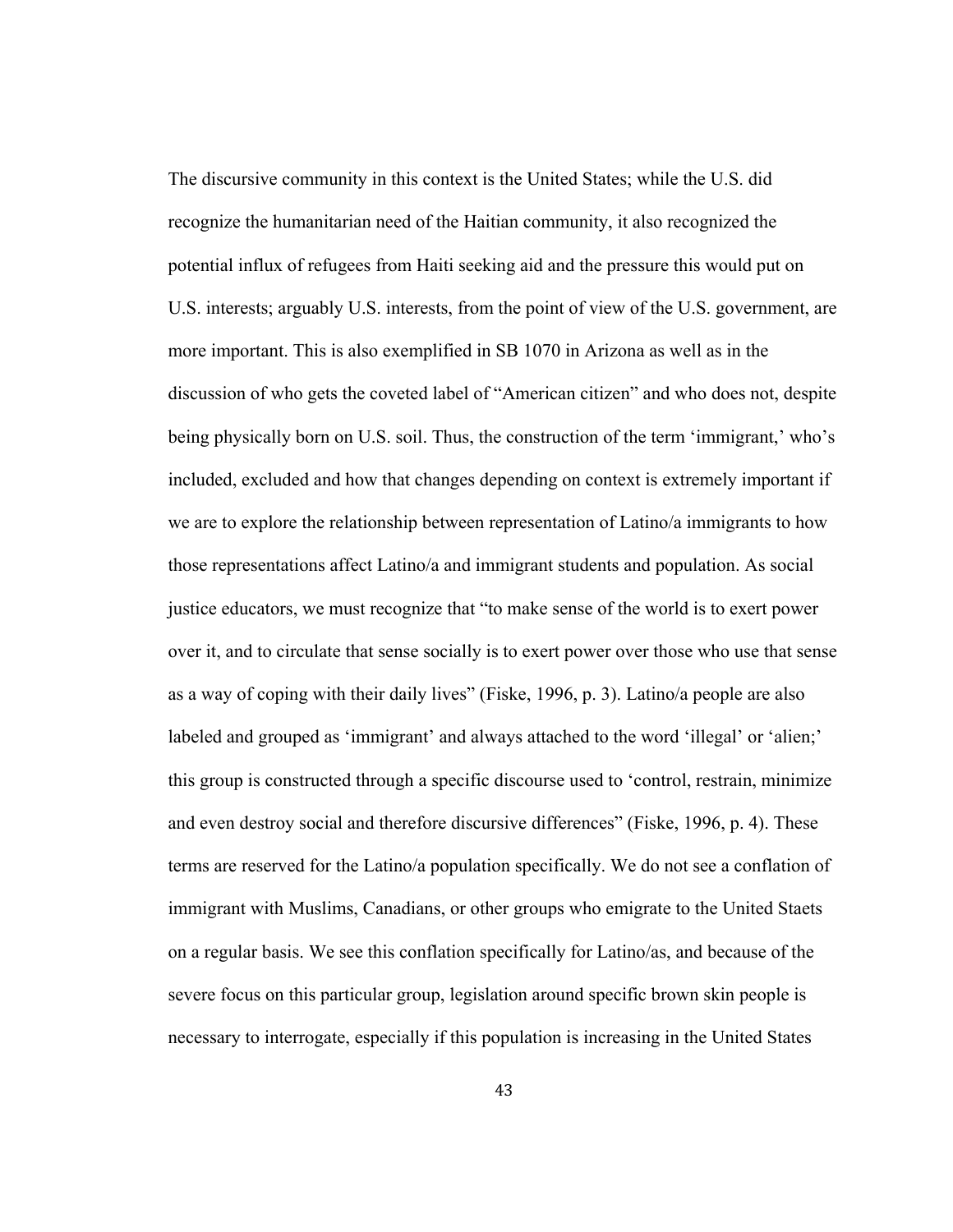and within our schools. Thus, the power of representation and language are significant with how we interact and engage specifically with Latino/a students on a daily basis within educational spaces.

## *Media Representation*

According to Hall (1997) representation connects meaning and culture and uses language to say something meaningful to the world and others (p. 15). Traditionally, representation in media, or images that we see that depict what's happening in the world, held the belief that these images either offered the audience an accurate or distorted view or reflection of reality but it was reality nonetheless. To represent means to depict, a notion of something that was there and then re-presented to the audience; it meant to stand in the place of; therefore, past media theory dealt with measuring the gap of the 'true' meaning to a 'distorted' meaning of reality. How closely did these media depictions come to portray what is 'real' or what 'really' happened? However, Hall (1997) subverts this, arguing that this was a too simplistic interpretation. This view assumes one fixed or stagnant meaning; instead, representation is constitutive, or meaning is created as the representation is created. Because of this, there is no one fixed or true meaning or interpretation. There is nothing fixed in the first place to actually represent (Jhally in Hall, 1997). Meaning then, is contingent on what we, the creators, read into, see and understand as well as what it was originally intended or created to be.

In the first place, then, meaning depends on the system of concepts and images formed in our thoughts which can stand for or 'represent' the world, enabling us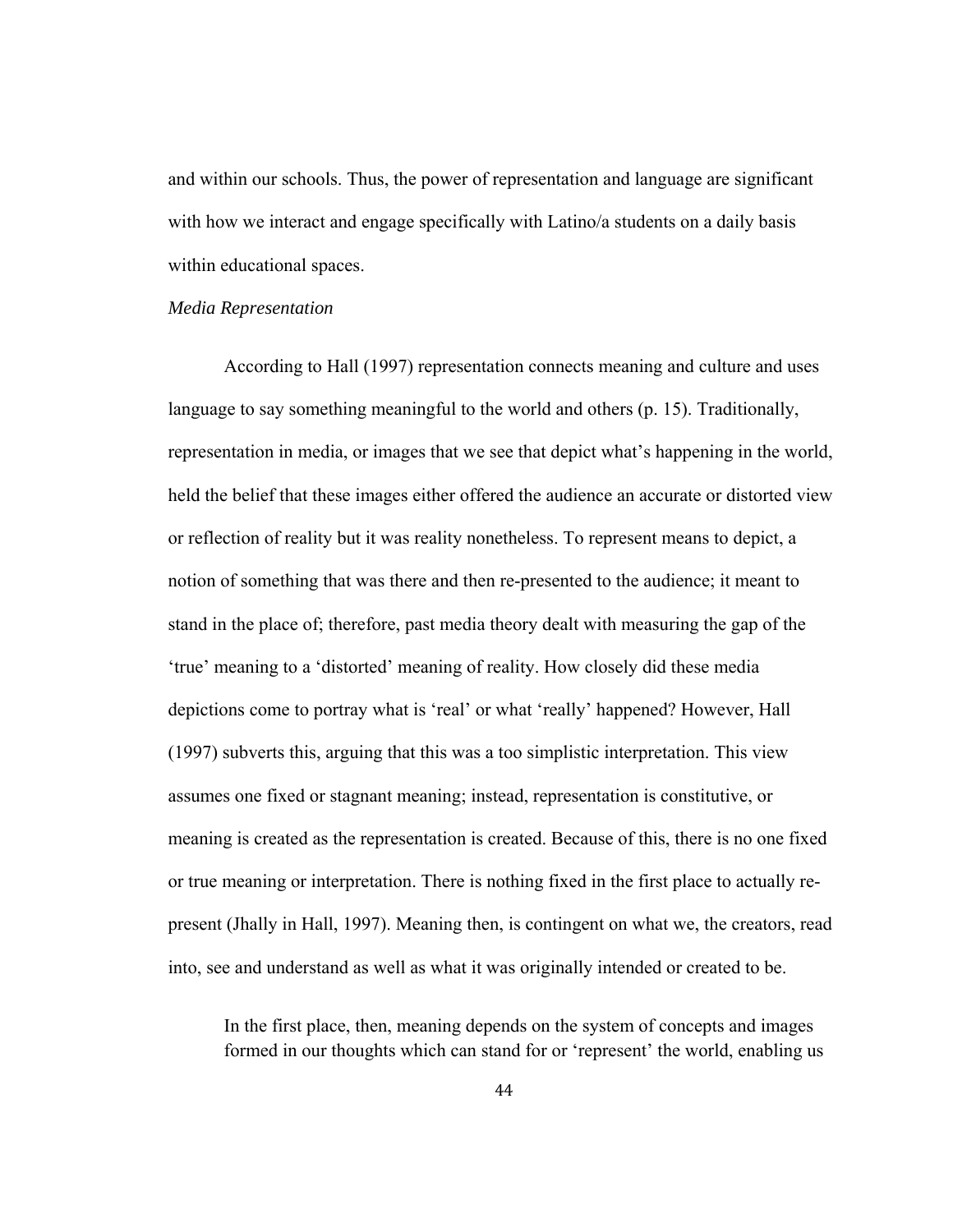to refer to things both inside and outside our heads (…) we have called this a 'system of representation.' (…) It consists, not of individual concepts, but of different ways of organizing, clustering, arranging and classifying concepts, and of establishing complex relations between them (…) meaning depends on the relationship between things in the world—people, objects and events, real or fictional(…) we are able to communicate because we share broadly the same conceptual maps and thus make sense of or interpret the world in roughly similar ways (…) we must also be able to represent or exchange meanings and concepts, and we can only do that when we also have access to a shared language (Hall, 1997, p. 18).

In other words, as we communicate, we picture something in our mind and relate it or compare it to something else in order to define it. We all share an understanding of concepts, both concrete and abstract, that we have labeled and represent as mental images and translate those into a shared language; this allows us, through representation, to communicate and create meaning about the world around us. Thus, meaning does not exist until it is represented within language or image; representation does not occur after an event, but rather in the constitution or creation of it; it is one of the conditions of the event's existence (Jhally, Hall, 1997). To do this, we must share a culture, the ability to organize or classify the world. We must have a shared understanding of these classifications, like race, gender, class, in our society, which is learned in order to think about objects that are not directly in front of us. Further, in order to share the sense and classification each of us engages in, we must then have a language to communicate these concepts to others. Language externalizes the meanings we make of the world and is accessible as a social process. This is where representation begins to take place (Jhally, Hall, 1997).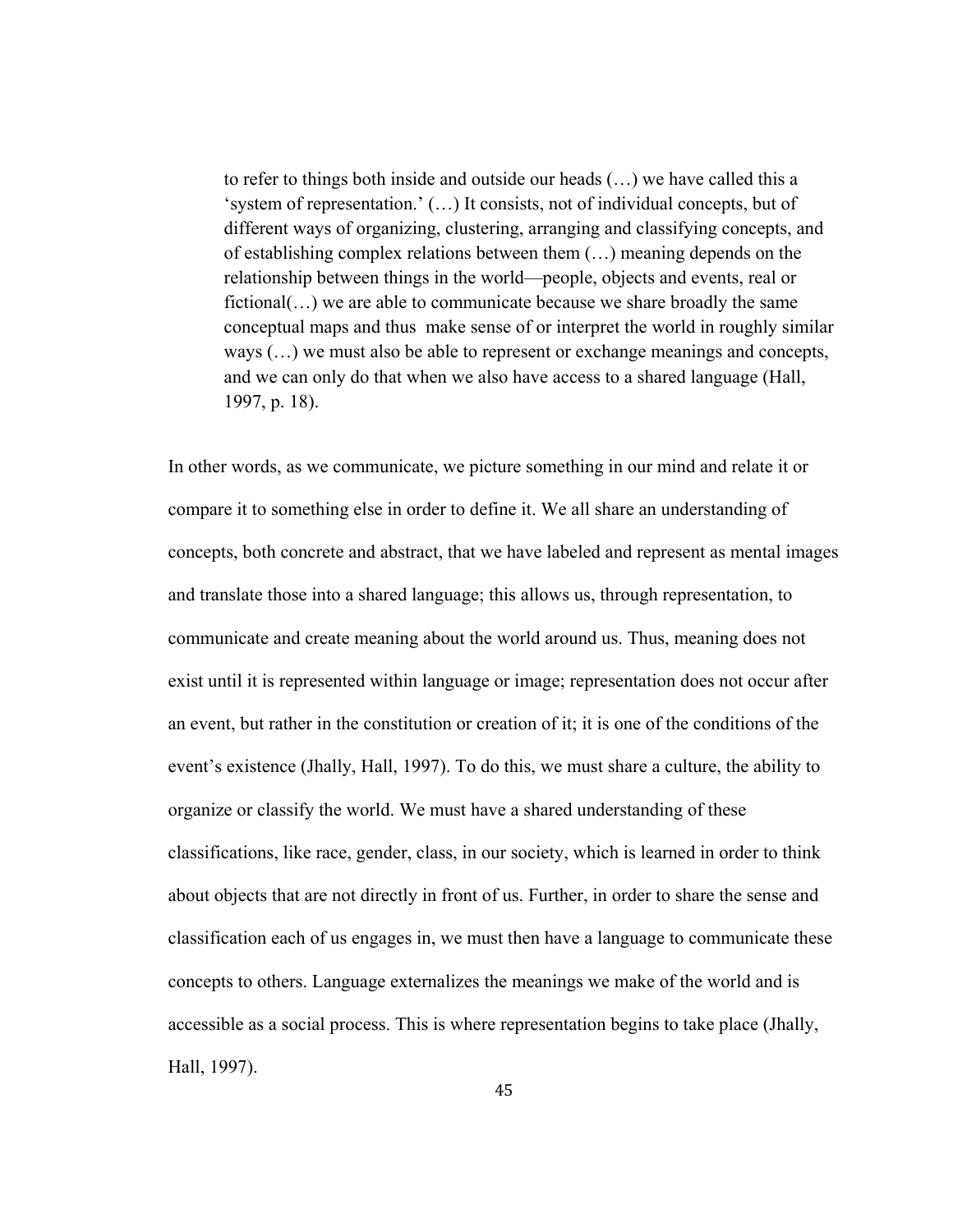If language allows us to communicate meaning, this meaning, for Hall (1997), "is not in the object to person or thing, nor is it in the word. It is we, who fix the meaning so firmly that, after a while, it comes to seem natural and inevitable. The meaning is constructed by the system of representation" (p. 21). Within this construction of meaning are codes, that which tells us what concepts are being referred to when we hear or read or see specific signs, or the words and images used to convey meaning. Codes tell us the ideas imbedded in the word. The idea is that meaning is not innate within a word or images, but it is constructed and produced, a result of "a signifying practice—a practice that produces meaning, that makes things mean," (Hall, 1997, p. 24). Codes attach specific words with specific meaning and translate our concepts into a language, thus allowing us to communicate.

Further, these codes are established, or carry meaning, based on the difference between specific signs, or words/concepts, or, it is the difference between these that signifies a specific meaning. In other words, going back to Hall (1997) "Signs themselves cannot fix meaning, meaning depends on the relation between a sign and a concept which is fixed by a code. Meaning is relational," ("Representations," p.27). As a result, it is language that leads to representation.

 In order to understand the codes that operate between signs, we must also understand the concept of signification, and how meaning is embedded in language. For Saussure, language is a system of signs; a sign is made up of the signifier, the form, and the signified, the concept triggered in the recognition of the sign. "Both are required to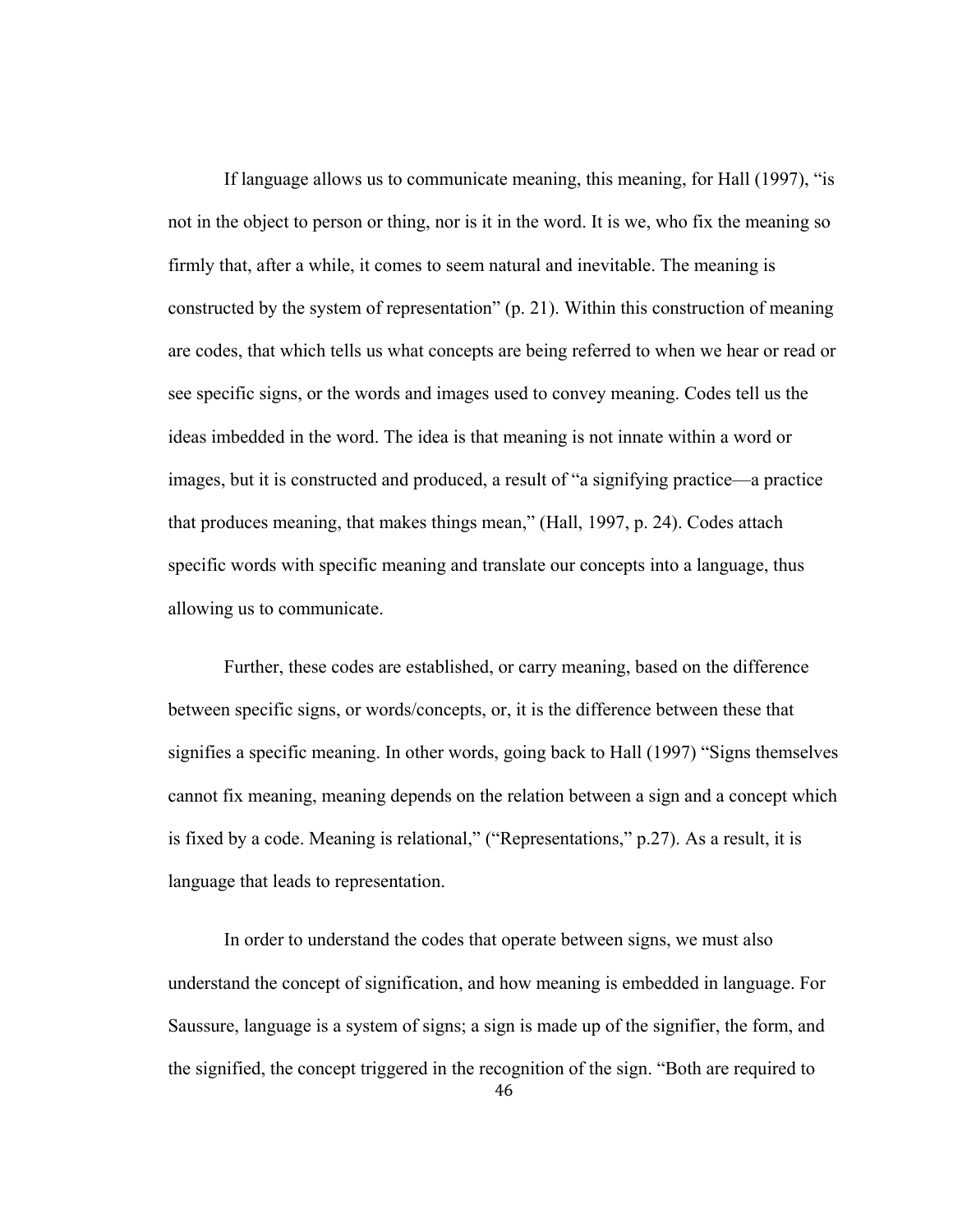produce meaning but it is the relation between them, fixed by our cultural and linguistic codes, which sustains representation," (Hall, 1997, "Representation," p.31). Since signs do not possess a fixed meaning, the meaning of a word is often defined in relation to its opposite; further, the relationship between the signifier and signified, compacted by our cultural codes, is not permanently set. Words shift meanings, and concepts may also change depending on historical or political context. As we talk about certain concepts in certain ways, other meanings are being excluded (Hall, 1997, "Representations," p.45). Therefore, signs can never be truly fixed. As Hall (1997) asserts,

They can never be finally fixed but are always subject to change, both from one cultural context and from one period to another. There is thus no single, unchanging, universal 'true meaning.' This opens up meaning and representation, in a radical way, to history and change (…) The important point is the way this approach to language unfixes meaning, breaking any natural and inevitable tie between signifier and signified. This opens representation to the constant 'play' or slippage of meaning, to the constant production of new meanings, new interpretations, ("Representations, p.32).

What Hall is exploring here is the Semiotic approach, the idea that words also encompass objects and activities, behavior, and cultural practices. These are read like a language, and meaning is communicated based on analysis of sign, signifier and signified. Within this new ability to read objects and cultural practices comes the notion of exploiting difference, where signs create meaning by juxtaposing a difference between them. Therefore concepts and cultural themes can be applied and linked to wider, multiple meanings. Introduced by Barthes, these are the notions of denotation and connotation (Hall, 1997, "Representations," p.38).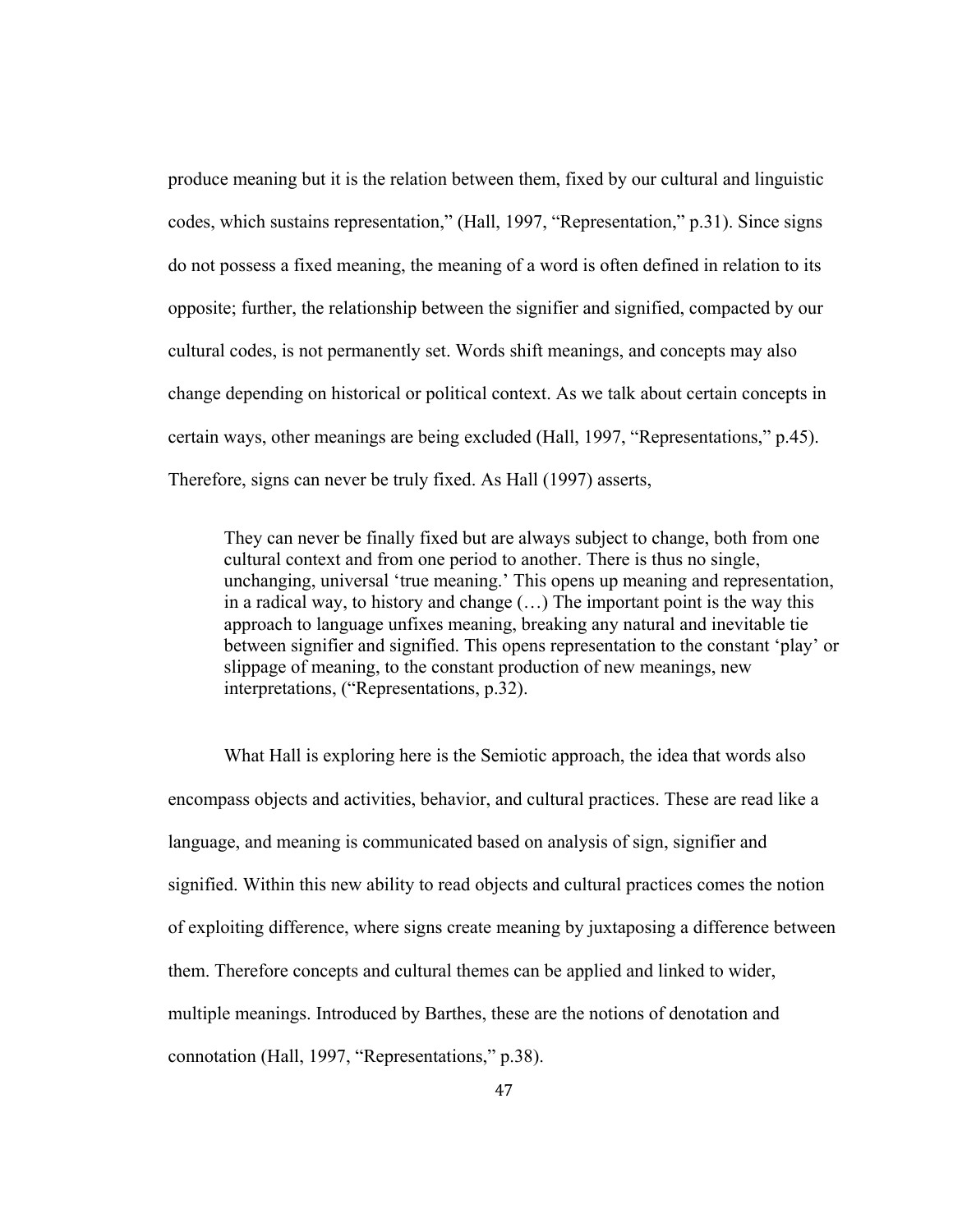Denotation is the simple, descriptive level where most would agree on the meaning of a sign (i.e. a table or chair). The second level, however, is called connotation, linking the signifier to wider themes and meanings in our culture. The connotative level links to the wider realms of social ideology, our general beliefs and values in our society. This second level of meaning, Barthes refers to as myth. For example, in the term pig, the denotative meaning is an animal with specific characteristics. At the connotative level and depending on its context, the term "pig" has also come to mean a police officer, or a male chauvinist. Terms may be encoded or decoded to yield many different significations, and

Barthes does not make it clear why this second-order meaning, myth, is different from, rather than a special case of, connotation. We would like to suggest that the difference between myth and connotation depends on the amplitude of the lexicons from which the concepts are drawn. The connoted meaning in 'pig=policeman' and in 'pig=male chauvinist' are clearly linked to the lexicons of identifiable sub-groups. By contrast, myth seems identifiable with the lexicons of very large groups, if not of the society as a whole. Myth therefore differs from connotation at the moment at which it attempts to universalize for the whole society meanings which are special to particular lexicons. In the process of universalization, these meanings, which in the last instance are particular to certain lexicons, assume the amplitude of reality itself and are therefore 'naturalized.' Thus, we might say, myths are connotations which have become *dominant-hegemonic* (Heck, 1980 p.125).

What is important here is that myths attempt to universalize the meanings encoded and decoded within specific signs, which in turn naturalizes them, becoming a representation of reality. Myths, as stated by Heck, are wider cultural and social meanings that have become dominant and hegemonic, or, appear to be reality but are ideological constructs.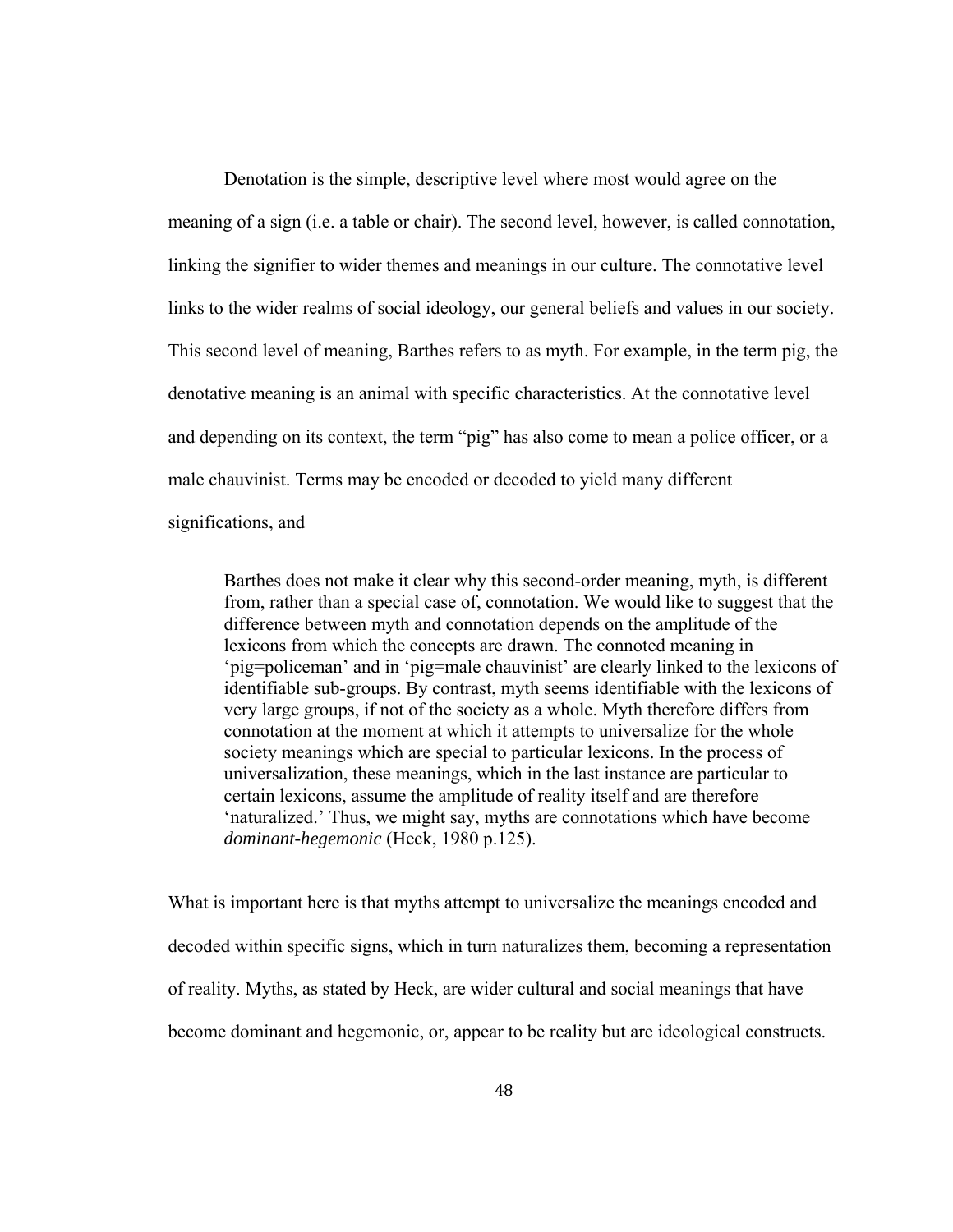For example, in advertising, they often times link signs to specific larger cultural meanings of patriotism, what it means to be an American, or what it means to be a man or woman. Further, Hall (1997) argues that it in these images and significations that the viewer is placed in a position of identification so that meaning, and myth, can be communicated. The images are only communicated through our relation to them, and we are implicated through this looking, or psychic and imaginary engagement with the images leads to our investment and involvement.

So what happens next? If signs are constantly on a sliding scale of meaning, then both the viewer and the speaker/writer are actively involved in the production of meaning. As Hall (1997) explains,

Discourses themselves construct the subject-positions from which they become meaningful and have effects. Individuals may differ as to their social class, gendered, 'racial,' and ethnic characteristics (among other factors), but they will not be able to take meaning until they have identified with those positions which the discourse constructs, *subjected* themselves to its rules, and hence become the *subjects of its power/knowledge* ("Representations, p.56).

What we as viewers take as meaning is never what was fully given by the speaker/writer, and thus, to have meaning, we must enter language, "where all sorts of older meanings which pre-date us, are already stored from previous eras, we can never cleanse language completely, screening out all the other, hidden meanings which might modify or distort what we want to say," (Hall, 1997, "Representations, p.33). The reader is just as important as the writer or speaker/creator. The act of encoding and decoding comes into play here. The sign that we are engaging is encoded with a particular meaning or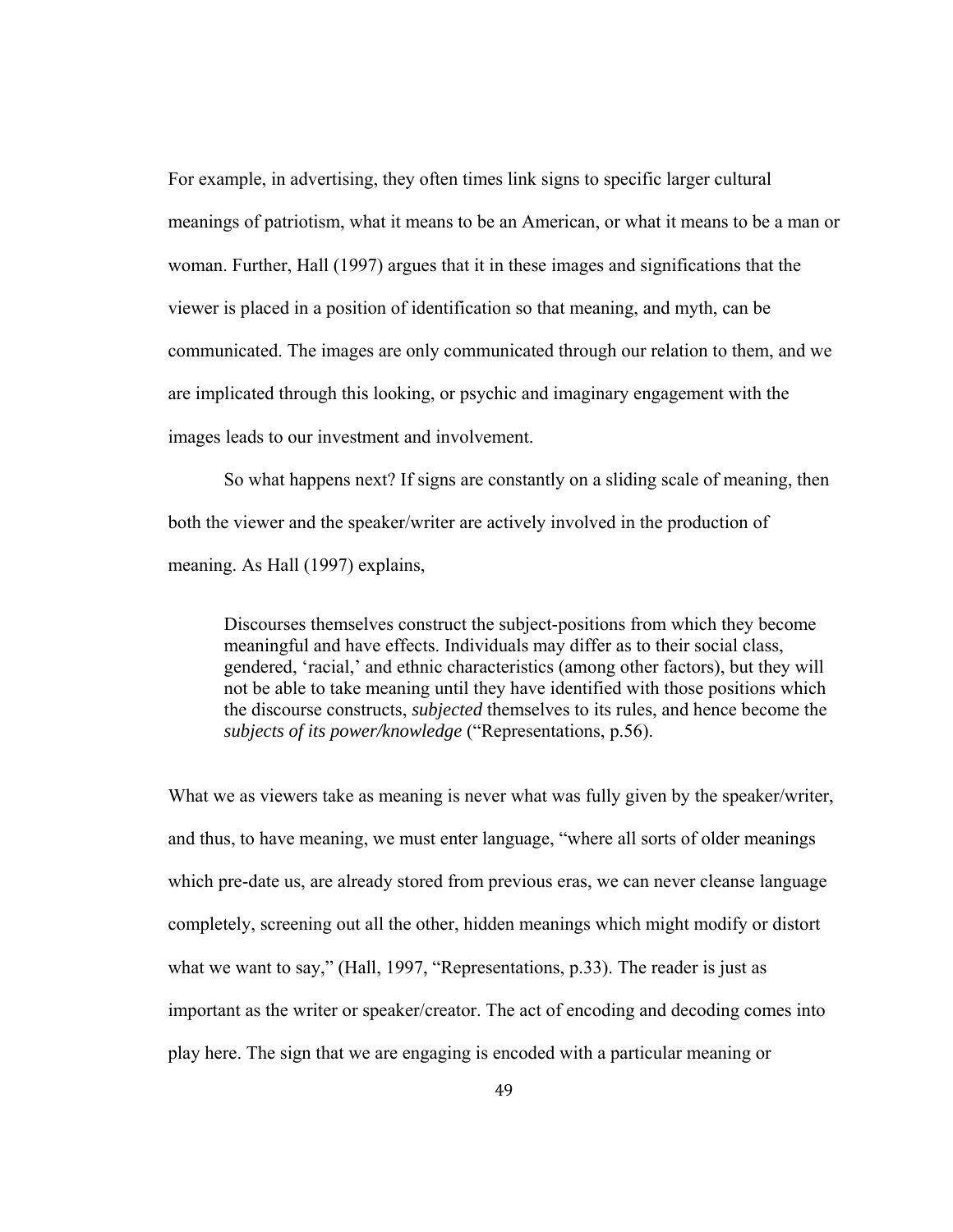intention by the speaker/producer/creator of the sign, and we, as the viewer, must decode

this meaning in order for it to be communicable.

The broadcasting structures must yield encoded messages in the form of a meaningful discourse. The institution-societal relations of production must pass under the discursive rules of language for its product to be 'realized.' This initiates a further differentiated moment, in which the formal rules of discourse and language are in dominance. Before this message can have an 'effect' (however defined), satisfy a 'need' or be put to a 'use,' it must first be appropriated as a meaningful discourse and be meaningfully decoded. It is this set of decoded meanings which 'have an effect,' influence, entertain, instruct, or persuade, with very complex perceptual, cognitive, emotional, ideological, or behavioral consequences. In a 'determinate' moment the structure employs a code and yields a 'message': at another determinate moment the 'message,' via its decodings, issues into the structure of social practices. We are not fully aware that this re-entry into the practices of audience reception and 'use' cannot be understood in simple behavioural terms (Hall, 1980, p.53).

Or, for Hall, once the message is decoded, the meaning is inserted into social practice and cultural norms and thus indicates that meaning has potentially an infinitesimal number of interpretations; this is an important point here in terms of news media. Once they communicate a specific meaning, we decode its meaning, and often times, this meaning has hegemonic and dominant ideological pedigree. However, before we can build on this connection between representation and hegemony, we must first continue with the process of representation and signification so we may understand the process of how representation leads to a crack in democracy and the formation of new ideas. This idea is reinforced through Richard Dyer's (1993) statement on representation:

…How social groups are treated in cultural representation is part and parcel of how they are treated in life, that poverty, harassment, self-hate and discrimination (in housing, jobs, educational opportunity and so on) are shored up and instituted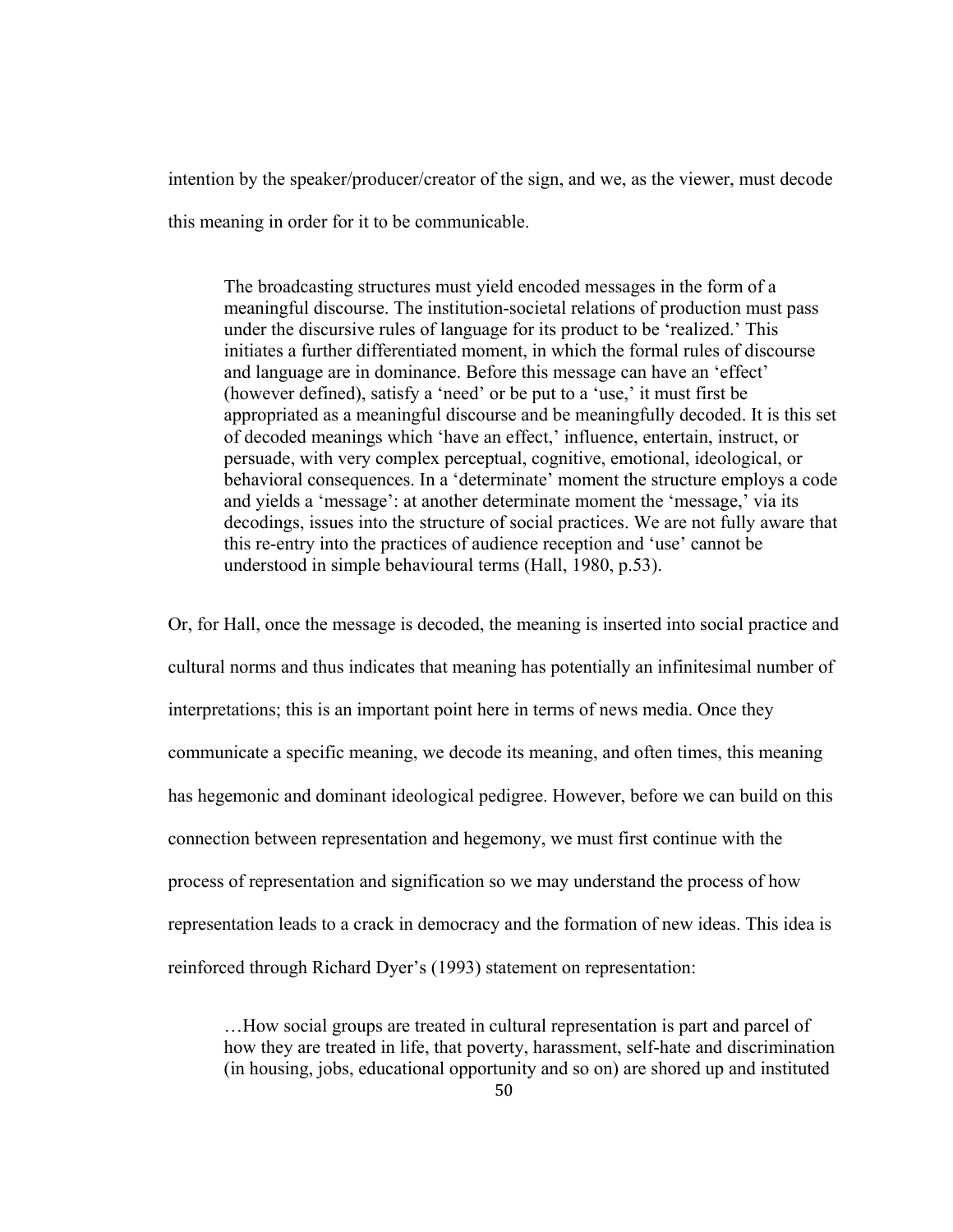by representation. The resonances of the term 'representation' suggest as much. How a group is represented, presented over again in cultural forms, how an image of a member of a group is taken as representative of that group, how that group is represented in the sense of spoken for and on behalf of (whether they represent, speak for themselves or not), these all have to do with how members of groups see themselves and others like themselves, how they see their place in society, their right to rights a society claims to ensure its citizens. Equally re-presentation, representativeness, representing have to do also with how others see members of a group and their place and rights, others who have the power to affect that place and those rights. How we are seen determines in part how we are treated; how we treat others is based on how we see them; such seeing comes from representation  $(p.1)$ .

As Dyer states, the notion of how we see ourselves in society as well as our right to obtain and exercise rights in a society is contingent on how we see ourselves and others represented, as well as what cultural codes and meaning are imbedded and interpreted within the images. We make meaning based on these codes and shared meaning within our own particular cultures. "Cultural forms do not have single determinate meanings people make sense of them in different ways, according to the cultural (including subcultural) codes available to them," (Dyer, 1993, p.2).

Images constantly construct us through our fantasy relationship with them; we cannot stand outside images (Jhally, *Stuart Hall: Representation and the Media*). This is evidenced in news media, as they, in order to communicate with a general viewer, must create something recognizable as well as something relational in order to get the information across. Therefore, news media, like advertising, constructs myths that we have demonstrated are dominant-hegemonic and ideologically rooted. This is one of the most productive ways to see news, to think about it as a myth,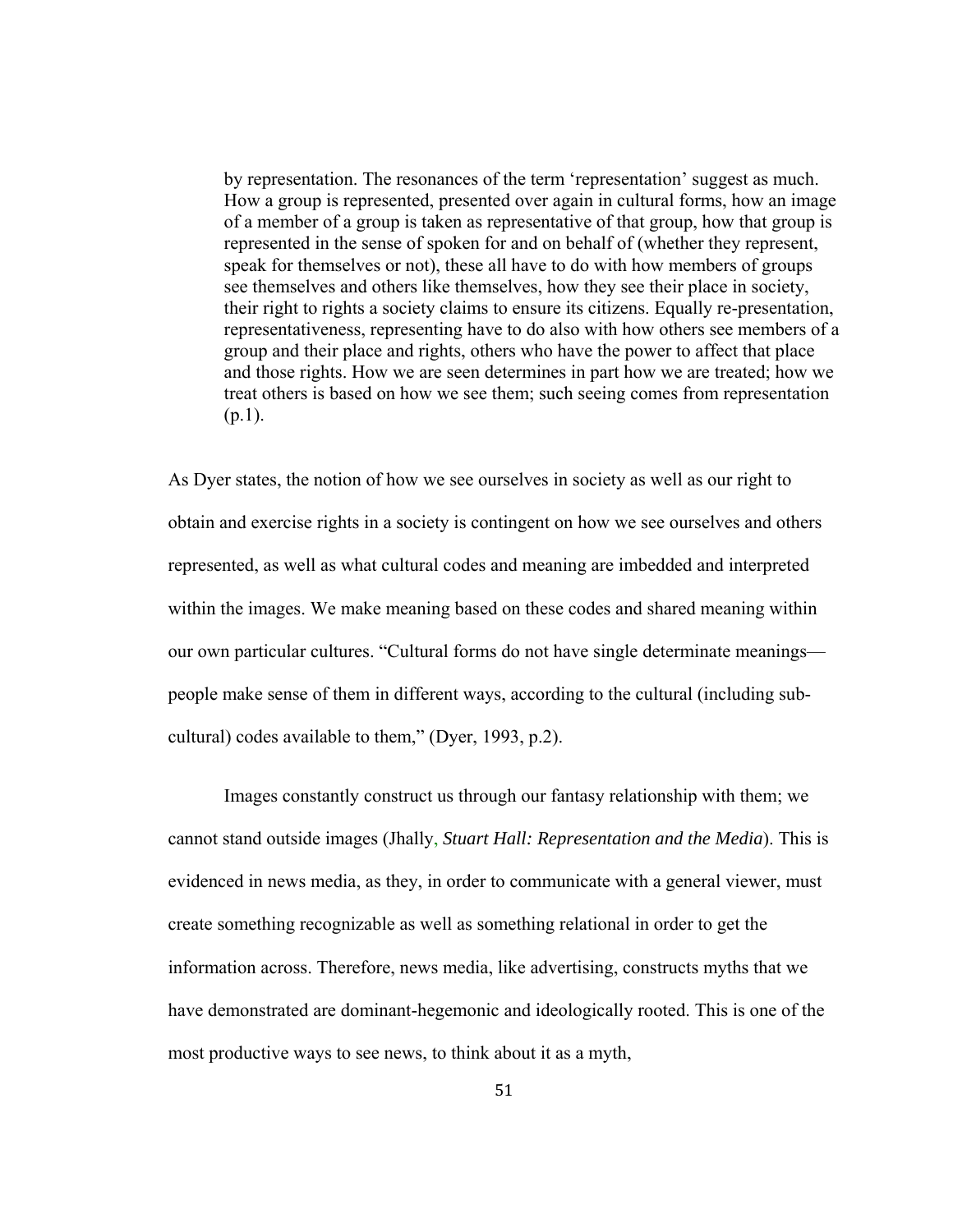a standpoint that dissolves the distinction between entertainment and information (…) as a communication process, news can act like myth and folklore (…) as education, as a validation of culture, as wish fulfillment, and as a force for conformity (…) members of a culture learn values, definitions of right and wrong, and sometimes can experience vicarious thrills—not all through individual tales, but through a body of lore (…) myth does not necessarily reflect an objective reality, but builds a world of its own (…) news offers more than fact—it offers reassurance and familiarity in shared community experiences; it provides credible answers to baffling questions, and ready explanations of complex phenomena such as unemployment and inflation. (Bird and Dardenne, 1988, p.70).

For Bird and Dardenne, these experiences operate as a ritual activity, these myths, including the news, are created and acted on as reality, becoming a model for a culture to use as a measurement of behavior: what is good and bad, while simultaneously being used as a model for what is incorporated into the news as a myth, or story.

Furthermore, as news media acts as myth imbedded with specific ideologies, we begin to see how representation in news media, the signs that make up these myths, begin to influence our thought processes but more importantly how we come to interact with what we think of as 'reality.' These images and myths resemble and have the same characteristics of that which we think of as reality, but it is difficult to remember that these are in fact, representations of a reality, and there lies in this representation a construction, production, and communication of meaning, meaning that is myth and in fact, not real at all.

52 As these myths are constructed and produced, ideology of the producer and creator works to privilege particular meanings over others, as well as make decisions about what meaning gets encoded and what meaning gets left out. This can also be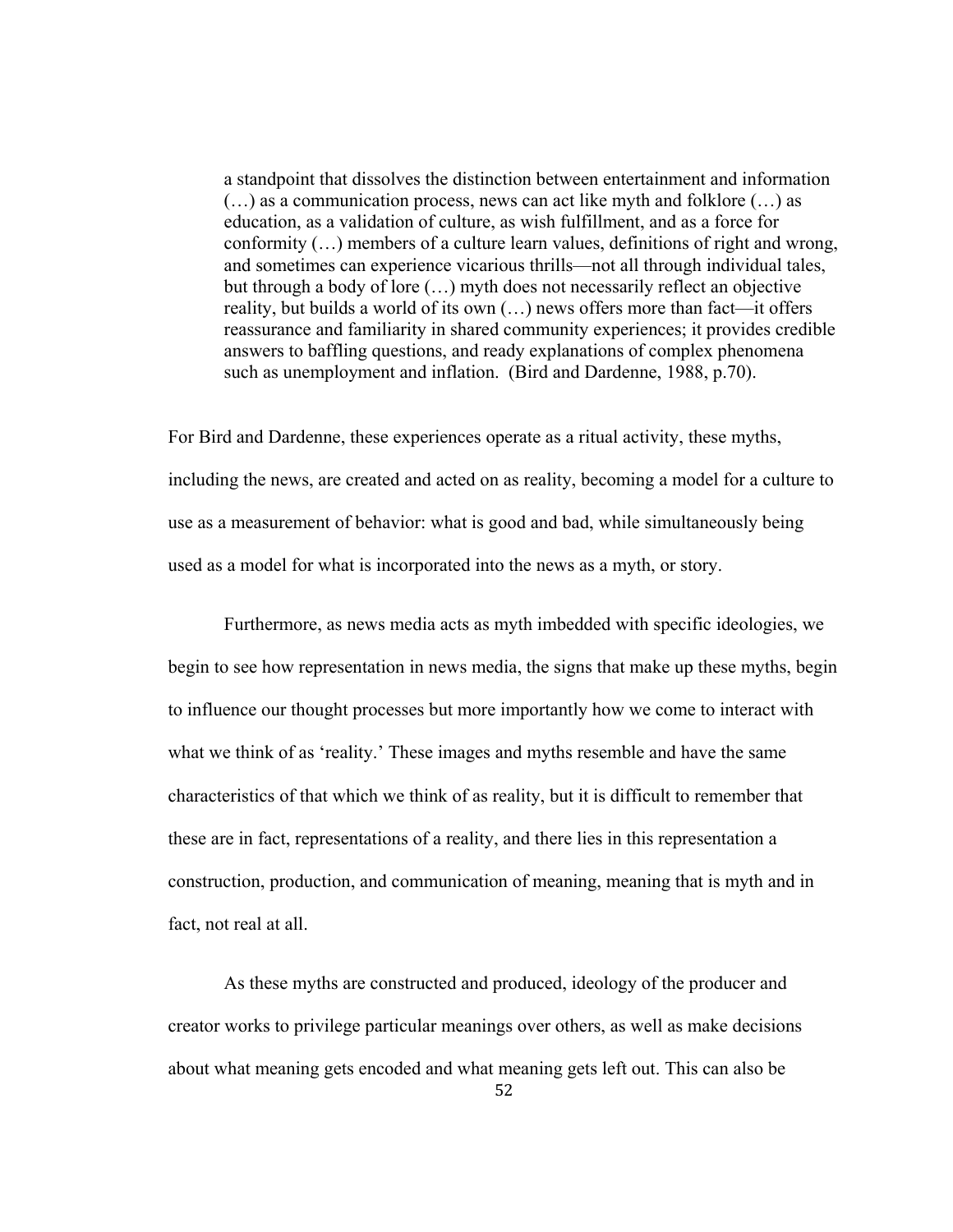known as framing, cropping in and out specific ideas and concepts within the images and language of the representation. Ideology, however, can often be cloaked within the sign and representation. The effect of cloaking ideology can

be attributed to 'false consciousness' or a will-to-cheat by the dominant classes, but to the necessary obscuring of social realities. In short, our 'spontaneous perceptions' which take off from the distorted level (where 'surplus value' is hidden) must, themselves, be distorted. There is, therefore, a level of 'deep structure', which is 'invisible' and 'unconscious', which continually structures our immediate conscious perceptions in this distorted way. This is why, in ideological analysis, we must go to the structuring level of messages—that is, to the level where the discourse is coded-not just to their surface forms (Heck, 1980, p.122).

In other words, it is not a conscious decision to imbed these representations with ideology, but rather, it is an unconscious act; if we are saturated by images and therefore ideologies, they cannot help but sink into our own creations and productions of knowledge, discourse, signs and representations. Meaning only comes through discourse and representation, and thus, we constantly construct meaning based on ideology. The concern is whose ideology is being communicated and how these encoded representations shape and possibly fix meaning and language into place instead of offering new interpretations. This is power. Power intervenes to attempt to fix particular meanings until it is naturalized. Stereotypes are instrumental in this fixing of meaning, and thus, our understanding of reality because, as Dyer (1993) contends,

One apprehends reality only through representations of reality, through texts, discourses, images; there is no such thing as unmediated access to reality. But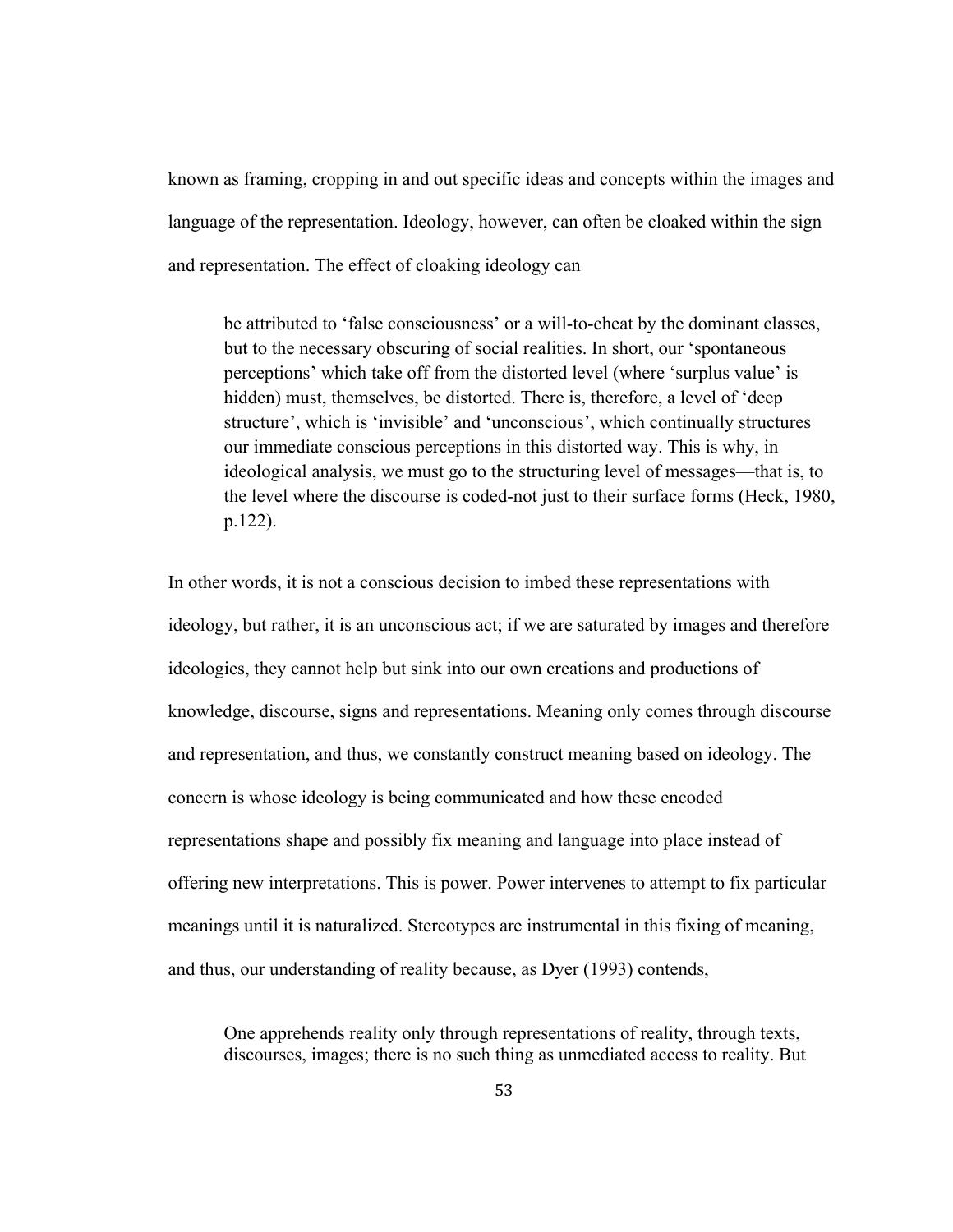because one can see reality only through representation, it does not follow that one does not see reality at all. Partial-selective, incomplete, from a point of view—vision of something is not no vision of it whatsoever. The complex, shifting, business of re-presenting, reworking, recombining representations is in tension with the reality to which representations refer and which they affect. This is evident in three ways. Firstly, reality sets limits to what, barring idiosyncratic examples, humans can make it mean. Secondly, reality is always more extensive and complicated than any system of representation can possible comprehend and we always sense that this is so—representation never 'gets' reality, which is why human history has produced so many different and changing ways of trying to get it. Thirdly, representations here and now have real consequences for real people, not just in the way they are treated as indicated above but in terms of the way representations delimit and enable what people can be in any given society (Dyer, 1993, p. 3).

Stereotypes act as shortcuts to this representation of reality; however, as a result, stereotypes begin to take the place of this 'reality' and hide the process of representation so we cannot tell that it has been produced; it begins to seem to be just what reality is (Hall, 1997,). For example, since Obama has been elected President, the visual representations of his person in news media have included racist depictions of him as an indigenous person indicating he is "savage" and "uncivilized" in relation to his healthcare reform proposals. Additionally, there have been images of him as a monkey, a chia pet, as well as racist comments made by former Illinois governor Rob Blagojevich who stated that he was blacker than Obama, implying that he grew up "poorer" and that being black is always synonymous with being poor, disadvantaged and ignorant. These images and quotes have a specific cultural meaning at the connotative level, communicating that he is not human, nor is he a representative of African Americans. Contrasted with focusing on his policies rather than his race, these representations imply a specific belief system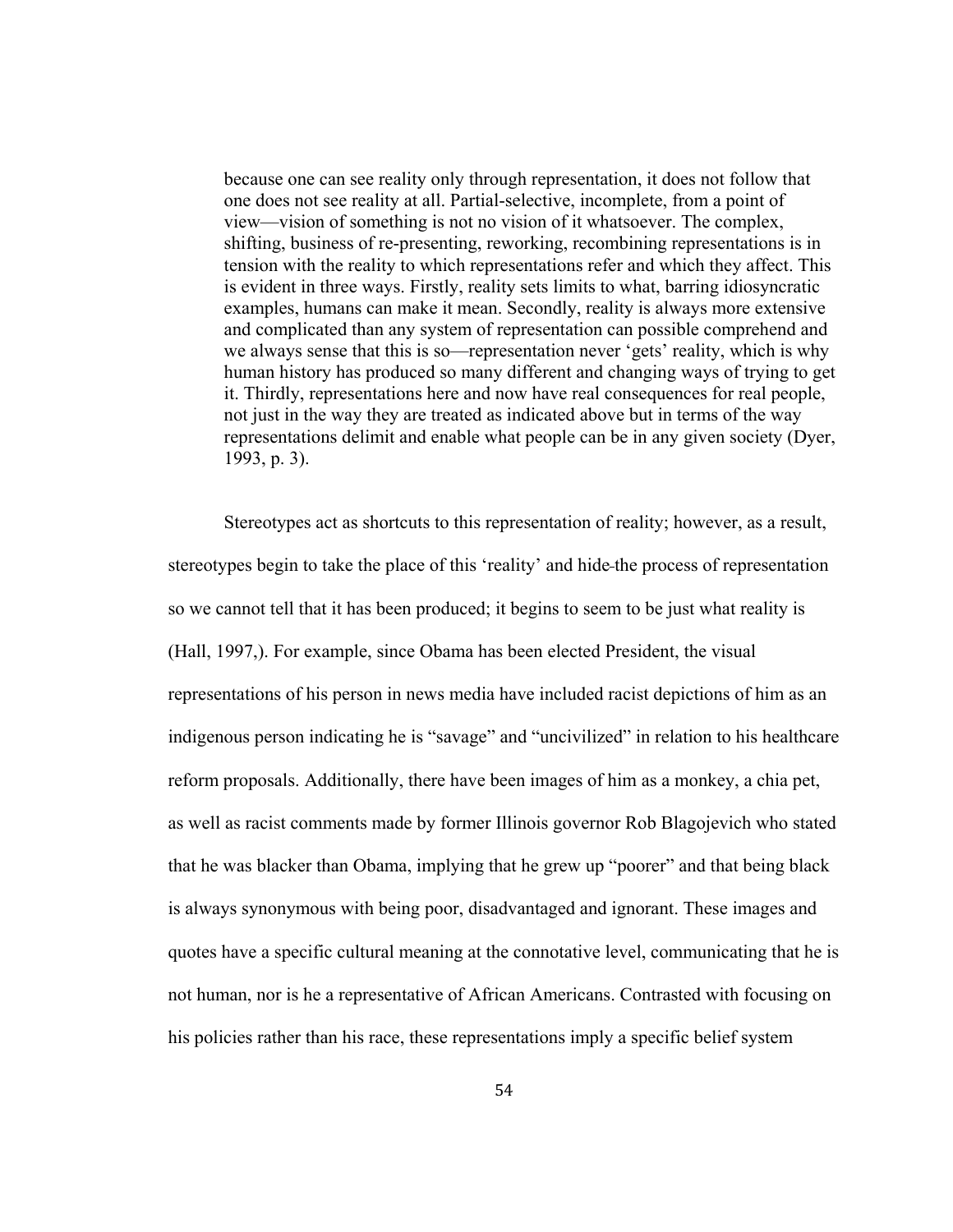concerning persons of color. One takes away human agency while the other preserves it. It is in the interrogation then, of these representations, meanings, and significations that we must work toward, for as Hall (1997) argues, it is in "interrogating stereotypes that makes them uninhabitable and it destroys their naturalness and normality" (Jhally). What is at stake then, is the ability to interrogate, to come up with fresh knowledges, identities, and meaning—this is how symbolic power operates, by closing off our access to thinking, knowledge and how it's being interpreted, encoded and decoded. These questions and understanding of critical media literacy is important when we begin to discuss what's at stake specifically for immigrant children in the United States as they become educated and taught ideas, concepts, beliefs, values, and social behavior. What specifically is being taught to these children, not just through media, but also through those of us who consume it and may perpetuate it as educators through the pedagogical choices we make? How do we interact with and see these students? How we do or do not assist them in language learning, cultural acclamation and understanding, is influenced by what we consume as participators in media driven culture.

Media can contain multiple meanings, and the invisibility of construction does not make a reality, despite its depiction of the contrary. This reality is illusory and dangerous if we begin to base decisions and understandings of the world on these symbols. As we have seen,

The material of media culture is so polymorphous, multivalent, and polysemic that it necessitates sensitivity to different readings, interpretations, and perceptions of the complex images, scenes, narratives, meanings and messages of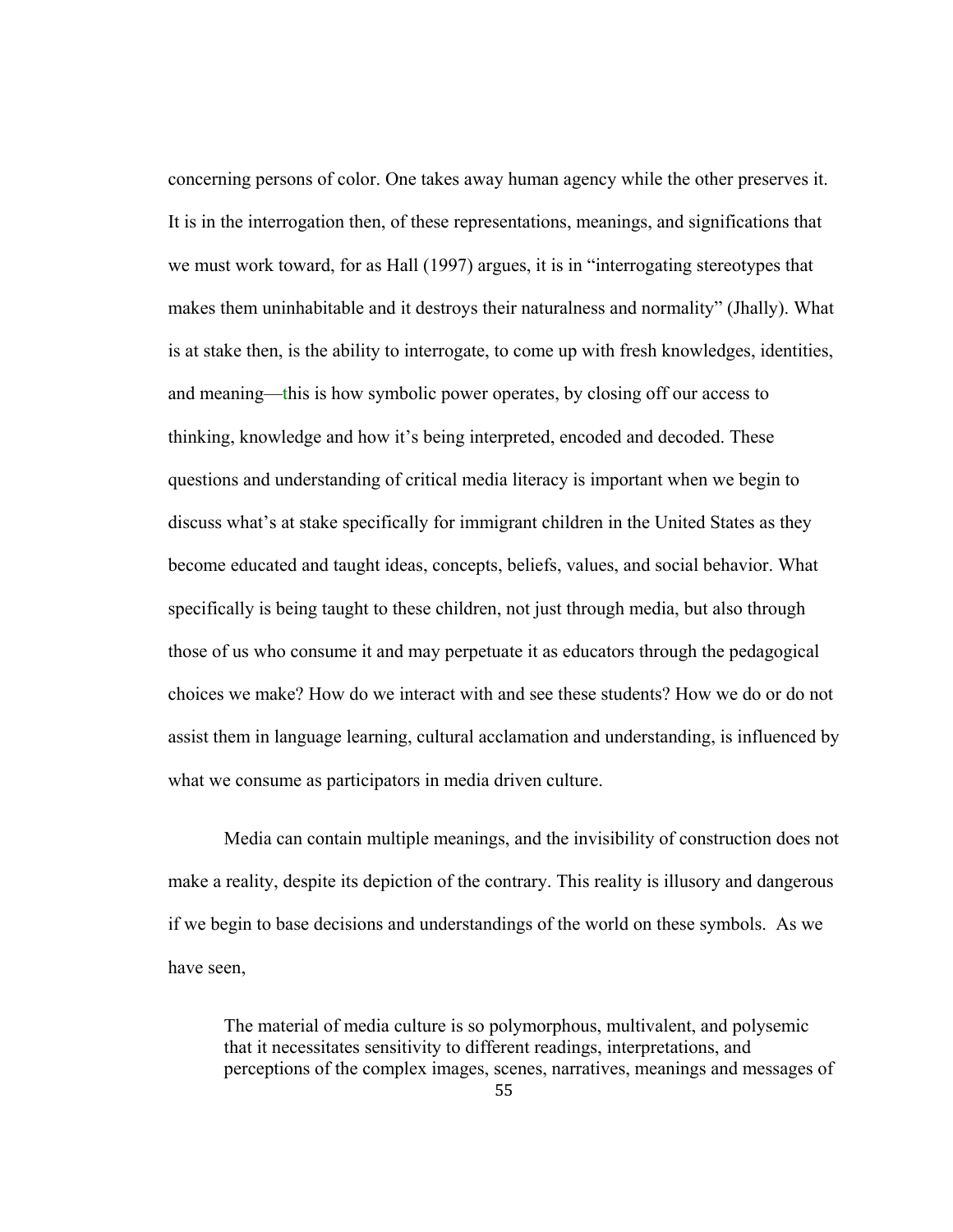media culture (…) yet we ought to also indicate how media culture can advance sexism, racism, ethnocentrism, homophobia, and other forms of prejudice, as well as misinformation, problematic ideologies, and questionable values (Kellner and Share, 2005, p. 373).

As we, the viewers, engage with what is presented, we must locate a specific axis of identification with what we are seeing in order for us to identify the image itself and its meaning; in other words, the viewer is constructed through our relationship with the images that we invest in. We are caught and invested in the meaning of what is represented. Those in power attempt to fix the meaning of images and language in order to gain, keep, or perpetuate power. The possibility then, to dissect the complexities of media culture, lies in recognizing these constructions, despite the difficulty in doing so. Images have a wide range of meanings and there is no escape from the idea that meaning is interpretational; fixing meaning can never be guaranteed and it can always be unfixed. It can loosen and fray, and this relative openness makes change possible (Jhally, 1997). To further this hope and to engage in deconstructing meanings, we must work to contest these fixed meanings and stereotypes to gain a critical consciousness only possible through media literacy and critical pedagogy;

 critical pedagogy asks how and why knowledge gets constructed the way it does, and how and why some constructions of reality are legitimated and celebrated by the dominant culture while others clearly are not. Critical pedagogy asks how our everyday commonsense understanding—our social constructions or 'subjectivities'—get produced and lived out (McLaren, 2002, p.72).

It is through what Freire and Macedo (1987) call reading the word and the world; establishing a literacy that can only be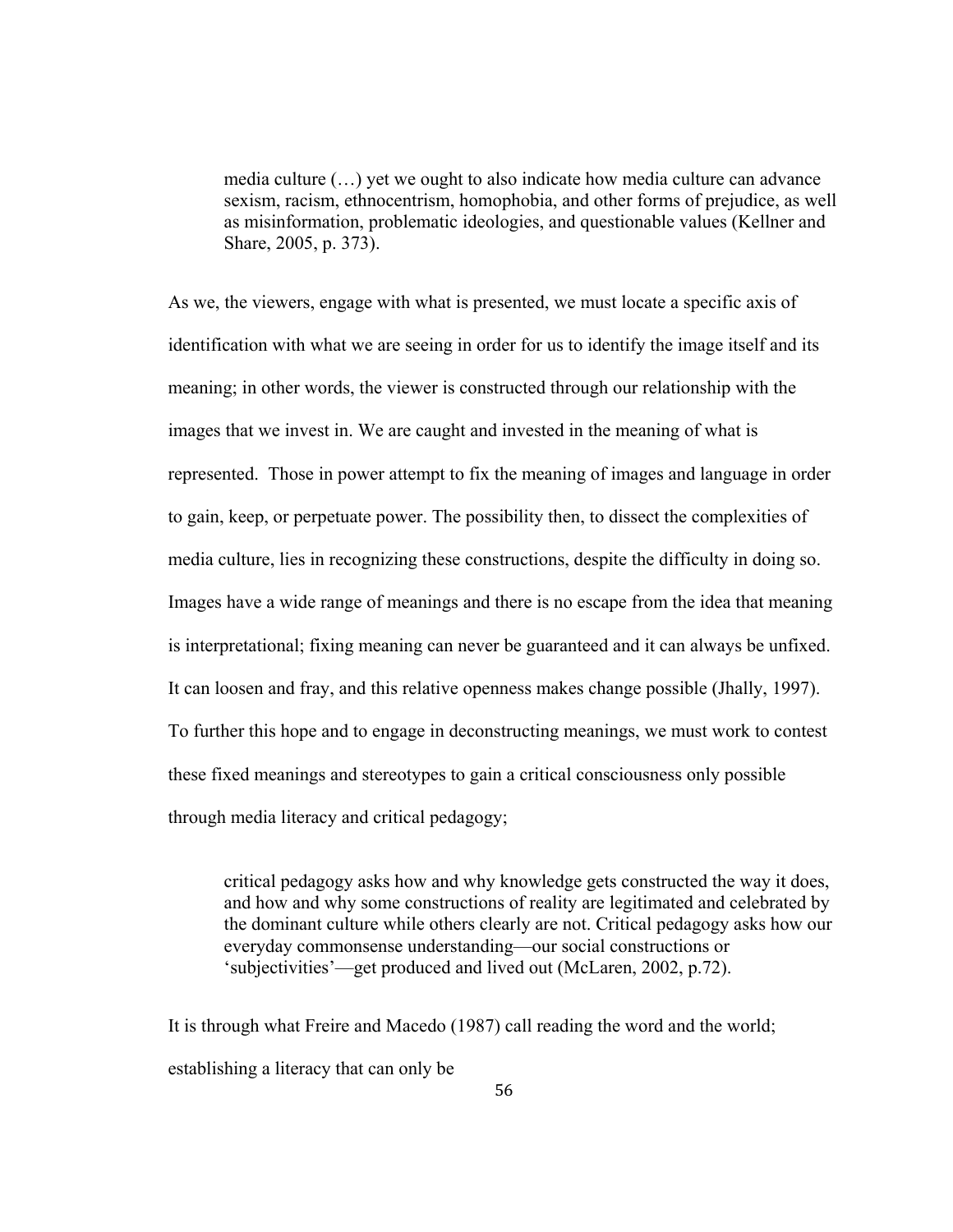emancipatory and critical to the extent that it is conducted in the language of the people. It is through the native language that students 'name their world' and begin to establish a dialectical relationship with the dominant class in the process of transforming the social and political structures that imprison them in their 'culture of silence.' Thus, a person is literate to the extent that he or she is able to use language for social and political reconstruction (p. 159).

It is through media literacy and questioning media through critical pedagogy that immigrant students have a chance at using their language for change or political reconstruction. Specifically, if one is aware of the stories being told around and about them, then it is possible to resist these narratives, and to gain the tools to deconstruct and uncover how these narratives are created, disseminated, and reproduced.

 According to Allan Johnson (2005), "there is nothing inherently frightening about what we don't know. If we feel afraid, it isn't what we *don't* know that frightens us, it's what we *think* we *do* know" (p.13). What our culture in the United States thinks they know about the Latino/a population largely originates from general stereotypical representations of ethnic minority groups as a whole, since those members of minority groups are often undifferentiated between each other and instead, lumped into one "othered" group; "not only are ethnic minority groups often portrayed in negative ways through the media, they are often not portrayed at all, leaving the impression that these groups are not sufficiently important in our society (…) and concern has arisen over the influence that these stereotypic portrayals may have on minority youth" (Rivadeneyra, 2006, p.393). These stereotypes and representations specifically for immigrants that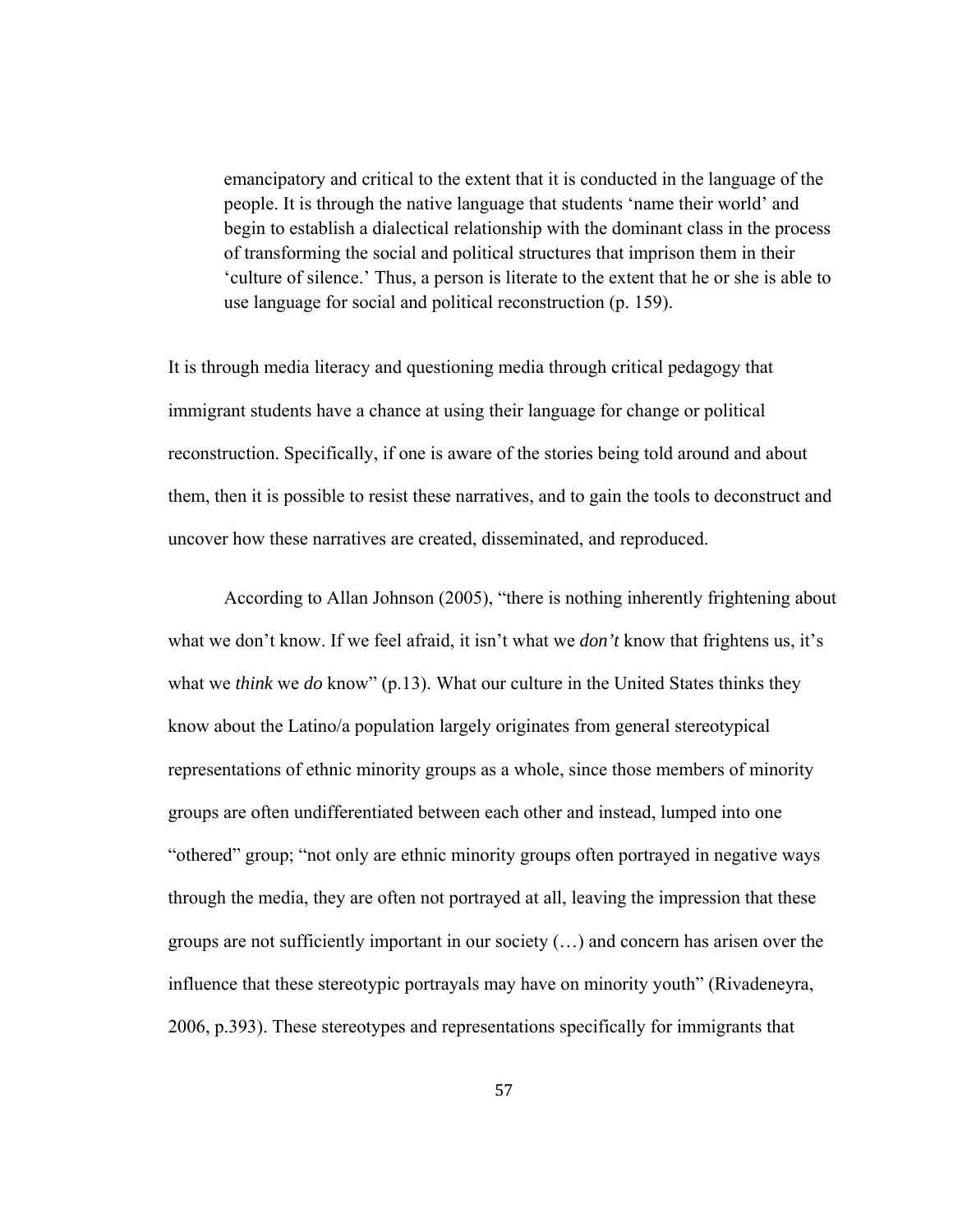(often the media fails to distinguish between Mexican immigrants and U.S. born Latinos) are "outsiders unable or unwilling to assimilate, as 'welfare cheats' draining society, or as people who do not pay taxes wresting jobs from citizens who do" (Vargas and DePyssler, 1998, p.409). Further, for many who live in a homogenous area with little exposure to lived experiences different from their own, the media is often the main source for information, based in "assumptions and sentiments about immigrants and their U.S.-born descendants. For immigrants, media portrayals constitute America's evaluation of them and their immigrant experience. In describing the role of film as a social educator, Carlos E. Cortes writes that Hollywood movies offer 'a kind of popular curriculum on immigration'" (Vargas and DePyssler, 1998, p.407). As one of the primary storytellers, the media images through all modes of representation conflate into stereotypes and soundbites, becoming shorthand to communicate quickly. (Vargas and DePyssler, 1998, p.408). Over time, it becomes like the steady drip of a faucet; these drips accumulate over time causing a general social belief about a group of people based on the only reference point available: media. (Fall Colors 2003-04: Prime Time Diversity Report). As these images accumulate, what meanings are communicated on a continual basis?

According to The National Council of La Raza, Latina/os are more likely than other groups "to receive portrayal in the media that reinforces crude and demeaning cultural stereotypes. Positive media portrayals of Latinos are also uncommon," (Rodriguez, 1998, p.21). As the largest immigrant group since 1961, those who look of Latina/a descent are always "seen" or "perceived" as a permanent immigrant; this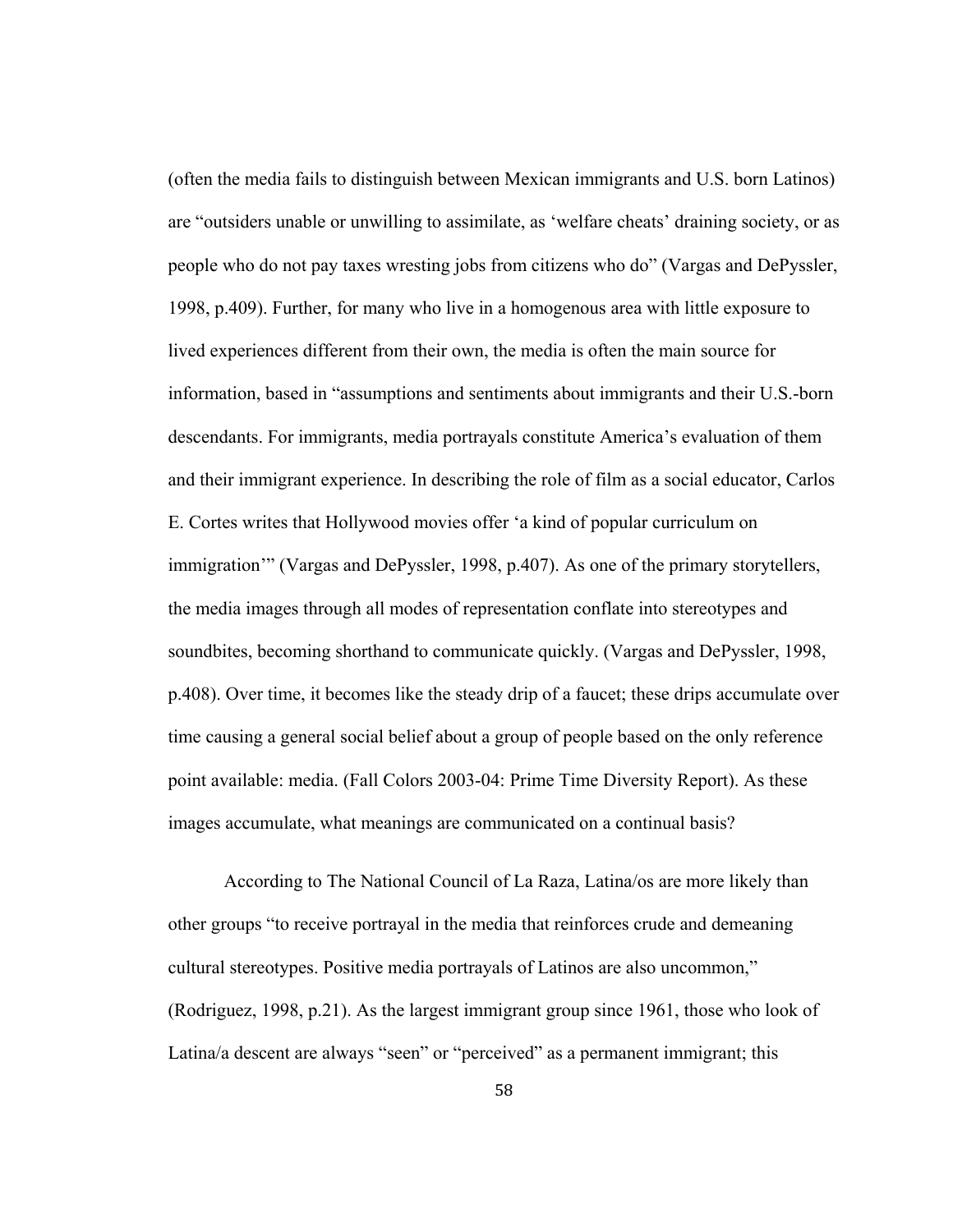enduring label is stitched into their skin and reinforced in media. According to Fall Colors (2003-04), Latina/o characters were four times more likely to portray domestic workers than other racial groups while overall, stories focusing on Latina/os and Latina/o-related issues has fluctuated between 1 and 3% (p.6). Additionally, when Latina/os do appear, they are more often shown in "affirmative action, immigration, welfare, crime and drug stories," or the sexy/ exotic supporting role (Vargas and DePyssler, 1998, p.409). Further, as they appear in media, if they are not regulated to specific storylines, they are often background figures, victims, or occupy one of six Latino/a media stereotypes: the dark lady; Latin lover; female clown; male buffoon; halfbreed harlot; or bandito. These are caricatures, which "reduce the diversity of a large social group to a few characteristics, as well as highlighting real class and/or race distinctions that exist among Latinos" (Vargas and DePyssler, 1998, p.410). So what are these depictions communicating to viewers? If "television is an important influence on youth, shaping their knowledge, beliefs, attitudes, and behavior" then do these images also influence those in the educational fields? (Rivadeneyra, 2006, p.394). According to Espinosa (1997) qtd. in Rivadeneyra (2006), "a study conducted in 1997 indicated that Latinos made up only 2% of all characters in 139 prime-time shows. Latinos represented only 1% of all television families on prime-time television over a 10-year period" (p.394). In 2003-2004, Latinos made up about 6.5% on television (Children Now, 2004). This is in contrast to the current Latino/a population of the United States, of which 13% is Latino/a (Rivadeneyra, 2006, p.394). If we are to consider television and the important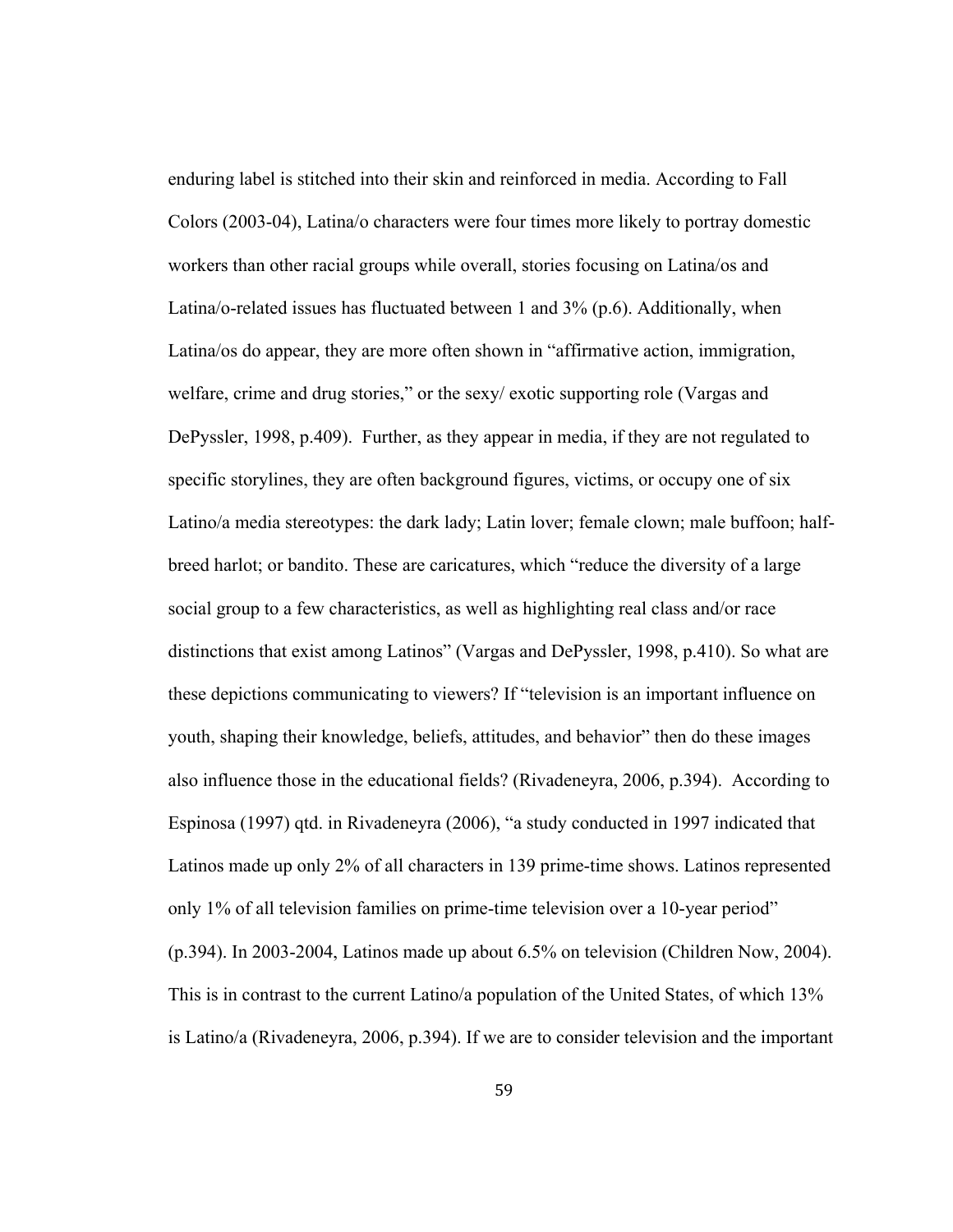influence it has on shaping knowledge, attitudes, behavior, and beliefs, then how might children receive these messages about their own ethnic group and what do they see in their teachers? Are these behaviors and messages the same? If so, then the student will be able to understand how they might be perceived inside the classroom and school which may affect their social identity and development as a student and learner. Further, as Rivadeneyra (2006) states, "watching these stereotypical portrayals was found to be related to poorer academic outcomes among Latino high school students" (p.395). Rivadeneyra (2006) also contends that based on the constructionist theory of media influences, it suggests that "individuals have varied reactions to the messages of the media and that these reactions lead people to be influenced by the same message in different ways" (p. 395). If this is the case, then how might different educators receive these messages?

Further, media, as communication, uses language and symbols to report the news and works as a product of the society and economy in which it resides. For example, news pundits read their news report as they show a clip of a highway chase, a school shooting, or the neighborhood animal adoption day. These reports, made up of language, can be analyzed through structuralism and semiotics, introduced by Saussure and Barthes; to support this notion of news as product is Jean Baudrillard who argues that language does not reflect reality but instead actually constructs it. Working within a system of signs (words) that form language, ideas are then signified and communicated. For example, during the Virginia Tech shooting in 2007 was described as a "massacre"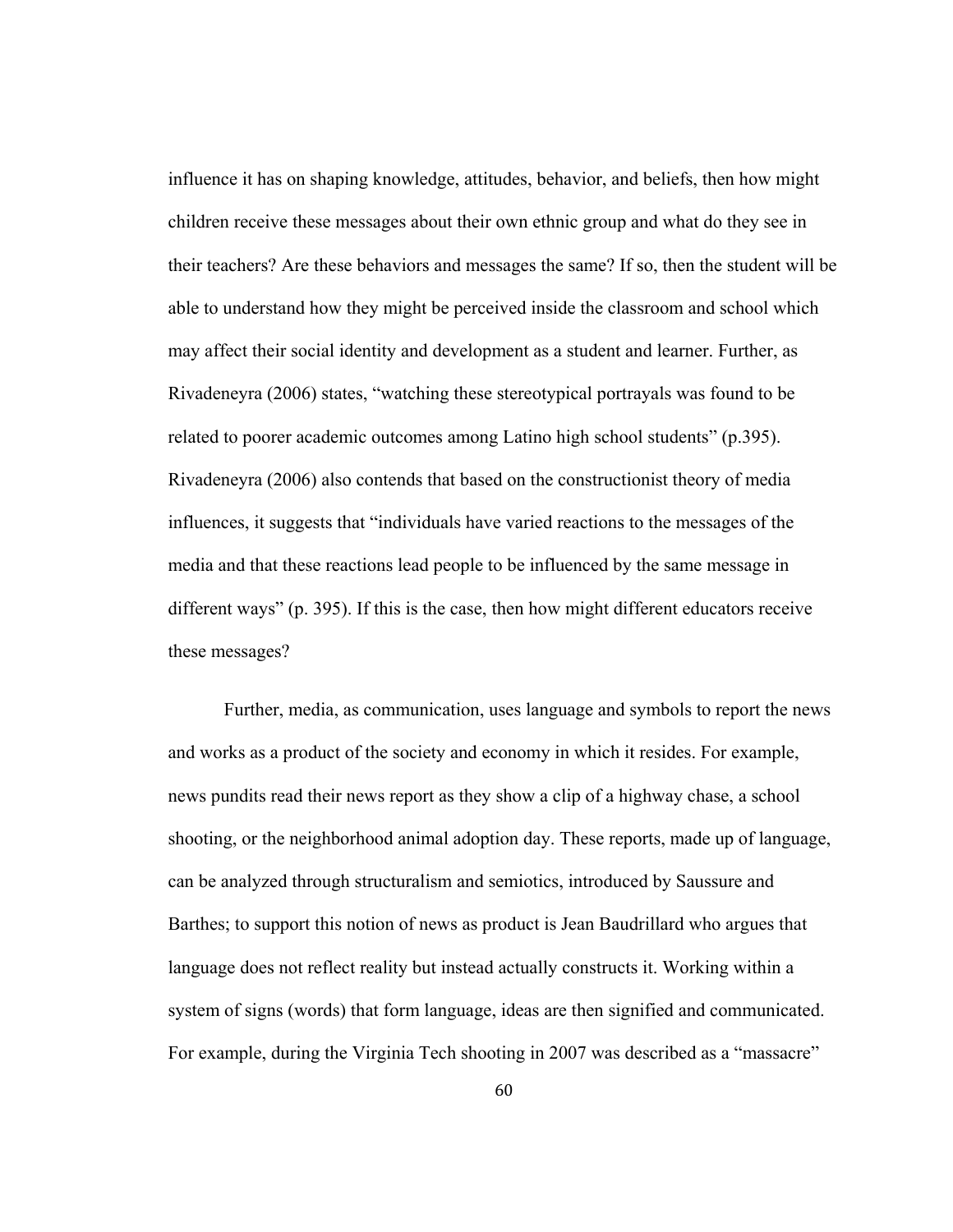perpetrated by a young man named Seung Hui Cho. The focus during the media coverage was of his Asian background and his unstable mental status leading up to the shootings. By choosing to describe the events as a "massacre" while also focusing on his race and mental capacity, it creates a particular sense of understanding on the part of the shooter and his particular motivation for his actions. While his actions should be condemned, no one, similar to the Columbine shootings, asked what turmoil the shooter might have been experiencing in the time leading up to the incident. Thus, a particular reality is constructed about the shooter and the situation that occurred, often times using these isolated and rare events to create powerful laws concerning immigration, who's allowed to attend universities, and responses to such events. The words used by news media create particular ways of looking at situations (choosing to use the word "massacre" instead of killings or shootings, which can evoke much stronger emotions to unify a people against a particular enemy) encoded with meanings of cultural significance since they are situated in political and economic structures.

 The effects of exclusion, then, are troublesome if we realize that these depictions have existed in media for decades. This becomes even more problematic when we begin to examine how immigrant student's social and personal identity is shaped by these images and stereotypes. According to Social Identity Theory, an individual's identity

is inextricably bound to the fundamental characteristics of the social groups to which that person belongs. Consequently, when a specific social identity is salient, its characteristics provide a model of behavior cuing category-based distinctions. Thus, to sustain self-concept people are motivated to make ingroupoutgroup distinctions that are particularly advantageous for the ingroup. Early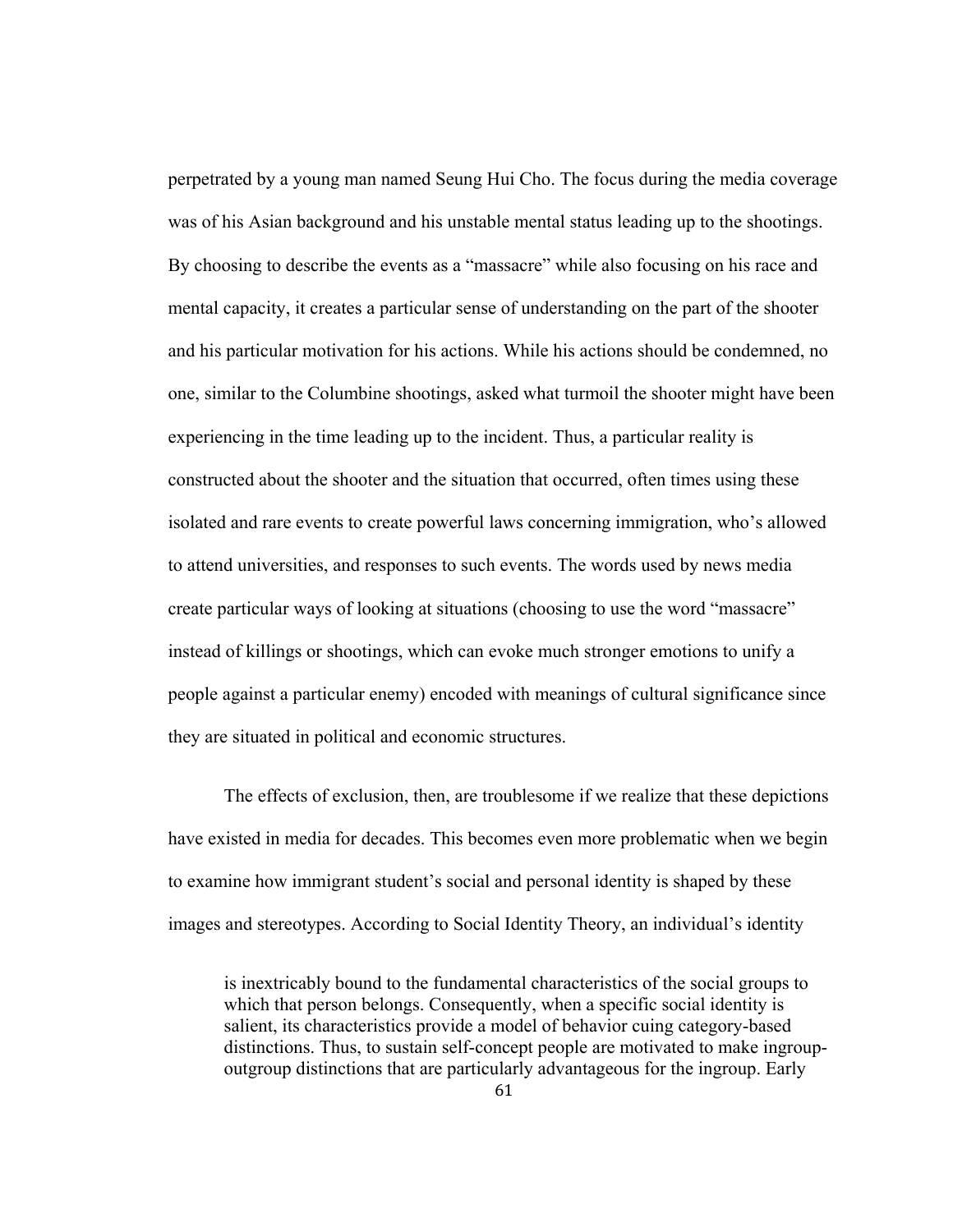studies by Sherif and Hovland (1961) and Ferguson and Kelley (1964) reveal that the simple existence of an outgroup is adequate to bring about intergroup behavior. Billig (1976) additionally indicates that people show significant ingroup favoritism, both when groups are formed based on valued dimensions and when they are derived along trivial dimensions; Notably, the comparative dimensions within these social categories may not be based in reality. Ideological belief structures may be constructed in the quest for positive self-identification. Hence, the potential for televised images to influence intergroup comparison is highly conceivable. This possibility may be markedly true when considering representations of race/ethnicity on TV as these images are oftentimes representative of White, mainstream norms that disparage minority cultures (Mastro, 2003, p.99-100).

In other words, our personal identity is linked to our social groups with which we identify; we begin to model our behavior based on our group's specific distinctions. If there is a described "other" different than a specific group, then that "other" will be treated differently from the rest of the group. This occurs whether the in-group was founded on valued or trivial reasons, either through shared commonalities or media representations largely based on stereotypes and misinformation. The portrayal of Latino/a cultures then is highly subject to othering, positioned outside of the American, white ideal. Therefore, "if Whites perceive Latinos to be predisposed to criminality, then televised depictions of such behaviors may reinforce this perception. These portrayals may create the perception that this stereotype is normative and is shared by others, and thus reinforce further a belief in the legitimacy of accentuation along this dimension" (Mastro, 2003, p.100). In the formation of identity then, this echoes Barth's notion of ethnic development and identification, in that he states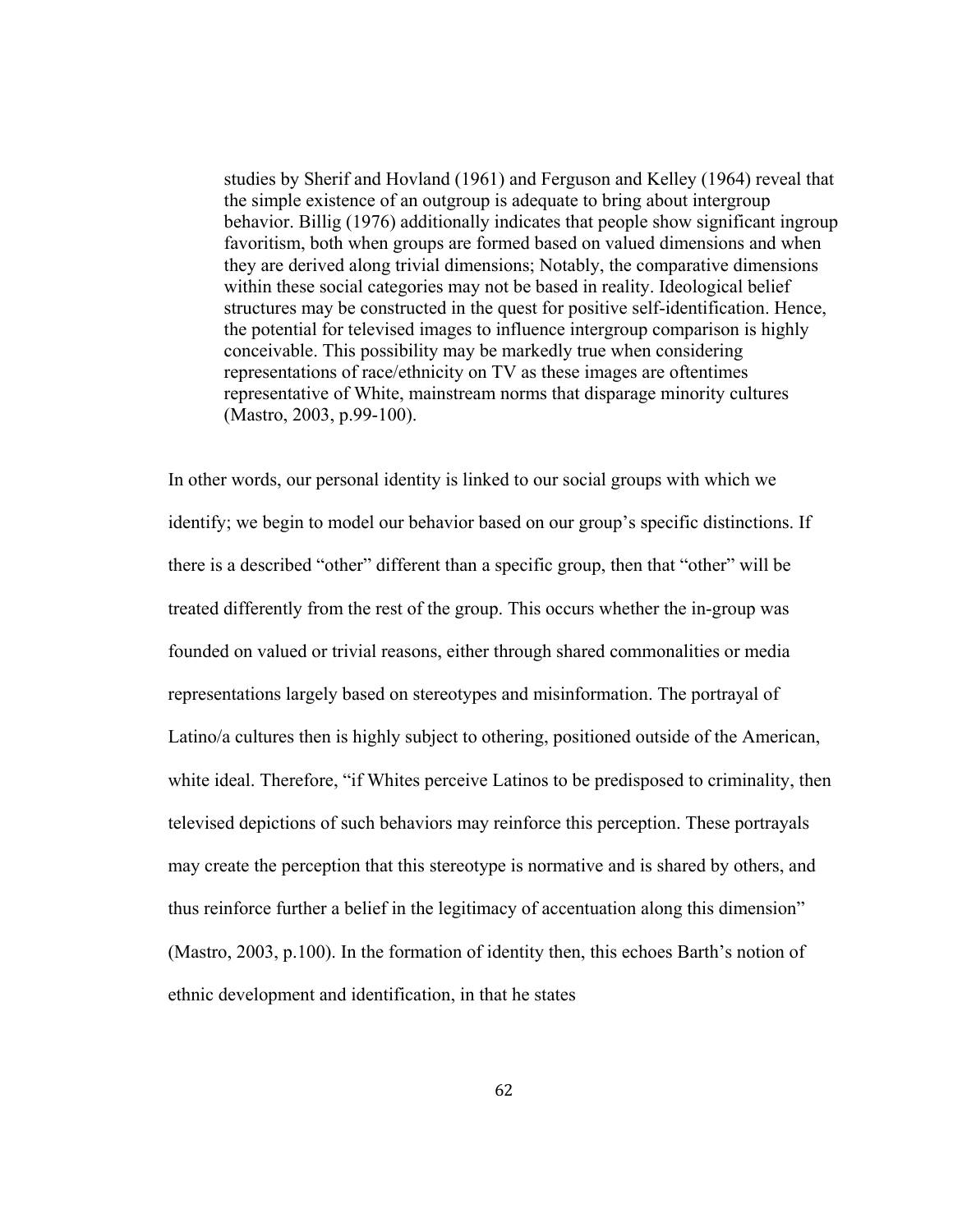ethnicity evolves from a unison of socially ascribed designation and group selfidentification. This process is not unlike many social theories that contend that the individual is shaped not only by how he or she perceives him-herself but by how others see him or her as well (Stonebanks, 2004, p.95).

According to Barth's perspective, ethnicity develops from both the group view of themselves as well as how outsiders view them. Within this media representation then, we construct ways of seeing this other, much like the way Kincheloe (2004) argues that the U.S. constructs the East concerning Islam and Muslims. He states, "Europeans have consistently positioned Muslims as the irrational, fanatic, sexually enticing and despotic others. This portrayal, as many scholars have argued, has been as much about Western anxieties, fears and self-doubts as about Islam" (p.1). These anxieties can be easily transferred over to the national discourse concerning immigration and the irrational fear or portrayal of Latino/a immigrants stealing jobs, leaching off American prosperity or bringing crime to the streets. Reminiscent of Johnson's (2005) assertion, we fear what we think we know. As Kincheloe (2004) continues to argue, the crux of these depictions "central to any description of this miseducation is the West's effort, especially after the Scientific Revolution of the  $17<sup>th</sup>$  and  $18<sup>th</sup>$  centuries, to depict its own superiority" (p.1). In order to depict this superiority, the West positions itself in relation to the immigrant other, a form of neocolonialism redolent of Edward Said's (1978) notion of Orientalism, a staple of Said's scholarship, pointed to a new understanding of

Colonialism and the historical construction of the Orient as an object of Western gaze, variously represented as alien, barbaric, uncivilized, sensual or exotic. Orientalism is best understood as a system of representations, a discourse framed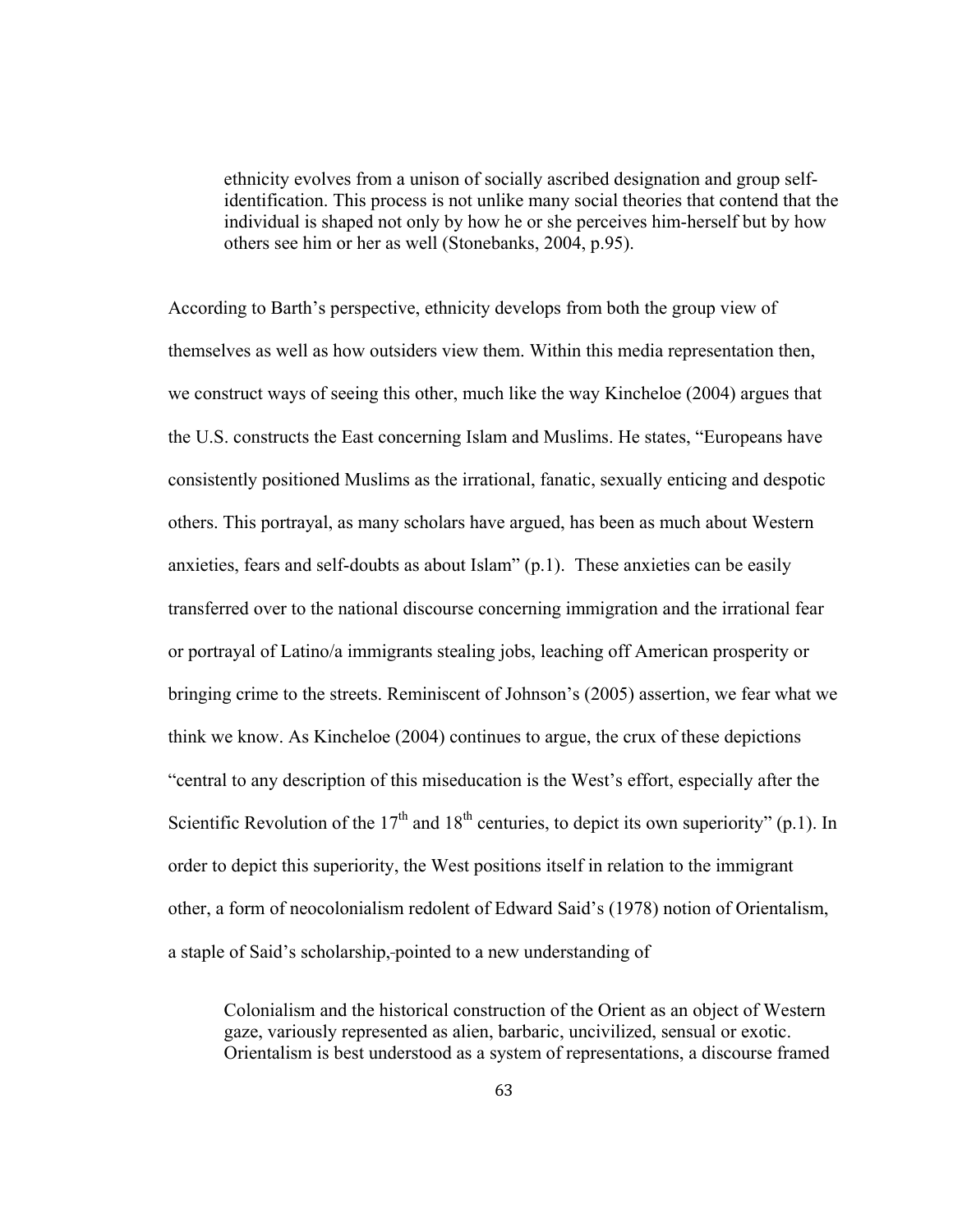by political forces through which the West sought to understand and control its colonized populations. It is a discourse that both assumes and promotes a fundamental difference between the Western 'us' and Oriental 'them.' It is a manner of regularized interpreting, writing about, and accounting for the Orient, dominated by imperatives, perspectives, and ideological biases politically marshaled to self-justify imperial conquests and exploitation. In this sense the Orient is an imaged place that is articulated through an entire system of thought and scholarship (Rizvi and Lingard, 2006, p.296).

Much like the representations of the Latin lover, dark lady, half-breed harlot, or buffoon/bandito, these representations also occupy a space of "other," in which the West, in this case the United States, seeks to colonize and control Latino populations through ideological, political and hegemonic constructions. Further,

in Said's terms it [Orientalism] resides in the normative assumptions through which the Orient is seen as separate, eccentric, backward, silently different, sensual, and passive, which is always subject to supine malleability. The Orientals are variously represented as a fixed and unchanging other, lacking subjectivity or variation. Their capabilities and values are judged in terms of, and in comparison to, the West. They are the conquerable, the inferior, or those in need of Western guidance and patronage (Rizvi and Lingard, 2006, p.296).

In other words, the representations touched upon in this section work to depict Latino/a populations as separate, different and exotic; the other. The context of these representations is additionally complex given the fact that much of Western and Southwestern United States was Mexico, calling into question who really is an immigrant. The borders are blurred and political here. Who needs and wants the land, and who has the power to colonize? Additionally, there is heterogeneity of Latino/a immigrants, mostly from Mexico, Puerto Rico, Dominican Republic, Cuba and other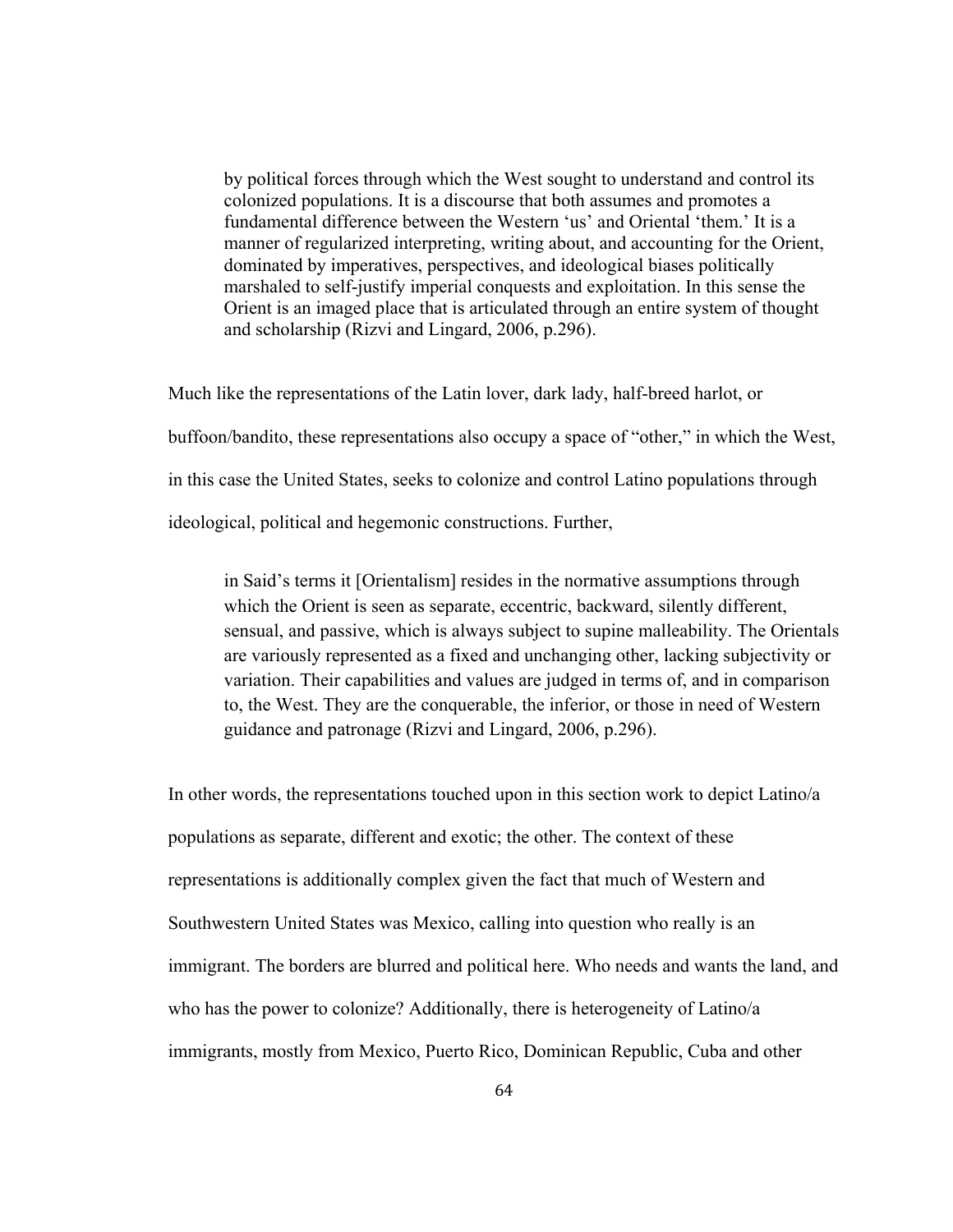parts of Central and South America; the populations are made up of varied cultures and countries, but are lumped together as one othered group.

As Giroux (1987) argues, "difference is often constituted as deficiency and is part of the same logic that defines the other within the discourse of cultural deprivation" (p.3). Latino/a immigrants are portrayed as fixed and unchanging. Giroux's notion couples with critical race theory, as argued by Mastro, Behm-Morawitz and Kopacz (2008), that despite the content analysis findings of immigrants and their stereotypic portrayals, "only minimal attention has been paid to investigating the sociocognitive effects of exposure to these images on consumers. The present student addresses this issue by applying insights from the aversive racism framework" arguing that more subtle race-based responses are likely to merge when media provides "sufficient ambiguity for the expressions to be attributed to race-irrelevant rationales" (p. 2). However, it's not just the student that applies subtle race-based responses, but the teacher as well as a member of consumer culture. It is the subtle interactions between groups and individuals that may be race related reactions, and examining how media affects these interactions is the only way to truly uncover covert racism. This is crucial in examining media texts because the subtle language uses and descriptions that causes in-group behavior by white Americans to focus on immigrants as 'the other.' It is the coupling of racism and social identity construction that would allow for news media narratives of immigrants to be translated into everyday behaviors within the classroom, both on the part of the student and teacher. As Mastro et al (2008) argues further, "indeed, these investigations reveal that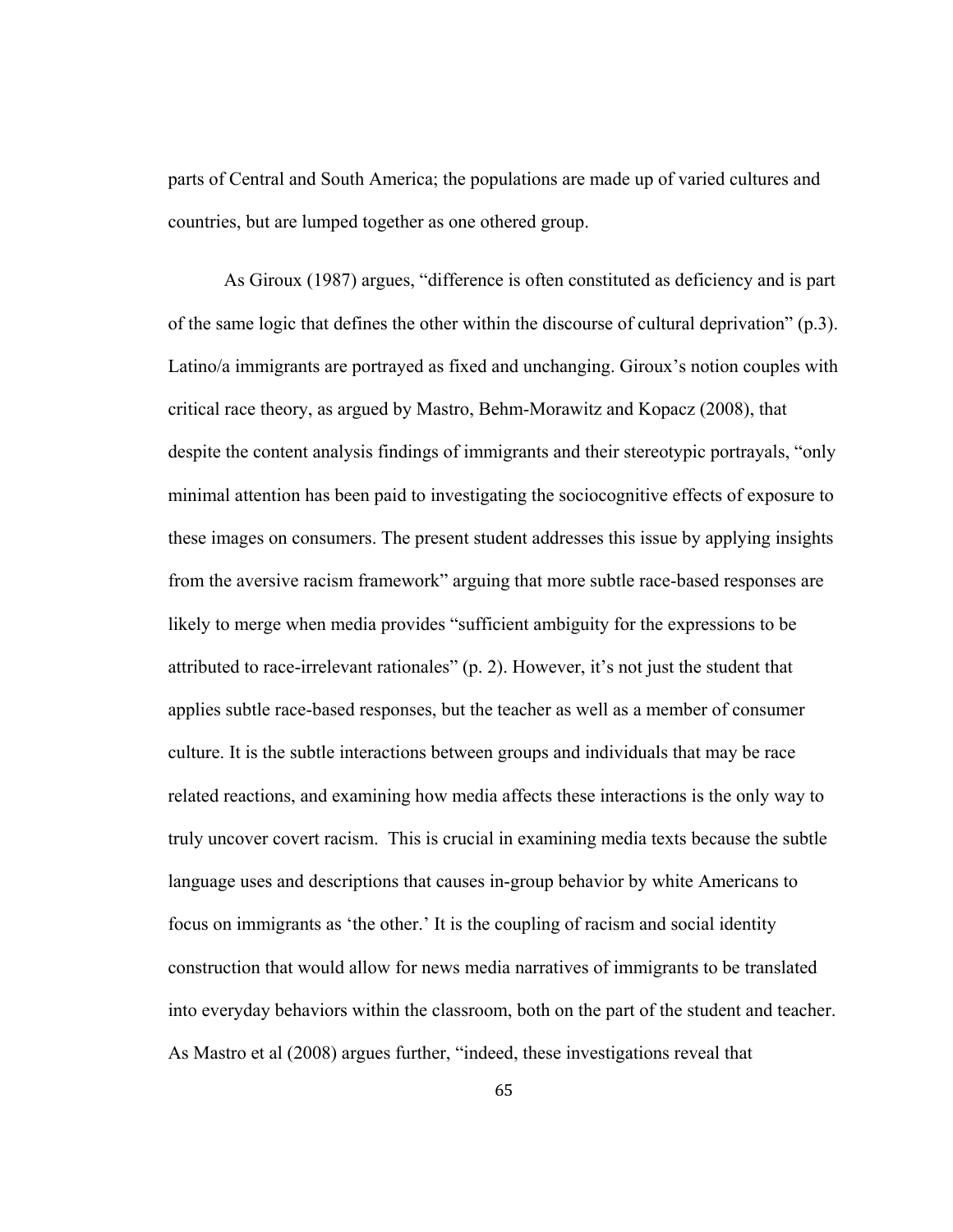stereotypical portrayals of Latinos in the media is associated with negative judgments about Latino characters' disposition, stereotypic evaluations of Latinos in society, and even unsympathetic race-related policy preferences" (p. 2). Since this is the case, then it is clear that these stereotypic evaluations are seeping into policy decisions and curriculum.

In exploring contemporary forms of racism, the aversive framework posits that

Evaluations of racial/ethnic minorities are characterized by a conflict between White's endorsement of egalitarian values and their unacknowledged negative attitudes toward racial/ethnic out-groups (Gaertner & Dovidio, 1986). According to this perspective, although egalitarian dispositions are a highly valued outcome of current social norms that oppose racial discrimination on both legal and moral basis (Dovidio & Gaertner, 1998), racial antipathy persists due to (a) cultural and ideological differences between majority and minority group members (Dovidio & Gaertner, 1998), which are often reflected in media representations of race/ethnicity (Ramirez Berg, 2002), (b) cognitive processes that give rise to racial stereotyping (Brewer 1979; Hamilton, 1981), and (c) social identity motivations that lead to intergroup comparisons (Tajfel & Turner, 1979) (p. 3).

In other words, in what ways might teachers enact racial antipathy that are damaging to their students? If public schools are to provide equitable education for all students, then how might the ways we decide on curriculum, policy and everyday classroom management be related to how news media construct immigrant identity?

 In order for Latino/a immigrant students to be successful, we must first evaluate the ways in which media might be influencing educational practices. Since Latino/a immigrants have been historically stereotyped in television and film, it only stands to investigate the ways in which news media may be constructing different types of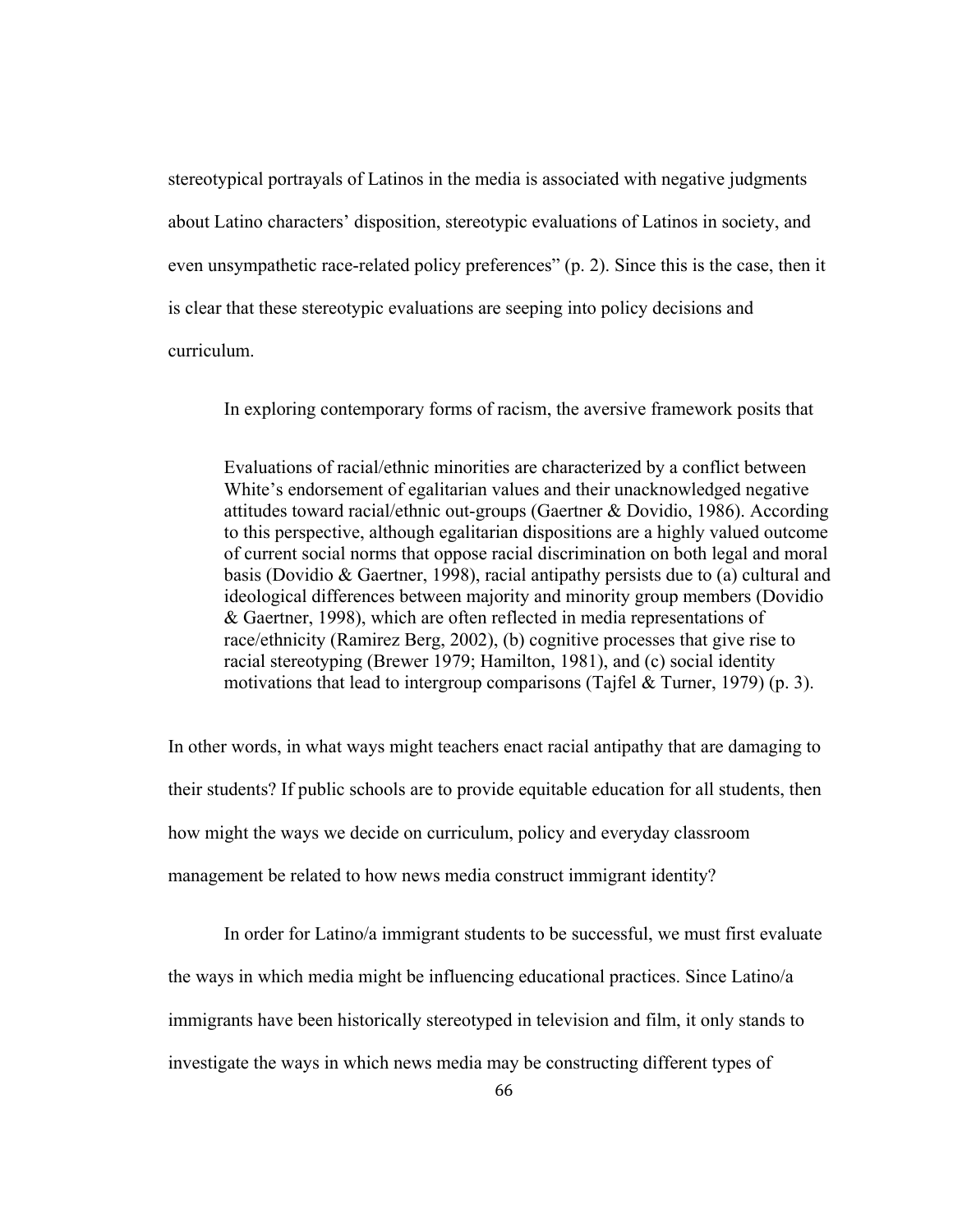narratives concerning the Latino/a immigrant population. Since this is such a large issue within politics today, these stereotypes and belief systems are translating their way into everyday school environments, affecting the way immigrant students construct knowledge and have access to a democratic education.

#### *Significance of Study*

This research will contribute to the literature of immigrant students and the challenges faced in education. Of the current discourse on immigrants in current politics, I feel this rhetoric is especially sharpened due to the current economic crisis, and white U.S. born citizens are afraid of "illegals' taking away jobs because they are willing to work for less. What's lacking here is an examination of the fear involved and where that fear originates. I argue that it is largely due to the media's construction of Latino/a immigrants and immigrant lived experiences; who they are, where they come from and why they're in the United States. More interestingly, I feel that the fear and rhetoric surrounding Latino/a immigrants is strange due to the history of the United States, and the historical influx of immigrants. The United States have forgotten (or perhaps never acknowledged) that the United States was and is a nation of immigrants, landing here and stealing this land from Native Americans as well as from Mexico. Perhaps this is where this fear is rooted, that what we did will inevitably be done to us. But I feel it's more complex than that and this complexity is directly related to the rise and access to technology and news media. The interpretations we have as citizens come largely from the stories told in news media, and we are influenced by a larger social construct telling

67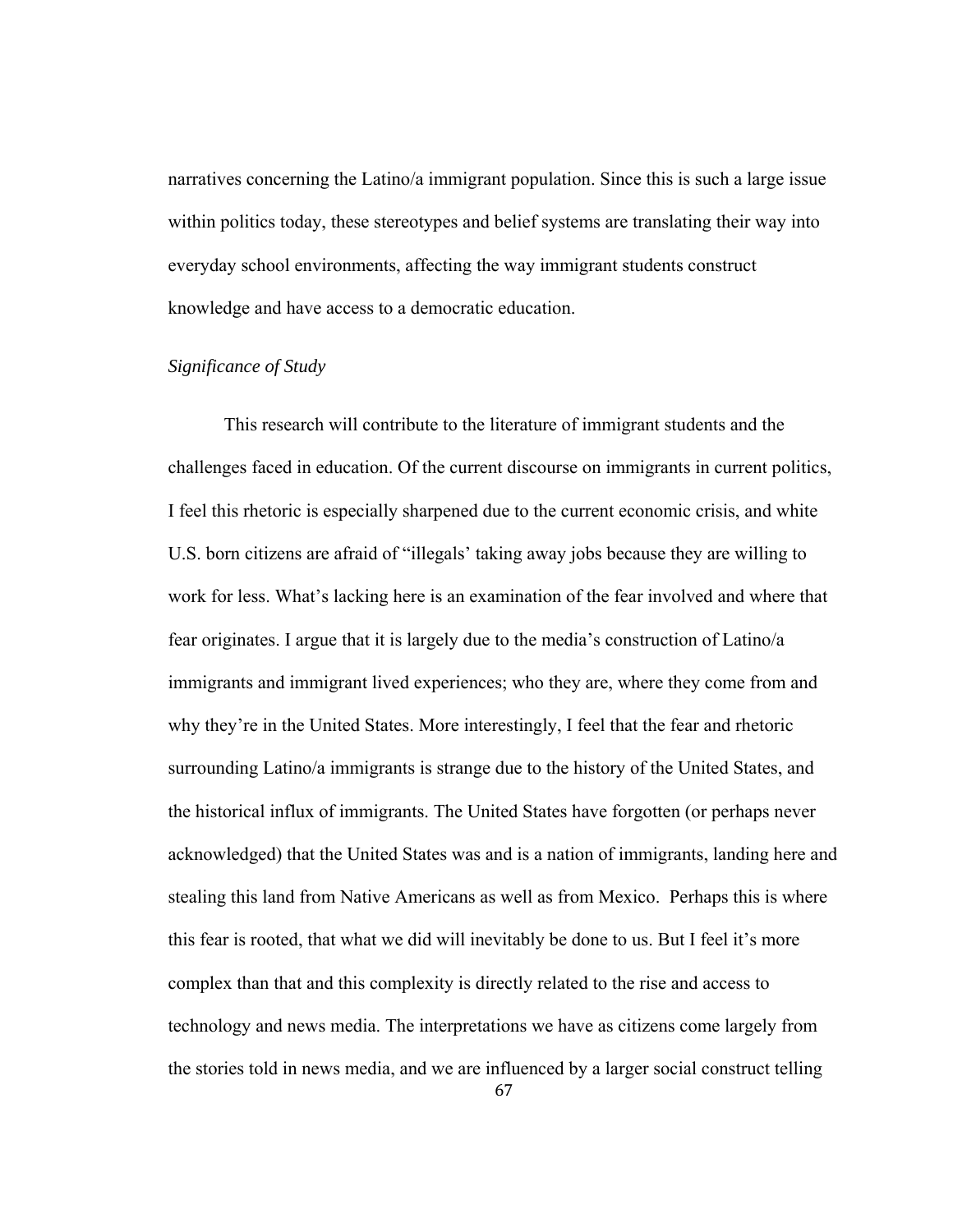us what to say, do, buy, think, feel, and be afraid of. This is important because the way we structure language and reality will directly affect the legislation around the growing Latino/a immigrant population in the United States, as well as the growing number of immigrants in school, how they learn, what they have access to, and how we as educators help them, not just in academics, but in life.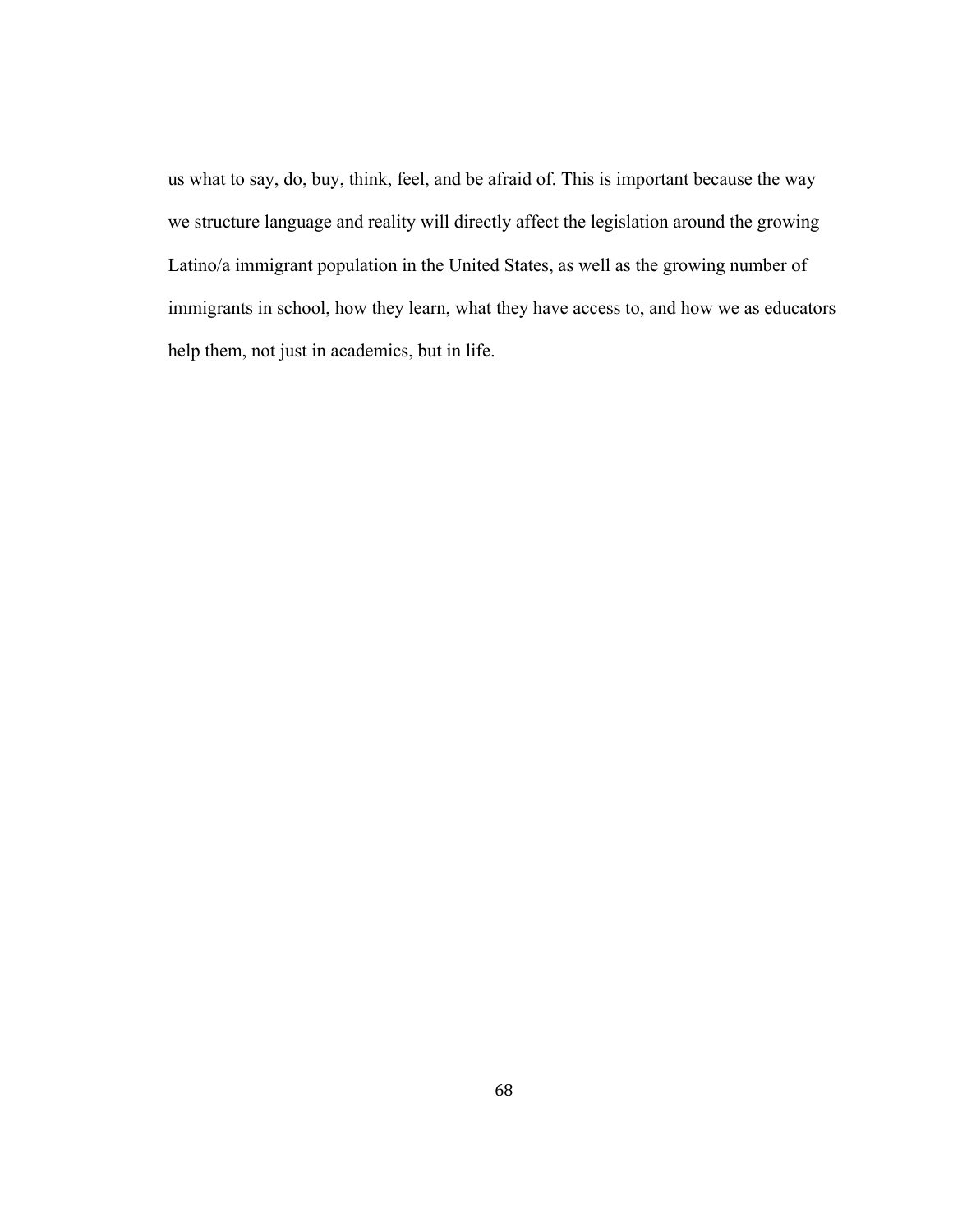# CHAPTER III

### **METHODOLOGY**

# **Research Paradigms**

According to Corrine Glesne (2006) qualitative researchers attempt to understand and "interpret how the various participants in a social setting construct the world around them" and adhere to a social constructivist paradigm (p. 7). This paradigm asserts that human beings create meaning out of their perceptions of the world around them and rejects a hierarchal standpoint, meaning that no one viewpoint or perception is any more real than any other. Values such as rapport, reflexivity, and trustworthiness inform this viewpoint as it does my research study. I subscribe to this paradigm, and espouse what Patricia Hill Collins (2003) argues when she says, "epistemological choices about who to trust, what to believe, and why something is true are not benign academic issues. Instead, these concerns tap the fundamental question of which versions of truth will prevail and shape thought and action," (p.49). Through this research, I attempted to investigate what is considered truth when it comes to immigrants and Latino/a populations. Ontologically, realities are co-constructed in the process of research; therefore, because of this, I align with a critical theory paradigm that is concerned with issues of ideology and power as discussed in chapter one. In other words, historical and structural conditions of oppression seek transformation and change through critique of these institutions and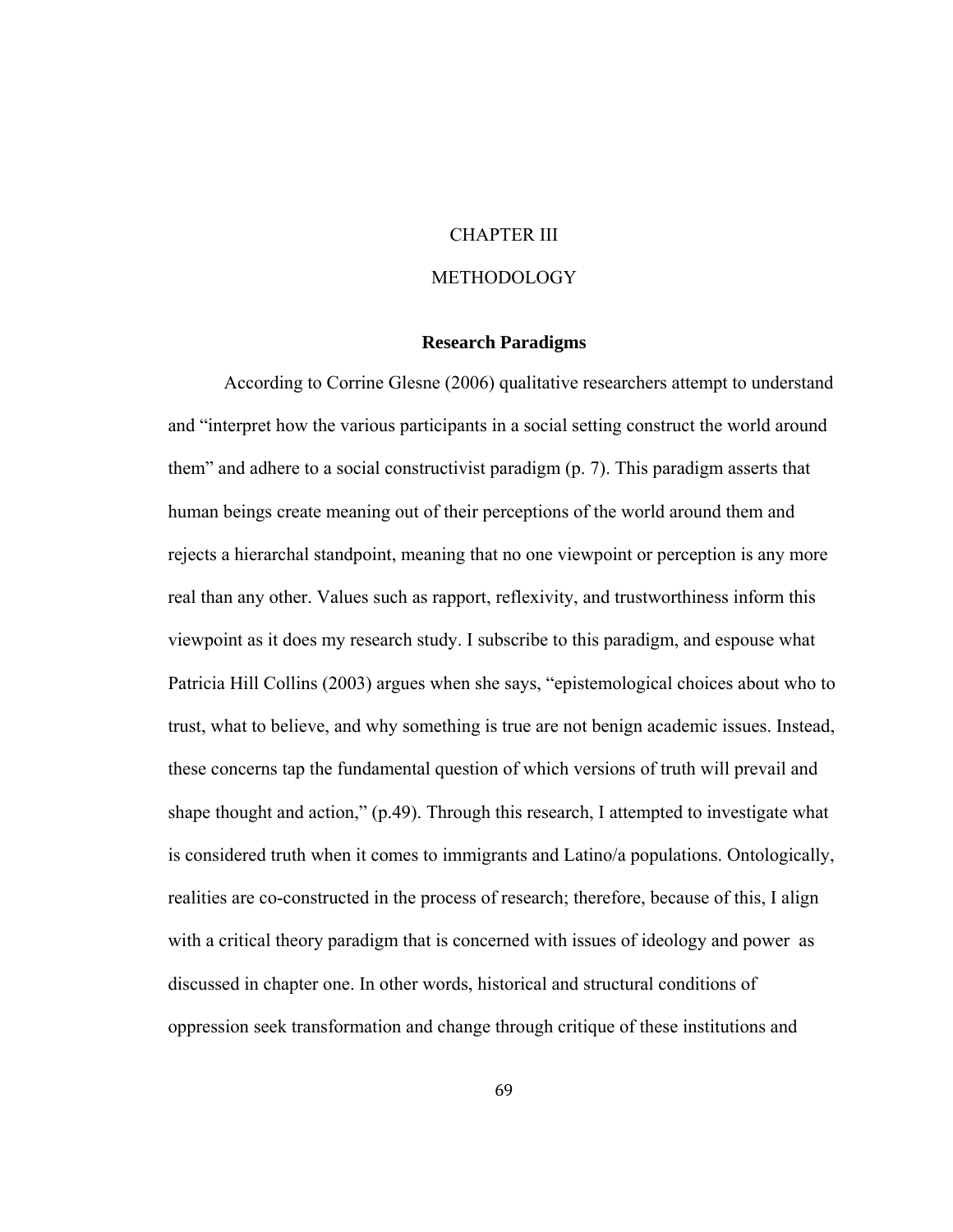realities. Additionally, I adhere to interpretivism that "opposes the positivism ontological view that there is one reality (…) and instead proposes a relativist world of multiple realities that are constructed and co-constructed by the mind(s) and require to be studied as a whole" (Lincoln and Guba, 2013, p. 88). It is to come to understand the lived experiences of others; within these paradigms I situate my epistemology, which Villaverde (2008) defined as "the study of knowledge, its nature, origin, limits and methods. It outlines certain conjectures about knowledge: what can be known, and through what methods it can be known" (p.107). In order to approach what can possibly be known, I adhere to two main paradigms: social construction and interpretivism. I also illustrate how my research methods align with critical theory.

## *Social Construction*

 To address these issues, I incorporate social constructionism as a foundation for my paradigmatic framework. For Kincheloe (1991),

In contrast to rationalism, constructivism maintains that human thought cannot be meaningfully separated from human feeling and action. Knowledge, constructivists assert, is constrained by the structure and function of the mind and can thus be known only indirectly. The knower and the known are Siamese twins connected at the point of perception (p. 26-27).

In other words, human beings construct their perceptions of the world around them, and "no one perception is 'right' or more 'real' than another, and that these realities must be seen as wholes rather than divided into discrete variables that are analyzed separately" (Glesne, 2006, p. 7). Ontologically, for constructivists, absolute reality is unknowable;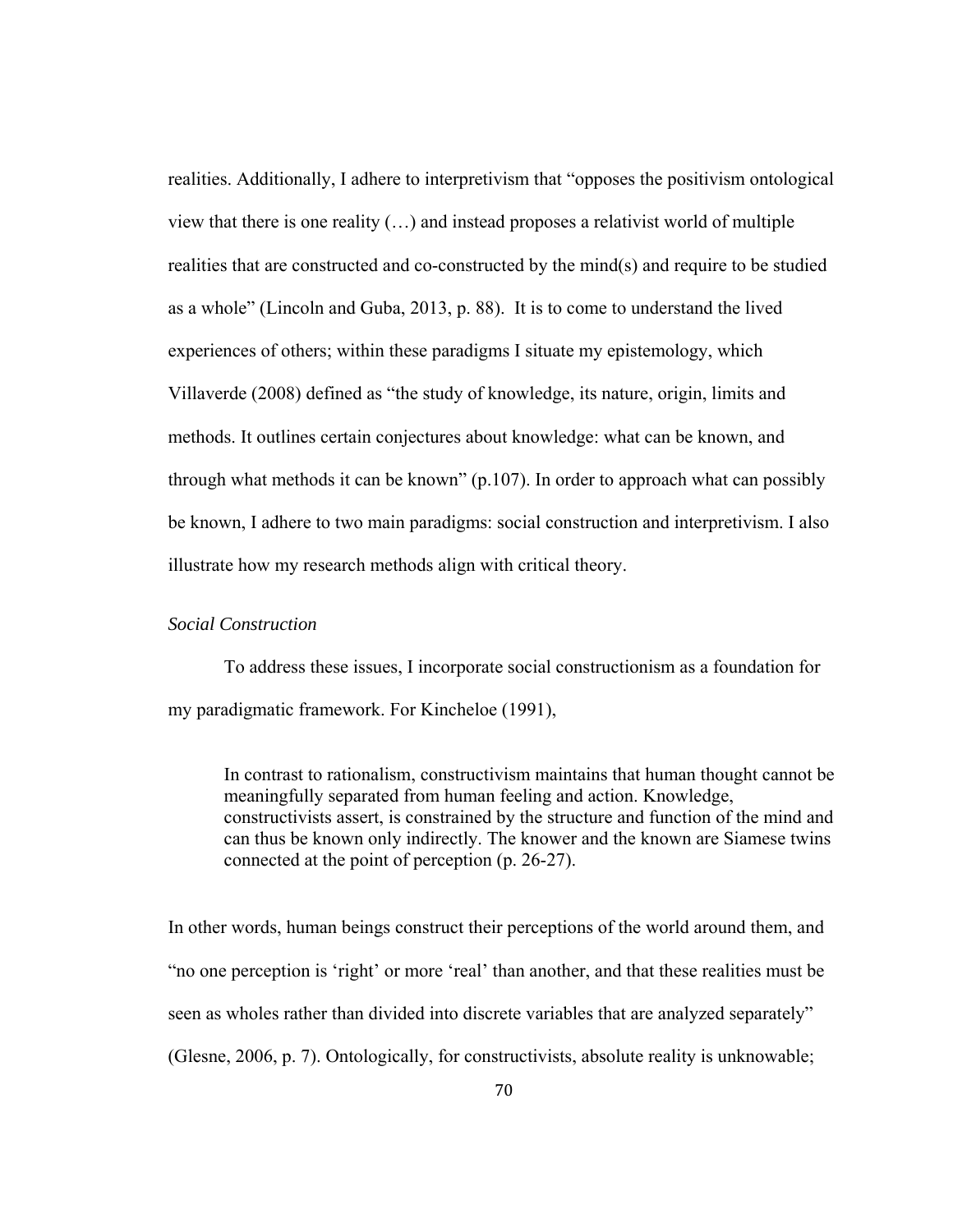that which we investigate are individual perceptions of reality, thus multiple realities exist that shape the world from individual vantage points; "realities are apprehendable in the form of abstract mental constructions that are experientially based, local and specific (Guba & Lincoln, 1994)" (Hatch, 2002, p. 15). Thus, epistemologically, knowledge is not objective but rather symbolically constructed depending on one's own positionality and lived experience. The truth is what we agree it to be and not some objective, empirical rationality. For constructivists, methodology mainly depends on researchers, for extended periods of time, "interviewing participants and observing them in their natural settings in an effort to reconstruct the constructions participants use to make sense of their worlds" (Hatch, 2002, p. 15). This was a clear choice in that in representing reality, one is not documenting "actual" reality but rather a reality that is constructed/created based on how it is described, what images are attached to it, and how language is used to discuss it within society. This reflects my beliefs as a researcher; meaning is constructed between the knower and the known to uncover the constructions of a particular truth or reality. As Hall (1997) states, representation "is the way in which meaning is given to the things that are depicted" (Jhally). In other words, it is the act of giving meaning that shifts depending on context and their relationship to other signs. News media uses codes and signs to create specific meaning; that meaning is neither fixed nor capital T truth, therefore, it is constructed to serve a particular ideology. That ideology is then employed to make decisions, call forth specific representations and meanings concerning who immigrants are and what they want and how they affect society. Thus, these meanings can be used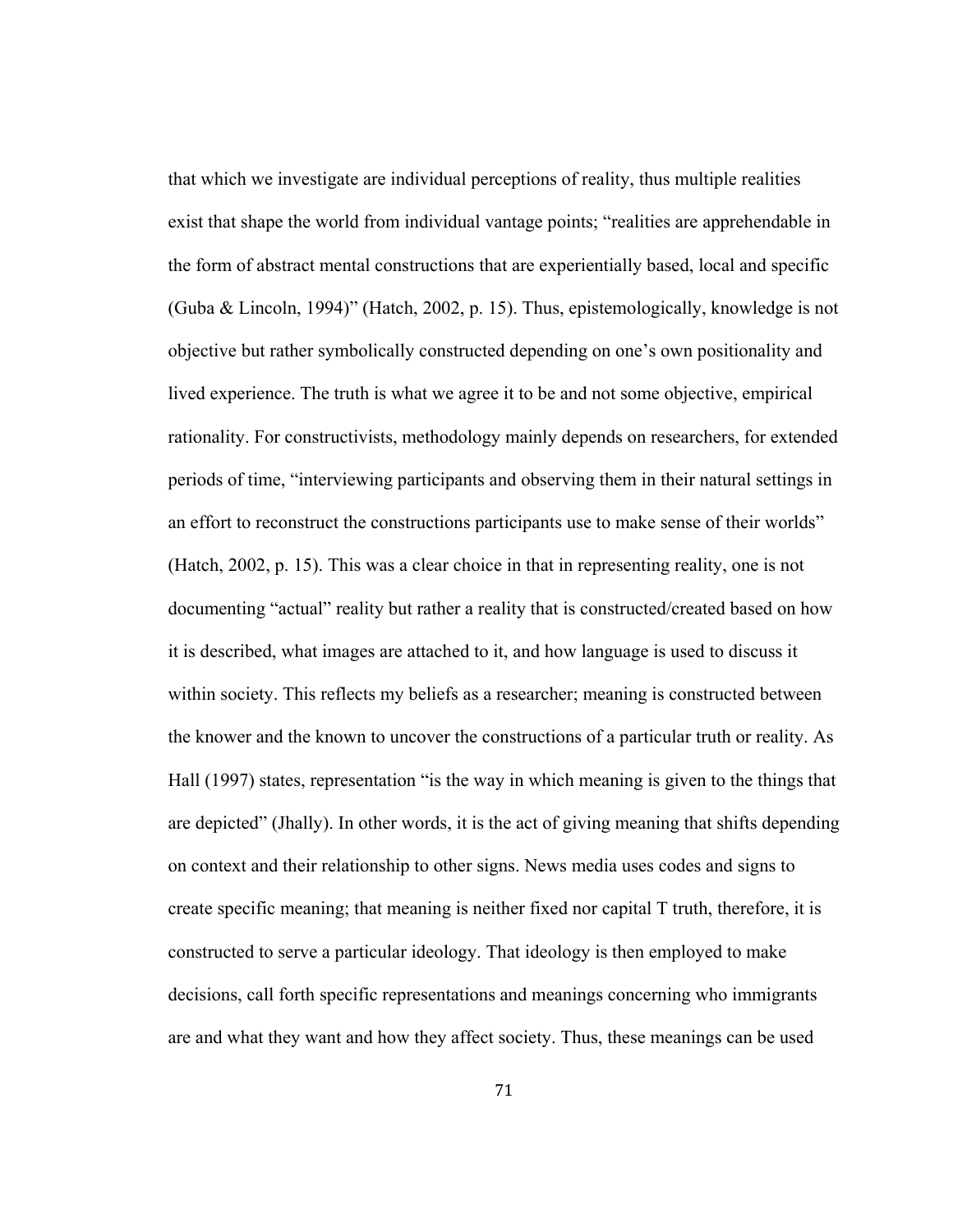undemocratically and dangerously to oppress and marginalize a group of people like

Latinoa/os who do not reflect the reality these codes and signs conjure up.

### **Interpretivism and Interpretive Critical Inquiry**

Additionally, as an extension of Social Constructivism, I worked to utilize an interpretivist framework as well, as what Schwandt (2003) describes as

 what distinguishes human (social) action from the movement of physical objects is that the former is inherently meaningful. Thus, to understand a particular social action the inquirer must grasp the meanings that constitute that action. To say that human action is meaningful is to claim either that it has a certain intentional content that indicates the kind of action it is and/or that what an action means can be grasped only in terms of the system of meanings to which it belongs (p.296).

Put another way, to find meaning in action, we must look for the intention behind that action, as well as the historical and political context around that action. We must go through a process of interpreting and understanding.

 Ontologically, "there are multiple realities, each with its own claims to coherence, and none can be privileged over another. Those claims take form in the discourses that we construct to make sense of our lives. Those discourses are, in effect, texts that represent our lives, and we can only know the world through textual representations of it" (Hatch, 2002, p. 18). Interpretivists also critique the notion of a universal truth with a capital T, as well as employing the mode of deconstruction via Derrida as a methodological tool to examine textual representations of the world, searching for gaps and holes where the text unravels (Hatch, 2002, p. 18). This is what I attempted to do in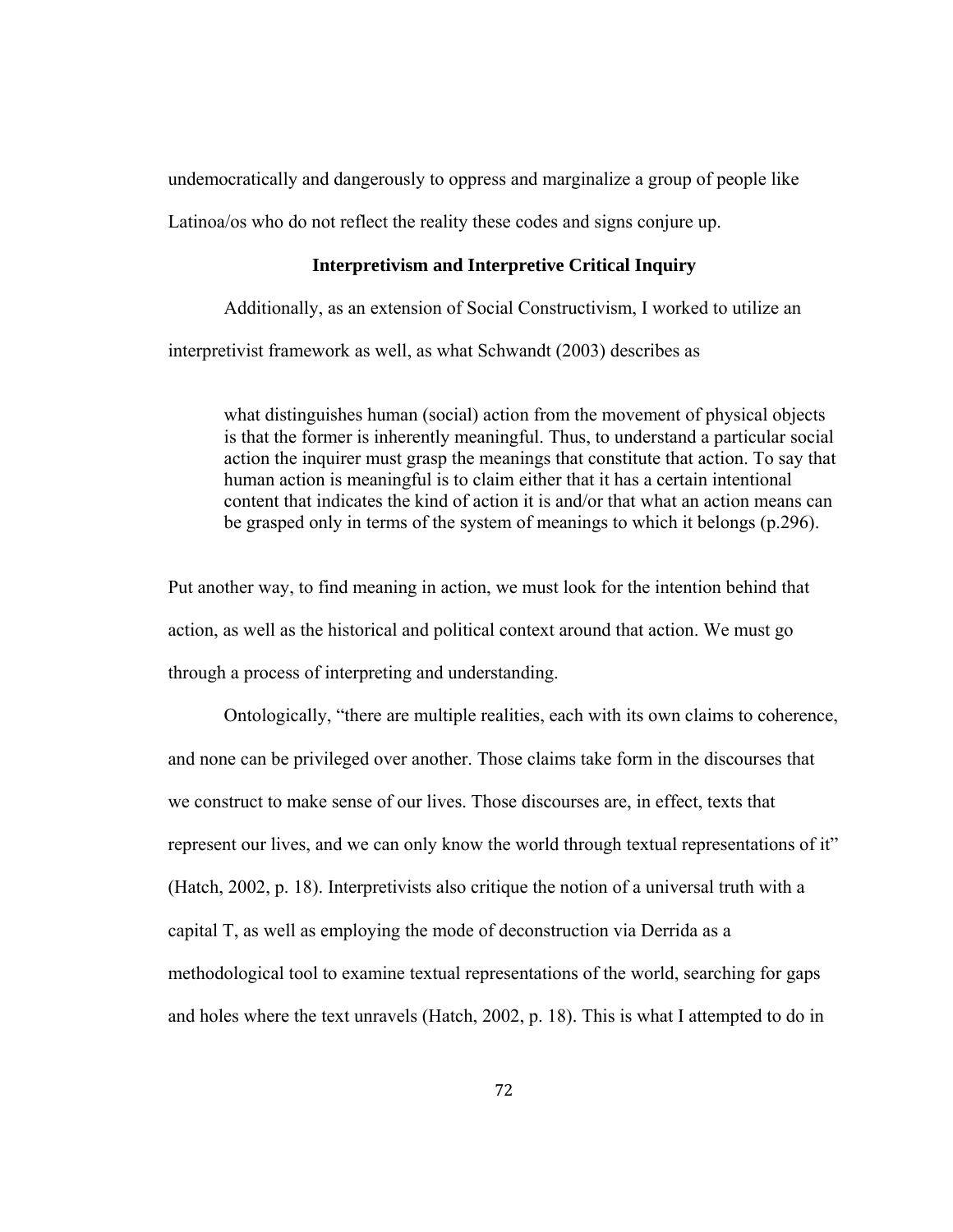my research concerning news media and how they construct truths and representations in my document analysis of news narratives and within my interviews.

Within this paradigm, realities are constructed and seek out "subjective beliefs that are co-created between the researcher and the researched, where the 'knower and known are interaction, inseparable'" (Lincoln and Guba, 2013, p.88). According to Carr and Kemmis, as qtd in Lincoln and Guba (2013), interpretivism aims to " 'replace the scientific notions of explanation, prediction and control, with the interpretive notions of understanding, meaning and action'" (p.88). This aligns also with Delpit's (2006) culture of power as I addressed in chapter one, in the act of uncovering and making transparent the ways power operates to marginalize and oppress those who are not members of the culture of power. To sum up, the goal is to understand the lives and experiences of the researched. It was my goal to recognize and come to understand how the media socially constructs narratives about Latino/a people and immigrants, and to take that awareness and see if these representations appeared in the experiences of teachers and support personnel. As I mentioned previously in chapter one, when Latino/as do appear in media, they are most likely to appear within the context of affirmative action, drugs, or welfare. Additionally, according to The National Council of La Raza, Latino/as are likely to be portrayed in stereotypical ways; these stereotypes operate as a type of curriculum, and stereotypes often function as shortcuts for consumers to reality or what is "true." So, to draw from both paradigms, I employ interpretive critical inquiry that works to carry out social change as a main goal. This is my main goal here in this research; Media matters,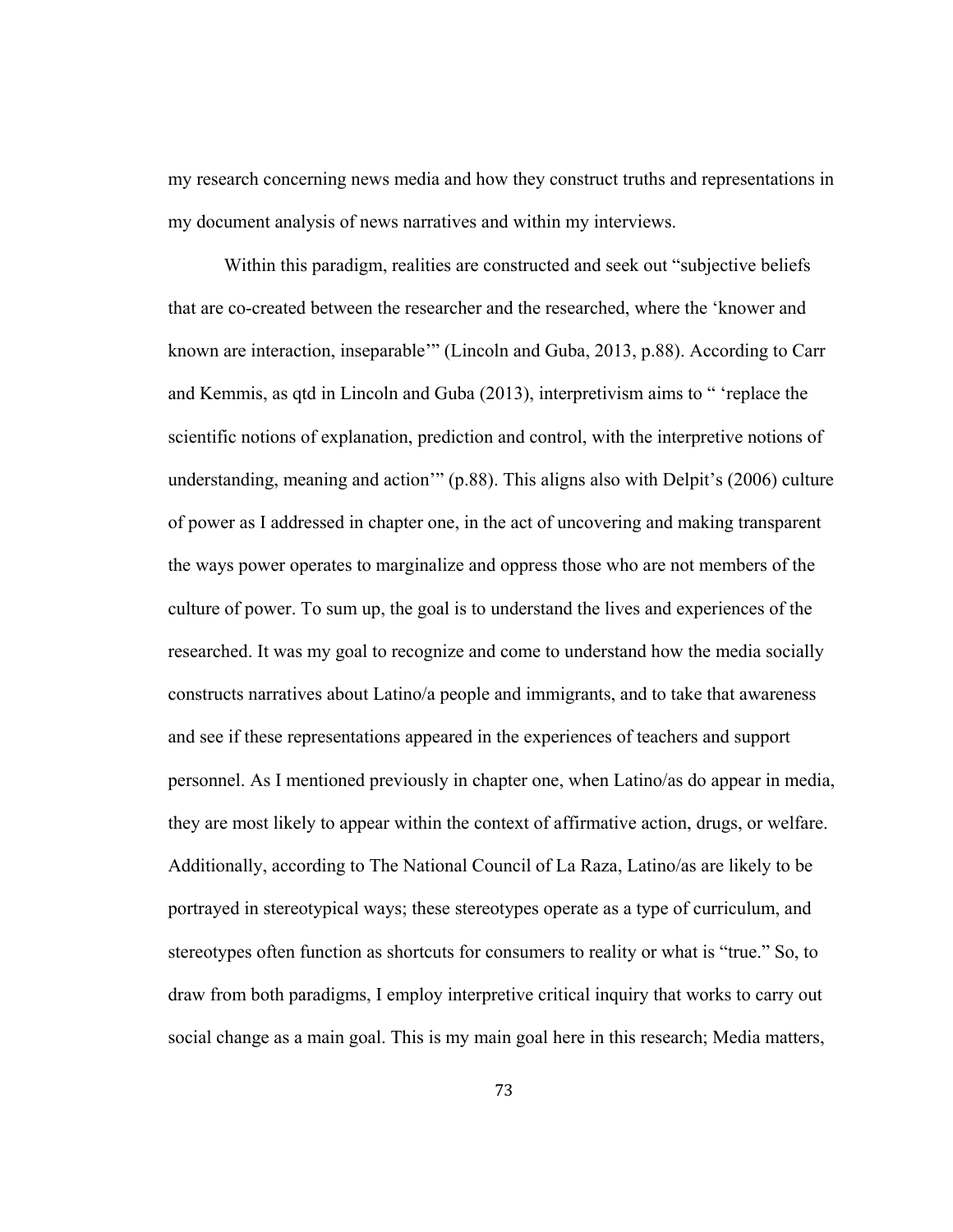and messages play out and affect us. The social change comes in awareness and a development of critical media literacy.

 Also, interpretive critical inquiry contain the following characteristics: 1) the aim of inquiry is not to generalize; 2) the cause-effect relationship is impossible because behavior is contextual; 3) a researcher is the instrument, and the goal is not to marginalize the researched; 4) knowledge provides experience; and 5) "trustworthiness, authenticity, and catalyst for action form the criteria for judging for quality and goodness" (Lincoln and Guba, 2013, p. 89-90). My research works to follow these criteria in that I'm focusing specifically on news media constructions of Latino/a experience, and to recognize that language and news media are socially constructed through powerful ideological constructs. . These are the underlying paradigms for my study that informed my approach to the data collected through document analysis and interviews. Through interpretivist critical inquiry and theory, my aim as a researcher is to expose the intricate ways ideology and power are embedded within news media, and demonstrate that those ideologies and power are trickling into educational spaces and practices. Overall, my research aims to uncover webs of power, and work toward emancipation and making clear the oppression and marginalization affecting Latino/a students and immigrants. *Critical Theory*

74 As stated in chapter one, this research is guided by my curiosity around how media representations of Latino/a populations may affect teachers and support staff in educational spaces. Within media as stated in chapters one and two, information and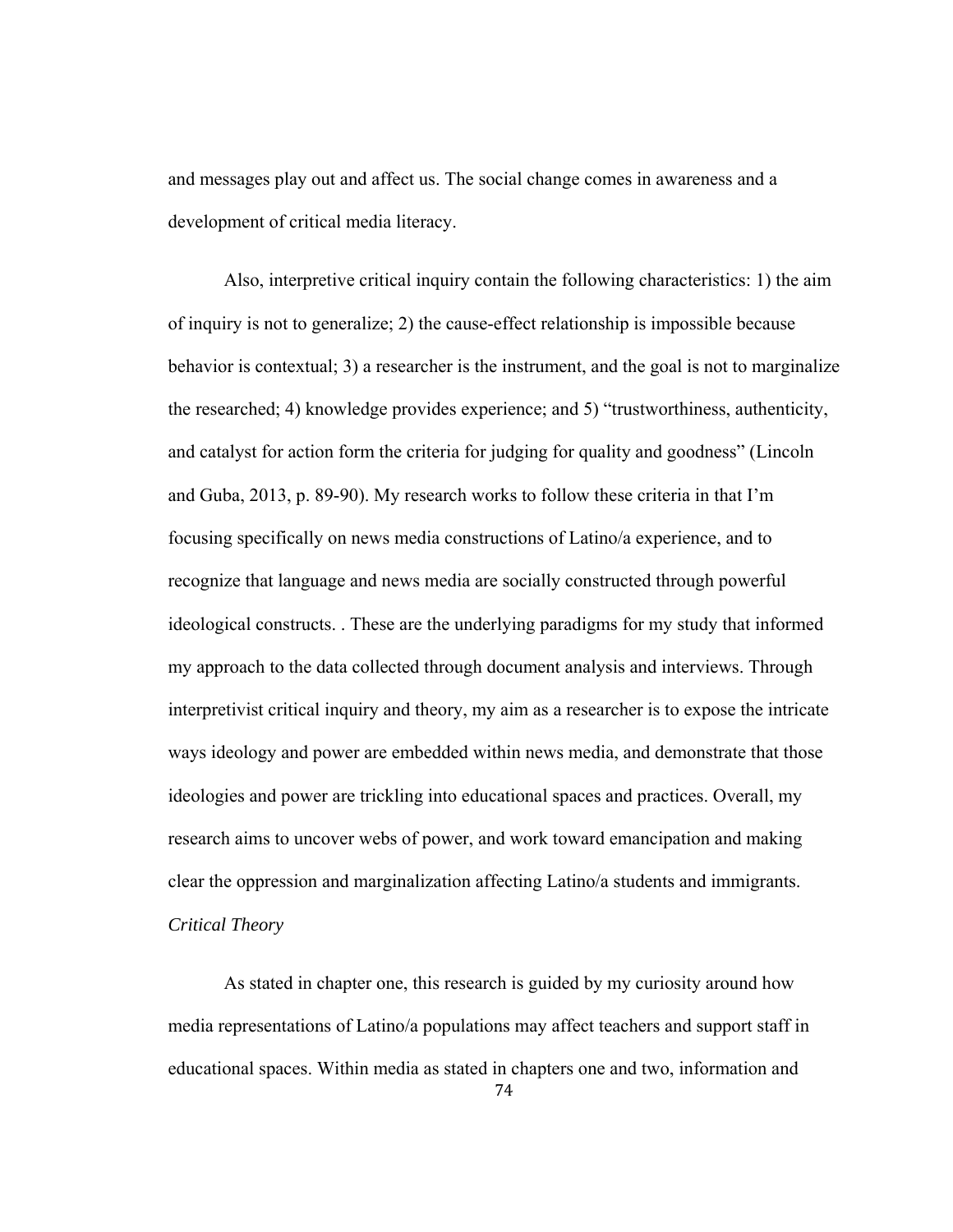representations are encoded with ideology and those doing the reporting hold power over the information they are disseminating as well as in the ways they construct the news report. Read as an objective truth, news is consumed as an accurate reading of an objective reality, rather than a production steeped in specific intention on the part of the reporter and news organization. Critical theory is concerned with issues of power and "the emancipation of those researched by making aware of their oppression based on social, cultural, political, economic, gender, sexual, ethnic or racial values" (Lincoln and Guba, 2013, p.88) and aims for emancipation from oppression. To do this, "the researcher engages in dialogues with the researched, and in praxis, the socially conscious action that emerges and becomes enmeshed with the ways of living of the researcher and those researched" (Lincoln and Guba, 2013, p. 89). In other words, I engaged with teachers and support personnel to uncover if and how racist narratives about Latino/as may be implicated within educational areas as well as engaged in document analysis of news media transcripts in order to make them known so educators and other school personnel may be able to work toward emancipation.

 I employed critical theoretical analysis in my exploration and study of news channels CNN, FOX News and MSNBC as they are the dominant news institutions watched and consumed in the United States. Then, I looked to see how the language and narratives of these news channels appeared within interviews with teachers and support personnel of Latino/a students. In using critical theory, I attempted to illustrate how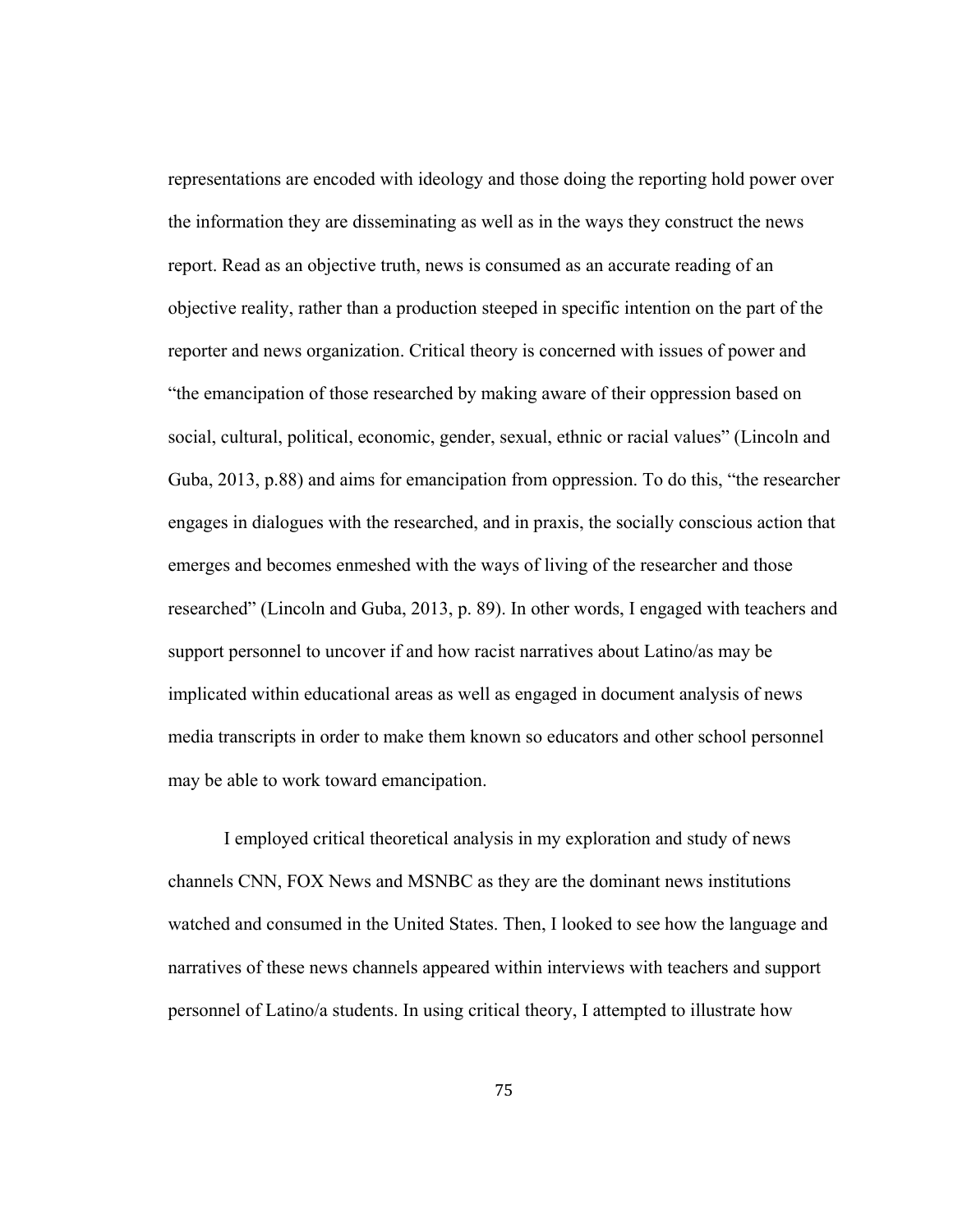media narratives about Latino/as also appear in educational spaces through the key criteria of critical theory epistemology as outlined in chapter one.

 My research matches critical theory criteria in the following ways: 1) *Critical enlightenment*: I worked to identify and analyze how media narratives work to harm Latino/as through language choice and narratives reported within news. 2) *Critical emancipation*: my goal was to show how media works as a force that controls and influences, through specific narrative and language use, the lives of Latino/as within discussions of immigration. 3) *Rejection of economic determinism*: within this research, my goal was to illustrate how media operates as a form of power and is embedded with ideology. 4) *Critique of instrumental or technical rationality*: I worked throughout this research process to make my whiteness and positionality transparent as I interpreted and coded the information found through document analysis and interviews. 5) *The impact of desire*: my research shows that language is socially constructed and the ways news media describe and report about Latino/a immigrants is destructive and oppressive. 6) *Reconceptualized theory of power*: *hegemony*: there is a clear hegemony at work within news media narratives as the language choices made are coded with ideas that are attached to meaning; this meaning is universalized and decoded that works to naturalize who Latino/a immigrants are and how they affect the United States. These meanings come to represent reality and become dominant and hegemonic. This is how media wields power to shape and influence social consciousness around Latino/a immigrants. 7) *Reconceptualized theory of power*: *ideology*: my analysis of news transcripts attempts to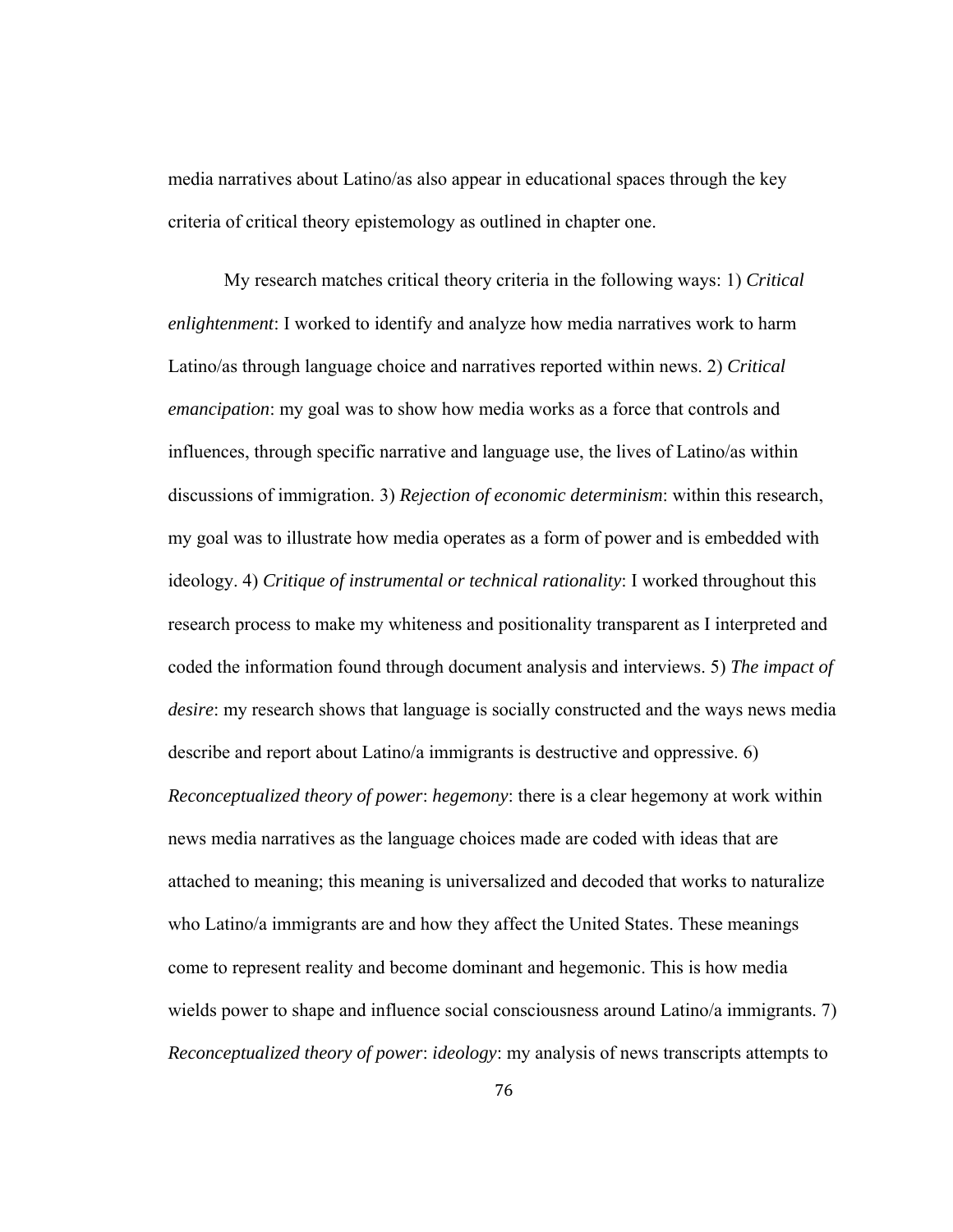show how ideology is imbedded in the choices made around the type of language used and information focused on within reporting about Latino/as. The ways in which these stories are reported and framed are conscious choices influenced by one's own ideology. 8) *Reconceptualized theory of power: linguistic/discursive power:* throughout this research I have continuously worked to show how language is neither neutral nor objective. 9) *Focuses on the relationships among culture, power, and domination:* within the exploration of media and language as stated in chapters one and two, I worked to also demonstrate how that which we read as real or objective (news) is often blurred with representation, as the structure of language is coded with specific messages based on ideology and power of those doing the construction and use of language, which is then decoded by consumers and turned into social practice because it is read as reality, rather than as a social construction. How do these representations affect those consuming them? That is what I illustrate here between news transcripts and interviews with educational members of a school system. 10) *The role of cultural pedagogy in critical theory:* overall, my goal was to expose how media is constructed and used as a form of education about Latino/a immigrants and population and to show how media is affecting educational practices and pedagogy for Latino/a students.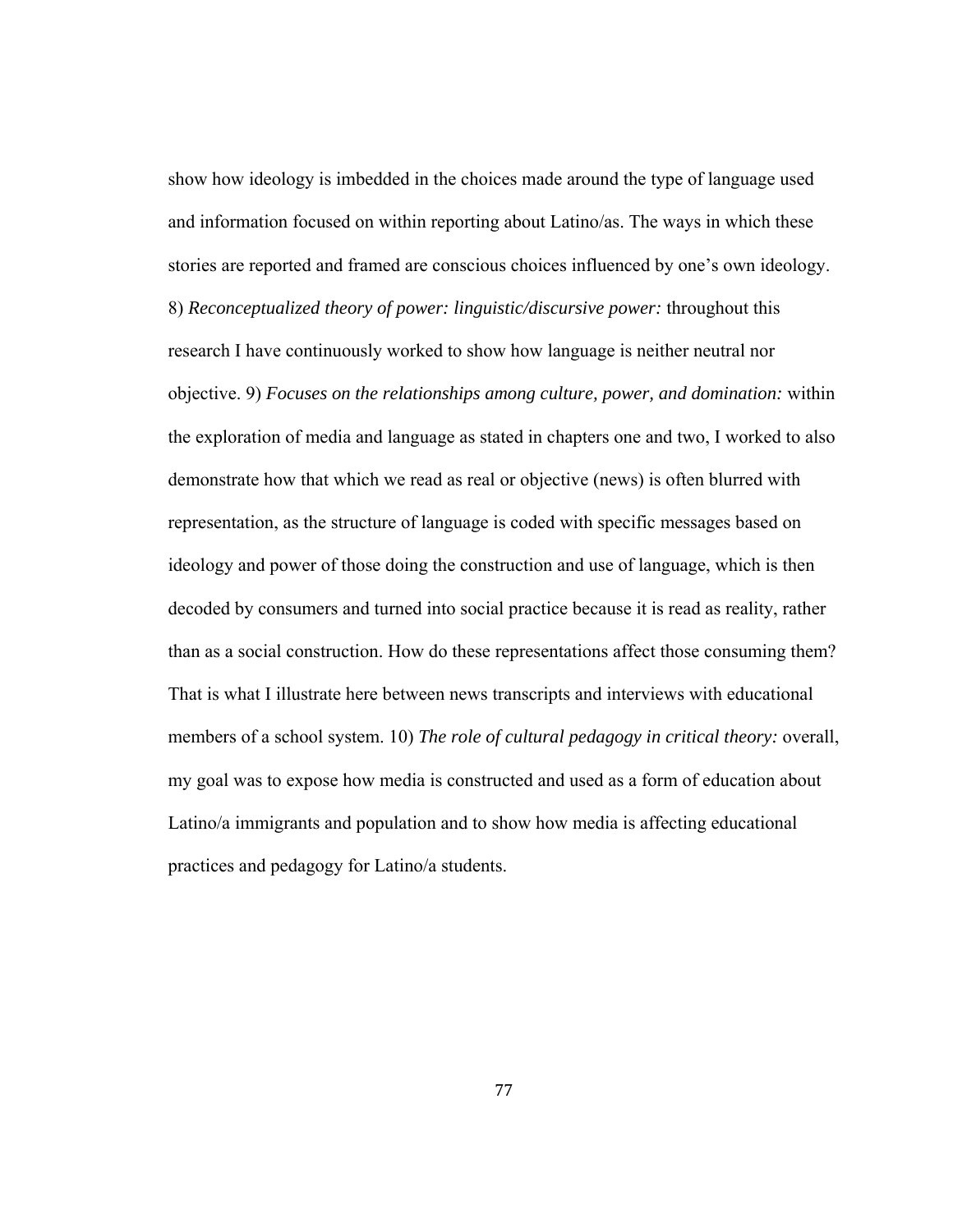## **Methodology**

#### *Research Strategies*

I conducted a critical qualitative study using document analysis and interviews as methods of inquiry. I identify as a qualitative researcher from a Social Constructivist and Interpretivist paradigm and I have identified tenets such as a rejection of hierarchy, the existence of multiple realities, and deconstruction of grand narratives around Latino/a lived experiences. As I worked to do this throughout my research, I hoped to deconstruct media narratives that operate in the U.S. as both grand and "capital T" truth. This research is based on two phases of research: phase one included document analysis of major news media transcripts between 2008 and 2012 between 8pm and midnight on the three major news networks in the United States: FOX News, CNN, and MSNBC and phase two included conducting four interviews with teachers and support personnel in education. I analyzed news transcripts "to focus upon language or the 'tacit rules that regulate what can and cannot be said, who can speak with the blessings of authority and who must listen, whose social constructions are valid and whose are erroneous and unimportant'" (Glesne, 2006, p.16). I interrogated where this happens, how, and if these social constructions were evident in the interviews with teachers and school personnel. *Participant Selection*

The participants I originally wanted to interview were only public high school teachers in North Carolina. According to the Pew Hispanic Center, from a 2011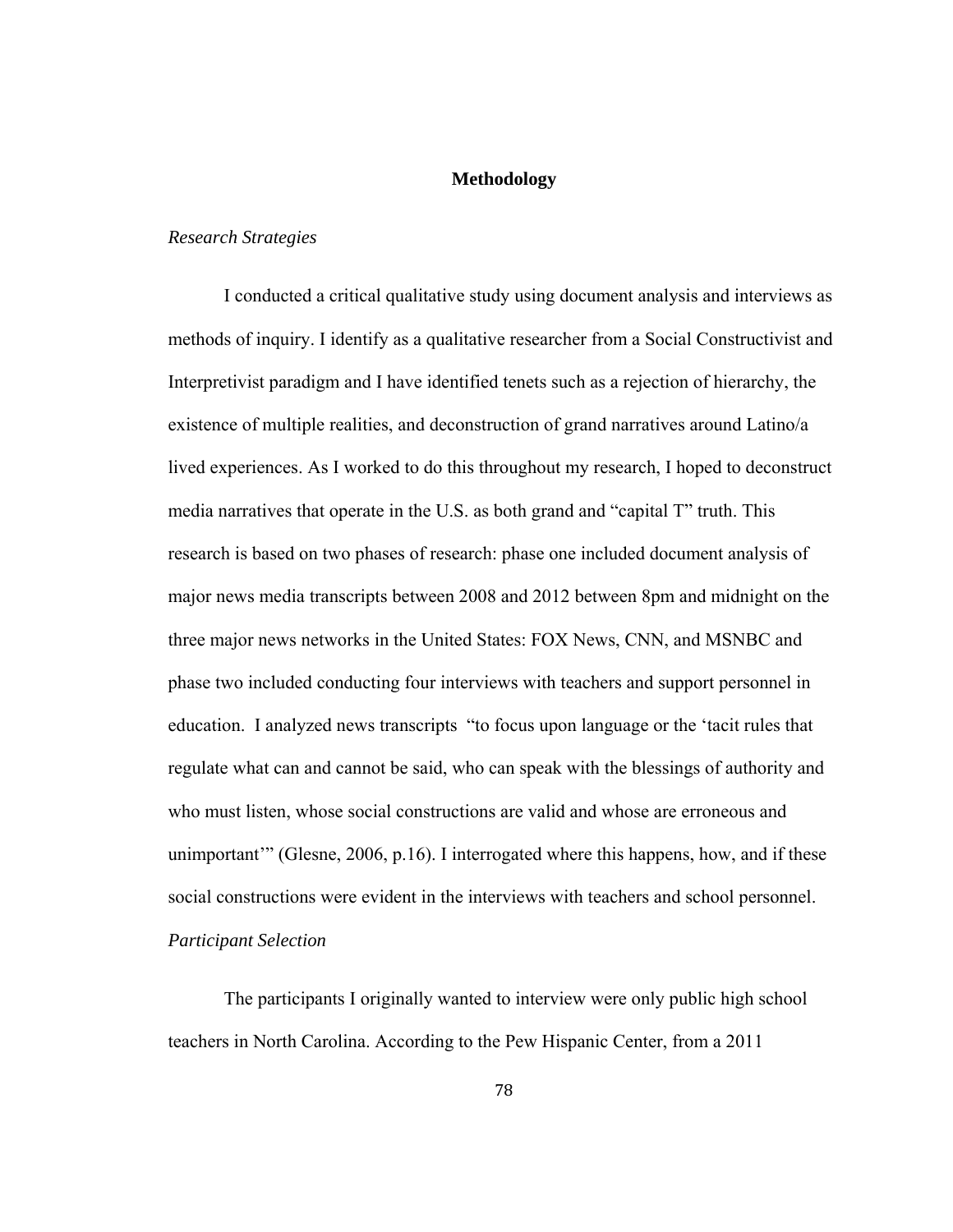American Community Survey, the total Latino/a population of North Carolina is 828,000, and out of those, 204,000 are students in K through 12, making up 13% of the student population (www.pewhispanic.org). I had planned to recruit high school teachers specifically because high school students face particular challenges in preparing for college, and also may experience racist peer bullying at a higher level. At first I wanted to interview Latino/a students, but because of difficulty in IRB approval for students under 18, I decided to shift focus onto high school teachers and their familiarity with their Latino/a students to tease out any experiences from them that may be related to media discussions around Latino/a students and immigration.

## *Participants Selection Process*

The original idea was to conduct two one-hour interviews with four to six high school teachers about their pedagogy and media consumption, as well as at least one hour of observation in their classroom. However, recruiting for participants proved to be difficult. Once I received IRB approval, I created a flyer calling for teachers to participate that had Latino/a students in their classes. I originally began my recruitment at a school designed to serve recently arrived refugee and immigrant students new to the United States. However, the school was going through administrative changes having just received a new principal in the fall of 2010, and I had difficulty securing participants. I made several attempts at contacting area high school principals to gain permission in emailing and disseminating information about my research study. Many principals were unresponsive, despite several attempts at contacting them via email and telephone.

79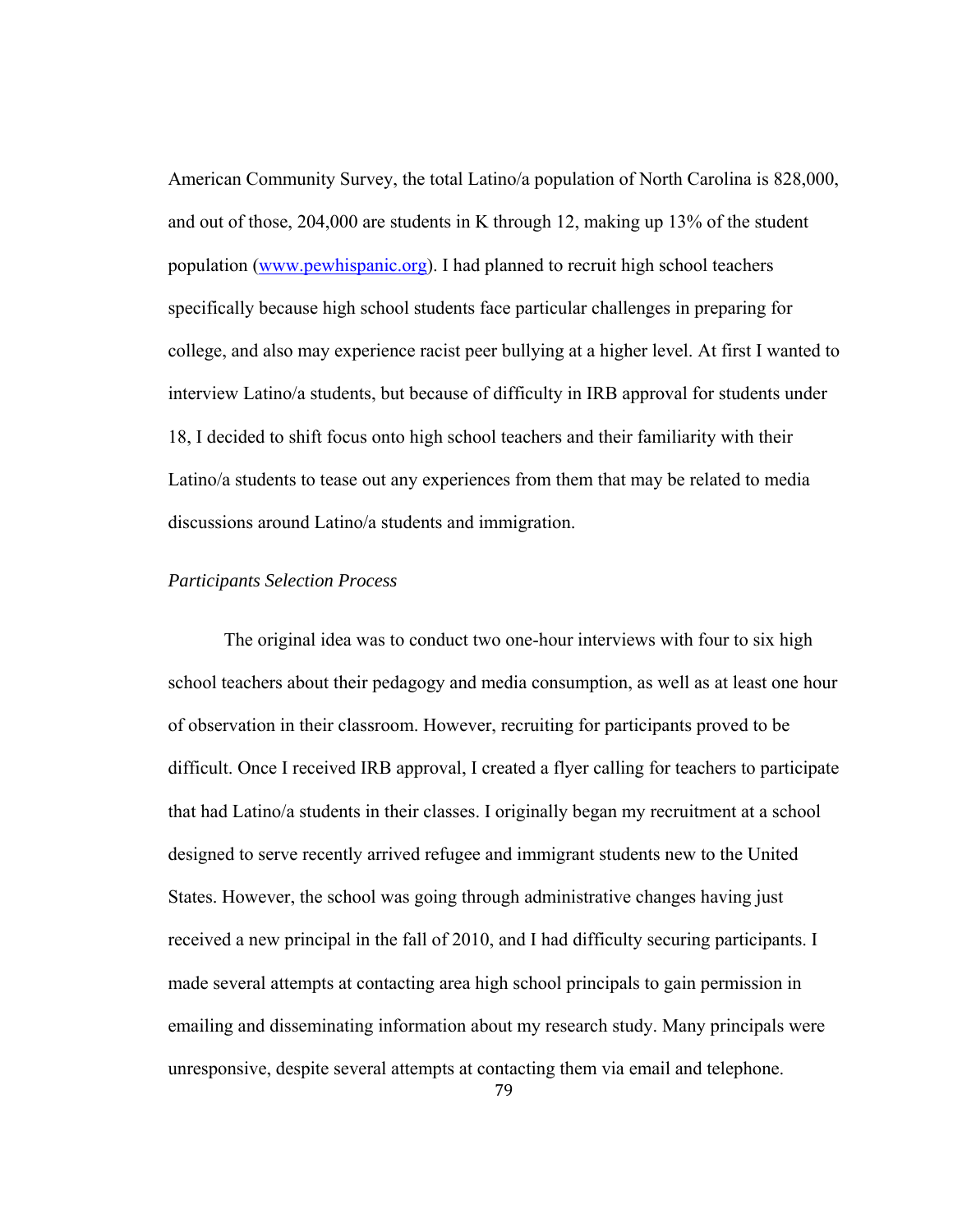However, I was able to secure two high school teachers at one newly built high school on the outskirts of the county through emailing the principal. The principal put me in touch with multiple teachers, and two responded to my email queries. These two teachers, one self-identified Latina and one self-identified white woman had a mixture of students between ninth and twelfth grade. Additionally, I interviewed a coordinator in a county school district who works mainly with Latino/a youth. She is affiliated with an organization tied to community assistance for Latino/a families designed to assist Latino/a families and immigrants. Further, the organization houses a space for afterschool activities as well as assists in communicating, translating, and negotiating for students in their school environments, including with teachers, counselors, school administrators, and parents. The final interview was a woman in charge of English as a Second Language program for her school district. For each of these participants, I was able to interview each person one on one for about two hours. The teachers seemed hesitant to allow me to observe them in their classrooms, as they were worried about their students and my presence. The other two women had no students to observe, and I was not allowed to observe them doing their day-to-day jobs. Additionally, because I had difficulty in recruiting participants, I expanded the search to include college teachers and members of the school community, not necessarily just teachers, who worked with a diverse group of students. No college participants volunteered to participate.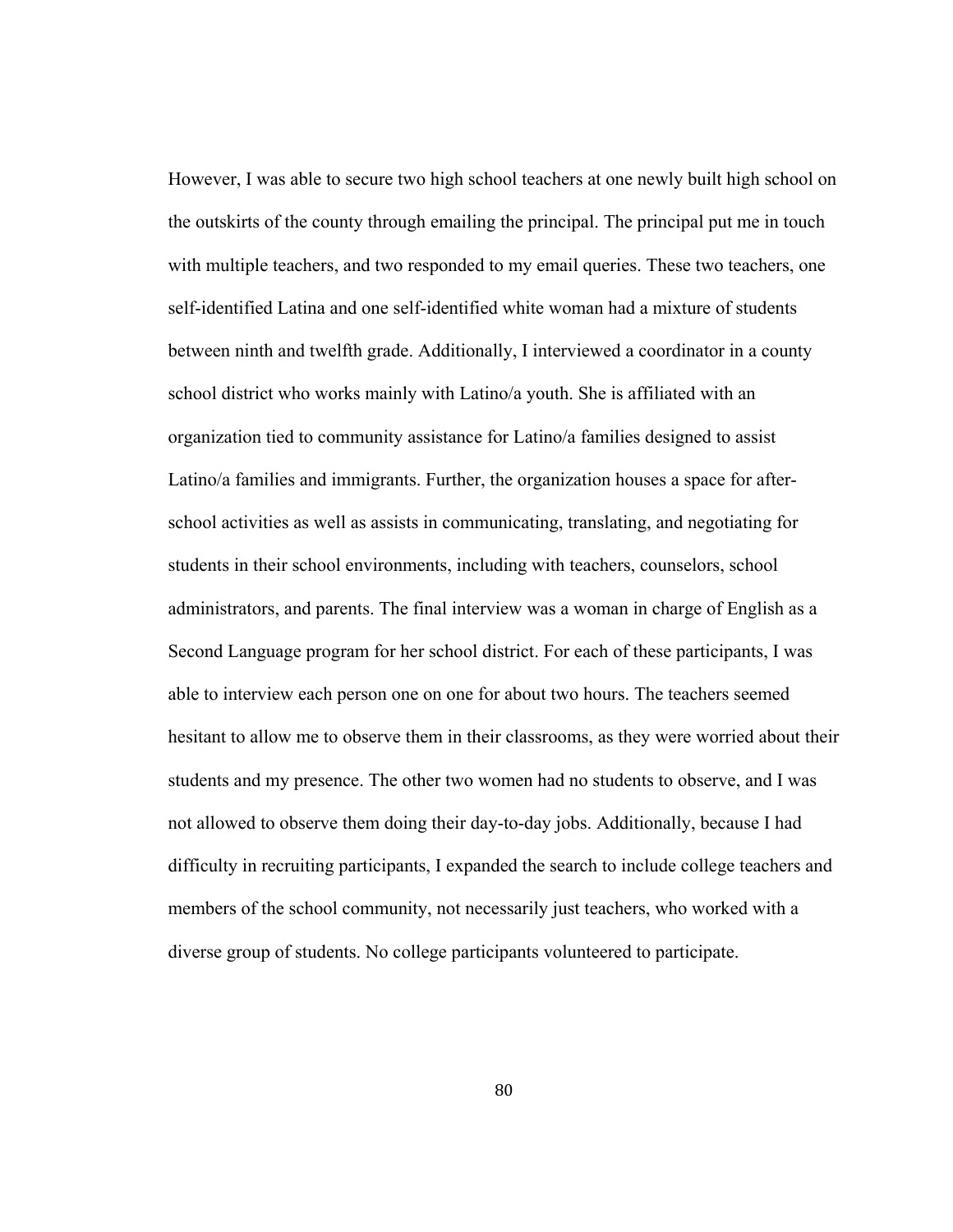# **Data Collection**

Given my paradigmatic leanings toward social construction and interpretivism, ethnographically I would have preferred to immerse myself in a particular high school and to interview and observe Latino/a students. However, given my difficulty in recruiting participants, the data collection process occurred over the course of a year, between spring 2012 and spring 2013. The two methods of data collection included a) document analysis and b) interviews . Document analysis involves gathering documents and analyzing and interpreting the data. For this particular piece of the process, I chose to analyze and interpret news media from the most popular news media in the United States to see how they discussed immigration. I chose news media instead of focusing on film or television because a) there is little literature that discusses immigration for Latino/as within news media specifically and how the news represents and constructs reports on Latino/as and immigration and b) as stated within chapter one, how groups are represented in media frame how we view them in daily life (Dyer 1993). My goal was to find out how Latino/as are represented in news media and how that might be affecting their experiences in educational areas.

81 Interviews include collecting data "from study participants by carrying out conversations with explicit purposes" (Lincoln and Guba, 2013, p.97). As the researcher, I interviewed a total of four people who worked in education in some capacity, whether as an educator or as support personnel. I approached the interviews with ten open-ended questions that began with "tell me about" in order to leave it open to let the interviewee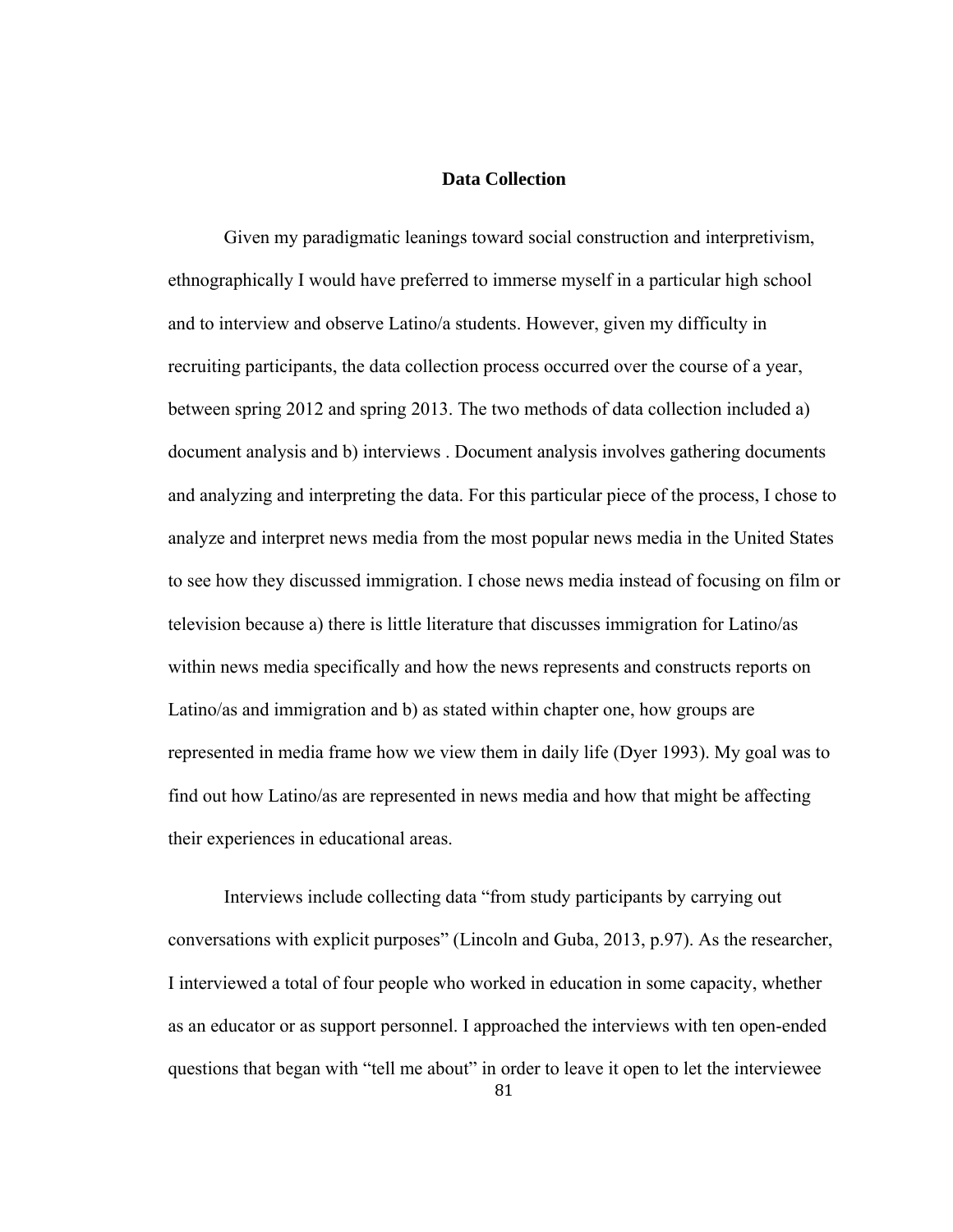choose what and what not to share with me. Included in these questions, often as followup, were questions about types of media consumed, their thoughts about immigration and specifically Latino/a students, and what challenges they think Latino/a students face in education and what their thoughts were about Latino/a students. As Merriam (1988) states, "interviewing is necessary when we cannot observe behavior, feelings, or how people interpret the world around them" and find out "what is in and on someone else's mind" (p.72). It was my aim to establish a conversation with my interviewees that was guided by my paradigmatic framework

## *Document Analysis*

82 Document Analysis, is "a method of data analysis that closely examines either the content and meaning of texts or their structure and discourse" (Lockyer, 2008, p.3). Texts, including news media content, are deconstructed to examine how they are constructed, how meaning is constructed, and what those meanings are. I approached each news transcript taken from a news program as a text from a critical, interpretivist, and social construction epistemology. As Lockyer (2008) states, "textual analysis does not attempt to identify the 'correct' interpretation of a text, but is used to identify what interpretations are possible and likely. Texts are polysemic—they have multiple and varied meanings" (p. 3). Meaning, in other words, is derived from codes (Stuart Hall) and often asks questions like who created the text? What are the author's intentions? Who is the intended audience? What is the author's purpose? To acknowledge that document analysis can often times reflect the ideology of the researcher, it is important to highlight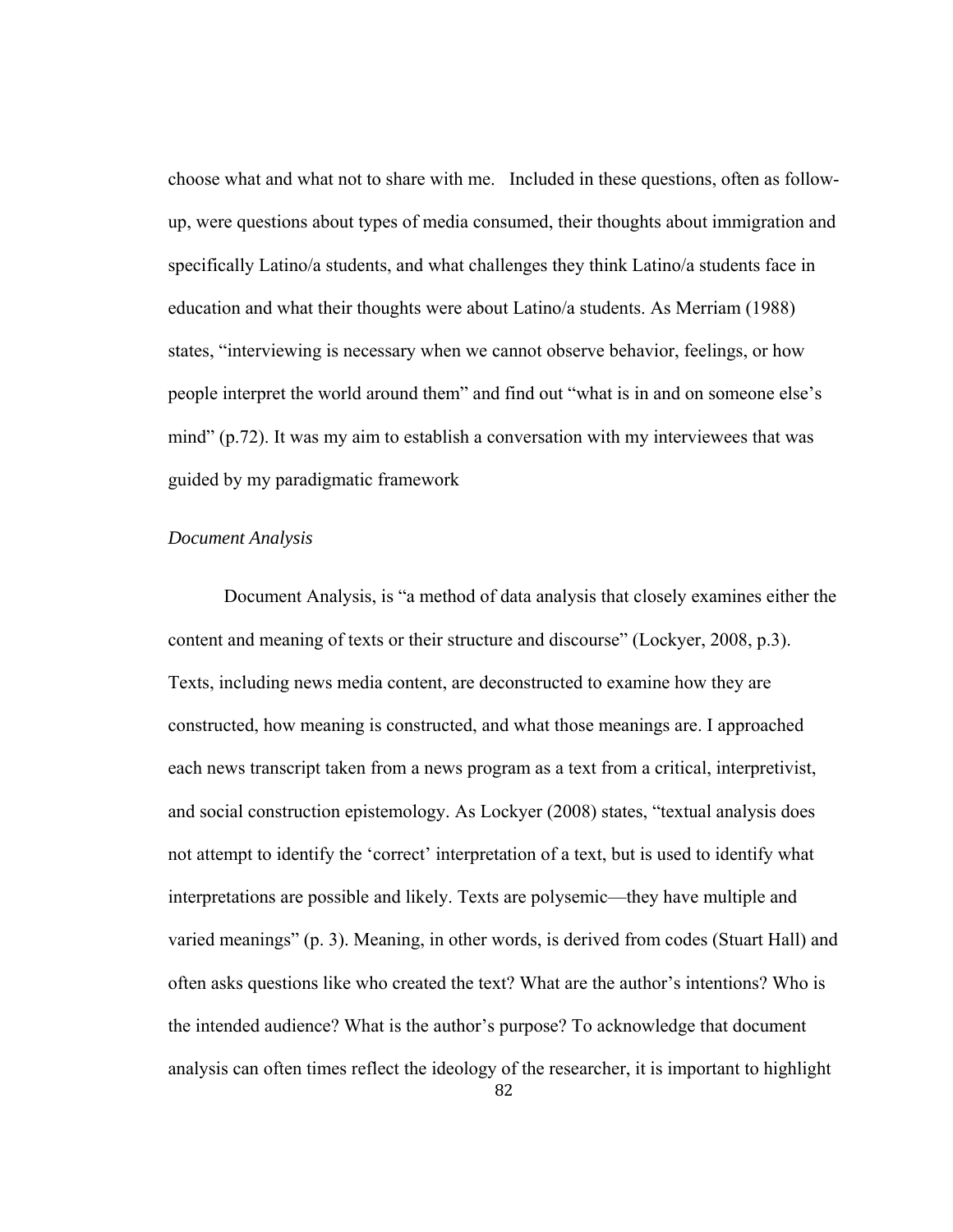that texts can never "be completely understood because all readings of texts are socially situated" (Lockyer, 2008, p.4). In my document analysis process, I chose news networks CNN, MSNBC and FOX News because they are the dominant news stations that communicate information to consumers within the United States. To narrow my search, I chose to analyze transcripts that appear on these stations between 8:00pm and 10:00pm, as these are the hours that each station has a talk show by one of their most known news pundits. Additionally, 8:00pm and 10:00pm are the highest rated hours of the day for news programs. Because the idea of immigration and Latino/as has been conflated, I chose to search for the terms "illegal alien," "alien," "immigrant" and "illegal immigrant." The term "illegal alien" was chosen first, as that is the signifier I saw most often used within news media discussions of Latino/as. Next, I decided to just search for the term "alien" to see if the term itself would only appear in conjunction with Latino/as. Then, I added the term "illegal immigrant" as it is a variation on the most widely used term "illegal alien" and is often used instead of "alien" when someone is conscious of the encoded meaning of "alien." Next, I just searched for the term "immigrant" as I wanted to see if that term only brought up discussions about Latino/as. In searching for these terms, all of the transcripts that appeared were in direct relation to Latino/a population. Within this search, 58 transcripts appeared total with at least one search term appearing at least once in the news transcript. I narrowed my search to these terms, as well as between the years 2008 and 2012 looking specifically at the hours of 8:00pm to 10:00pm. I printed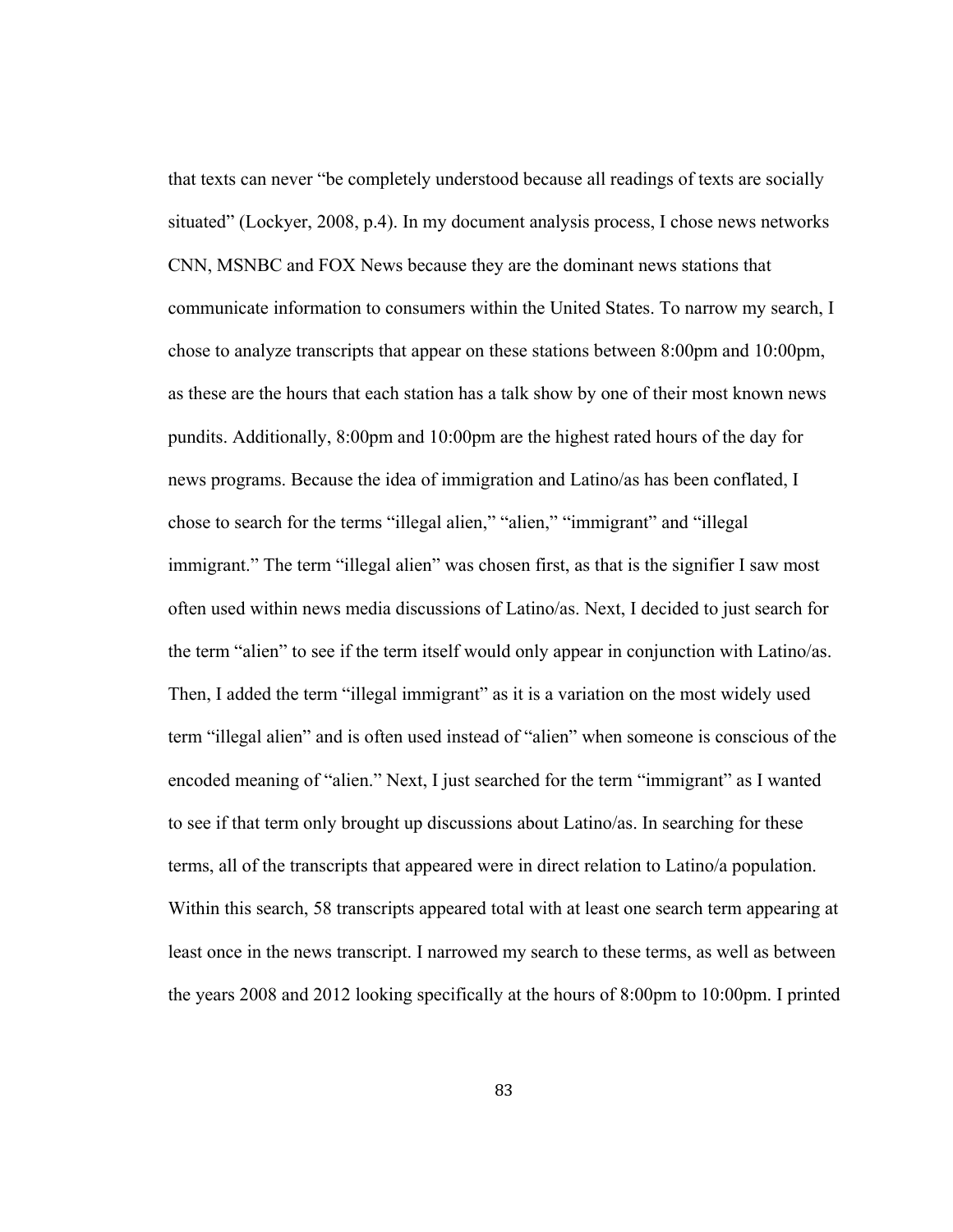out all 58 transcripts so I could read through them one by one to analyze the four search terms.

Within the analysis of these transcripts, four main themes emerged: illegal alien or immigrant, criminality and violence, metaphoric representation, and border narratives.

# *Interviews*

I interviewed four women who work with or in one school district in a southeastern city in the U.S. rather than a number of teachers in different schools and levels. The complexity here focuses on four members who participate in a school community who deal with a particular population and the experiences they face as support personnel or as teachers. Of course, teachers and support personnel occupy multiple spaces: support personnel are also educators, and teachers are also support personnel. The distinction focuses specifically on their job title and description rather than me as a researcher making that distinction. Each interview lasted between 1.5 and 2 hours; the teacher interviews took place in their classrooms during their planning period, and the other two interviews took place in early morning before meetings and other responsibilities were scheduled for the day; in other words, the interviews took place in places convenient for the participants. This allowed, in addition to the interviews, a personal glimpse into the areas where they work and tease out the topics to which they explored and shared with me, the researcher. Additionally, I conducted what Merriam (1988) describes as the semistructured interview, where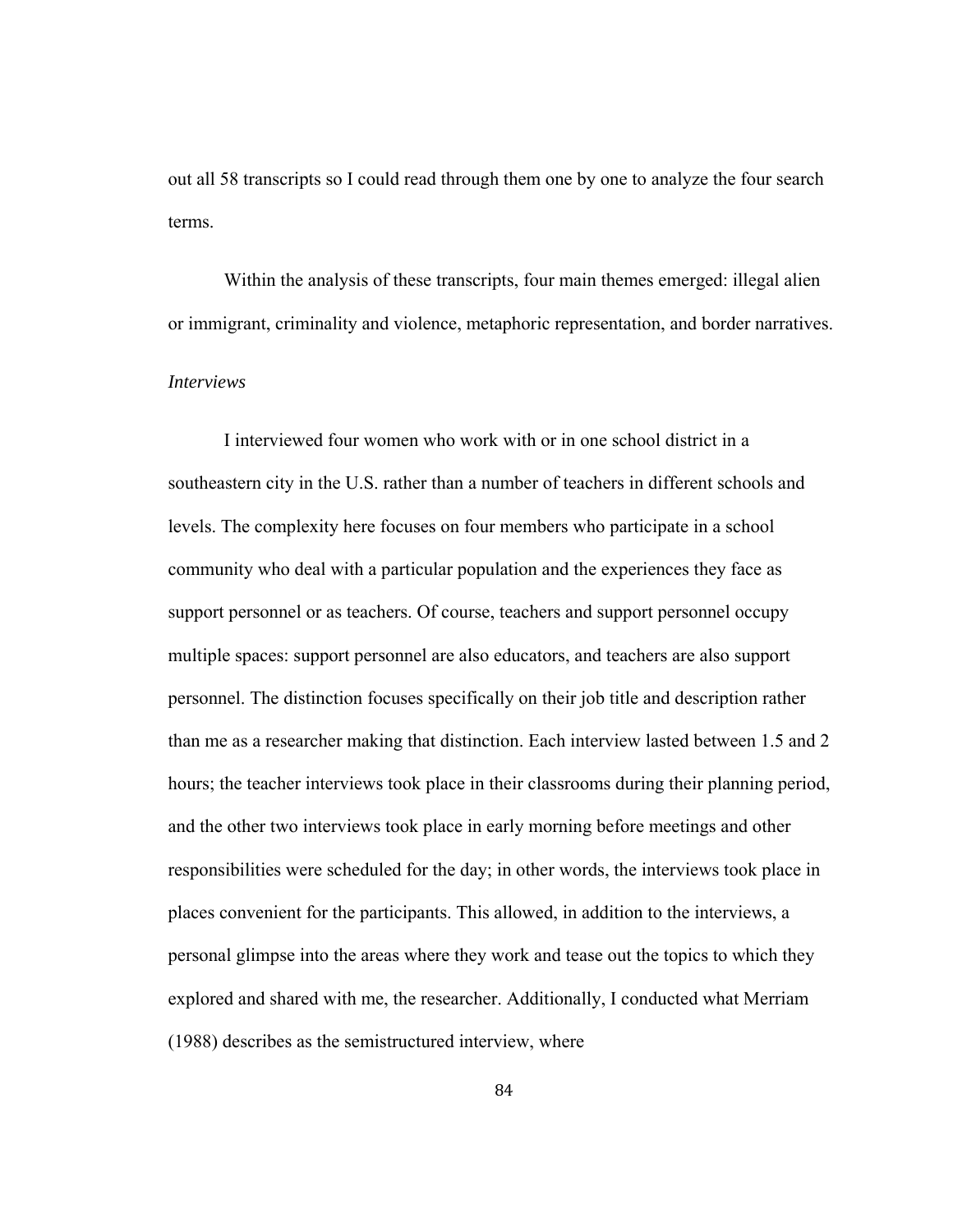certain information is desired from all the respondents. These interviews are guided by a list of questions or issues to be explored, but neither the exact wording nor the order of the questions is determined ahead of time. This format allows the researcher to respond to the situation at hand, to the emerging worldview of the respondent, and to new ideas on the topic (p.7).

This is how I conducted my interviews; I came into the interview with specific concepts to discuss, however, I left the questions open-ended to acknowledge what Merriam (198) states, that "it is impossible to escape the human factor in the interview situation, the interviewer can minimize gross distortion  $(\ldots)$  a good interviewer refrains from arguing, is sensitive to the verbal and nonverbal messages being conveyed, and is a good reflective listener" (p. 75). Moreover, I borrow from Stake (1995), about case study research and apply it to interviews that "we are interested in [topics] for both their uniqueness and commonality. We seek to understand them. We would like to hear their stories" (p. 1). I worked to gather as many stories and experiences as I could to show the unique experiences for teachers and those who work in advocacy positions for Latino/a youth. Thus, my interviews consisted of four interviews, field notes for all four and for three of the four interviews, a taped record of the interview itself. Of the three interviews recorded, I transcribed each interview, word for word and printed them out. For the one interview that was not recorded, I used my field notes from the interview. All field notes from all four interviews were typed up and printed out.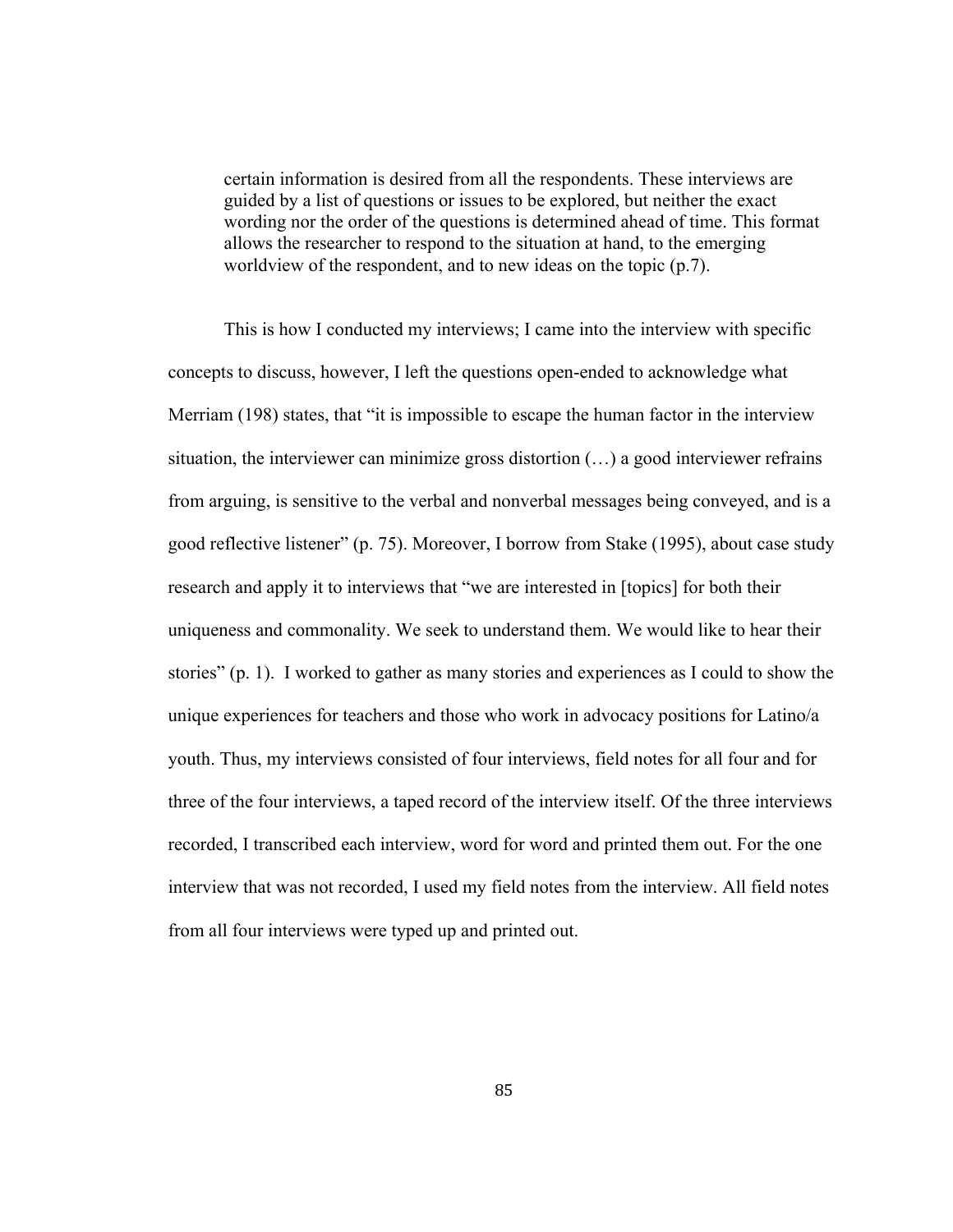#### **Data Analysis**

### *Document Analysis*

According to Bowen (2009), document analysis is a "systematic procedure for reviewing or evaluating documents—both printed and electronic material (…) and requires that data be examined and interpreted in order to elicit meaning, gain understanding, and develop empirical knowledge" (p.27). Within these documents, words and images have been recorded without a researcher's interference. For Atkinson and Coffey (1997) document refers to "social facts which are produced, shared, and used in socially organized ways" (p.47). Within my research, these social facts included transcripts from three dominant news media: CNN, FOX News, and MSNBC. I searched within a database called LexisNexus and once transcripts emerged, the analytic procedure that followed entailed "finding, selecting, appraising (making sense of), and synthesizing data contained in documents" that I then organized into "major themes, categories, and case examples specifically through content analysis" (Bowen, 2009, p.29). As I began to code, I operated from a grounded theory, where grounded codes emerge "from the data because you put aside your prejudices, presuppositions and previous knowledge of the subject area and concentrate instead on finding new themes" (Gibbs and Taylor, 2005, Online QDA web). Overall, step one included looking at word repetition, searching for commonly used terms around my main search terms; next, in using my main search terms, I investigated how those key words were presented in context, or key-words-incontext. Further, I engaged in comparison and contrast, "essentially the grounded theory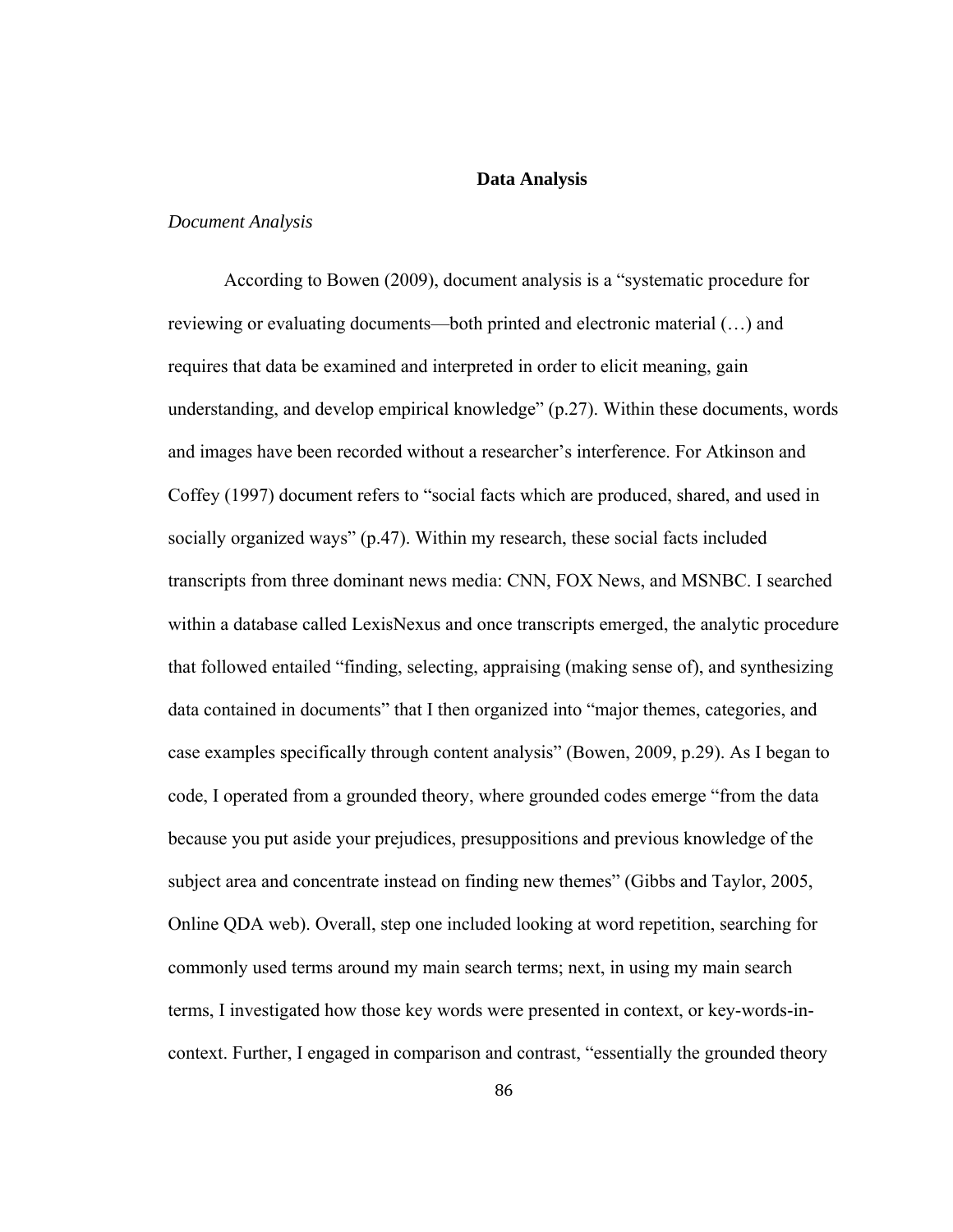idea of constant comparison" which includes asking what something is about, and how it differs from other statements (Gibbs and Taylor, 2005, Online QDA web). I also participated in pawing, circling and underlining, searching for multiple meanings and grouping them into patterns. Finally, one I had terms and meanings grouped into like classifications, I began to tease out, or cut and sort into piles, "the traditional technique of cutting up transcripts and collecting all those coded the same way into piles (…) an essential part of analysis" (Gibbs and Taylor, 2005, Online QDA web). Next, once my codes were linked to specific branches or patterns, I found that I engaged in hierarchical coding, with a branch extending from main units to classify sub-sets underneath the main "branch" or code heading. Overall, my coding process was descriptive, used to describe the information found in the data.

Further, document analysis is often used in conjunction with other modes of qualitative research as a means of triangulation, where the researcher attempts to provide evidence that creates credibility. Through this, according to Bowmen (2009), a researcher can demonstrate a link across data and reduce the impact of particular biases. Within my research, I took the transcripts and again engaged in thematic analysis to engage in triangulation. Not only did I conduct interviews and document analysis, I also, within my analysis and thematic coding, looked for specific codes or patterns, and grouped like codes together to classify into groups. These groups were based on likeness and similarity, and then took those groups and developed into four themes. Within this coding process and examining topics that may relate to my interviews, I attempted to engage in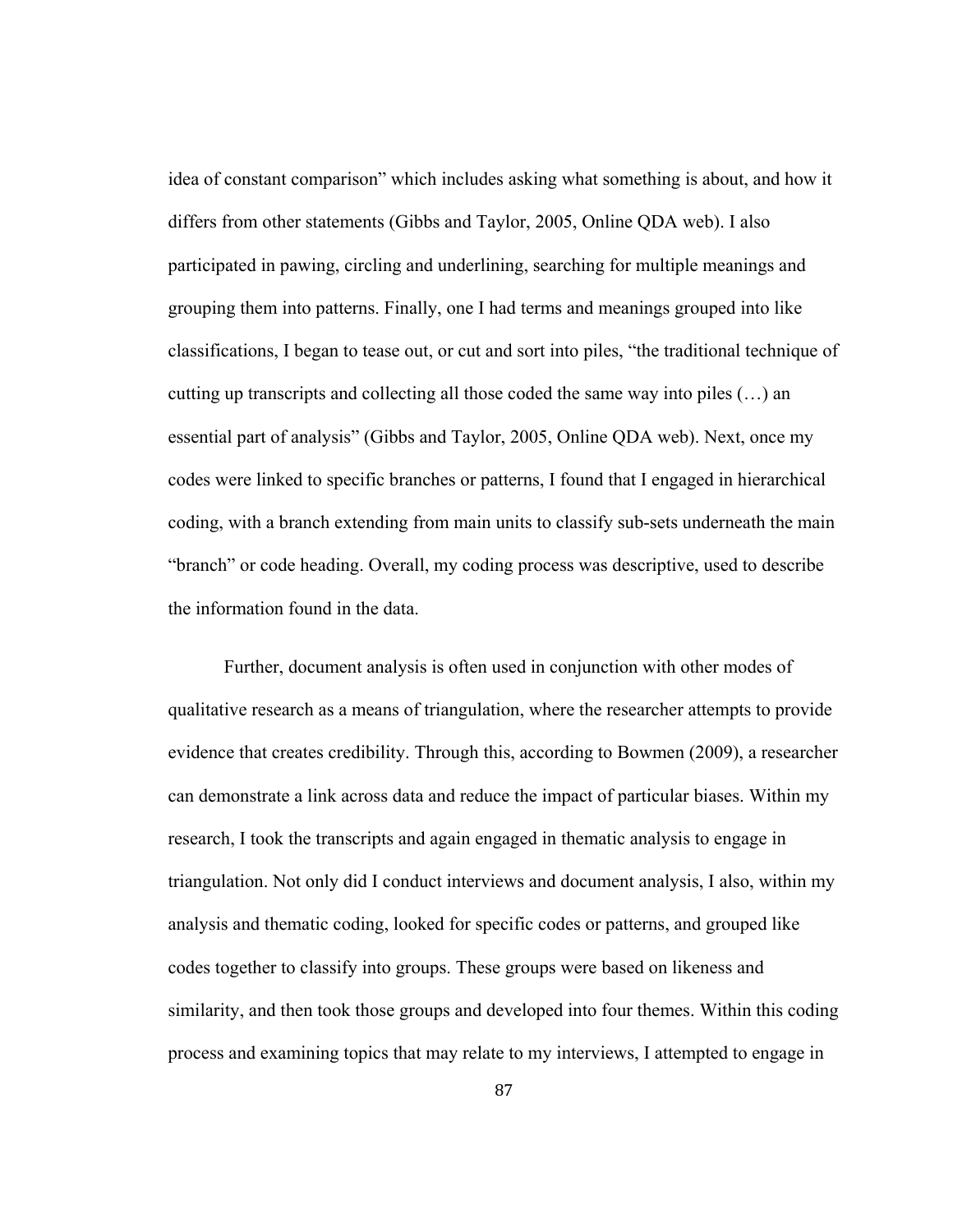triangulation that Patton (1990) argues can help guard against the accusation that a study is only the result of one particular method or investigator bias. For Berg (2001), "analysis of the data once organized according to certain content elements should involve consideration of the literal words in the text being analyzed, including the manner in which these words have been offered" (p. 240). This allows opportunity for the researcher to learn about how subjects or authors of text materials view the social world. is what I attempted to do within my analysis here, acknowledging the framing as well as the representations of Latino/as to gain insight into how this particular population is being viewed and constructed within news media; further, I wanted to investigate the ways these representations and narratives may be sprouting up in educational spaces. This relates back to my theoretical framework around medial literacy and critical pedagogy; it is through analysis and understanding how narratives, images and representations are constructed within media that we learn how to engaged critically with these texts to combat Delpit's culture of power, as well as fight to make more democratic and equitable educational spaces for Latino/a immigrant students. This also references critical whiteness as a framework to investigate the ways Latino/as may be positioned in relation to only white documented citizens, but to also other immigrant groups like Canadians (who are usually read or assumed to be white), Muslims, and other immigrants of color. It is important to examine who is included and excluded within these narratives, and my results indicate a very clear conflation between Latino/a people and immigration.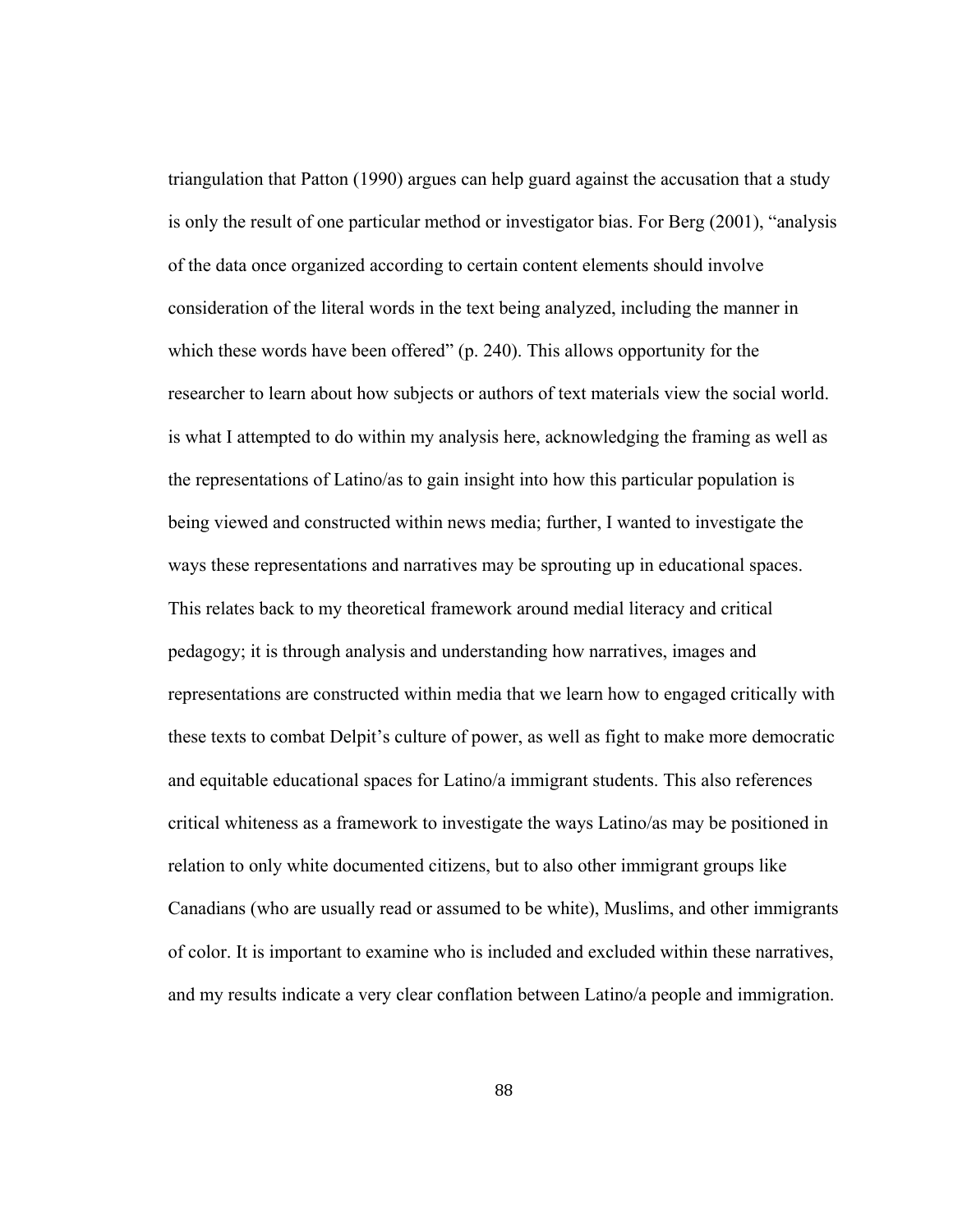#### *Interviews*

Using thematic analysis, "a process that involves coding and then segregating the data by codes into data clumps for further analysis and description" (Glesne, 2006, p.147), I began to examine my field notes and interview transcripts for codes and themes, or essentially, according to Coffey and Atkinson (1991) "condensing the bulk of our data sets into analyzable units by creating categories with and from our data" (p. 26). I searched for patterns or themes and began the process of classification to create an initial coding scheme. The interviews were transcribed verbatim, and so were the field notes I took while conducting the interviews. As stated in Coffey and Atkinson (1991) as they site Miles & Huberman (1994) in relation to coding, "the organizing part will entail some system for categorizing the various chunks, so the researcher can quickly find, pull out and cluster the segment relating to a particular research question, hypothesis, construct or theme" (p. 28). So within this process, I sorted and grouped each piece of data under a specific code. After going through this process, I then began to search for like or common codes in order to organize the data. I grouped common codes together to develop into categories; those categories were divided and re-grouped through several rounds and began to create what Glesne (2006) names an "organizational framework," (p.152). Grouping thematically helped uncover the three main themes from the interviews: education and policy, stereotypes and racism, and assimilation. I engaged in what Wolcott (1994) (as qtd. in Glesne, 2006) states as the second category of data transformation; it includes identifying all features and how they interact. Throughout this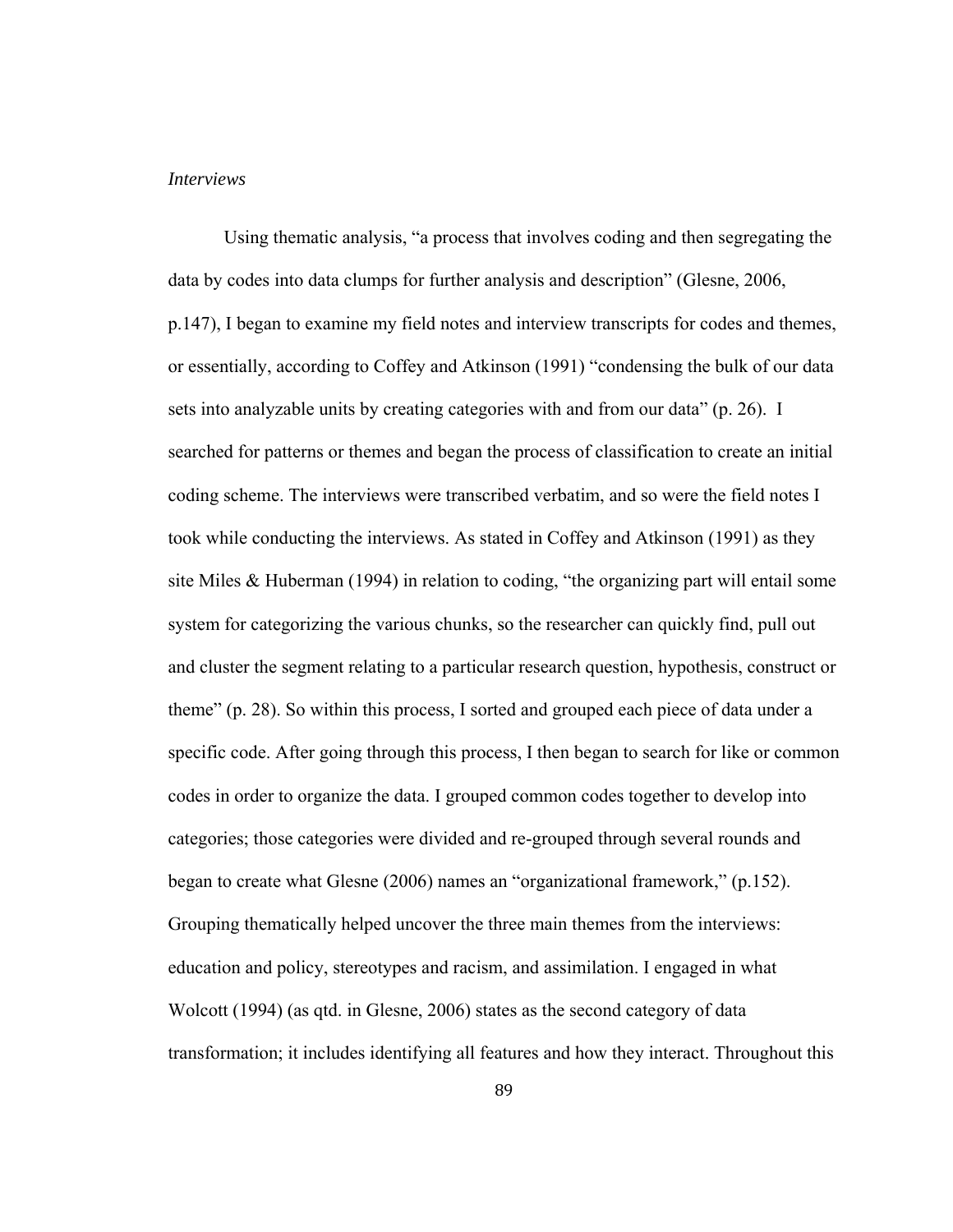process I tried to acknowledge that "we do not merely report what we find; we create accounts of social life, and in doing so we construct versions of the social worlds and the social actors that we observe. It is, therefore, inescapable that analysis implies representation" (Coffey and Atkinson, 1996, p.108). This process was influenced by my theoretical framework in that I borrowed from critical theory and critical whiteness as well as media literacy and critical pedagogy: in my recognition, as Coffey and Atkinson suggest, that through my coding and analysis of this data, this information implies representation; further, this information is, as Glesne (2006) states, "that what we come to know, whether 'gained' or 'co-constructed' is always partial, is always fragmented" (p.107). This relates back to critical theory in that absolute reality is unknowable, and that instead, this information represents individual realities of the participants. Their positionalities as well as my own as researcher affect the information shared; however, the knowledge here is co-constructed, and does lead to how Latino/a people may be represented within media. My ability to practice media literacy within the coding practice assisted me in practicing the tenets of critical theory and tease out how these representations and narratives are constructed. The three main groups that emerged in the interviews are: stereotypes, media and racial tension; education, policy, connection and support; and identity, assimilation and advocacy.

# *Researcher Trustworthiness*

90 In this section I explain why I think my work is "credible." Also, throughout the text, I attempted to point out how my frameworks and epistemologies overlap, as well as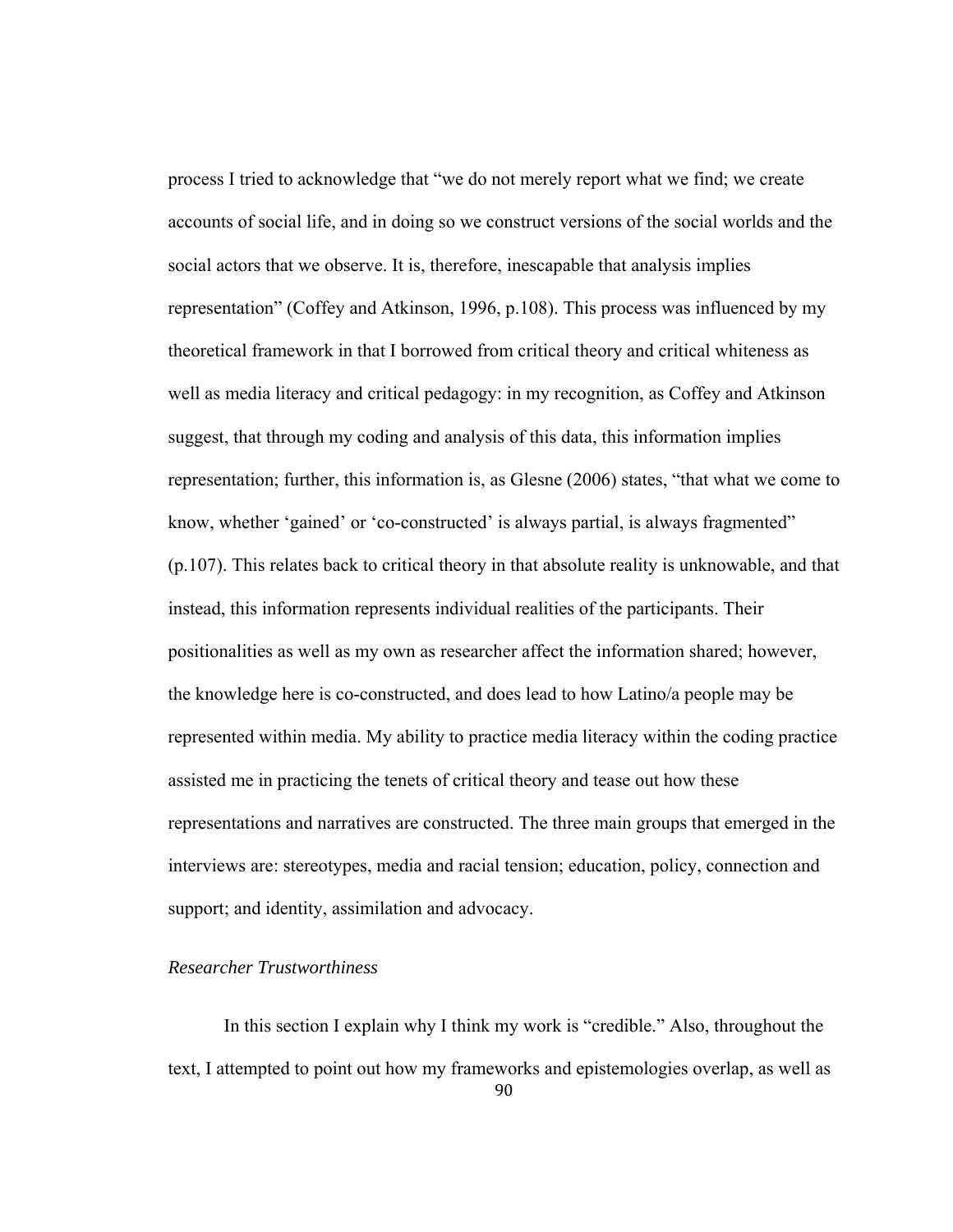thread the importance of this topic not only for educators and those who occupy educational spaces, but as a testament to the importance of critical media literacy and an acknowledgment of critical whiteness. It was not just important to acknowledge my positionality as a white researcher, but the confrontation of my whiteness allowed me to see and question the rhetoric and politics around news media and constructions of a group of people as well as narrative that attempts to explain the experiences of Latino/a people. This revelation led to me being called upon to become critically aware of my privilege and the privilege of others, particularly those who participate in the construction and dissemination of this rhetoric and legislation around Latino/a individuals and population. This research not only works to uncover the complexity and production and consumption of news media and how that information is transmitted (often like seeds swept and passed along on the wind) but to a recognition of a moral outrage as to what is happening and how not only educators and support personnel, but all of us, might work to disrupt this dissemination that is intricately connected to ideology and power. Thus, it is my hope that I have worked through multiple methods to strive for "multiple data sources, methods, and theoretical schemas" (Lather, 2003, p. 191). The methods I utilized included document analysis, interviews, field notes from the interviews (field notes), and reflections on my own personal experiences with Latino/a students and immigrants within teaching and tutoring. I also worked to demonstrate these stories and documents within a particular theoretical framework, as mentioned in chapter one, to demonstrate that these pieces are socially constructed, embedded with codes of power and ideology,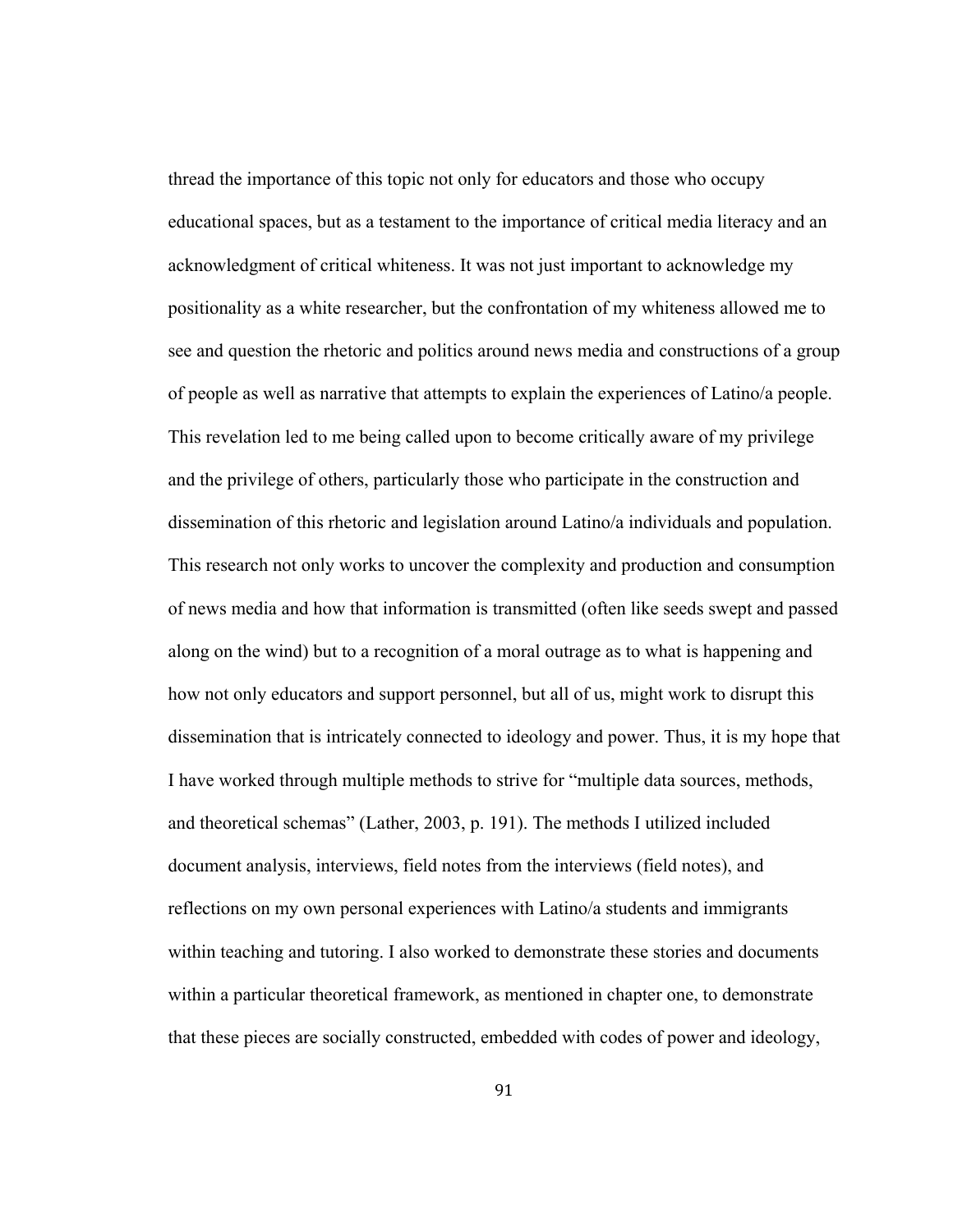and work to develop into narratives that do significant harm to a particular population. I worked to be aware of contradictions and strived for validity; throughout the process, I operated from a position of reflexivity, and strived to be as concerned with "the research process as you are with the data you are obtaining. You ask questions of the process along the way" (Glesne, 2006, p. 125). I tried to attend to issues of trustworthiness throughout the research process, including getting signatures for permission from interview participants, as well as being as transparent as possible in identifying my research goals, my positionality, and my end goals for this research project.

# **Participant Descriptions**

*Pseudonyms are used to protect the identities of the participants. I only reference the participants by first name only.* 

### *Maria*

Maria works in a county in North Carolina and holds a position that works in support capacity of the English as Second Language program for the county, as well as works as an advocate and liaison specifically for Latino/a students within her particular county. Her job often includes community advocacy work on the part of undocumented students and their families, though that information is illegal to know. The students she works with often inform her of this anyway, and she collaborates with other members of her school to assist if and when the need arises for her students and their parents, including but not limited to housing assistance and information, community advocacy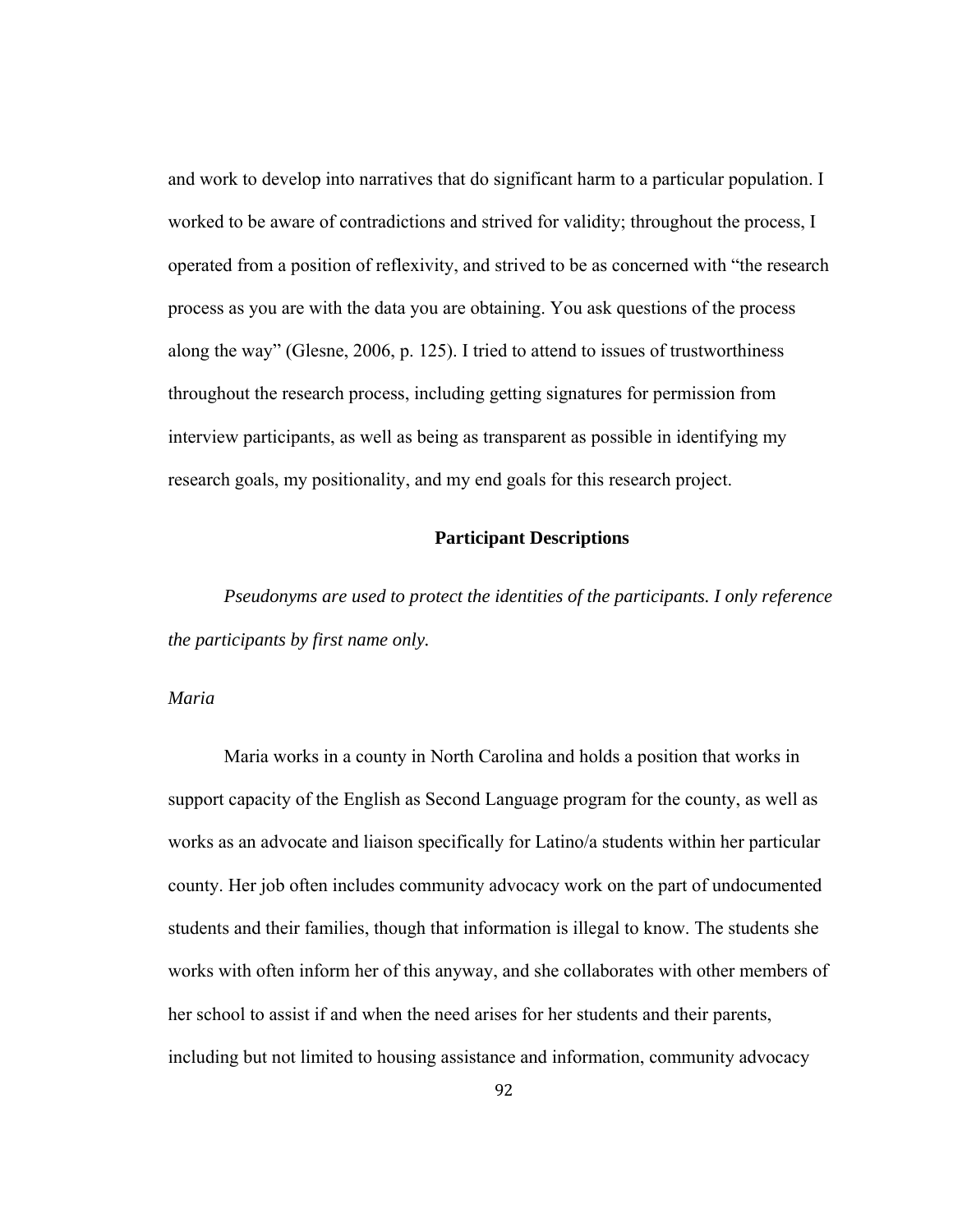and basic amenity assistance, negotiating with school counselors and working on behalf of high school students who would like to attend college. She is in charge of four other school advocates and language interpreters for her county. Hailing from Brooklyn, New York, she is the daughter of immigrant parents and remembers her mother watching American television to help her learn English and being afraid to be found out that she was undocumented.

As an interviewee, Maria was straightforward and knowledgeable, clearly passionate about her students and the members of the school system and community in which she works. She was well educated about her position and the student population in her county. It was clear through her passion when she spoke that she deeply cared for her students and families and also recognized the lack of support and misguided misinformation that circulated in the United States concerning Latino/a students.

#### *Anne*

A high school teacher for sophomores and juniors, (very few first years) Anne is a self-identified White woman who is in her 40s and has been working at her high school for over fifteen years in North Carolina. She teaches History as well as American Government and sometimes Economics. Her students vary between AP and "regular" courses (her words) and so do her students. Some of her classes throughout the day are a mixture of all levels, and she often has "lower income" students in her "regular" classes. She was straightforward about her students of color and how they sometimes perceive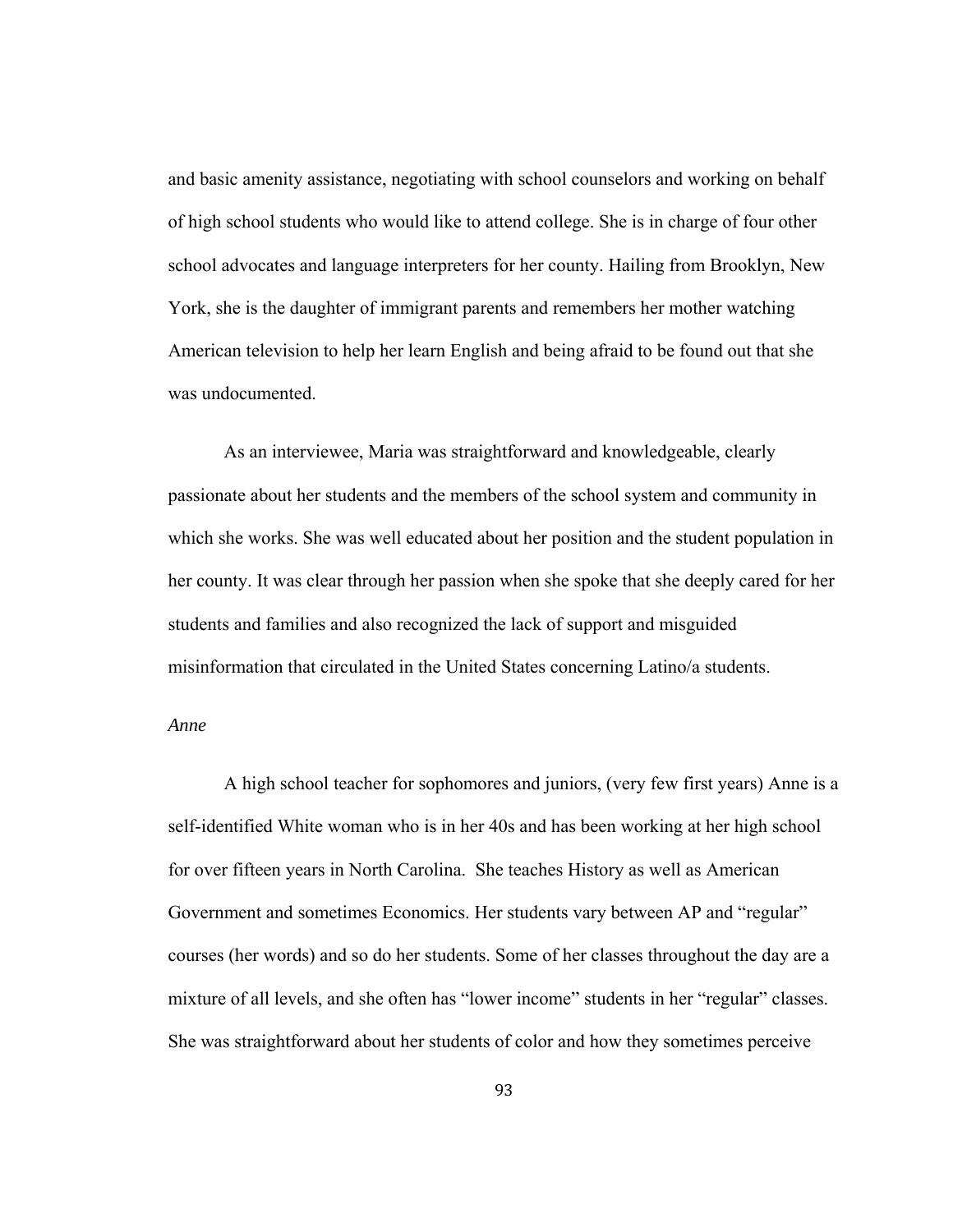her. She has a mixed race daughter from a previous marriage and admitted she wasn't very informed about issues surrounding Latino/a youth or immigration, especially immigrant policies. She acknowledged that her Latino/a students do have obstacles and she doesn't know how to help them negotiate, nor does she know much about "diversity" or "diversity policies and expectations" and within her interview, wished that her school would hold diversity workshops to assist her in gaining additional knowledge about her students of color as well as learning how to approach these issues when they inevitably surface in her class discussions.

# *Sara*

Sara is a self-identified Latina from Mexico who works for a local organization designed to assist Latino/a immigrants transitioning to the United States and need assistance in registering for school, finding a job, and negotiating their new surroundings. She is in her early 40s, and was very quiet but passionate in her interview when she began talking about the obstacles Latino/a immigrants face in their acclimation to the United States. She wasn't comfortable providing me as a researcher with personal information, but she did discuss some of her thoughts concerning how the United States constructs narratives about immigration.

#### *Lupe*

Lupe is a young woman in her mid-twenties who is a teacher at the same high school as Anne who just graduated from a local university with her master's in education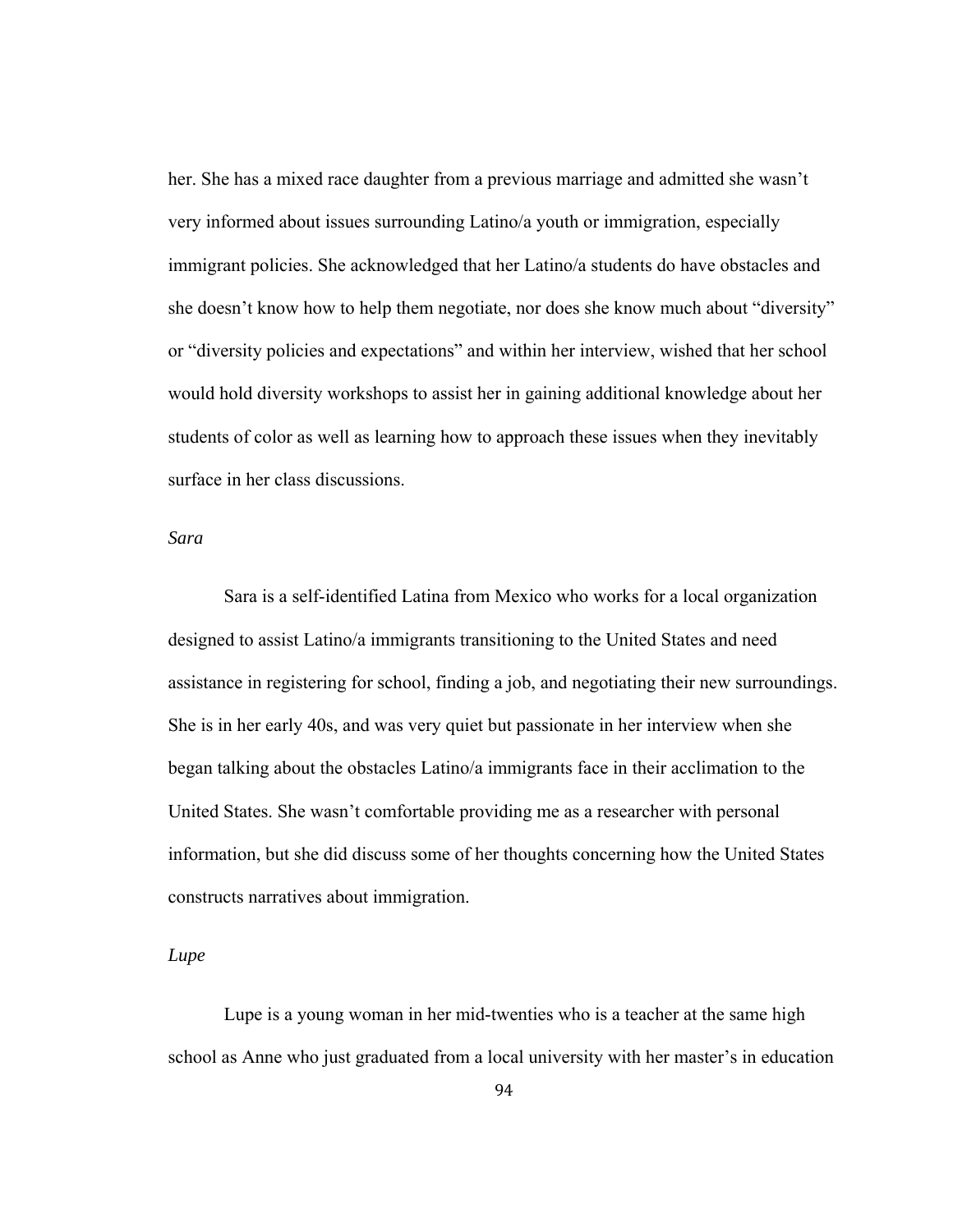for grades 9 through 12. Her family originates from Puerto Rico, though she admitted that her colleagues often think she is Mexican. She was very open and hospitable to talking about her Latino/a students, and was concerned that she was the only Latina who was on staff in her high school. As a school that operates in a highly populated school district with Latino/a students bused in, she thought there needed to be more diversity on staff, as well as acknowledged the lack of education on the part of her colleagues concerning the diversity within Latino/a backgrounds and experiences.

| <b>Name</b>  | <b>Demographics</b>                                                 | Occupation                                                                   | Concerns                                                                                                                                              |
|--------------|---------------------------------------------------------------------|------------------------------------------------------------------------------|-------------------------------------------------------------------------------------------------------------------------------------------------------|
|              |                                                                     |                                                                              |                                                                                                                                                       |
| <b>Maria</b> | older woman,<br>identified Latina<br>immigrant                      | ESL Lead,<br>school and<br>family advocate<br>and tutor                      | school and community racism;<br>lack of support for<br>undocumented Latina/o<br>students                                                              |
|              | parents                                                             |                                                                              |                                                                                                                                                       |
| Anne         | identified white,<br>early 40s, has<br>mixed race<br>family members | high school<br>teacher, History,<br>Economics, and<br>American<br>Government | concern about ignorance<br>dealing with diversity and<br>Latino/a students                                                                            |
| <b>Sara</b>  | mid-30s, self-<br>identified Latina                                 | community<br>advocate for<br>Latino/a<br>immigrant<br>families               | concern for her families and<br>students she works with;<br>specific racism in and around<br>the community as well as the<br>state and national level |
| Lupe         | $mid-20s$ ,<br>identified                                           | electives and<br>students with<br>disabilities,                              | the racism among her<br>colleagues; more diversity and<br>understanding with her                                                                      |

Table 1. Interview Participants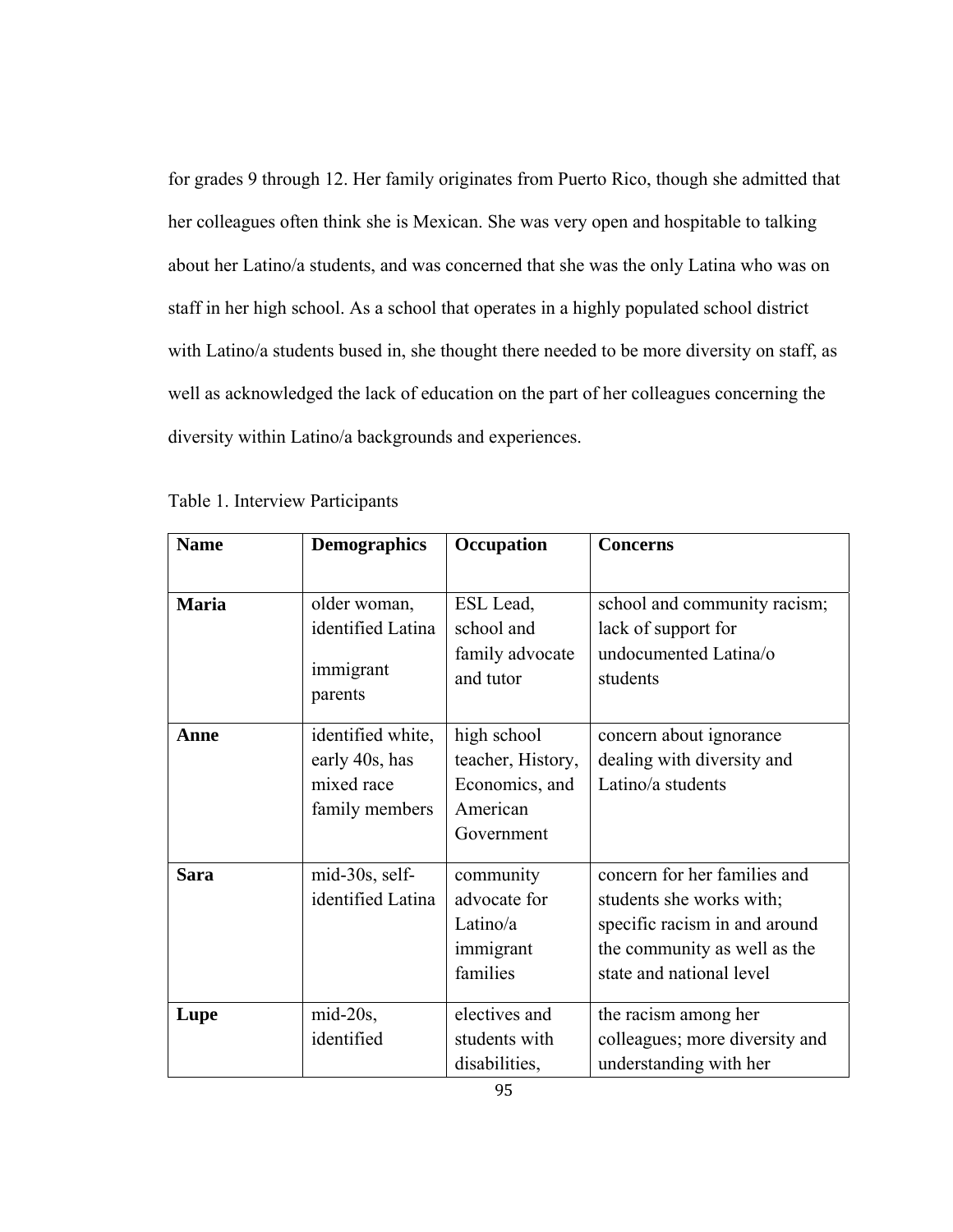| Puerto-Rican, | $\frac{1}{2}$ grades 9 through $\frac{1}{2}$ colleagues |  |
|---------------|---------------------------------------------------------|--|
|               |                                                         |  |
|               |                                                         |  |

# **Conclusion**

Overall, for my research I borrow from Michelle Fine the idea of "working the hyphen," the idea that texts should interrupt the act of othering, and recognize where "Self-Other join in the politics of everyday life, that is, the hyphen that both separates and merges personal identities with our inventions of Others (…) we rethink how researchers have spoken 'of' and 'for' Others while occluding ourselves and our investments" (p.70). As I have stated, I have worked to make transparent this relationship in my research as well as throughout my data collection. I worked to be mindful of the act of othering, and to be aware of my frameworks and epistemologies as they informed my research.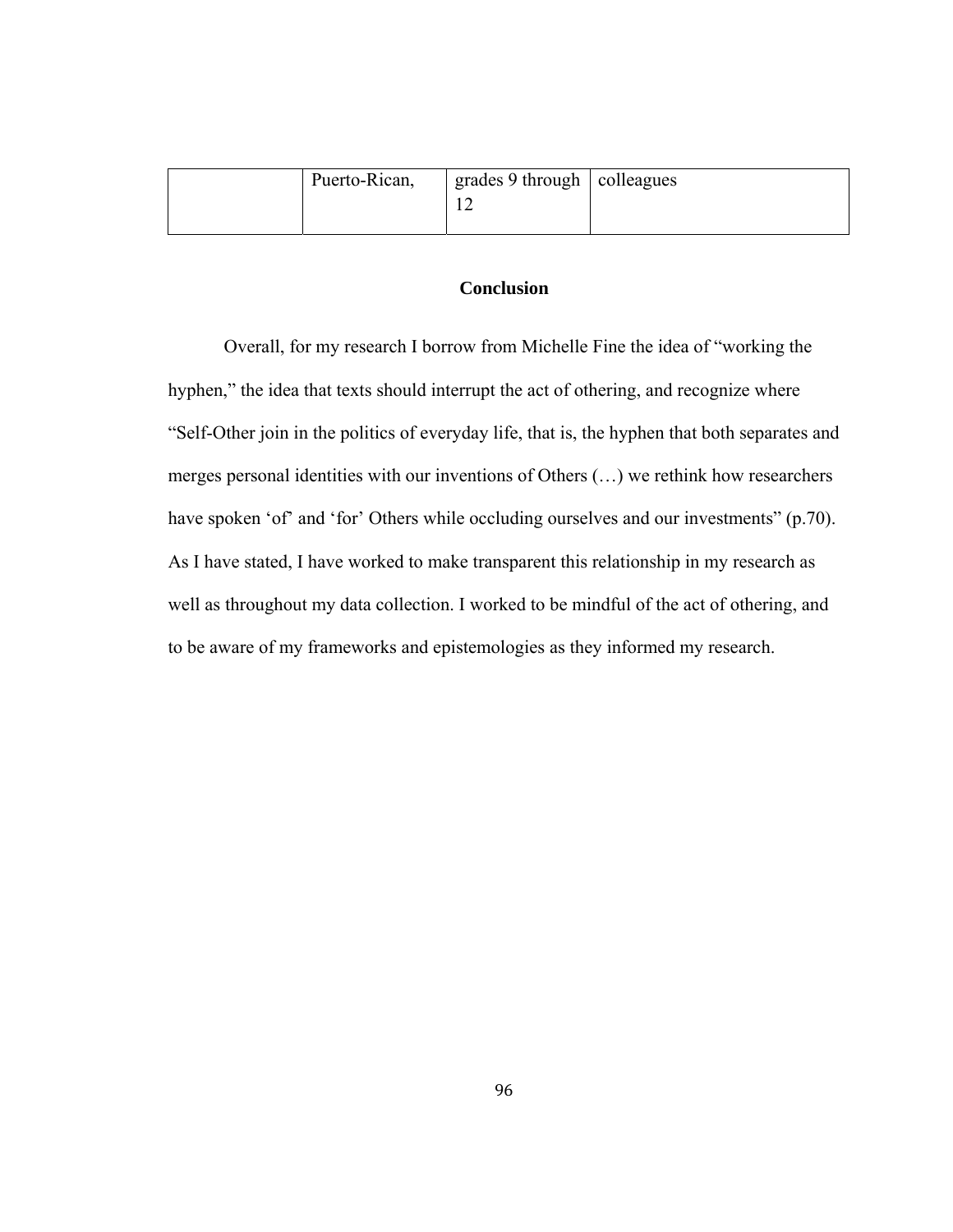## CHAPTER IV

# DISRUPTING NEWS NARRATIVES

 In 2009, Latina/os made up almost 15% of the U.S. population, and projections point to, by the year 2050, comprising almost 29% of the population. Additionally, California and Texas are made up of over 35% Latina/o and many are bilingual, with 68% of children from adult immigrants speaking both Spanish and English (Moran, 2011). Growing and becoming a major part of the broader American landscape, it is important to note that "media use among Latinas/os has been linked with identity formation" (Moran, 2011, p. 3). Furthermore, in studies based on patterns within television, Latinos in the United States have been both "dramatically underrepresented and excessively stereotyped" (Mastro, 2003, p. 98). These stereotypes tend to be restricted to a few stereotypical representations such as "comics, criminals, law enforcers, and sex objects (…) characterized by limited intelligence, inarticulate speech, laziness, and verbal aggression (…) while Latinos are more likely to be portrayed in service roles than another other racial/ethnic group on television" (Mastro et al. 2008, p. 2). The question is, what is being communicated within these images, and more specifically, what is communicated in the context of news media? According to Mastro et al (2008), little attention has been paid to the effects these images have on television consumers in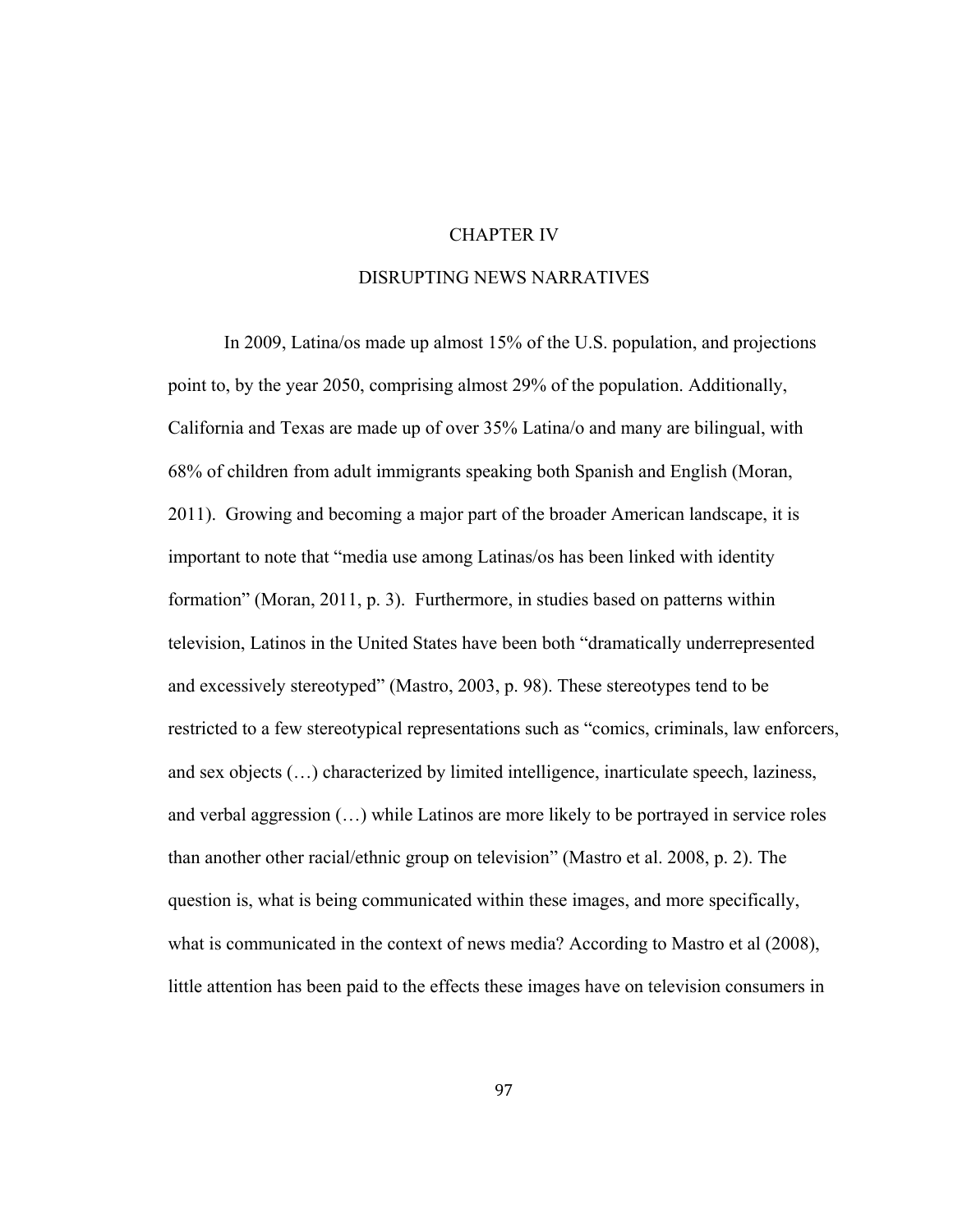general; but what about consumers of prominent news media in the United States? As Mastro et al (2008) argues, that for many White Americans, what they know about Latinos comes from mass media (p. 2). Mass media is the single most influential source of knowledge for the public in discussion and dialogue (Santa Ana, 2002, p. 56). And when discussing immigration, the way this subject is broached in public discourse has "direct bearing on the ways that health, education, legal and political institutions enact policies to deal with this phenomenon" (Jefferies, 2009, p. 15). In other words, it is necessary to examine the ways in which the popular news media in the United States are creating narratives and reporting on the subject of Latino/a immigration.

 Furthermore, mass media, and in particular news media offers us a working framework of the world around us, a concept of "truth" and "set roles and established power hierarchies" within which we interact (Downing and Husband, 2007, p. 9). Inevitably, the dominant majority, or, those in charge of reporting on the lived experiences of people of color create, through language and imagery, stereotypes that "become a social and psychological definition (…) that in consequence is completely fixed, 'carved in stone' so to speak" (Downing and Husband, 2005, p. 33). Specifically in news media, framing becomes quite important as explained in chapter one. However, it is important to reiterate in this chapter, before breaking down the use of the word "illegal," and "immigrant" or "alien", that we understand framing, "is largely deployed in two senses, one to indicate that something of importance may be excluded from the media picture, the other to concentrate rather on what is actually in the frame, in the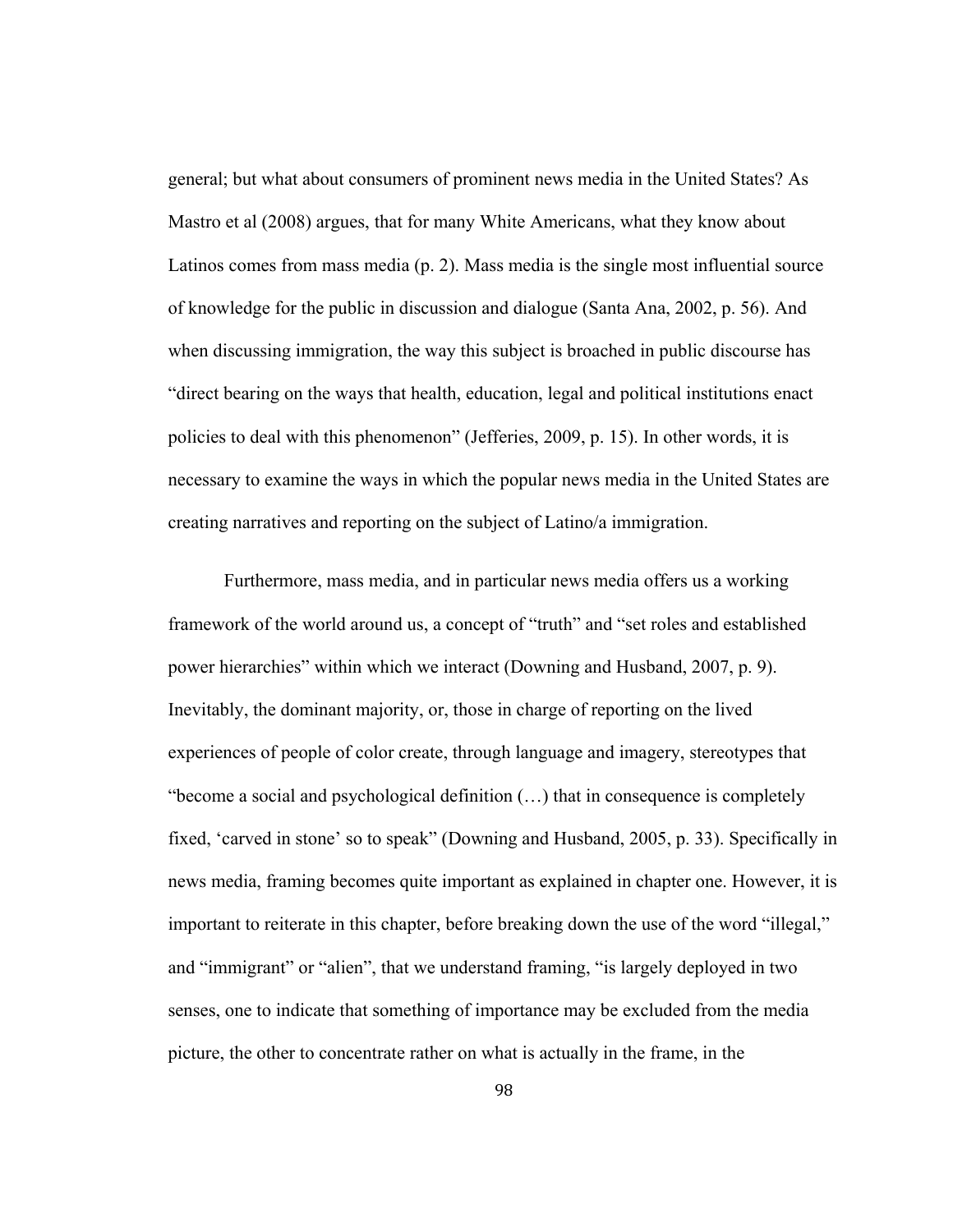photographic sense" (Downing and Husband, 2005, p. 36). The questions asked need to include what words are used, what images are they coupled with, and how narratives create stereotypes and understandings of a particular group of people of color.

 According to Downing and Husband (2005), TV news in the 1990s typically framed reporting in two ways: a crime story or an ethnic cultural festival. Reducing a news story about communities of color to such binaries results in excluding details and narratives about their lived experiences, while zeroing in on either a positive or negative (likely negative) singular piece. These framings may reflect the reporter's or network's viewpoint, motivations, (whether conscious or unconscious) and what is "left out" as well as what is included. Language and how it is introduced

prompts us to explore the long-term impact on audience's definitions of social reality, whether minority-ethnic audiences who find themselves systematically excluded except in repetitive and limiting news scenarios, or majority-ethnic audiences, with only superficial work-contacts at best with people of color, who draw their perspectives on themselves as well as on people of color largely from these frames (Downing and Husband, 2005, p. 36).

Within these frames, the "illegal immigrant" narrative is one that is popular in the immigration discussion; by concentrating on particular facets, even if positive, media "excludes depth and variety at the same time as it obsessively focuses on one trait or a mere handful of them, individually brilliant comedy acts, video games or news reports do not generally succeed in subverting the frame" (Downing and Husband, 2005, p. 37). In other words, even in focusing on positive pieces, framing inherently shirks the depth and investigation a nuanced and well-rounded news report should give, thus reinforcing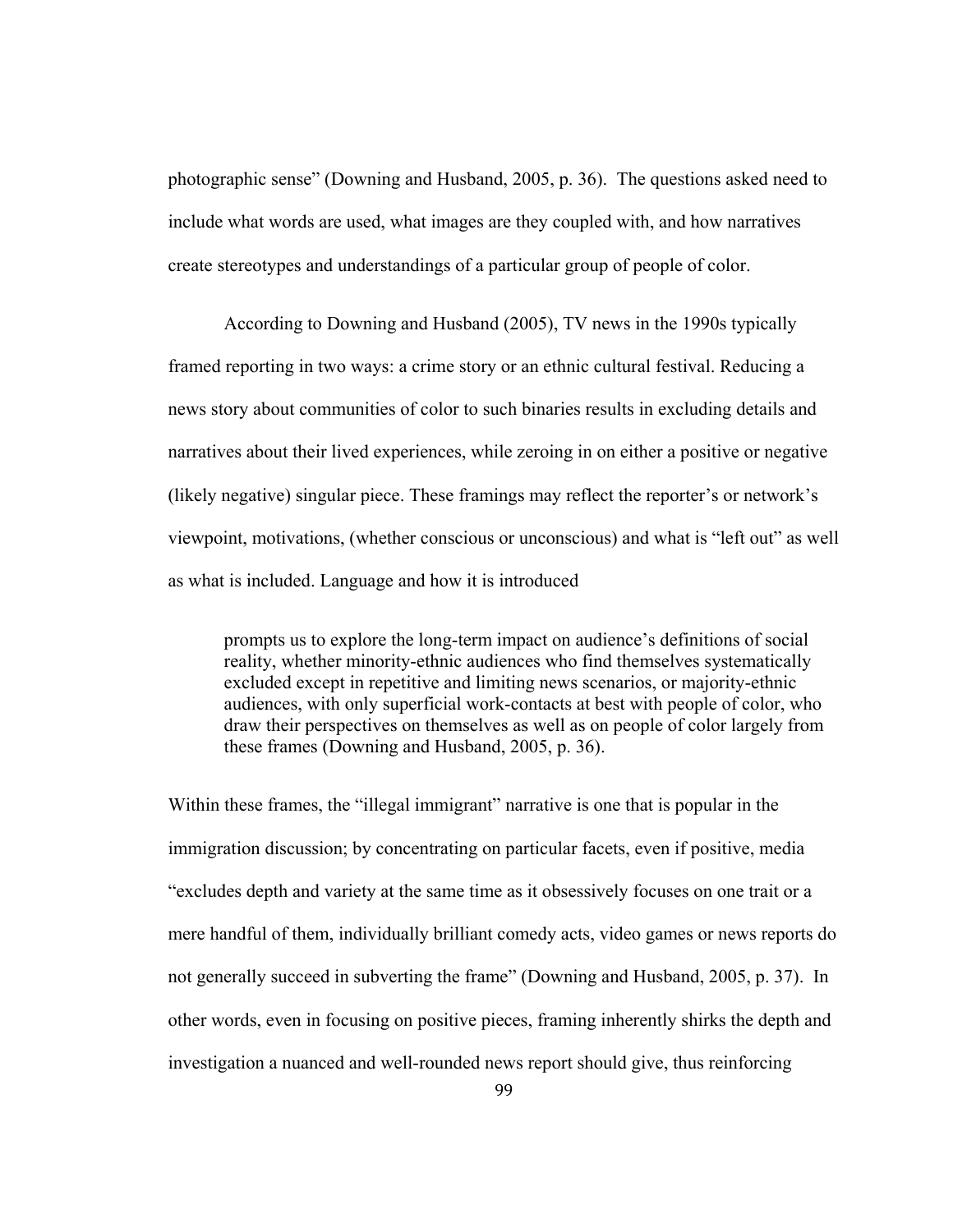subtle racist and stereotypical depictions within the news story itself. In articulating the lack of complexity in news media, we uncover "racist frameworks and stereotypes" that are of "central significance;" because this is done daily, "to define and massage the present and the past for us (…) that vocation is not straightforward and is never 'done.' New challenges constantly present themselves. In this sense we could think of mainstream media as workshops of today's and tomorrow's racist ideology" (Downing and Husband, 2005, p. 39). To clarify, the process of reporting is an ongoing process, a continuum of meaning making. To engage in narrative media analysis, it is important to situate the context of how news media operates, especially around immigration.

 Within these frameworks, since the U.S. is rooted on a Black-White dichotomy in terms of race within policy and media, it forces those not within these categories to define themselves within this continuum. As Fergus, Noguera and Martin (2009) argue, "the dominant paradigm of race, which positions Whites as the superior group and Blacks as the inferior (the ultimate 'other'), has shaped the ways in which Americans have thought about race and racial disparities" (p. 172). Thus, if self-identified Latino/a immigrants, whether citizens or not, are forced to contend with this dominant mode of framing race and identity, the term "immigrant," "illegal" and "alien" is a concept that is not just separate from the Black and White continuum, but is not even a member of the human race, or of this planet. The ultimate "othering," this language choice and representation work to subjugate anyone who self-identifies or is labeled "immigrant," "illegal" or "alien." Even engaging in assimilation, acculturation, or gaining citizenship doesn't help;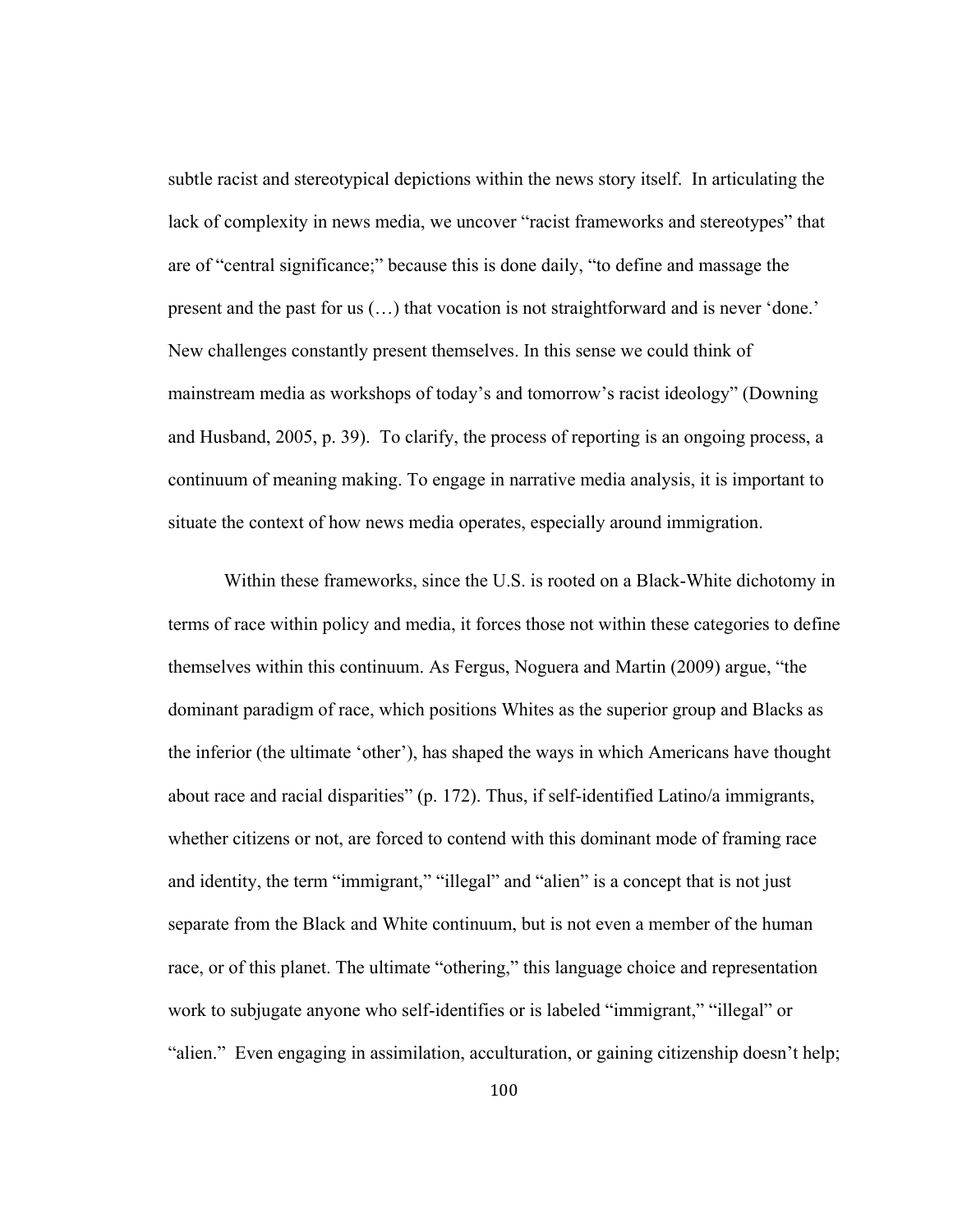regardless of their residential and political status Latino/as will always be immigrant,

which is a way of saying "not white, not black." As Arzubiaga and Adair (2009) posit,

The term 'Latino' refers to a group, which includes descendants of the inhabitants of territories incorporated by the United States, immigrants from several countries, and people of various educational levels, who speak different languages and engage in multiple literacies and cultural practices. The panethnic conception of Latinos in the United States, however, carries the burden of representing a monocultural group that is often represented as the paragon of what is wrong with society. Balibar (1990) argues certain national/cultural groups are demonized, ascribed negative stereotypes, and marginalized to fulfill a scapegoat role. The confluence of sociopolitical, historical, and cultural legacies mark Latinos and the only language they are mistakenly associated with as the target of these negative projections (p. 301).

101 Though Latino/as are often situated as being responsible for crime and drug use in the United States, the reasons for this are intricate and multifaceted. However, one of the contributing factors to this grand narrative concerns language labels chosen by dominant news media, often looked to as the "truth" or "expert" on the subject. As Santa Ana (2002) posits, "while the mass media lack total autonomy to construct public opinion, their power is tremendous" (p. 50). Further, Santa Ana (2003) quotes Robert Entman who provides an evaluation of how news media works: " 'the media's selection of data makes a significant contribution to the outcomes of each person's thinking…the media do not control what people prefer, they influence public opinion by providing much of the information people think about and by shaping how they think about it" (p. 50). They control the shape of the message, and are the ambassadors of knowledge, designated keepers of all information about daily events and social issues. They are the narrators to the public, those who tell grand stories about the day's events. Because of this, they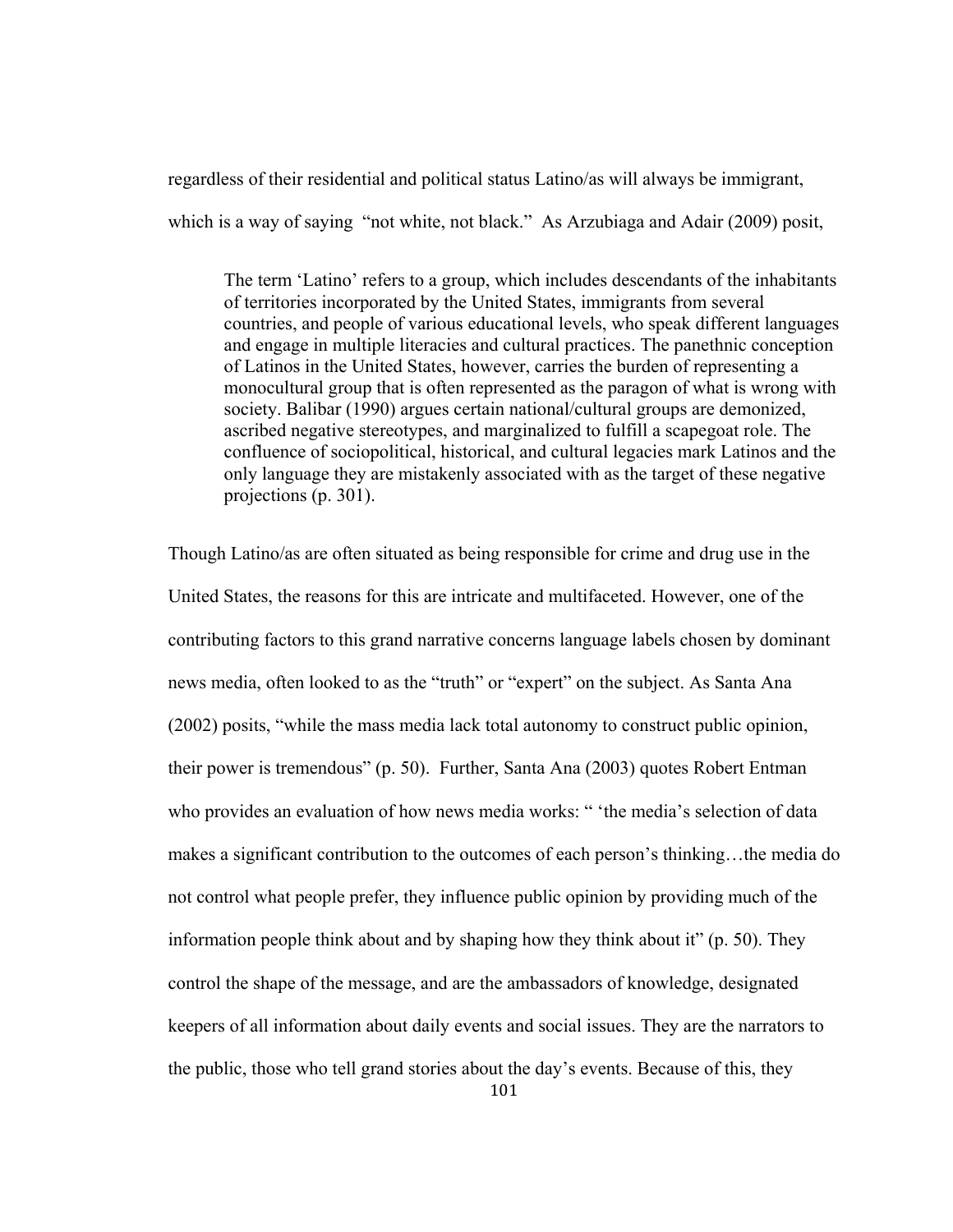manipulate social consensus, characterizing social structure and reinforcing a homogenous view of the world. As Santa Ana (2002) asserts, "media owners attempt to bend the characterization of the world that their employees shape to their advantage at the expense of other social groups, so reinforcing a particular view of the structure of U.S. society is conscious, to a degree;" it is also an unconscious endeavor, as those reporters who create and report on knowledge are also members of the society in which they practice their position, for who "the natural order is accepted" (p. 52). Therefore, as these narratives of immigrants (which, again, have become synonymous with anyone of Latin American, Spanish or Mexican descent) are repeated with minimal change or challenge, and these portrayals become "acceptable" worldviews. Furthermore, the concept of symbolic annihilation refers to the "under-representation of a segment of the population—and their criminalization, marginalization, or sensationalization when they do appear;" in terms of Latino/a populations, the only representation they tend to receive lies in these categories, which contributes to social myths produced that reinforce stereotypical and racist ideologies (Valdivia, 2010, p. 82).

# **Metaphoric Representation**

102 Within historical metaphoric representations in language of the "immigrant," specifically immigrants of color, metaphors such as immigrants as a body of water, or flood, immigrants as animals, and immigrants as an invasion have permeated the discussion, particularly in the analysis of Proposition 187 introduced in 1994 in the state of California (Santa Ana, 2002). Within this ballot initiative (also known as the "Save our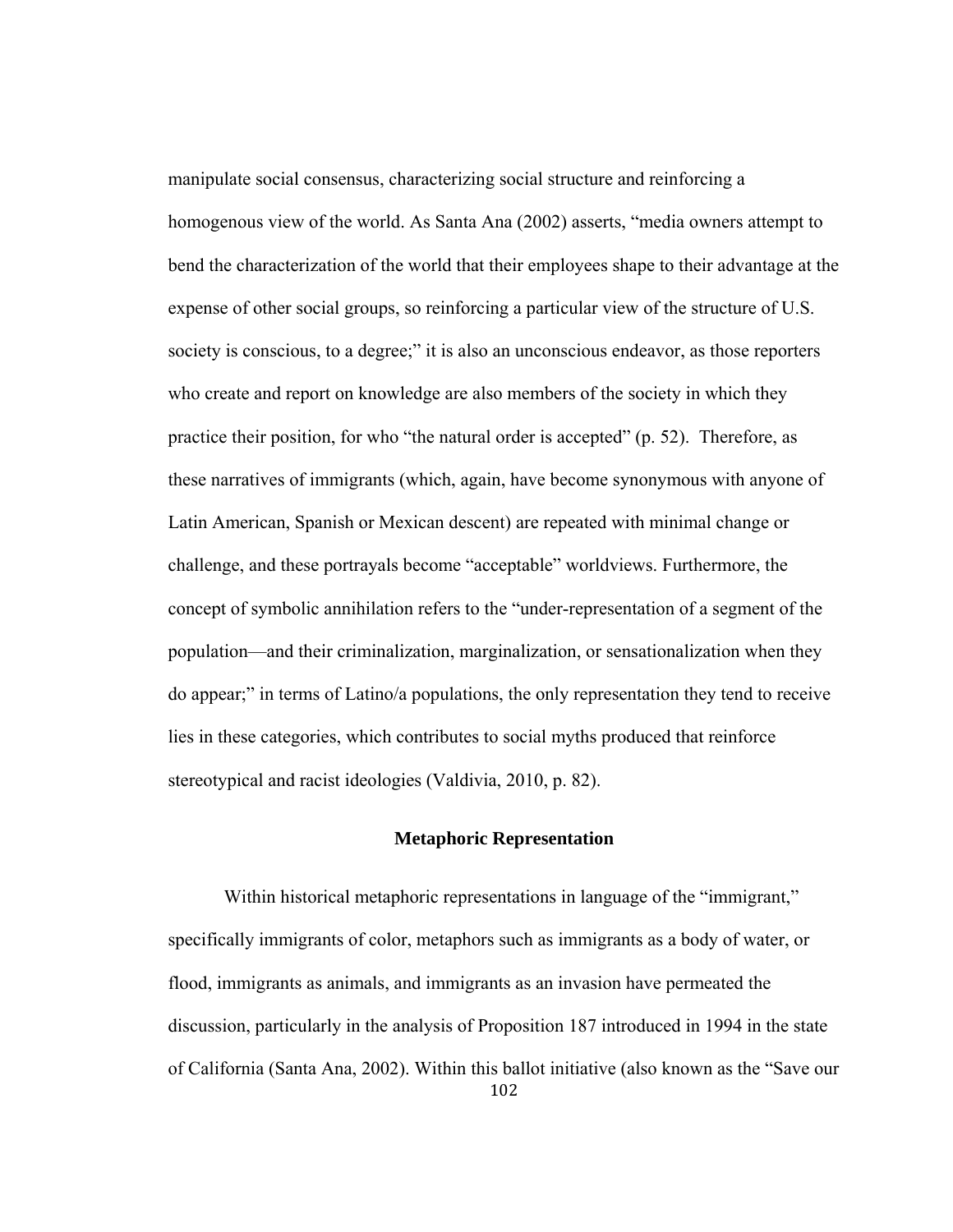State initiative") denied undocumented immigrants "a range of public benefits, including education and nonemergency health care. It would have also made school administrators, health care workers, social service personnel, police and other state employees responsible for determining the residence status of any 'apparently illegal alien,'" (Santa Ana, 2002, p. 67). Within this proposition, metaphors and language use describing undocumented Latino/a residents in California were widely racist and dehumanizing, constructing a narrative of an "us versus them" split. As Santa Ana (2002) contends, "sustaining a discourse practice is the root power of metaphor (…) such discourse practices uphold social practice, as they embody unreflected and naturalized ideological assumptions about their subject space [and] the discourse practices are so frequently and causally used that they become automatic and invisible to our everyday view" (p. 101). Within the language of Proposition 187 in California, arguably when the metaphoric representations of "alien" and "illegal" began to circulate surrounding Latino/a American residents, criminality and social deviance propagated the proposed legislation, and was framed around the idea of "civic duty," which "reinforced dominant assumptions about the danger of 'illegal' immigration by focusing on nativist, racist, and xenophobic justifications for immigration restriction" and accomplished stereotypes through metaphors of "pollution, infection, and infestation" (Cisneros, 2008, p. 571-72). In other words, as Cisneros states (2008), when the nation is described as a physical body, news media presents immigrants as an infectious disease or as a physical burden or weight on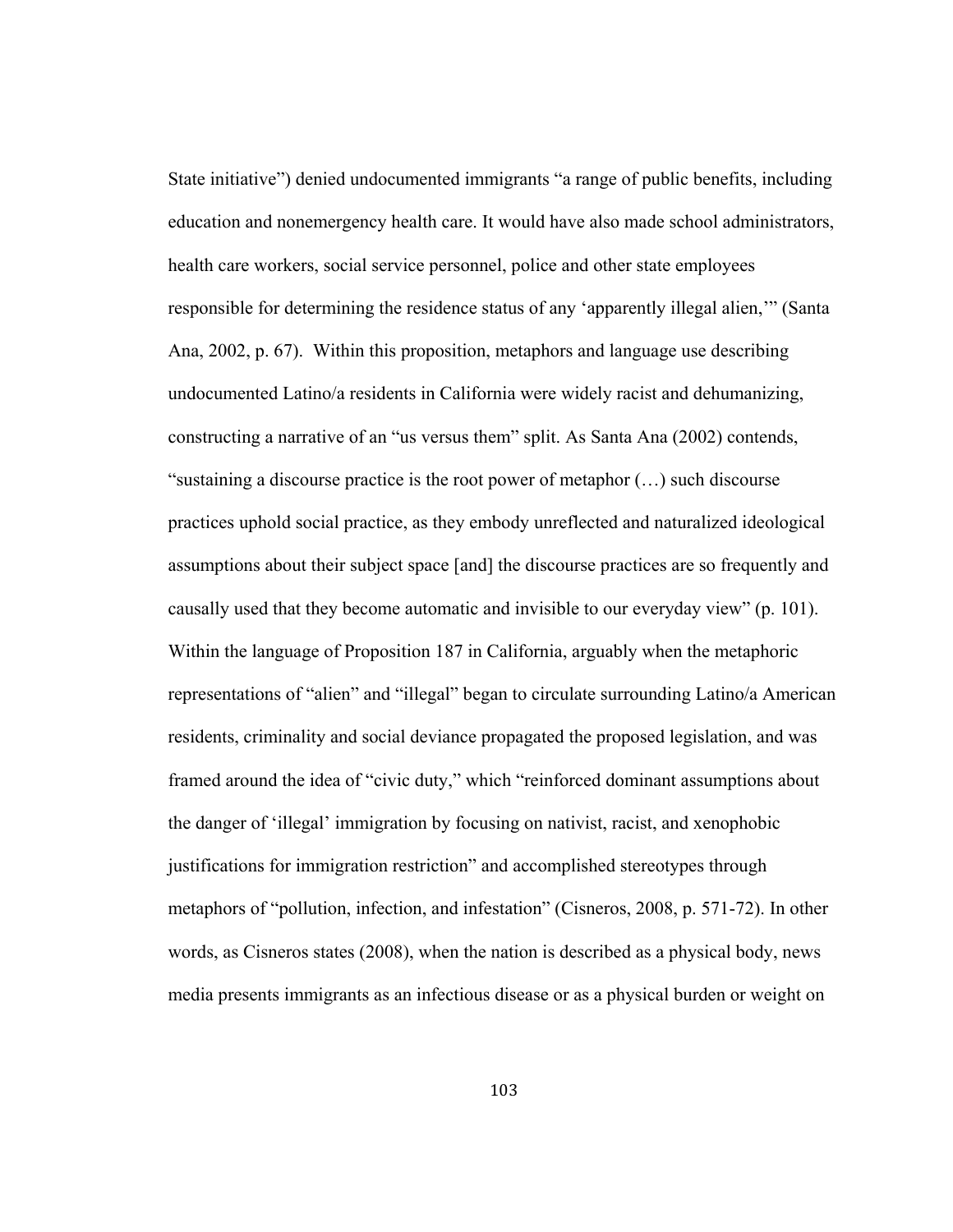the country. When the nation is described as a house, immigrants are criminals, invaders, or dangerous floodwaters and storms to be survived (p. 572).

 Since the 1990s when the language choices began to take shape, the discussion around Latino/a immigrants, has only increased in the racist and vitriolic descriptions of their humanity, lived experiences, and overall presence in the United States. It is not just the media, of course, as this would be a reductionist viewpoint. However, as an institution, new media constructs racist narratives, and "institutional racism exists where the unthinking routines of a work places, in their effects, are racially discriminatory" (Downing and Husband, 2002, p. 150). So, despite the growth of the Latino/a population, many studies, particularly those done by Council de La Raza (1994) "have documented the symbolic annihilation of Latinos by U.S. general market media. These studies, of both entertainment and journalistic media production, conclude that in those few instances when Latinos are recreated as members of U.S. society in general market media, they are most often portrayed as criminal, or otherwise socially deviant" (Rodriguez, 1998, p. 1). This is conflated into the general representation of Latino/as, and the continuing focus on illegal Latin American immigration to the United States, "to the virtual exclusion of other aspects of Latino life" (Rodriguez, 1998, p. 1). There is clearly a preoccupation and misperception that a majority of Latino/as are unauthorized immigrants. Coupled with the majority's (i.e. White's) consumption of negative stereotypes of Latino/a persons with the grand description of terms like "illegal" or "alien" results in "negative judgments about Latino characters' disposition, stereotypic evaluations of Latinos in society, and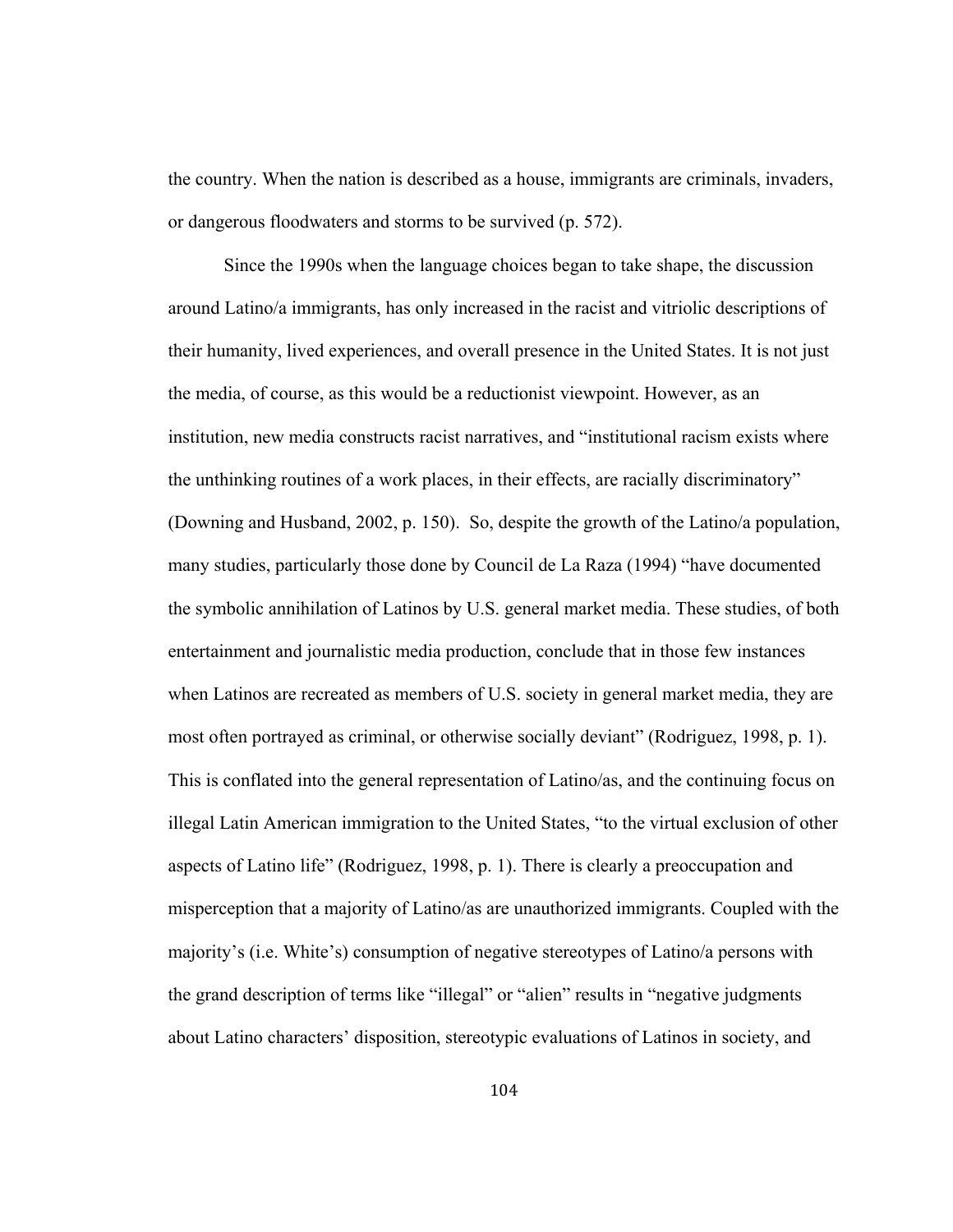even unsympathetic race-related policy preferences" (Mastro, Behm-Morawitz and Kopacz, 2008, p. 2). The consequences begin to underscore the likelihood of discrimination by majority group members and that this exposure most likely leads to "an array of disadvantageous race-based outcomes for minority groups, ranging from hostility among White viewers to disparate judgments of guilt and prison sentencing by White consumers" (Mastro, Behm-Morawitz, and Kopacz, 2008, p. 3). This hostility arises due to the consistent nurturing of difference particularly due to the cultural and ideological differences between the majority and minority groups.

 Furthermore, because the language in news media is often presented as fact or evidence, they are couched within the context of authenticity, and become that which shapes our cultural reality as truth. Most recently, in the last ten years or so, immigration is framed around the idea of an invasion, the most predominant terms being "alien" or "illegal," and with those, "amnesty." The task here is to investigate how understandings of Latinos/as construct concrete understandings about immigration and immigrant to understand the harmful effects on an entire group of people. Here's where critical media literacy and pedagogy come into play. Once the ways in which this is happening is made transparent, we can begin to call upon others to examine their own rhetoric and understandings.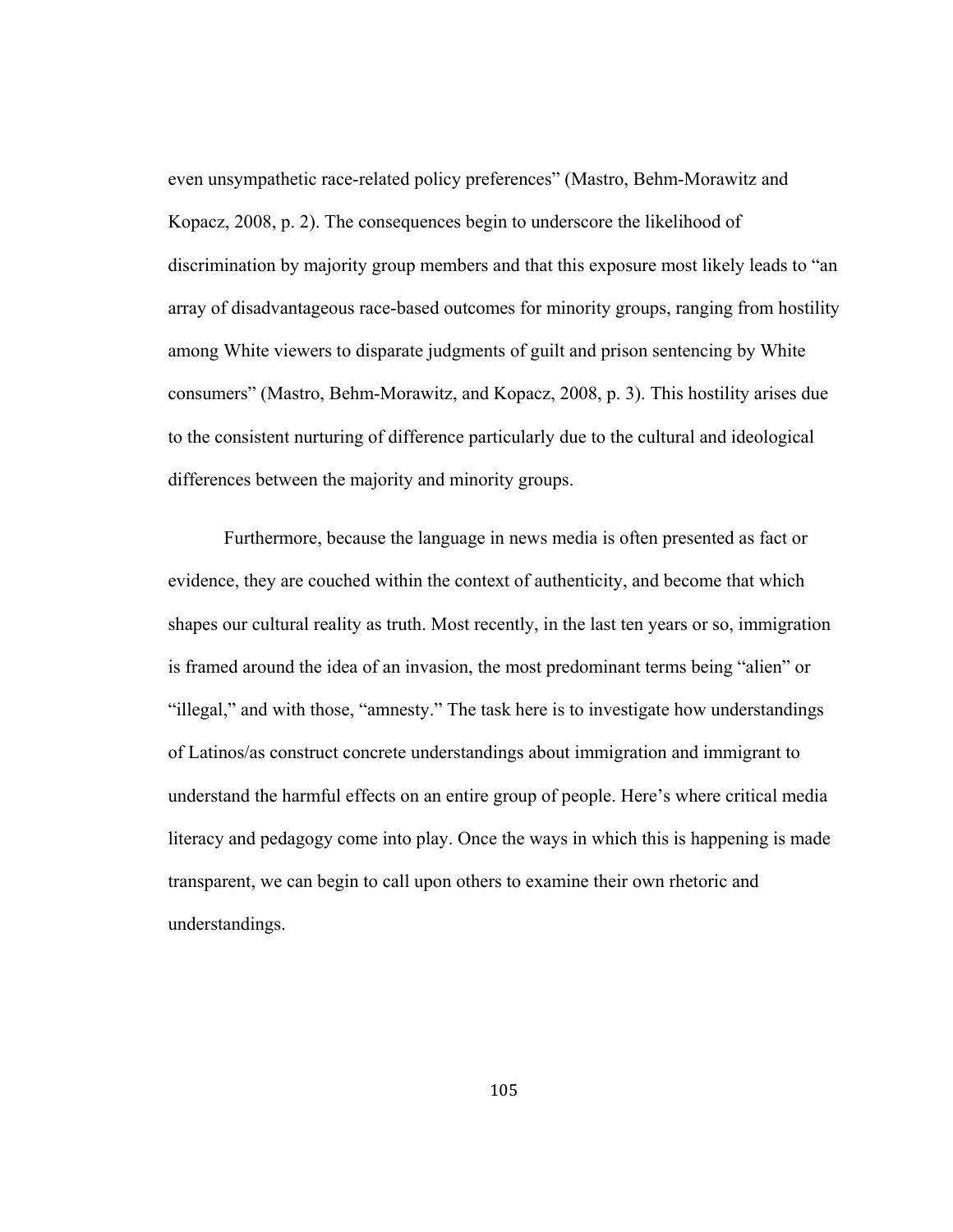#### **Immigration and Popular News Media**

Currently, news media are "a social construction and a social resource, as well as a significant force in the construction of public ideology. Sociologists have looked at the social construction of news, examining how social factors influence the shaping, selection, and presentation of the news" (Jefferies, 2009, p. 20). In other words, what we come to know as 'news,' is something that is "defined by interested parties" (Jefferies, 2009, p.20). This references issues of ideology and power, particular what Delpit reers to as the culture of power, mentioned in chapter one. News and reporting are produced and created, not by facts or truth, but by how they choose to 'frame' the information, which allows them to report quickly and communicate large amounts of information in a short time span. In this way, "media frames become the central organizing ideas to selectively represent certain aspects of the stories" (Jefferies, 2009, p.20). These frames become themes in which the information is reported, as well as contain ideology concerning undocumented residents. As Gramsci (1971) argues, ideology refers to attitudes and beliefs through which we see the world. This 'perceived reality' is comprised of common beliefs that benefit society, and "what is important to note about ideologies is that people do not act on the world as it is but as they perceive and make sense of it. So ideologies do not have to be objectively 'true': as long as people believe an ideology to be true, then it has true material consequences for them" (Jefferies, 2009. p.21). As framing and ideology are related, framing refers to the ways an issue is positioned and discussed over time, while ideology are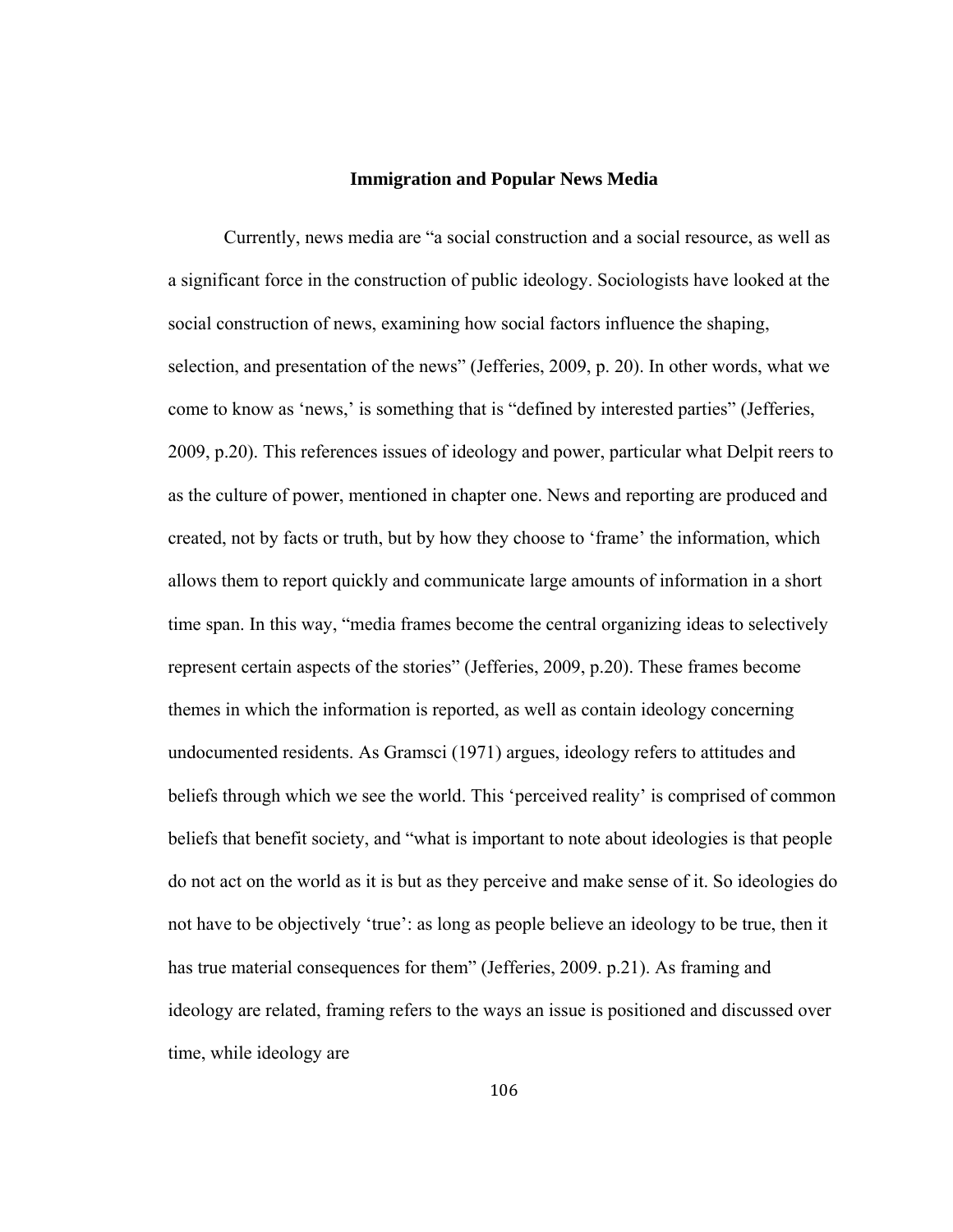complex and deeply held. People learn them or are socialized into them. While a framing effort may successfully persuade someone that a particular issue can be explained by an ideology, framing processes do not persuade people to adopt whole new ideologies. At best, they may initiate the journey (Oliver and Johnston, 2000, p. 47).

So, what journey do popular news media in the United States set us adrift upon, in the ways that immigration and Latino/a immigrants are presented and framed? My focus in the analysis was how the news pundits used specific language choices to describe Latinos/as, what the events were surrounding these language choices, and what types of stories came before and after the discussion of the search terms. What came to light within this research is out of 58 transcripts, the majority of the search terms were found used in conservative news channel FOX News. Out of 58, 41 were from FOX News while 13 were from CNN. Of those on CNN, eight out of 13 used these terms on the conservative show *Lou Dobbs Tonight.* The remaining four were outliers from the three main news networks. The overwhelming representation on FOX News demonstrates a clear ideological bent within news discourse for that network. However, this information does not just suggest that only those who consume FOX News are susceptible to this particular way of describing Latino/a immigrants. Rather, FOX News representation is indicative of a larger issue of news media that may be operating in subtle and nuanced ways within their own reporting of Latino/as. Even though this research is narrowed to these four particular news networks, I argue that the analysis provided here represents what is occurring in news networks that discuss immigration; these terms and concepts are used consistently and frequently and it is not a stretch to say that these narratives are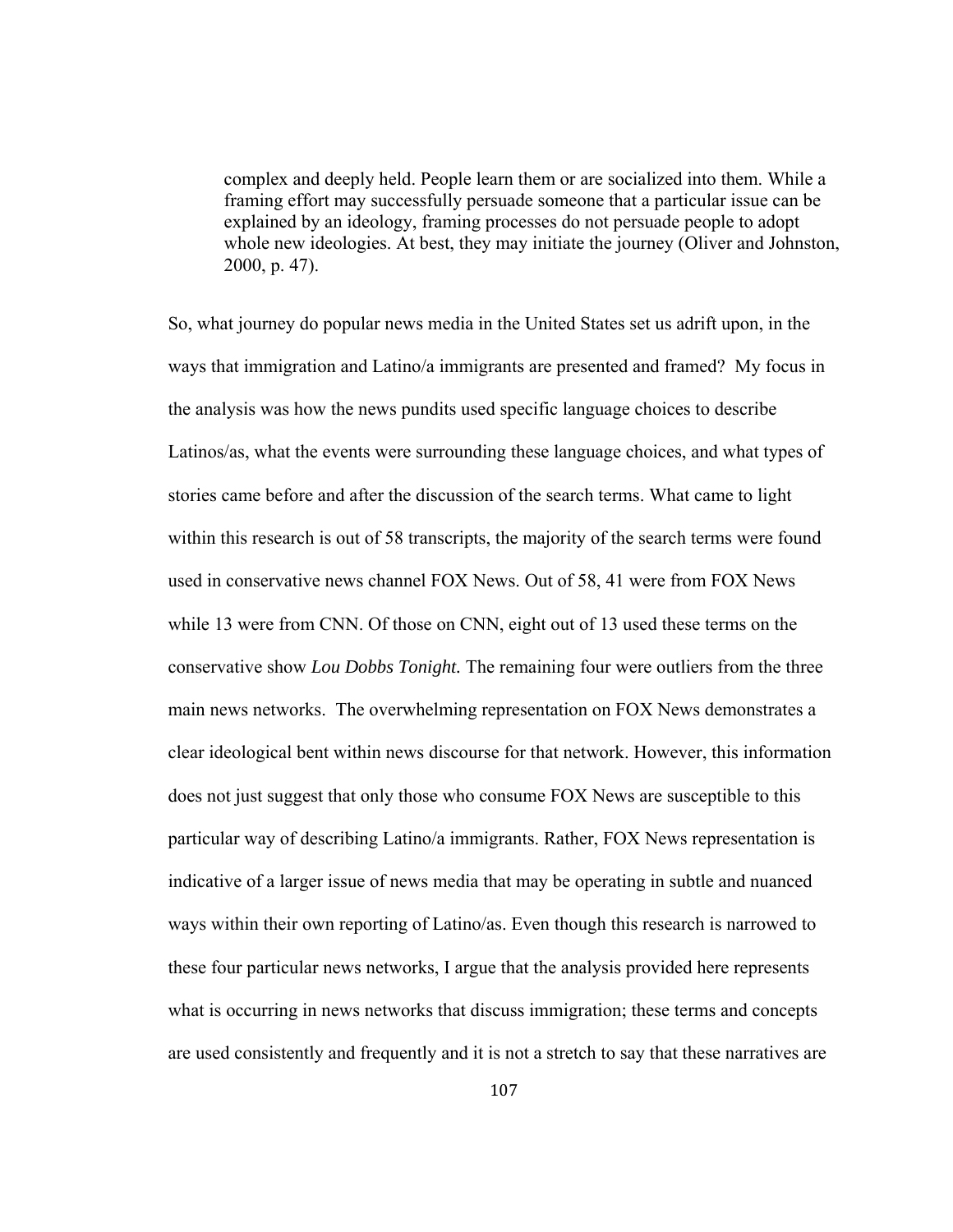often repeated in conversations with others and in other media representations and

rhetoric around Latino/as as stated in chapter one and two.

*News Organizations* 

| <b>NEWS</b>          | <b>OWNED</b>                                                                                                                                                  | <b>IDEOLOGY &amp;</b>                                                                            | <b>POPULAR</b>                                                                                                |
|----------------------|---------------------------------------------------------------------------------------------------------------------------------------------------------------|--------------------------------------------------------------------------------------------------|---------------------------------------------------------------------------------------------------------------|
| <b>ORGANIZATIONS</b> | <b>BY/AFFILIATION</b>                                                                                                                                         | <b>HISTORY</b>                                                                                   | <b>ANCHORS</b>                                                                                                |
| <b>CNN</b>           | Owned by Turner                                                                                                                                               | launched in 1980 by                                                                              | Anderson Cooper,                                                                                              |
|                      | <b>Broadcasting</b>                                                                                                                                           | Ted Turner; 1 <sup>st</sup> 24                                                                   | Piers Morgan, Wolf                                                                                            |
|                      | System, an affiliate                                                                                                                                          | hour news network;                                                                               | Blitzer, Kate                                                                                                 |
|                      | of Time Warner                                                                                                                                                | liberal bias                                                                                     | Bolduan                                                                                                       |
| <b>FOX NEWS</b>      | Cable division of<br>News Corp, owned<br>by Rupert Murdoch                                                                                                    | Party-line<br>conservatism;<br>launched in 1996                                                  | Bill O'Reilly,<br>Glenn Beck (quit)<br>FOX in 2011),<br>Greta Van Susteren,<br>Lou Dobbs<br>(formerly on CNN) |
| <b>MSNBC</b>         | NBCUniversal<br>Television Group,<br>made from<br>Microsoft, General<br>Electric; NBC<br><b>Executive Tom</b><br>Rogers developed<br>Microsoft<br>partnership | Launched 1996 as<br>Microsoft and GE<br>created NBC Unit;<br>claims a<br>"progressive"<br>stance | Keith Olbermann,<br>Chris Matthews,<br>Rachel Maddow,<br>Joe Scarborough,                                     |

Table 2. News Organizations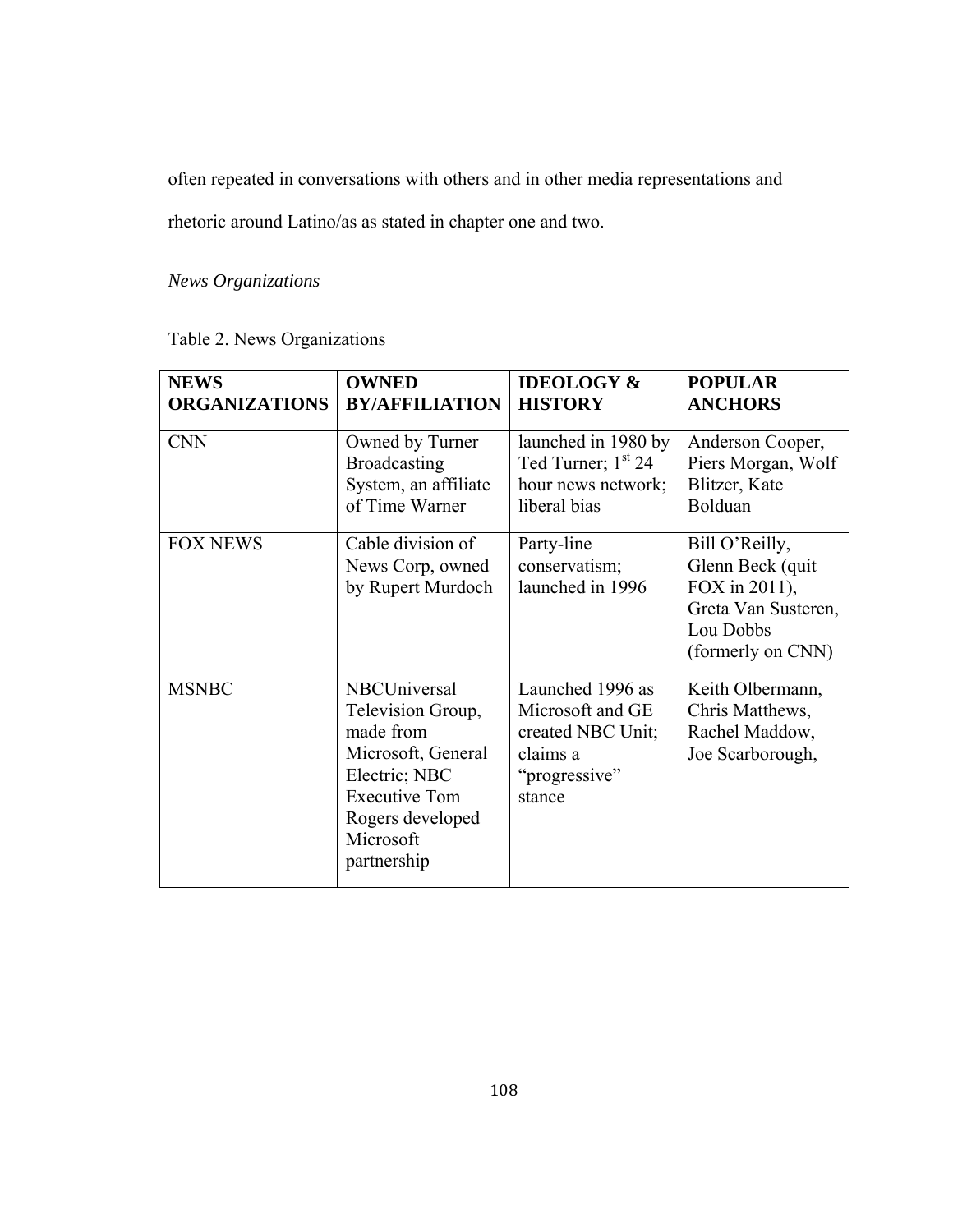

Figure 1. News Media Station Representation

# **Framing News**

According to Downing and Husband (2005), as an institution, the mass media provides a framework that works to organize the ways individuals interact with the world within set roles and hierarchies of power (p. 9). For the document analysis, I found that each story that dealt with my search terms and categories were framed by prominent leads into or leads out around three main concepts: 1) Political discussions surrounding President Obama or the Democratic party or members of his Cabinet/staff that were deemed 'incompetent' or 'lacking' in their positions in multiple different areas of their hold in office, not just on immigration policy; this also included discussion related to the economy 2) Violent crime reports concerning "criminals", who were often times labeled "illegal" or "illegal aliens." These crimes, when not explicitly dealing with "illegal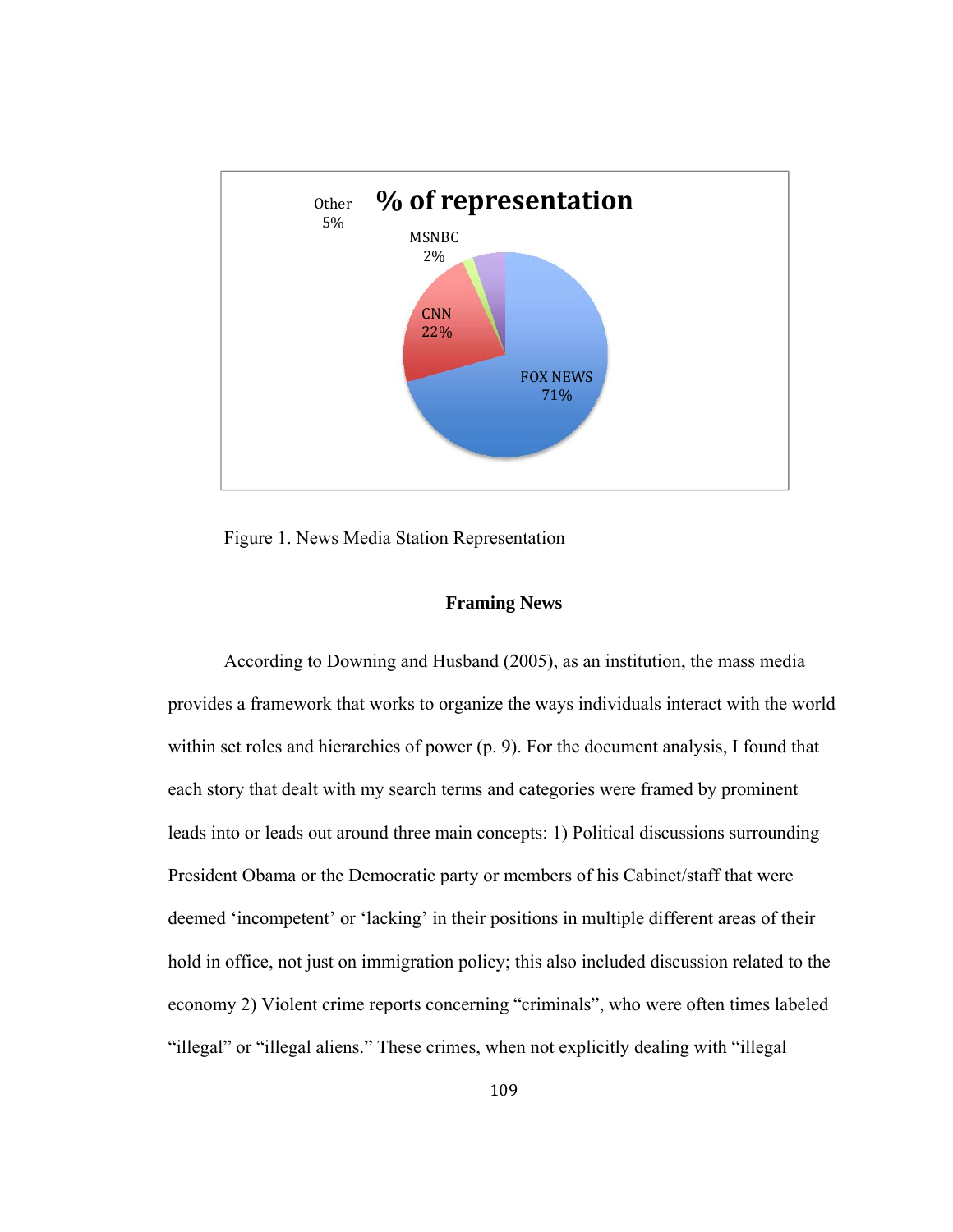aliens" were often times reports about teenagers or gang-related crimes. 3). Border narratives, which often tied in with the violent crime reports, concerning border patrol, Obama's lack of border surveillance or reports of ICE and their inability to "do their jobs." These frames are significant as patterns that emerged within the analysis, as a way to deliver the news stories dealing with immigrants and immigration. There were five main themes that appeared: 1) illegality with subsets of "alien" and "immigrant"; 2) "crime/criminal" with a subset of "violent/violence"; 3) issues of citizenship with subsets including "anchor babies"; 4) an "us versus them" narrative, sanctuary cities and patriotism and 5) metaphors, which include invasion, flood, wave, and aliens. "Alien" appears twice under both "illegality" and "metaphor" because it is used both as a describing term to denote a being that is without humanity and not of this world, and also as used as a metaphor that represents one that is not of this world and through presence, is breaking the law. As the analysis will indicate,

Language is not only a means for exposing and discerning truth, but also for stifling and misrepresenting it. Derogatory mis-ethnic stereotypes pave the way for harmful social movements because they create a despised class of people (…) the most effective propaganda rejects or disregards the humanity of particular groups of people. Everyone in the outgroup is classed together. They are all deemed subordinate and socially repulsive. Misethnic insults convey 'the message that distinctions of race are distinctions of merit, dignity, status, and personhood.' Such speech disregards or outright rejects the humanness of its object, making it easier to commit aggressive acts with moral equanimity. It rejects the notion that each individual is intrinsically important and fit for social membership. Once the others have become mere chimeras with purely wicked attributes, they no longer have any fundamental rights, and society, surely, is no longer obliged to protect their basic rights (Tsesis, 2002, p. 167).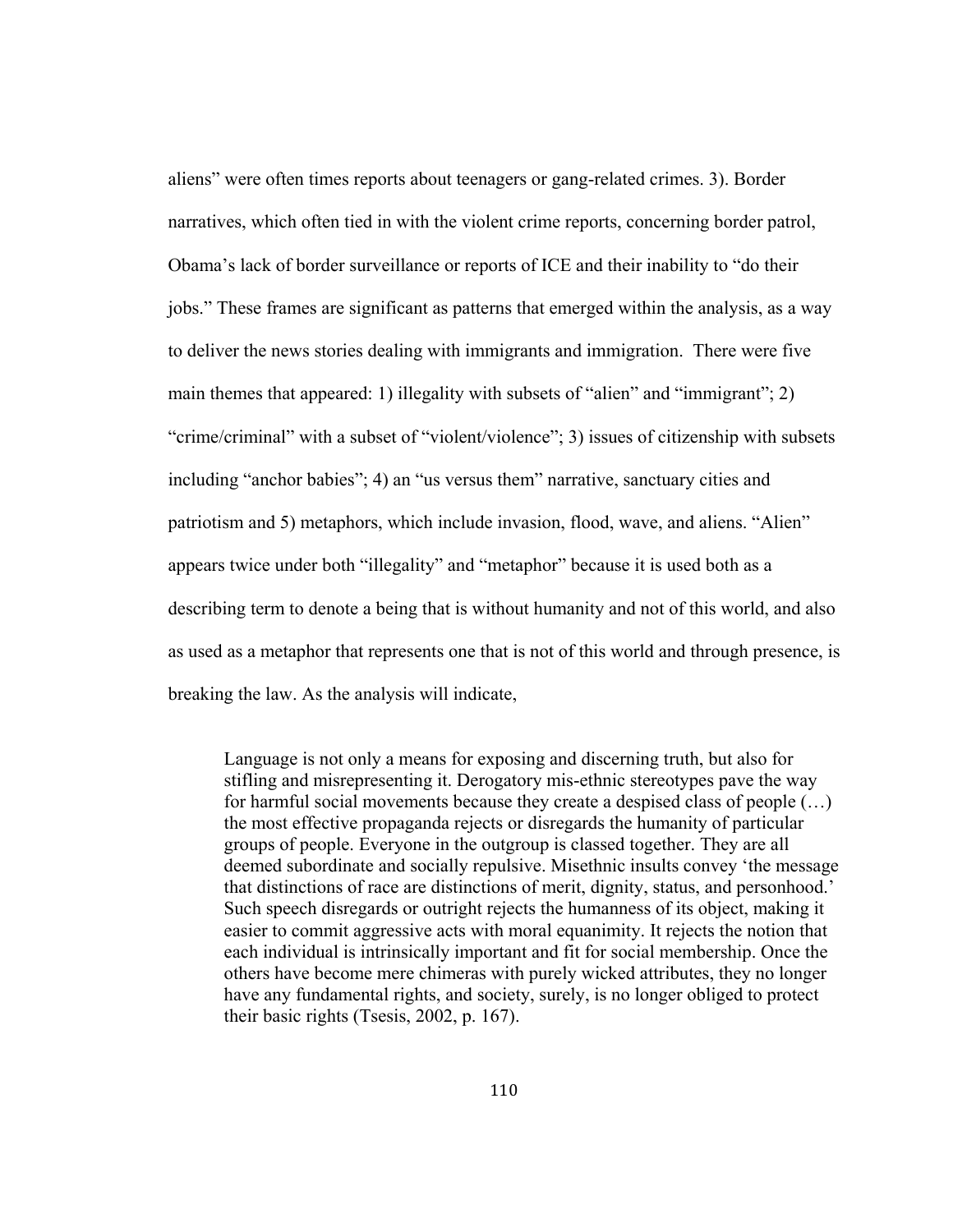In other words, the power of language can work to disenfranchise a group of people, and as my analysis will show, this is precisely what is happening within the construction of news media narratives surrounding immigration and immigrant members of this country, documented or not.

## *Illegal, Alien, Immigrant*

 Out of 58 news transcripts, the position of the terms "immigrant" always appeared within the same news story to also include "illegal" and "alien" and was always used to refer to someone of Latino/a descent. Most often, the term "Mexican" was either explicitly stated or implied through border narratives concerning Arizona and Texas and the border they share with Mexico. Distinctions were not made, and all members of "immigrant" were conflated into the blanket term "Latino/a." What was special about the terms "illegal," "alien" and "immigrant" is that they all appeared in the other themes and narratives; they were used as descriptors in the telling or "reporting" of newsworthy information regarding stories that contained members of Latino/as race and culture. So one of the most important points is that the terms "illegal", "alien", and "immigrant" described Latino/a culture. The consumers are always reminded that people of this particular race and culture are breaking the law, are devoid of humanity and do not belong nor are originally from the United States. Again, it's important to note that this connection does not just occur in these four networks, but rather these are the dominant news networks in the United States, and often smaller news stations and other communicative institutions incorporate these same stories as well. It is important to note

111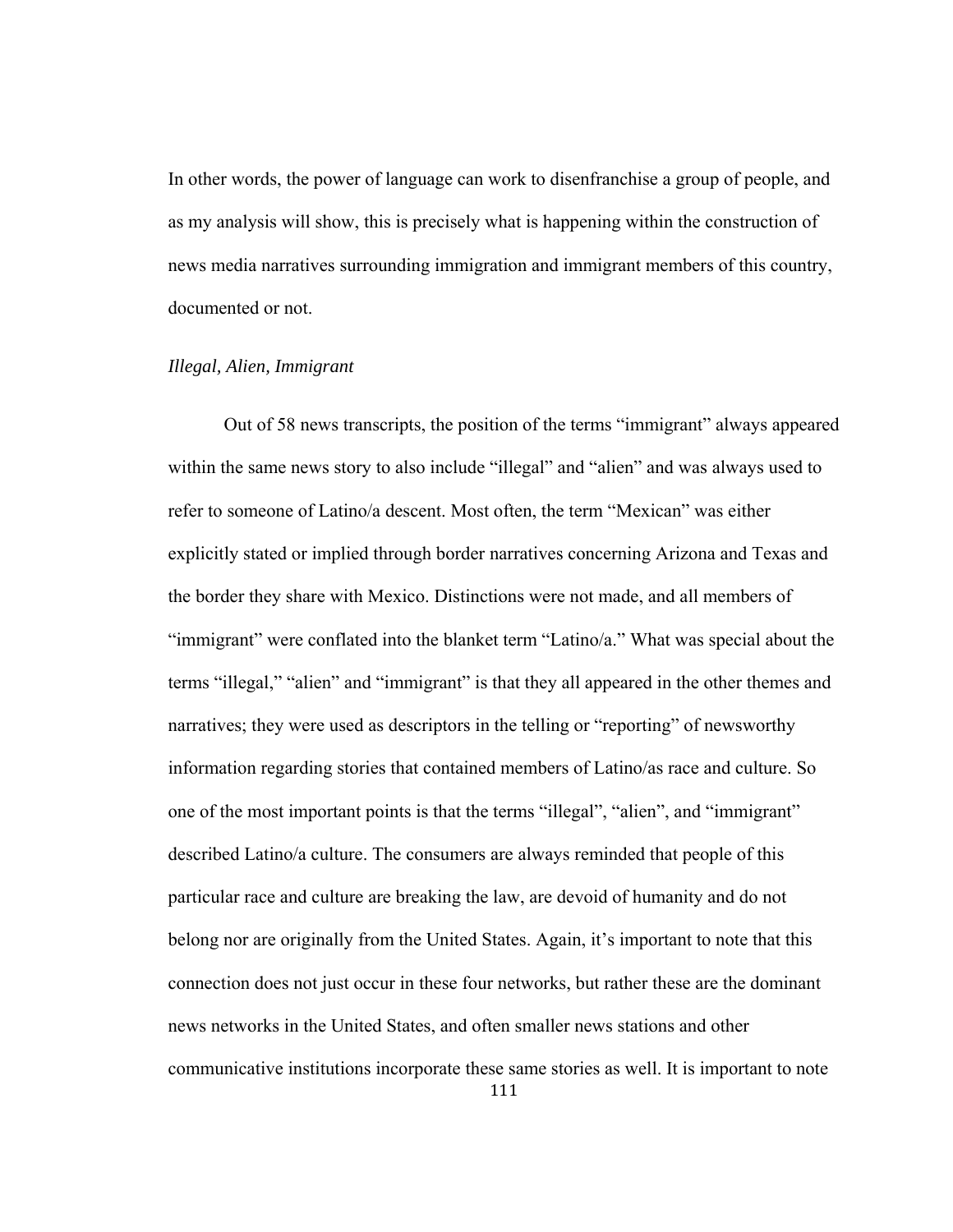that it's not just the consumption of this one particular news source (FOX). Instead, this analysis should be read as an uncovering of patterns consistent across four major news networks. To make the leap that this rhetoric analyzed here gets disseminated in other formats is not a stretch. Rather, it is highly likely. Further, these messages about Latino/as are reinforced consistently in all transcripts. For example, Casey Wain, a CNN correspondent on October 14, 2007 report concerning "Illegal Aliens and Licenses" provides a voice-over:

The union representing 2,200 Phoenix police officers overwhelmingly supports changing department policy to permit officers to report more illegal aliens to federal immigration authorities. Seventy seven percent of the Phoenix Law Enforcement Association's members disagreed with their department's current policy. It prevents officers from contacting Immigration and Customs Enforcement about suspected illegal aliens involved in misdemeanors or traffic violations. The union cites examples such as one officer's recent encounter with four males in a vehicle. According to the officer, there was a gun in the car. Only the driver produced I.D., a paycheck with a phony Social Security number.

MARK SPENCER: PRESIDENT, PHOENIX LAW ENFORCEMENT ASSOCIATION: It all indicated they're in the country illegally. The department's response, do not contact ICE. Let them go. So I've got four male occupants who can't speak English, who can't provide I.D. in a vehicle with a weapon, and my officer is not able to contact ICE. That doesn't make sense.

Wain comes on afterwards to explain that there are legal barriers and scarce resources that prevent cooperation from ICE, which implies that there is an underfunding of immigration resources.

WAIN: Other Arizona law enforcement officials disagree, pointing out that police help the feds investigate bank robberies, narcotics trafficking, and counterfeiting, all federal crimes.

JOE ARPAIO, MARICOPA COUNTY, ARIZONA, SHERIFF: I don't go around complaining that we don't have the resources. We manage our resources properly and we enforce all the laws. And this is just a cop-out, a cop-out. They're illegal.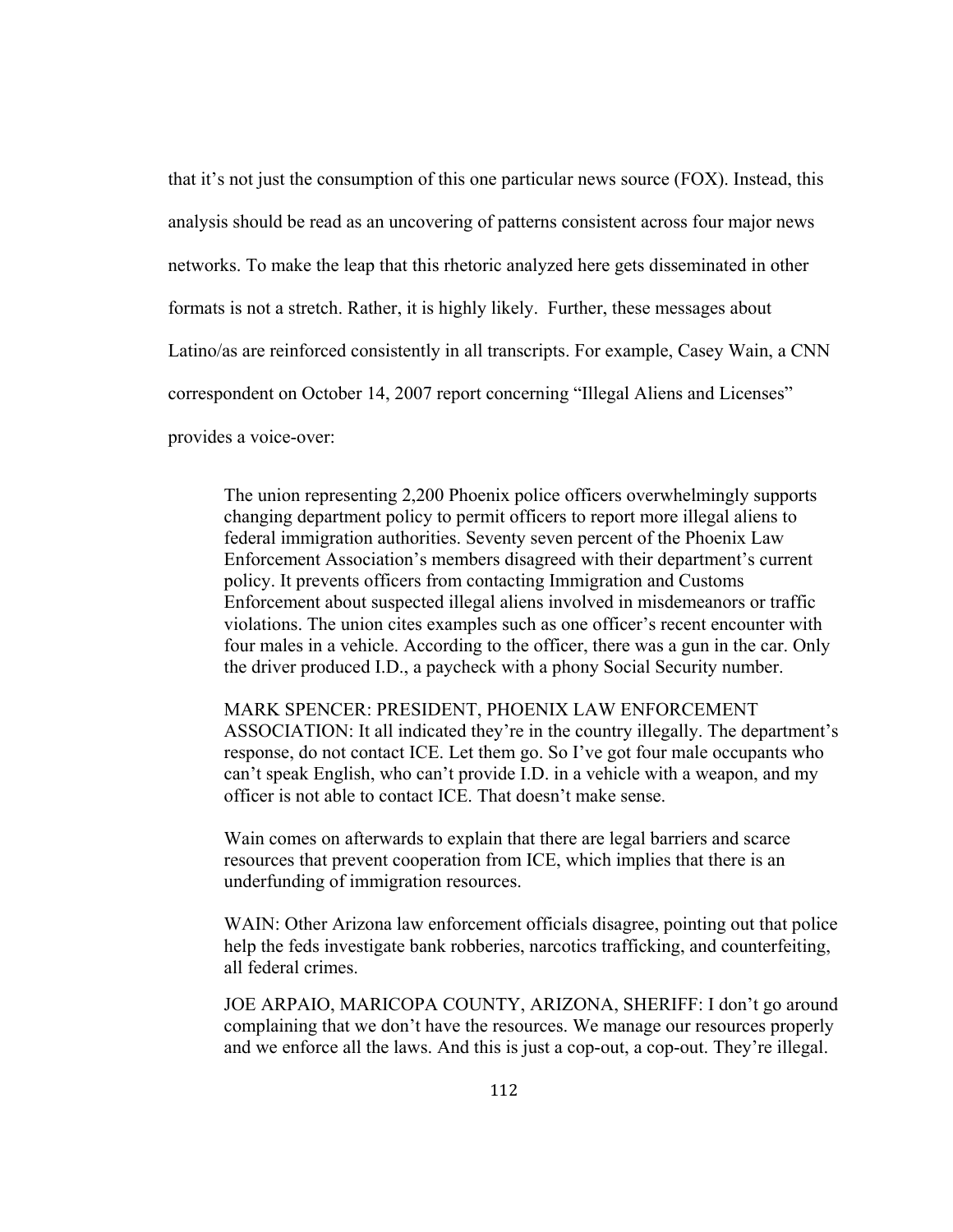They came across that border. They broke the law. They're breaking the law every minute they're here.

WAIN: The police union also cites last month's killing of fellow officer Nick Erfle, gunned down by an illegal alien gang member who had been deported to Mexico, reentered the United States and was in Scottsdale police custody earlier this year. ICE says Erfle's killer probably would not have been released on bail if ICE had been notified he was in police custody.

Another CNN correspondent named Pilgrim goes on to report about a government plan that would crack down on "illegal aliens" and then, a brief statement of what's to come when Pilgrim says:

 Coming up, the state of Texas tells President Bush to stop abusing his power in the death penalty conviction of an illegal alien Mexican for the brutal rape and murder of two teenaged girls.

Later on in that same news story another CNN correspondent named Bill Tucker discusses New York and the issue of driver's licenses to "illegal aliens." Tucker later states, in his discussion with Republican Joseph Bruno, the New York State Senate Majority Leader, that "non-driver identification cards and drivers' licenses issued to illegal aliens will look exactly the same as those issued to legal residents and citizens. And that has many in the state worried about possible voter fraud." Indicated in this interaction is a presence of fear, one that indicates that if "illegal aliens" gain access to voting, our country will be in trouble. As Tsesis (2002) states, "the repeated expression of racist and ethnocentric ideology makes commonplace the view that minorities are innately unworthy of full constitutional rights" (p. 169). In other words, this exchange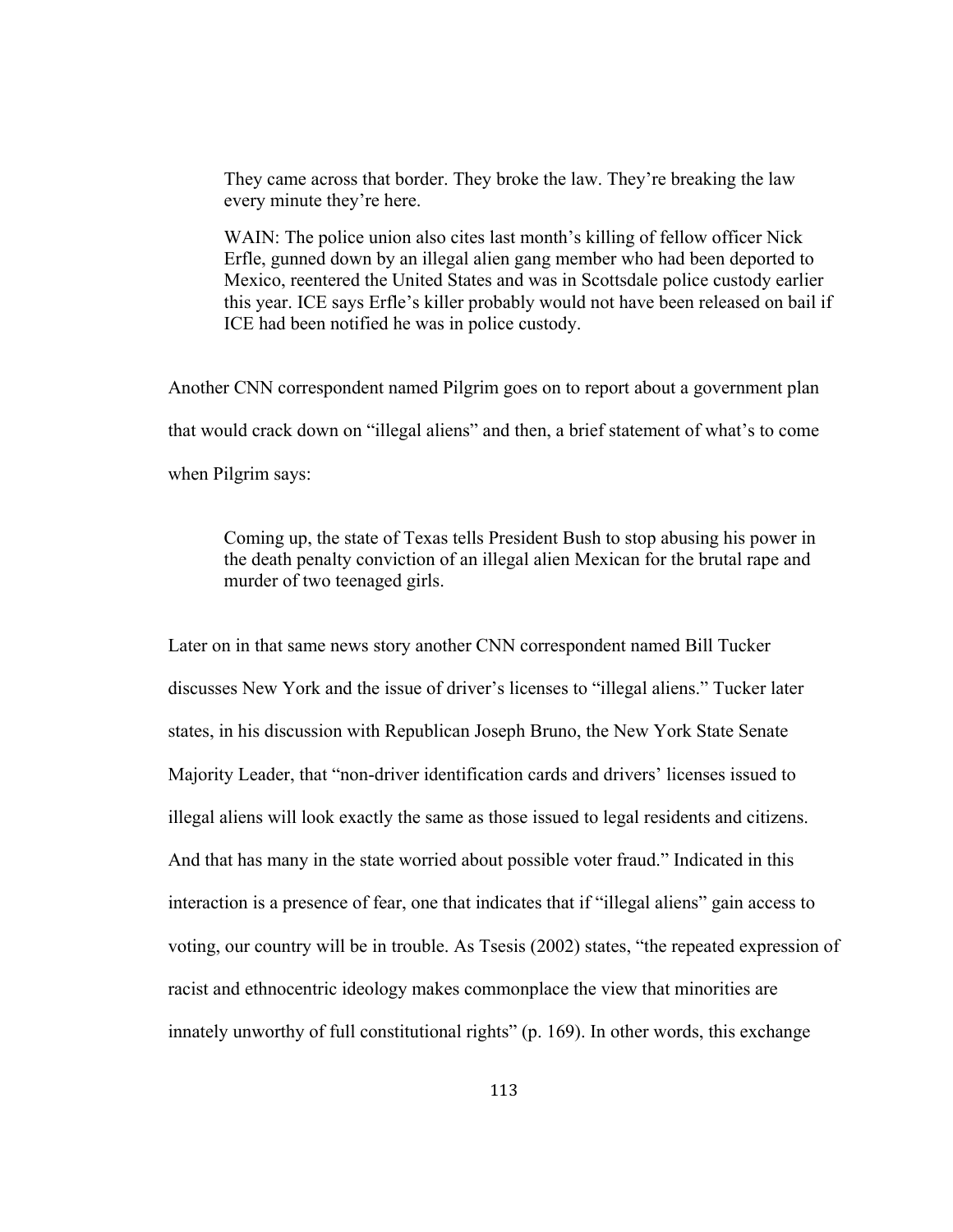implies that immigrants of Mexican descent (or perceived as such descent) are not worthy of having identification, and most certainly should not be able to have I.D.s that may indicate they live and work in the United States.

 In an exchange on CNN in November 2008, CNN anchor Rick Sanchez discussed the topic of whether "illegal immigrants" in the U.S. military should be granted automatic U.S. citizenship. Before reporting on the "illegal immigrants, Sanchez framed this discussion in reporting about a Finnish teen whom purportedly carried out a mass shooting at a school, and Hillary Clinton's campaign facing charges of planting audience members. In the choice to link these new stories, the discussion of an "illegal immigrant" and the question of citizenship is also linked to a massacre and lying by a democratic campaign. Furthermore, Sanchez begins his show by stating, "It's Veteran's Day, " a discussion concerning the citizenship of "illegal immigrants" on a day that is touted as the ultimate American holiday. This particular holiday's connotation surrounds American patriotism and emotion, which is likely to work in favor of keeping "illegals" from gaining citizenship. Sanchez talks with the President of Americans for Legal Immigration Political Action Committee.

SANCHEZ: So there's something really important that I think we should talk about. You know, I always say in this show and in my conversations with Lou [Dobbs] that it's not about the immigrants. It's about immigration, immigration, a policy. That's what we in this country somehow have to fix, especially—You ready?—especially if the immigrants in particular are willing to give their lives for this country, die for the United States of America.

Look, if you're willing to fight for America, you should be treated like an American, those people. It's like an exception. Well, most people would agree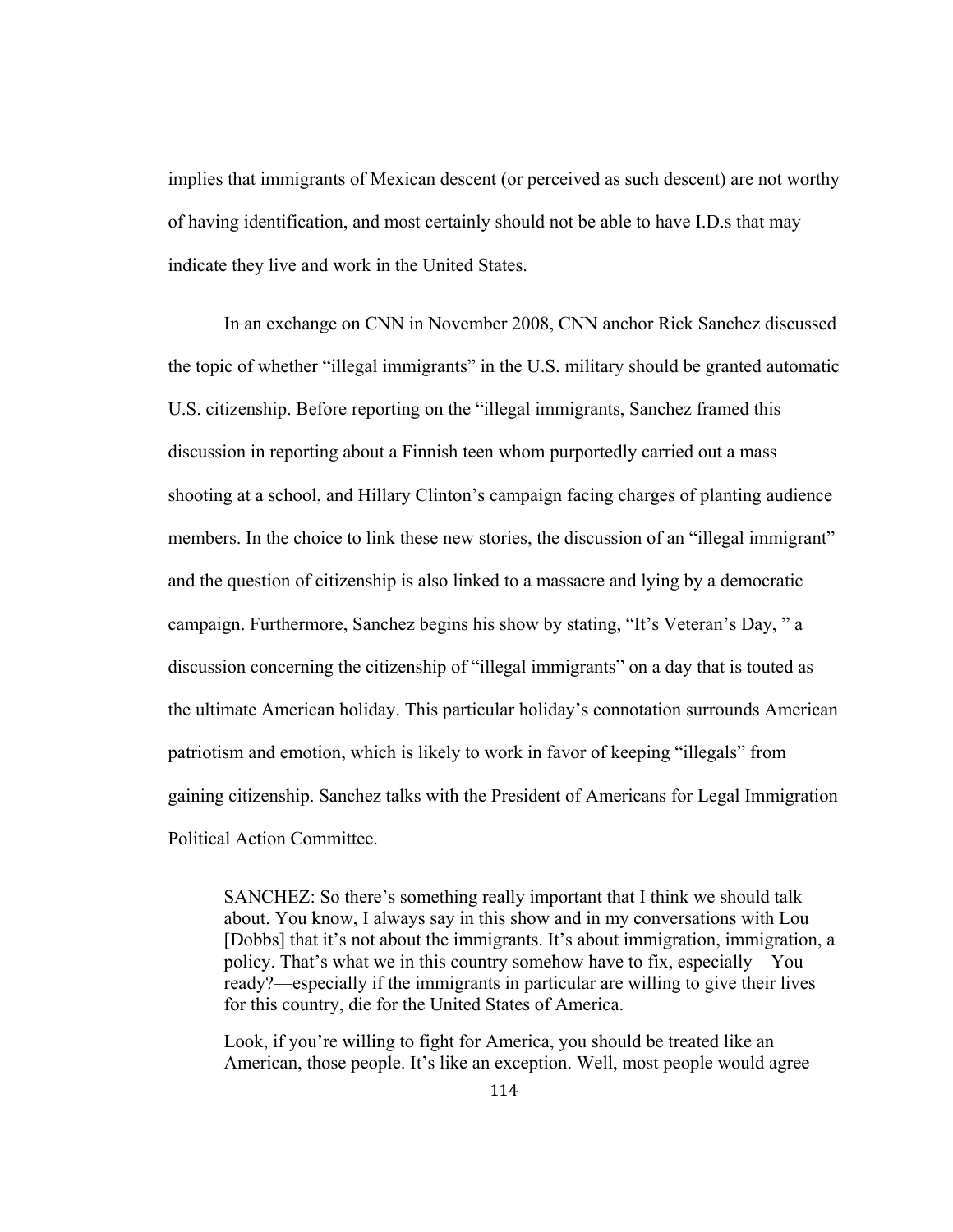with that, right? Not William Gheen. He's joining us right now. Let me read to you, Mr. Gheen, what the president actually said. Let's put that up, if we can. If somebody is willing to risk their lives for our country—quote—'they ought to be full participants in our country'. Where is he wrong?

WILLIAM GHEEN: Well immigrants in the military are fine. But trying to stick illegal aliens in the military, come on, Rick. They have shown a disregard for our territorial jurisdiction and our borders.

SANCHEZ: Well, that's what we're talking about. We're talking about what you would call illegal aliens. Those are the ones the president is talking about.

GHEEN: All right, well, you called them immigrants, and I wish you would stop insulting immigrants by comparing them to illegal aliens. It's very rude to call them that, because immigrants have done things the right way. Illegal aliens have broken many laws.

SANCHEZ: Well, actually, I will tell you where you're wrong. Most of the people who are in your words illegal aliens or illegal immigrants actually come to the United States legally and then tried to process their papers after they were here or allowed their visa to expire. So, they actually came into the country legally to begin with. And that's about half the people that you call illegal aliens. Answer that, sir.

GHEEN: Well, right at that point, they become legally termed. And it is an affront and anti-immigrant to try to compare them to America's law-abiding immigrants.

In this discourse, it is clear that Gheen is making a distinction between "immigrant" and

"illegal alien," cutting the difference in those who are here legally, and those we are not.

He does not, however, take into account that those here legally may have once been here

illegally or vice versa; further, it is not a stretch to say that Gheen's differentiation

between "immigrant" and "illegal alien" likely lies on a racist assumption that

immigrants are not Latino/a, and that illegal aliens are. Consistently within this type of

news reporting, illegality always accompanies any discussion concerning immigration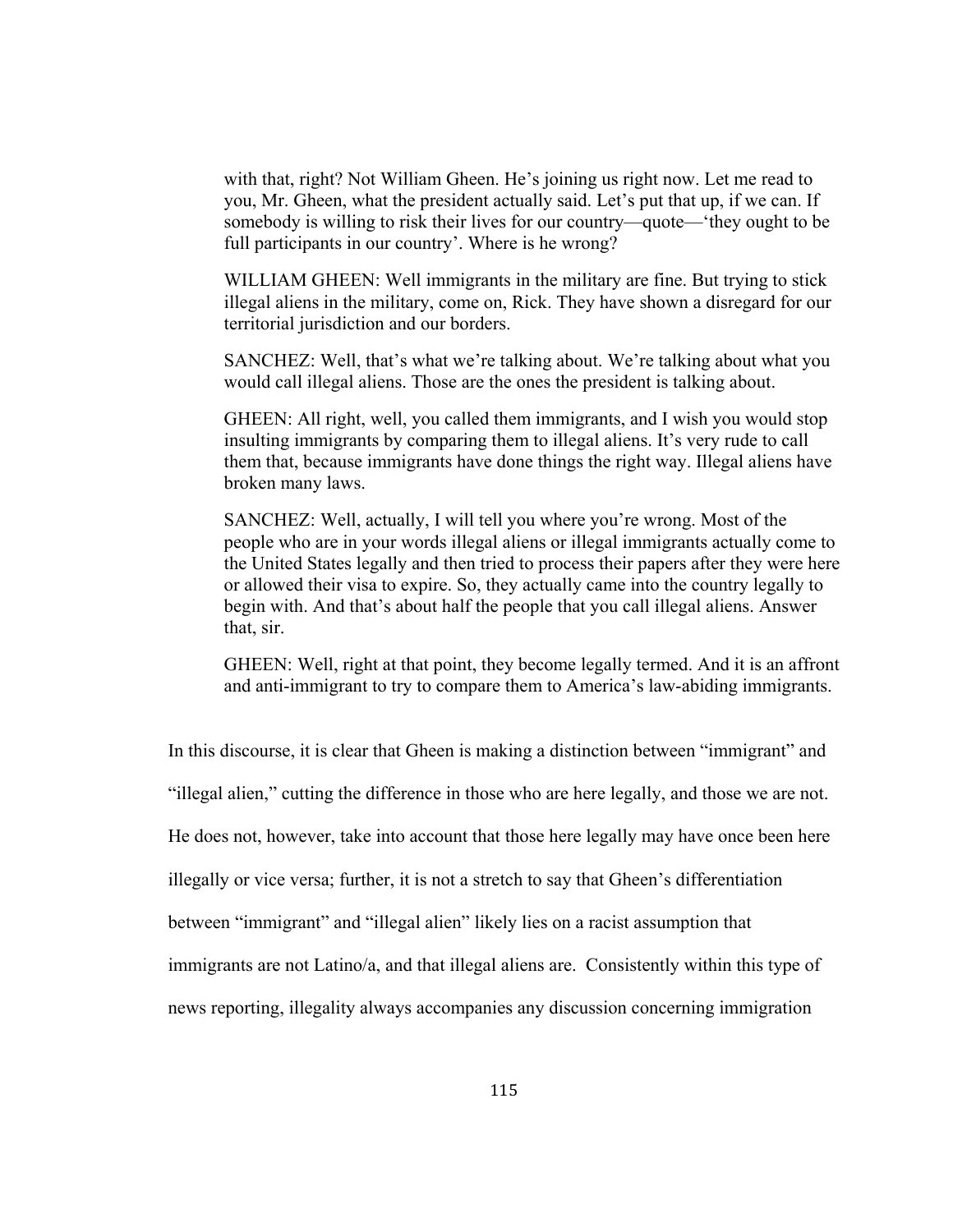and those of Latino/a descent. According to Rodriguez (1998), many studies have documented the "symbolic annihilation" of Latino/as in the mass media. He states,

These studies, both entertainment and journalistic media production, conclude that in those few instances when Latinos are recreated as members of U.S. society in general market media, they are most often portrayed as criminal, or otherwise socially deviant. A pervasive example of the consequences of this representation (and lack of representation) is general market journalism's continuing focus on illegal Latin American immigration to the United States—to the virtual exclusion of other aspects of Latino life (p. 1).

In other words, none of these transcripts included discussion about any other aspect of Latino/a or Latin American life other than their citizenship or "alien" status. Rodriguez (1998) further points out that "ethnicity is a collective identity that arises from daily experience, in the instances examined here, out of the daily experiences of commercial cultural journalistic production. Similarly, race and (and racial categorizing) is a social process. The racializing of U.S. communities of Latin American descent is a recurring theme" (p.2). The social process of news media is far-reaching and constructed by those who are deemed "authoritative" simply by their presence. This relates back to Giroux (2002) in that media is not neutral and has ideological bent and power in what and how news gets told. Sanchez seems to position himself as a voice of reason so to speak, challenging Gheen's ideology around immigration and positions it as too radical at first.

 As the exchange continues, within the same transcript, Sanchez and Gheen continue their discussion on the topic of citizenship for undocumented military members, and Gheen continues to differentiate between "immigrant" and "illegal alien."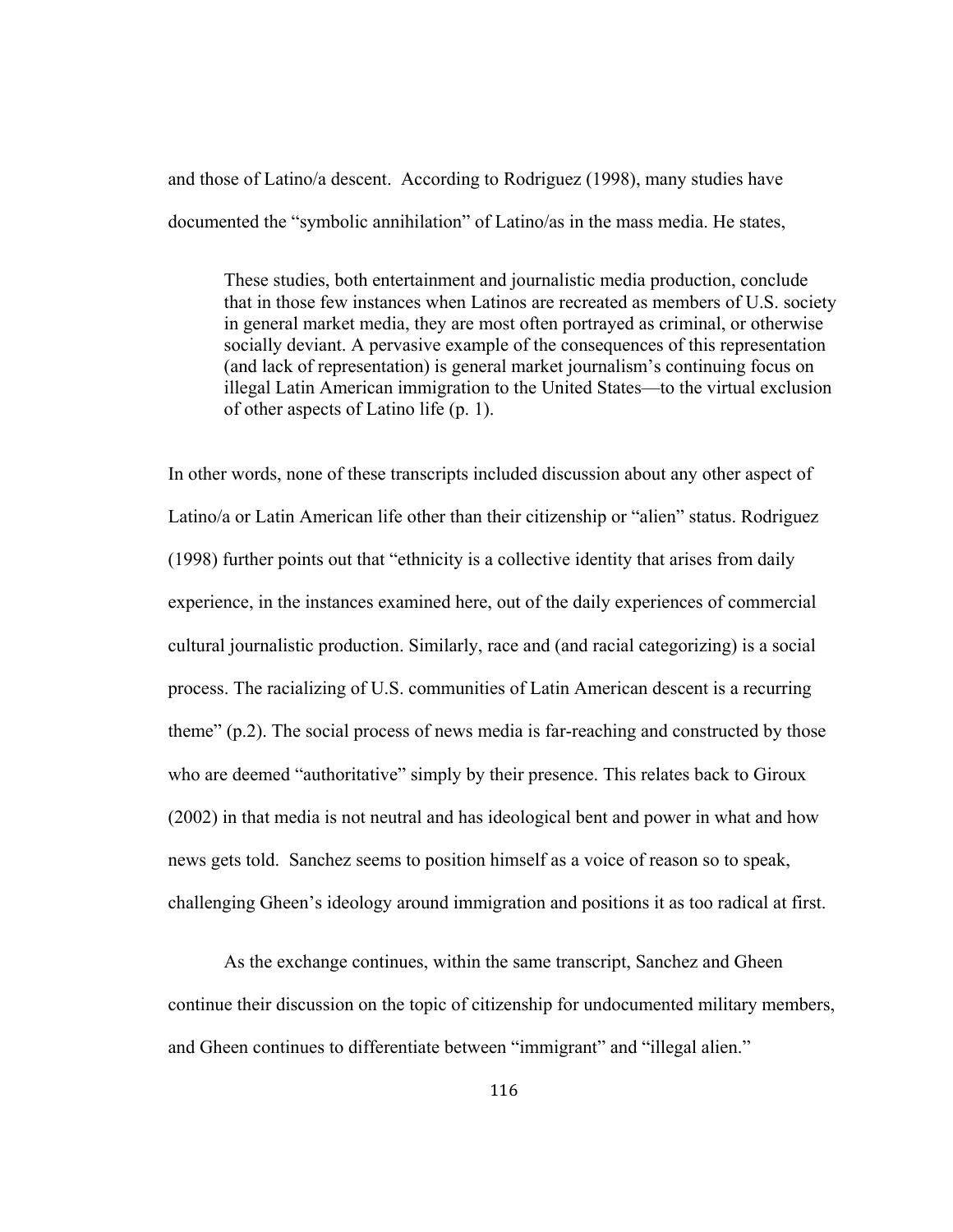SANCHEZ: All right. So, Bill, you would tell this guy—he comes back to the United States—hey, thanks for doing your job; thanks for sacrificing your life; now get out of the country; you're deported? You would say that to him?

GHEEN: No. No. I would say, if he's an illegal alien, he shouldn't be in the military anyway, for three important reasons. One it's ridiculous to think that illegal aliens are going to defend our borders and our states against invasion, Rick. Two, we already have a problem where forces trained by the U.S. military, such as Las Zetas, which controls the border more than the Border Patrol, were trained by the American military at Fort Benning, South Carolina. Now they're importing drugs and illegal aliens.

SANCHEZ: Well, hold on a minute. I want to go back to number one. I just started thinking about what you just said. It's ridiculous to think that an illegal alien would defend our country.

GHEEN: Defend our borders.

SANCHEZ: You just had one.

GHEEN: Yes.

SANCHEZ: We just had one on the air who did just that.

GHEEN: That's an illegal--you said that guy is an illegal alien in the military?

SANCHEZ: He is. He's an illegal alien in the military.

GHEEN: He needs to be arrested and detained as soon as possible and put back in his home country. You think training these people with arms and demolitions is a good idea? You have got 60 percent of the people in Mexico that feel that the United States shouldn't even control the Southwest United States, and you're going to train them in arms and explosives? Bet the French are glad they didn't do that before the illegal aliens started burning half the country over the last two years, Rick.

SANCHEZ: So, man, you must hate these guys. You just want them—I mean, you want them punished altogether.

GHEEN: There's no hate. The truth is not hate.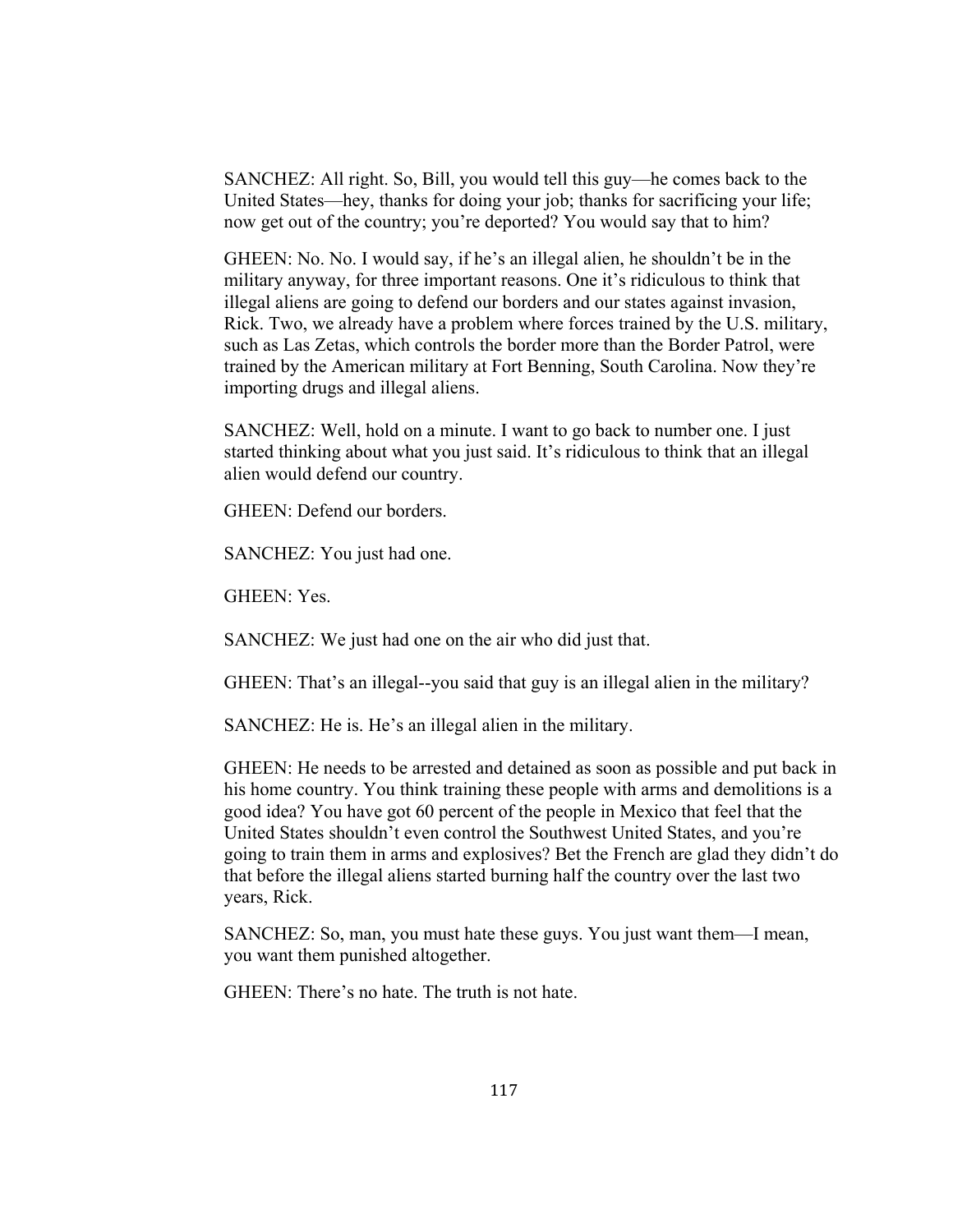In this discourse, Gheen is clearly marking the difference between an American and an "illegal" in refusing the idea that someone without documentation could also be a member of the U.S military. Despite service, Gheen is offering fear as a response to training "illegals" in weapons and arms. It is clear by his follow-up statement that many of "them" still think the southwest U.S. belongs to Mexico that "illegals" would use their training against the U.S., instead of for it. It's also evident that many of these themes overlap, as this discourse also includes an assumption of an "us versus them" mentality, as well as a concern over border control. As Cisneros (2008) contends,

As George Lakoff and Sam Ferguson note, the framing of immigration discourse in the terms of 'illegal aliens,' 'border security,' and 'amnesty' focuses entirely on the immigrants and the administrative agencies charged with overseeing immigration law. This framing is 'NOT neutral' but 'dehumanizes' immigrants and 'pre-empts' a consideration of 'broader social and economic concerns' (such as foreign economic policy and international human rights) (p. 571).

This is exactly what is occurring in the exchange above. Sanchez acts as a foil in response to Gheen, prompting him with "you must really hate these guys." At first Sanchez reads as a level-headed reporter simply trying to "get at the truth" of Gheen's ideology. However, Sanchez continues to perpetuate the racist narrative Gheen espouses, repeating Gheen's language and prompting him to go further. While Sanchez is read as objective since he occupies the reporter space, someone who is simply interviewing and trying to understand, he also highlights Gheen's ideology through repetition and probing questions instead of questioning and challenging Gheen, which works to cement Gheen's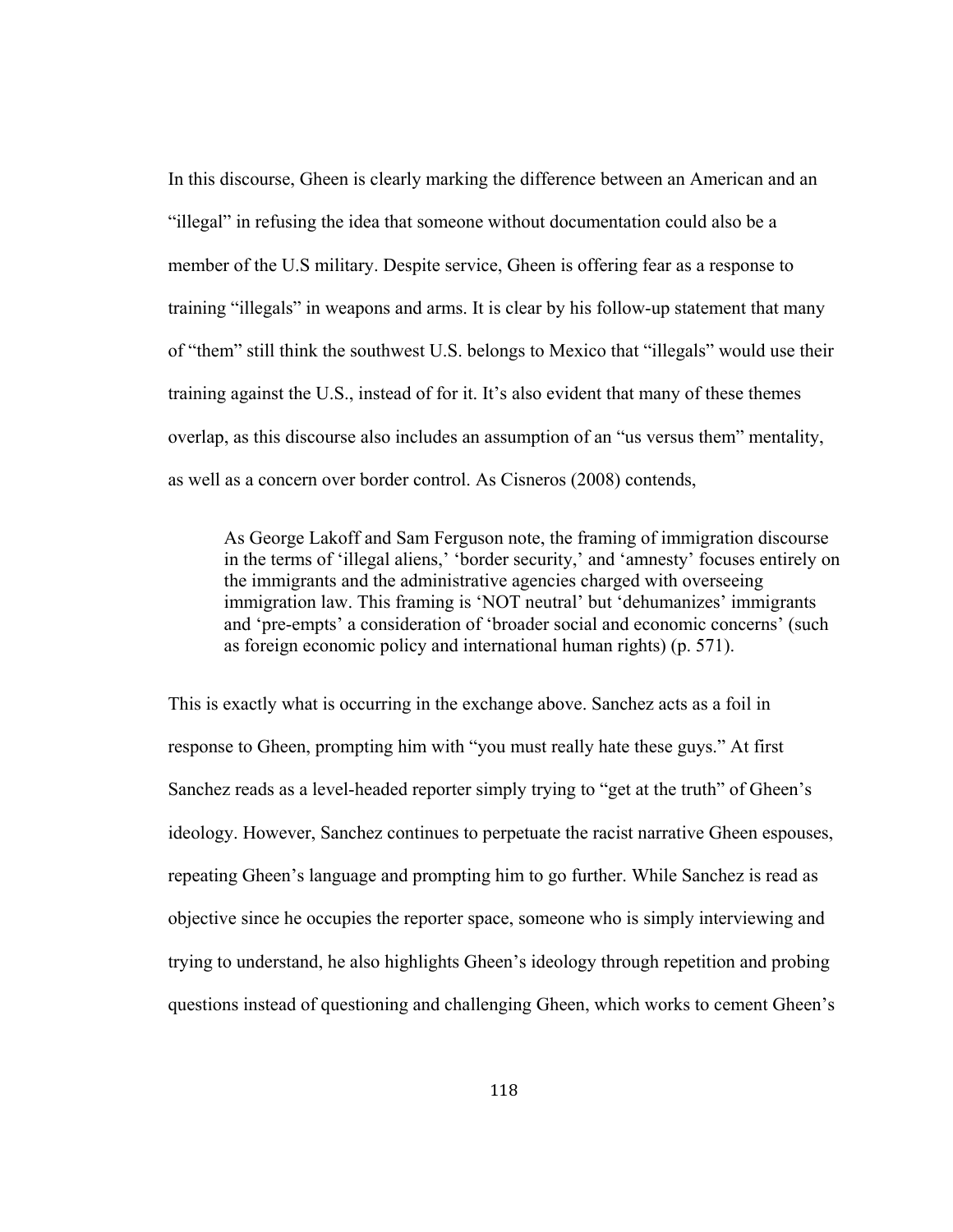racism. On the surface, Sanchez had multiple opportunities to complicate Gheen's stance, but did not.

#### *Criminal, Crime, Violence*

In locating the terms "illegal" and "alien" within the transcripts, one of the most common linkages was to crime, criminal activity and violent behavior that posed a threat to American citizens, or linked Latinos/as to drug and criminal gang-related narratives. Out of the 58 transcripts, over 40 were of *The O'Reilly Factor* where most of the narratives occurred around discussions of immigration. FOX News overwhelmingly represented the immigration discussion on their main talk shows, almost always occurring on *The O'Reilly Factor*. This is evidence of what Chomsky (1988) argues: that the news is responsible to capitalist, hegemonic forces as mentioned in chapter one. If major corporations own news networks, then their interests and profit are skewed toward higher ratings that equal more money. This hegemonic rhetoric is more likely then to appear in news stations across the board, because as I have established, news is not neutral nor absent of ideology.

 In a program in February 2008, O'Reilly discussed Geraldo Rivera's penning a book on immigration.

O'REILLY: In the 'Personal Story' segment tonight, last April Geraldo Rivera and I had a gentle conversation about criminal illegal aliens and the system that allows them to access our nation.

(CLIP BEGINS)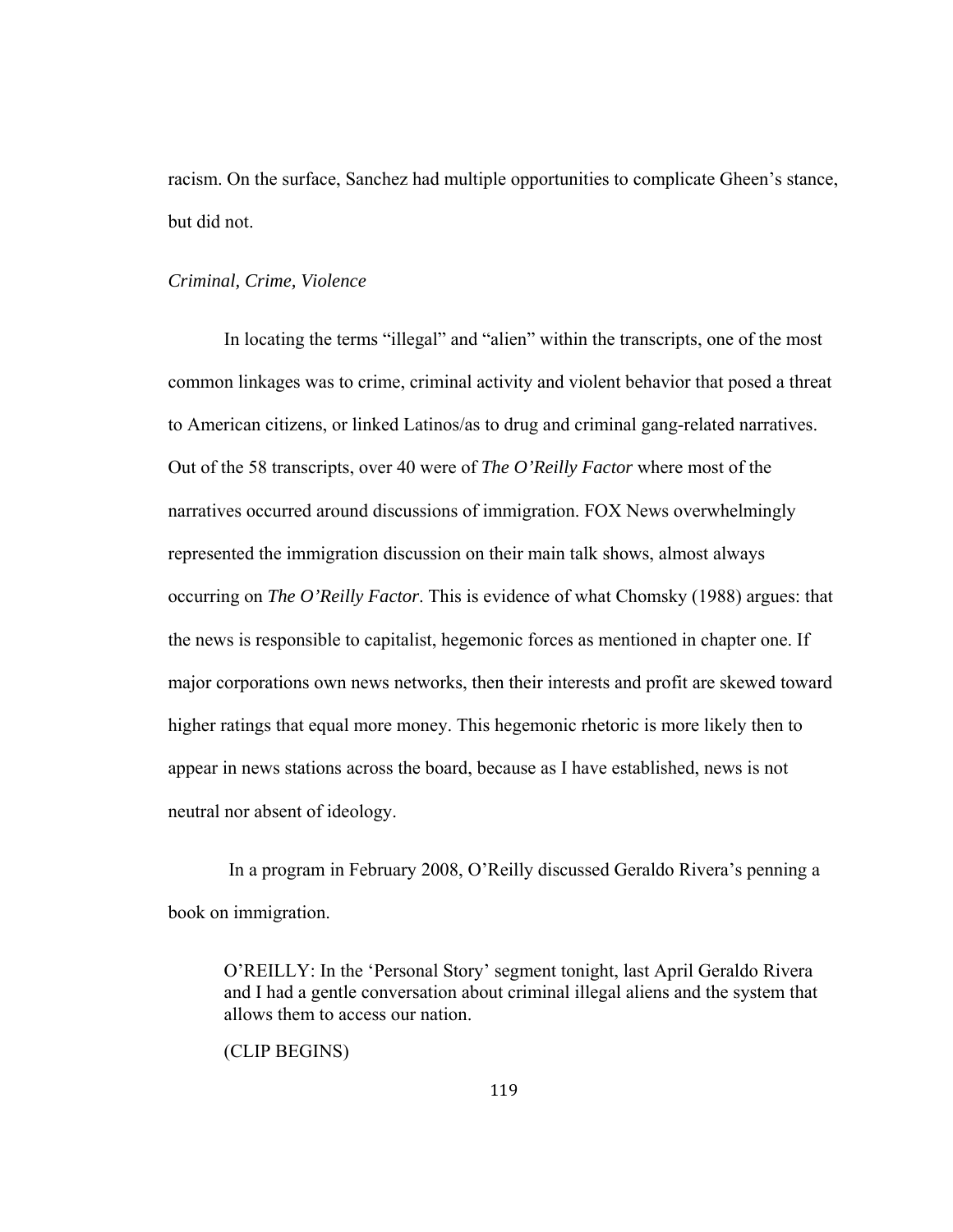O'REILLY: He doesn't have a right to be here.

RIVERA: He didn't commit a felony…

O'REILLY: He doesn't have a right to be in this country.

RIVERA: But that has nothing to do with the fact that he's a drunk.

O'REILLY: He should have been deported. He should have been deported, and this mayor and the police chief didn't deport him.

RIVERA: Listen, do you know how many people we have in jail? How many of them are illegal aliens? Illegal aliens commit crimes at a lower rate than citizens do.

O'REILLY: This guy wouldn't have been here.

RIVERA: Cool your jets. It has nothing to do with illegal aliens. It has to do with drunk driving. You don't obscure a tragedy to make a cheap political point.

O'REILLY: It's not a cheap political point, and you know it. This is justice.

RIVERA: It has nothing to do with that.

O'REILLY: No. You want anarchy.

(end clip)

O'REILLY: All right. Now we're talking about the Virginia Beach situation where an illegal alien drunk driver with a sheet, a rap sheet killed two teenagers. And my position was obviously—shouldn't have been in the country. Well, that dustup created so much controversy that publishers wanted to hear what Mr. Rivera thought in depth.

It's clear here that O'Reilly is trying to underscore that an "illegal alien" killed two

*American teenagers.* If this "illegal alien" had been in his home country, and the accident

occurred, O'Reilly wouldn't care because the victims wouldn't be American. He implies

that "illegal aliens" are criminals and if allowed to stay on U.S. soil, will be harmful, and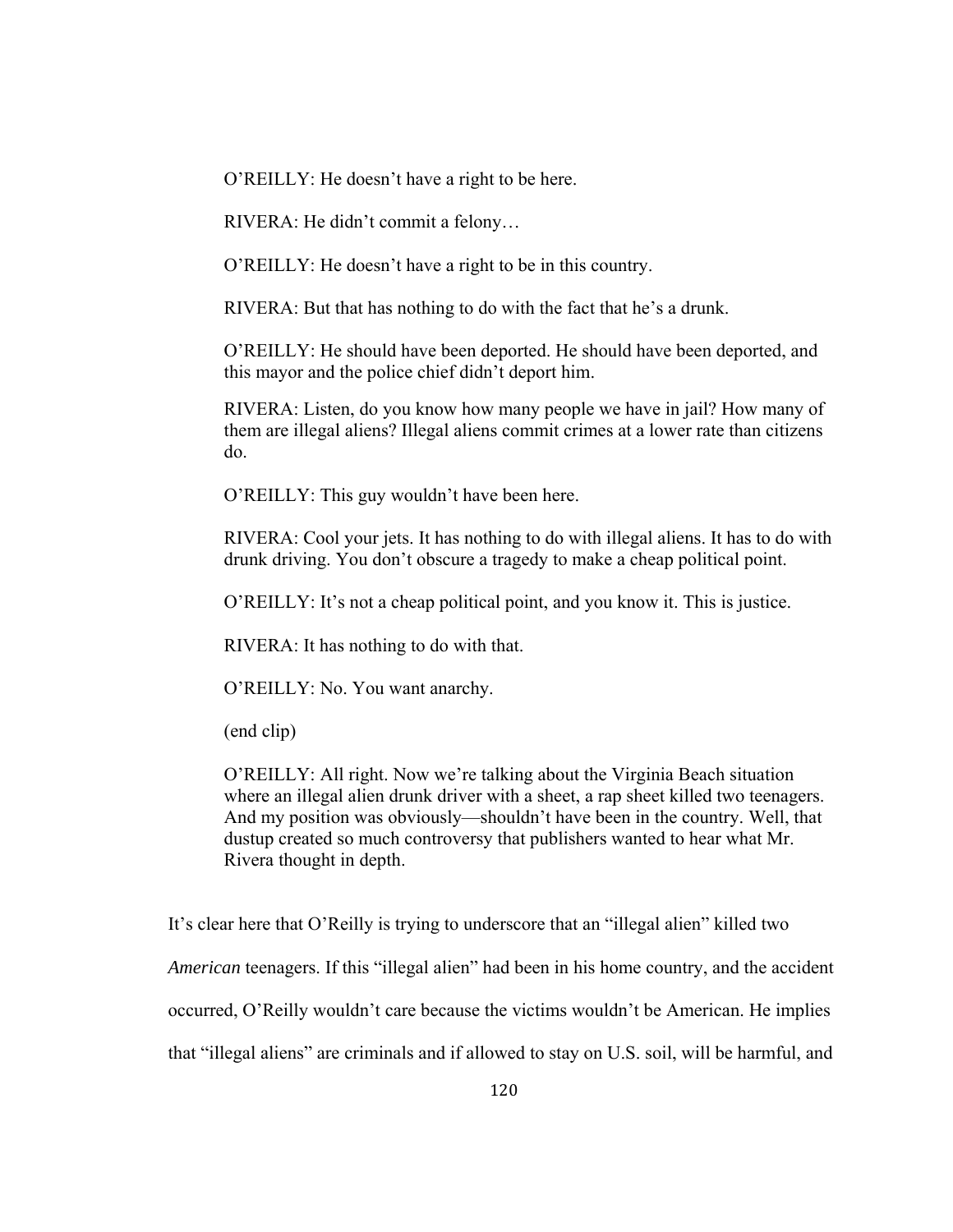will commit and engage in criminal activity *against* American citizens. O'Reilly goes on to argue a difference between law-abiding residents and "the criminal." Rivera, though also conservative leaning, does try to challenge O'Reilly's viewpoint and point out that drunk driving and one's racial identity do not matter; however, Rivera is continually usurped by O'Reilly, and within this clip, serves as a springboard for O'Reilly to continue his rant. Rivera is positioned, through O'Reilly's responses, as simply someone who is uninformed and naïve, as O'Reilly states, "this is not a cheap political point. This is justice." The issue of justice is much more important than politics, which is implied in O'Reilly's response.

O'REILLY: But the criminal—you and I separate on the criminal deal, and that's your weakness and your argument's weakness. America has got enough problems with its own criminals. If you have an out-of-control madness situation, as you had on the southern border, it's madness. It's better now, but when we were fighting last April it was madness. And then you have a certain amount of those people coming over committing crimes. And you know the gangs from El Salvador, the drug dealing. And it's not just Hispanics. It's Russians. It's a whole bunch of people. Those people do not deserve to be here and have to be swiftly deported from this country and you should be behind that.

O'Reilly goes on to mention, in contrast to Rivera's point that most of the population in

prison are American documented citizens, that illegal aliens still commit crimes.

O'REILLY: The big difference is that we are allowing people to come here who shouldn't be here. Just yesterday in Minnesota, another drunken illegal alien bangs into a school bus, killing kids. Now, could that have happened with an American? Sure.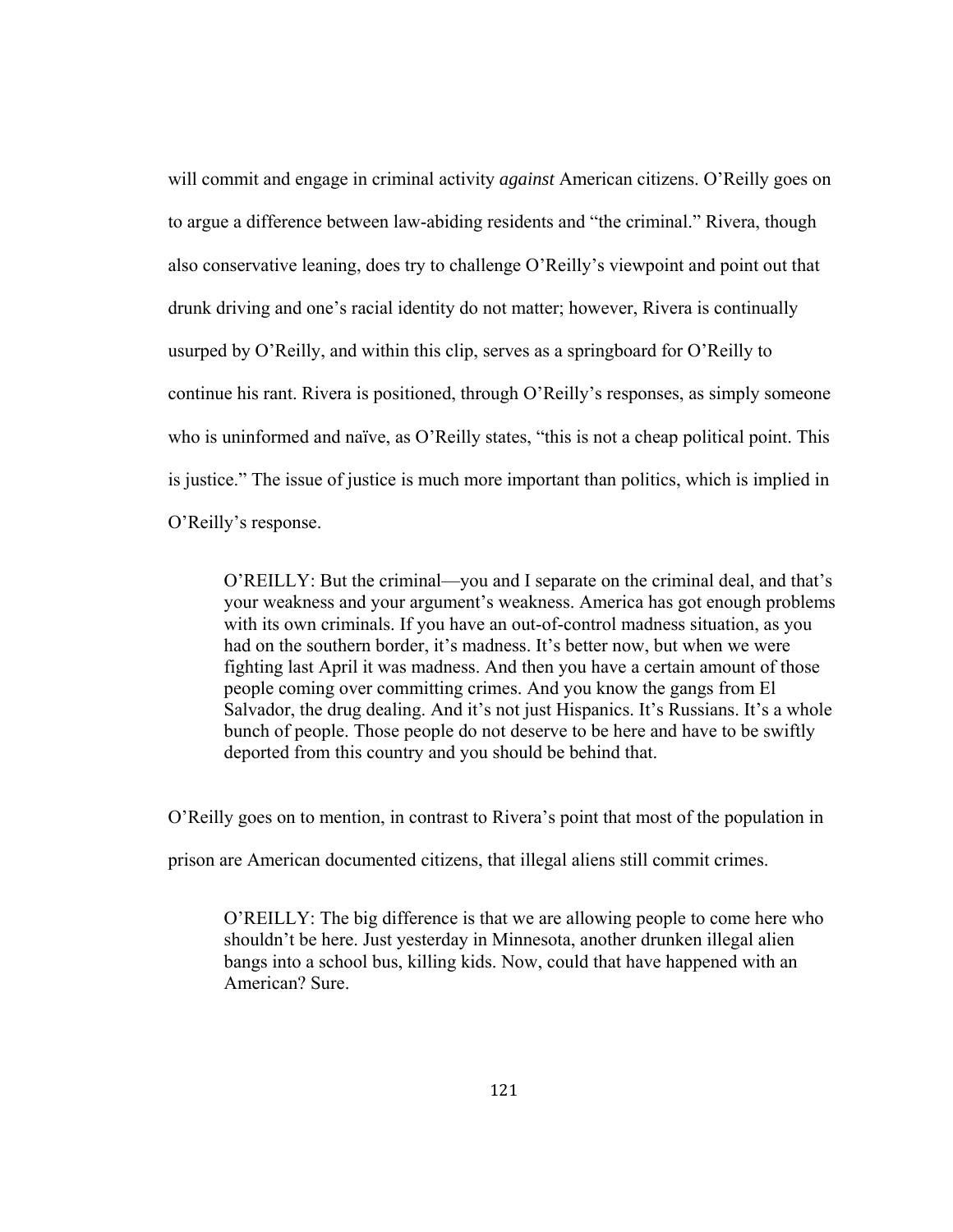This type of rhetoric allows for an "us versus them" dichotomy, linking the Latino/a identity with an inherent criminalization, implying two important "truths" about Latino/as: 1. That all folks who either identify as or could be identified as Latino/a are inherently criminals just by being on U.S. soil and 2: that Latinos/as are not U.S. citizens, ever. This was further evidenced in 2013 when a 10-year-old mariachi singer named Sebastian de la Cruz from Texas sang the U.S. National Anthem at Game 3 of the NBA finals while wearing a traditional outfit from his El Salvadorian heritage; immediately, the Twittersphere, an atmosphere made up of everyday citizens, exploded with anti-American rhetoric, claiming and accusing this young man of being an "illegal" or "anchor baby" and thus, should not be allowed to sing the National Anthem. According to Trueba (1999), "the anxiety generated by the immigration waves at the end of the twentieth century, intimately related to the worldwide restructuring of the economy and global sociopolitical and economic changes, has resulted in the increased demonizing of immigrants as criminals" (p. 3). Not only is the construction of immigrant as criminal commonplace, but it also works as a metaphor when "the nation is conceived as a house, immigrants are represented as criminals, invaders, or dangerous and destructive flood waters" (Cisneros, 2008, p. 572). In other words, immigrants, especially Latinos/as, are seen as an invasion of criminality that must be stopped, no matter what. This is the dominant and consistent theme throughout the media discourses in immigration policy discussions.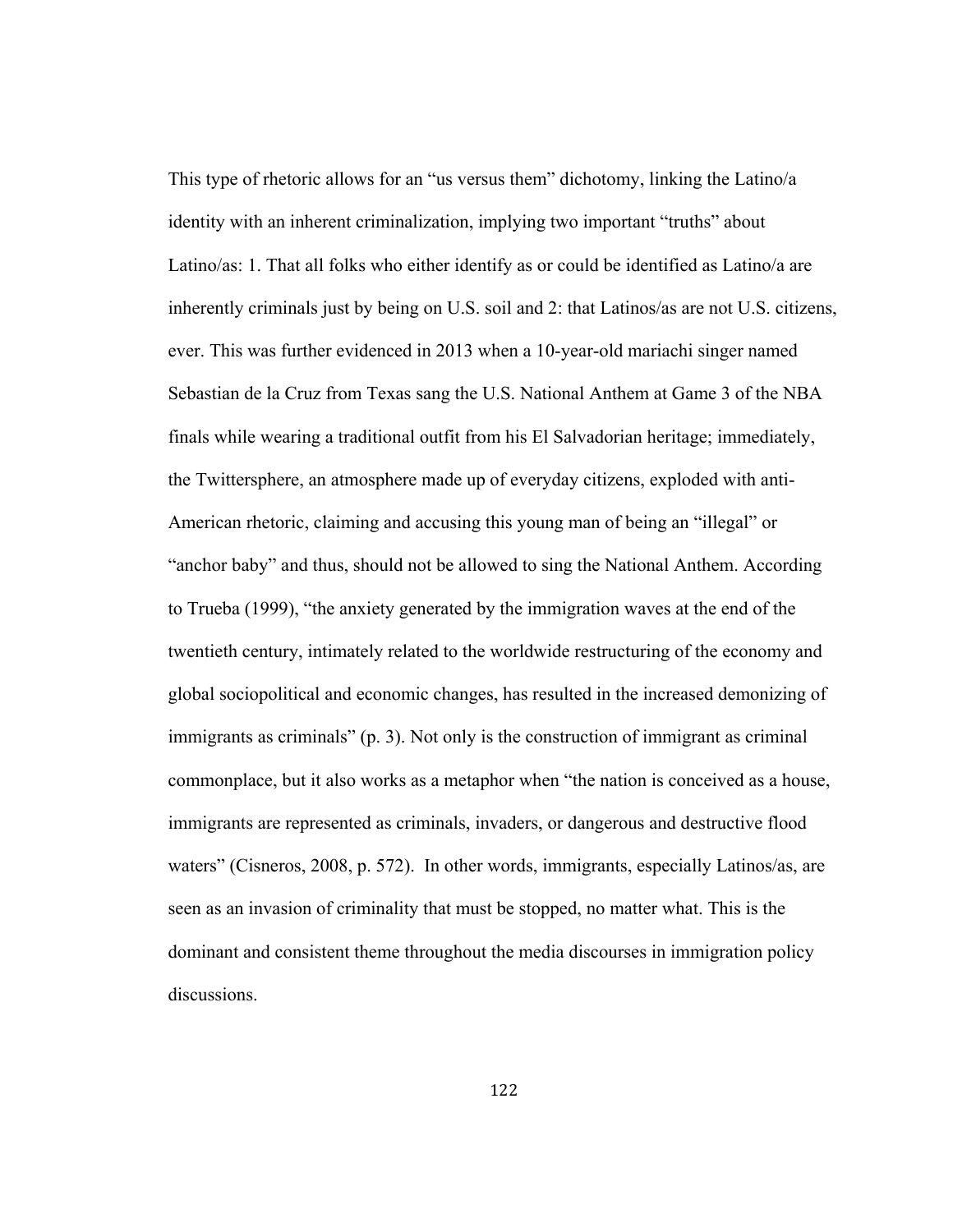In a segment on CNN in May 2008, news anchor Lou Dobbs focused on the administration's refusal to protect American citizens from Mexican drug cartels and dangerous food imports.

LOU DOBBS: Tonight in Congress over the administration's outright refusal to protect American consumers from dangerous food and drug imports, tonight disturbing new evidence that violence from Mexico's war and drug cartels and illegal alien traffickers has spilled in American suburbs north of the border. And tonight, the author of a provocative new book on illegal immigration, Jason Riley, the title of his book says it all, "Let Them In." He's among my guests.

Before Dobbs goes into discussing drug trafficking and illegal aliens, he first reports on President Bush's apparent attack on Democrats and then Senator Obama who President Bush accused of wanting to talk with terrorists and radicals. In terms of framing, it is common that discussion of immigration and "illegal aliens" often began or ended with political discussions attacking Obama before he was President, or the Democratic Party and policy.

Though it is clear that prominent and perhaps all news media has an intentional bias and slant, framing can lead the viewer to the narrative idea that it is not the news that is positioning "illegal aliens" within the context and framework of criminality, but rather, just the facts. As Dobbs and O'Reilly have illustrated, they are in positions that are defined as "reporting the news." Because of this, their narratives resort back to this implication: that what they are describing is simply what happened, and that many if not all "illegal aliens" do these criminal behaviors because of who they are, not because of the way the news frames and reports on these happenings. This is deceptive and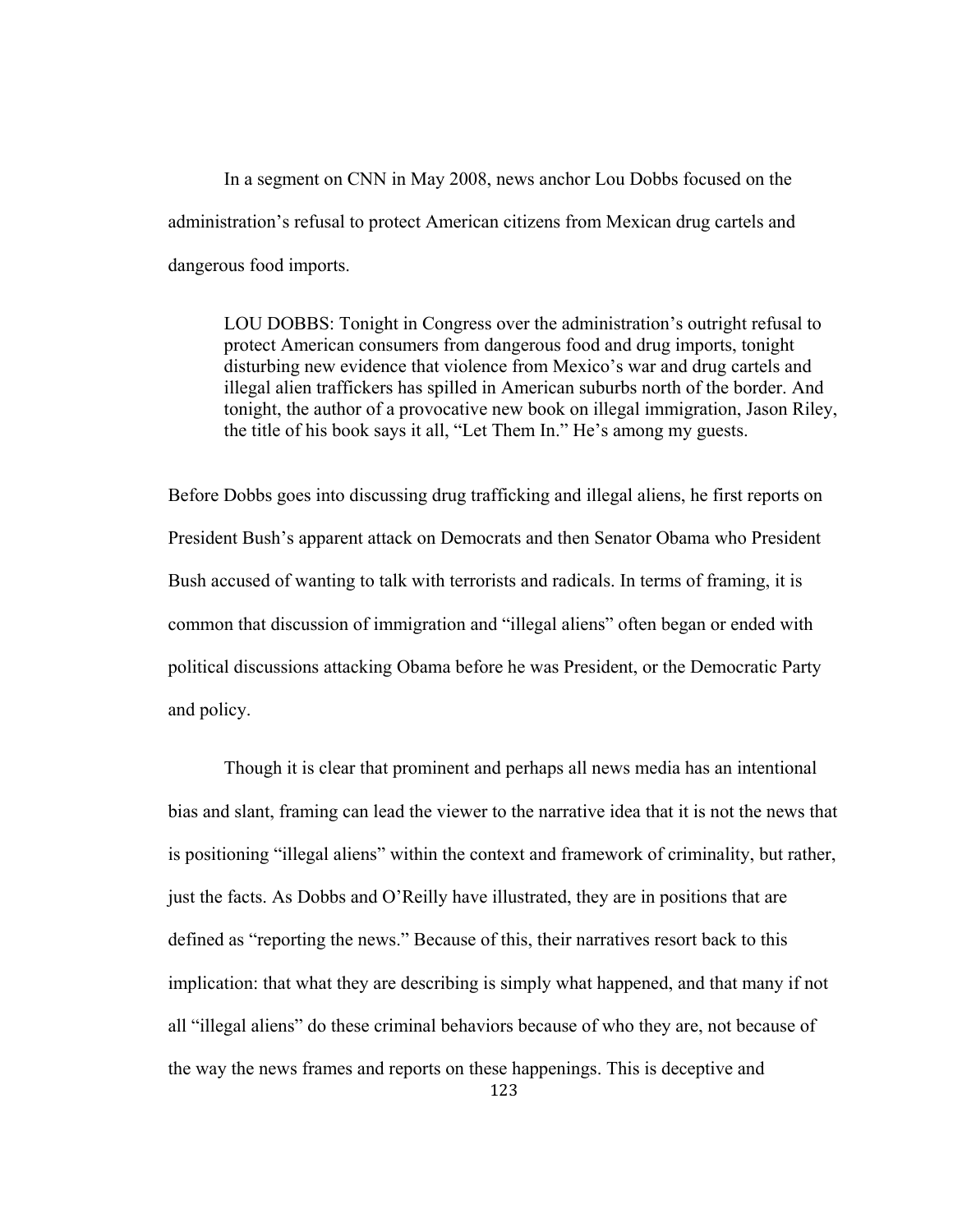dangerous, if we are talking about the stories being told and aligned to the Latino/a lived experience. This is how ideology and power take hold and operate.

Dobbs goes on to discuss the failed diplomatic relations between Israel and the

U.S., and then moves back to discussing "a new threat to efforts to tackle our illegal

immigration crisis."

LISA SYLVESTER, CNN CORRESPONDENT: Lou, the borders are broken, people are fed up with illegal immigration, yet Congress is talking about scrapping the E-Verification system that's currently used by employers to check a worker's eligibility status—Lou.

DOBBS: I wonder why they do that. Is it a U.S. Chamber of Commerce idea? We'll find out.

Also, violence from the Mexican drug cartels and illegal alien traffickers along our border is spreading to suburbs north of that border. We'll have the story.

Dobbs breaks here and mentions, in addition to the drug cartels, the lack of protection for

American consumers from drug and food imports, clearly indicative that this story is

related to the "illegal alien" traffickers and protection of our borders. He begins in

discussing drug cartels and illegal aliens as the defining and perhaps only members of

drug cartels in Mexico.

DOBBS: The violence from Mexico's warring drug cartels and illegal alien trafficker gangs spilling across our southern border and into residential neighborhoods in this country. Just this week federal agents discovered more than 100 illegal aliens being held captive in homes in Arizona and California. Casey Wian has our report.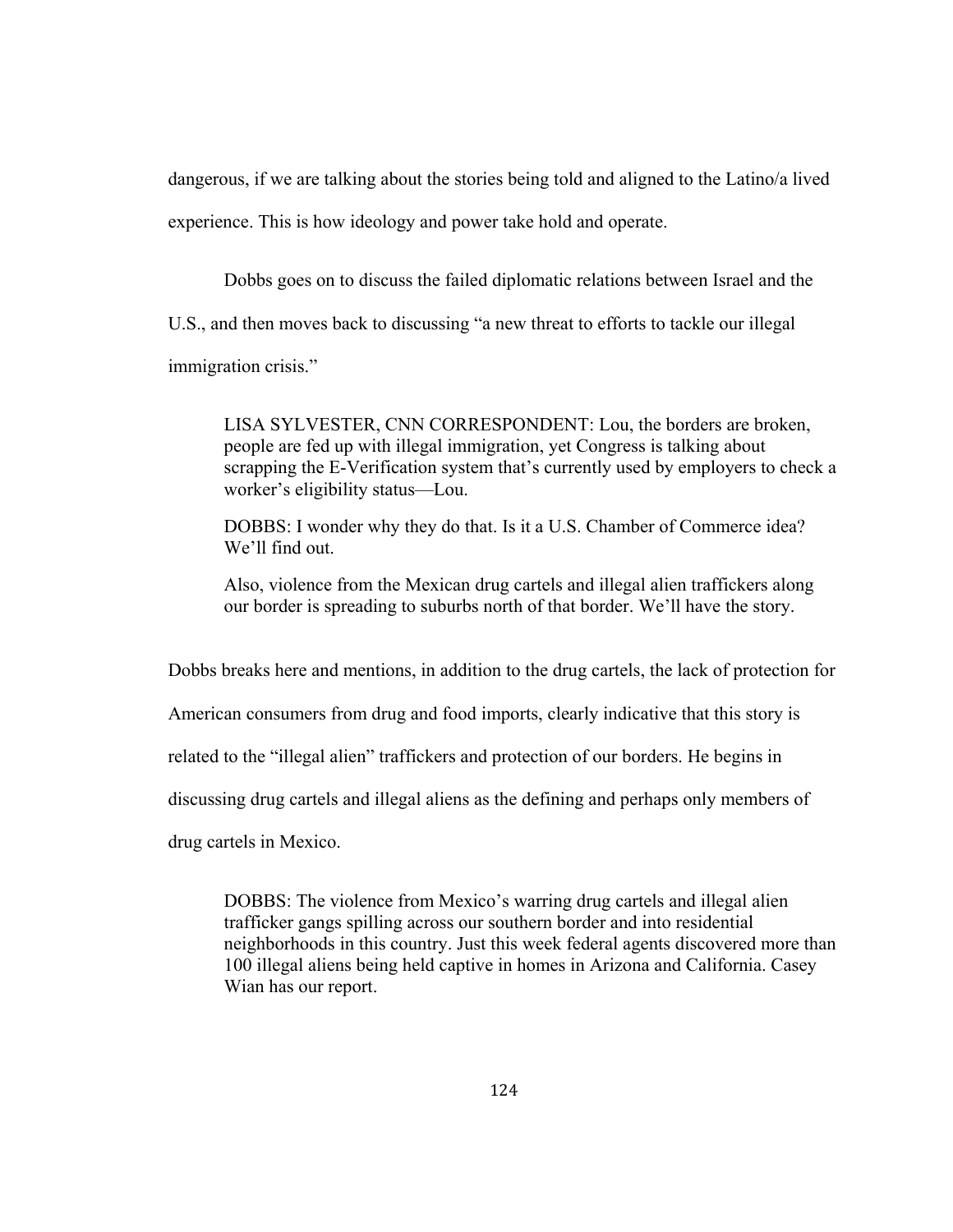As the story progresses, Wian covers the story of Mexican drug cartels bringing "illegal aliens" across the border to the U.S., the conditions in which they are kept, and the problems facing immigration in relation to illegal entry versus legal entry. The program goes on to report back to employers not verifying employee's legal status. The framing and construction of the report almost suggests that Mexican drug cartels and "illegal alien" traffickers use these "illegal aliens" as a form of currency, or as a punishment to the United States, erasing their lived experiences and tying them to the narrative of drugs, crime, and anti-U.S. sentiment.

 In a Fox News report in May 2008, Bill O'Reilly reports on a widow of a police officer, killed by "an illegal alien" and how she is now suing the business that employed "illegal alien" Juan Quintero. O'Reilly had two attorneys on the show: legal analyst Lisa Wiehl and FOX news anchor Megyn Kelly.

O'REILLY: In the "Is it Legal?" segment tonight, a very intense situation in Houston. Joslyn Johnson, the widow of Houston police officer Rodney Johnson, who was murdered by an illegal alien in 2006, is now suing a business that employed the killer, Juan Quintero. Does she have a case?

OK Kelly, we covered this case. Sanctuary city, Houston, they allow illegal aliens to do whatever they want down there, even if they're criminals. They don't conform to ICE. They do everything wrong in Houston, Texas.

The result, this fine police officer, Mr. Johnson, is killed. His wife, two years later, now says, 'I'm going to hold the company that hired Mr. Quintero accountable.' Does she have a chance?

MEGYN KELLY, FOX NEWS ANCHOR: Well, you know, every part of you wants to say yes, that she should recover against that employer. But I think it's a very tough case. And it will be hard for her to make it in court. I think it will probably get thrown out on the papers. If it gets to a jury she'll probably win.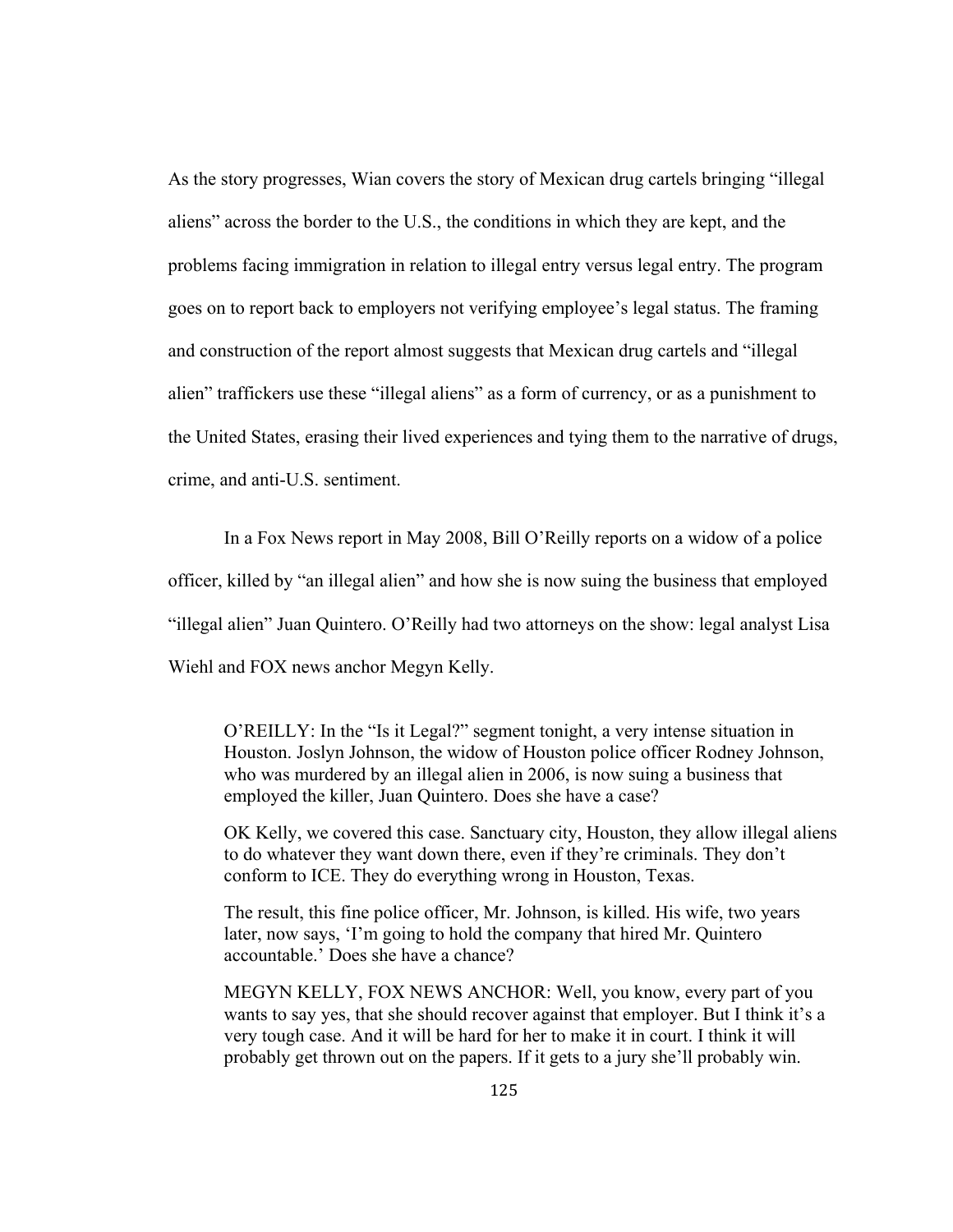But here's the thing: when you sue for wrongful death, which is what she's suing for, you've got to prove that it was reasonably foreseeable to that employer that this illegal alien was going to get a gun, get arrested and shoot a cop seven times. That's what she's going to have to prove. That the employer would have foreseen that and nonetheless employed this guy anyway. That's just too tough a burden, I think.

O'REILLY: What do you say?

LIS WIEHL, FOX NEWS LEGAL ANALYST: I disagree. I would love to bring this case to a jury, because this guy had multiple DUI convictions. He was deported after he had sexually assaulted a child in 1999.

O'REILLY: In 1999.

WIEHL: He's a scumbag. He drank, by everybody's account, and including his own, he drank 24 bottles of beer, cans of beer a day.

O'REILLY: The employer knew all of this?

WIEHL: The employer knew all of this. For whatever reason he brought him back into this country.

O'REILLY: How do you know he knew this?

WIEHL: Everybody knew that. This was a common thing. In fact, when he was pulled over all the beer and everything was along.

O'REILLY: Wait, what do you mean everybody knew it? How did the employer who hired this guy know he had all these beers?

WIEHL: The employer and this guy were friends. This employer really reached out to help him and gave him this job.

O'REILLY: The employer had a personal relationship with this guy. You would assume that you would know that this guy was a bad one?

WIEHL: Exactly. And certainly about the convictions and the DUI's and all of that. So look, is it foreseeable that he could see being shot seven times? Maybe not quite that but something.

O'REILLY: So he was a irresponsible guy that shouldn't have been in this country?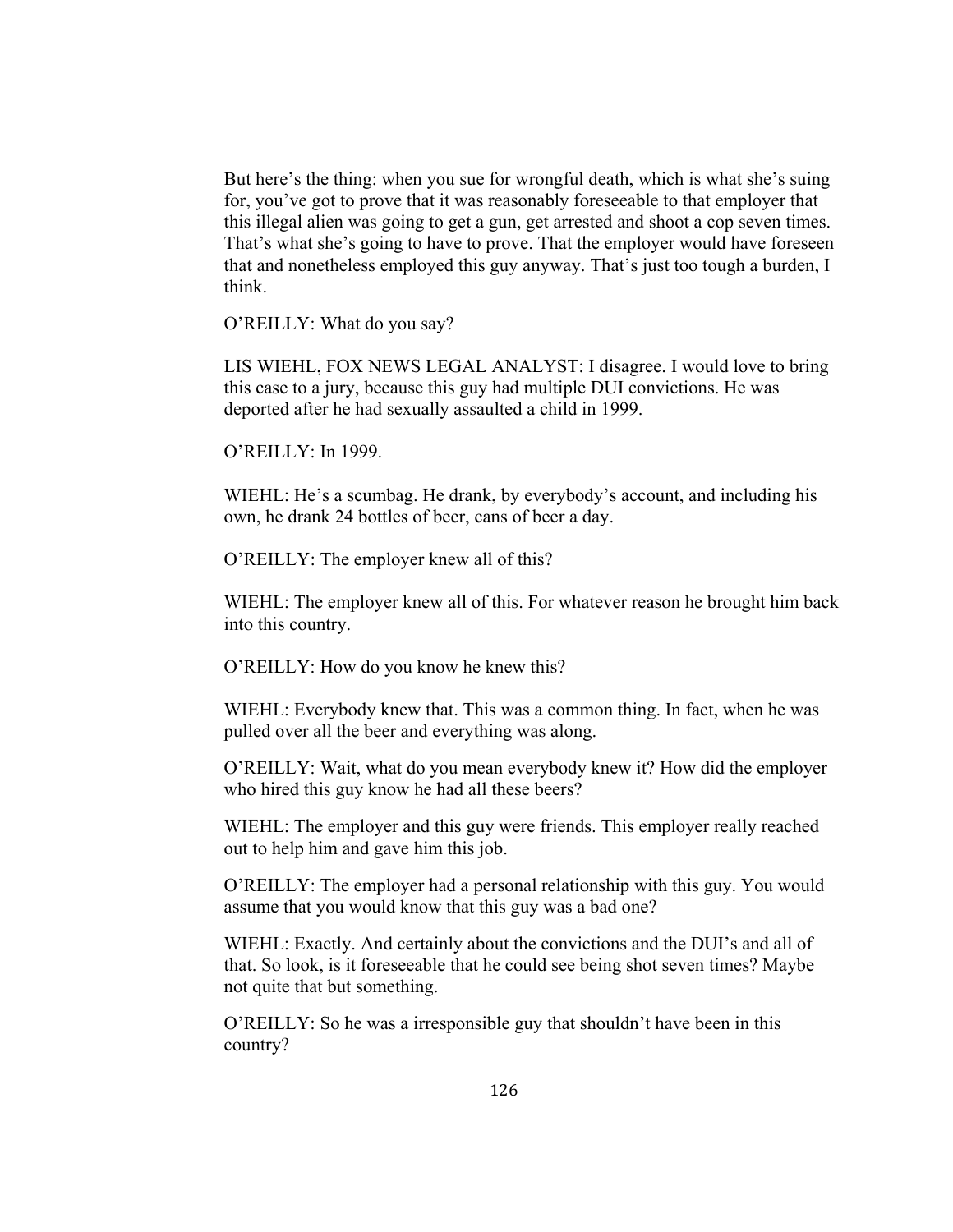WIEHL: Absolutely.

O'REILLY: You say?

KELLY: First of all, just to make Lis's case for her, it's even worse than that, because the employer, actually, according to the lawyer who represents the plaintiff in this case, the employer helped the illegal get back into the country after he had already been deported.

O'REILLY: illegally.

KELLY: So he actually helped the guy get back here.

O'REILLY: He definitely has a negligence beef against him.

KELLY: No, he doesn't. Listen….

O'REILLY: No?

KELLY: If this illegal had killed somebody while drunk driving or had molested another child, two things that were on his record that the employer knew about, I would be saying something else. But to argue that it was reasonably foreseeable he was going to get a gun and shoot a cop seven times is taking—wait, let me make my point—is taking it one step too far. Because to show wrongful death and negligence, you've got to show, No. 1, that the general danger was foreseeable. And, No. 2—and No. 2, that this particular victim or similar class of victims was also foreseeable. They can't do that.

WIEHL: He had been pulled over. He had a gun, and he would shoot a cop absolutely. I want that in front of a jury. I want that in front of a jury.

Within this exchange, several assumptions about the identity and personhood, or lack

thereof, are made about Juan Quintero, who the news commentators reduce to "that

illegal" or "bad one." Bad one of what? A bad illegal? Using the word "that" or "the" in

front of the world "illegal" dehumanizes a person, despite the crimes he may have

committed. Furthermore, the fact that he might be in the United States without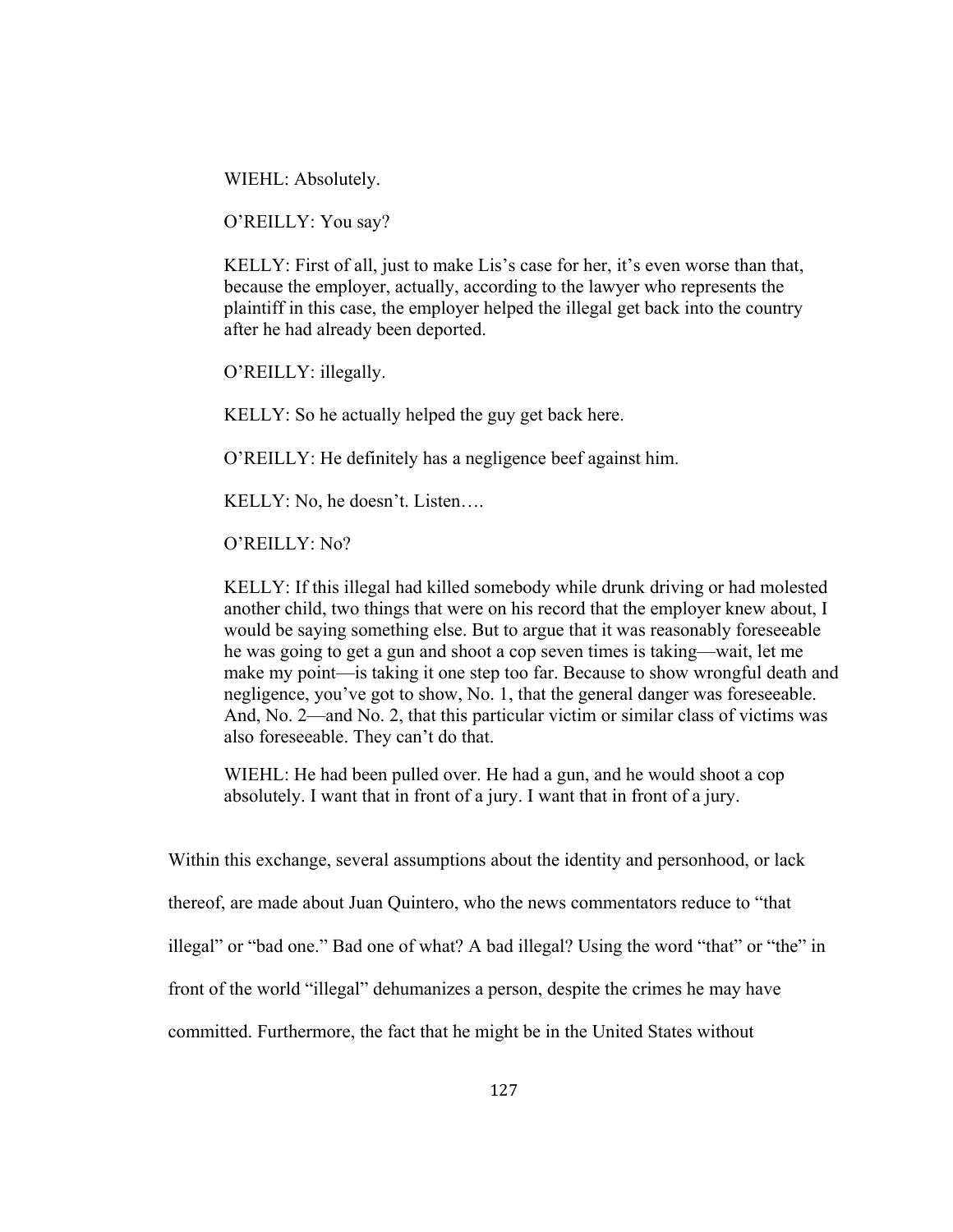documentation does not automatically reify his future behavior as a "criminal" or someone who is going to shoot and kill a police officer. The implications of this simplistic dehumanization is racialized, and as such, meant to be generalizable beyond this individual instance. The conclusion that this employer should have assumed, because Quintero was an "illegal alien" that he was going to commit murder of a police officer, is part of what Downing and Husband (2005) state when they argue that "it is precisely in the definition of the situation offered by news media that a racialization of events may be transmitted more or less uncritically to audiences. Employing 'race' as real, whether in news media or entertainment, is to participate in racialization: it is a reproduction of 'race' thinking (p. 5). In other words, by focusing on the race and documentation status of Juan Quintero, his Latino racial status is automatically equated to criminality, and will commit acts of violence and crime against U.S. citizens.

In every transcript out of the 58, the concept of crime or criminality is always present. As Cisneros (2008) points out, "while immigrants are portrayed metaphorically as a dangerous pollutant that is seeping through the borders and collecting on street corners, they are also often represented as criminals or invaders" (p. 582). This reductionist narrative of Latino/a immigrants leaves the news viewer with authoritarian news reporting that verifies the assumptions and stereotypes already imbedded in dominant media about who Latino/a immigrants are, what they want, why they're here, and what they want to take away from the U.S. As Yvonne Jewkes (2004) contends in her discussion of the construction of crime narratives,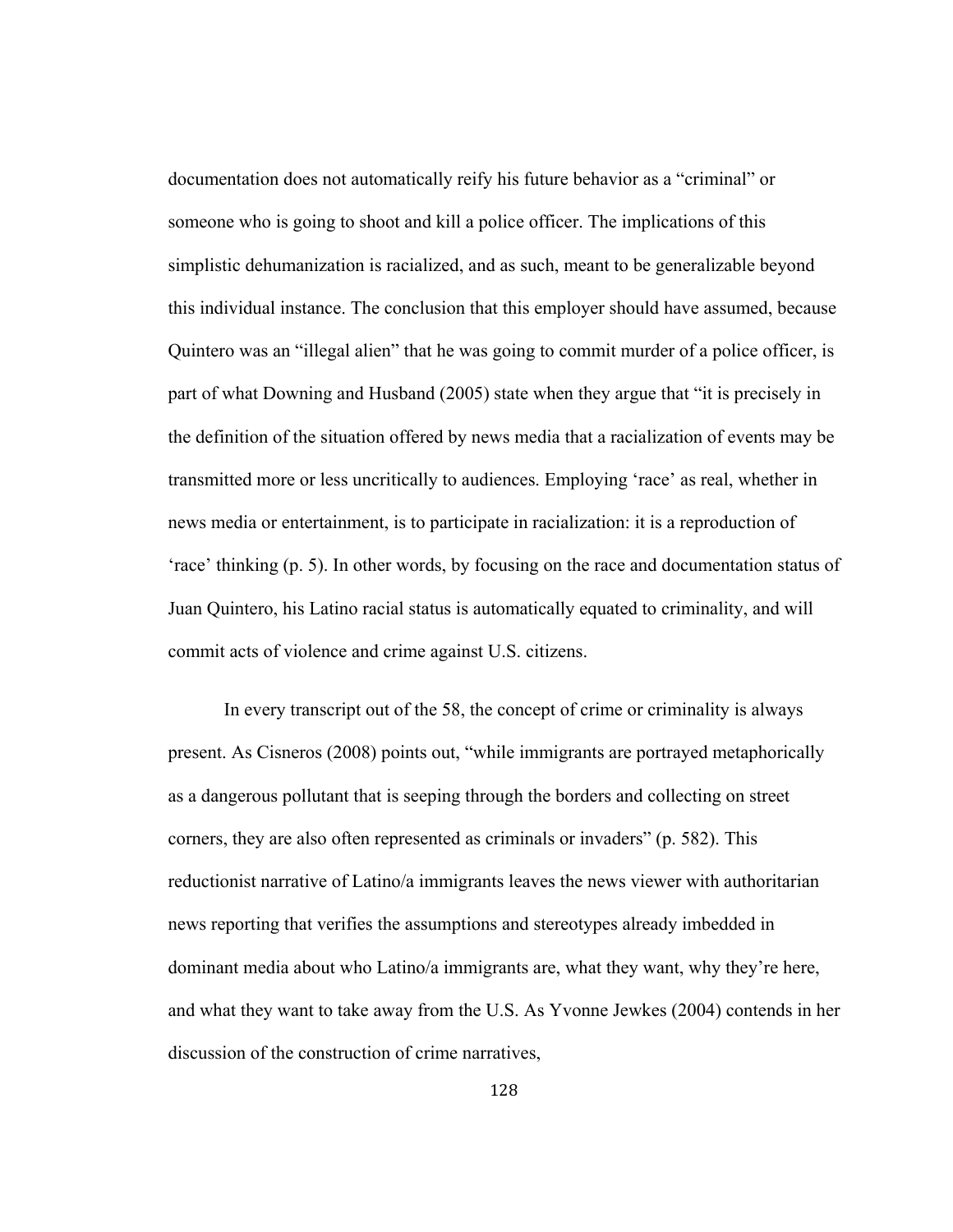News discourse is generally not open to interpretation and audiences are invited to come to consensual conclusions about a story. Thus, not only does news reporting privilege brevity, clarity, and unambiguity in its presentation, but it encourages the reader, viewer and listener to suspend their skills of critical interpretation and respond in unanimous accord. As far as crime news is concerned, this usually amounts to moral indignation and censure directed at anyone who transgresses the legal or moral codes of society (p. 44).

If news stories are purposefully constructed so as to limit interpretation, and the discussions and images we see surrounding immigration and Latinos/as are repetitious in nature, the consensus we arrive at when all we hear are reports on "illegal aliens," "border control," "crime and violence," and the objectification of these people as things to be protected from, is that rather than individual human beings with their own lived experiences, thoughts, wants, desires, and abilities, these people are not people at all, and do not deserve the same considerations. According to Dauber (2001, as qtd in Cisneros, 2008), these images are "presented in a context of 'authenticity,' [and] tend to be read not as representation but as *evidence*" (p. 573). In other words, the news is not constructing narratives and is seen as absent of any positionality or intention; these reports are read as authentic news, and thus are consumed by people as reality. The idea that that the news is providing evidence of a guilty sentence already assigned to this person just highlights again the ideology and power at play.

# *Citizenship*

Within the discussion of "illegal alien," the concept of citizenship is always present, particularly in the implied absence of being a citizen when using the word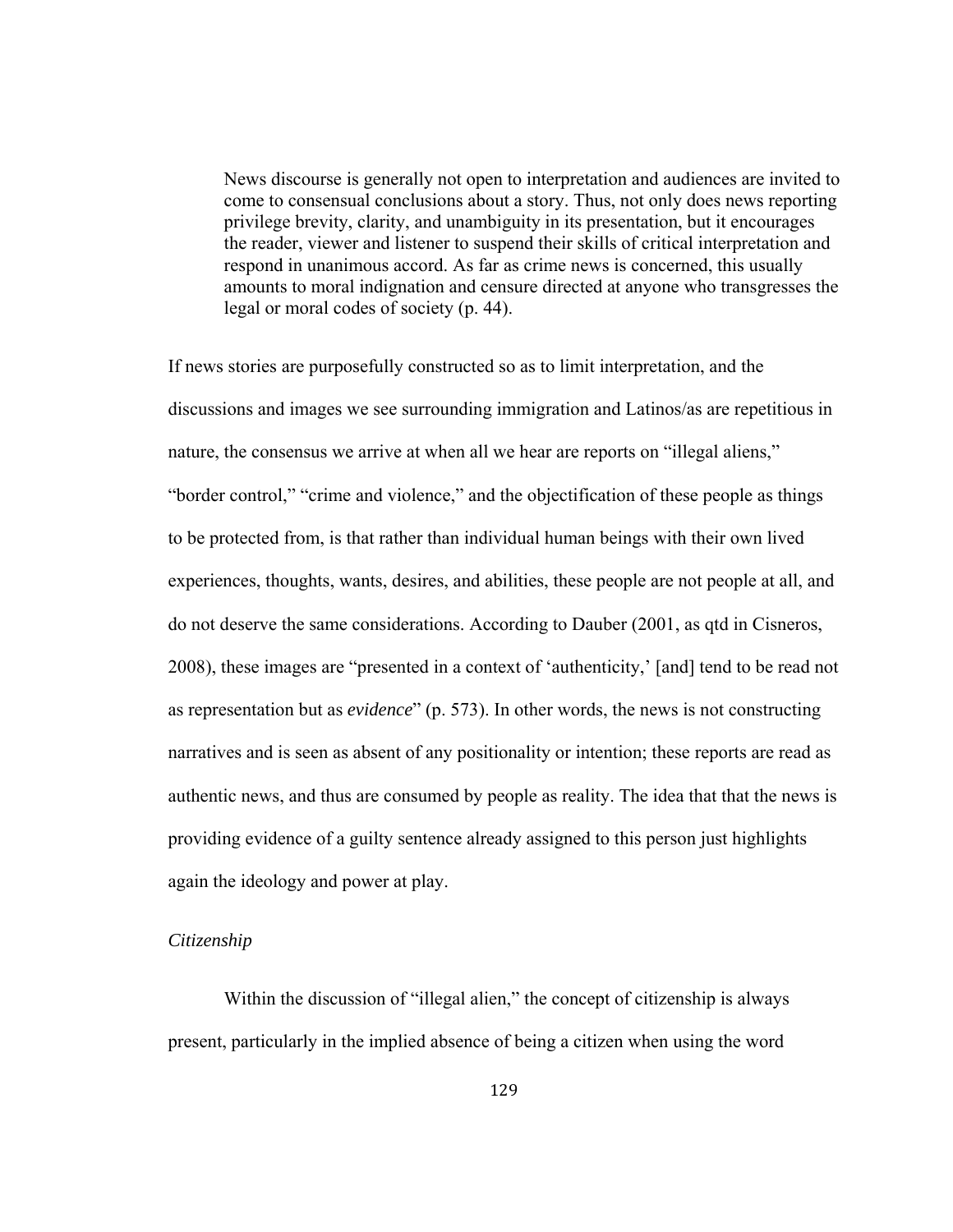"alien" or "illegal." In the analysis of the news transcripts, whether citizenship was explicitly or implicitly stated, appearances of an us versus them rhetoric, discussion of what the news coined as "sanctuary cities," or cities that are, in other words, light on immigration enforcement, the phrase "anchor babies" and finally, a discussion of patriotism, usually designated by a story concerning an "illegal alien" and a crime that was committed against a U.S. citizen, were themes that emerged. Cisneros (2008), in summarizing Mary Douglas, states "constructing immigration as a social danger provides an opportunity to define the other and solidify the self….discourses of danger construct difference as a means of constituting shared national and cultural identity" (p. 591). Representing Latinos/as as anchor babies, or seeking "sanctuary" from the law create metaphoric images that communicate to the public that immigrants are a dreg on society, will weigh U.S. citizens down, and seek to shirk U.S. laws and customs.

Analysis of the metaphor of "sanctuary" cities uncovers not only how news media depicts Latinos/as as something other than human, here to inflict dangers on U.S. society, but also where they choose to live, if this place does not participate in the racial profiling and deportation as popularly discussed in news media, then they are deemed as part of the problem, "sheltering" these known criminals and drug lords in direct assault against U.S. policy. Cisneros (2008) also argues "their brown bodies are portrayed as dirty and dangerous because of their ethnicity. Their legal status as outsiders is marked by their sneaking and seeping through borders as well as their apprehension by law enforcement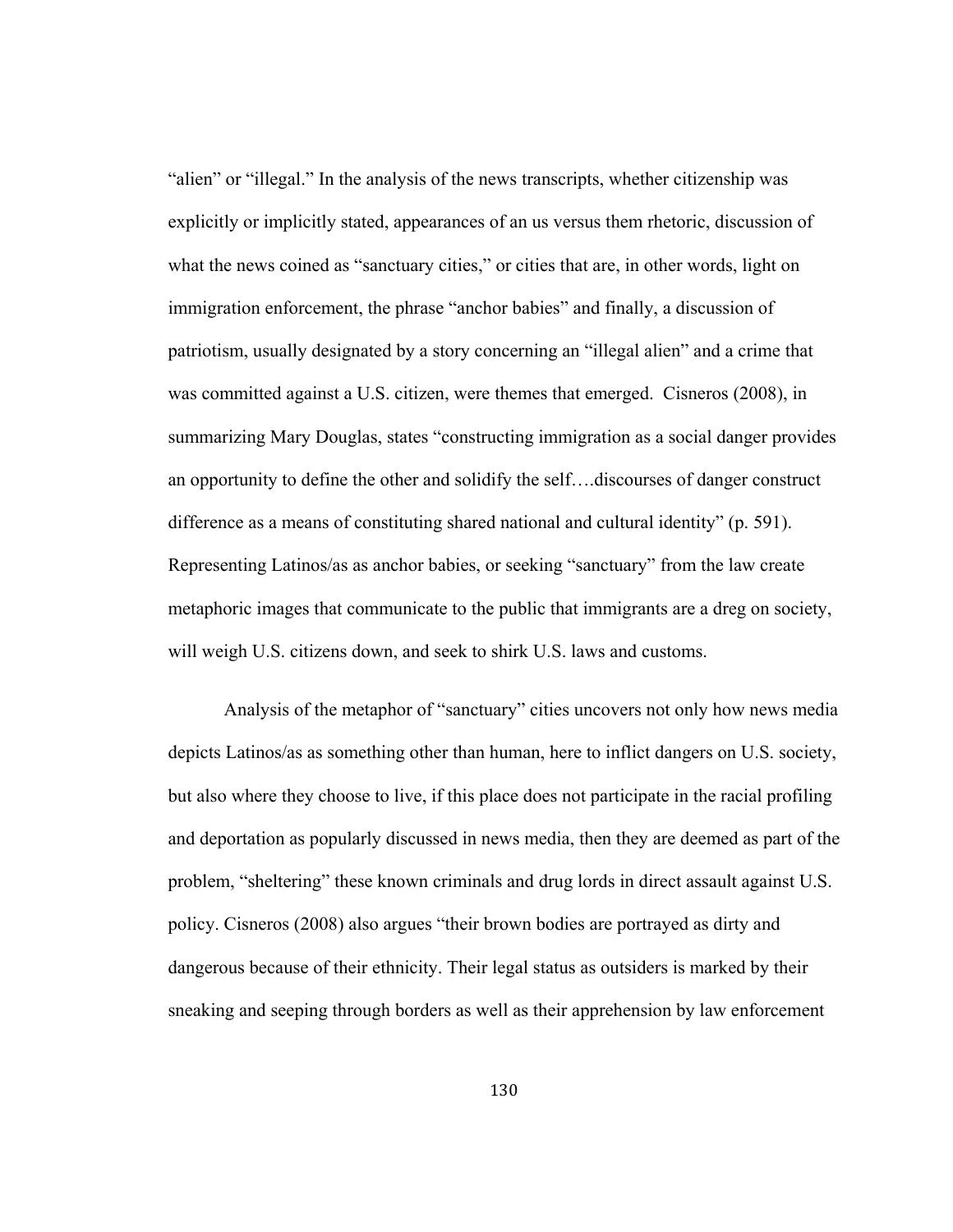officials" (p. 591). Coining the term "sanctuary cities" reifies the belief that Latinos/as are dirty and dangerous, and that these cities have taken in "outsiders" that do not belong.

For example, in a July 2008 Fox News broadcast with Bill O'Reilly, he reports on

the "deadly chaos coming out of the sanctuary cities" and reports on places that do not

cooperate with Homeland Security, and claims that, when this occurs, *real* U.S. citizens

are at risk.

O'REILLY: "Impact" segment tonight, we continue our reporting on the deadly chaos coming out of the sanctuary cities. As you may know, places like San Francisco, New York, L.A. generally do not cooperate with Homeland Security when illegal aliens are arrested.

In San Francisco, 21-year-old Edwin Ramos from El Salvador was found guilty of two felonies at age 17. One was in attempted robbery of a pregnant woman. What a guy. But city authorities never reported Ramos to ICE. Even worse, Ramos was arrested again, this time on gun charges in March. San Francisco officials declined to prosecute him. They finally called ICE, which did not detain him.

Now Ramos is charged with murdering three San Franciscans. There they are: a father and two sons. The wife and mother spoke with Megyn Kelly this morning.

(BEGIN VIDEO CLIP)

DANIELLE BOLOGNA, FAMILLY KILLED BY ILLEGAL ALIEN: It was a senseless crime. And had they done something, this would not have taken my family.

Within this clip, what is denoted here is that a father and two sons, part of an *American*

family, were "murdered" by a an "illegal alien." The implication here is that the people

who were killed were worth more than the person who was responsible for the accident

because they were U.S. citizens. Additionally, Bologna frames Ramos as an "animal,"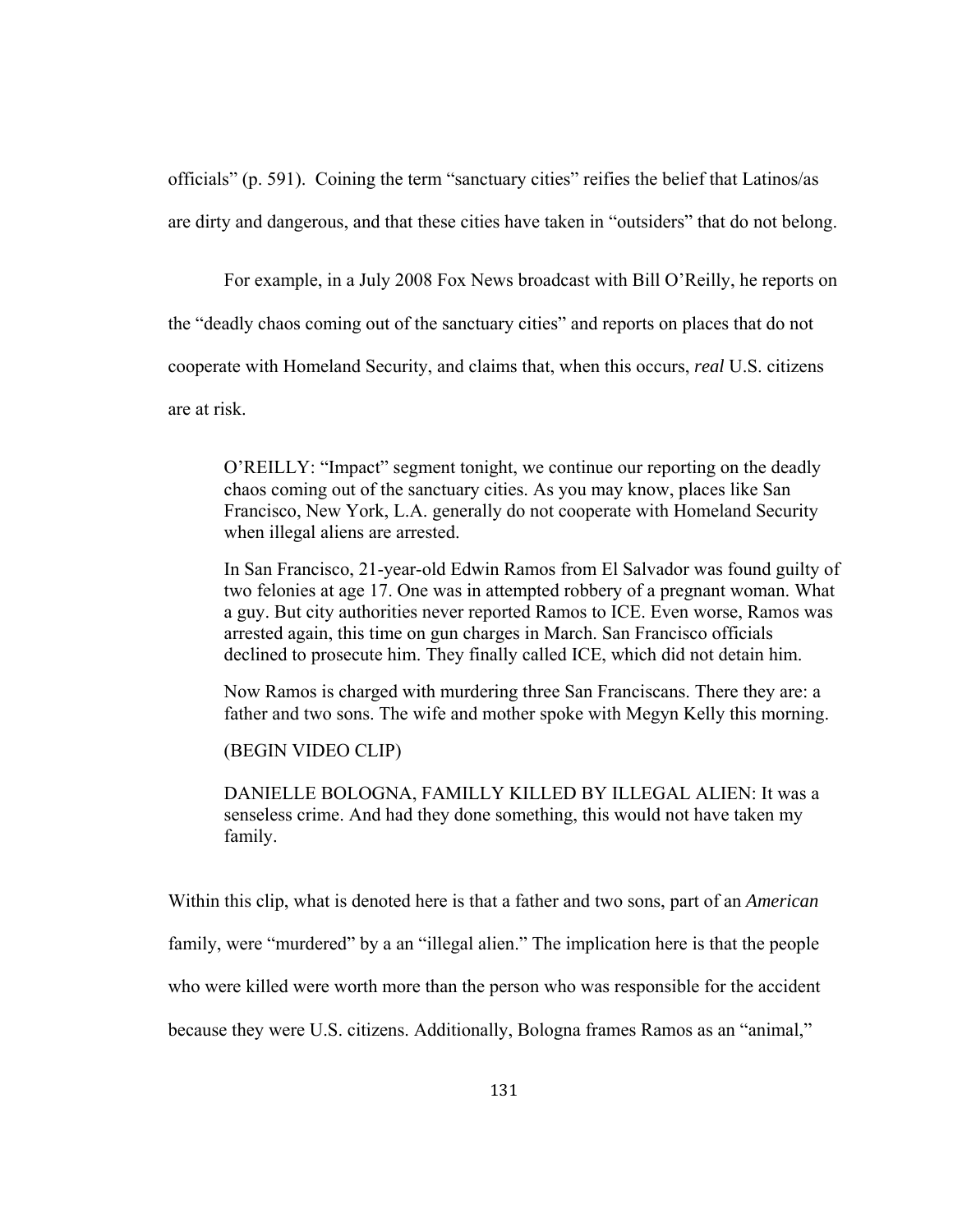labeling him as nonhuman, which parallels using the term "alien." It is much easier to condemn someone when they are no longer subjective or read as human. Once they become an object, it is much easier to participate in oppressive and racist assumptions and ideologies. This theme occurs continuously throughout immigration news narratives.

Furthermore, in the very beginning of the segment, O'Reilly labels New York, San Francisco, and L.A. as "sanctuary cities," implying that these cities, known for their diversity and progressive politics, are actively working against the U.S. in immigration management and somehow allowing immigrants (read: Latinos/as) to seek refuge in their city. Because of their lax policies, San Francisco is now being punished by their "sanctuary" policy, in that three members of their city are now dead. Furthermore, these cities are allowing "outsiders" to commit heinous crimes against *real* members of the United States. O'Reilly further drives the point home when he says:

O'REILLY: The city of San Francisco is completely out of control and now is directly responsible for the murders of three men. On June  $22<sup>nd</sup>$ , Tony Bologna and his sons, Michael, 20, and Matt, 16, were shot to death after their car came close to another car driven by illegal alien felon Edwin Ramos. Police say Ramos, a 21-year-old from El Salavador, simply pulled out a gun, killed the men. Not surprising since Ramos was arrested on a gun charge last March and had two other felony convictions. But San Franciscan authorities did not alert Homeland Security about Ramos because of the city's sanctuary policy proudly proclaimed by Mayor Newsom.

O'Reilly then shows a clip of Mayor Newsom stating "We are standing up to say to all of our residents, we don't care what your status is in terms of its legal certification." Another clip then begins: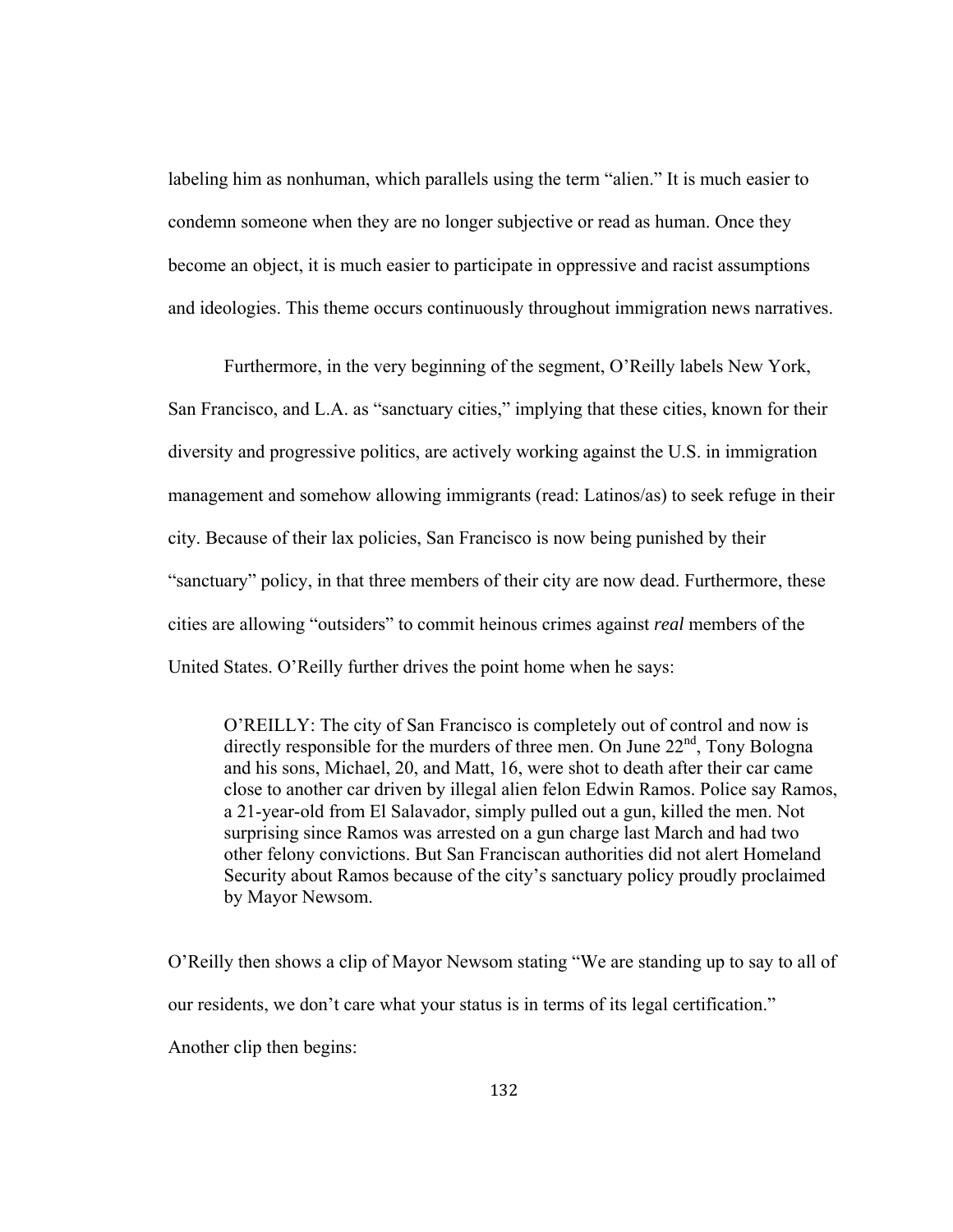UNIDENTIFIED FEMALE: Has there been any acknowledgment from Mayor Newsom or the city of San Francisco officials to you of the fact that they simply reported this guy's deportation or illegal immigration status, your husband and sons might be alive today?

DANIELLE BOLOGNA, FAMILY KILLED BY ILLEGAL ALIEN: I feel that the government should have stepped in. I feel that they allowed these immigrants to come in. And how dare they strip our families like this. None of us should ever have to go through something like this. I never thought in a million years that I would be sitting here talking to you, nor having to bury three beautiful loved ones.

O'REILLY: Now how many times do we have to go through this? How many times? Mayor Newsom is partly responsible for the deaths of those three men. So are the city's supervisors, so are the folks who continue to support Newsom and his far left cadre. But we the people are also responsible for not demanding that the government protect us from harm. There's no way on this earth that millions of people should enter this country illegally. That is insane. Danielle Bologna is us. She's an American. Her life and the lives of her husband and sons were valuable and should have been protected. But they were not and no one is taking responsibility. And that's the Memo.

In O'Reilly's diatribe, multiple narratives occur: there is a clear "us versus them" rhetoric when he mentions that Ms. Bolonga is "us, an American, and that we should be protected." Bolonga's response conjures up a metaphorical image, one that places Ramos as an intruder and someone who doesn't belong in the United States; because of his presence and the inability of the U.S. government to step in, he was not only "allowed" to commit these crimes, but the implication here is that it was inevitable. This inevitability could have been avoided has the U.S. government simply "keep them out."

Further, O'Reilly implies that it was the government's patriotic duty to police "these immigrants," as well as refuse "sanctuary" of their presence, and actively seek them out to rid the city of dangerous murderers like Edwin Ramos. In framing this as a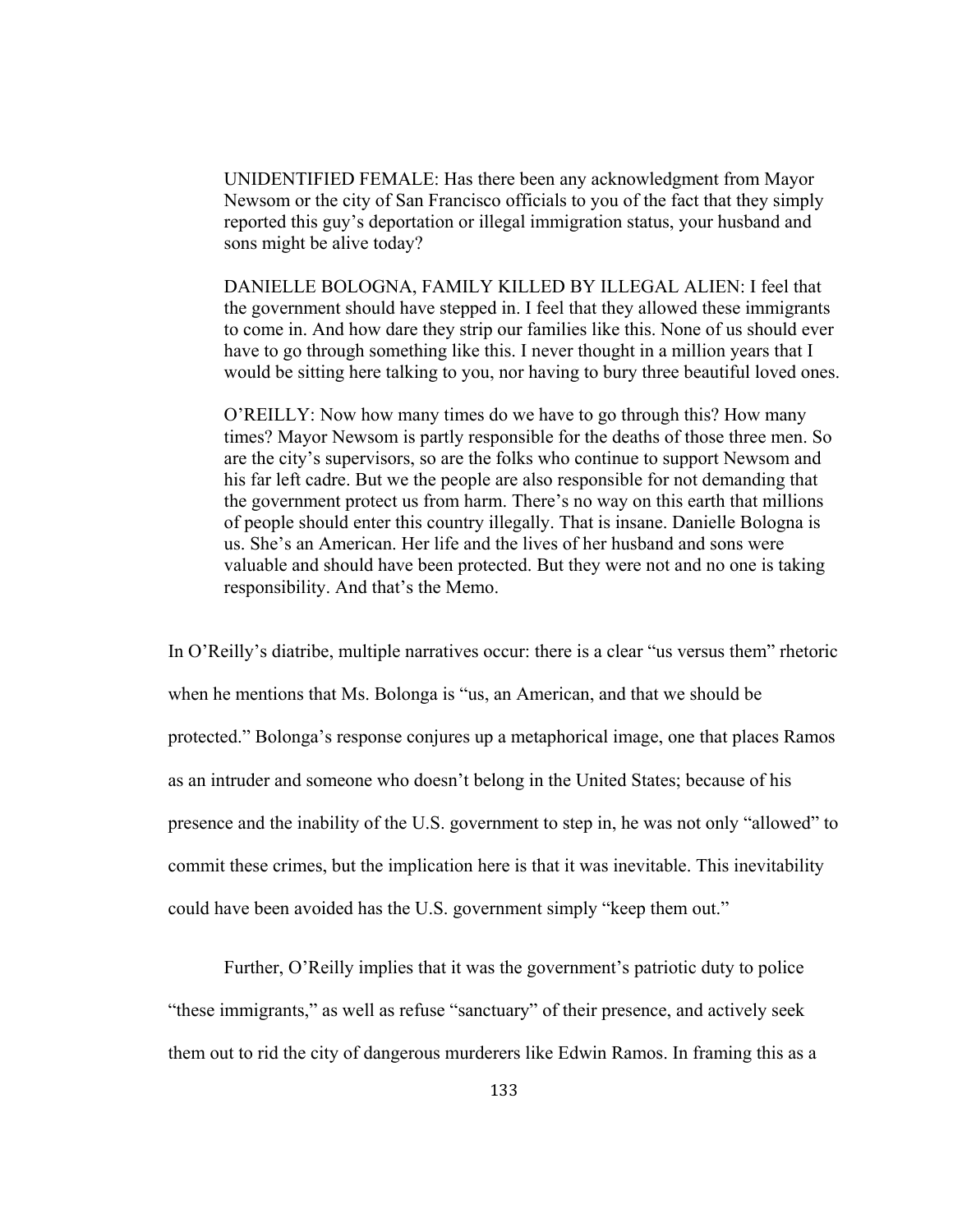clear divide between us, "U.S." and them, this metaphor of a pollutant "normalizes American identity, an identity based on racial and cultural 'purity'" (Cisneros, 2008. p.591). Ramos clearly invaded one of "our" cities, and thus "polluted" the landscape with crime and murder.

 In a 2009 Fox News report, O'Reilly also reports on the solved murder of Washington intern Chandra Levy, where he states "authorities believe a violent illegal alien did it." Further, O'Reilly goes on to say,

O'REILLY: Authorities believe 27-year-old Salvadoran illegal alien Ingmar Guandique murdered Chandra Levy. He allegedly confessed the crime to another inmate while awaiting trial. He was convicted of assaulting two other women in Washington. A few days after allegedly killing Chandra, Guandique was arrested and charged with burglary in Washington, but a hearing commissioner named Hugh Stevenson released him. ICE was not called. That is typical of sanctuary cities.

O'Reilly goes on to discuss the *New York Times* calling him a racist for "reporting the truth about illegal alien crimes" and that the media's cover up "of alien crimes is massive." This type of reporting is similar on other news stations, most notably CNN, particularly with anchor Lou Dobbs. In an April 2009 segment, Dobbs discusses the new Obama administration and their desire to "flood the job market with even more cheap foreign labor," or, rather, develop a comprehensive immigration bill to address immigration concerns. Dobbs states:

DOBBS: Good evening everyone. Here we go again. The Obama administration making amnesty for illegal aliens and open borders one of its top priorities, the Obama administration has decided to bring in more foreign workers, even as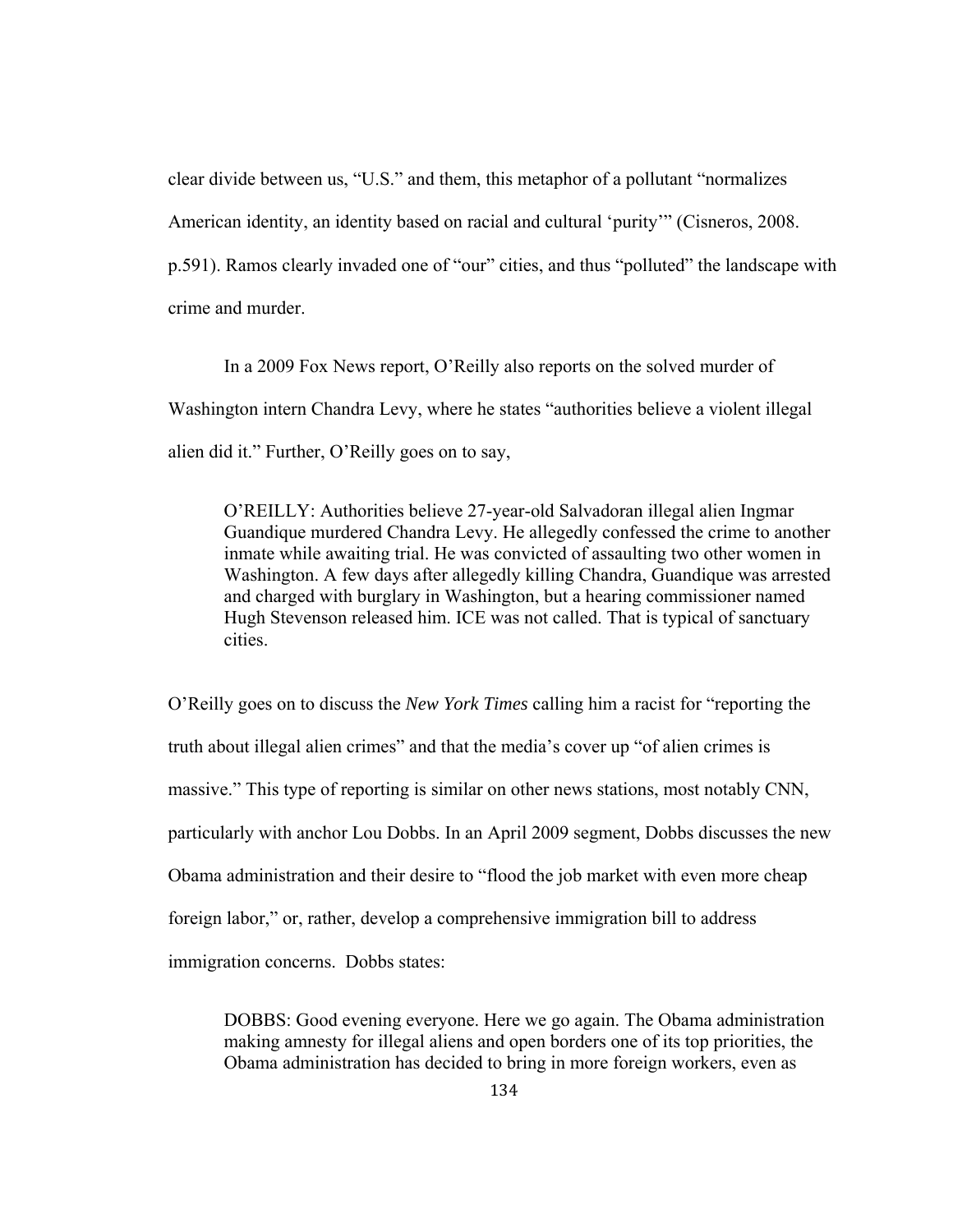many U.S. citizens are struggling to find jobs. Also illegal aliens already in this country costing citizens billions of dollars in higher costs for health care, education, and the result of depressed wages.

Dobbs goes on to talk about Obama wanting better border security and reform to develop a pathway to citizenship, but "critics call amnesty," and that as reported in the segment, "A Zogby poll shows almost 60 percent of Americans say amnesty for illegal aliens would harm this country" and that if "they try to grant them amnesty now, when so many Americans are struggling to get a job and put food on the table, it's going to be mayhem," stated by Lisa Sylvester, another CNN correspondent. The effect of this "us and them rhetoric" is to claim that there are real Americans who need jobs, and there are those coming from outside in to take away what is "rightfully" ours. According to this rhetoric, if the U.S. provides amnesty for these individuals, we are actively working against Americans and are therefore unpatriotic. This type of citizenship rhetoric creates clear sides to reduce the immigration discussion to only two sides, and simplifying the complexity of the immigrant issue, instead depending on racist and stereotypic depictions of the 'other.' As stated in Schemer (2012), media studies demonstrates that news breeds stereotypic attitudes and belief systems, as well as developing what is known as priming, which refers to

the activation of stereotypic cognitions in the mind of recipients in response to biased news stories about ethnic minorities. Specifically, social identity theory and self-categorization theory suggest that news portrayals of ethnic minorities automatically elicit a categorization process in which recipients perceive themselves as members of an ingroup that is dissimilar to minorities as an outgroup (…) this categorization process is contingent on the salience of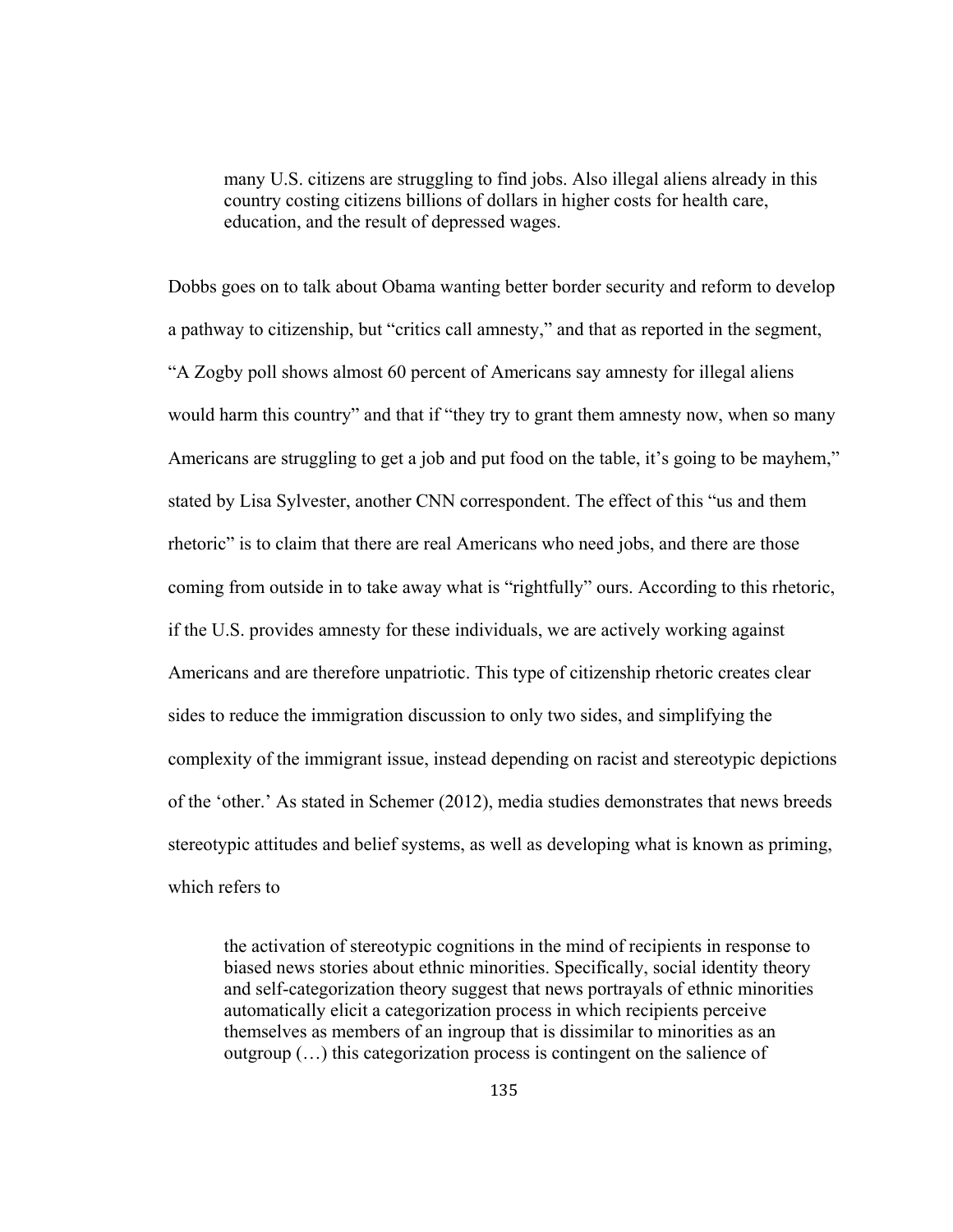situational triggers. Such triggers may be subtle cues in the news, such as words with a racial connotation such as 'inner-city' or mug shots of members of racial minorities. In addition, negative depictions of minorities also function as triggers of stereotype and prejudice activation (p. 741).

In essence, there is an us and a them, and through the consumption of news narratives like the ones found on FOX and CNN, triggers such as "illegal alien" or pitting Latino/Latina immigrants against Americans in reference to an already slumping economy, will work to keep viewers from seeing immigrants, or those they deem "un-American" as any group who should be welcomed or allowed the privilege of living in the United States. Schemer (2012) goes on to write

poorly informed people may also perceive ethnic minorities as a threat because they may be competitors on the labor or housing market. As a consequence, less well-informed people may perceive members of ethnic minorities as more threatening. Given that the automatic stereotypic reaction to ethnic minorities in a news story fits into their worldview they are more likely to rely on such stereotypic attitudes when they form a judgment about them (…) in sum, the findings from the United States suggest that TV news in particular is likely to activate racial stereotypes (p. 742).

Namely, the narratives broadcasted are crucial in developing stereotypic belief systems and knowledge produced steeped in reductionist version of citizenship. In conjunction with depictions of Latinos/as as outsiders and a threat to the American way of life and citizenship, Latino/a children have also become part of the racist narratives reported in news media. They have also been labeled as "illegal aliens" or they are regulated to the stereotype that they are a tool for their parents to gain citizenship. In a July 2009 segment on FOX NEWS, also on *The O'Reilly Factor*, O'Reilly introduces his "Unresolved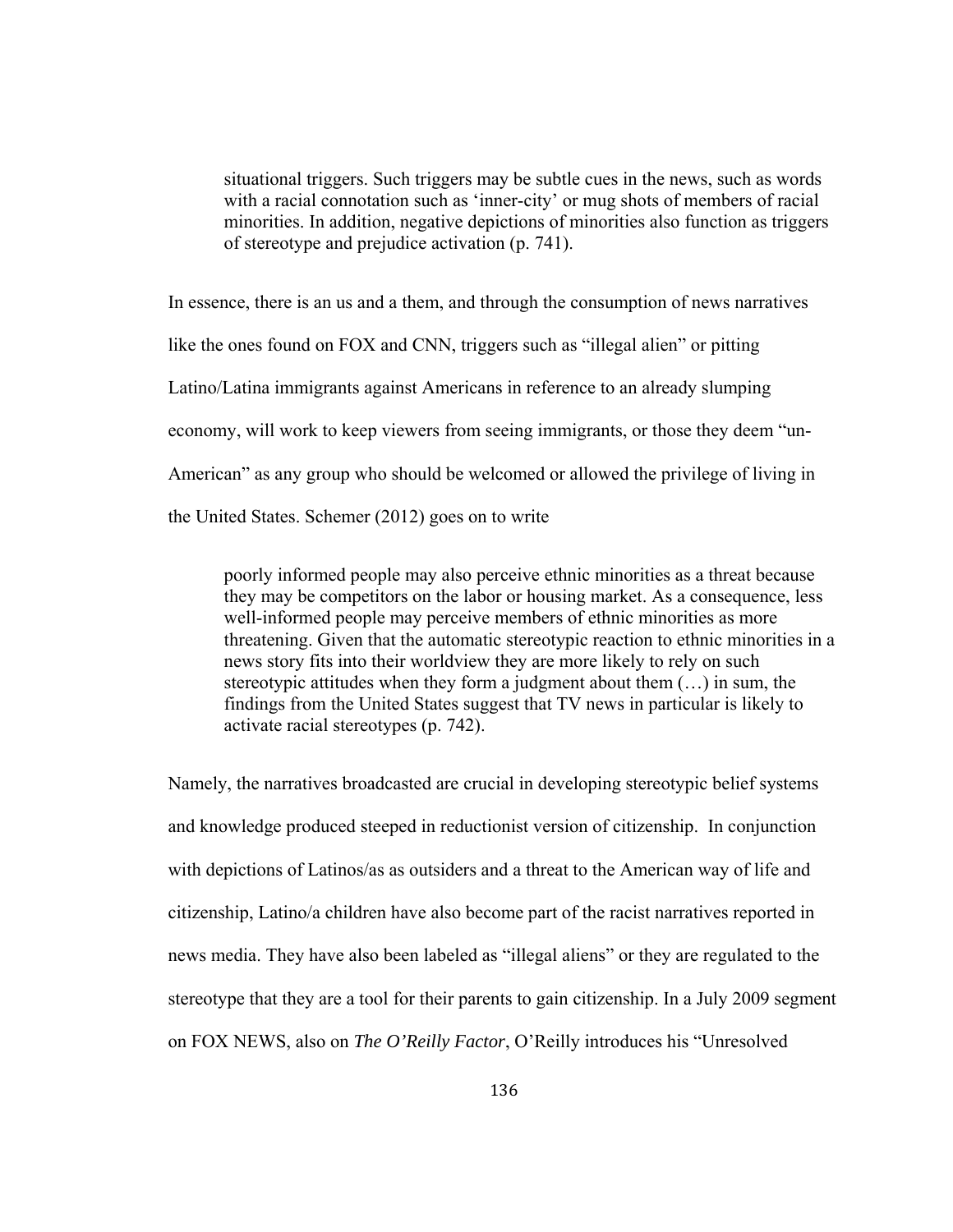Problem" segment stating "In California, it is estimated that the state spends 3.5 billion with a 'B' on providing illegal immigrants with entitlements, things like medical care, education and welfare payments." O'Reilly's guest on the show is Tony Dolz, a Taxpayer Rights activist, who is advocating for an initiative in California that would relieve the Californian taxpayer in three parts: discourage and deter birth tourism in California, "in that mothers who want to obtain a birth certificate in California will have to sign an affidavit that they are either citizens or legal residents."

O'REILLY: All right. So you want to stop the so-called border babies who come over, the illegal aliens have their children so they're U.S. citizens. That's No. 1. No. 2?

DOLZ: Absolutely. No. 2 is we're going to completely eliminate child-only welfare in California.

O'REILLY: So what does that mean? Child-only welfare is payments to the legal kids who are U.S. citizens of illegal parents?

DOLZ: It's a payment. These are \$2 billion that are put into parents directly deposited into parents' bank accounts.

O'REILLY: Right.

DOLZ: In order to provide for the children because they're indigent or they have—they have no money and so on.

O'REILLY: But is there an illegal alien component there? Is it just illegal alien parents or everybody?

DOLZ: This will eliminate the program for everyone.

O'REILLY: What about those kids that are destitute, they have nothing to eat. What are you going to do?

DOLZ: Then we have to provide in the generosity of the American people as it's always been a tradition with us, and people will turn to their churches, friends, and their families.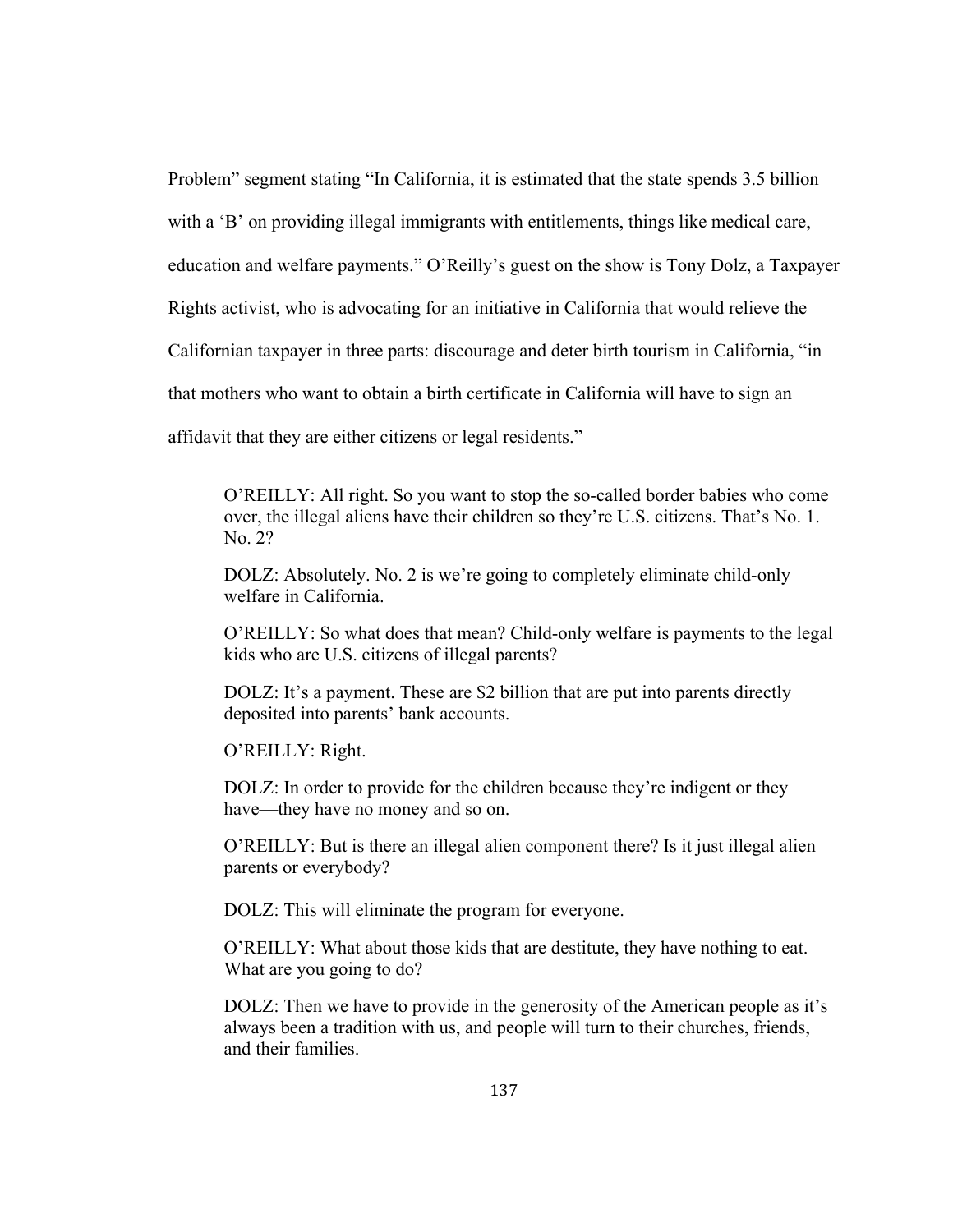# O'REILLY: What's No. 3?

DOLZ: Now, public benefits for illegal aliens would be eliminated, and includes prenatal care. It includes in-state tuition. It includes any benefit for which the taxpayers are paying for that is not an emergency.

O'REILLY: So emergency room still stand, but all the other payments to illegal aliens cease, but not their legal children. They could still get benefits if they needed it, like education?

DOLZ: Yes. That's—they can get a high school education.

In other words, Dolz advocates for eliminating support for children born in the United States, despite their Constitutional right to be granted all benefits of being an American citizen if their parents are not documented. Within this particular discourse, it is implied that Latinos/as are having children in the U.S. for the sole purpose of gaining citizenship, instead of immigrating for a new life experience; This also perpetuates the idea that people are sneaking over the border illegally rather than perhaps having their documentation expire; the story of illegality is the only one that is reported and acknowledged. As the discussions around immigration continue, it is evident that the ways of creating a "reality" around immigrants and their effects on the United States is growing more complex and imbedded in racist and stereotypic language and ideology. As Downing and Husband (2005) assert, "As human rights movements on a global scale have made explicit racism more universally condemned, so too have racist discourses become more sophisticated (…) the subtle framing of the racist assertion has shown its potential for legitimating the utterance of xenophobic and discriminatory arguments" (p. 8). In presenting this particular discussion as a political and economic one, the inherent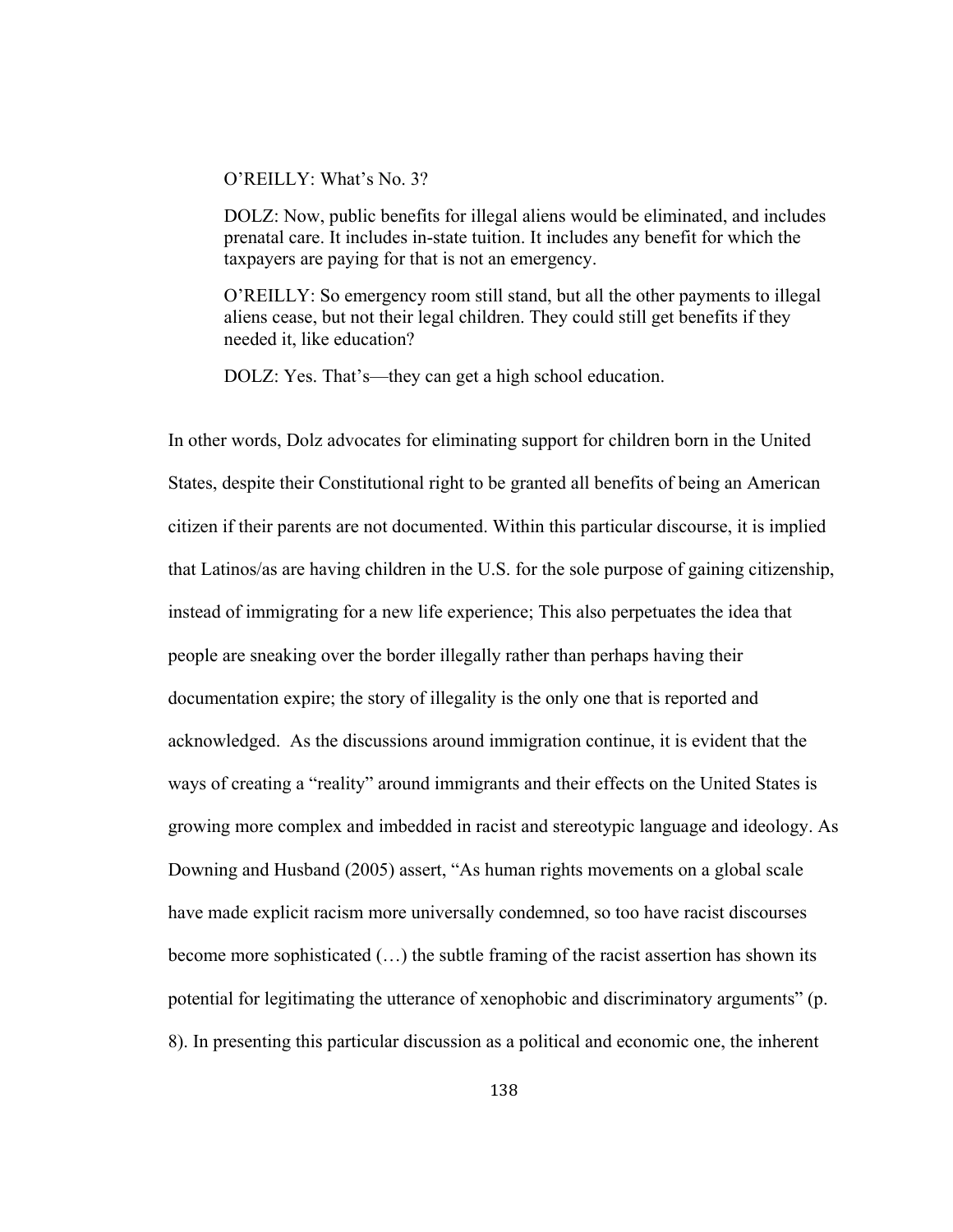racism and dehumanization of children is cloaked. Despite the fact that these policies may seem harsh, the U.S. is still providing an opportunity for these children, whether documented or not, and whether they are children of undocumented residents or not, will still have the chance at a high school education. This positioning paints the U.S as benevolent, because we are "providing a gift" to these people, and looking past the fact that they may be, and according to news media, are likely to be in the U.S illegally. We are overlooking the law to put education first rather than choosing to be exclusionary.

### *Metaphoric Representation and Conclusion*

 In reference to metaphoric representations of Latinos/as within media, Latinos/as are represented as aliens, an alien invasion, and often times link this image with those of a flood or wave of immigrants, soon to hit the United States like a tsunami. In one of the most well known works on metaphoric representation of the Latino/a community, In *Brown Tide Rising: Metaphors of Latinos in Contemporary American Discourse* Otto Santa Ana (2002) states that metaphor "is more poetic color and superficial ornamentation. It shapes everyday discourse, and by this means it shapes how people discern and enact the everyday. Cicero stated that metaphor occurs 'when a word applying to one thing is transferred to another, because the similarity seems to justify the transference" (p. 26). In terms of immigration, these metaphoric representations suggest that Latinos/as have created their own problems by breaking U.S. laws. Because they have "chosen" to be in the U.S. illegally, the implication is that Latinos/as have made a choice and thus bear responsibility and deserve punishment for breaking U.S.

139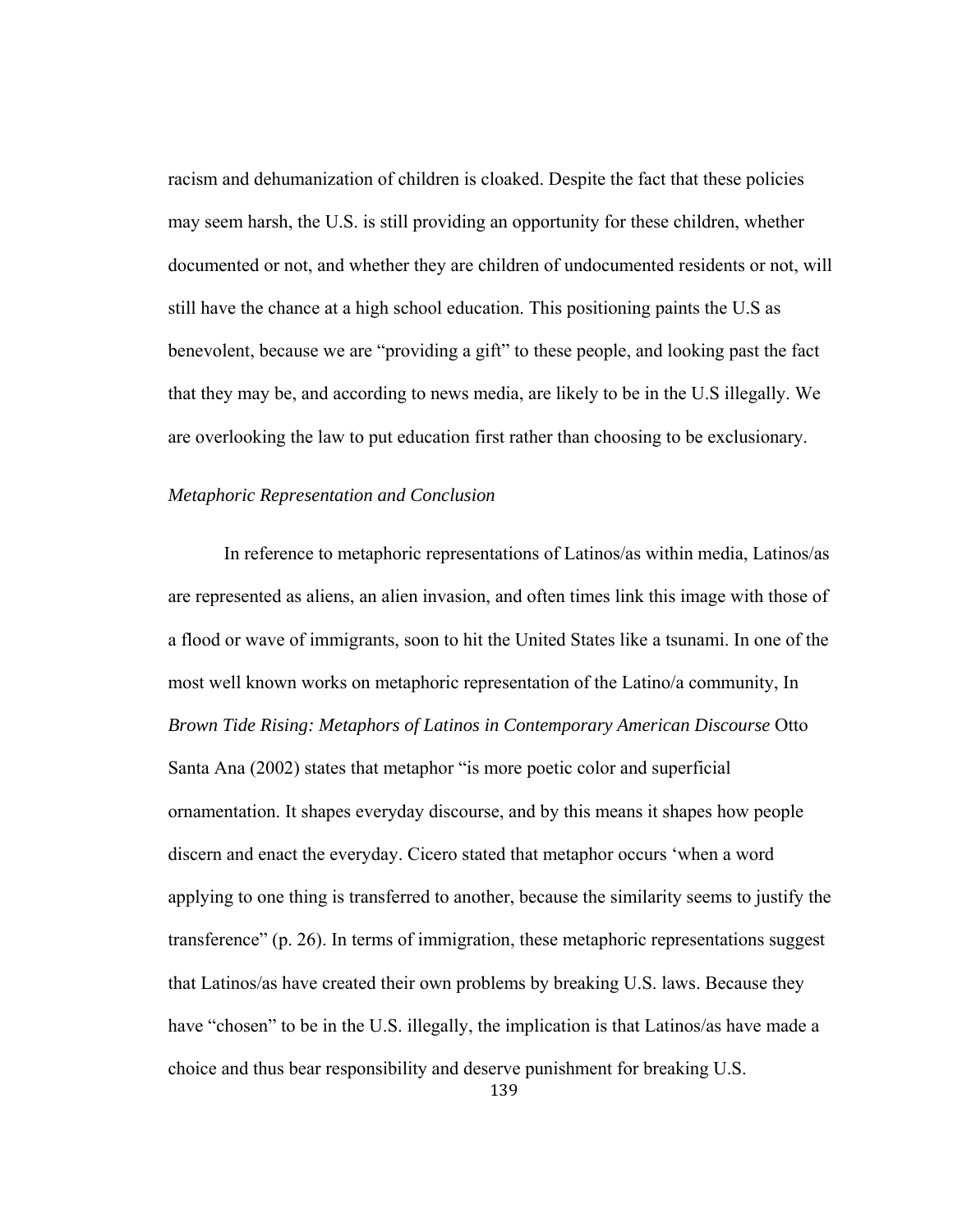immigration laws. However, missing in this depiction is the complex variances that affect each immigrant person's lived experiences, as well as the role the U.S. has played in their need or desire to relocate to the United States. Within TV news analysis, Latino/a immigration was always construed and represented as a threat, whether it be through metaphoric labels like wave, invasion, or alien, or construing children of immigrants (or any Latino/a) as "anchor" babies, or aligning these identities with criminals and drug lords, this group of people are an outside threat to the inside of the United States, and should be eliminated. This is the main message communicated in these news transitions. As Santa Ana (2002) contends,

When alternative metaphors are rarely used to understand a social issue, then a single dominant metaphor becomes naturalized, that is, it is taken to be the one way to think about the issue. In spite of the fact all metaphors are contingent, and none is wholly accurate, in the public's view, only one comes to make sense, and no other will be admitted. The dominant way becomes the one and only, hence 'natural,' way to think about the issue (p. 53).

Within this document analysis, it is evident that the dominant way of discussing immigration lies in racist metaphoric representations and stereotypic discourse. In a news segment on CNN in August 2010, a highlighted voiceover says, "a new front is opened in the ongoing immigration reform battle in America. Is Arizona's new immigration law causing a flood of illegal immigrants elsewhere?" Further, within the same broadcast in a discussion about who should be allowed to be naturalized citizens, guest Russell Pearce argues that: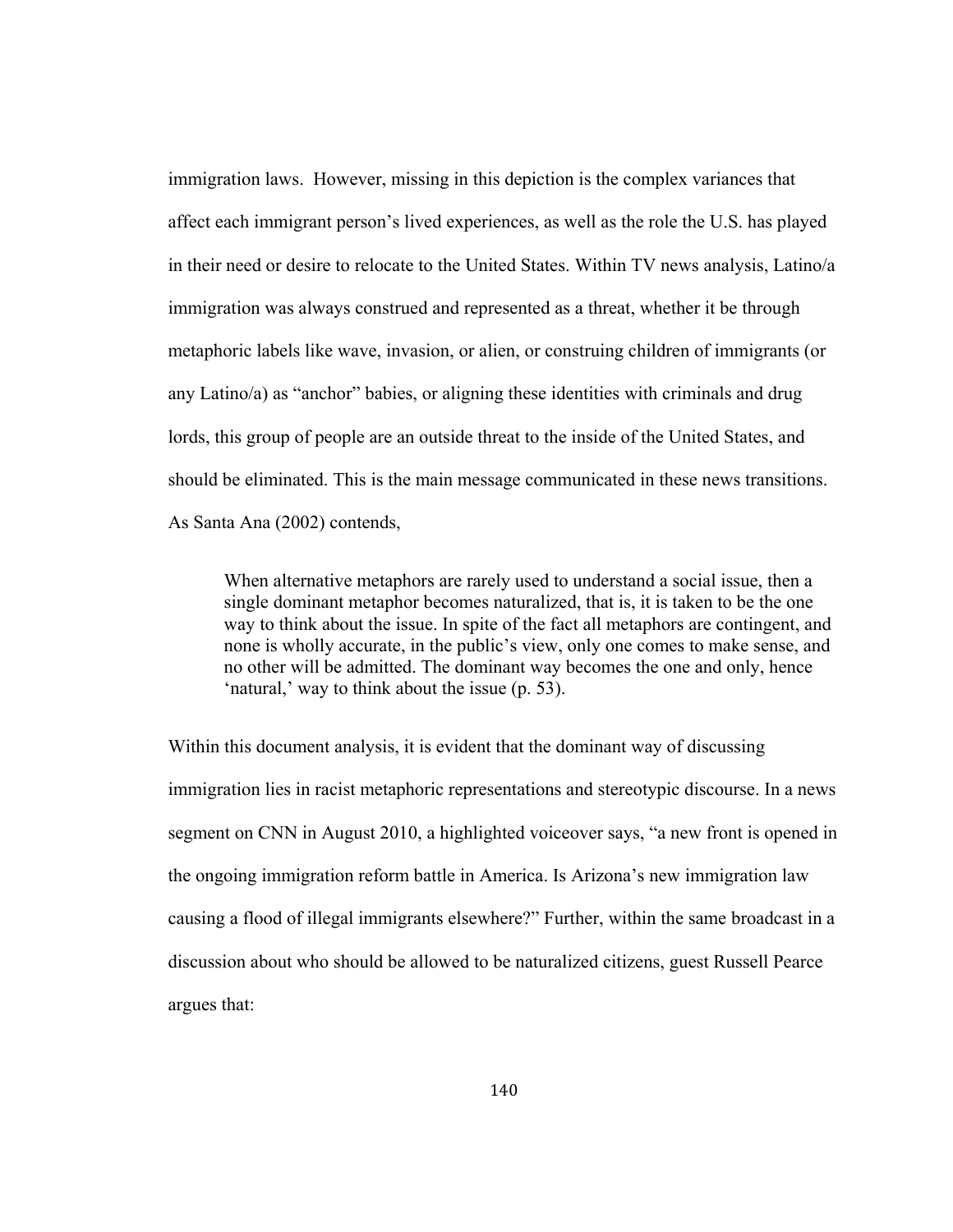Congress had to pass three acts, one in the 1800s, the other one in 1901, the other one in 1924, giving citizenship to the Indians. There's no doubt where they were born. That's the most abused phrase in there. It says born and naturalized and for whom we have jurisdiction. We don't have jurisdiction to foreigners. We don't have jurisdiction over those who break into our country. It needs to be fixed. It's the greatest inducement. It is a crime to enter this country illegally. It's a crime to remain in this country. Yet you provide probably the greatest inducement available, an unconstitutional declaration of citizenship to those born to noncitizens.

As Pearce mentions "foreigners" who "break into" this country, the metaphoric notion of criminal and alien are at play, as well as an imbedded fear of a flood or wave that the U.S. would not be able to handle, and a fear of taking away what is, again, "rightfully" American. Additionally, Santa Ana (2002) also discusses metaphor in terms of invasion, and posits, "the features structuring the semantic domain of invasion are a subset of the domain of war. An invasion is an organized attack by armed forces with the objective of taking over" (p. 70). As he argues, this metaphor fails to take into account the history of the United States' immigration experience, where it has always been a search about freedom and employment of peaceful people.

 Moreover, Santa Ana (2002) also discusses immigration as floodwaters, and states "the dangerous waters metaphors do not refer to any aspect of the humanity of the immigrants, except to allude to ethnicity or race. In contrast to such nonhuman metaphors for immigrants, U.S. society is often referred to in human terms" (p. 73). In a Fox News program with Sean Hannity in October of 2010, guests included, on the "Great Great American Panel" attorney and author of *Crimes Against Liberty* David Limbaugh and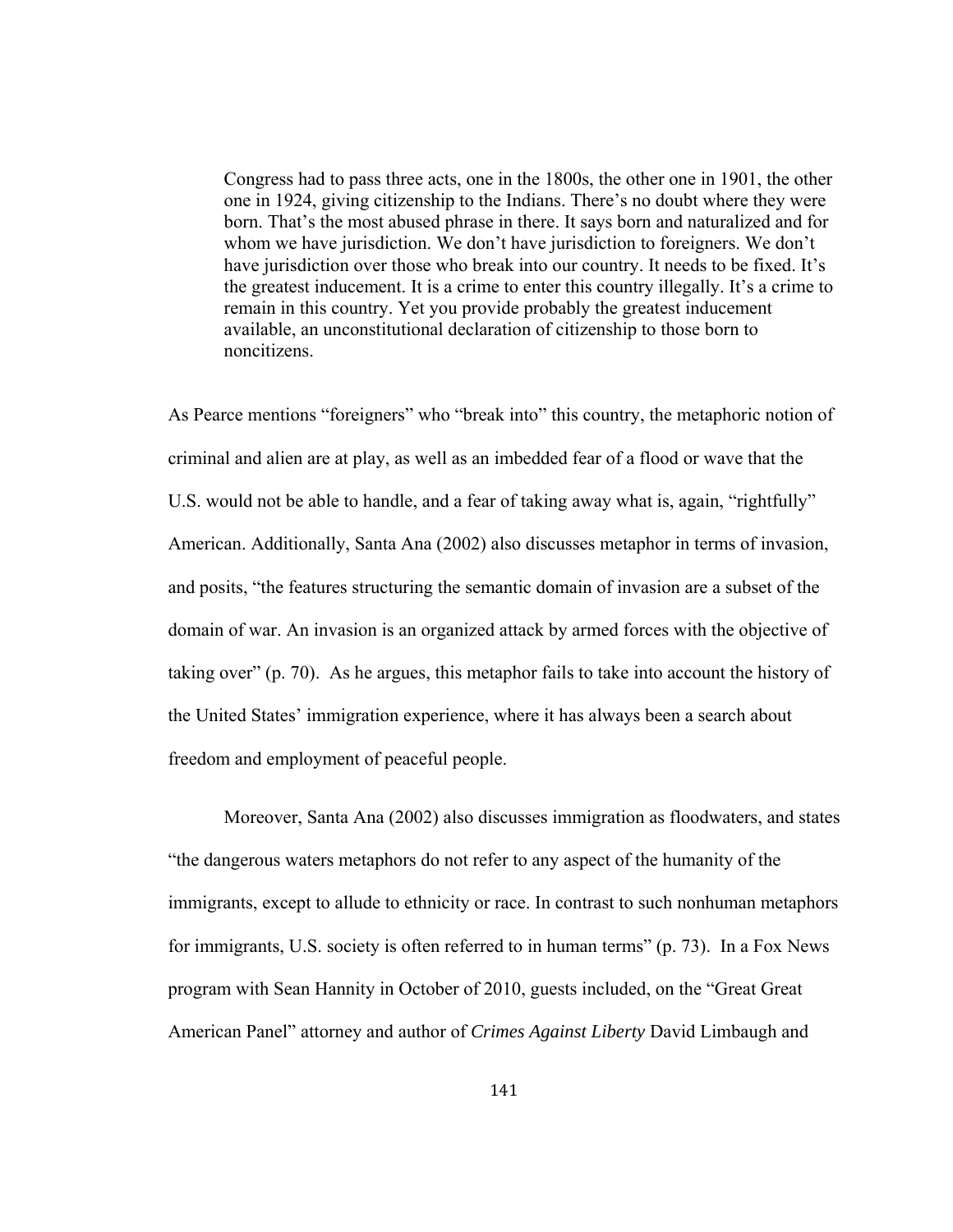former advisor to former Senate Majority Leader Harry Reid, Penny Lee. Also in

attendance is Dan Riehl, political consultant, blogger, and former business executive. In a

beginning segment clip, the following exchange appears:

UNIDENTIFIED MALE: is she an illegal alien?

UNIDENTIFIED FEMALE: No.

UNIDENTIFIED MALE: She is not an illegal alien?

UNIDENTIFIED FEMALE: She is not an illegal alien. She is not from another planet. She's a human being and a hardworking person.

UNIDENTIFIED MALE: I know she is a human being. Cut out the bull crap, lawyer to lawyer now. Is she an illegal alien, you said no.

UNIDENTIFIED FEMALE: It is not lawyer to lawyer. It is Gloria—the person who's giving—

UNIDENTIFIED MALE: Gloria, is she an illegal alien or not, you said no, she's not, right?

UNIDENTIFIED FEMALE: No she is not an illegal alien. She is undocumented worker. My client is a housekeeper and some people don't respect housekeepers. I happen to respect housekeepers.

UNIDENTIFIED MALE: Aren't you swell, now answer my question.

UNIDENTIFIED FEMALE: I'm answering your question.

UNIDENTIFIED MALE: You put your client in legal jeopardy. I asked you about your client and the legal jeopardy your client is in now!

(END CLIP).

According to the transcript, this was an exchange between Mark Levin and Gloria

Allred about a client. In another news segment on MSNBC with Keith Olbermann in

October 2010, discussed the political race between former Senate Majority Leader Harry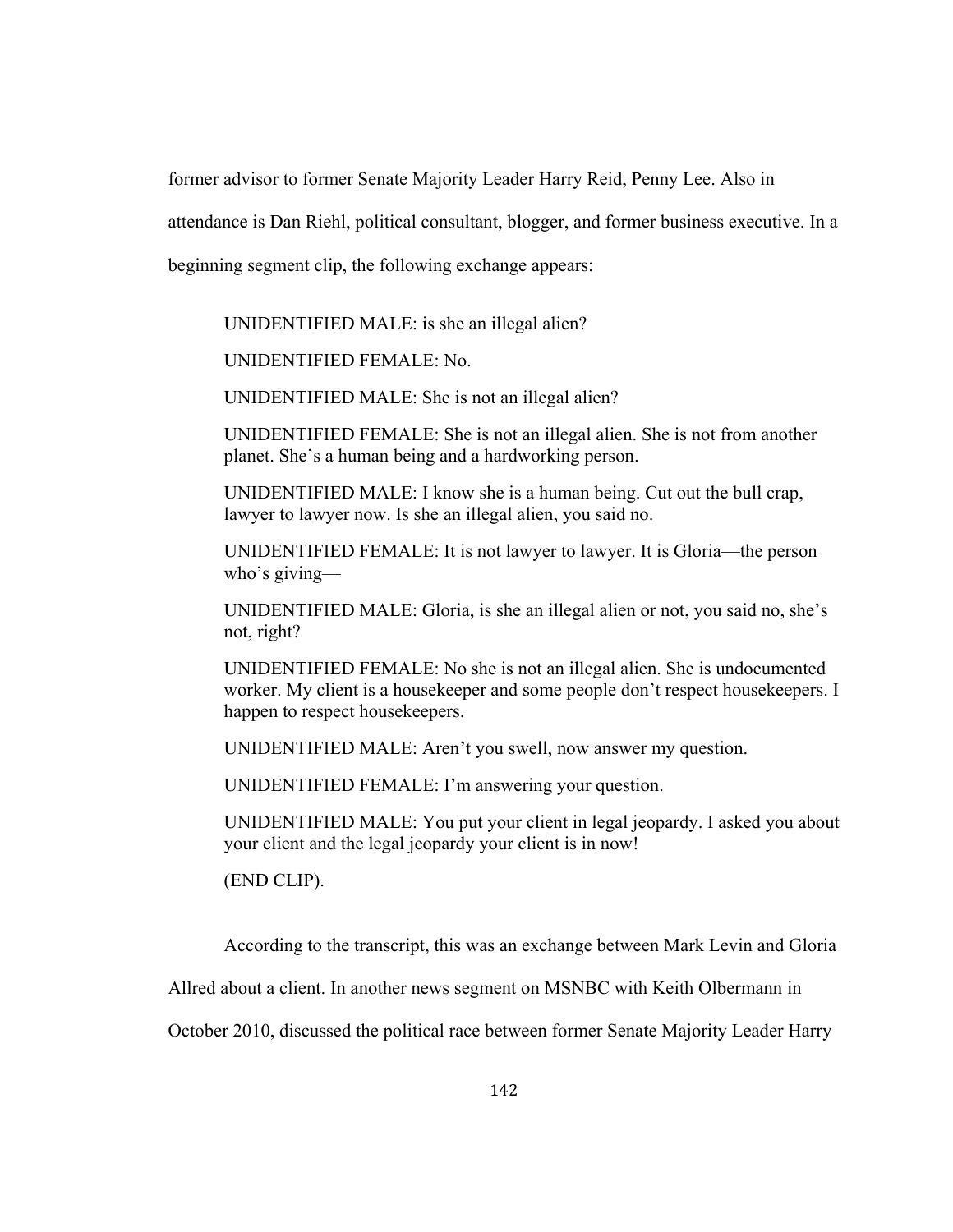Reid and Republican candidate at the time Sharron Angle, who uses an anti-immigration ad, linking Reid to illegal immigration. The commercial begins with "voting to give the illegal aliens Social Security benefits, tax breaks, and college tuition. Waves of illegal aliens streaming across our border, joining violent gangs, forcing families to live in fear." Within this narrative of a flood or waves of dangerous immigrants forcing U.S. citizens to live in fear, Santa Ana (2002) argues that within this construction of flood waters or waves, that "one subcategory of dangerous waters is movement, which emphasizes the direction of waters, primarily northward as from Mexico to the United States. With regard to the destination of the migration, the nation is conceived as a basin or some kind of container and the migration taken to be an inward-flowing stream, in terms of *influx*" (p. 73). Within this representation, these terms do not illustrate "beneficial and enriching flows but dramatic influxes and floods that endanger the country" (p. 74).

What's more, in creating these metaphors, like the flood or wave, or as an alien, as something coming to colonize the United States instead of become a member of it, removes all autonomy and human characteristics from immigrants, and instead "give structure to and reinforce the generally held worldview of U.S. society" (Santa Ana, 2002, p. 79).

143 These transcripts demonstrate that media is a powerful ideology, particularly if it is a recurring dialogue or narrative that is communicated in dominant news media and consumed regularly by a majority of U.S. citizens. The language, imagery, metaphors, and attitudes conflate to create what is read as "truth" since it is communicated through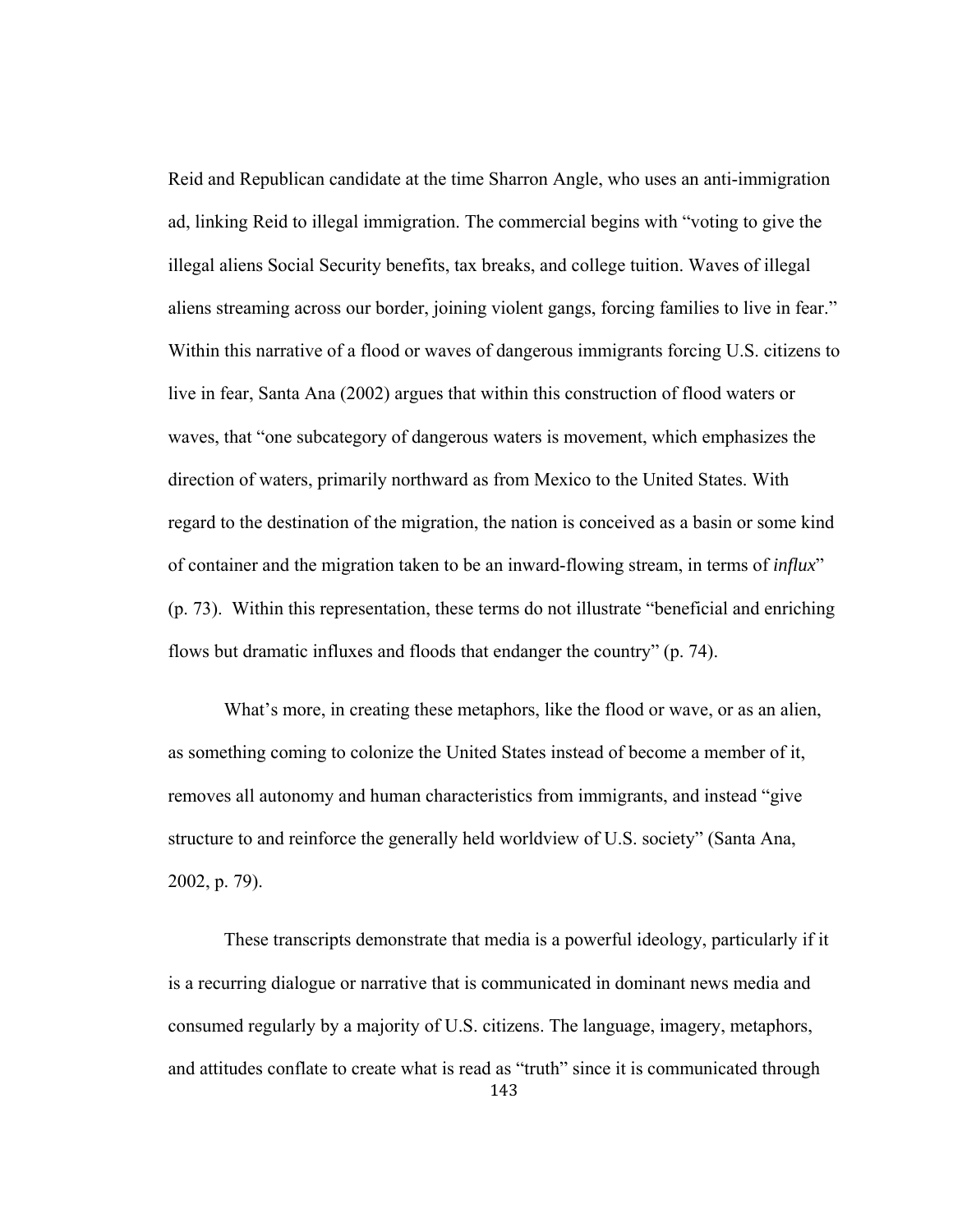news; the sheer name "news" communicates the idea that the information presented is factual and exists in a vacuum. It simply is. However, as demonstrated in this chapter, news is attached to ideologies, intentions, power, and racism. If these narratives continue to spread, how will immigration be seen and approached years from now, and how will we work as a collective group to live alongside those different from ourselves? What's at stake here is more than just misinformation and cleverly disguised racism; what's at stake is the ability to construct our own realities and lived experiences rather than allowing those with the power to report and disseminate information that is racist, inaccurate, and working to oppress marginalized groups.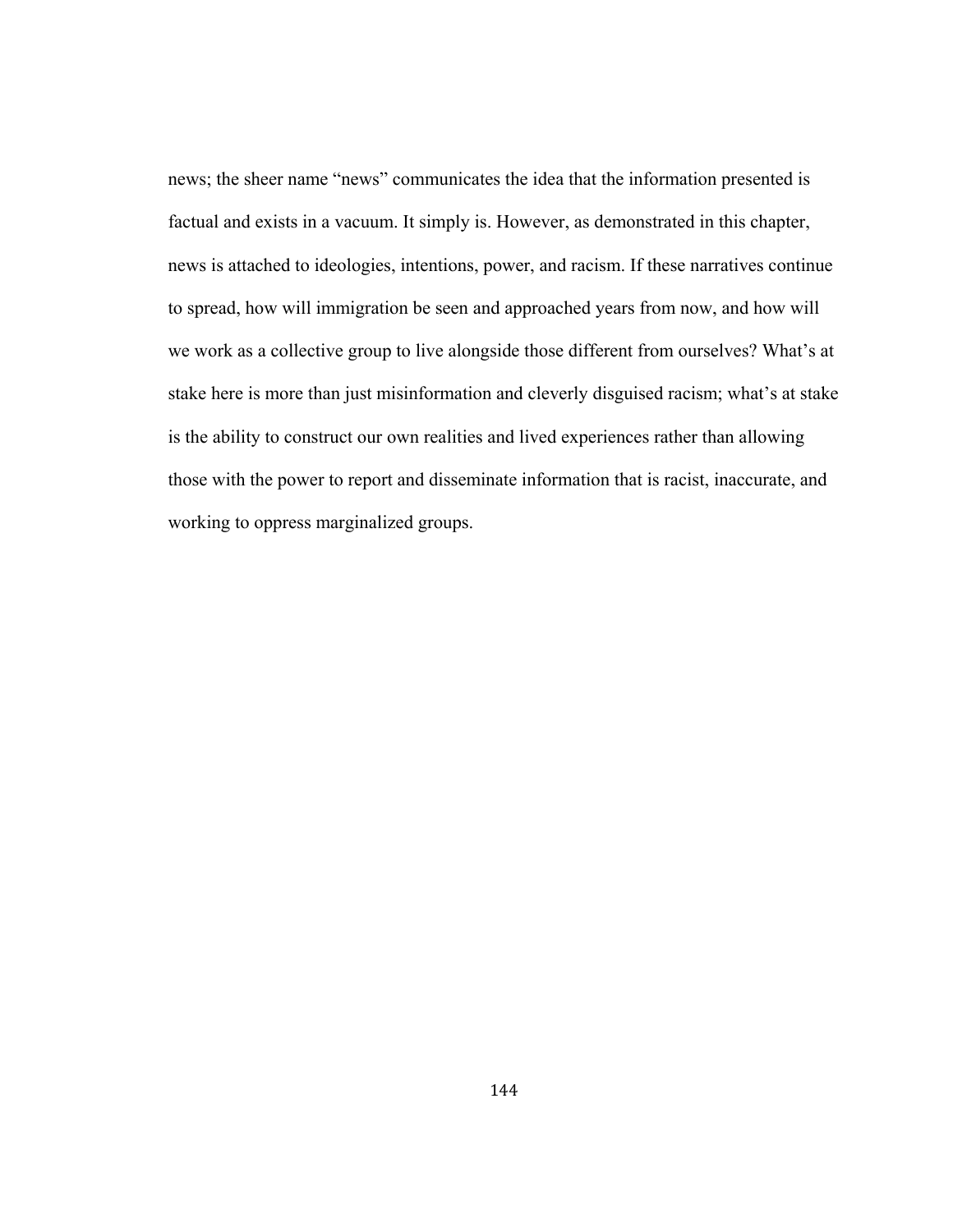# CHAPTER V

# TEACHING AND SUPPORT PERSONNEL: INTERVIEW FINDINGS

 In 2011 the number of immigrants in the U.S. reached 40.4 million, increasing by 2.4 million since 2007. Around 11 million immigrants are in the United States without documentation, and of those 11 million, about 6.5 million are from Mexico, while 2.6 million are from Latin American nations. In 2010, there were 1 million undocumented immigrants in the U.S. under the age of 18 (Pew Hispanic Center, "A Nation of Immigrants" Report, 2013). Further, according to the 2010 U.S. Census Bureau, of the 308.7 million people in the United States, 16 percent, or 50.5 million were categorized as of Latino descent, which has increased 3 percent, or over 15 million people since 2000. Over half of the growth in population in the U.S. is due to Latino/a self-identified people (U.S. Census, 2010). In other words, the number of people, and in particular, students who identify as Latino/a is increasing in the U.S., and by 2050, the Latino/a population will reach nearly 30 percent of the total population (U.S. Census, 2010). In other words, the presence of Latino/a populations affects the changing landscape of the United States, as well as issues concerning residents of the U.S., including education, healthcare, and everyday living experiences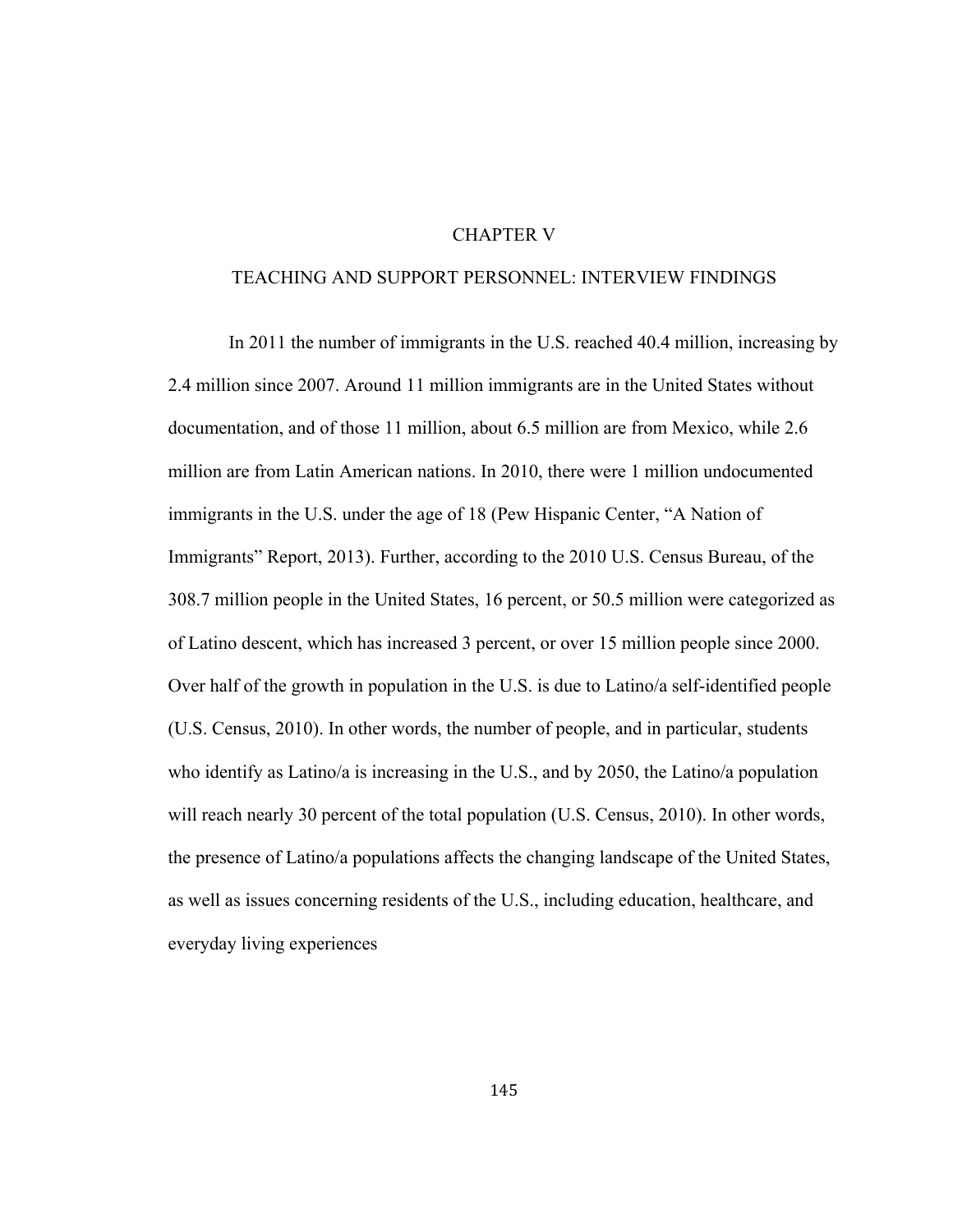Many immigrants migrate to the U.S. to achieve a more satisfying life than what they previously experienced, escaping harsh living conditions, and poverty, lack of work, or sometimes, political persecution. Some experience or witness violence and want an opportunity for a better life, one that may provide them with a chance for security and success, opportunities touted as abundant and in reach here in the U.S. (Suarez-Orozco, 2001, p. 22). For children of immigrants and children who are immigrants themselves, who make up over 20 percent of all youth in the U.S., the narratives and language used to discuss their experiences in both public media and classrooms affects their overall identity and development, access to education, and ability to succeed here in the United States (Suarez-Orozco, 2001, p.1). As both Carola Suarez-Orozco and Marcelo M. Suarez-Orozco (2001) contend, much of the literature about immigrant children, those who are foreign-born or are perceived to be foreign-born, deals with adults. Of the literature about media and immigration, most of it focuses on media representations of the Latino/a population in general, rather than about immigrant youth and how media representations may affect their experiences and identity development, especially within schools. Further, there is little to no literature dealing with how media representation and discussion around issues of immigration affect educators and support personnel within schools. As Suarez-Orozco (2001) states, "discussion around immigration have typically concentrated on policy issues and, especially, the economy. With the exception of bilingual education, the debate about immigration—as well as much of the basic research—has focused predominantly on immigrant adults," (p. 3). However, the fastest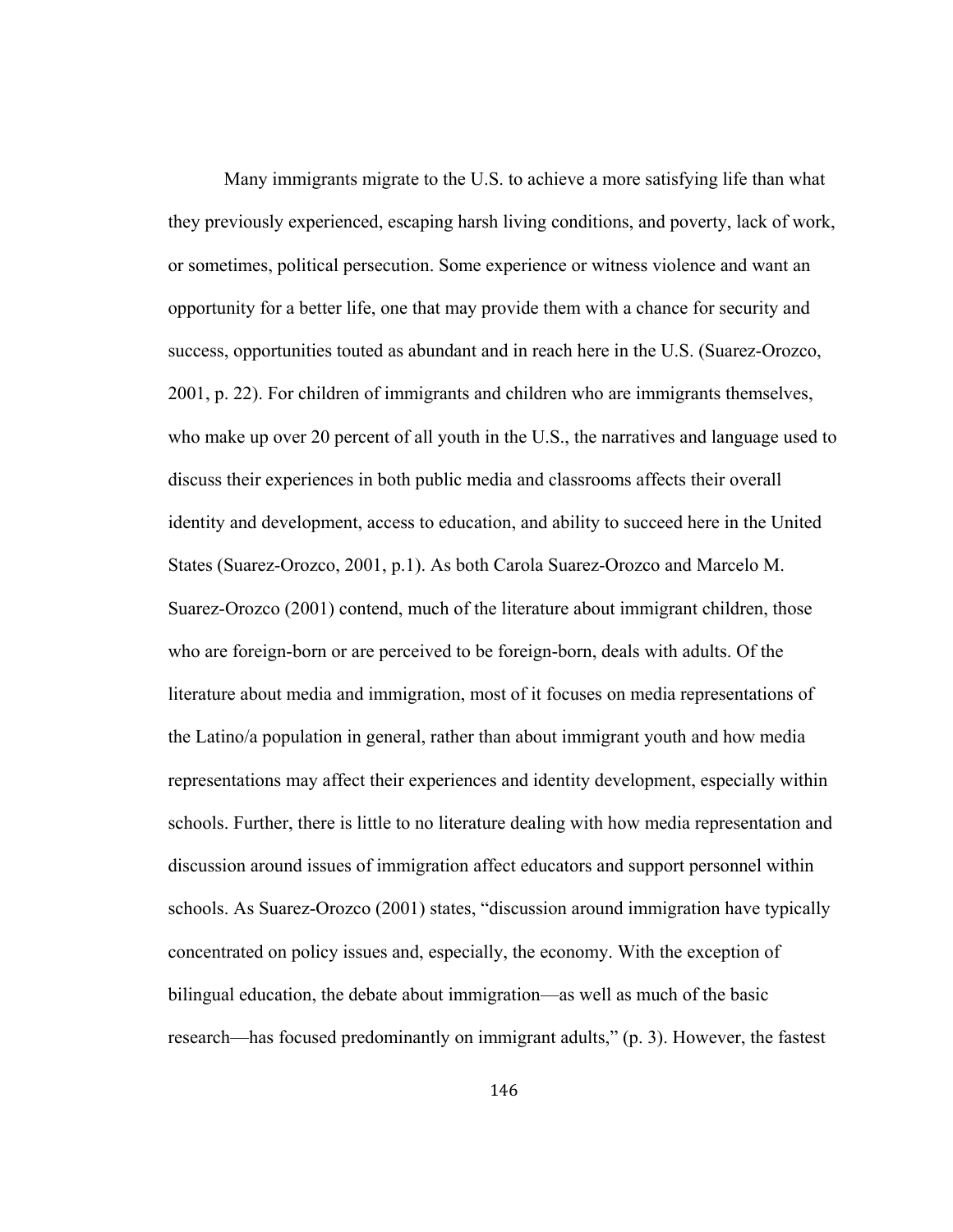U.S. child population growth lies with immigrant children, those who live here unauthorized, and those who are also children of parents who are unauthorized. As Suarez-Orozo et al. (2011) state,

for children and minors, illegal status does not usually come about through their own volition; rather, it comes as a result of a decision made and actions taken by their parents or other adults. Further, even for adults, there are gray zones. Many exist in a state of 'liminal legality,' (Menjivar, 2006) with ambiguous documentation as they patiently wait in broken queues (Anderson 2009, 2010)  $(p.440)$ .

As these students negotiate their liminal experiences, what are the issues and challenges in which teachers and support personnel within a school system face when working with an immigrant student population, particularly Latino/a students?

Within the U.S., undocumented Latino/a students often deal with a number of socioeconomic and psychosocial challenges, including issues of racism, prejudice, and understanding a new cultural order as well as assimilating to a new cultural aesthetic. As such, as I stated in chapter one, my questions began with exploring how news media might affect identity development of Latino/as as well as how use of language and narratives affect the stories and realities told about who immigrants are, what they value, why they're in the U.S., and this rhetoric might affect educators and support personnel.

 As I attempted to contact other teachers in traditional public schools in the area, many teachers were hesitant to participate for several reasons, but perhaps the most important one I learned from an interview with a woman named Maria who worked in a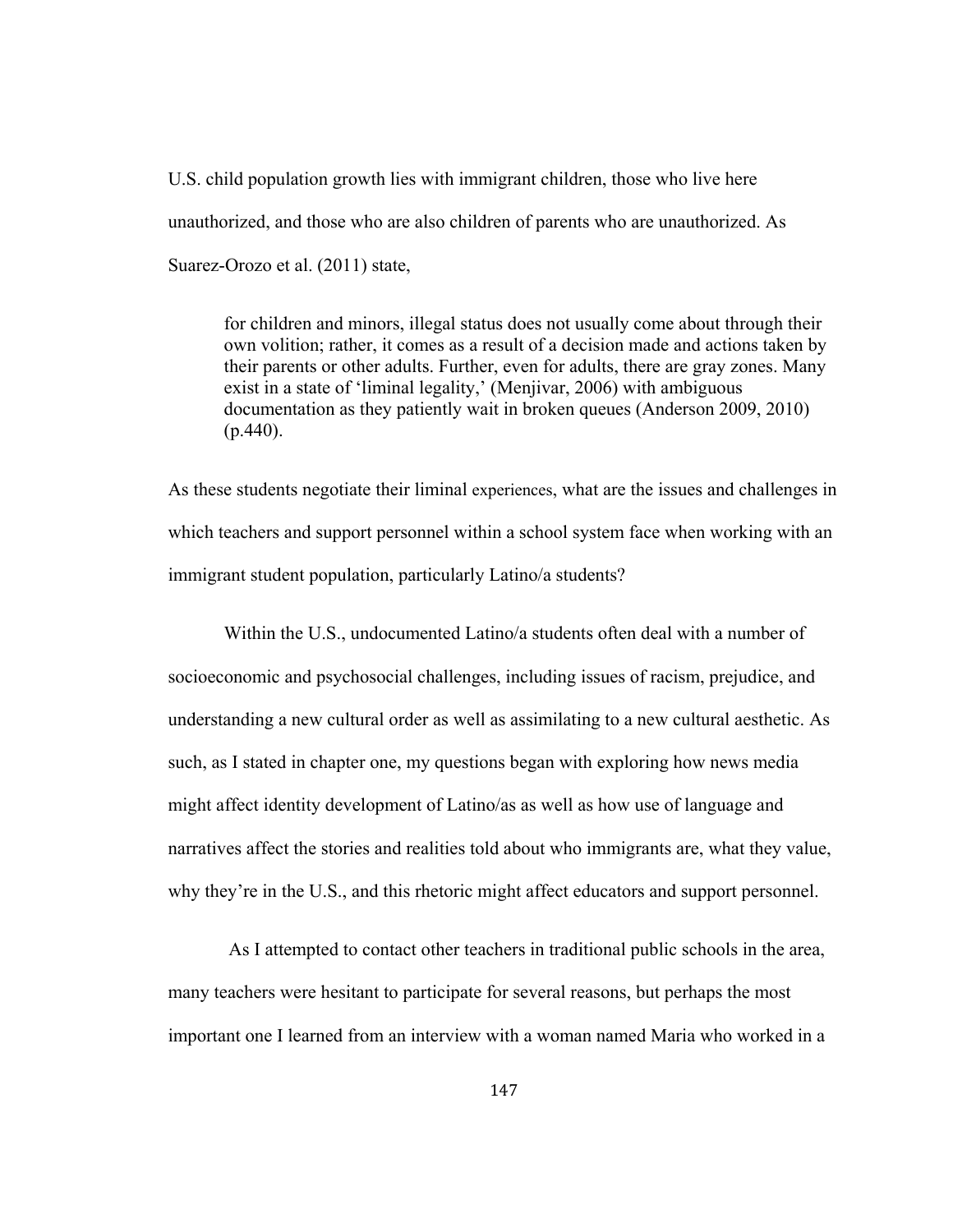support capacity in a school system in rural North Carolina. She was a Latina woman from New York, who grew up as a child of an immigrant. Her office was housed in what looked like a fall-out shelter or military base from the 50s or 60s, a half-moon shaped aluminum building that was surrounded by gravel and no defined parking spaces. On the day of our meeting, when I walked in the office and asked for Maria, I sat in a sofa that had seen newer days. The office was without windows, and across the main waiting area was torn and tattered posters about ESL programs, pictures of Latino/a, Asian, and Middle-Eastern children playing on swings, or reading books. A particle board brochure holder sat next to the same kind of bookshelf, housing information about finding an apartment, getting food stamps, where to find government assistance, and how to apply to schools. They looked weathered and sun-drenched, faded in areas and folded. They seemed to have been sitting there awhile. When Maria finally came in to meet me and call me back, she quickly popped her head around the corner to tell me "hello" and to go ahead and meet her down in her office, room 152. We sat down at a small round table that was perched in front of her oak desk. The chairs reminded me of brightly colored school chairs for children, and this made sense since she worked with both students and families most of the time.

As we sat in her office, a small space with no windows, a traditional desk with neat piles of folders and notes, she looked me in the eye to tell me about her experience as someone who oversees over 6,000 students in an ESL program, with a staff of twelve, 125 teachers, and six interpreters. I could tell what we were talking about was important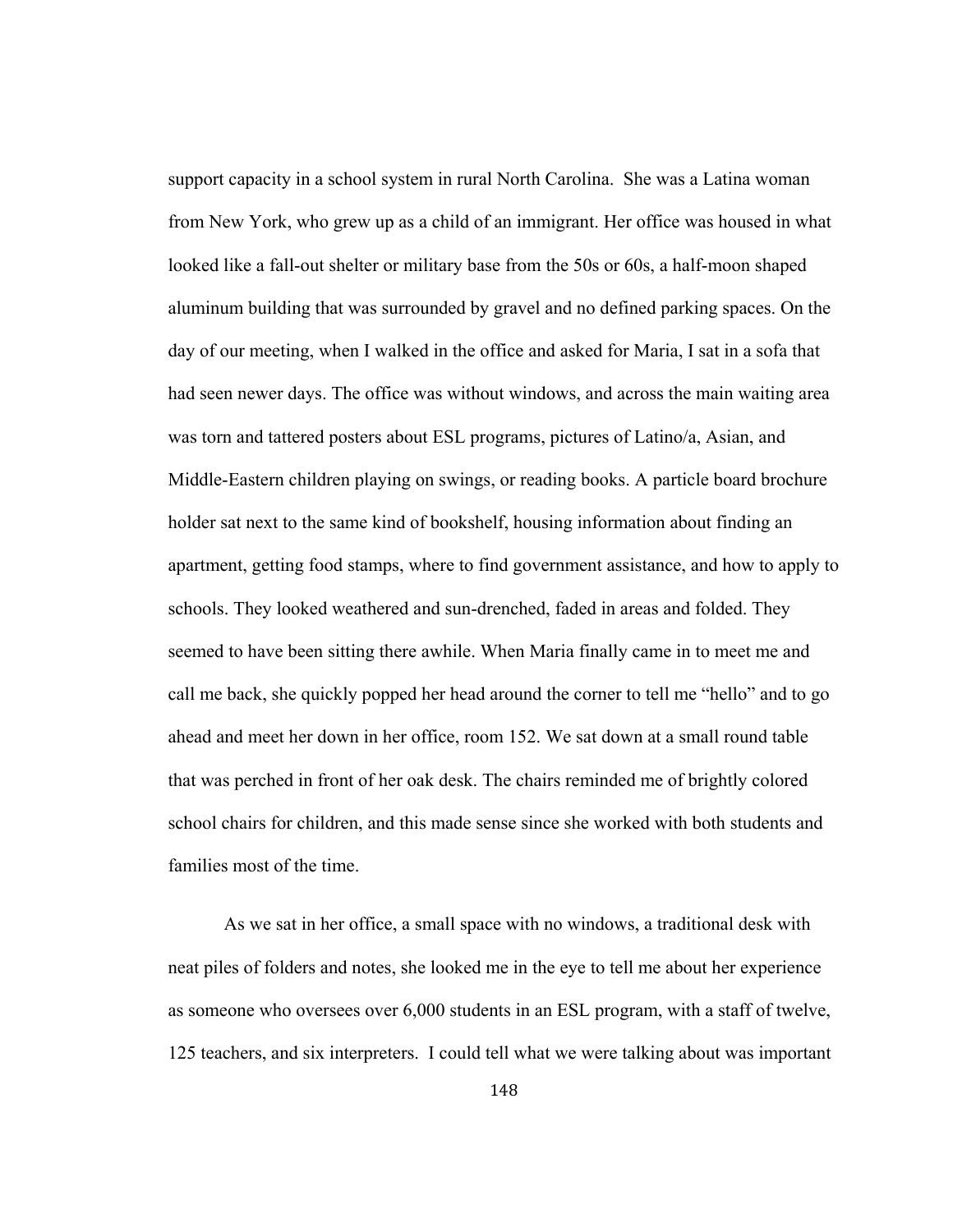and, by default, confidential. I was ready to take notes, as she did not want to be recorded. She was stern as she said,

We're not allowed to ask if a student is documented or undocumented. Everyone is entitled to a free education from age 5 to age 21. If a student comes in, they register, and we can't ask if they're undocumented. We gather paperwork and send a folder with them to the school. We work with the community, trying to maneuver around the system. But no one reports about undocumented students because we do not and cannot know. They are not supposed to tell us. And the main perception that is so harmful is that they think we are all from Mexico and all undocumented. I'm from New York, and it is so different from here. So blended, so pronounced, in your face.

This was an ah-ha moment for me. Perhaps this was why teachers were not responding to my queries. If they're not allowed to talk about their students, documented or not, was there fear in doing so? The issue of documentation, whether or not these students and their parents were 'authorized' to be in the United States was a major theme in my interviews, specifically for the folks who worked with students who either are themselves or come from a family of undocumented citizens. This relates back to my previous chapter on news analysis; one of the many themes that emerged was racist assumptions about who Latino/as are, and where they're from; what's even more telling is that Maria also realizes that the same perception of her students and families she works with exists: that they are all undocumented.

 At the end of the day, however, students may be fearful of being deported, having their families deported, and with the growing megalomania surrounding immigration and those of Latino/a descent in Arizona, Texas, and others, it is no wonder both students and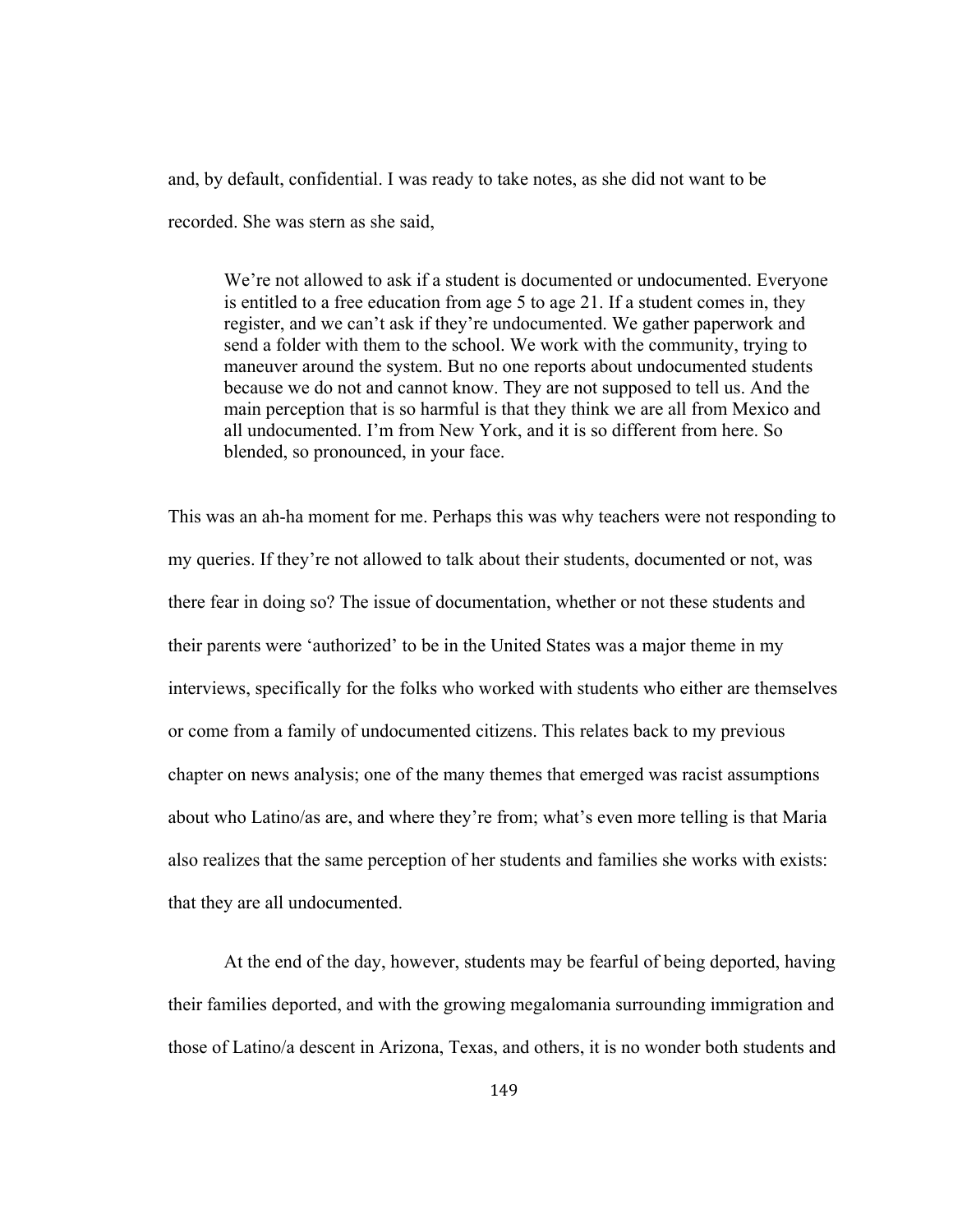teachers are wary of discussing the topic. As Peguero and Bondy (2010) contend, "Racial and ethnic minority students indeed place more value on the teacher's perception of themselves; unfortunately, racial and ethnic minority students believe that they are unfavorably viewed and discriminated against by teachers, especially in relation to their educational capabilities and potential" (p. 166). Due to this precarious relationship, students may feel uncomfortable around their teachers or other support personnel and this in turn affects the way they may relate and connect with their Latino/a youth. What remains unclear, as Peguero and Bondy suggest, is how much this problematic relationship contributes to the educational gap in this country, and the quality of relationships these students do have with their educators (p. 166). Thus, my study branched out to include members of the school community who work with Latino/a youth in multiple capacities, not just as teachers. However, the information gathered within my research can be applied to an overall understanding of the obstacles Latino/a youth face, as well as identify the patterns that can be traced back to media consumption and generalized cultural narratives disseminated throughout the United States about who Latino/a people are, as well as what it means to be an immigrant. In other words, through my research, I hoped to reveal some of the main themes that emerge for Latino/a youth in schools, and how those are attached to the grand, harmful narratives that spread from news media representations, portrayals, and consumption and how those may be tied to the themes that emerged in my document analysis.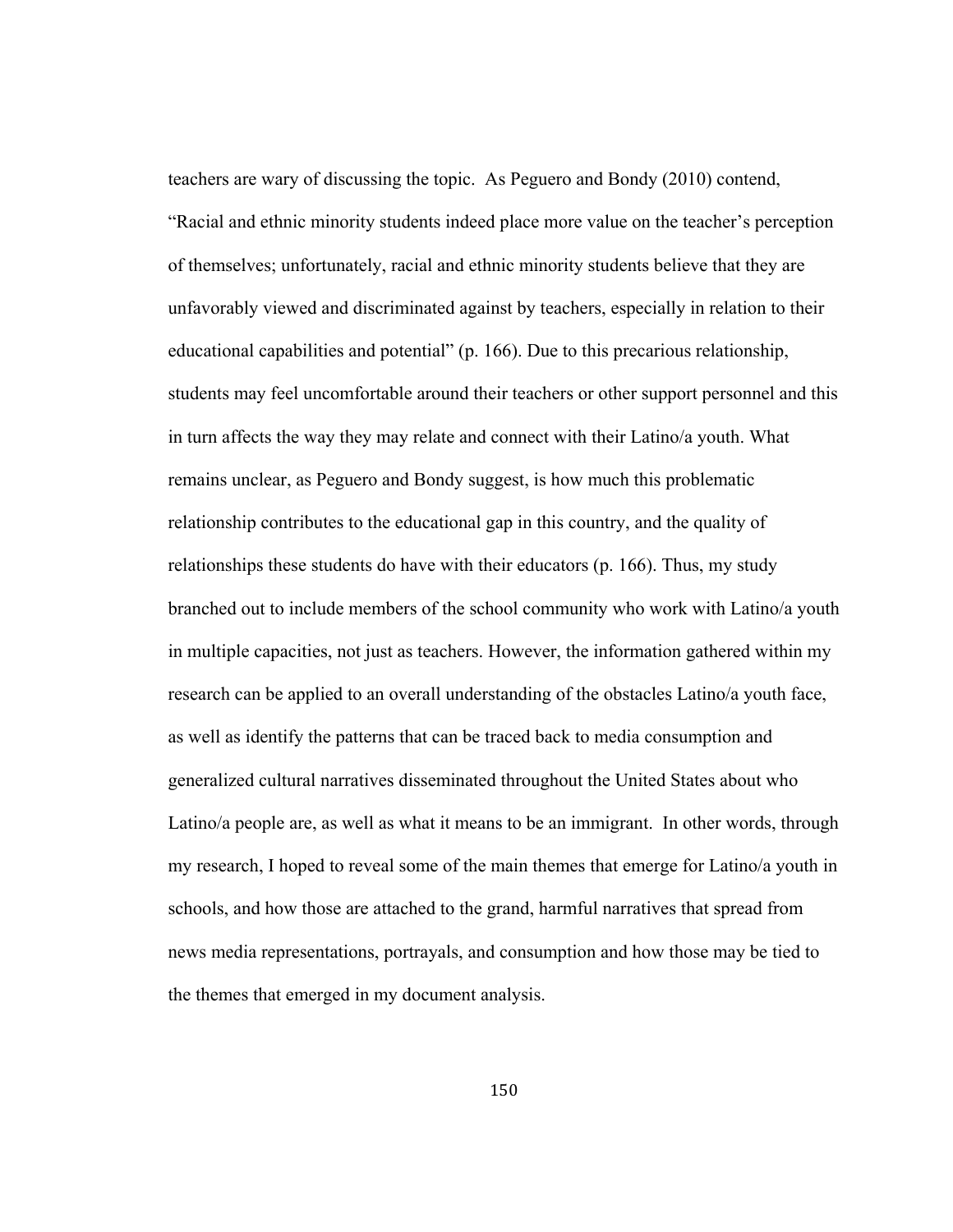The patterns that developed in the research deals explicitly with the challenges Latino/a youth face in relation to school: enrolling, participating, learning, and accessing resources in order to have a chance at a life not relegated to working class or low-wage positions, as well as a life free from narratives surrounding criminality, prejudice, racism, and growing anti-immigrant laws and policies.

 According to researchers Richard C. Cervantes and David Cordova (2011), recent epistemological studies indicate that "a majority of nonimmigrant Hispanic adult populations report higher rates of mental health problems," but what about the experiences of Latino/a adolescents? (p.336). Within their research, Cervantes and Cordova, in using the framework of Social Stress Theory, assert that social organization plays a "significant role in the origins and consequences of stressful life experiences" and "disenfranchised populations might experience increased stress because of the inequalities found in the social organization in which the individual or family is embedded" (p. 337). Scholars argue that racial and ethnic discrimination is a major life stressor for minority groups within the United States (Cervantes and Cordova, 2011, p. 337). Furthermore, racial and ethnic discrimination has been linked to psychological stress and depression, and for Latino/a populations, they confront several additional stressors such as increased poverty rates, language barriers, and immigration challenges. To complicate this matter further, exposure to these types of stressors has also been found to be traumatizing and can possibly contribute to the development of post-traumatic stress disorder (Cervantes and Cordova, 2011, p. 338).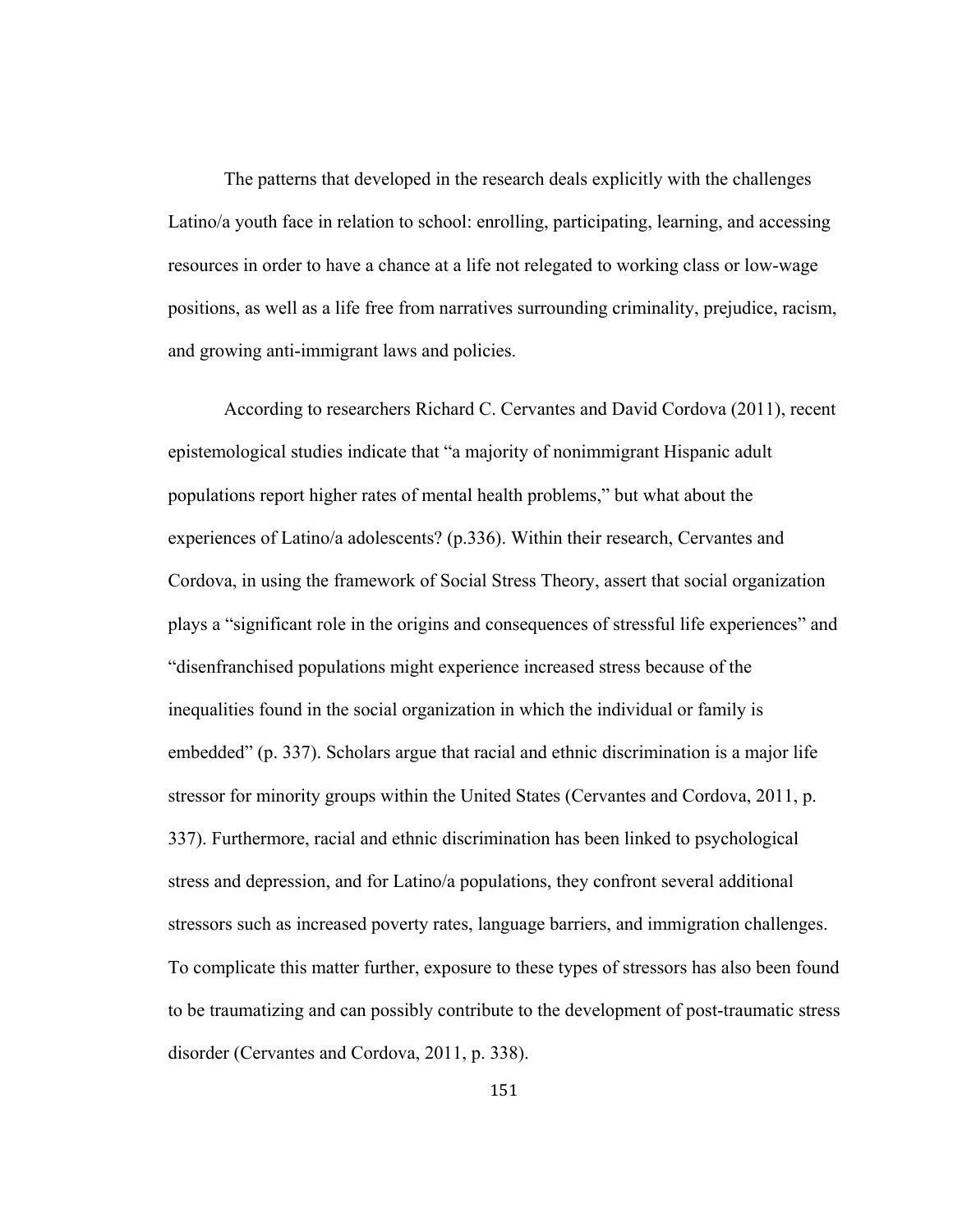#### **Stereotypes, Media and Racial Tension**

According to Perez and Cortes (2011), studies concerning undocumented Latino/a students in the United States and Canada found that social isolation and uncertainty surrounding their documented status often significantly contributed to their social stress and immigration experience (p. 18). A study conducted by Arbonna et. al (2010) found that about one-third of undocumented Latino/a youth reported avoiding activities such as requesting assistance from government facilities for fear of deportation, and furthermore, are pervasively affected by "exploitation and vulnerability; physical, mental, and emotional hardships" (Perz and Cortes, 2011, p. 19). These fears seem to be well founded, based on what arose within my interviews. Additionally, one of the main themes that developed in the interviews was the presence of stereotypical and racist thoughts and beliefs, and behaviors on the part of administration and/or staff and peers, which supports Perez and Cortes' findings; this also links back to chapter four as well through the metaphoric representation as well as stereotypes and racist descriptions. For teachers and administrators who assist Latino/a students in negotiating their lives within American public schools, they are acutely aware of the racism and anti-immigrant sentiment in somewhat rural settings within a southern state. Maria has worked for over ten years with both documented and undocumented Latino/a youth, and tells us about what these students deal with on a daily basis.

Their classmates call them things like 'wetback' or 'strawberry picker' or 'bean picker.' These are things their classmates hear and see in the media. I believe it is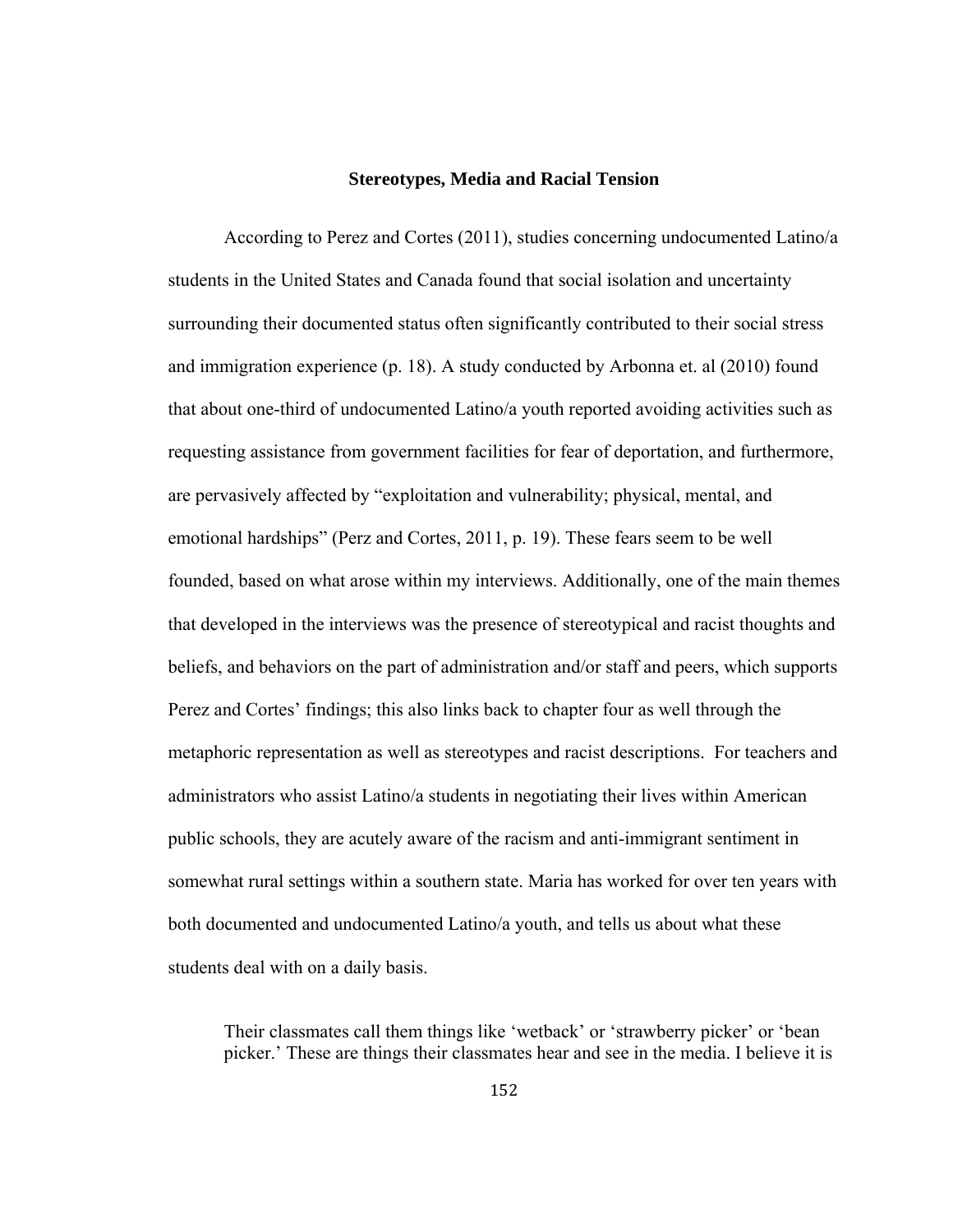the system itself; it's systemic racism. When I interpret for my students it depends on the school system and individual at the front desk. Sometimes they are plain racist and don't even like Latinos. They will try to sabotage the student.

For Maria, not only does she work to translate and advocate on behalf of these students, she also works with teachers to design and implement language learning and after-school programs to assist Latino/a students learning English with their English language acquisition, peer development and connection. However, when Latino/a students are isolated from schools due to personal and systemic racist belief systems when they try to register in a school or follow the school's rules in order to become a student, (Federal mandates state that all children up to age 21 are allowed in schools), the challenges become even more daunting. Further, Maria acknowledges here that the racist namecalling stems specifically from media coverage and rhetoric used to describe Latino/as. The terms used to marginalize and oppress Latino/a students are stereotypes, and based on assumptions and biases that likely originate from something the student has heard or repeated from their parents or news media rhetoric they have consumed. As Perez and Cortes (2011) argue, "experiencing discrimination has become a familiar pattern for undocumented Latino students. They carry the burden of 'a triple minority status' in that they're a target for discrimination based on their ethnic background, lack of legal status, and economic disadvantages, all of which pose great socioemotional stress" (p. 54). Many of these hurdles, unfortunately, are at the administrative level and are embedded within a process like enrolling in school. Maria recounted a number of stories of parents running up against racism in trying to register for school, or asking for information that is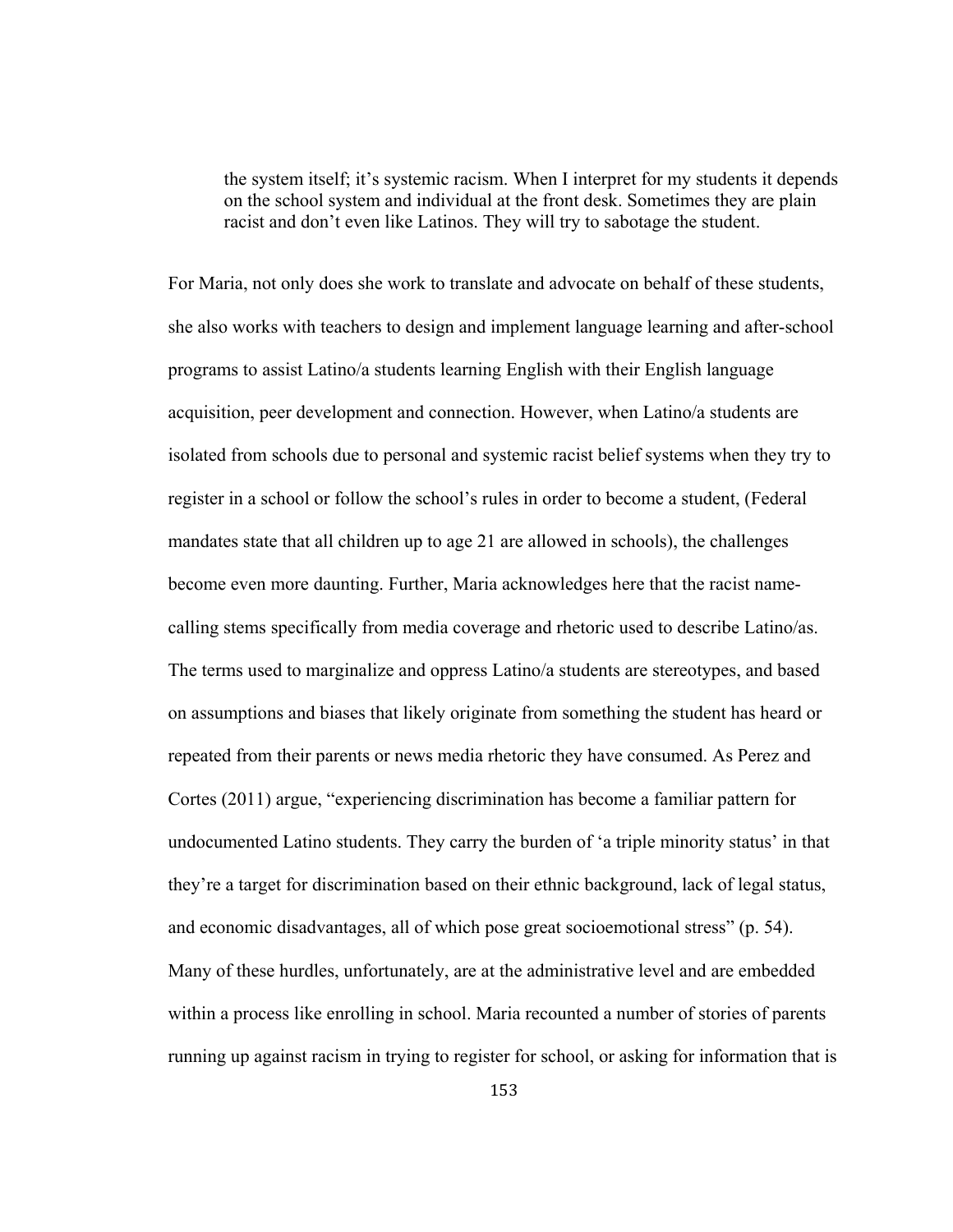illegal and unnecessary to provide. According to Maria, in doing this, administrative folks in schools are trying to "catch" undocumented families so they can turn them over to ICE (U.S. Immigration and Customs Enforcement). The idea of "catching" someone implies that the ones trying to "catch" believe that the person in front of them is "illegal," an assumption frequently made in news media rhetoric as evidence in chapter four.

Schools aren't supposed to ask for SS#s. I received a call from a woman who wanted to enroll her child in a school system. She went to the school asking for information and they asked her to provide a SS# or a TAX ID#. She called me and I called the administration to verify this was a new policy, and they said no, it wasn't. It was a case of someone in the office being racist. They target Latinos: we are the larger minority now. They put Latino immigrants all in one group: they think we are all from Mexico, and think we are all terrorists.

This doesn't just happen in schools. Maria also discussed many times that the families she works with fight against racism in their daily lives, trying to become a part of their communities. Often, people make assumptions about a person's documented status simply by the way they speak, if they have an accent, or "look" Latino/a.

One of my parents called a local cable company. She went to get services and they reported the woman to the police who called ICE. She's in the process of deportation. She called first to the company to ask for services and they asked her for a social security #. She was set up. They told her to come into the office, and when she did, they called the police and the police called ICE. Once she supplied the ID# she had, they could charge her with fraud.

Furthermore, on a daily basis outside of Maria's office, a county building,

families coming in to ask about enrolling their children in school have learned not to

come to the office during certain times of the day; in the early mornings between 8:00am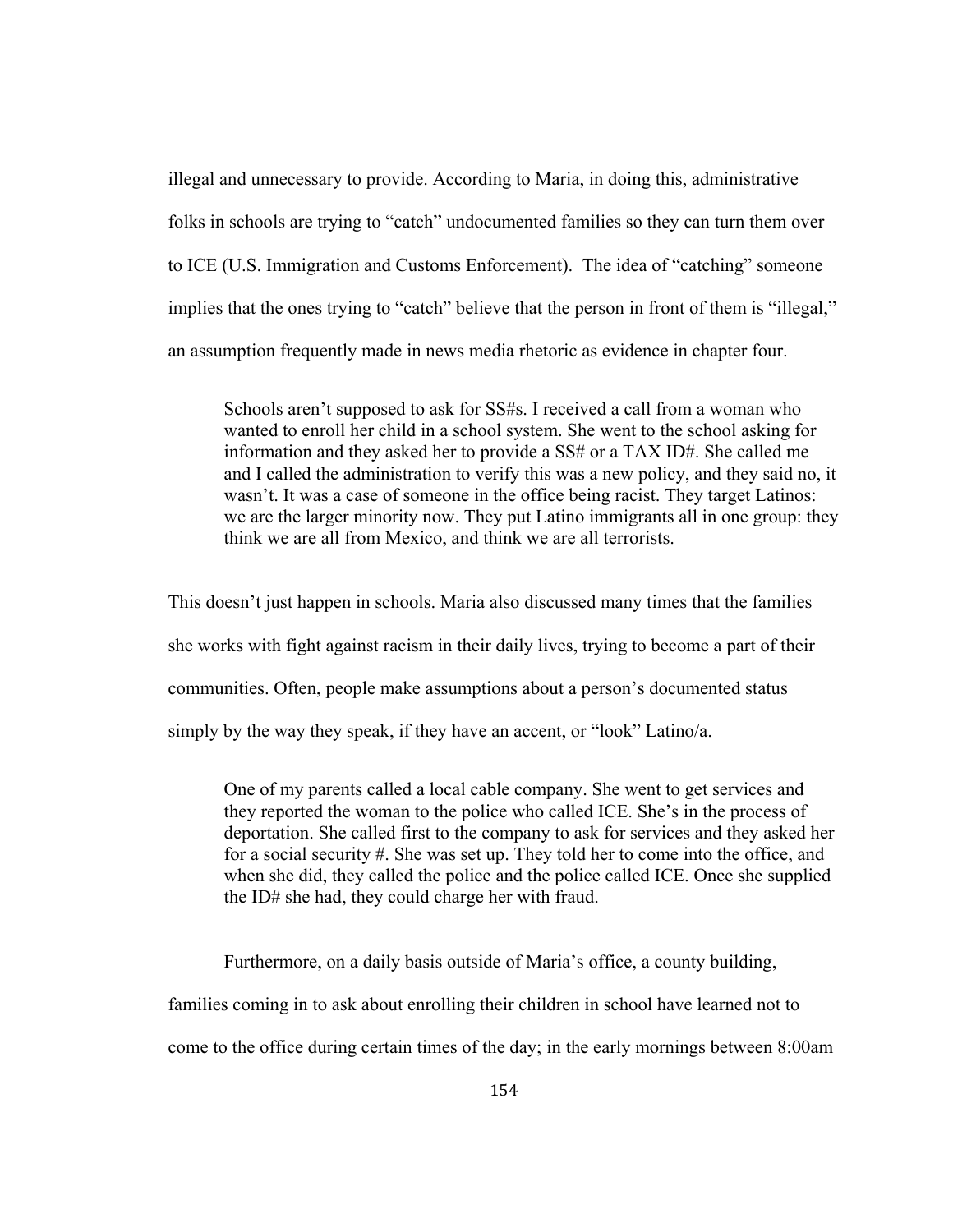and 10:00am and in the afternoon, between 4:00pm and 6:00pm. When I asked Maria why this was, she said that police officers in her county know that undocumented families come in to get assistance for their children, and they sit outside on the road outside her office in order to catch undocumented citizens if they break any traffic laws. "They're out looking for them," she says, her head shaking back and forth. Chavez (2008) speaks about this constant state of fear surrounding Latino/as that he calls The Latino Threat Narrative, which,

as a discourse, is an example of Michel Foucault's notions of knowledge and power. The objects of this discourse are represented as the Other and as a 'threat' and 'danger' to the nation through such simple binaries of citizen/foreigner, real Americans/ 'Mexicans' or real Americans/ 'Hispanics', natives/enemies, us/them, and legitimate/illegal (p.41).

As a teacher in the United States, Lupe tells about her experiences as a woman

from Puerto Rico who gets profiled regularly.

As a Hispanic female here in the south, I'm more likely to get profiled, or get asked more questions. Every time I'm pulled over, I'm asked where I'm from; I've gotten a ticket because the cop said 'I can't understand this Mexican lady.' I do have issue with this and it's crazy that they're allowing this in Arizona. In school, teachers and students ask me if I speak Mexican; it's clear they aren't educated on other immigrants, at all, and it's an issue. We don't really take this issue into consideration, and there's a lot of division between the school, and even between the teachers, being comfortable with each other, and others say that I'm Mexican to *other* teachers but you don't know. You don't even know me. I think the media has a lot to do with it. They specify Mexicans, or Mexican workers, they just hear the word 'Mexican' all the time, if you look or speak Spanish-'oh they're Mexican' but I would hope most of the teachers aren't saying 'oh they speak Spanish they must be Mexican.' So, I just let them know I speak Spanish, I'm not Mexican, I'm Puerto Rican, from Latin America, and that Puerto Rico is a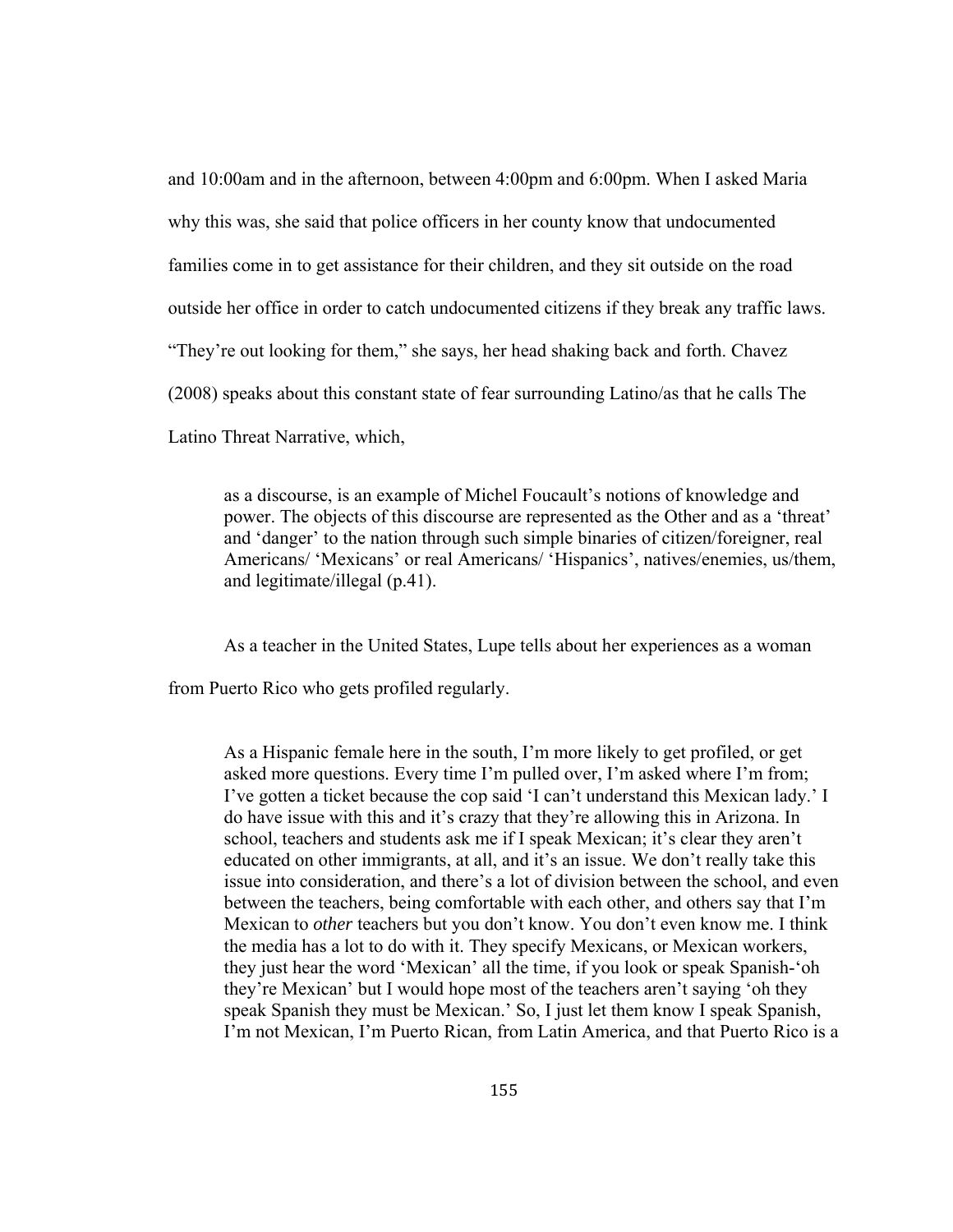commonwealth, and I'll show them on a map. I try to discuss this with them, and show that there are different countries with Latino and Hispanic descent.

Researcher Bonnie Urciuoli (2009) addresses this experience as she writes

Judgments of what sounds like 'normal' English are generated over a range of public discourses; cumulatively and performatively, they marginalize all nondominant varieties marked by race or class. The marginalization of workingclass, Spanish-marked English is, in terms of cultural dynamics, of a piece with the marginalization of African-American-marked varieties of English. The issue is that of markedness: the construction of a 'white public space' of language depends on the continued interpretation of certain language forms as not 'fitting in,' so that the ongoing markedness of certain forms continually regenerates the unmarkedness—the normativeness of the whole (p. 154).

To put it another way, Latino/as people, not only by the color of their skin but also through use of language and dialect, may be marginalized by other students, teachers, and co-workers and peers and marked by their difference, both in usage and in appropriation; marginalization reinforces the normalization of white spaces, particularly in the United States, that teaches these students that being white and speaking English in a specific way is not only important, but necessary for acceptance and success. To acknowledge that marginalization reifies white spaces as normal is important here as a white researcher; to recognize my own whiteness through my theoretical framework is to admit that in the act of marginalizing Latino/as in news media, the spaces I occupy are normalized. Therefore, to work toward making this process of reification known is where seeing and admitting whiteness isn't done to be what Audrey Thompson (2003) calls a "good white," but rather to show how the acknowledgment of whiteness can help demonstrate how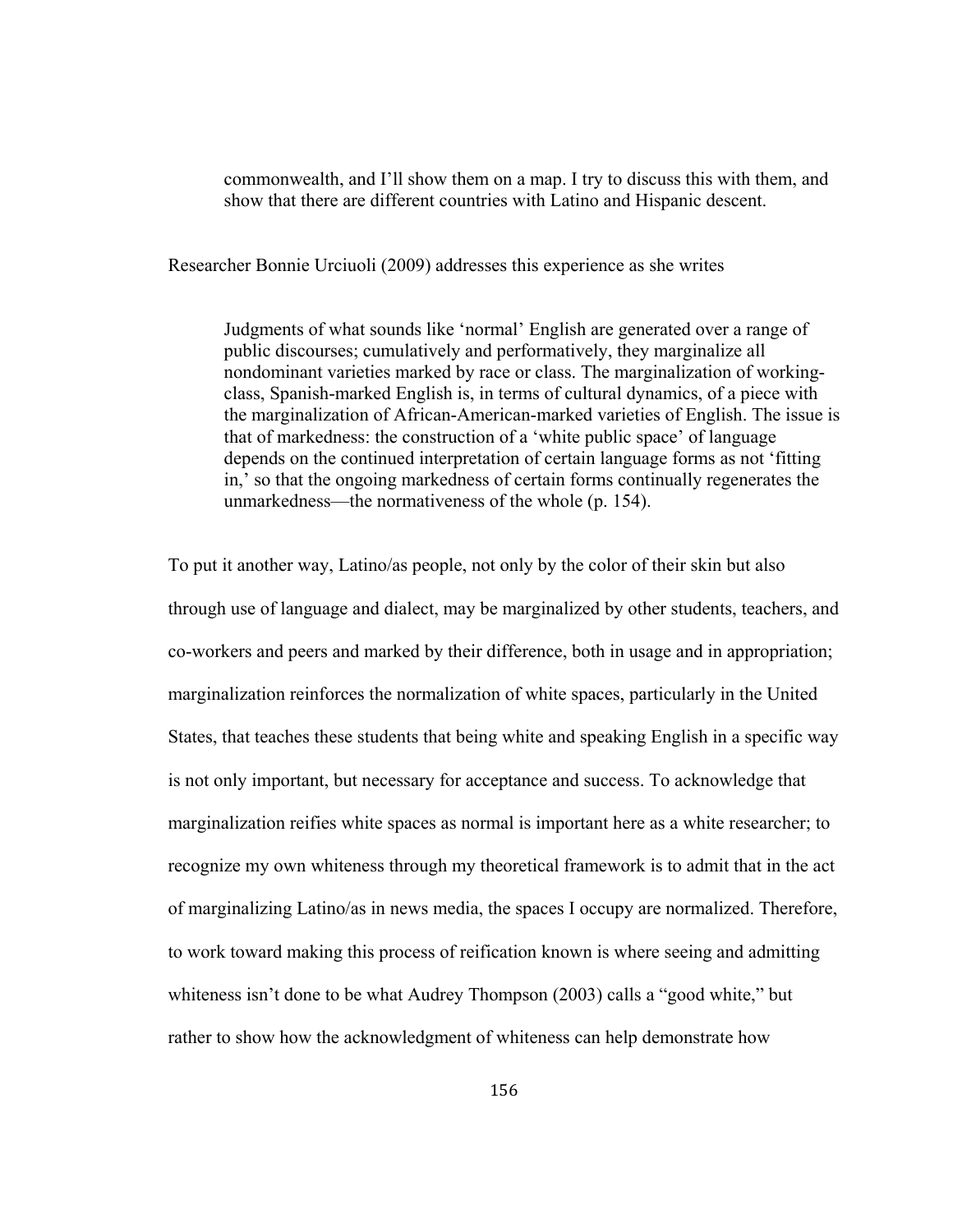whiteness and white supremacy works in making the process of marginalization and oppression easier to accomplish.

 Echoed further in the research conducted by Eschback and Gomez (1998) who investigated Latino/a youths' tendency to "switch from a Hispanic identification to a non-Hispanic one" found that "those youth who spoke only English and those who attended school with few other Hispanic youth tended to drop their Hispanic identification over two years in high school" (p. 85). That is to say, Latino/as, generally, came to disavow their culture of origin and their ethnic identity due to repeated lack of understanding and lack of attempt to understand their origin identities as part of their whole selves.

Sara, a woman who works for a non-profit designed to meet the needs of Latino/a families in the community resonates with these experiences.

Many Americans never get out of America; they don't have any concept of globalization and are ignorant which grows into anti-immigrant sentiment…and I think people are being influenced by the media, websites that discriminate and spread false information about Latinos. For example, in a local county a film was created and produced about the border between U.S. and Mexico. It depicted illegals coming here to take our community, it was horrible. The information was wrong and they didn't use any facts. The language they used…they call it 'illegal' immigrant. This message is being said and that we are all criminals, rapists, and murderers. Even government offices use the terms like 'illegal' and 'criminal' and our Congressmen and women use the term so loosely. In the election process even. Representatives and governments and media use the term even though we said there is no such thing as an 'illegal' person.

Sara also admits that media influences how Latino/as are read and understood in her description of a film created to spread false information about a particular group. This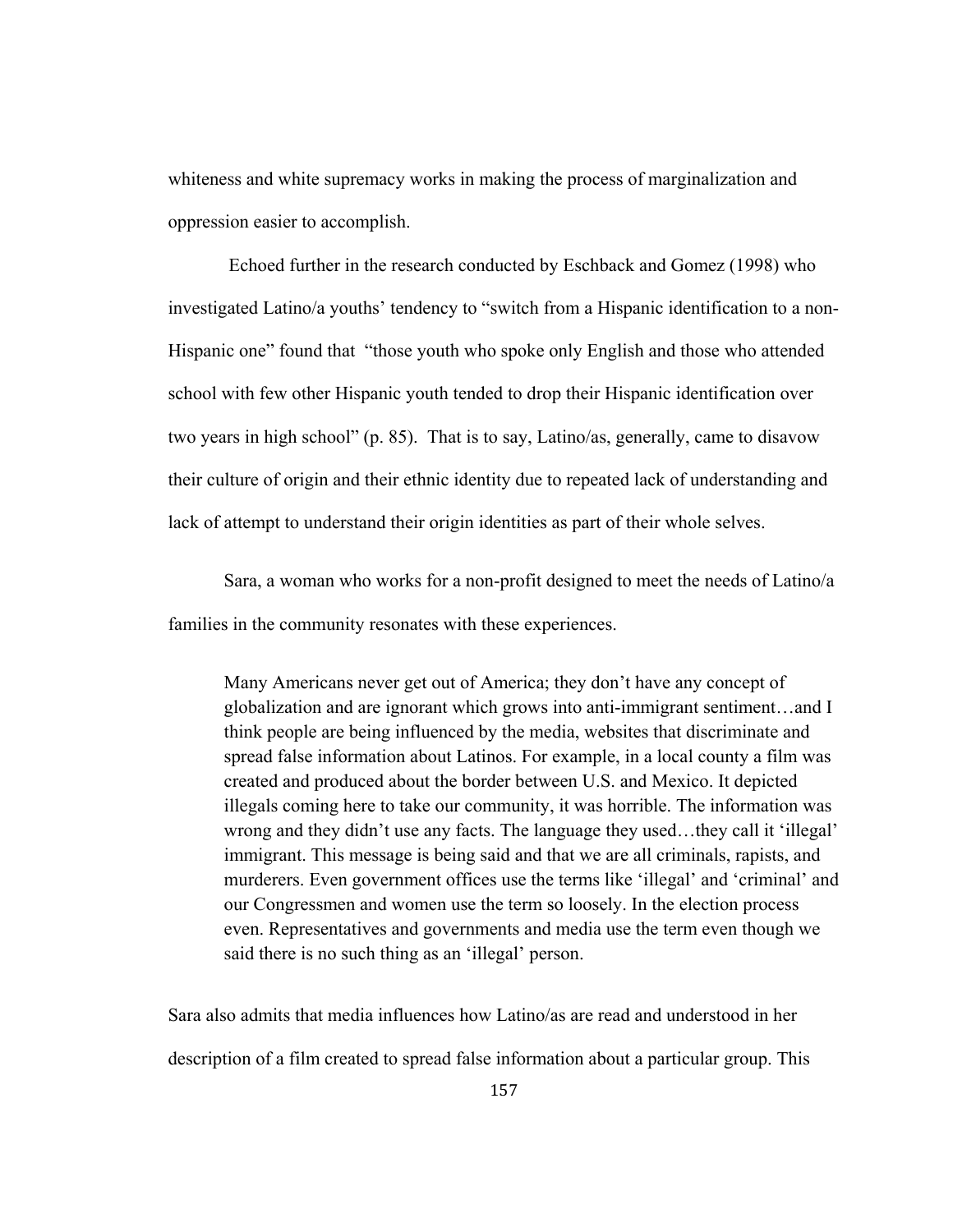aligns with what was occurring in FOX News transcripts; clearly this group mentioned here as a particular ideology combined with white power and is a clear demonstration of, again, Delpit's culture of power described in chapter one.

 Additionally, according to Suarez-Orozco and Suarez-Orozco (2001), immigrant children develop an acute sense of identifying issues of race and the difference of color in U.S. culture. "Immigrant children of color know that many in the dominant culture do not like them or welcome them (…) when the expectations are of sloth, irresponsibility, low intelligence, and even danger, the outcome can be discouragement. When these reflections are received in a number of mirrors including the media, the classroom, and the street, the outcome can be psychological devastation" (p. 98-99). Within the depictions of Latino/a peoples in news media, there is a link between what is disseminated in popular media and culture that gets transmitted into the experiences of educators and support personnel. Here's where the rhetoric in chapter four appears within lived experiences. This information is overwhelmingly steeped in racist and stereotypical misinformation that has real, lasting, and harmful consequences.

# *Education, Policy, Connection, and Support*

158 As the U.S. becomes more connected to a global economic market and system, education becomes more important than ever before. Many immigrant parents bring their children to the United States for a chance at a better life, and this includes a shot at a good education. This often incorporates a focus on learning English and going to college, and these parental attitudes are often passed down to their children. As Peguero and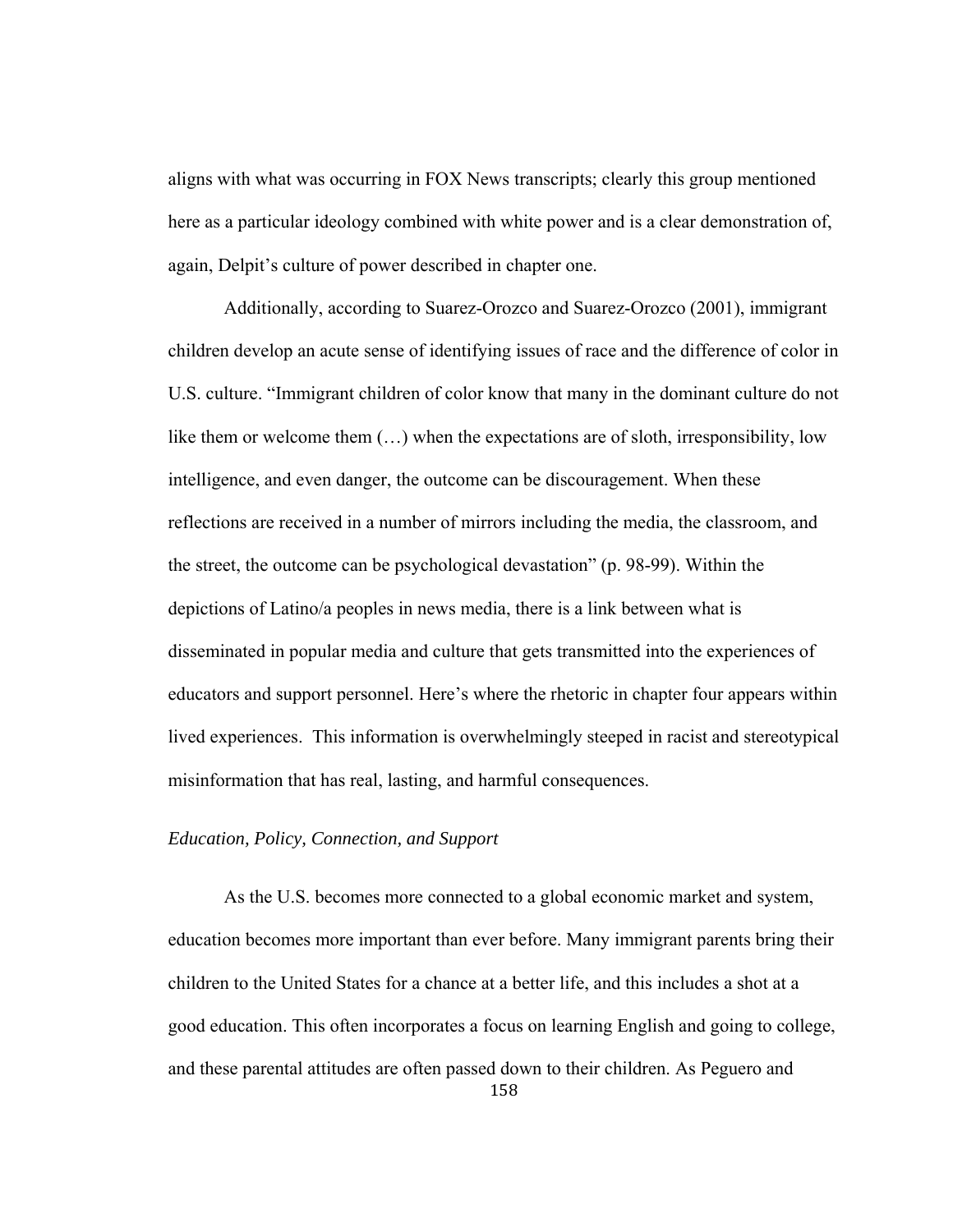Bondy (2011) argue, "studies reveal that students' relationship with teachers is an important factor toward improving educational achievement, motivation, cognitive, emotional, and social development, prosocial behavior, and self-esteem" (p. 166). Furthermore in Peguero and Bondy's study, the race of a student is crucial in the relationship between teacher and student. Additionally, racial and ethnic minority students often tend to place more significance on the teacher's perception of them, and "unfortunately, racial and ethnic minority students believe that they are unfavorably viewed and discriminated against by teachers, especially in relation to their educational capabilities and potential" (p. 166). Though relationships with teachers and support personnel are esteemed in establishing values and ideologies of the school, an increase in student achievement and success, it is often reported that racially minority students are given "less attention, guidance, care, and support in comparison with their White American counterparts" (Peguero and Bondy, 2011, p. 167). For Latino/a students, immigrants or native-born, it is often true that immigrant children or children of immigrants are marginalized and often placed below their native-born counterparts; "often placed in classes or academic tracks far below the mainstream classes (…) and subjected to negative treatment such as discrimination, ridicule, and harassment from other students, teachers, and school administrators, consequently, other research has indicated that immigrant children believe that their schools are unsafe" (Peguero and Bondy, 2011, p. 168). Furthermore, many teachers who are unfamiliar with these challenges become frustrated with immigrant students, revealing negative attitudes and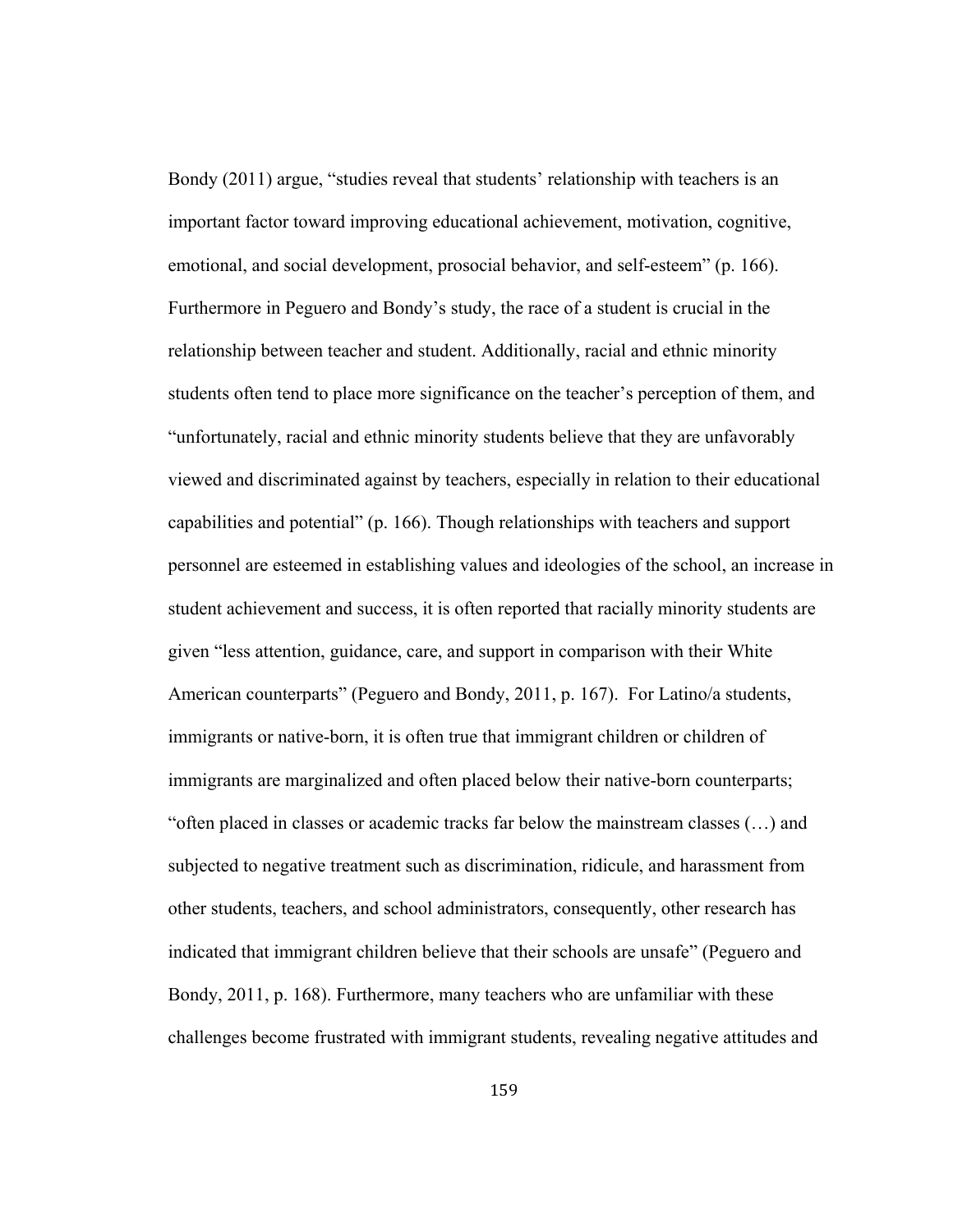ambivalence. This can be attributed to large class sizes, low salaries, and increasing demands on teachers particularly due to policies such as No Child Left Behind; however, this is also a result of how dominant culture views Latino/a students in U.S. culture. This is somewhat demonstrated in the perspective of a white teacher in a rural town in the south, Anne, who commented on her understanding of "illegal" and the policies surrounding immigration.

I understand people's anger and frustration; the Constitution is precious and I think those two things are key. I don't approve of targeting certain people by the way they look; I guess I have mixed views. If on the news they mention 'illegal aliens' most folks have a sense or idea that they mean Hispanics and they are illegal. But the Asians or Africans probably aren't thought of that way. I don't understand why we have so many illegal immigrants, or understand the policy, and I don't know what's contributing to it. I don't think my kids or parents know and whatever's happening I wish someone would explain it.

One of the main factors that contributes to Latino/a youth and the difficulties they face is the misunderstanding and sometimes racially charged viewpoints of their teachers. The statement from Anne clearly identifies a white teacher who may want to do "good" for her students, but is fundamentally misinformed and unaware of her whiteness, and how that confounded with her beliefs in the Constitution (what is legal and not) may be harming her Latino/a students. The information she does reference includes "illegal aliens," the difference of thought between "Asians and Africans" and Latino/a peoples. She knows there is an influx of immigrants and buys into the metaphors so frequently associated with immigration (flood, wave). Frequently, it's on the part of the advocate for the student, an ESL teacher, a social worker, or some other school affiliate that needs to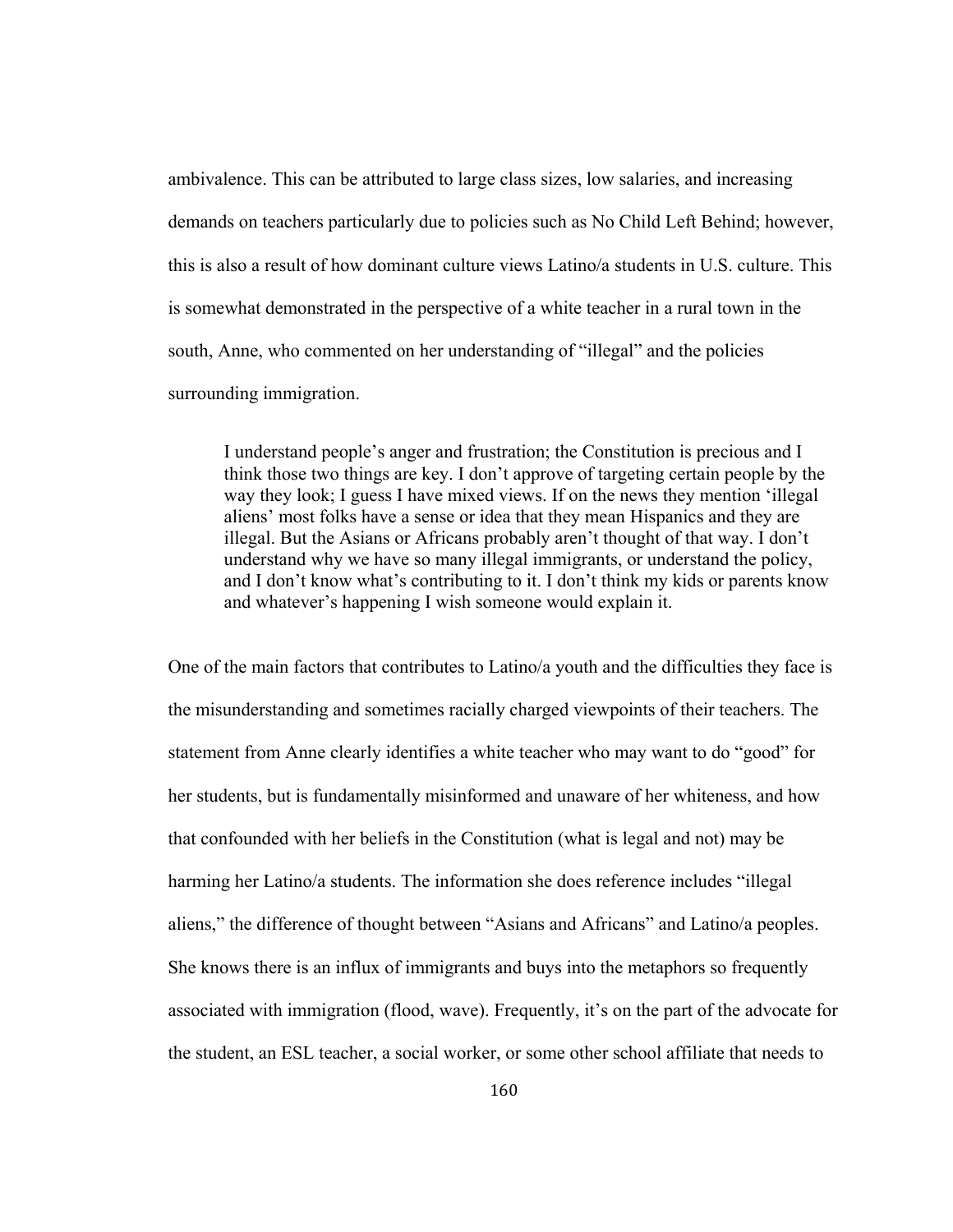push for support for these students. They often face, as mentioned earlier, an irritated or disconnected teacher who may look at these students as additional hurdles that need to be jumped. Sara, a local advocate for Latino/a families, recounts her experience with a family where she had to intervene.

Counselors do not play a good role. A lack of information on part of the parents and the confusion of the child, the parents don't speak English and the child does, they have more control. But the parents are still the parents. They have a right to make appointments with teachers and counselors, and they don't know they can do that. I had a mother who couldn't get answers from the school counselors about her child so I went to talk to the team working with her child and the counselor was just like "one more student," that kind of attitude and just wanted to do the traditional checklist. They were a frustrated counselor. But we pushed and pushed and finally, we got access to other resources and help for the student to try and go to college.

Again, we have a counselor who has a lack of information about Latino/a students; the information they do have is likely the same information transmitted from news media, like assuming that the Latino/a student has no interest in college, that they are undocumented, or that their future may include criminal acts or drugs; the information purported on these news networks is not comprehensive, informative, or helpful. Instead it is reductionist and ideologically dense.

 Furthermore, this is also an issue of access and opportunity that is often tied in to documentation. As Suarez-Orozco et al. (2011) reminds us, documentation is a multifaceted process and experience, and is more than just whether a parent or student has documentation or not. She states, "liminality has been theorized as the transitional moment between spheres of belonging when social actors no longer belong to the group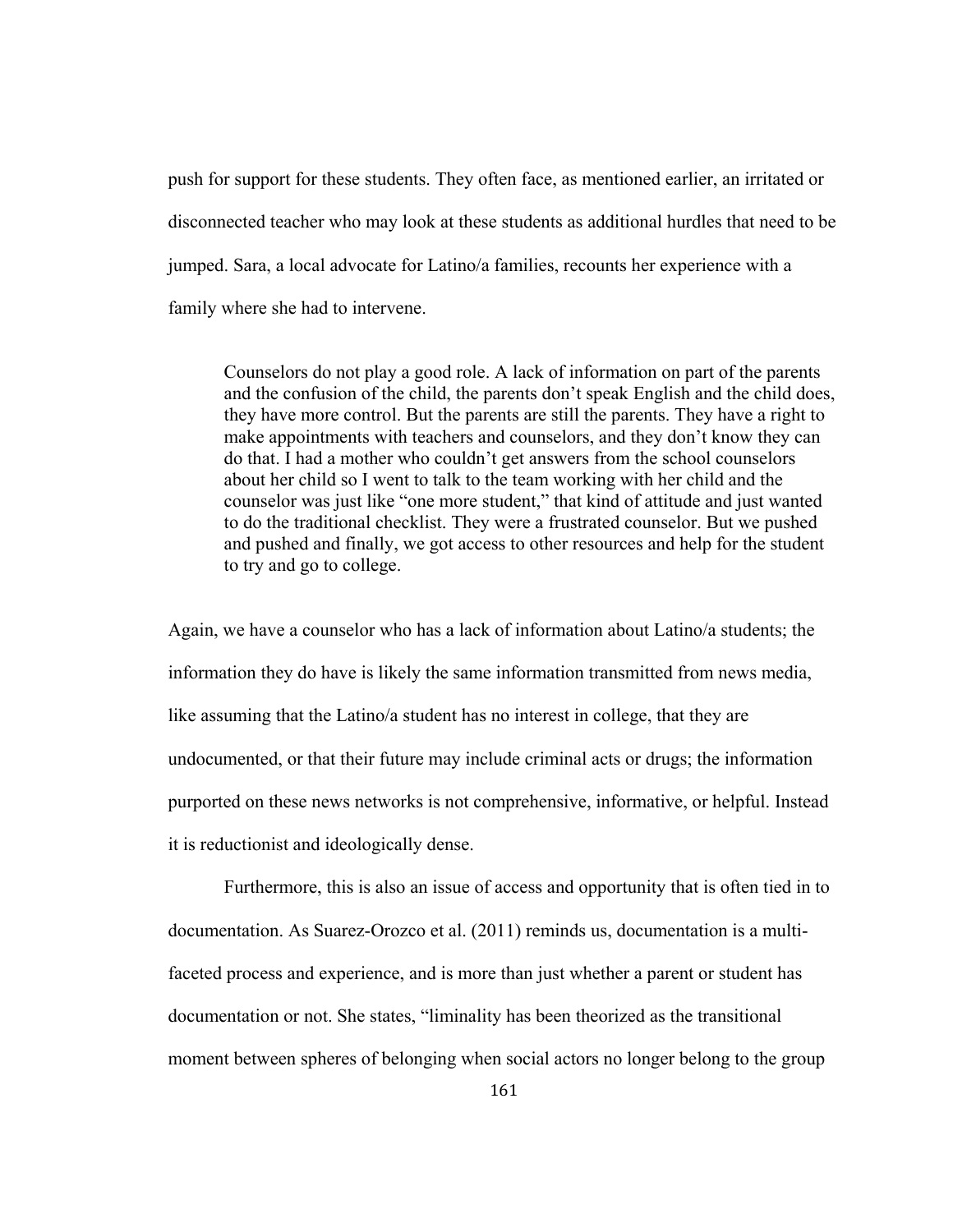they are leaving behind and do not yet fully belong in their new social sphere" (p. 444). In other words, the students who do not yet have legal authorization as far as citizenship goes are within the border between where they are and where they're trying to go. Additionally, students who are citizens but are members of families with undocumented members constantly negotiate this for their parents and families as well as for themselves, often being read automatically as someone who is Latino/a and therefore, "illegal." Maria references the issue of having counselors as well, and those with papers and those without.

The students with documents have different experiences from those who don't. They already have counselors and know what to do. The ones who don't have the most challenging situation; they don't have access to higher education; they don't know the components, and the parents don't know what they need to do.

Similarly, Anne expresses her own difficulty as a teacher who is unfamiliar with who her immigrant students are, what they need, and why. She seems to be disconnected from their experience and is unsure how to work to further her understanding.

I wish they would keep them there [at the school specifically designed to receive immigrants and refugees to the United States] so they would have better language skills when they got here. If they're going to be here we need to educate them; they get angry when they don't get things like in-state tuition; if [they are] here, [and] are going to live here, the safest thing for everyone is educating even if people don't want to educate. keep hearing conflicting stories about illegals receiving government benefits but I just don't know the details. I just don't talk about immigration. I don't know who's legal and who's not and it's a highly sensitive topic for students so I just avoid it.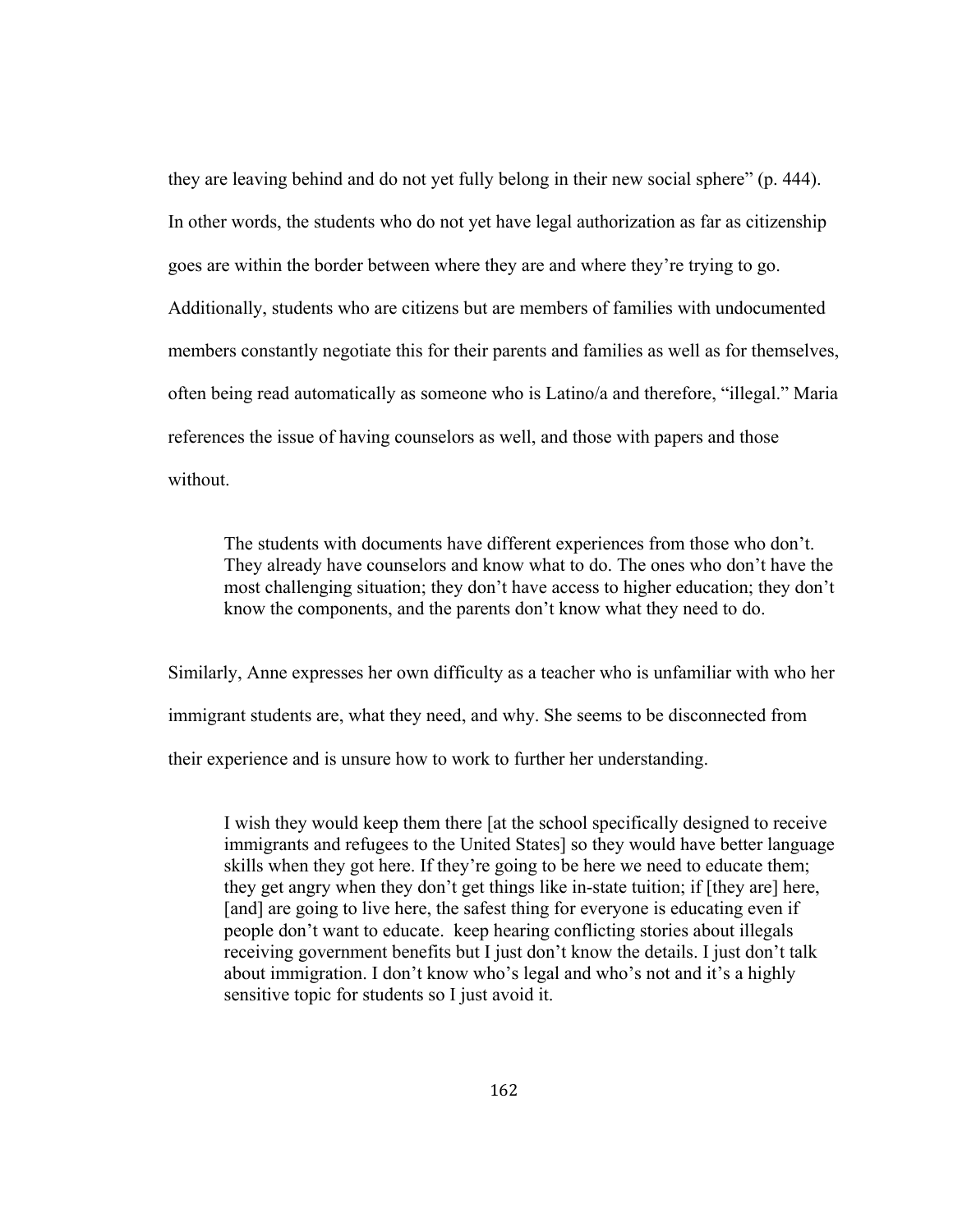Not only are Latino/a students facing barriers with their teachers, they also experience disconnection and hostility often from their peers, particularly once they enroll in U.S. high schools. According to Bonnie Uriuoli (2006), "prejudices faced by US Latino/as are continually reinforced by judgments generated in public discourses" as we have seen in public media dissemination (p. 171). These prejudices are often reinforced and repeated through peers, and their understanding of who Latino/a students are and what they are capable of. Anne talks about what she sees in the hallways of her school, a predominantly rural, white high school that was built only four years ago, but resides in between small towns in the south.

I hear the students say things and the native kids talk about how they can't stand them [Hispanics], say things like "go back where you came from," and say that "illegal immigrants" are bad. Native speakers of English don't know how to communicate so they just ignore the students who can't speak English. But I think it depends on where they're from. Who are the biggest pains in the butts? Latin American boys, behaviorally; there is something going on with that group. What it is and how to address it? I don't know. They have a lack of participation, discipline problems, are disrespectful. I never had any other types of immigrants be disrespectful at all. I don't see them trying to assimilate or acculturate—they see how they're supposed to act in movies, and gangs.

In Anne's experience, the contention she describes seems to be an issue of assimilation and acculturation; Latino/a immigrants are often negotiating multiple factors, not just a new school, but are sometimes also in the process of shifting between lived experiences, like switching to a different school that includes racist white students and misinformed and uneducated teachers and staff. Additionally, Anne has bought into the language and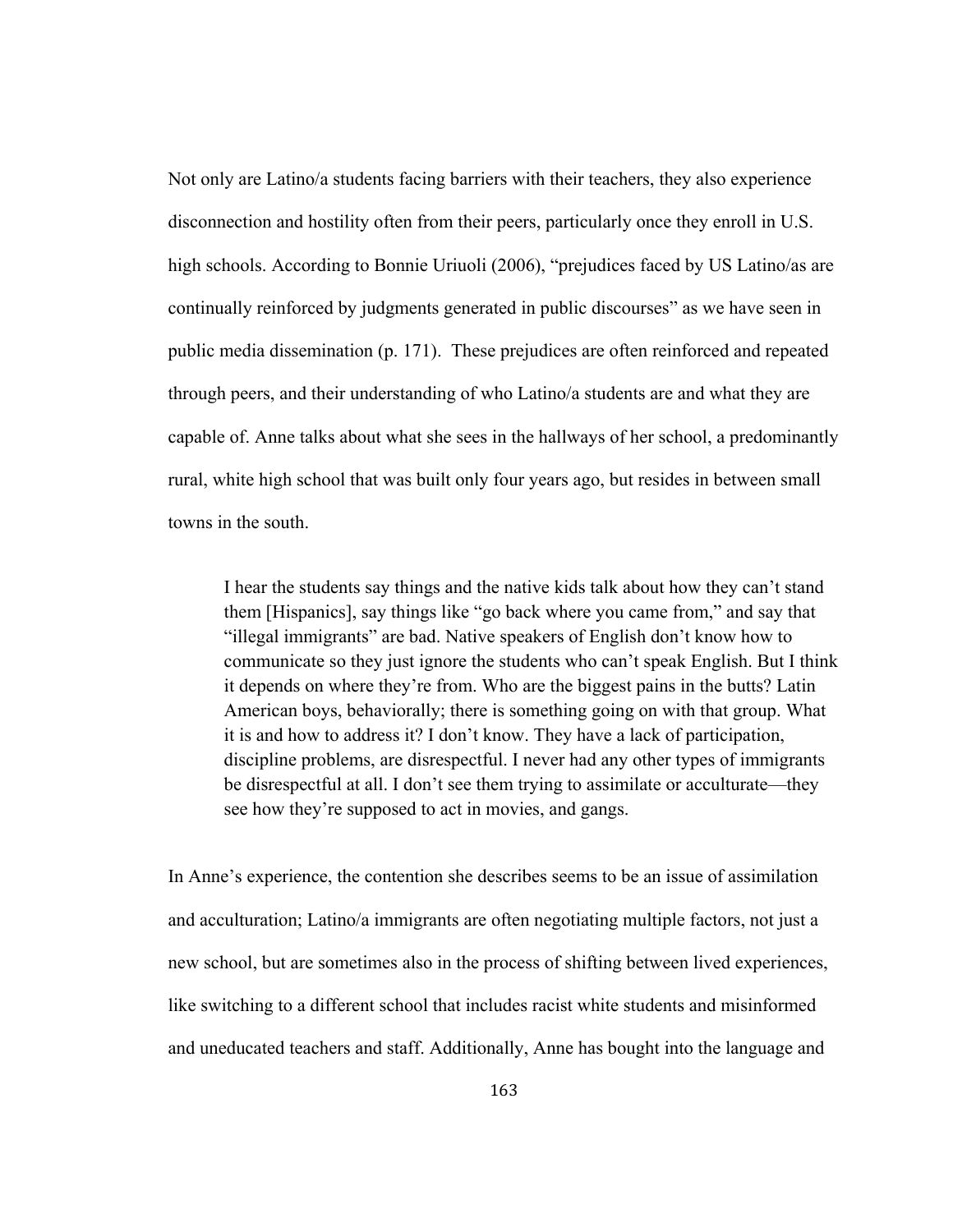representation of Latino/as, singling out Latino boys as "discipline" problems, but failing to acknowledge the racism exhibited by her white students. Instead of questioning what she's labeling as "behavior" problems, she assumes their behavior is linked to their disposition as Latino/a. However, she fails to engage issues of difference, as well as the experiences of her Latino students in a predominantly white school. What she is assuming is a problem in behavior may in fact stem from the student's reacting to their racist peers, as well as her own racism toward those particular students. For Latino/as, "acculturation of Hispanics was associated with cultural awareness, reflecting the way in which culture-of-origin characteristics are maintained in the context of contact with another cultural group" (Quintana and Scull, 2009, p. 85). In other words, how Latino/a students who were not born in the U.S. negotiate the acculturation process into the United States is contingent on how they maintain their previous experiences from where they were born, what they experience at home, and their new surroundings and expectations. Further, "the more children are exposed to Latino culture and people, the more likely they are to identify with their ethnic heritage, and the more children are exposed to Anglo culture and people, the less likely they are to identify as Latino" (Quintana and Scull, 2009, p.85). For Latino/a students who experience a disconnection between themselves and their teachers and peers, will more likely feel pressure to shift their identities to reflect their new environment and culture, which can often stem from the social media narratives consumed by those who participate in creating U.S. school culture. All these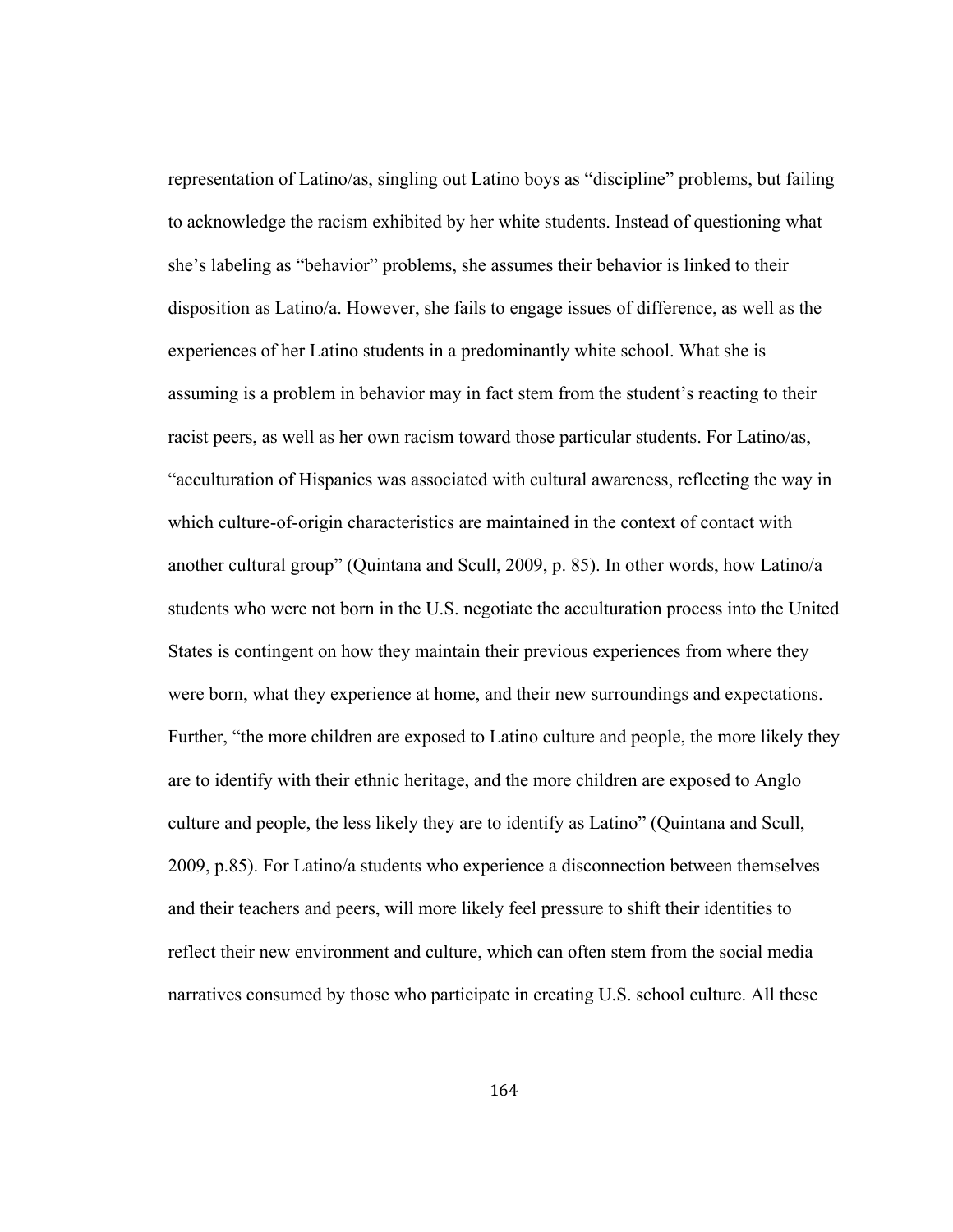students see, unless they watch particular channels specifically targeted to Latino/a culture, are narratives and rhetoric that marginalize, demonize and oppress them.

Lupe also, as a teacher, feels these pressures both for herself and for her students.

I think there is misinformation in the media; it's not being clarified as to what Hispanic or Latino is—focusing on Mexicans—they never mention other countries, so students and adults just think 'Mexican.' But, I try to make sure that I'm providing the Hispanic students with services, like phone calls from families, I translate and explain and answer questions. I feel like, 'yes, I'm Hispanic and successful' and kids think they have middle and high school education so why do I need more? I want them to do well. They are capable of more than they think they are. I just want more acceptance. They [undocumented and documented Latinos and Hispanics] are doing a lot of jobs we don't want to do. Trying to be successful, and there are benefits to the economy, and we need to educate students and explore diversity in schools. Kids have no idea what cultures and languages there are. Let's help people to be able to be U.S. citizens. They are scared to show and ask for help or assistance. If they get kicked back from where they're from, what are they supposed to do?

In the same way that Latino/a youth experience a lack of support and connection with teachers, administrators, and racism by their peer group, so do Latino/a adults. Lupe recognizes the fallout from teacher and student attitudes, and as Suarez-Orozco and Suarez-Orozco (2001) argue, "the kind of love and reverence of school that immigrant children demonstrate may not always be enough to outweigh the multiple challenges and obstacles they typically encounter" (p. 128). In other words, we need more than love and affection. Additionally, Lupe pinpoints the media and its misinformation when it comes to Latino/a lived experience. As evidenced in the news analysis, when Latino/a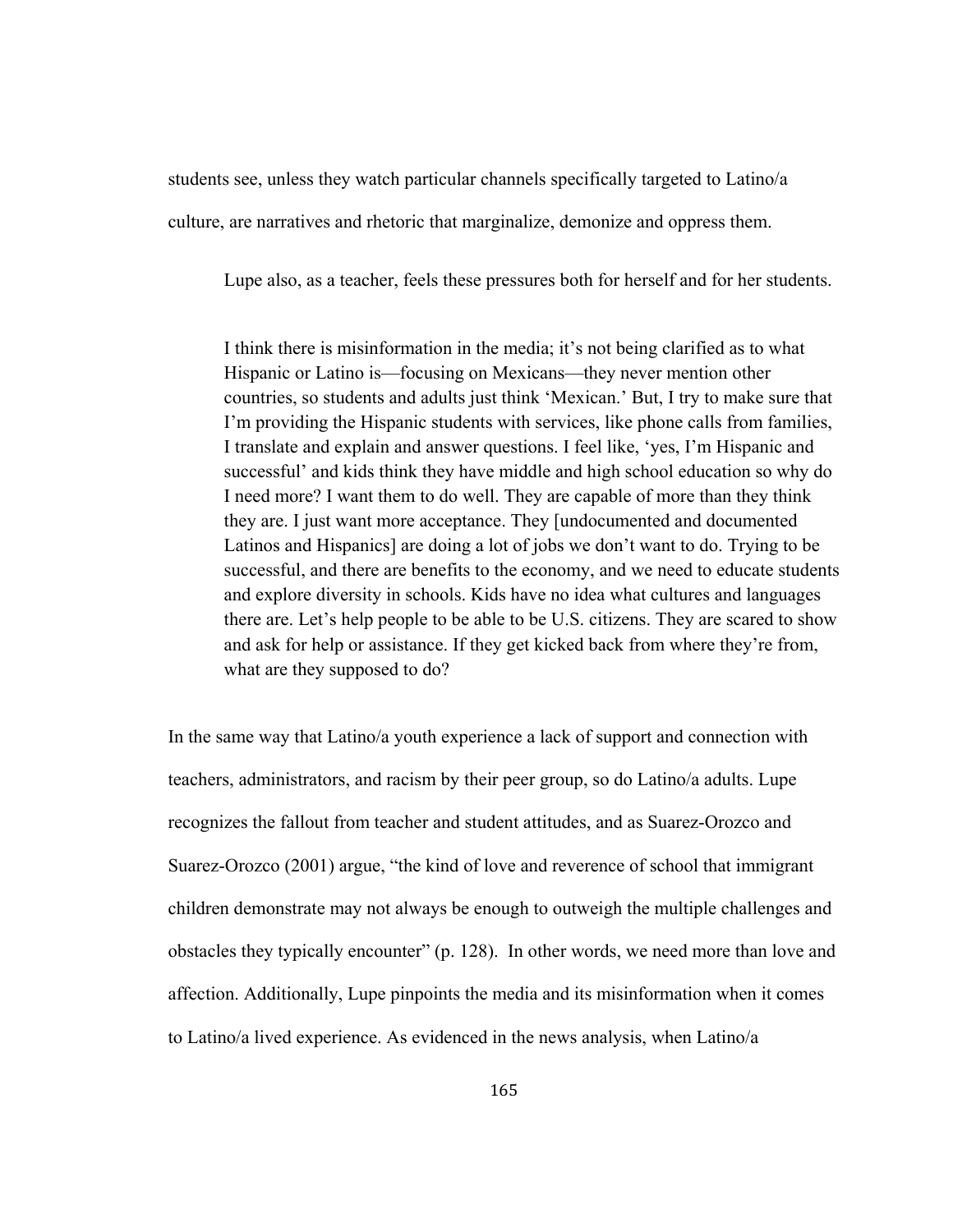experience is mentioned (almost always in conjunction with immigration) it is often conflated into the umbrella label of "Mexican." This goes back to the geographical concern of border states like Arizona and Texas with Mexico. The assumptions being made in Lupe's school is directly tied to the narratives and assumptions espoused in U.S. news media.

So, what is needed is for teachers, administrators, tutors, and/or negotiators to gain support, opportunity and a paradigm shift in the way we approach immigration and more specifically, Latino/a immigrant students. As Maria states when I ask her about the obstacles her students face, she says

This kind of stuff affects drop out rates, affects behaviors in the classroom, and parents don't want to come check on their kids because they are afraid they will be kicked out of school or found out. We're not allowed to ask for papers. But they can't make it without an education. Just the terms 'alien' and 'illegal' are a negative way of labeling a person and they think 'outer space' and they think we don't belong here, allowing an interpretation and violence, negativity, and they want these people to get out or if they don't people will become violent or turn to violence and it's inhumane. It's society's way of belittling them—what better way to keep them in their place than to belittle them? And as far as teachers, I would say that no, teachers are not willing to help these students. They reach out to me because I'm more than willing to do it. But there's so much work they should have been doing already with these students.

As someone who works as not only someone who works with tutors and community members for Latino/a students in her school district, but also as an advocate, she sees the connection between language and reality, and the repercussions of failing to call out these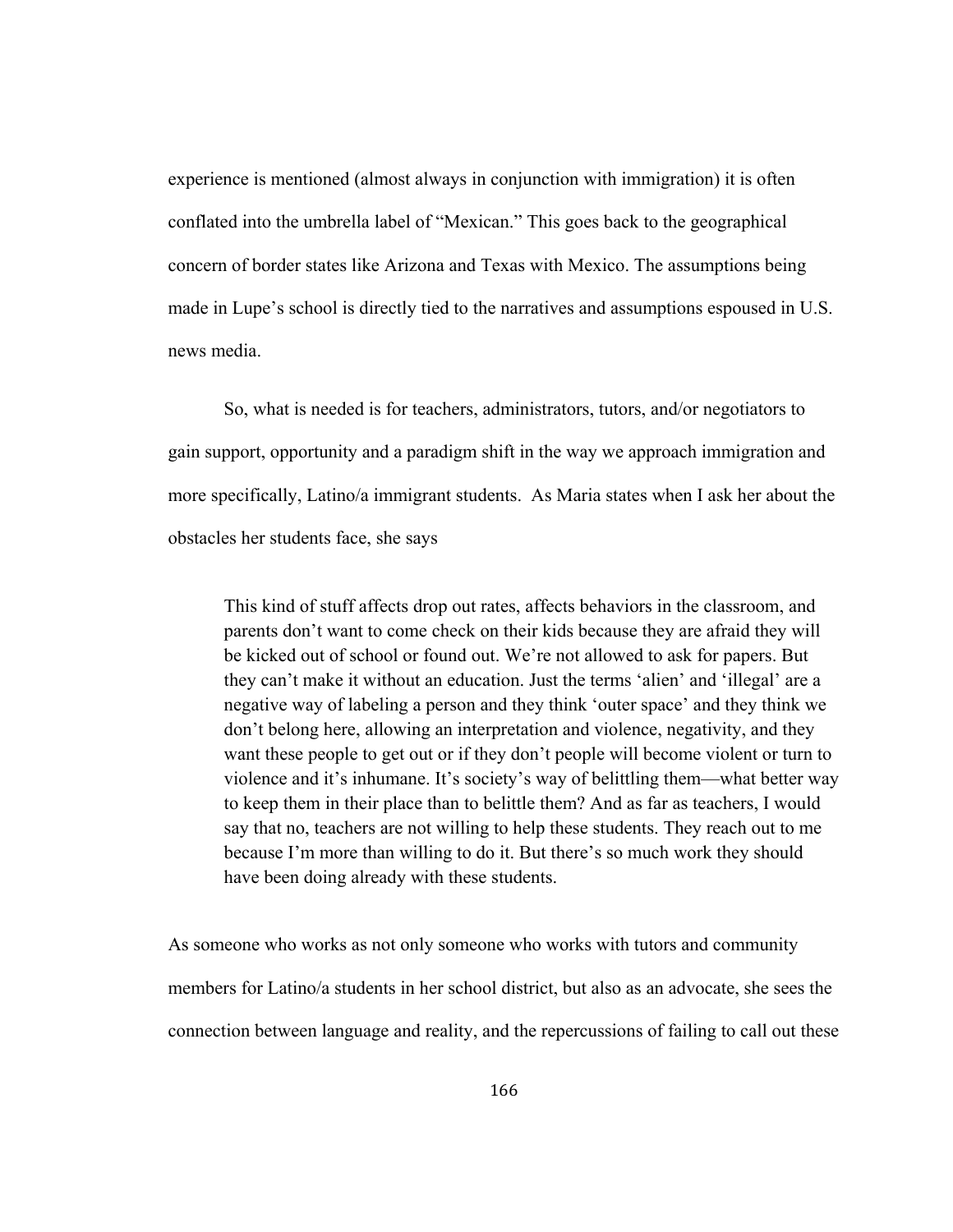connections or the failure in doing anything about them. Education is at stake here for these students; but more than that, their safety and ability to live and experience an education as a basic right as well as their safety is tied up in these policies, dominant narratives and attitudes. Maria recognizes the control of dominant ideologies and those in power when she questions "what better way to keep them in their place than to belittle them?"

As for the teachers who are not willing to help, the structure of schools, particularly in the West, is based on the "do-it-yourself" method as well as a culture of testing. Many teachers buy into this method, and may also be overwhelmed with high enrollment in their courses, a full course load, and demands from both their own school and testing demands that are federally mandated. However, as schools and the United States continue to grow more diverse, our schools should reflect these changes within our diversity and language. The first step is to recognize these missteps and their consequences. Maria discusses the roadblock these attitudes set up for Latino/a youth:

I believe the disconnection starts in elementary school: sometimes there's a gap between Latino families and high schools. Our schools are based on a Western style which is independent. It's different from schools in Latin America and Mexico: their parents receive reports and here it's disconnected, it's not that way. They [parents] don't know how the system works. Parents themselves didn't go to school and many only have a  $6<sup>th</sup>$  grade education and they don't understand or comprehend what to do to help youth in high schools. Parents are depressed. We came here to provide better opportunities to our children. It hurts them. Really, schools try to look at other options than taking in these students because they think they can't or won't graduate—sometimes they don't if they turn 21 before they finish. This hurts their funding and accreditation. However, they are legally obligated to allow these students to attend school until age 21.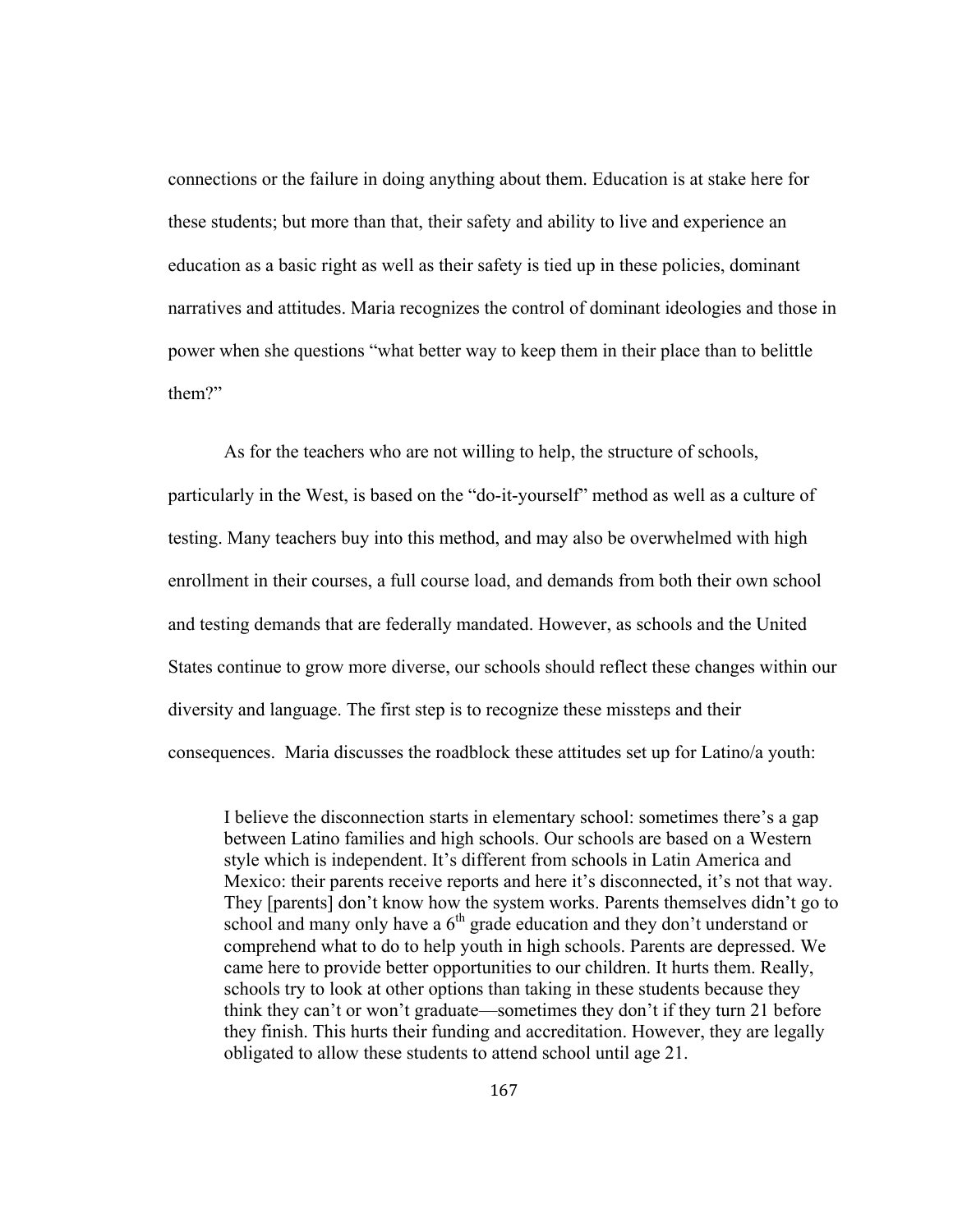Because schools are modeled on a Western, individualistic framework for education, this creates a gap for Latino/a youth, one particularly that is made more difficult by lack of information and training on the part of the staff and educators, but also due to legal issues concerning undocumented Latino/a youth and accessing higher education. As Perez and Cortes (2005) document in their research on undocumented Latino/a students, often advocates have to overcome institutional and federal obstacles that can keep undocumented students from getting aid or assistance for college, or the ability to go to college at all. They state,

One of the challenges of increasing financial support for students on campus is a concern about breaking the law. When a student organization at Linda's institution tried to set up a scholarship program, the financial aid office said it was illegal to specify that it was only for undocumented students. They had to reword the eligibility language to include other students. Another strategy that Linda described her institution employs is using the FAFSA with undocumented students with unrestricted institutional aid (p.123)

For these students, undocumented or not, access to education is already rife with traps, fears of getting arrested or "caught," as well as encountering racism at the institutional level through administrators and teachers, as well as staff and peers. Further, it's a constant negotiation and without someone who is aware of these traps and has the know how to maneuver around them, without this kind of ally, education becomes more unreachable.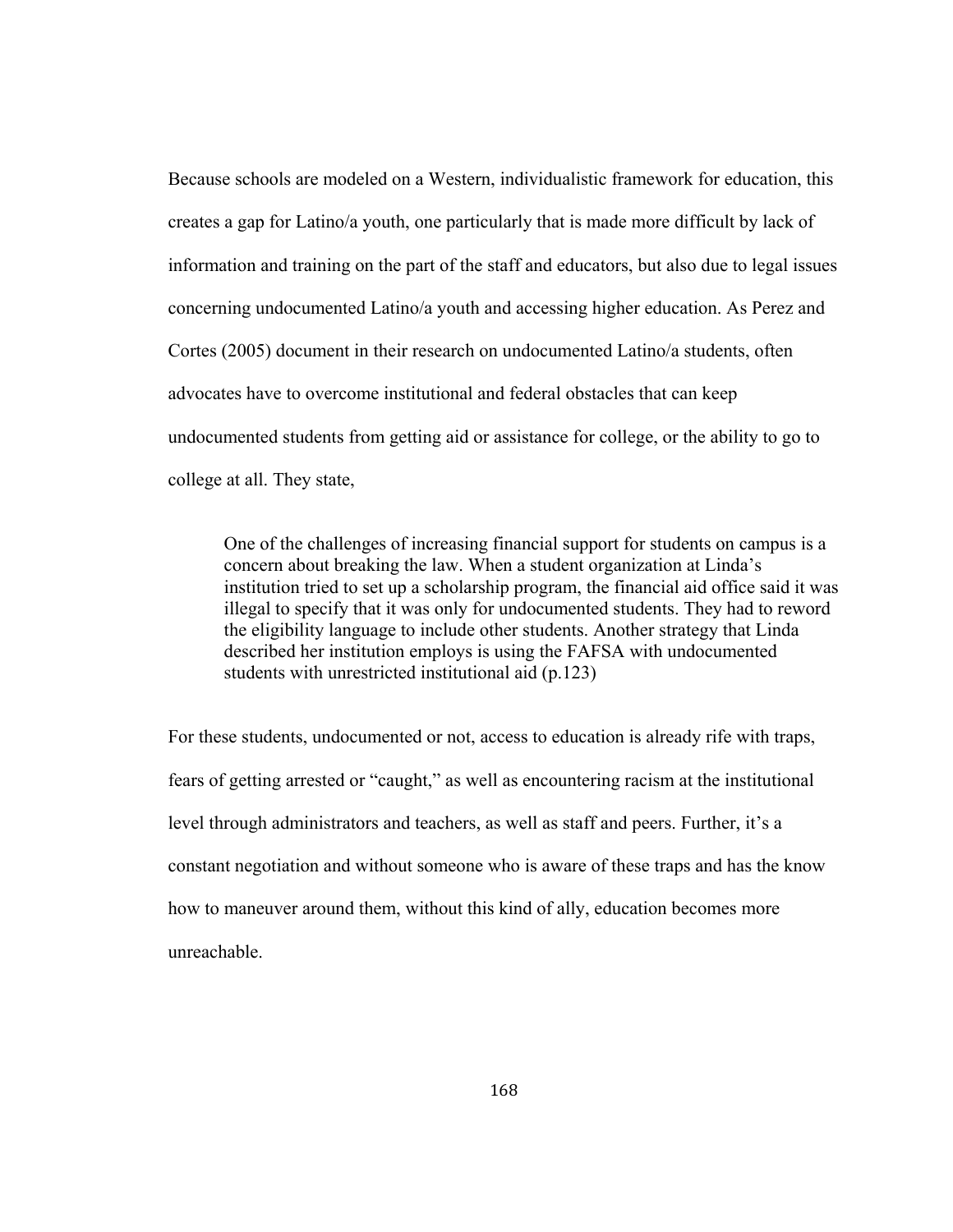Maria discusses these complications with the students she works with, noting that many of them, while gifted, excelled in school, and overcame obstacles that Latino/a immigrant students face, still weren't able to attend college or higher level learning.

Several students right out of high school just went to work with their fathers and work under the table. Six families decided to send their children back to Mexico to go to university there and some families can't even do that. They don't speak Spanish because their children have grown up here in the United States. Some can't even read or write in Spanish. In some cases, students go to community colleges but they have to pay out of state tuition or international rates and it's much higher in cost. One student got accepted to a local university but has to go one semester, take one semester off to earn money, and then go the next semester.

Sara also had experiences with the students and families she works with having to confront issues of access and opportunity as well. As stated by Peguero and Bondy  $(2011)$ ,

within a conventional assimilation paradigm, it is suggested that as the children of immigrants, regardless of their race and ethnicity, adapt to the dominant host group's culture, values, and norms, they will develop an appreciation and attachment to formal education and achieve academic success. The realities of such assertions do not hold up within this study (p.177).

It seems, according to Maria that some students are succeeding in schools but then experience barriers with access to further education and employment. Students may not develop appreciation or attachment to education, perhaps because they experience racism, lack of trust, support, and understanding on the part of their new culture and schools, as well as a popular rhetoric of "illegality," one that repeatedly underscores their lack of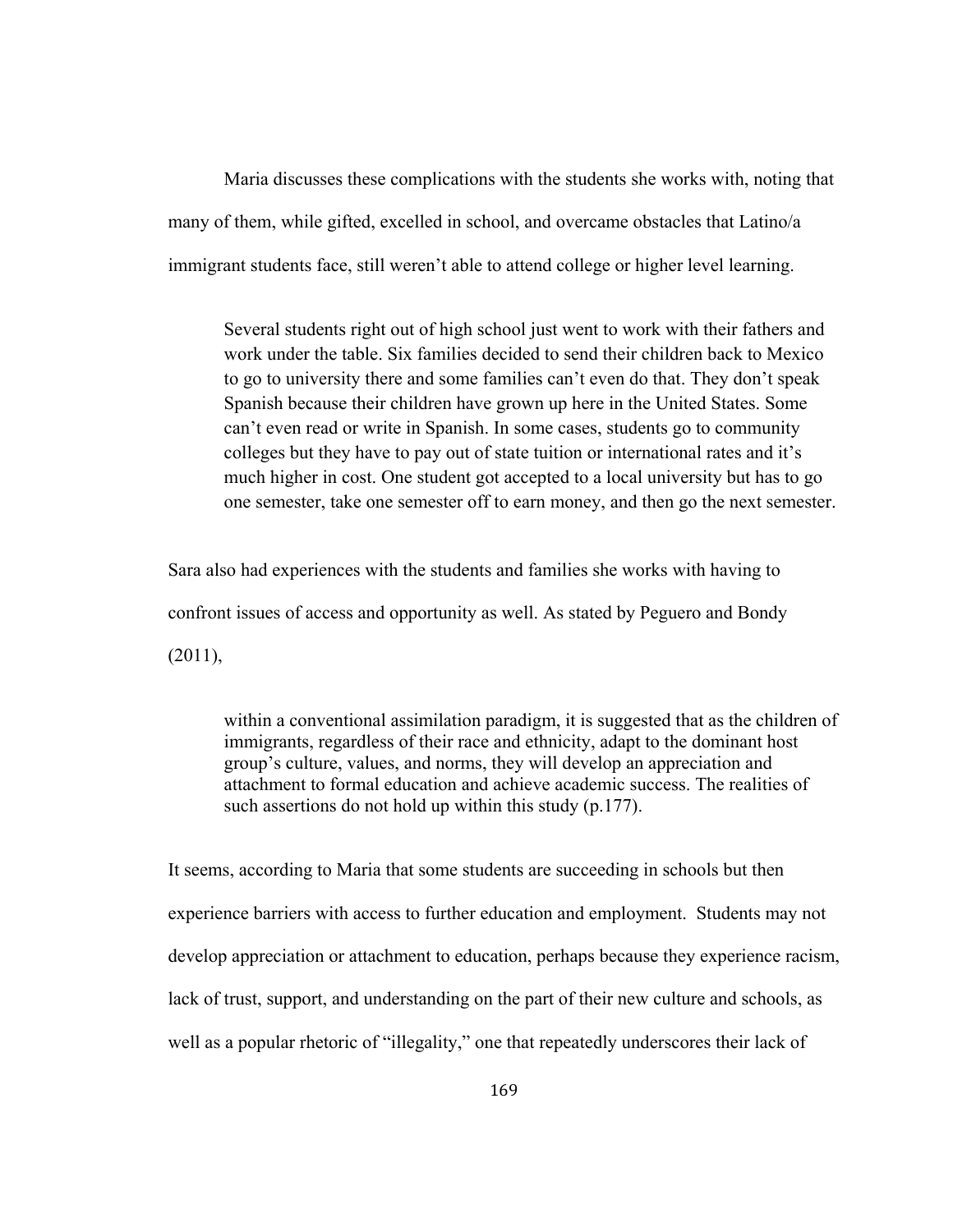personhood. Maria recounts her experience with these barriers as she tells of a teacher whose hands were tied in helping their undocumented Latino/a student to succeed.

I had a teacher who had a student who was second in his class in Automotive, and he was undocumented. And the teacher wanted to help him receive more training or certification and he can't because he's undocumented. There is nothing we can do if they are undocumented. There is nowhere to go. It's a lot easier if children are American citizens—we can get assistance for them. The laws aren't going to change any time soon though—they are so restrictive and tight—the DREAM ACT would help our kids though. It should be about helping our kids.

Maria has similar experiences working with her families and student population in her capacity as someone who works within the school system. As she references these students as "our kids," it is clear that students who face barriers to education are those who are suffering at the hands of racist dominant ideologies. Maria explains how these obstacles affect the community she works with:

Not being able to help when these kids and families have needs is the hardest thing. It's not that they're not trying; they are trying to work. For example, I have a mother who was arrested, and the children are being taken care of by neighbors—sometimes our hands are tied when it comes to helping because of the laws and rules. If they are undocumented there is nothing; we can try to work with agencies the best we can. We try to help both personally and help together.

For Latino/a students, it is clear that they face many hurdles when it comes to accessing education, gaining support and advocacy, and navigating the policies and laws that dictate their accessibility and success. But more than that, we are failing these students, and if we are to tout ourselves as a nation that cares about its citizens and residents,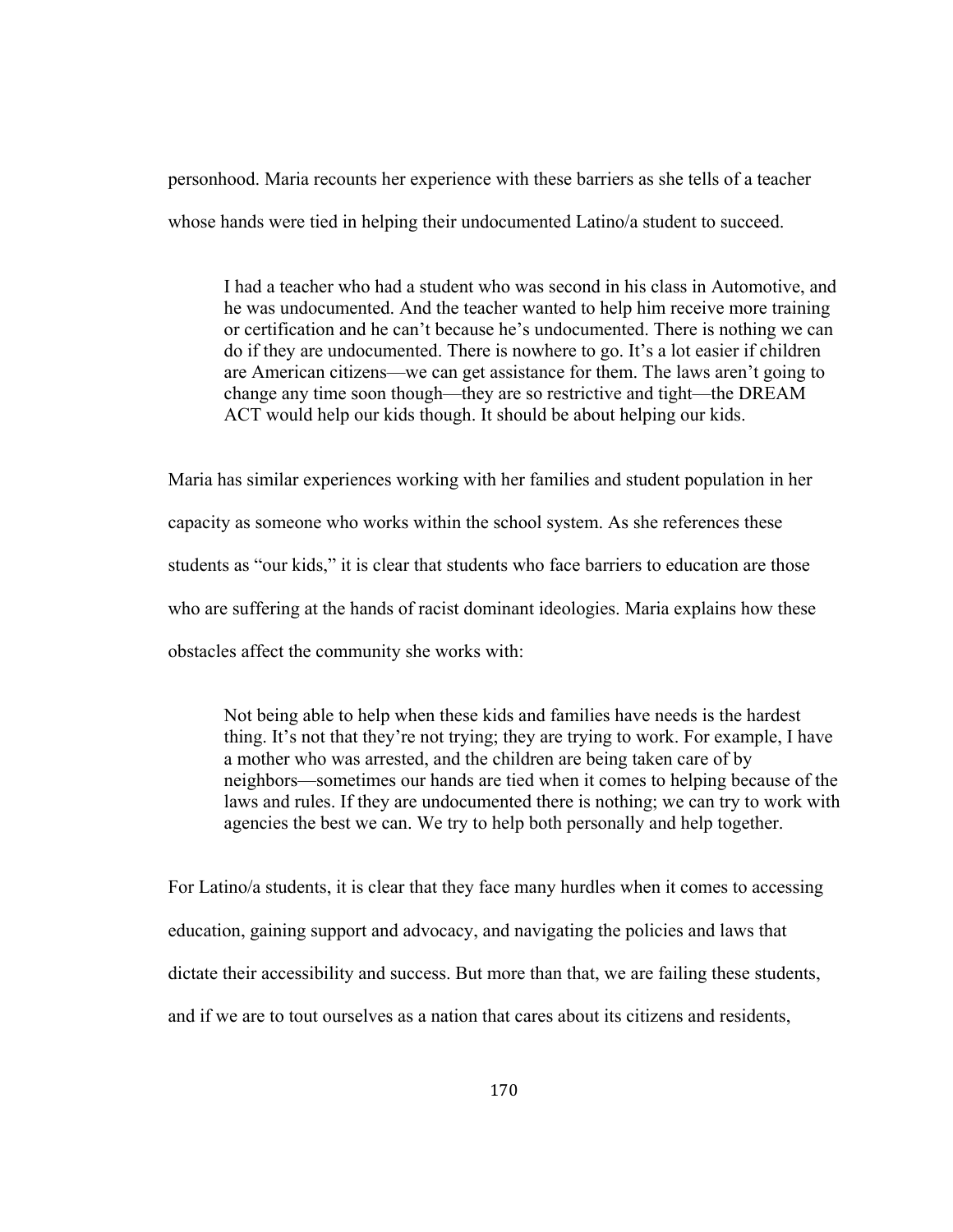documented or not, then we must begin to care about the access, opportunity, and needs of Latino/a youth.

 Furthermore, the links between the experiences for these teachers and support staff and what they see occurring for their Latino/a students has direct correlation with media narratives exposed in chapter four. As Mastro et al (2008) contends, "the effects of exposure to these images have been an issue of longstanding concern—particularly when considering that for many White Americans, a bulk of information about Latinos comes from mass media" (p.2). Mastro et al (2008) goes on to state that research shows that when the majority (Whites) consume stereotypical images and representations of Latino/a and Hispanic people, negative judgments form, often coupled with "unsympathetic racerelated policy preferences" (p.2). For Latino/as, whether documented or not, the stereotype of automatically being undocumented is tied into their brown skin, and because of this, are legislated and policed with regard to access to education and mobility. This conflation of skin tone and worthiness that is tied to documentation can be traced directly back to news media narratives.

# *Identity, Assimilation and Advocacy*

 In the early part of the twentieth century, the idea of assimilation grew within schools as these educational systems worked to address the Mexican community as it was "more rural, separate, and identifiable than it is today," to construct a "cultural demarcation between a superior and an inferior culture," (Gonzalez, 1997, p.163). Put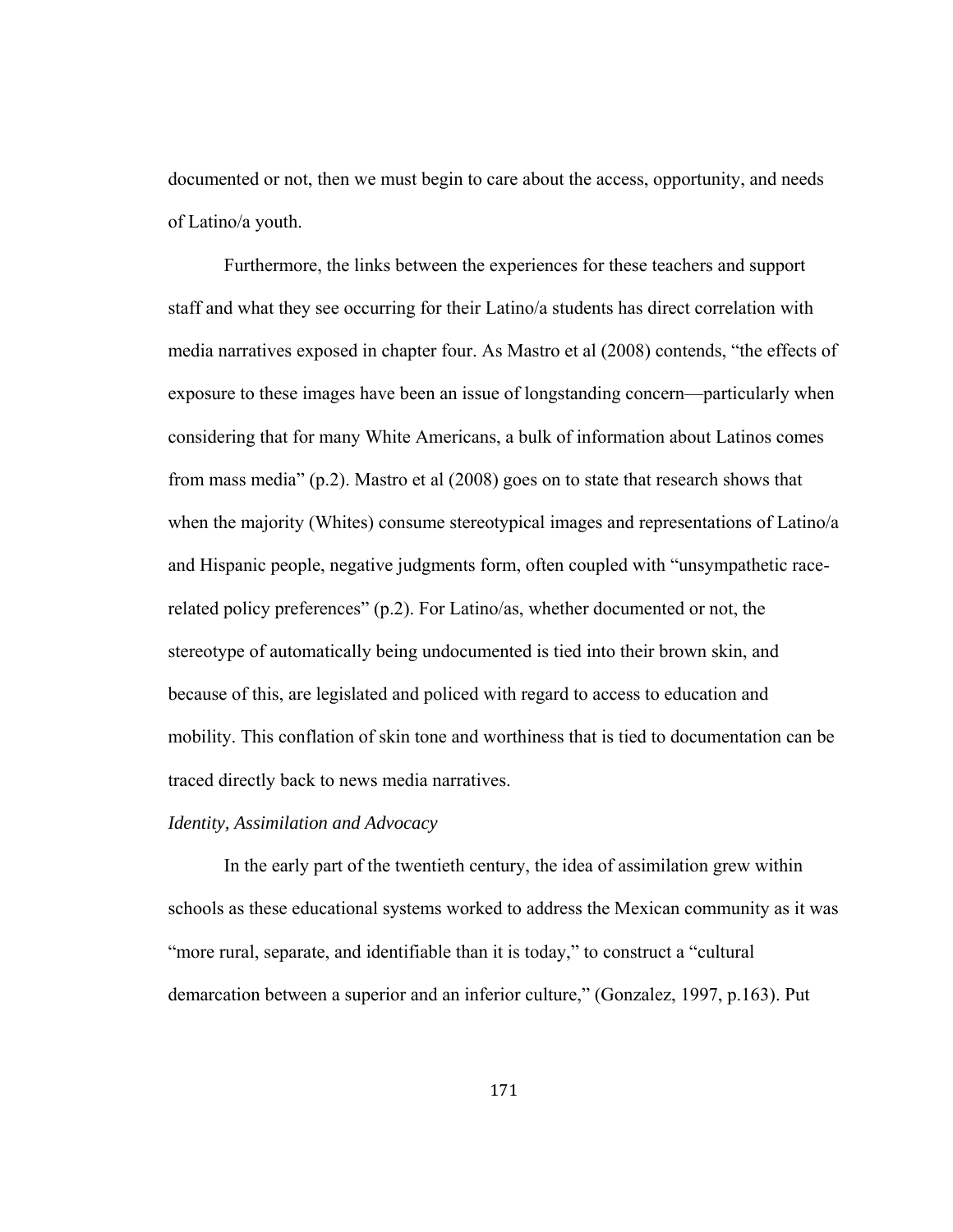another way, this involved the erasing of any language or cultural differences that were considered undesirable in the quest for Americanizing children to reflect a

single homogenous culture. The dominant community, enjoying greater wealth and privileges, claimed its position by virtue of alleged cultural superiority. In one way or another, nearly every Mexican child, whether born in the United States or in Mexico, was treated as a 'foreigner,' as an alien, and as an intruder (Gonzalez, 1997, p. 163).

The objective for America at the beginning of the twentieth century was to assimilate Mexican youth to speak English and think American. Furthermore, these programs were based on stereotypical assumptions that Mexicans were "dirty, shiftless, lazy, irresponsible, unambitious, thriftless, fatalistic, selfish, promiscuous, and prone to drinking, violence, and criminal behavior" (Gonzalez, 1997, p. 163). These stereotypes have endured through the twenty-first century, and have extended to include anyone who might match the stereotypical representations of "Mexican" in the media: darker skinned with an accent. As my media analysis examines, images and narratives surrounding Latino/a people are overwhelmingly negative, focusing on specific cases of drinking, car accidents, criminal activity, assault or murder to generalize about an entire race of people from a vast and varied array of Latin American countries. As Angharad N. Valdivia (2010) asserts, "when a group of people are under-represented and, furthermore, sensationalized, victimized, or ridiculed, there are political, health, and educational results" (p. 70-71). Furthermore, when a group of people are represented and are done so only through lenses of criminalization or marginalization, that when "under-represented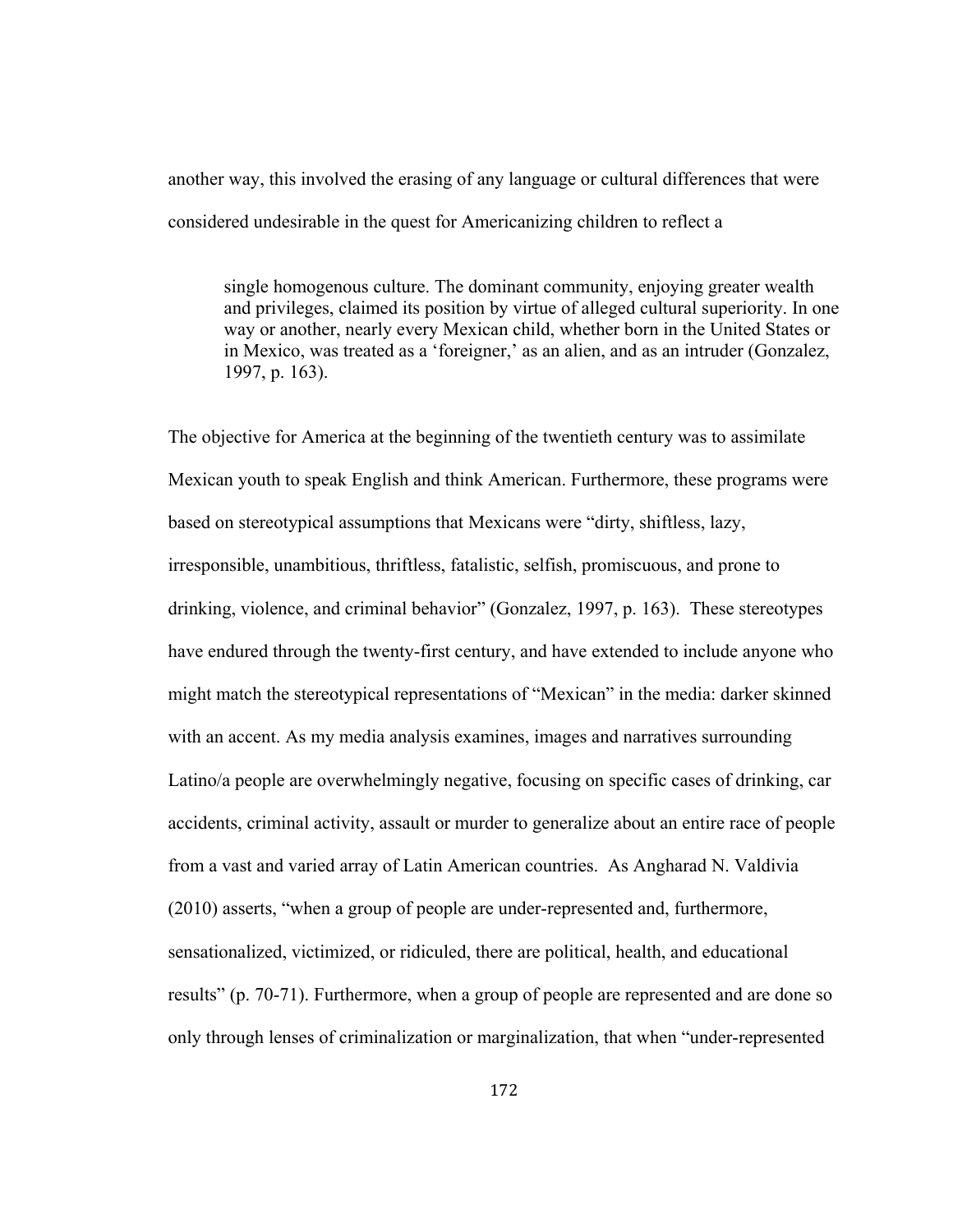people appear, they are further marginalized through pejorative representation—for example, on the very few occasions that Latina/o youth are represented in the news, they tend to be represented as deviants" (p. 82). This mentality is evident in the interviews conducted with my participants. For Sara, someone who consistently works with Latino/a youth, their families, and assists in navigating the social and cultural landscape of a rural American town in the south, it's clear that these representations are being internalized for Latino/a youth and for their peers who already hold citizenship.

Youth are angry and confused. They don't want to be related to anything Latino or Hispanic—they just want to adopt the American way. It's too bad because we should and could be building a bi or trilingual nation and community. We don't have an understanding of globalization. There are over 170 languages spoken in schools here. How can we help or create students who can be competitive in the global market?

In other words, Sara recognizes that there is value in diversity, particularly recognizing that becoming multi or tri-lingual could not only be good for students in their education, but can also be helpful skills if the U.S. is going to be a player in a global economy, a narrative that is often espoused and encouraged among dominant narratives about education. There is a disconnect here then, in what the focus of school for economic prosperity and the policies and treatment of students different than the narrowly defined "American." How might these students be recognized in the skills they have that may be different from what is traditionally taught and reinforced in American schools? Additionally, what value would be found in encouraging our Latino/a youth to shirk their cultural backgrounds and experiences?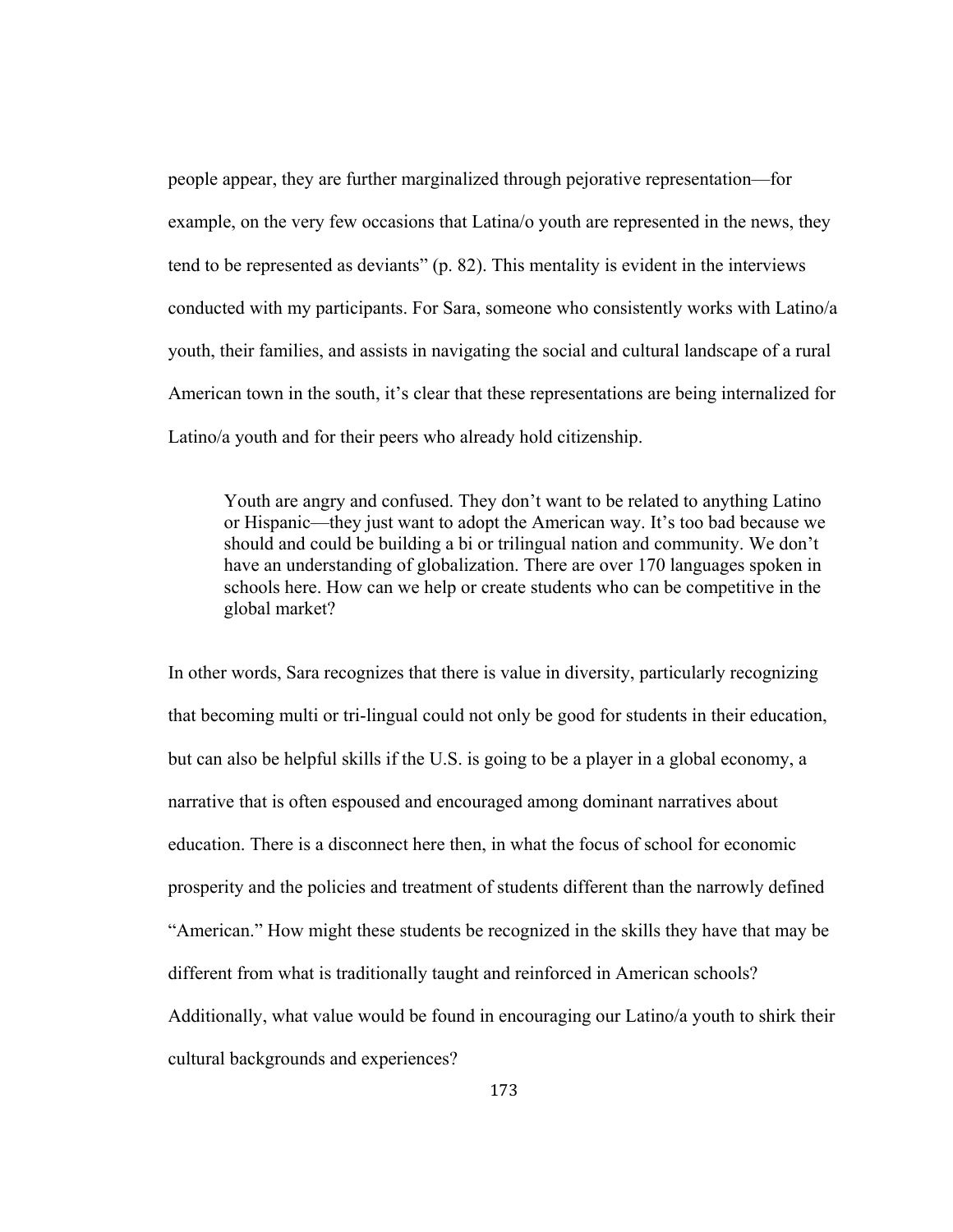Maria also has the same difficulties in dealing with her own students and families as they try to steer their way into the school system of which they have every right, all the while fighting against racist language and imagery.

When someone says 'I have an *illegal* student' I correct them and make a point to say 'undocumented.' When they [politicians, fellow teachers] talk about immigration they talk about what is bad—and not the positive of immigration and what it has contributed to the country. I'm not happy with how it's going. The language that's used just creates Band-Aids for these problems and it's so confusing, even for people trying to help. They just have a 'gang perception' of these students, and we need a culture change.

As someone who is embedded in both the school system and the experiences of these students and families, Maria further laments the lack of education of those she works with and under. For Lupe, she recognizes the misinformation circulated:

They don't realize why Latinos are coming to the United States. All the U.S. trade agreements that are making Mexico poor are coming from the United States. Our federal government isn't handling immigration well, and so they pass it down to the local government, they don't know anything, they just don't know, so it's so complicated. Like, there are different VISAS. They just say 'get in line' and geographically, building a wall between Mexico and the U.S., if it's really for our security, then where's the wall between Canada and the U.S.? They say we're draining the system, and it's just not true.

The ideology behind assimilation assumes that those who immigrate to the United States can move from their original position in society to a higher one in the hierarchy of success; that the faster they assimilate the faster they will be successful, the faster they learn English and adopt new "American" traditions, the more likely they will adopt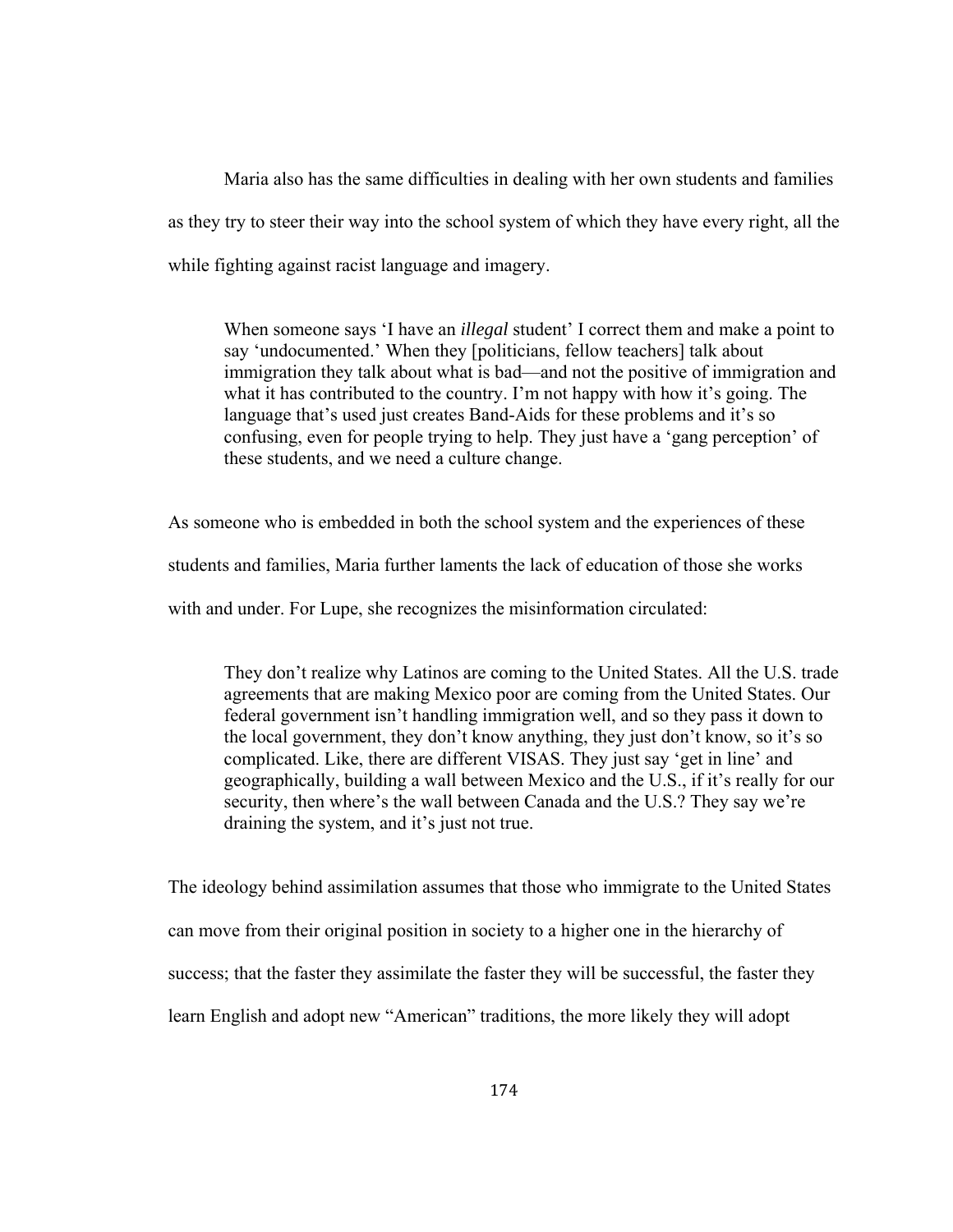mainstream culture and mobility. However, this pattern has changed. According to Suarez-Orozco and Suarez-Orozco (2001), the reasons for this shift vary.

The changing nature of the opportunity structure plays a fundamental role. So does the quality of the infrastructure, including schools and social services available to ease the transition. Race and color are important features differentiating this wave of immigration from earlier waves dominated by European origin populations. Enduring racial tensions and ethnic stereotypes are powerful constraints that all immigrants of color must contend with (p. 91-92).

Furthermore, it may be that the urge to establish an identity is more pronounced in adolescence. It is the "single greatest developmental task of adolescence (…) to forge a coherent sense of identity. For optimal development (…) there needs to be a good fit between the individual's sense of self and the varied social milieus he or she must navigate" (Suarez-Orozco and Suarez-Orozco, 2001, p. 92). For students struggling to navigate their own identity development in a new culture that is steeped in racist and stereotypical ideologies, then it makes sense for students to act out or misbehave as teacher Anne discussed with "Latino boys." If a young adolescent is constantly receiving conflicting views about his identity and culture, and the representations that ARE seen are often deviant and negative in nature, then it makes sense for students to mirror the ways dominant American culture sees them; what else are they to do?

As Donaldo Macedo (2006) asserts, "another pernicious mechanism used by academics who suffocate discourses different from their own is the blind and facile call for clarity. Such a call often ignores how language is being used to make social inequality invisible" (p.5). Though Macedo is discussing the issue of "being clearer" and using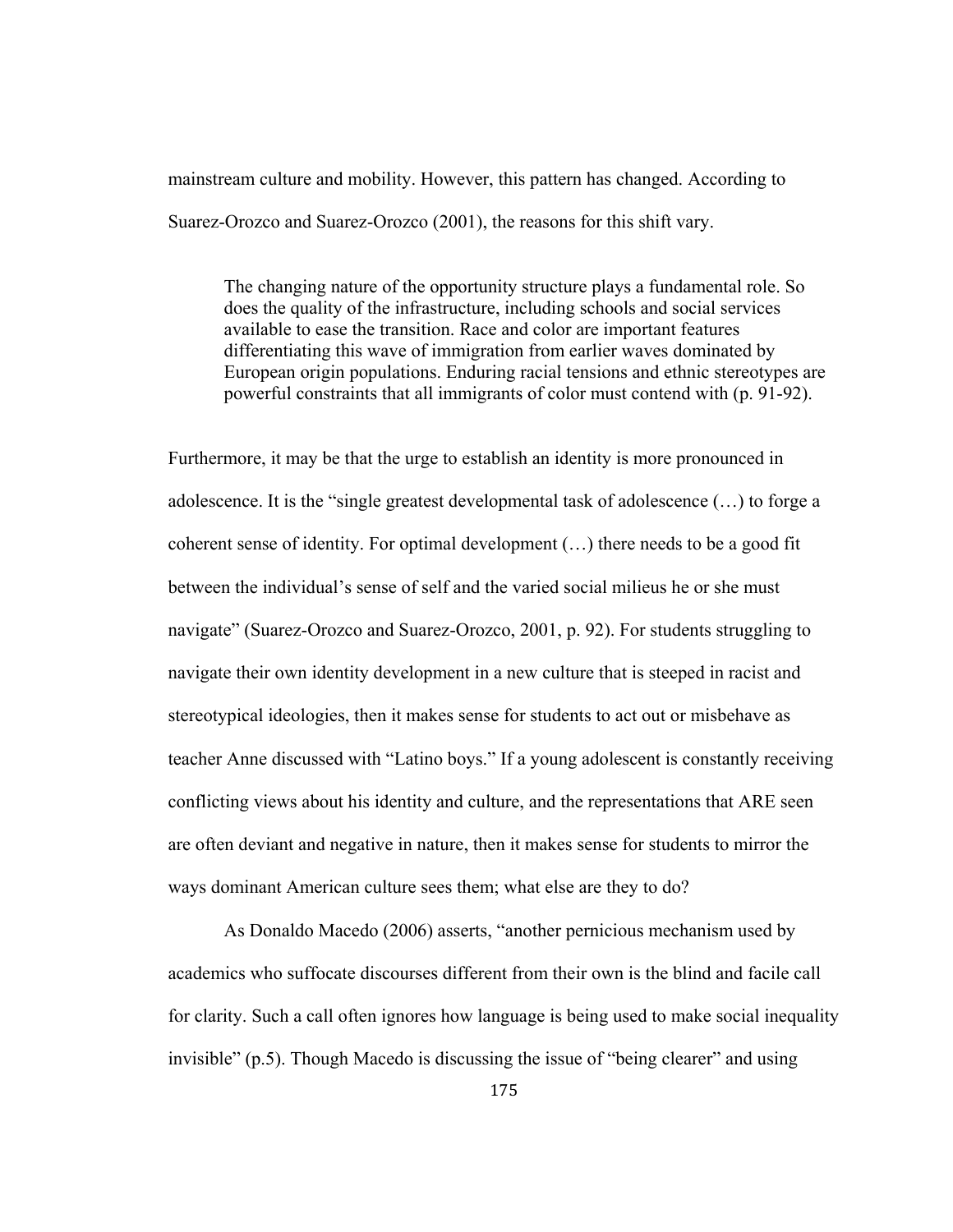more accessible language in academic writing, what this actually does is make invisible the fact that language can be used to hide social inequality. This idea resonates in terms of the language and representation of Latino/a youth and the guise under which it operates as "real" or "true" fact, rather than what it is: a system of oppression that works to disenfranchise and marginalize a group of people to reaffirm the status quo. As Kristin Moran (2011), states, "audiences, including children actively negotiate meaning and use their own experiences to understand the images they see (…) the relationship between audiences and imagery is seen in not only the ways that audiences process the information, but in the ways they explain their own identity" (p. 156). In this act of identity development and formation through consumption of media, we must remember, "language (…) may either confirm or deny the life histories and experiences of the people who use it" (Macedo, 2006, p. 131). It is clear that the language used in the media is seeping into the discussions of and between teachers, student advocates, social workers, members of the school community and students themselves. The focus here now is not just uncovering the ways students are marginalized, but how educators can become advocates for change, to work against what Gloria Anzaldúa argues is the dominant culture that works "as a kind of tyranny" against Latino/a "others" (Ladson-Billings, 2000, p. 67).

Historically, Latino/a populations have been stereotypically represented within media; from Frito Bandito to a Latin Lover, from a gang member and criminal to the "Hot Tamale," if Latino populations are not represented in stereotypical categories, they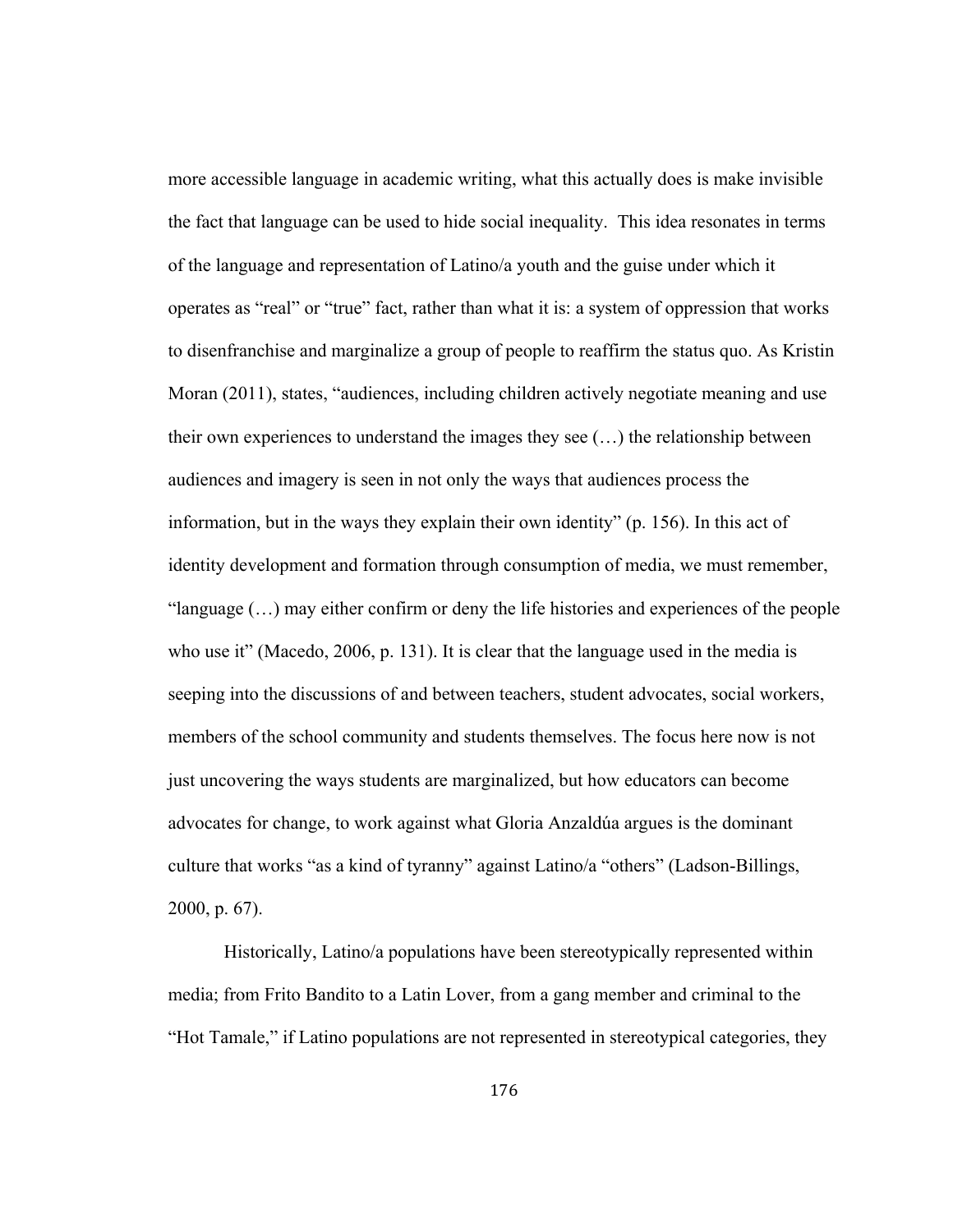are grossly underrepresented or absent from media portrayal (Mastro, 2003, p. 97). Not much research exists on the relationship between these representations and social perceptions about the Latino/a population. The studies that have been conducted here indicate that there does seem to be a link between television and the reinforcement of majority group social norms that shape beliefs about minorities. Furthermore, those in the majority (Whites) tend to believe television represents reality accurately, and only mirrors back to them what exists in "real life" (Mastro, 2003, p. 97). Because of this, ethnocentricity is reinforced, and these representations may lead to fear or misperception about who Latino/a people are, and what specifically constitutes an immigrant, and how immigrants function within U.S. society. As Mastro (2003) contends, "as a result of the process of categorization, stereotyping is likely (…) and it is these stereotypes that may lead to intergroup conflict and discrimination when inaccurate characteristics are used as dimensions for accentuation" (p. 100). In other words, the stereotypes employed by the media in their representation and discussion of Latino/a documented and undocumented citizens highlights and feeds into misinformation and fear. This assertion is also echoed by Jefferies (2009) as she asserts that "the way that immigration is talked about in the public sphere has direct bearing on the ways that health, education, legal, and political institutions enact policies to deal with this phenomenon" (p. 15). Because the U.S. is a country with a long history of immigration, often tied to the American Dream narrative, young Latino/a peoples navigating the educational system often find themselves confronted with few career prospects after high school, media representations that are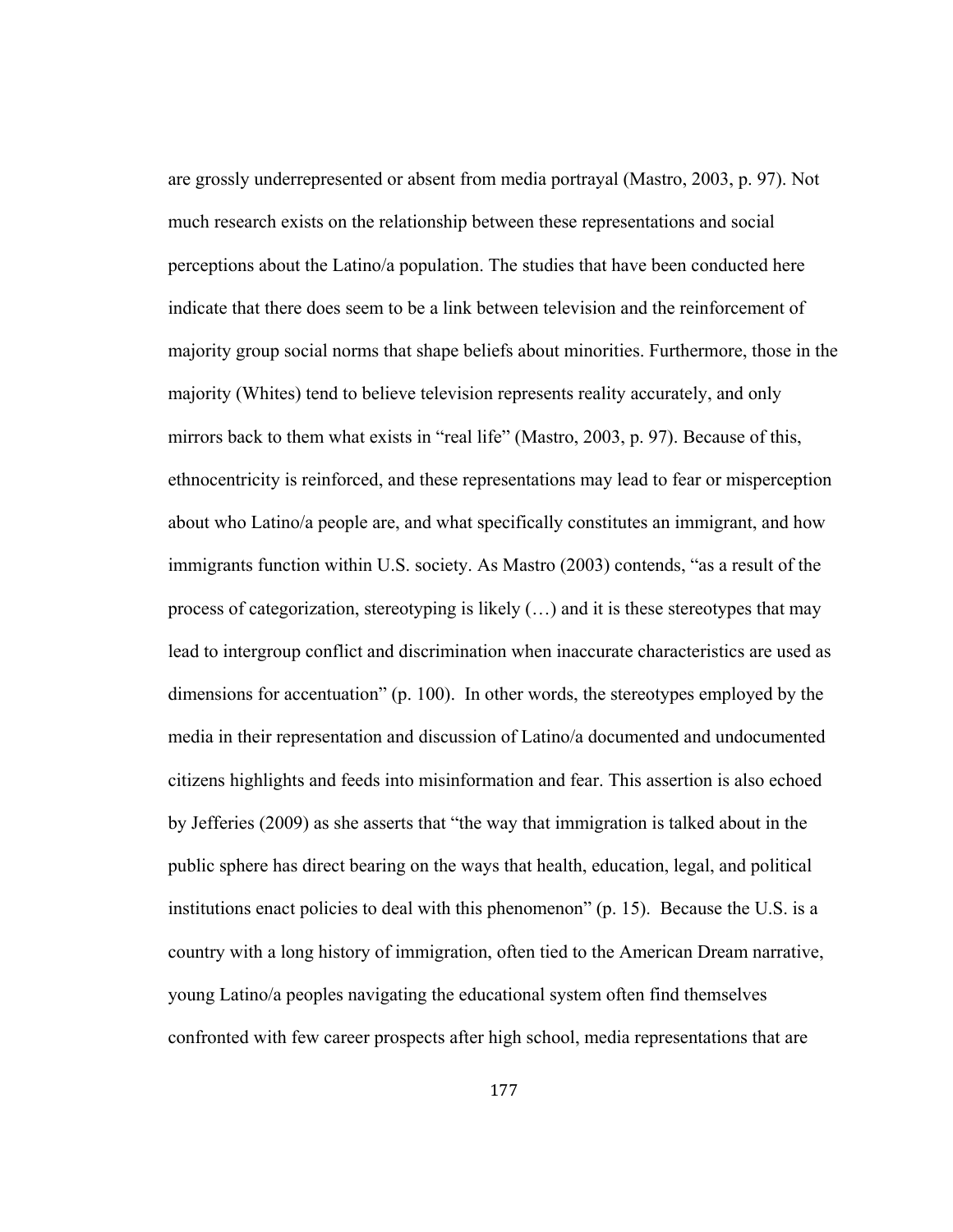fabricated, unfounded and racist in nature, and scarce prospects of mobility or change. As Suarez-Orozco and Suarez-Orozco (2001) contend, "it is the best of times and the worst of times" for children of immigrants and undocumented youth. She further states, "while most immigrants enter the country with optimism and an energetic work ethic, many of their children are at risk of being marginalized and 'locked out' of opportunities for a better tomorrow" (p. 3).

Additionally, children of immigrants and undocumented Latino/a youth often are relegated to an "at risk" label and tend to achieve less than their native-born counterparts, demonstrate low performance on standardized tests, and have a higher chance of dropping out due to factors such as race, parental education, access to resources, language barriers, and socioeconomic status; not to mention that "several scholars from different disciplines and using a variety of methods have identified another disconcerting phenomenon (…) that length of residency in the United States is associated with declining health, school achievement, and aspirations" (Suarez-Orozco and Suarez-Orozco, 2001, p. 6). In other words, Latino young people face additional obstacles in both their educational and cultural experiences, and tend to undergo a "constellation of changes and experiences likely to influence their developing psyches" (Suarez-Orozco and Suarez-Orozco, 2001, p. 7).

178 Throughout these interviews, many patterns emerged that aligned with many of the dominant language used within chapter two in the analysis of news language and image. Many Latino/a students experience racism, oppression and marginalization based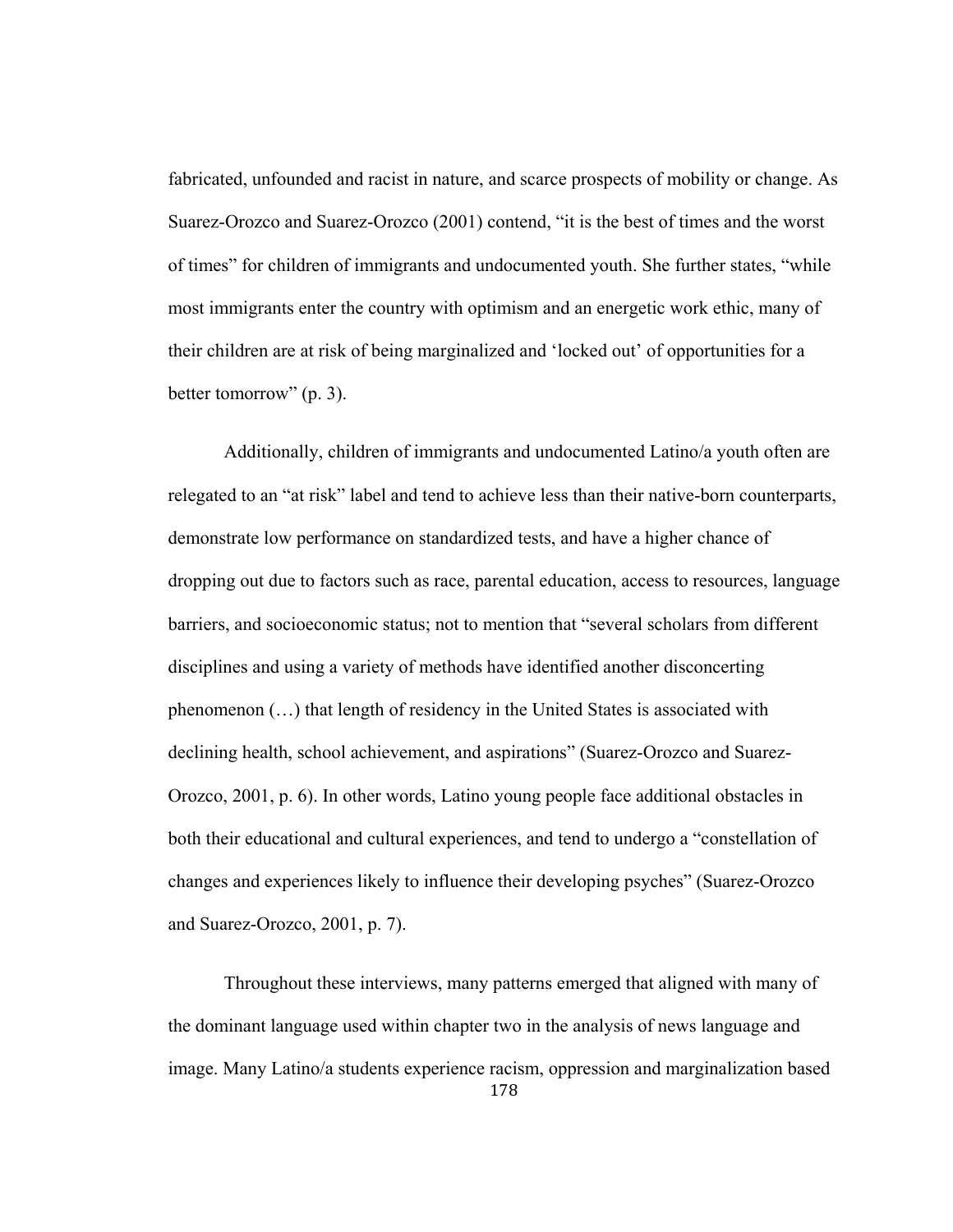on assumptions from those often in power or those who are recognized as "citizens." These assumptions mirror the narratives in news media: how immigrants are all "illegal aliens," that they are violent or criminal, and they do not deserve access to all that America has to offer. Furthermore, these people hold positions of power within school systems: not just teachers but administrators, counselors, and even administrative assistants. There is misunderstanding about immigration and immigration policy, as well as ignorance surrounding whiteness and privilege. The more obstacles that are uncovered the more access to and experience of education for Latino/a students.

The connection between chapter four and my interview findings here are made up of the same or similar experiences and narratives/rhetoric used to describe the experiences for Latino/a students as well as the recognition by educators and support personnel that what is disseminated in news media analysis is also appearing in personal experiences. The students are clearly dealing with the fallout of the stories told in news that get transported to other areas and represented in multiple forms of media. There is overlap between the themes that emerged in chapter four and the themes here: including racist name-calling and representation, misinformation, assumptions around criminality and motivations for Latino/a students, and a repeating act of reductionist behavior by white citizens.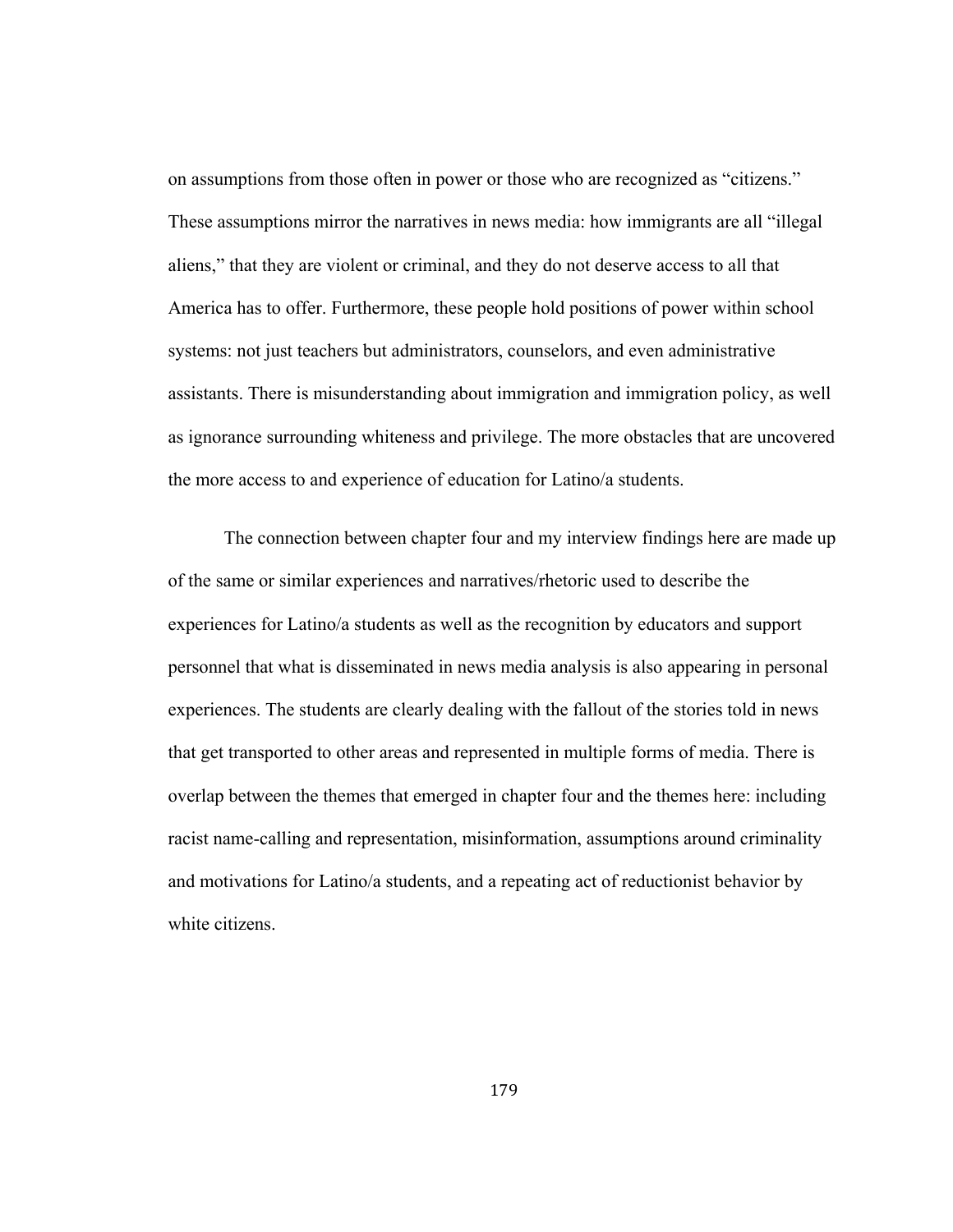# CHAPTER VI

# IMPLICATIONS AND CONCLUSIONS

Contrary to what we may have been taught to think, unnecessary and unchasten suffering wounds us but need not scar us for life. It does mark us. What we allow the mark of our suffering to become is in our own hands. ― bell hooks, *All About Love: New Visions*

I was talking to a young woman who had no more options; she was undocumented and graduated. I told her, well, you could always go back to your country and go to school there. She said, 'with all due respect, this is my home, I don't know what's back there. I've been here since I was five. This is all I know. –Maria

As Latino/a youth grow in number in the United States, the obstacles they face grow in number as well. This research has just touched the surface of a much larger glacier of socioeconomic, cultural, social, and academic challenges that are often and mostly rooted in fear, contempt, misinformation, racism and discrimination, as well as historical and political contexts surrounding who Latino/a people are and their motives for immigrating to the United States. What are also coded within Latino/a populations are the assumptions of citizenship status, and that if a person has brown skin, then they must be an immigrant and an "illegal alien" at that. Many discussions of immigration on the news inevitably lead to a discussion of citizenship and criminality. What is disseminated through dominant news media is trickling into the general population. We tend to conflate news reporting and truth, positioning these reporters and stories as objective analysis of a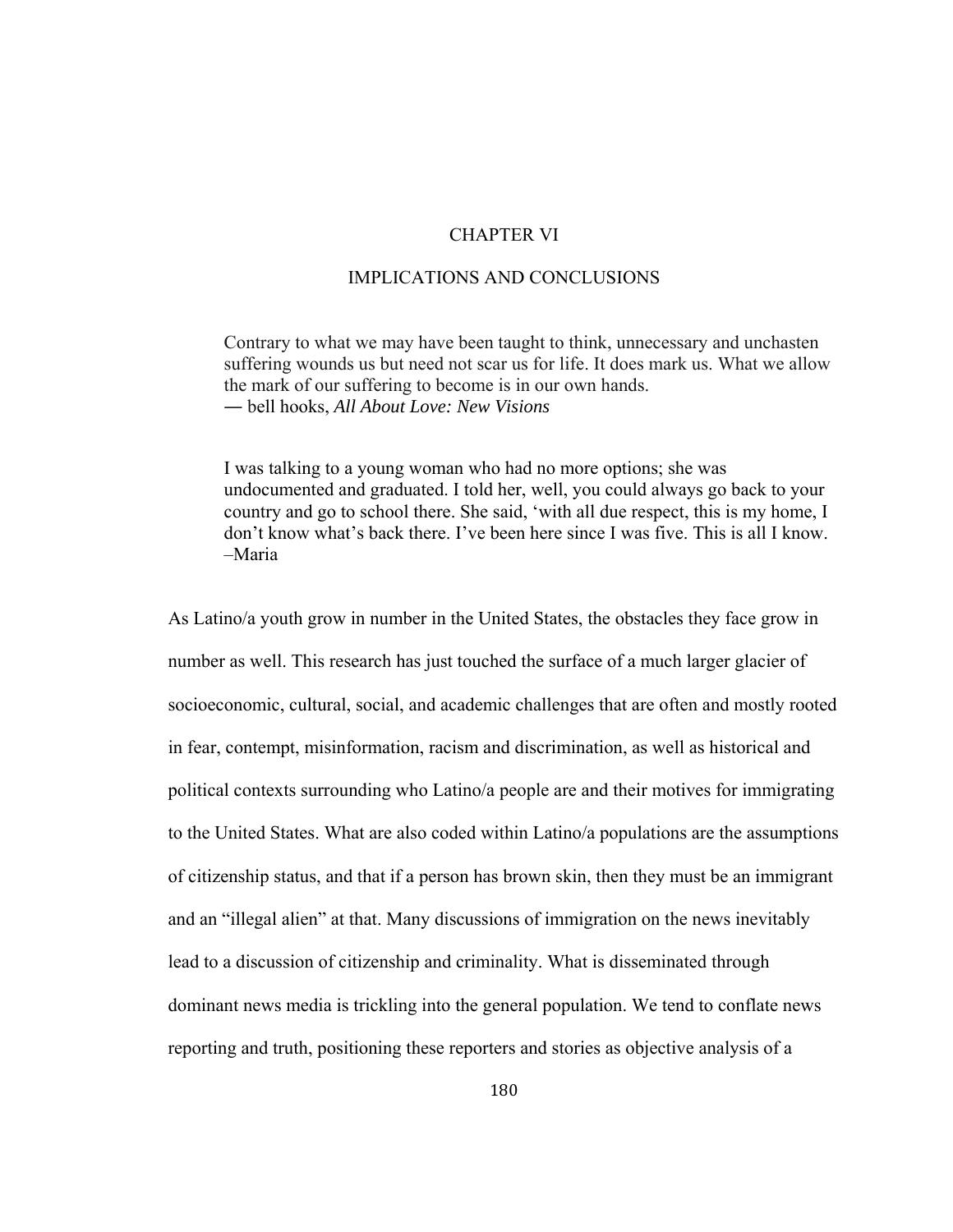neutral problem, rather than a constructed and produced narrative imbedded with bias and intention, an intricate and complex web of producers, advertisers, editors, and agenda. The themes found in chapter four within news analysis suggest what other researchers have found in their research concerning Latino/a stereotypes and narratives of their lived experiences. In Carlos Cortes's (1998) research surrounding Latino/as within popular culture, specifically in films and television as discussed in chapter one, we see that Latino/as are often stereotyped and presented within very narrow representations of Latino/a life, even remarking that Hollywood serves as a kind of curriculum for Latino/a life and experiences. Additionally, for many researchers like Rivadeneyra (2006) Vargas and DePyssler (1998), Perez and Cortes (2011), Suarez –Orozco (2002), Moran (2011), Oboler (2006), Carrasquillo (1991), and others, research has mainly been concerned with issues of belonging, diversity, health, film and television representation, and school experiences within specific geographical areas or grade levels. Kristin C. Moran's (2011) research focuses on Latino/a television consumption among Latino/a youth, but there is little research that focuses on how news media in particular construct and narrate the lives of Latino/a people in relation to immigration. It is my contention, and I argue as evidenced in this research, that there is little public news media discussion and narrative about Latino/a life and experiences without an imbedded and often explicit assumption of legality around citizenship. These two pieces are inextricably linked in news narratives, and these news narratives spreads a misunderstanding of the lives and experiences of Latino/a youth and people who self-identify as Latino/a. Furthermore, there is an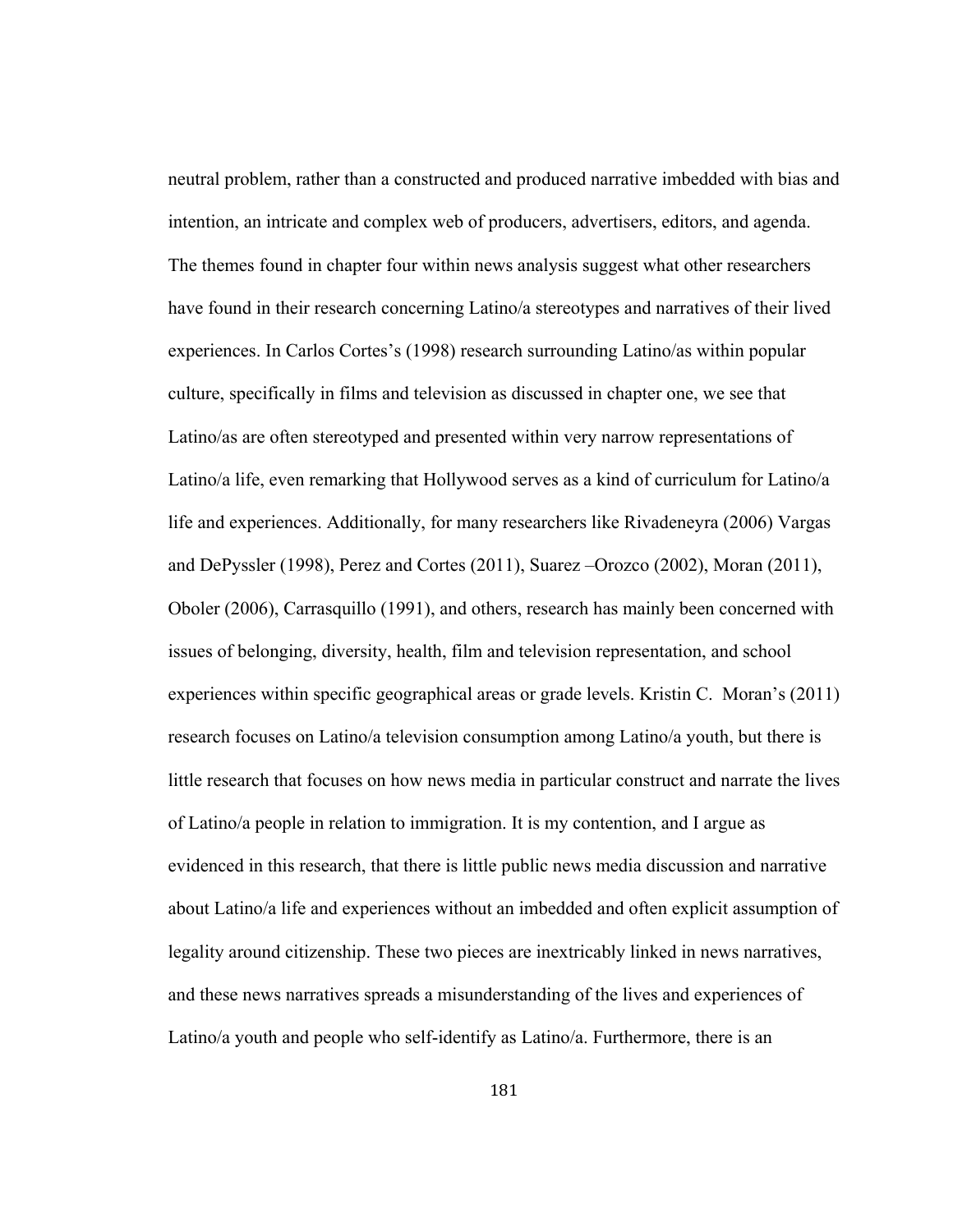alignment of what is construed in news discussions about immigration and the experiences of Latino/a youth in particular as they negotiate and navigate through the American school system. While there is research that documents the challenges they face, there is little to no research that explicitly examines the connection between news narratives of immigration and their influence within schools and among educators and support personnel. While it is not my intention to simply point fingers, it is my aim to uncover the connection between the two, as well as to argue for recognition of this connection and a change in merging these students into the American public school system.

First, what is specifically interesting is the sheer racism imbedded within the narratives of popular news media around immigration in the United States. Dominant metaphors used to describe Latino/a people and immigrants were explored in chapter four as well as the dominant paradigms in Latino/a representation. However, what is uniquely problematic about analyzing popular news language and images is that news is linked to objective and unbiased reporting of facts, rather than to an understanding that news is produced just like fictional films and television. What makes news specifically dangerous here is that it is read as a black and white truth and this "truth" gets hijacked as grounded in credible research and reporting and used to make decisions about what and how immigrants have access in the United States to resources, schools, and their daily lives. As Barry Glassner (1999) documented in his text *The culture of fear: Why Americans are afraid of the wrong things*, these "truths" are often a recognition of fear, fear of a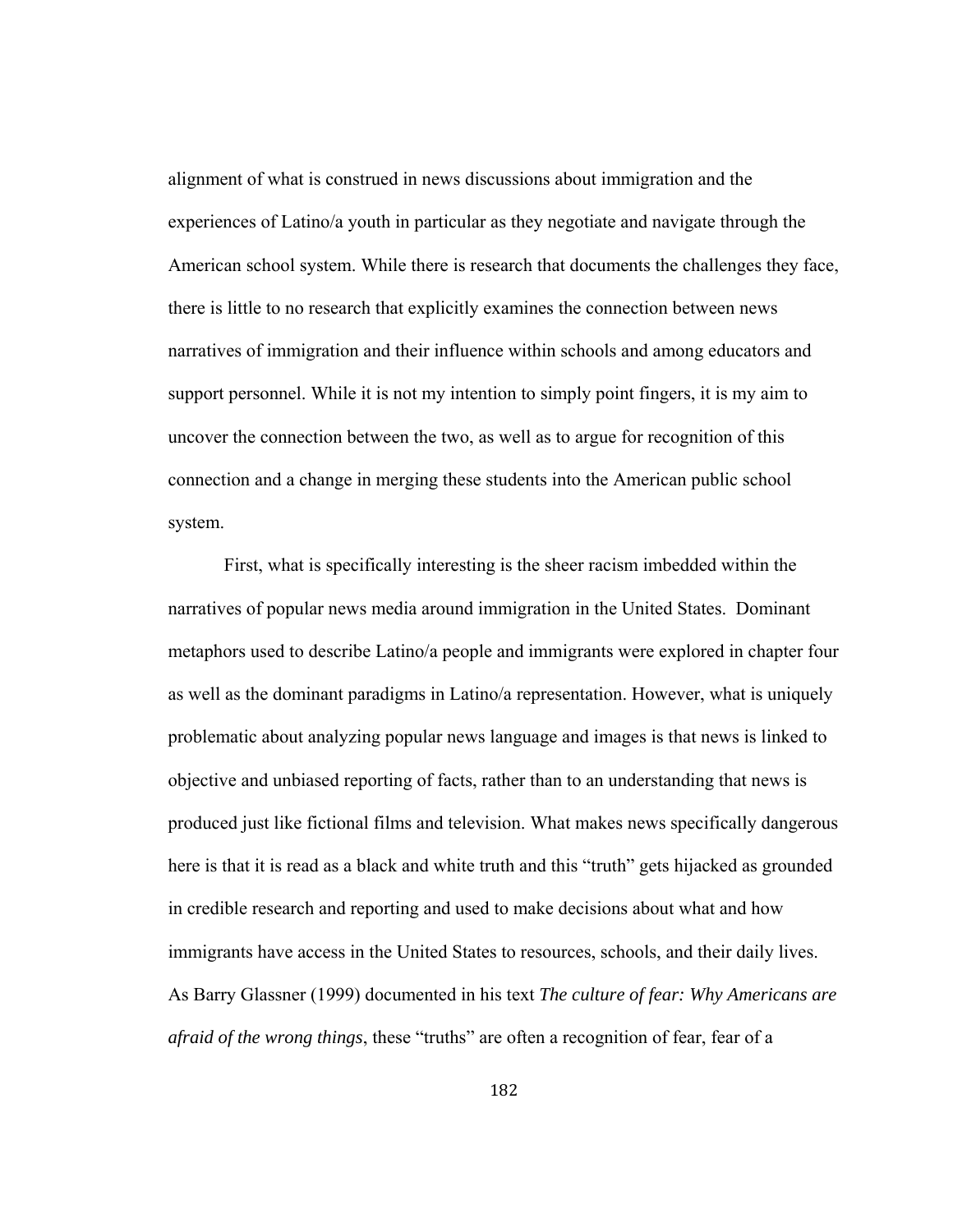particular group of people or way of life. He states, "to blame the media is to oversimplify the complex role that journalists play as both proponents and doubters of popular fears (…)" as he cites Mary Douglas, who

pointed out that every society has almost infinite quantity of potential dangers from which to choose. Societies differ both in the types of dangers they select and the number. Dangers get selected for special emphasis, Douglas showed, either because they offend the basic moral principles of the society or because they enable criticism of disliked groups and institutions (p. xxvi).

In other words, as the U.S. economy continues to be in flux and jobs continue to be outsourced overseas, society tends to blame disliked groups or institutions for our troubles, creating a narrative of blame and fear, instead of examining corporations and laws which have contributed to these problems. Instead of acknowledging these issues as they relate to the United States as a political, social, and economic institution we are spinning narratives about immigration and blaming social ills on Latino/a peoples to create a scapegoat for problems and concerns that have nothing to with this particular group of people. As evidenced in chapter four, issues of criminality and violence, drugs, and metaphors of "alienness" and "flood" of immigrants are not only coming in "waves," but causing violence and drug problems, and spilling over from Mexico a violent and criminal element from which the U.S. must protect itself; as these narratives continue to be produced and shared, these stories filter into school discussions and decisions both at the administrative level as well as in the peer experiences of Latino/a students, grounded in these news narratives.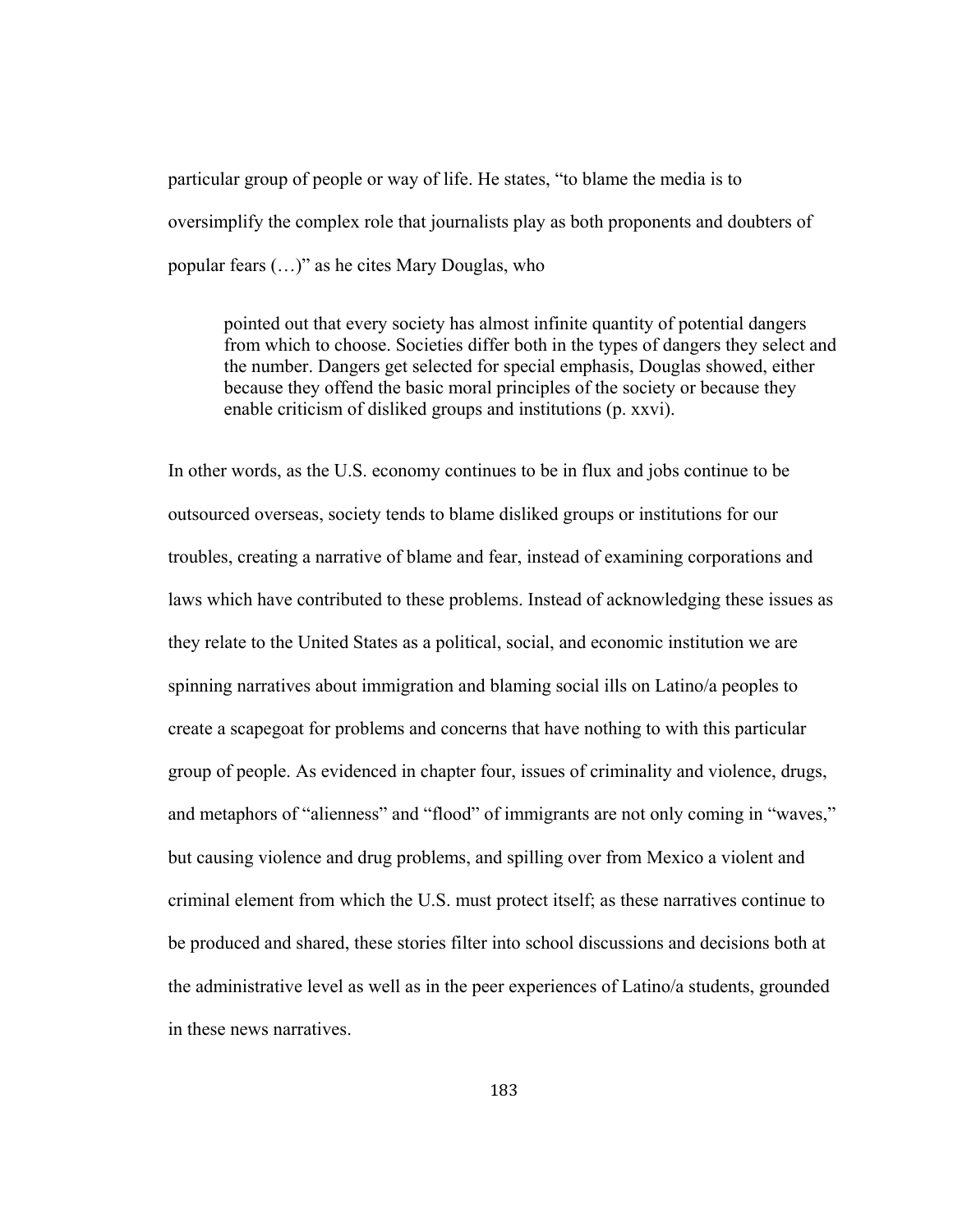Alternatively, while dominant news narratives did not solely create the inequality and constructed stories about immigration and Latino/a people, they are a part of a much more complex system that has worked to constitute and consistently re-imagine and reinforce these dominant racist realities of immigrant and Latino/a peoples. Furthermore, this research works to point to the ways in which ideology and power in news broadcasts works to add another dimension to a narrative that already existed and is produced by institutional forces concurrently. While these dominant belief systems get constantly transferred among prevailing institutions, these narratives are frequently reinvented and shared under the guise of new information, new threats, or necessary and urgent matters affecting American citizens and the U.S. way of life, not just in popular news networks like the ones I analyzed here, but smaller media outlets and branches of media like advertisements, films, and television. This points to the importance and recognition that these inequalities and institutions are constantly negotiated and disseminated through multiple means, though it is my contention that news media is a dominant and potentially the most dangerous form of narrative dissemination and construction.

## **Researcher/Subject Re-examined**

184 In media, narratives are neither objective nor vacant of ideology. Instead, media operates to privilege some groups at the expense of others, creating a gap between those who are privileged and those who are not. This gap breeds a sense of fear, domination, control and power. As Allan Johnson (2005) points out, this divide sets people against each other, and in the findings presented in the previous chapters, it is evident that current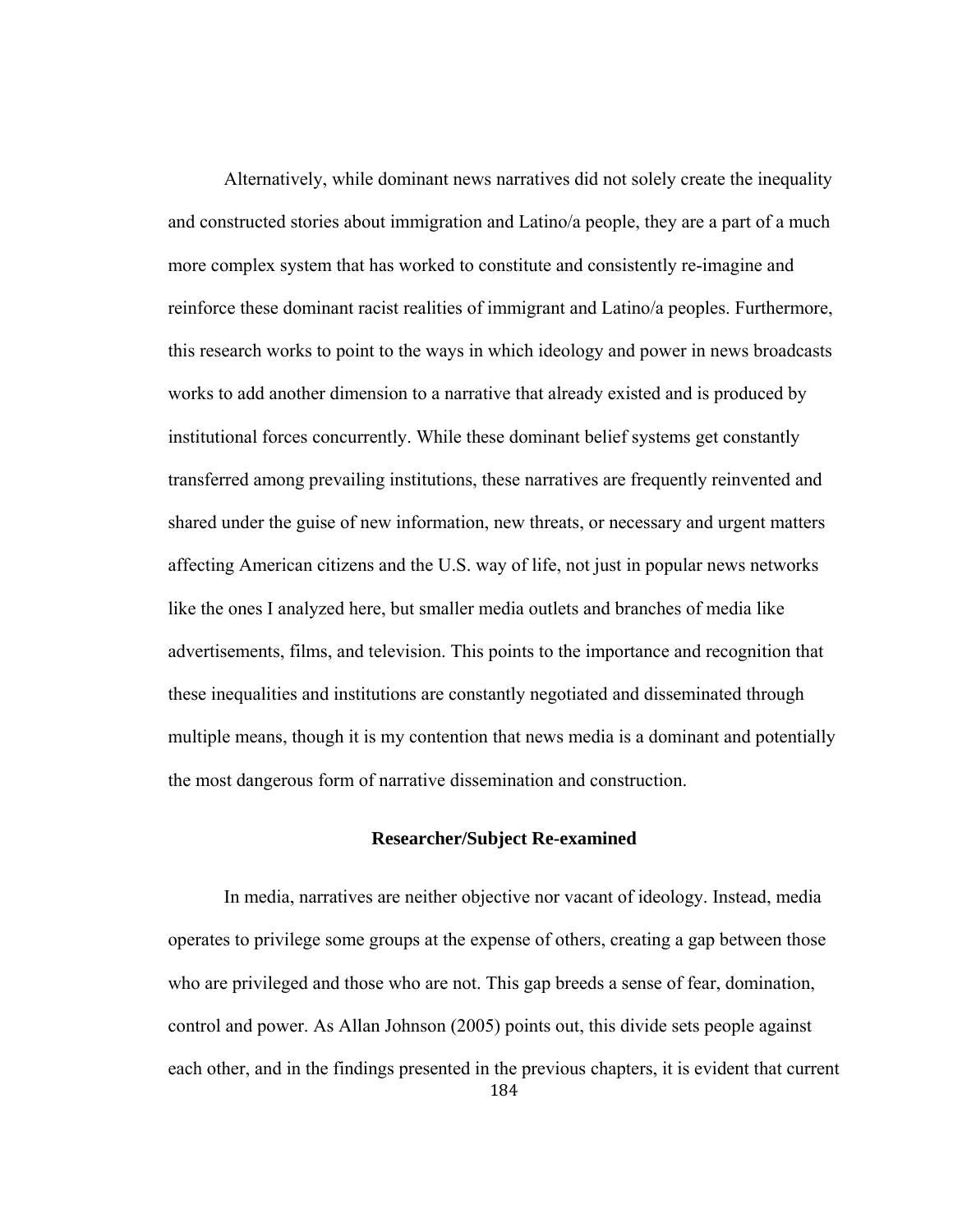Eurocentric media narratives surrounding immigration have made explicit a clear separation between "Americans" and "others," a complex descriptive system designed to perpetuate an "us" versus "them" mentality. As Douglas Kellner and Jeff Share (2007) state about the complexities of media construction and representation, "when the understanding of media effects is contextualized within its social and historical dynamics, then issues of representation and ideology are extremely useful to media education to explore the interconnections between media and society, information and power" (p. 6). The findings of chapters four and five confirm previous findings that there is an interconnectedness between media, specifically media narratives, and how society constructs information which often times reinforces complex power dynamics and stereotypical representations. The data provided in previous chapters extends previous research on media, its influence on society, and the unique experiences of Latino/as. These findings demonstrate an explicit connectedness of what is represented, disseminated and distributed in major media outlets, most notably and commonly FOX News, and how those representations spread into ideology: the ideology of teachers, peers, administrators, and the dominant culture. Furthermore, this research demonstrates that there is a clear ideology operating both in media and in education under the guise of "news" and "reporting" of an objective truth. While Latino/a students were not interviewed directly in this research, the experiences and responses of educators and administrators of Latino/a youth make it clear that these students are affected through the descriptions of their educators and support personnel. It is not a giant leap to make the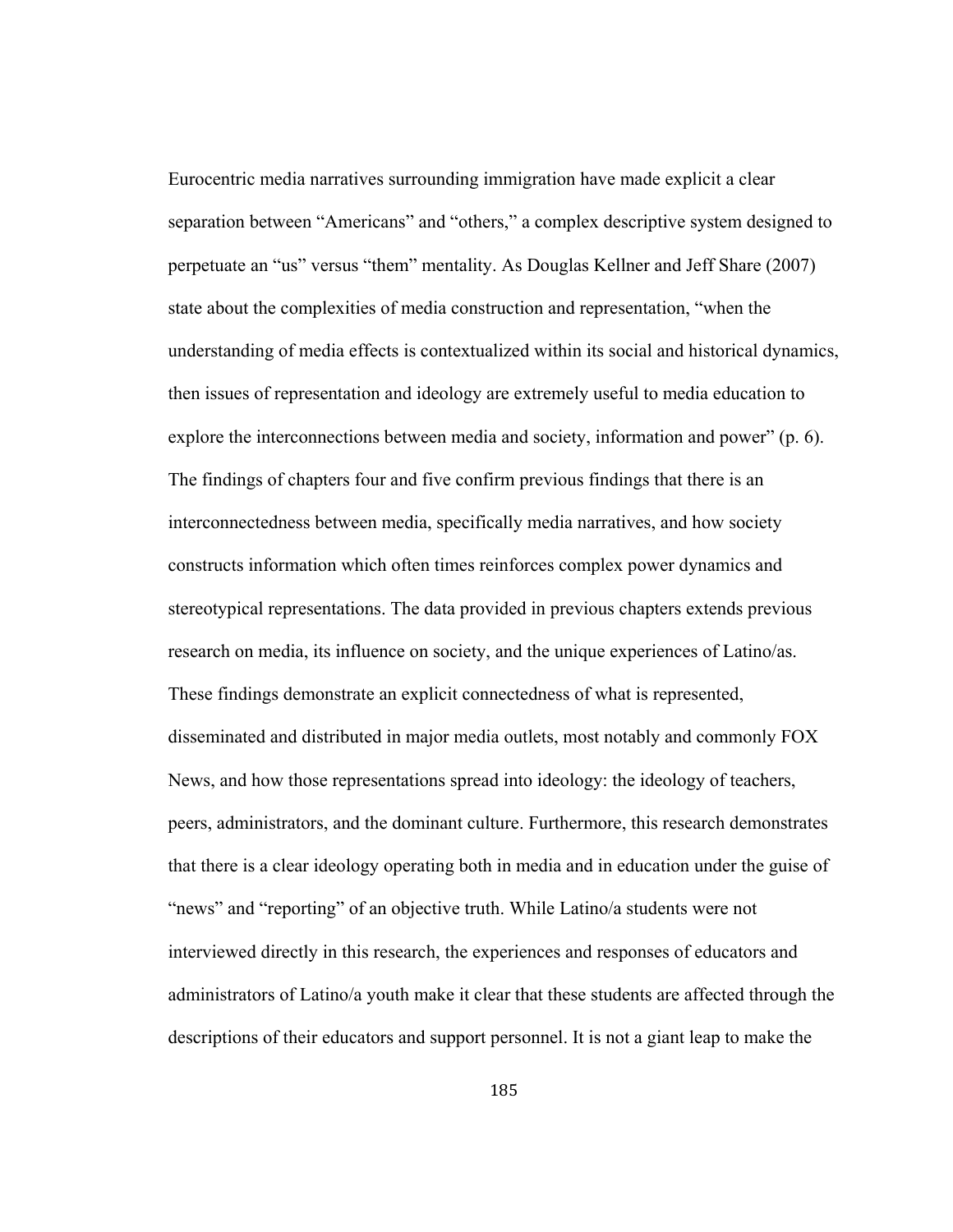assertion that they are likely experiencing double consciousness, based on the images and dialogues surrounding who they are, the experiences they have, and the lives they live reported often in popular news media in the United States.

By attending to these discoveries, I contend that there is direct correlation between the media narratives constructed around immigration and teacher ideologies and pedagogy; this correlation further affects Latino/a student and family experiences within schooling, particularly in reference to stereotypes/discrimination and racism, crime and violence, issues of citizenship and access, as well as metaphoric constructions around who Latino/a people are as a group.

186 As I present this research, I must endlessly work to acknowledge the benefit these stories have provided for me in my career pursuits. I also acknowledge that this research has led to a more developed critical consciousness and insight into not only the complex power the media holds, but also how these narratives have far-reaching affects into constructing the lived experiences of Latino/a people. In using critical theory and critical whiteness and critical whiteness as part of my framework, it oriented me to pinpoint the rhetoric and policies around Latino/as and immigration, that they are conflated, and they do marginalize the Latino/a population. This led to a personal moral outrage in the ways that this racism and hegemony was not only cloaked, but disguised; and that ideology and power were threaded throughout the narratives and rhetoric in news media that popped up within my interviews. Through this framework, I was made critically aware of my privilege and was called upon to examine this issue further. I had to negotiate the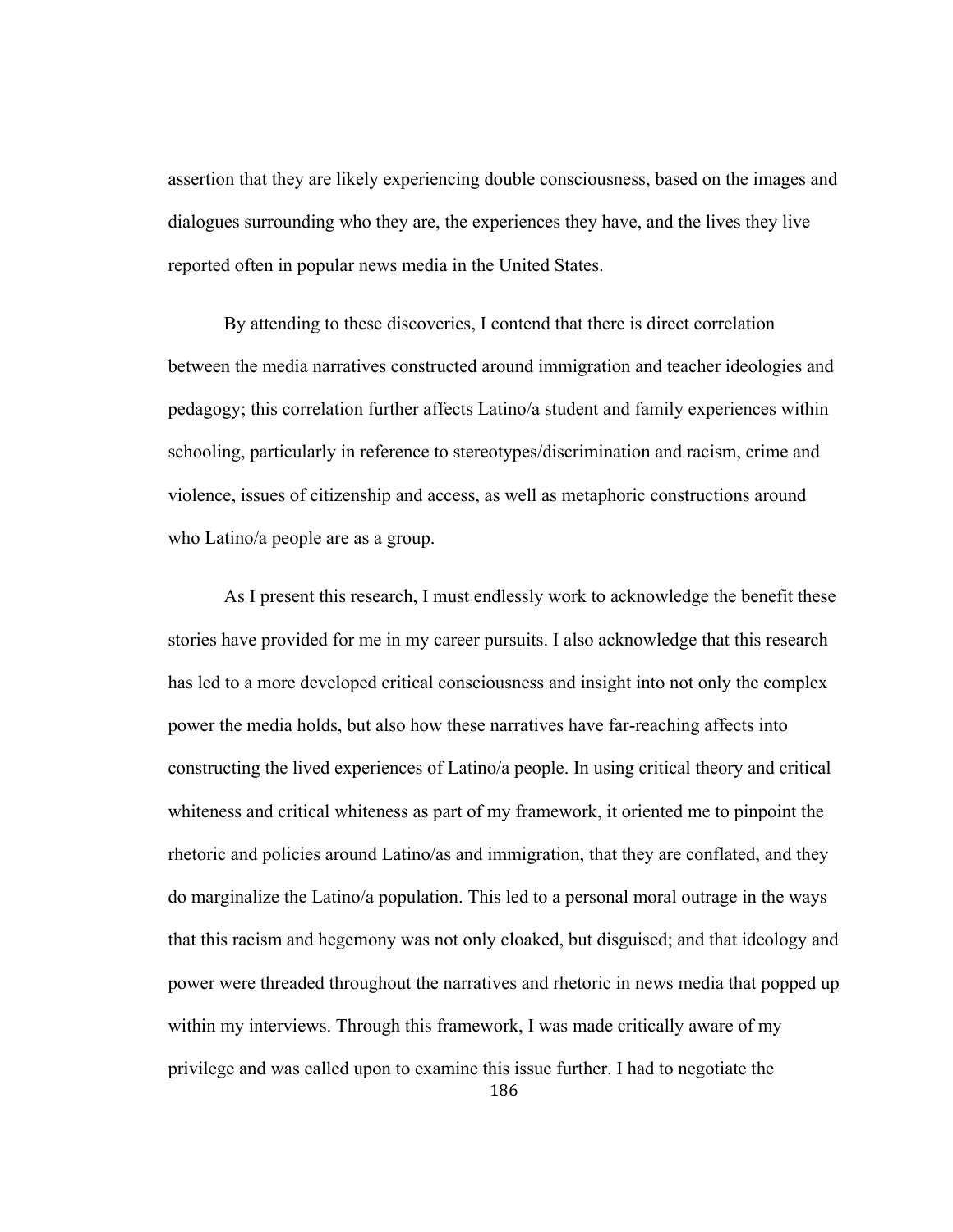responsibility I have as a white educator; my acknowledgement of my whiteness is not to gain praise or to evoke pity for Latino/as. Instead, my goal here is to show how whiteness operates as an oppressive force, and through this acknowledgment as my framework, I was able to peel away the layers of ideology and power covering up how white supremacy was informing the rhetoric and narratives shared in news media. Messages play out in media and they affect us; it behooves us, as Hall (1997) argued, to break apart the codes imbedded within language, and to tease out the messages that are decoded. As I demonstrated in chapters four and five, these messages are imbedded within the news networks and reporters themselves; the themes that emerged are what is being communicated to us, and turned into social practices, particularly in schools, like the ones described in chapter five. These stories are being acted upon as objective truth yet is steeped in a particular ideology that leads to power: this ideology begins to control that which is shared and communicated, and that is where the real oppressive force lies. As Delpit (2006) has said, there is a culture of power that exists, and news media is a part of it. As Hall (1997) argued, once meanings are encoded within language and begin to be decoded, the meaning imbedded becomes naturalized and starts to represent reality. These are dominant hegemonic ideological constructs that oppress and marginalize others.

Moreover, within this research, one of the questions that emerged out of this study was: what does it mean to do interracial research? How can we as researchers work to acknowledge and bring forth these stories without centering our own Whiteness and co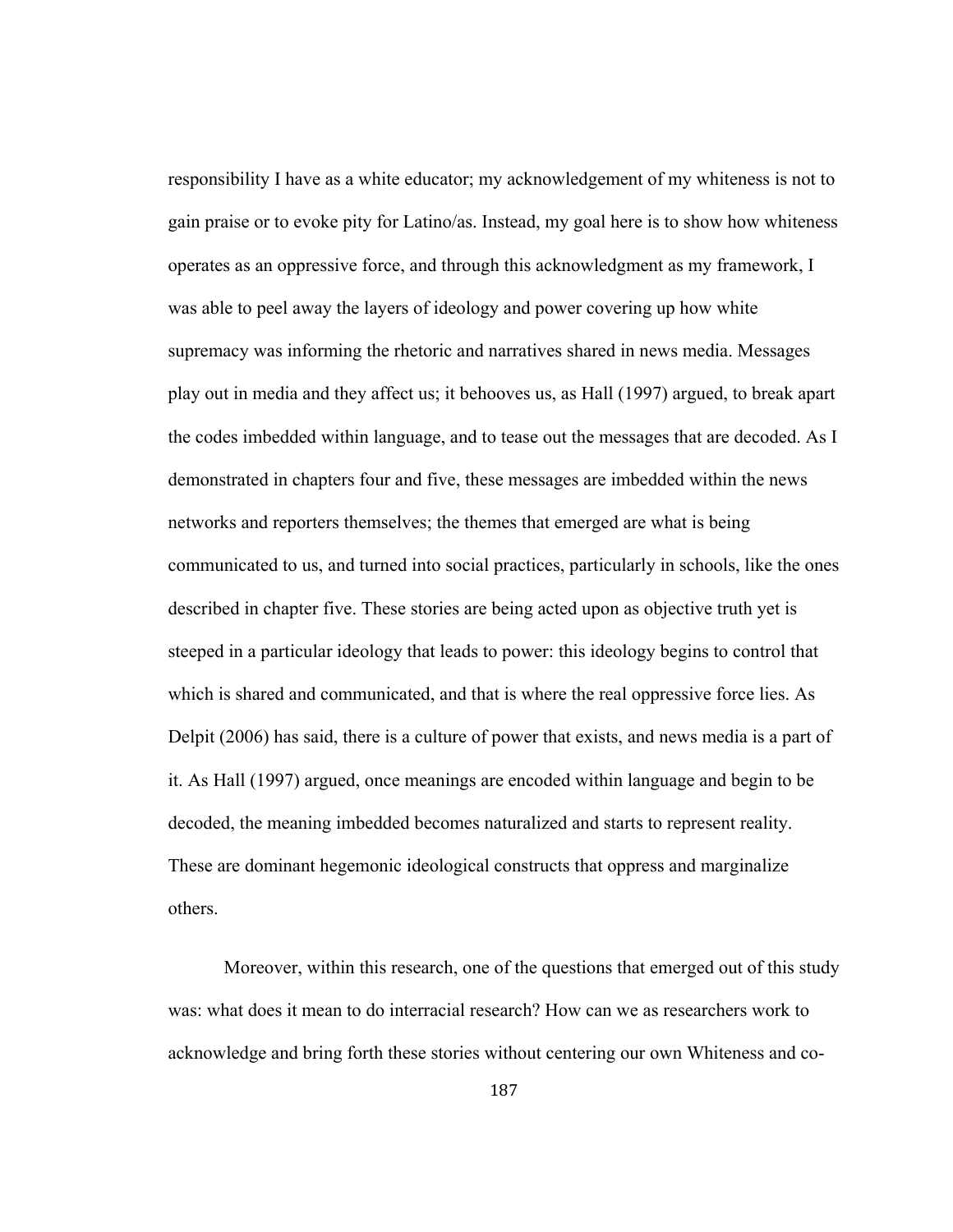opting people of color's experiences? If this is unavoidable, then the answer lies in critical awareness. It also begins in the acknowledgment that there are power dynamics at play in gathering and producing knowledge as White researchers. The goal here is for this research process to be reciprocal and mutually beneficial. There may be other ways to support that work, such as creating spaces for marginalized communities to build communities on their own, to operate as a race traitor (Bonilla-Silva, 2009). Within my findings, the severe misrepresentation and racism inherent and explicit in the media analysis section as well as in my interviews speaks to a larger issue: that Latino/a stories are frequently and harmfully co-opted by White narratives and understandings of immigrant experience on a daily basis. It was my hope to be more than what Thompson (2003) argues as a "good white;" in doing so, we center our own Whiteness without realizing it. It is my effort here to invoke Hatch (2002) to "seek to understand the world from the perspectives of those living in it" (p. 7) and acknowledge that my Whiteness, in recruitment and in interviews, always has a danger of reinscribing and reinforcing White supremacy.

## *Representation Matters*

188 While I did not interview students in this process, it seems that the media depictions and language surrounding immigration and Latino/a students is seeping its way into discussions and understandings of immigration. This is evidenced by the peer discrimination experienced by Latino/a students as stated in the interviews. They are often called "wetbacks" or "beanpickers," which indicates a larger issue: that these types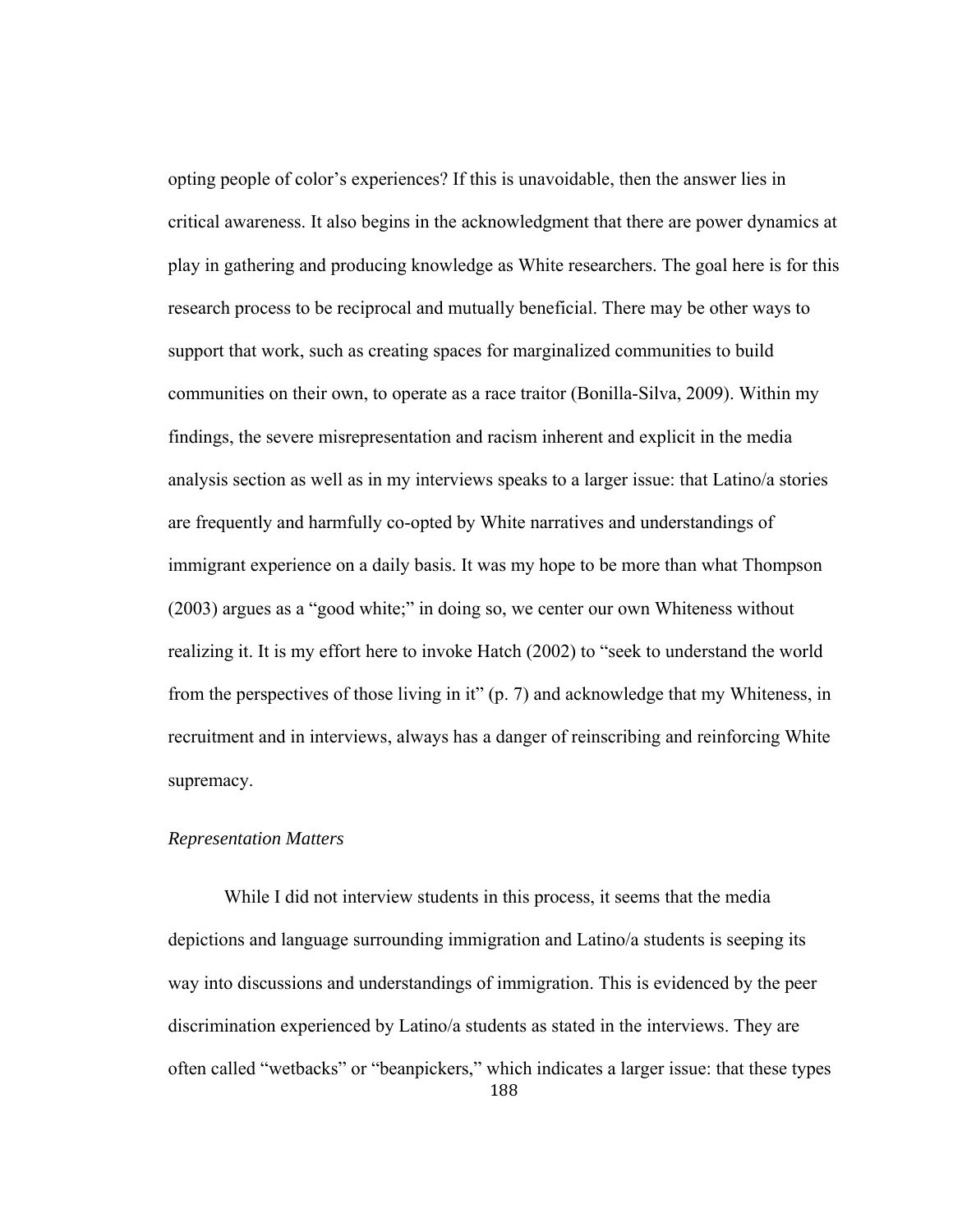of racist insults are steeped in racist understandings of the whole process of immigration, and in particular, Latino/a immigrants. As stated in Cortes and Perez (2011), "a study by Pearson (2010) examined how different terms such as 'illegal aliens' or 'undocumented workers' invoked different levels of prejudice and found that the term 'illegal alien's caused greater prejudice (…) indicating that 'illegal aliens' is associated with increased perceptions of threat" (p. 4-5). Additionally, the language and images in the media are transferred through discourse, and I would argue, as evidenced in chapters four and five, that language is encoded with images and these coded broadcasts are leaking into our classrooms and affecting our Latino/a students.

 As stated in previous chapters, representation matters, and the constructed reality around immigration communicated to the masses is serving to do what Downing and Husband (2005) calls "discursive de-racialization," people who speak intentionally about racial issues without providing the whole context. As evidenced in my media analysis, the terms "illegal," "alien," and "immigrant," coupled together in multiple variations functions as a way to communicate information about immigration. Because it is presented in a news format, it is read as "true and "objective." The terms "illegal" and "alien" imply that immigrants are neither human nor of this world. As C. Richard King (2007) argues,

Media texts not only inscribe, adapt, interpret, and invent much of the social vocabulary through which audiences come to know and understand race, but they also unfold as powerful and pleasurable sites within which social subjects can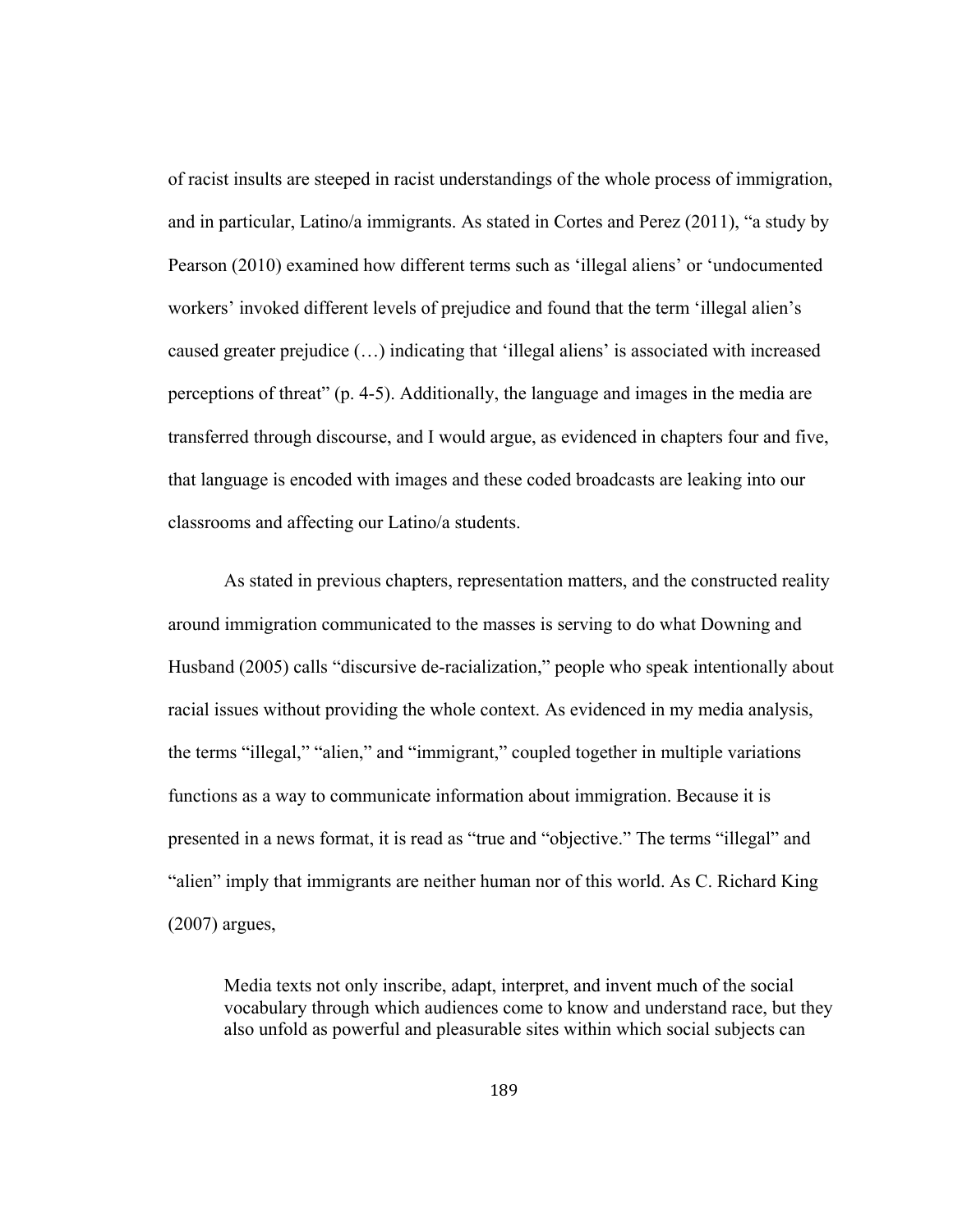utilize, negotiate, and apply this vocabulary to craft identities and communities (p. 198).

In other words, the continued use of these terms has been used to create identities about immigrants, and has come to be synonymous with Latino/a. However, through interviewing the teachers and how they approach these students, what appeared specifically dealt with how the news presents ideological truths and understandings of the Latino/a immigrant experience; it became clear that the Latino/a students have to work to overcome obstacles created by these representations. For example, the predominant transcripts in chapter four's content analysis appeared from FOX NEWS within 2008 and early 2011; these transcripts were used because they pulled up a chief usage of the terms "illegal," "alien," and "immigrant." It doesn't seem a coincidence that the predominant usage of these terms appeared in a culturally and ideologically identified "conservative" news source. As Laughey (2007) contends, "the ideological bias of news reporting is powerful precisely because it is concealed under a veil of impartiality" and that "they present 'a way of seeing and understanding the world which favours some interests over others'" (p. 65-66). As FOX News touts their network to be "fair and balanced" it is not much of a logical leap to see the connection between a news source that highlights its impartiality while disseminating dominant ideological narratives about the usefulness and effect of Latino/a immigrants. In other words, Gramsci and Hall argue that media—"in their propensity to serve a hegemonic function for the good of those in power effectively manufacture consent" (Laughey, 2007, p. 65). The consent that is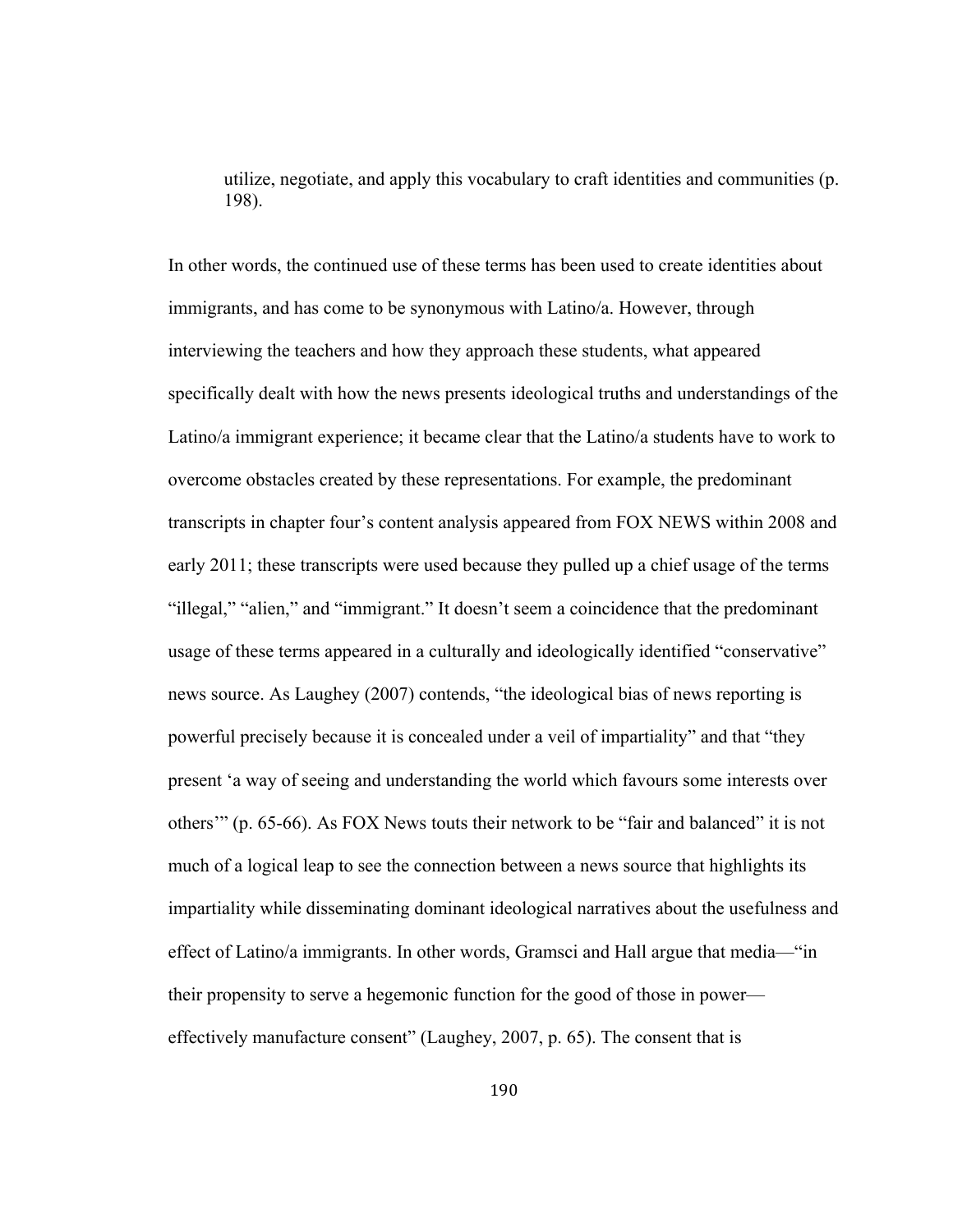manufactured repeatedly is that Latino/a immigrants are dangerous, here without cause other than to participate in criminal activity and intent, and are not of "our world," that of the United States.

 Moreover, if we invoke Hall's (1997) idea that language is a system encoded by those who construct it and decoded by those who consume it, then stereotypes become, as stated in chapter two, encoded within the very fabric of our culture as something that is carved in stone and objectively "true." These "truths" that appear in chapter four and five effectively "other" the Latino/a experience. Within these two studies, the document analysis and the interview process, there is overlap between what appears within news broadcasts and the experiences told to me through the interviews with teachers, county school members, and local organizations designed to specifically assist Latino/a youth and families. Furthermore, within the use of the terms "illegal," "alien" and "immigrant," what often appeared alongside and framed these terms, or were imbedded in discussions that included these terms were deliberations about who fit under these titles, resources available in the United States and immigrant's "stealing" of said resources, voter fraud, worthiness of U.S. Constitutional Rights, who and what an American is and who is deserving of such a title, and the concept of "playing by the rules" in order to get ahead and succeed.

191 One of the "rules" in schools for Latino/a students is not to be Latino/a or to at least deny it. In the interviews, one of the first examples that illustrated an experience of stereotypes was Maria, who told the story of how the students she works with often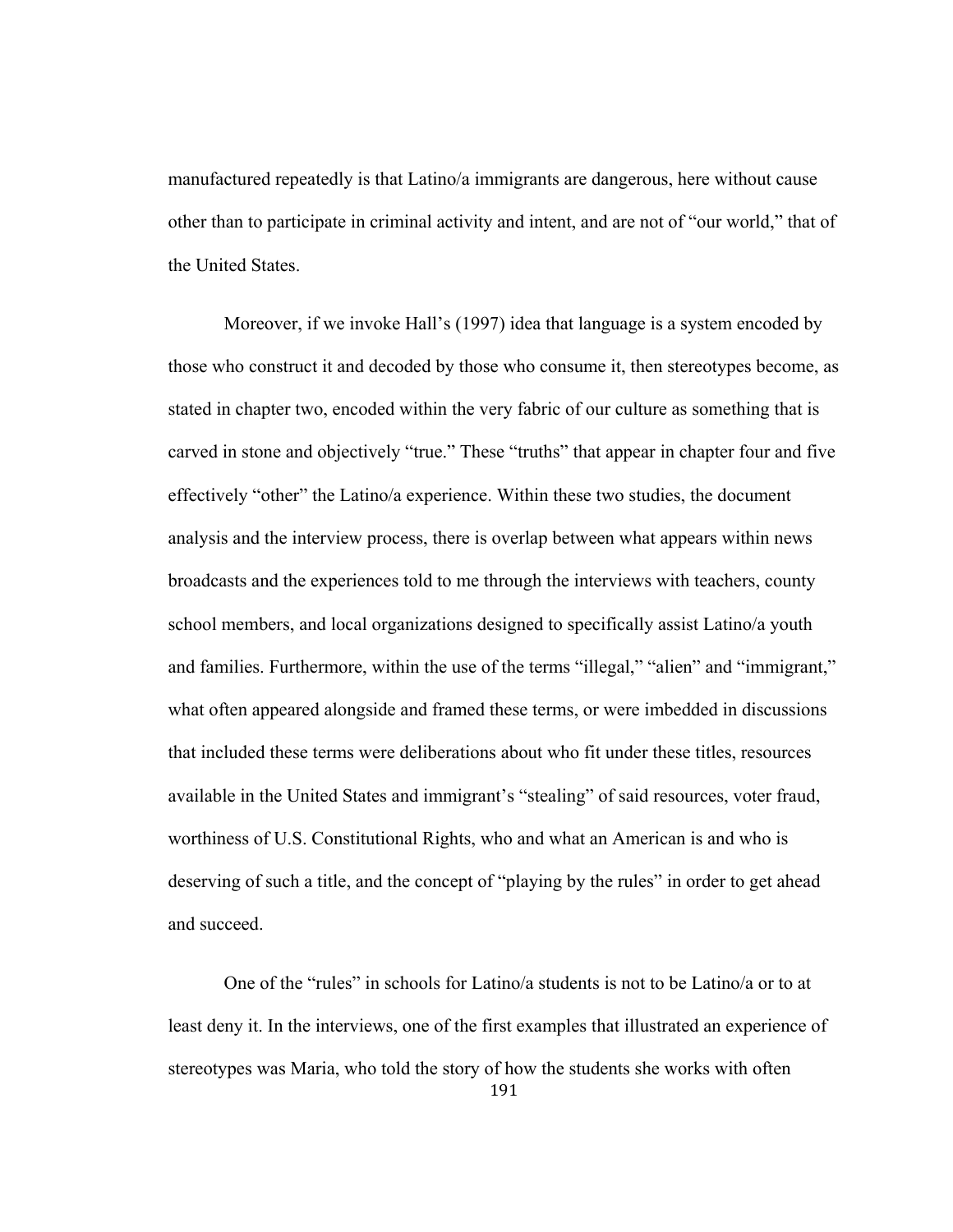experience name calling and assumptions of who they, as Latino/a students are and where they come from; the assumption is imbedded that any student who even "looks" Latino/a is automatically from Mexico and has come from a farming background. This type of personal racism was also carried over into examples of systemic racism, as we saw in Maria's experiences of assisting families and having to face staff and counselors who continuously operate on their racist assumptions through sabotaging the student from registering for classes. Or, racism was seen on a macro scale, through every day institutions as when we saw a woman trying to sign up for cable and being duped into giving a her fake ID# so that the employee could call police. There is a correlation between what is consumed in media and the viewpoints and behaviors of those who work in schools, institutions, and in communities.

 Within the news document analysis, embedded in the racism experienced by students and their families was an assumption of what an American is and who is allowed to be one, whether they're deserving, and how they affect the U.S.; in invoking namecalling language as well as assuming, over a phone call, that a caller is "illegal" due to their accent is a truth imbedded deeply and discussed frequently in U.S. media and culture. As the economy still struggles and "resources" like oil and government assistance programs are floundering and disappearing, who has access to these scarce commodities is contingent on immigrants, as if the struggles experienced in America today are the result of their "taking" or "stealing" what is not rightfully theirs, which becomes a narrative truth constructed around racist ideologies and inaccurate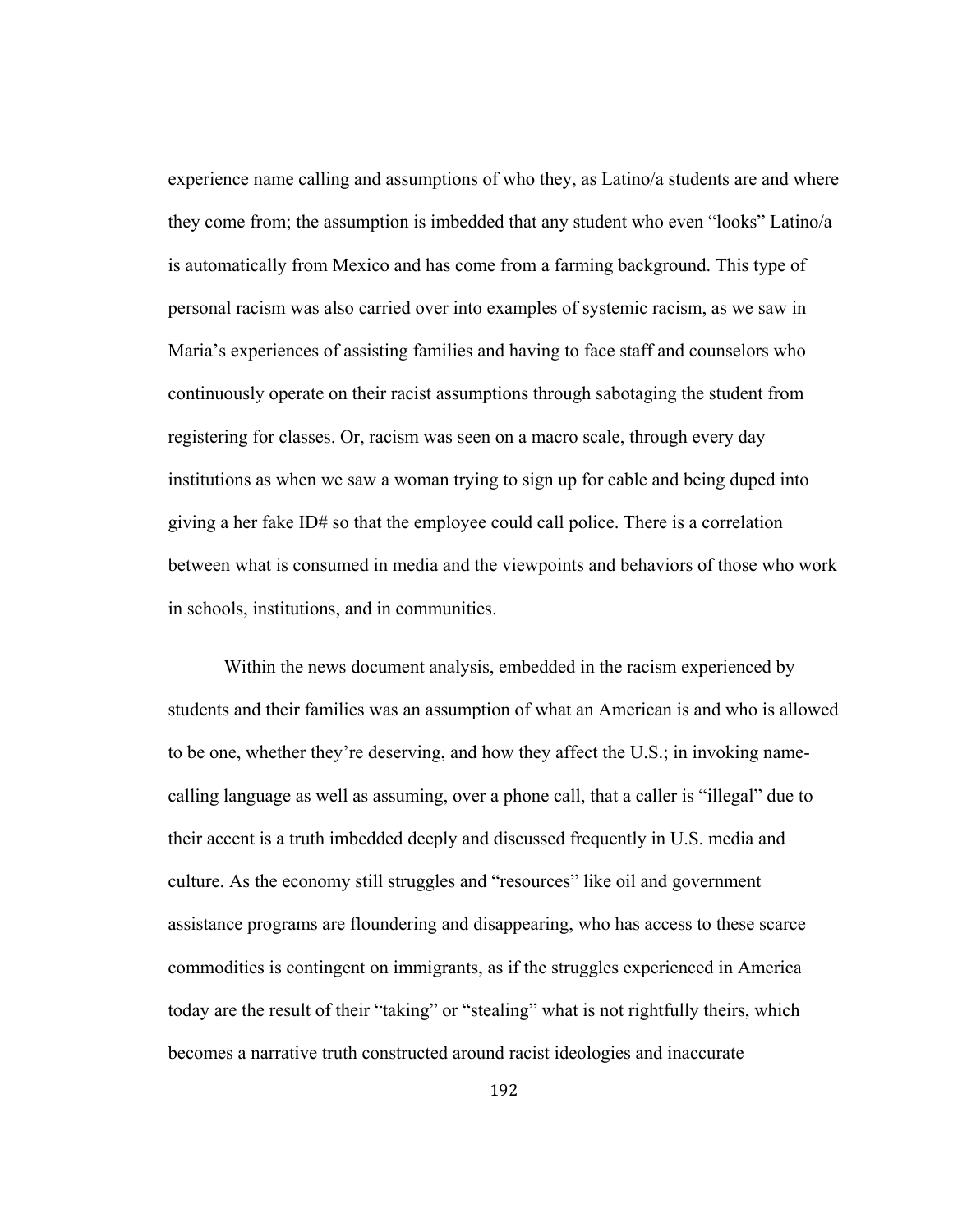assumptions. We also see this in the stories told from Sara who tells us of a rural county in the south that showcase a documentary film about "illegals" coming across the U.S. border from Mexico "to take our community." As Foucault states, if everyone believes these accounts of immigrant lives to be an accurate "objective truth" then

The types of discourse which [people] accept and (…) function as true, the mechanisms and instances which enable one to distinguish true and false statements, the means by which each is sanctioned…the status of those who are charged with saying what counts as true (Hall, 2007).

In other words, the news delivers descriptions about immigration and construct stereotypes and racist beliefs that get enacted in the local and school communities these immigrants reside in. This was further demonstrated in Lupe's experience of being the only Latina teacher in a rural high school, and frequently and consistently being asked to speak to students and families who had accents and difficulty with English, whether they were Latino/a or not. It seems that it is true, if truth is derived from and appropriated by news media and consumption, that Latino/a students and their families are "outsiders unable or unwilling to assimilate, as 'welfare cheats' draining society, or as people who do not pay taxes wresting jobs from citizens who do" (Vargas and DePyssler, 1998, p. 409). It seems we have an answer to what is communicated as these images and representations accumulate over time: a very simplistic and hegemonic view that reduces an entire culture to criminals, illegals, drains on society, and job stealers. More specifically, in addition to the myriad number of meanings attached to "illegal" and "immigrant" is the assumption that immigrants are criminals, here in the United States to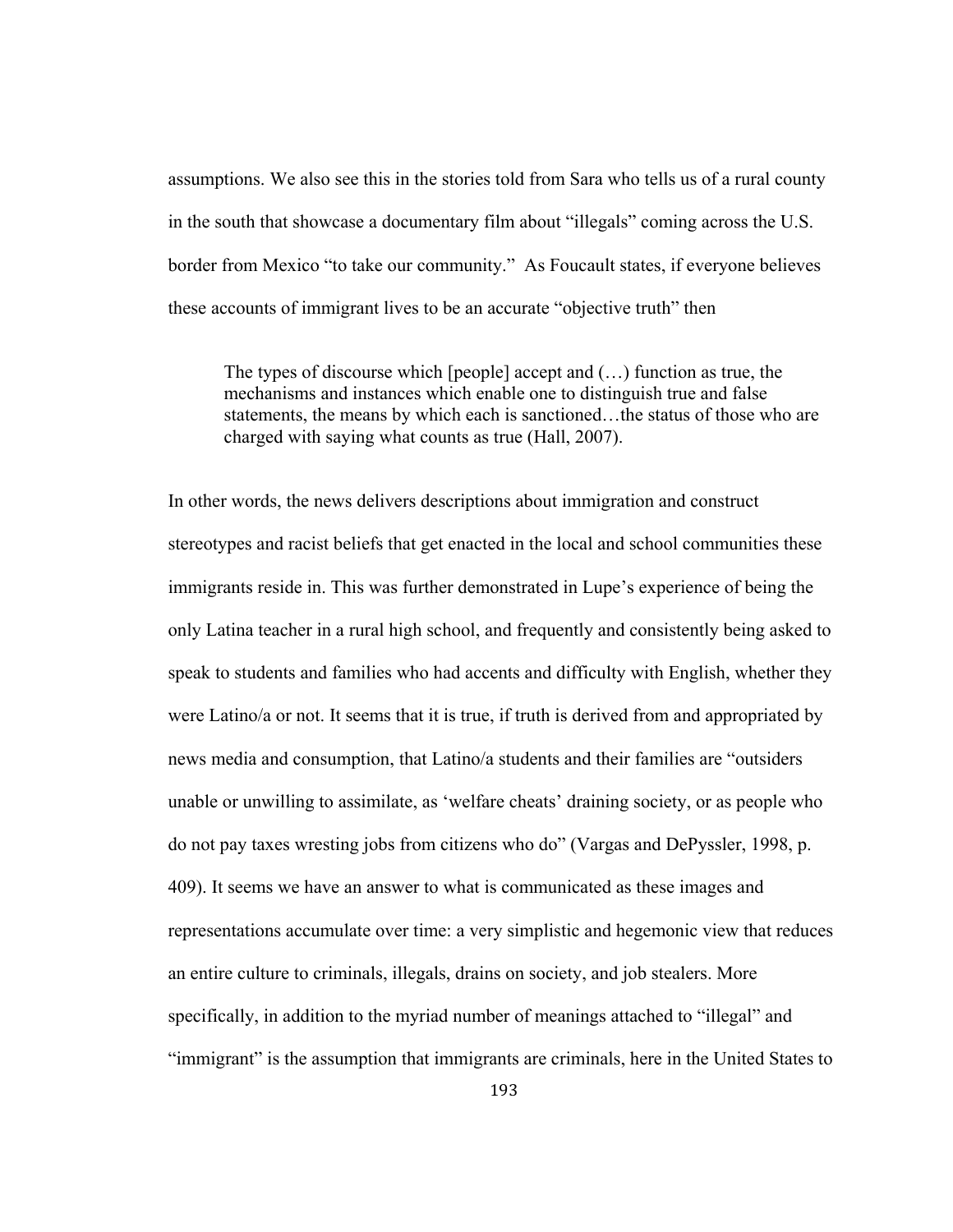"occupy" the space to commit acts of violence and to participate in drug smuggling, or, in other words, to take advantage of the United States without care or concern.

 In addition to appropriating terms like "alien" and "illegal," what often accompanies these words are the terms and narratives surrounding crime, criminality, and violence. According to Sheila Brown (2003), news, particularly in reference to crime and reporting crime and violence, uses metaphors to disseminate narratives and shape everyday discourse; just as we've seen immigrants turned into metaphorical "aliens" or "waves" of Latino/a immigrants crossing over into the United States,

metaphors are not a substitute for 'reality' but an expression of categories of reality; the notion of objectivity where language or image is concerned is simply odd, because it denies the bases on which everyday life works. The meaning systems that we apply to the category 'crime' are metaphoric systems; the coherence and consistency of their application operates to sustain certain relations: relationships of similarity/otherness and inclusion/exclusion, most commonly (…) metaphoric media representation intertwines with the sensemaking activities in which we engage every time we use language to communicate (p. 45).

To say another way, as we make sense of the news that we encounter, it works often through linking images and groups to metaphoric representation to create meaning about particular groups; and this operates to include and exclude assemblages of people, mark similarity and difference, and create an "us versus them" dichotomy that functions to disenfranchise and marginalize those who embody difference from the majority or status quo. As evidenced in chapter five, Lupe recounted her experiences living in a southern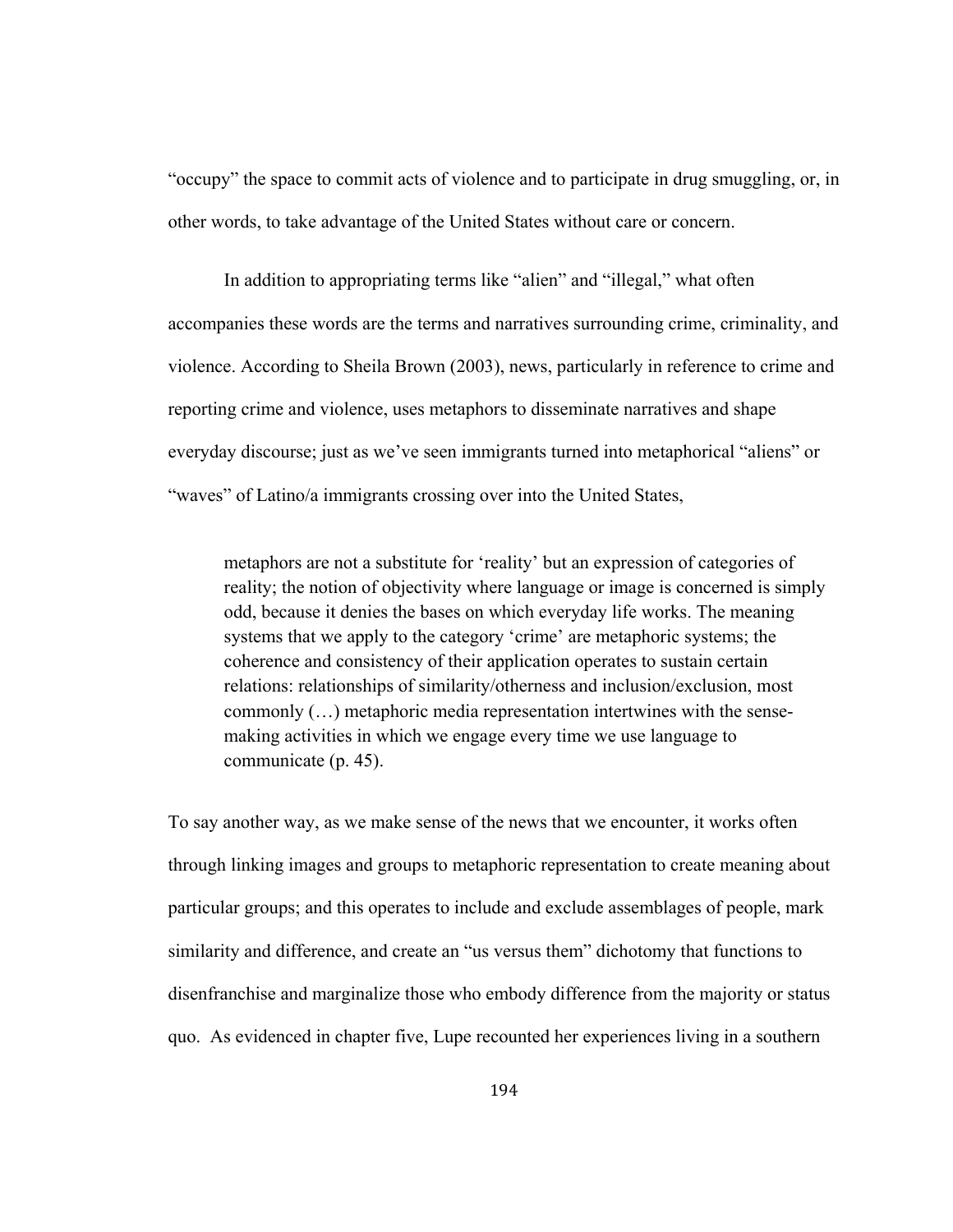state working in a semi-rural high school, and she often encountered misunderstandings and assumptions about who she was, where she was from, and what her role was in relation to students who were second language learners, whether they were Latino/a or not. It was assumed she was "Mexican," instead of differentiating between different Latin American countries; in the assumption of being "Mexican," it was assumed she was a lawbreaker and a "blanket" representation of all Spanish-speaking peoples. Furthermore, crime and criminality were linked to immigration when Sara recounted the documentary created and shown in a small rural county about how Latino/a immigrants were "taking" the community that "rightfully belonged" to the United States and the "Americans" who occupied it. This film made assumptions about the illegality of immigrants in the United States, linking their presence to the criminality of "stealing" jobs, "stealing" resources, "illegally accessing" governmental assistance, and occupy the U.S to "displace" "true" Americans.

 These assumptions and actions based on coding Latino/a immigrants with criminality and violence, disseminated popularly and frequently in news media as evidenced when Anne, a white teacher, references "Latin American boys" as the "biggest pains in the butt" because they "have a lack of participation, discipline problems, and are disrespectful." This was also a similar kind of discourse found within almost any discussion of Latino/a immigrants or individuals in reporting on illegal and harmful behaviors, often described as "bad," "ungrateful," drunks, drug dealers, thieves, murderers, and drug and sex traffickers. These narratives, as argued within issues of news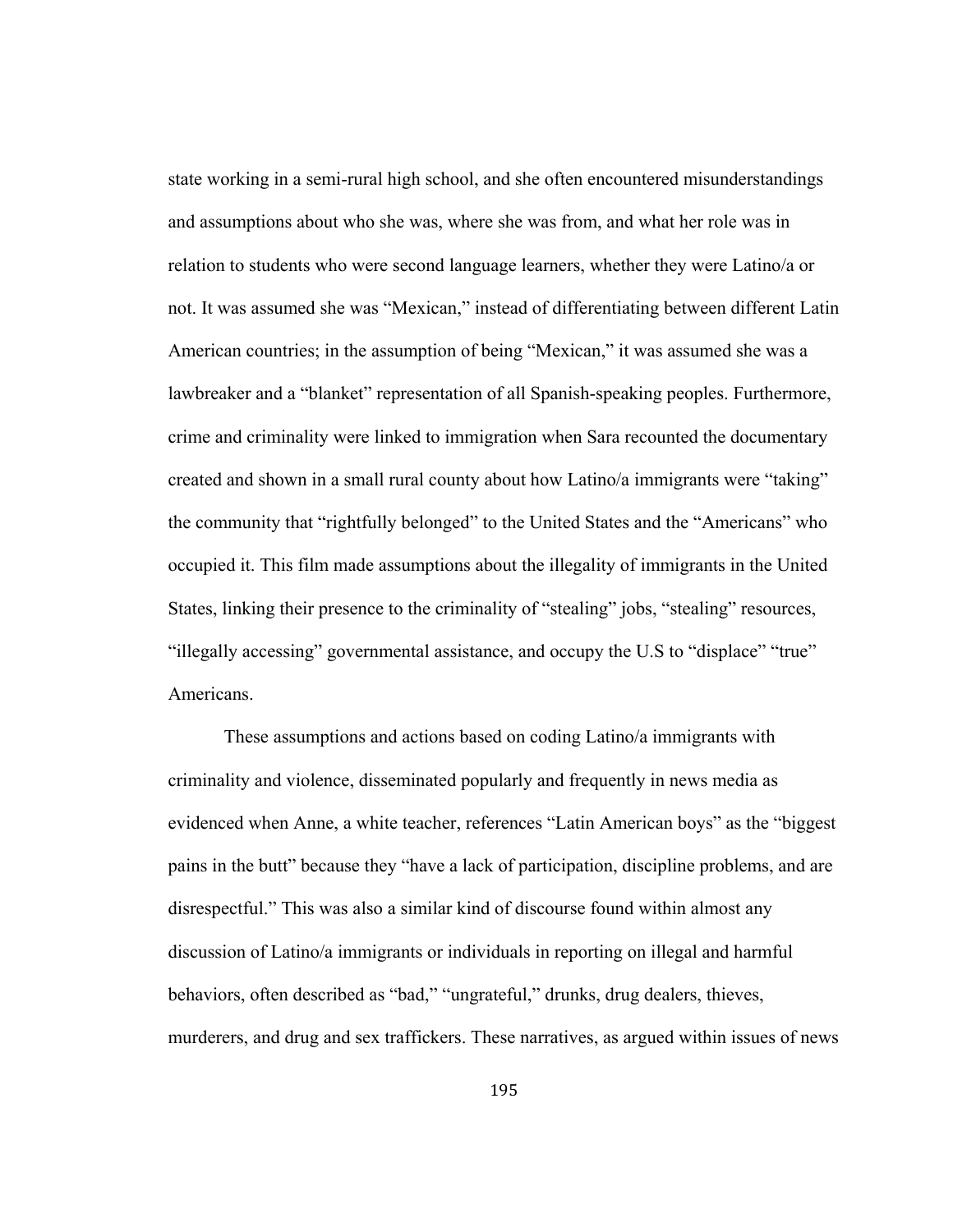construction as news is a medium encoded with messages as a meaningful discourse, and the narratives surrounding Latino/a immigrants

is based on the repetition of a problematic. It repeats a situation, a situation that can be fictional or non-fictional. Hence the news series and the current affairs series both present a certain inquiring, fact-finding vision: the situation of reporters observing and collating information, then organizing it for presentation to an uninformed public (Ellis, 2009, p. 204).

News functions and is seen as a truth-telling machine with an air of objective truth, and it does so through the guise of producing and reporting knowledge to a public that "needs to know" the truth, and is currently uninformed. In this discourse, the news is doing the public a favor by just "reporting the facts" of a situation or a "story" so that the public can operate on a more-informed axis. It is this creation of a narrative divorced from any discussion about production, creation, or power and control over what gets reported and how it is framed that allows for a transference of media narratives to travel to the general U.S. populace. It likely trickles down into educational policy and practice, overwhelmingly dominated by white educators and policy makers. This is evidenced in Richard Dryer's (2009) statement that "it is not stereotypes, as an aspect of human thought and representation, that are wrong, but who controls and defines them, what interests they serve" (p. 207). The interests served seem to be those in positions of power who can make decisions about who gets access to resources within a community, who is able to register for school to access an education, and who is seen as a "troublemaker" or a "wetback" solely in the United States to take something away from those citizens who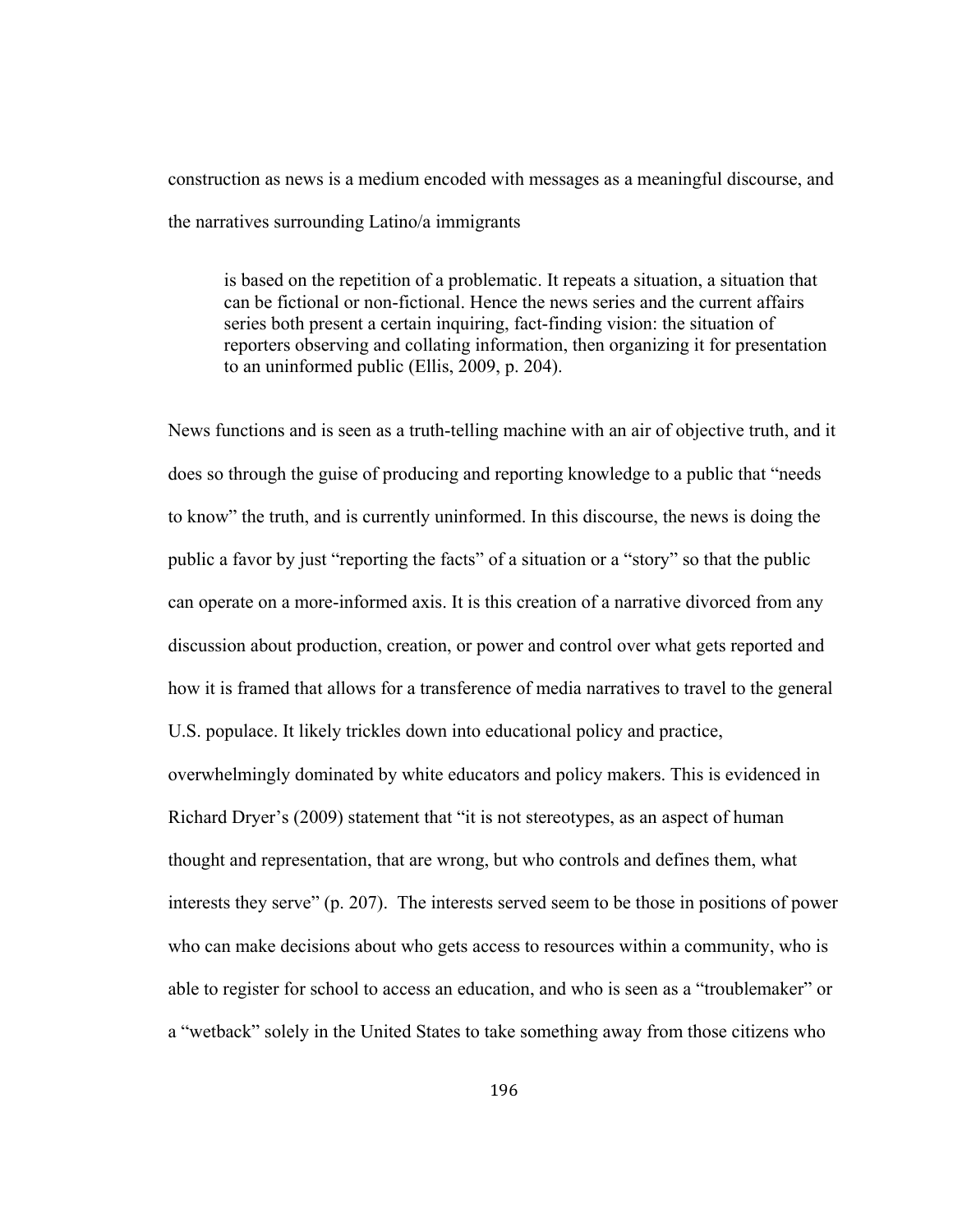have somehow "earned" the privileges afforded to citizens in the United States simply by being born here (or in assuming those who are born here are solely white).

## *Citizenship, Education, Connection*

 In the document analysis of chapter four, issues of citizenship underscored all discussions surrounding Latino/a persons as this was the only group to be targeted and labeled "illegal" or "alien." Assumptions of citizenship, or, who is a citizen and who is not, who has access to become a citizen, and who rightfully "deserves" citizenship is encoded in all discourse surrounding immigration. Despite continual immigration from a myriad of countries from around the world, legally or not, the only other group arguably targeted in this same fashion is Middle Eastern people and culture due to 9/11. In other words, based on my document analysis, in any of the discourse that appeared out of 58 transcripts analyzed, all of them, when the terms "illegal alien" or "immigration" were mentioned, implied and was followed by discussions of Latino/a peoples, mostly focusing on those from Mexico. What was lacking, however, was a comprehensive interrogation of the causes of an increase in immigration from Mexico and other Latin American countries in the last 25 years. Absent are acknowledgements concerning the U.S. economy and the desire of corporations to employ low-wage workers, as well as the relationship in particular between Mexico and the United States after the passage of NAFTA and low tariff taxes on imported and exported goods. According to Perez and Cortes (2011), "decades of failed immigration policies as well as economic push and pull factors have played a central role in increasing the undocumented population in the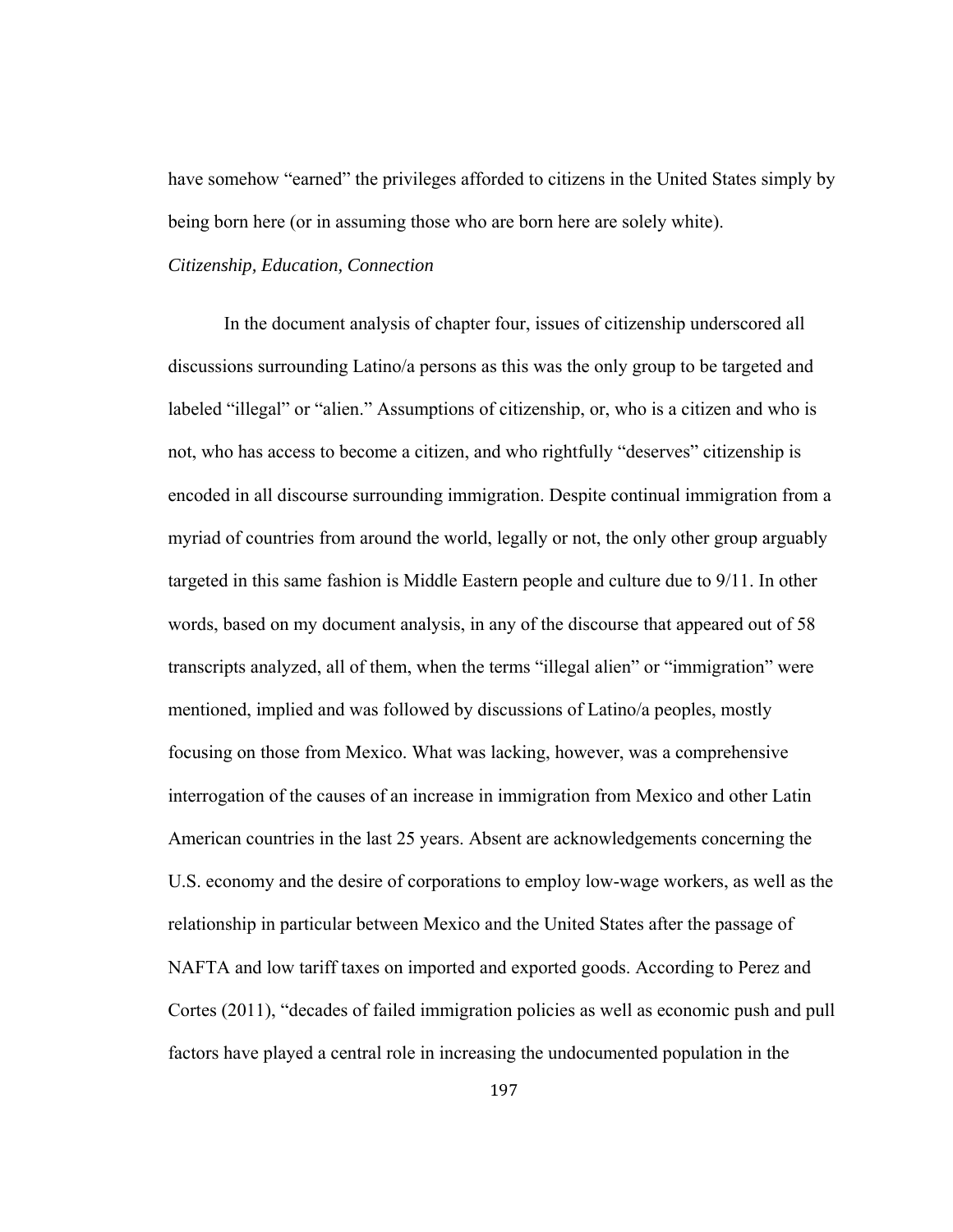United States to approximately 12 million as of 2008" (p. 3). What *does* get discussed, however, is not only racist assumptions about an entire culture of people as well as violence and criminality, but also a language of citizenship. As shown in chapter four, the concept of citizenship does not just concern "illegal aliens" who are here with the "proper" documentation, but also larger discourses on places in the U.S. that are considered "light" or "lenient" on issues of citizenship and access to resources and assistance. As the U.S. economy grows in recession, a gamut of anti-immigration legislation gets produced as those in majority and power believe that undocumented people spawn these social and economic problems and "many Americans view immigrants as threats to their social and psychological well-being, social identity, and national economy" (Perez and Cortes, 2011, p. 4). As immigration is often linked to threats and crime, the term "sanctuary cities" is gaining ground in media broadcasts as more "liberal" or "democratic" areas adopt less racist policing policies and have begun to allow undocumented citizens access to driver's licenses and in-state tuition, creating more opportunities for these folks to become part of the communities that they've come to call home. Many of these cities have begun to change their policies specifically due to the complicated and oftentimes expensive and long-waiting process to become naturalized in the U.S.

 Moreover, issues of citizenship are a dominant issue of concern in the public schools for teachers, administrators and school assistance folks. Though it is illegal to ask a student whether they are documented or not, there are clear concerns and anti-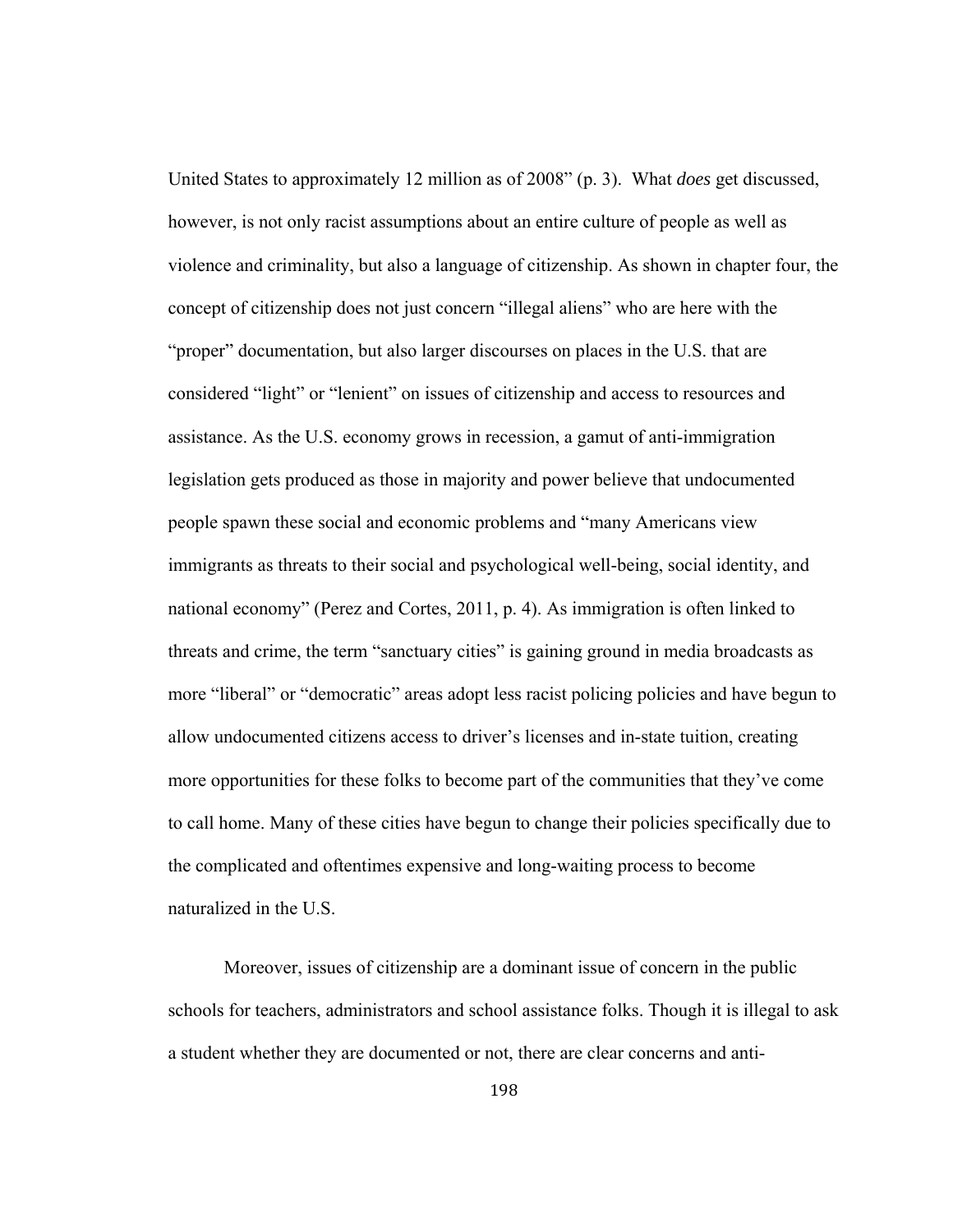immigrant sentiment located in schools; as discussed in chapter two, "this kind of stuff affects drop out rates and behavior in the classroom." Parents don't want to come check on their kids out of fear of being "found out" and deported out of the country. Though students, specifically immigrant students, often have a strong love for education, this is frequently outweighed by the many fears they face in assimilating and learning a new language and culture.

 Likewise, also evidenced in chapter five, is the outside culture of not only schools but also the community that often work to "catch" and turn in "undocumented" people. These community attempts are regularly based on frivolous and racist assumptions about someone who "looks" Latino/a and who has an accent or doesn't speak English with an "American" accent, whatever that is. In these assumptions, as evidenced in chapter three, members of the school *and* community attempt to "trick" these Latino/a community members by asking for social security numbers (which is illegal in schools) as well as "documentation" to set up services like cable. As Downing and Husband (2005) reason, in relation to law enforcement and immigration control policies, that "the United States is in the lead, with its police force and court officialdom only too ready to shunt dismaying percentages of Black and Latino men, in particular, into its jails, and with its militarization of the Mexican border" (p. 79). These community and school members also recognize that undocumented Latino/a families may not understand how the school system works. Because of this lack of knowledge, oftentimes they are taken advantage of because members of schools and communities think that they are unfamiliar with laws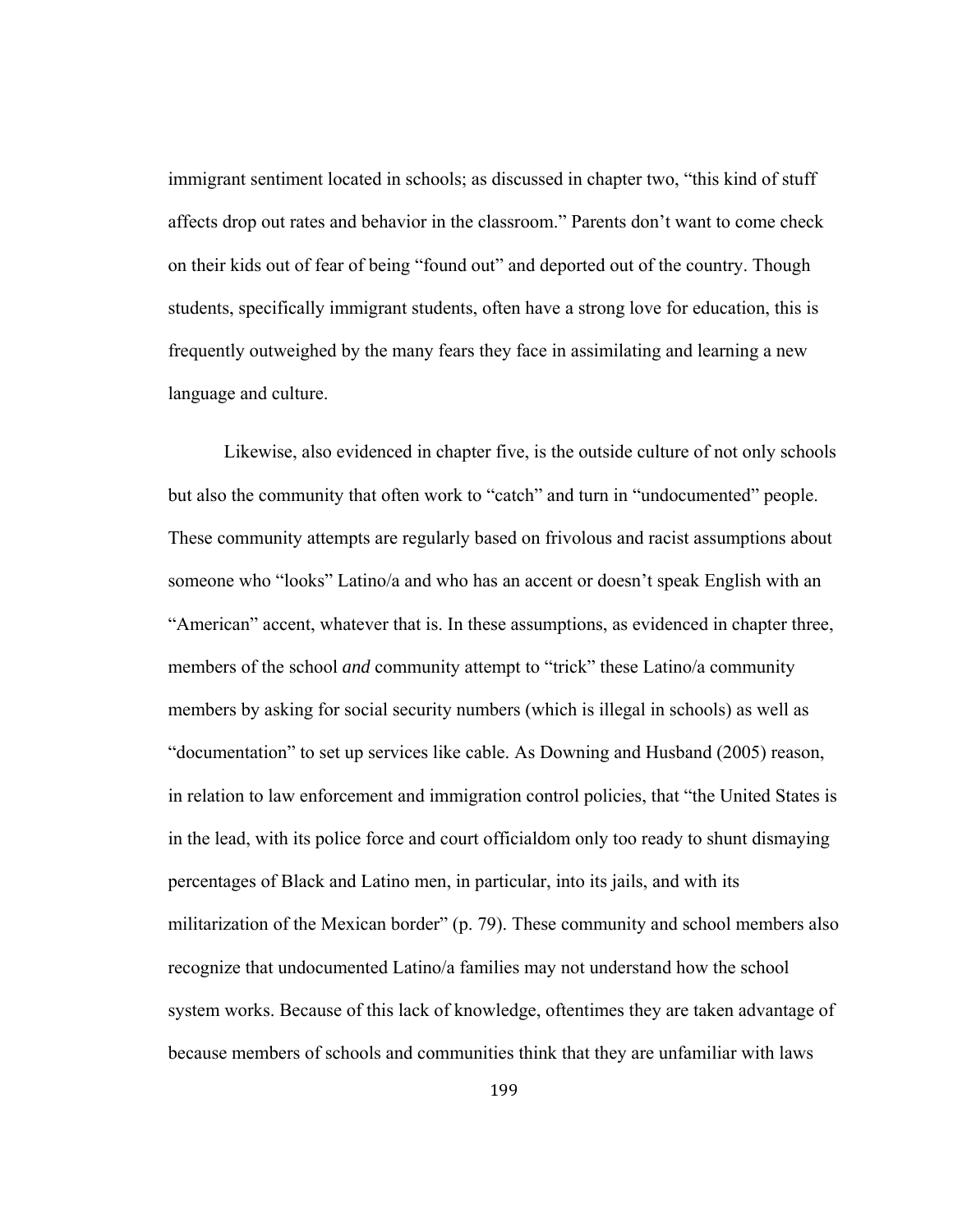and policies. This is further evidenced in chapter five in that many of the interviewees recognized that schools in the United States are very "westernized" and focus on a "do-it yourself" method which is habitually divorced from community and familial involvement. This is further compounded by members of the school community who may not understand the unique experiences and challenges faced by Latino/a immigrant students as well, as stated in chapter five when Sara, a local advocate for Latino/a students and families, had to intervene on behalf of a family because the school counselors would not provide answers to questions a mother had about her children; often language is a factor in the relationships between Latino/a families and school administrators and counselors. Repeatedly these students get lost in the shuffle because of a language and cultural barrier, but also because they are viewed as just "one more student" who has "special needs" like language and cultural assistance to be able to communicate with a Latino/a student's family about their success in educational development. For students without documentation who are not legal citizens, their prospects for education and access to higher education are dismal at best. Many of these students deal daily with the assumptions made by others as to their citizenship status, access, and opportunity and are forced to negotiate these obstacles, sometimes, without any assistance.

 For some, like Anne, she does not discuss immigration or immigrant issues in her classes, and wishes that students who are going to come to the United States would learn English first. In her testimony, she is uneducated about the way undocumented people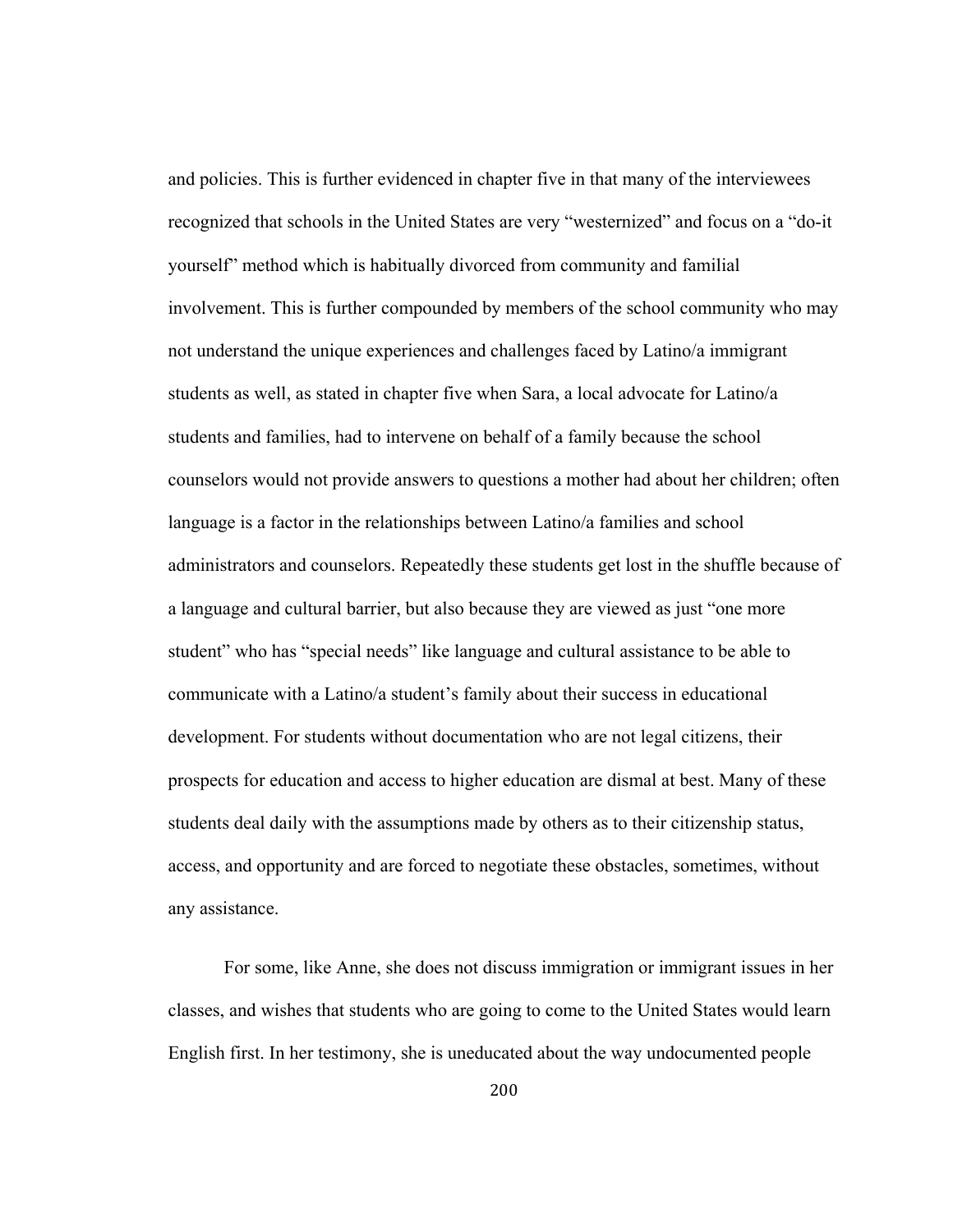ingratiate themselves into the United States, largely due to the misinformation disseminated from news media, particularly since they often times only focus on criminality, violence, illegality, and citizenship as it pertains to who is *allowed* access and who is not. As Andrea Mayr (2008) states about news media,

The sourcing and legitimization of news is bound up with the actions, opinions, and values of dominant groups in society. In this way, the media tend to function ideologically (…) simply through the nature of established routine practices. In simple terms this means that we find the news media blame certain social groups for economic and social decline or for rising crime rates, leaving aside issues of social deprivation that marginalize certain people in the first place. They thereby gloss over and render largely invisible the material conditions of many people (p. 2).

Within discussions of Latino/a peoples as implied in the language of immigration, their experiences are often marginalized and definitely glossed over, particularly since, as Lupe laments, "it's not being clarified as to what Latino or Hispanic is (in the media) [and] they don't mention other countries so people just think 'Mexican.'" The routine practice then of popular news media discourse is to populate the idea that Latino/a people are "illegal aliens" who do not deserve citizenship due to their drug connections, criminality and violence they inevitably bring. This dominant narrative of Latino/a immigrants has clearly leaked into the personal experiences of teachers, administrators and assistants who work with Latino/a families and students, making issues of citizenship and access to legal citizenship that much more of an up hill battle.

Furthermore, issues of being labeled an "other" take away ownership of Latino/a subjectivity and are treated as an object to be handled, studied, and controlled.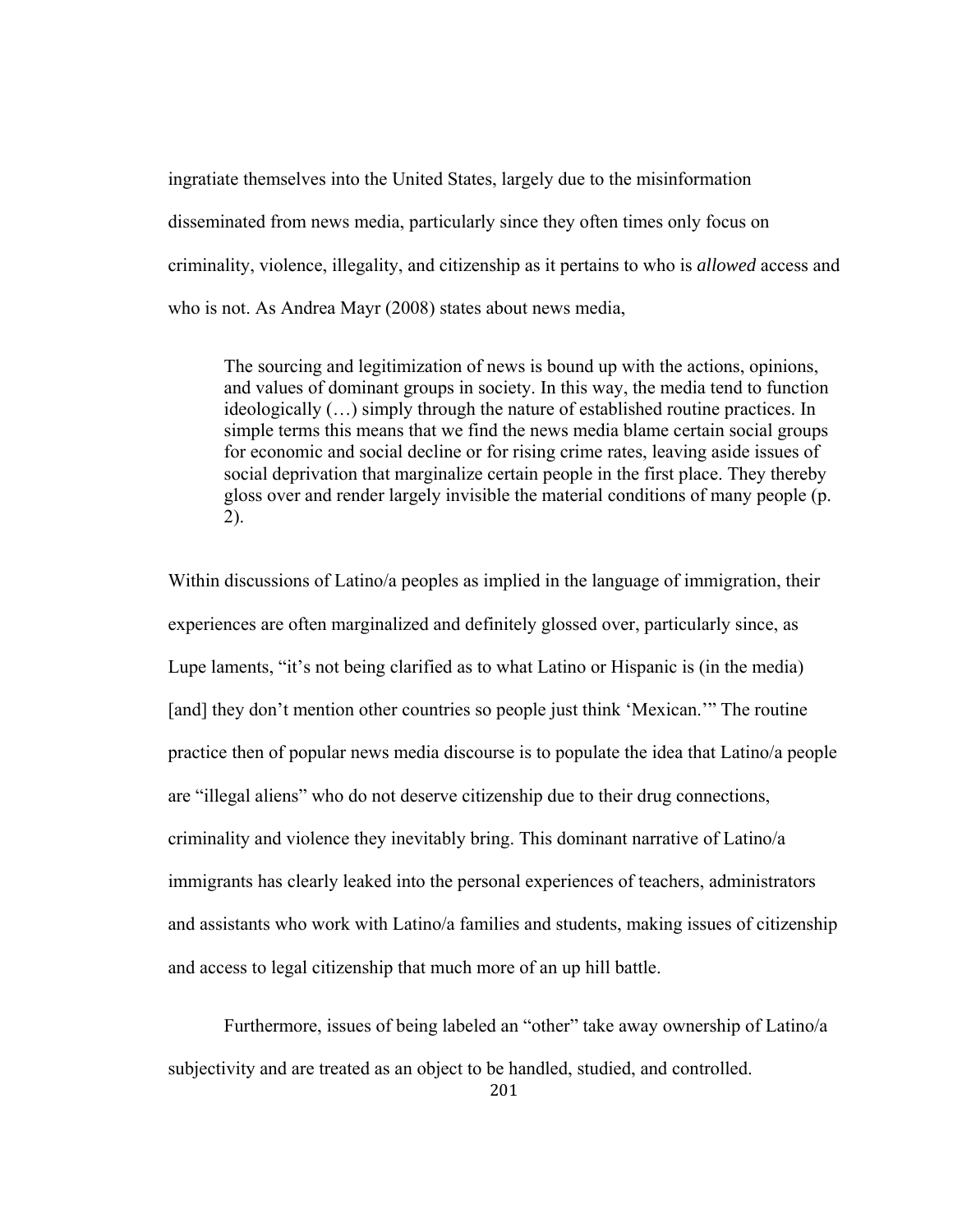Additionally, other metaphoric representations were at play within the news media analysis often dealing with immigrants as waves or tsunamis coming to destroy the United States, like a natural disaster. The implication here is that Latino/a immigrants have invaded the United States and have *chosen* to break U.S. laws, implying that there is a legal way to access citizenship and Latino/a peoples have simply ignored the "right" and "legal" way of doing so. This implication simply reinforces the criminal aspect of the Latino/a population, and assumes that those coming across a border are consciously shirking the system, which, through circular reasoning, leads back to the claim that they are only concerned with drugs, violence and criminal behavior. Furthermore, imbedded within these narratives is the belief that by "anchoring" themselves here, invading the U.S., and creating, by their very presence and movement, a "natural disaster," that this constitutes a kind of invasion, one that must be stopped at all costs. All of these metaphors, however, are wrapped up and implied and coded within the most common metaphor, as stated before: illegal alien. According to dominant narratives, these "illegal aliens" are "flooding" the United States, bleeding into the reserved nooks and crannies only meant for "real" U.S. citizens, "real" Americans. Depicted as a flood, immigrants are hard to clean up, wrangle, and keep at bay because, quite simply, while their humanity has been removed through identifying them as other than human, their connection to nature as an uncontrollable force has remained. Though they are not of this planet as implied by the use of alien, they are of nature, a type of nature that is a disaster and one that cannot be foreseen, controlled, and easily removed. Often Latino/a persons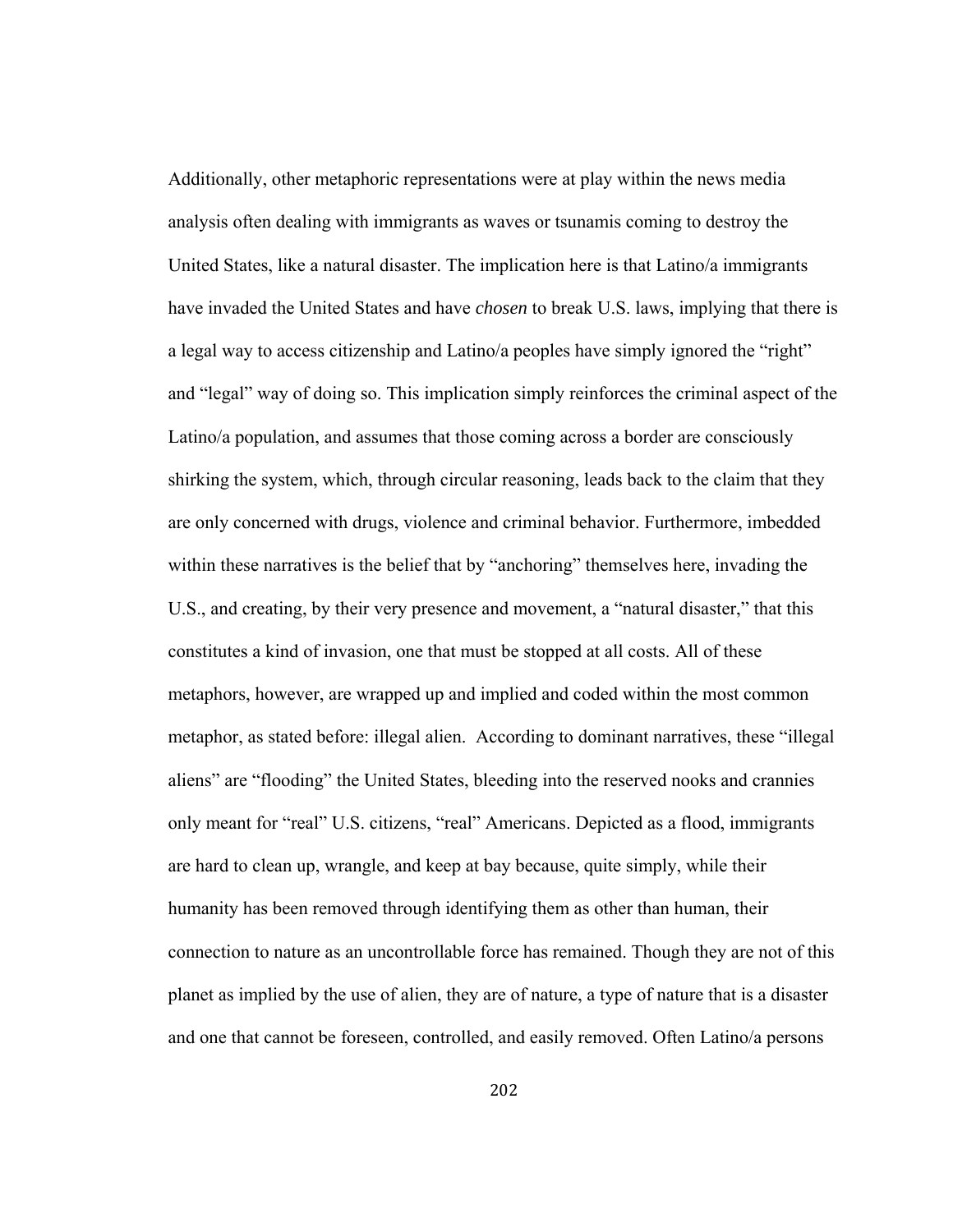(often just called immigrants, as if the only persons entering the United States are of Latino/a descent but specifically indicates and assumes Mexico) are "invading" and "breaking into" the United States, like drug-crazed "banditos" bent on enacting their "foreign" criminality to steal American resources. As discussed, positioning Latino/a immigrants as an invasion indicates a war, a war between the United States and the outside invading force that is not taking what is "rightfully" theirs. Instead, it rightfully belongs to the United States and in positioning discourse in this way, creates a space for "real" U.S. citizens to "take back" what is "rightfully" theirs. Within this logic, it becomes patriotic to fight against immigrants, a U.S. citizens' American "duty."

The experiences of Latino/a students in relation to their white counterparts, experiencing bullying and name-calling, is related to assumptions about who immigrants are. For interviewee Maria, who works with Latino/a students and families, she often times has to correct the school administrators and teachers she works with when the call a student "illegal" or "alien," and point out that they are simply undocumented. Furthermore, she acknowledges that within news media and political coverage, only the bad or negative images and discussions are had surrounding immigration rather than the many contributions both documented and undocumented Latino/a members of the community. We just focus on the "gang perception" of Latino/a peoples and don't join in any real discussions about their experiences, their reasons for relocating, and how the relationship between the United States, Mexico and other Latin American countries contributes to the rise of immigration. Overall, the misinformation of media discourse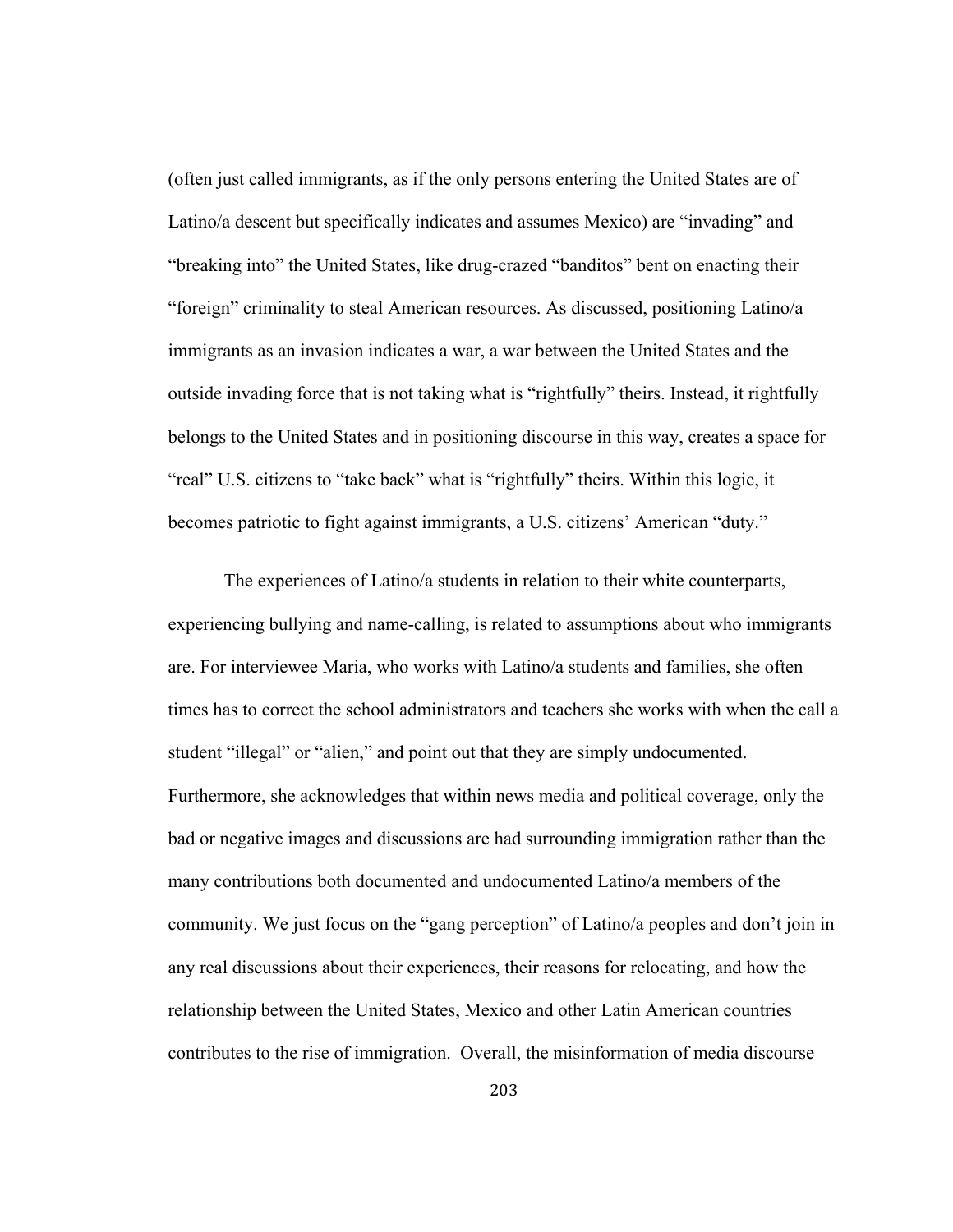operates as the sole curriculum for discussions and education around immigration and Latino/a peoples, and this media representation, because it is the only access to information on immigration most U.S. people have, works to spread misunderstanding, breed racist beliefs and behaviors, and misdiagnose an entire immigrant movement. This is further compounded by the ideological development of teachers and administrators, and how they treat students who are of Latino/a descent.

### **Suggestions for Future Research**

#### *Whiteness*

 I have argued that one of the most important recognitions necessary in conducting this research lies in the issue of whiteness. What I did not want and do not want to do in acknowledging my Whiteness here as a researcher is participate in what I discussed in chapter one as "white educational discourse" (Haviland, 2008), reinforcing and centering the status quo by glossing over issues of racism and White supremacy. I am not seeking praise or recognition in acknowledging my whiteness. What I do want to acknowledge is that Whiteness matters, especially when a White researcher is conducting investigation into issues of racism where part of said research serves as a benefit to the researcher. This research does benefit my career and serves a personal purpose and it is important and necessary to acknowledge this. However, it is also important to recognize that the development of a critical consciousness and insight is also important and necessary in order to work as social justice educators. In researching the narratives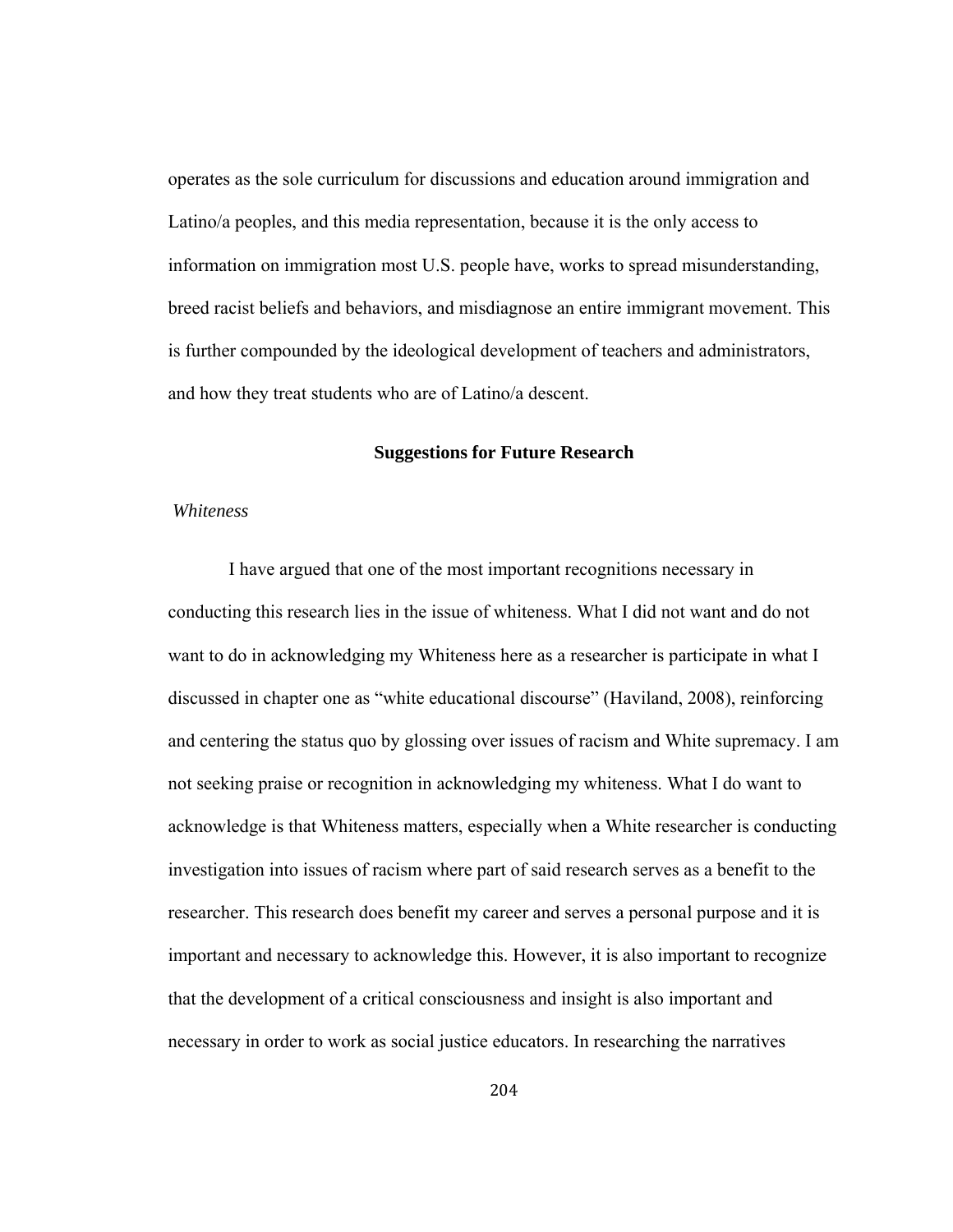circulated about Latino/a people, how it affects Latino/a children in schools, and the real and difficult obstacles faced both by students and advocates for these students has real connections to White supremacy and racism, as most dominant narratives are contextually produced and grounded. I asked the question in the beginning of this research when describing my methods, what might my whiteness mean in my investigation into how news media narratives get reified and produced within pedagogy and curriculum? As I answered this question in chapter one, I did not want to "exacerbate racist effects of schooling" on students of color (Hyland, 2005, p.429). Rather, my goal was to destabilize white identity and expose it, and demonstrate how whiteness directly contributes and is the crux of this issue I explore here in this research: the narrative and rhetoric developed to marginalize Latino/a people. As this research indicates, in the document analysis of news media and narratives it was always a white person relaying racist and discriminatory reports about Latino/a peoples and immigrants, and if there was a person of color present, they often were brown-skinned and/or self-identified as Latino/a descent likely used to lend credibility to the white reporter discussing and reporting on immigration and the Latino/a rhetoric. It is not my goal to participate in color blindness (Bonilla-Silva and Lewis, 1999), but to make known that in any future research into the ways immigration and Latino/a experiences are created and produced within news media, that issues of Whiteness must be addressed and acknowledged and is directly connected to historical and political components of White supremacy. For further research to be conducted on this topic, which I argue is not only necessary but needed,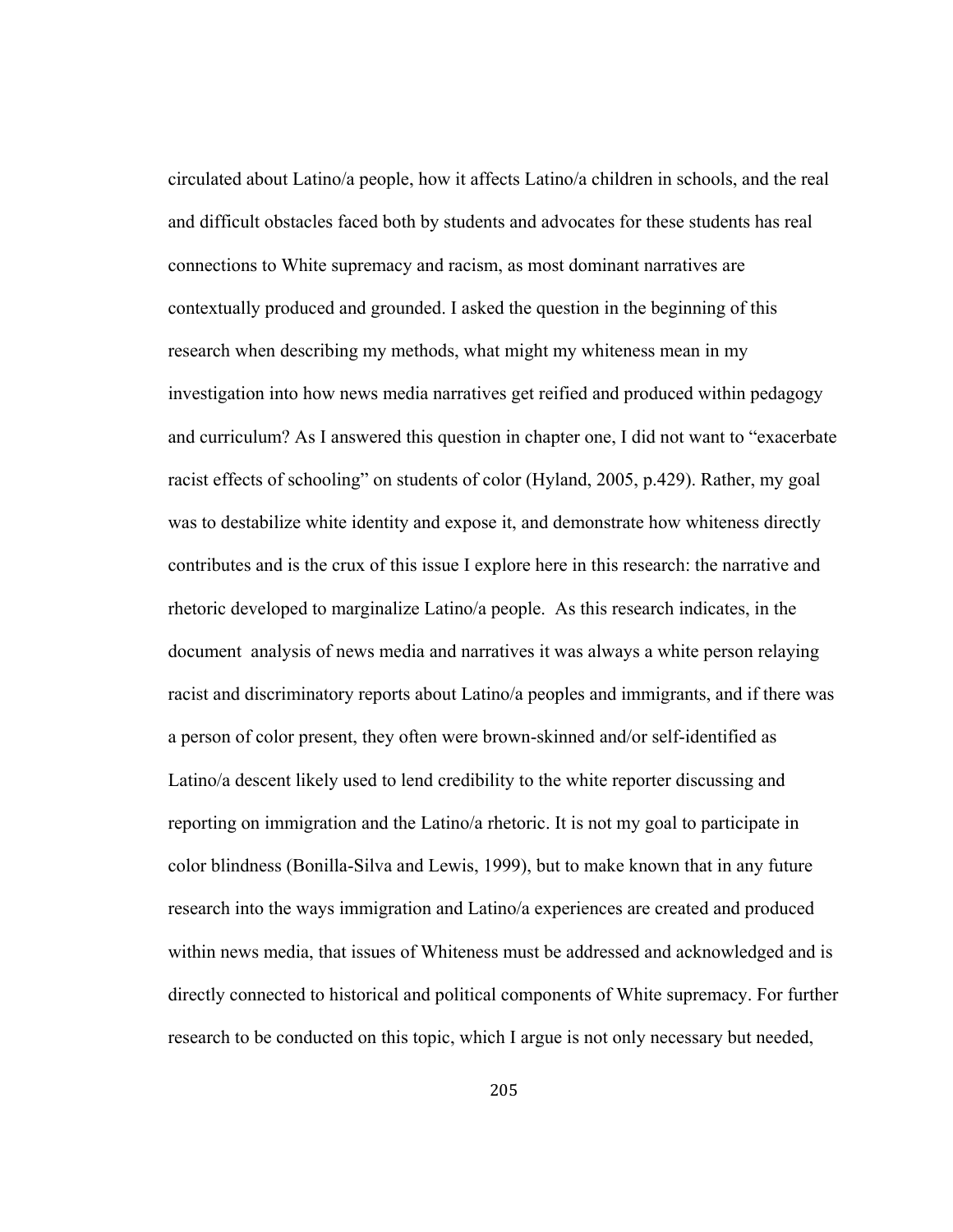avoiding reproducing White supremacy on the part of the researcher or researchers needs to be at the forefront in developing methods to gather additional data and further de-cloak the issues surrounding news media and immigration. Further, it is not enough to become critically aware, as that only serves the purpose of me, the researcher; instead, I want to inspire moral outrage in others who read this work, and in that outrage, provide motivation for others to continue to seek this information out and make connections; search and be aware of how news media constructs narratives; continue to ask how these narratives and rhetoric get communicated and transfer to others? How do these narratives get embedded into our collective unconscious that we begin to operate from as a reality?

 Also, it is also important to acknowledge that the privilege Whiteness affords may be used as an ally, to bring to light information and research that should be shared and explored in order to work social justice. This is a complicated relationship, and one that needs to not only be made explicit and acknowledged, but also admitted to as one of the main factors to the difficulties faced by those who identify as Latino/a. Again, to reinforce, my goal is not to elicit pity or sympathy for Latino/as. It is to elicit outrage about what is happening that is a catalyst to praxis to inspire a movement of change and a development of critical media literacy within pedagogy.

206 Also, for future research, in order to work to keep Whiteness from working as an additional oppressor, it would be worth considering that one White researcher may not be the right choice for uncovering these narratives and experiences of Latino/a youth so that we may dig deeper into the effects and implications of news media narratives and how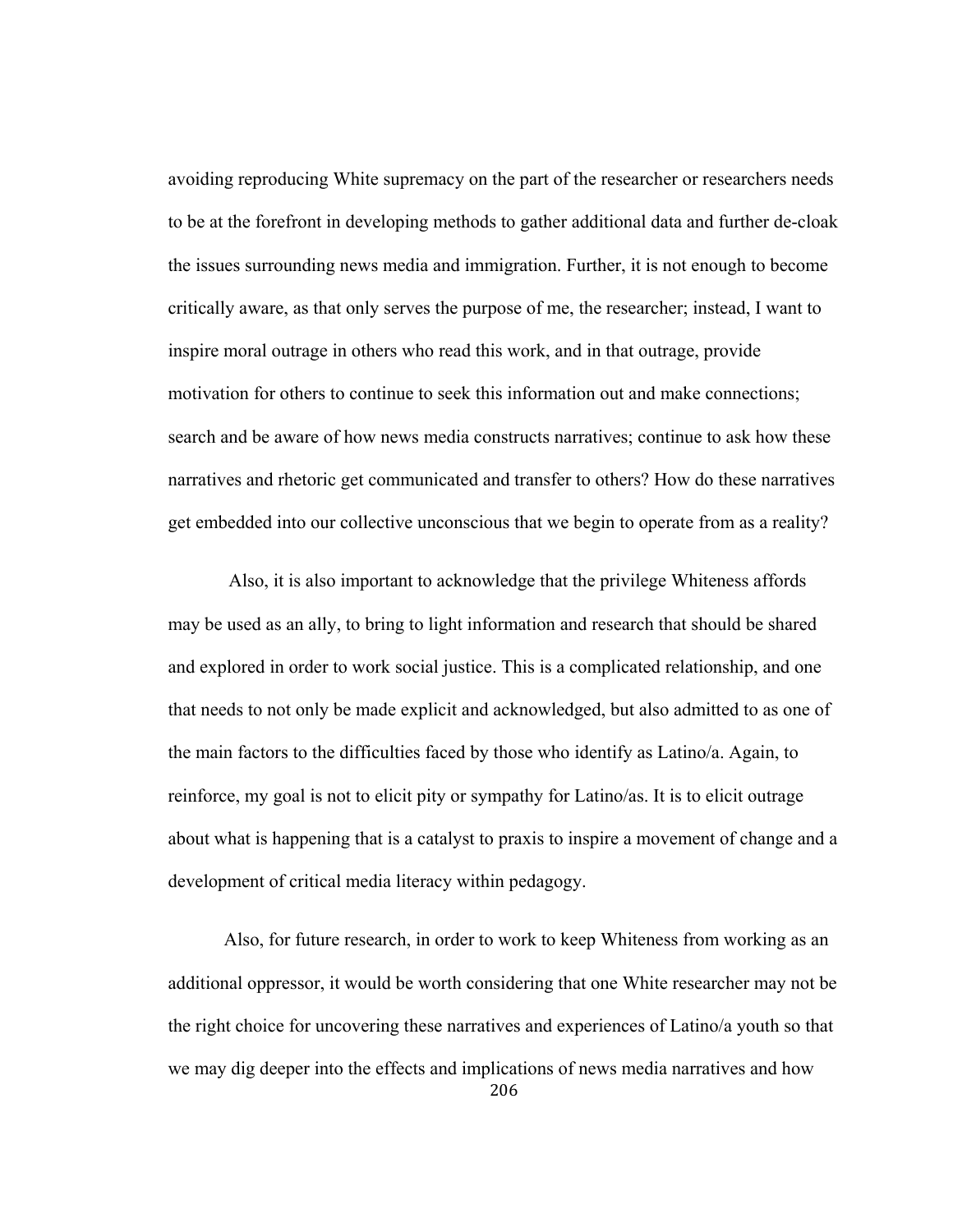deeply they seep into the construction of experiences around immigration and education. One of these possiblitites lies in searching for different search terms or investigate the terms "Latino/a," "Chicano/a," "Hispanic," and "Mexican" to see if these terms turn up terms and labels like "illegal alien," "immigrant," or "illegal immigrant." It would be necessary, if this research were to continue, to cast a wider net and see more complexity in how other immigrant groups may be categorized, and more investigation into why Latino/as are more focused and legislated than others. The idea would be to cast the net wider, so to speak, and investigate how much further these ideological narratives and rhetoric have spread.

### *Counter-Narratives*

 One of the ways I advocate for addressing issues of whiteness in further research is approaching the adoption of counter-narratives. According to Michael Bamberg (2004), "counter strategies seem to be guided by a deep concern with power and hegemony" (p. 353). Counter strategies can work not only to challenge those in positions of power and uncover the ways hegemony works to oppress others, it can also work against centering whiteness as both a researcher and a participant in the subjugation of Latino/a stories and experiences. Or, while it is important to discuss the implications of news broadcasts and the narratives produced and constructed, those narratives should not be foregrounded; it is more important to highlight and center the experiences of Latino/a students as they recount the occurrences of their own schooling and living daily lives within a monochromatic, white-centered culture. As Bamberg (2004) further states,

207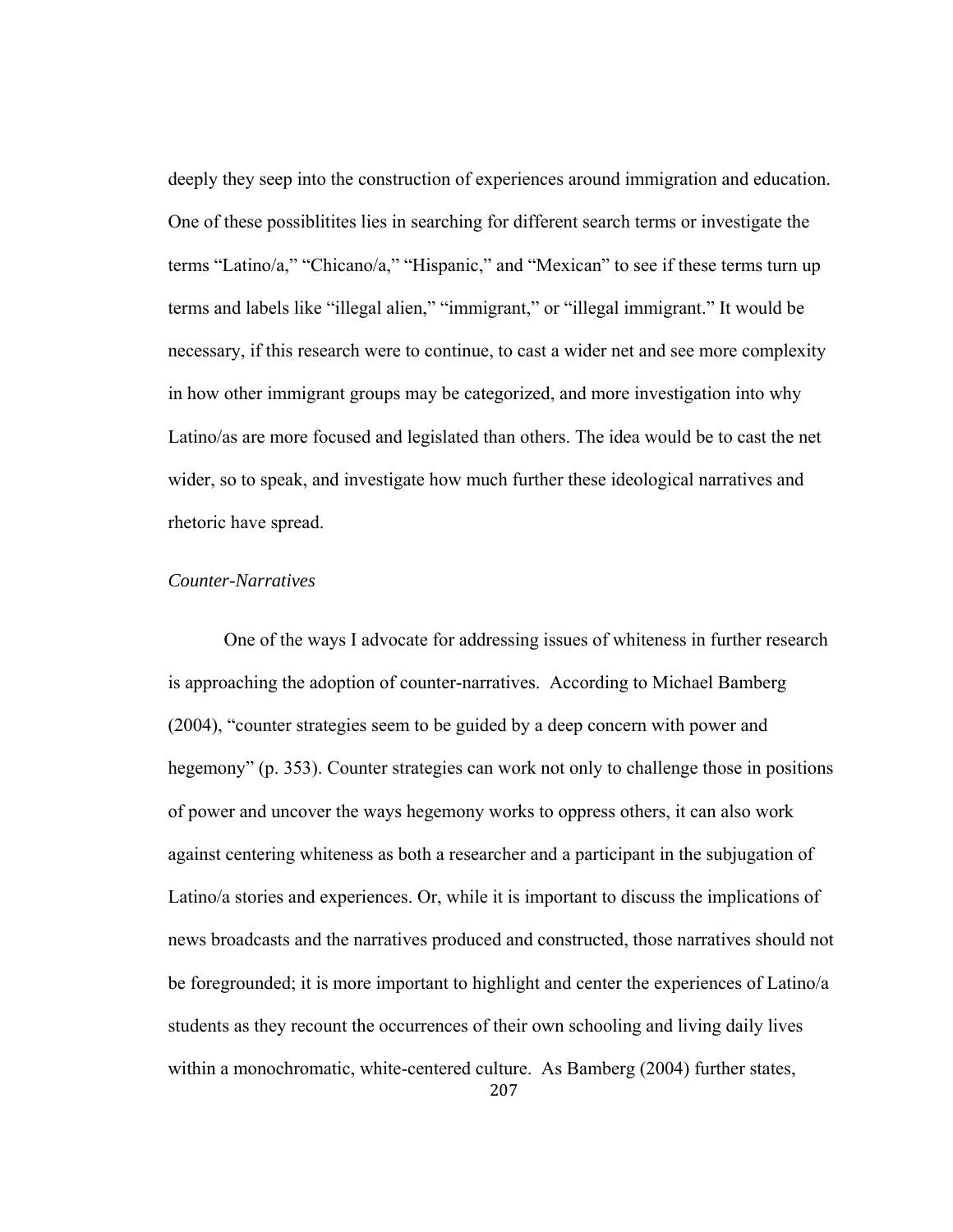Narrative lends itself not only to connecting past events to present states (as well as imagined, desired states and events) but also to revealing character transformations in the unfolding sequence from past to future. In other words, narratives, as a particular speech genre, may be able to offer something to the presentation of selves (and others) that other speech genres don't do (…) these approaches are apt, and often even designed, to reveal discrepancies between the told and the lived, and to reveal the fragmentations and the unknown in the narrative charting of self and identity (p. 354).

What needs to be underscored here is the difference between what is told and what is lived; here is where I argue counter narrative strategies can work to dismantle the hegemonic representations of Latino/a life while simultaneously working to de-center the dominant narratives within the news to open up new spaces for narratives directly from Latino/a students and individuals. What is important here is to make transparent these discrepancies in order to decentralize hegemonic constructions of reality.

 This aligns with the concept of conscientizacao, what Paulo Freire deems a critical consciousness, a process where students are empowered subjects and achieve an awareness about the world around them and the shape their lives take in order to be agents of their own change and experiences. Counter narratives operate in this way as Bamberg (2004) also asserts, for the possibility of 'becoming,'

That is, as undergoing processes of transformation—as for instance from being inagentive and passive at one location and time coordinate of one's life, to becoming involved and agentive with the crossing into new spatio-temporal territory (as in immigrating to a new country or becoming a father). The possibility of arranging the interplay of space, time, and character transformations along these lines is a critical cultural and historical accomplishment, since it has opened up an opportunity to overcome epic ascriptivism and depict characters as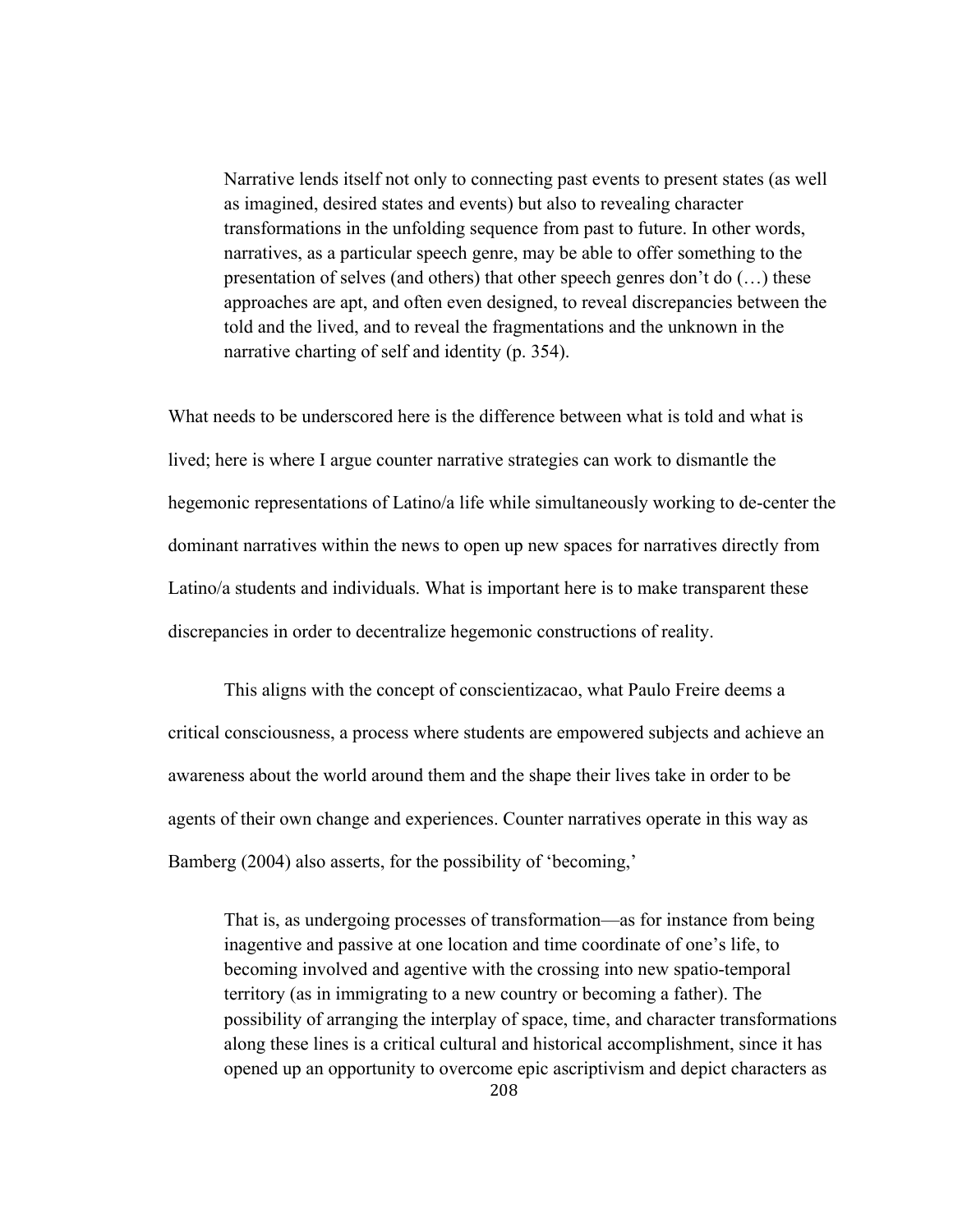in flux and searching; searching to fulfill desires, searching for a good life, searching one's  $\le$ real $>$  identity (p. 357).

What Bamberg is stating here is that by using counter narratives we allow the opportunity for participants to take ownership of their own experiences and illustrate the "in flux" state of becoming, as all human beings are constantly doing; furthermore, I see this as invoking and allowing for what Freire (1974) referenced as dialogue, "born of a critical matrix, dialogue creates a critical attitude. It is nourished by love, humility, hope, faith, and trust. When the two 'poles' of the dialogue are thus linked by love, hope, and mutual trust, they can join in a critical search for something. Only dialogue truly communicates" (p. 40). In other words, a relationship must be established between researcher and participant(s), and through producing counter narratives, dialogue can take place that works to challenge hegemonic depictions and representations of Latino/a life and experiences.

 Though I argue for this as a way to challenge and work against centering white narratives to instead highlight the stories told by those who are agents of their own lives, I recognize that we can never truly step outside of these dominant narratives and hegemonic representations, as evidenced by Bamberg (2004) as he states,

There are always certain aspects of dominant stories that are left intact, while others are reshaped and reconfigured. Speakers never totally step outside the dominating framework of the master narrative, but always remain somewhat complicit and work with components and parts of the existent frame 'from within,' (p.363).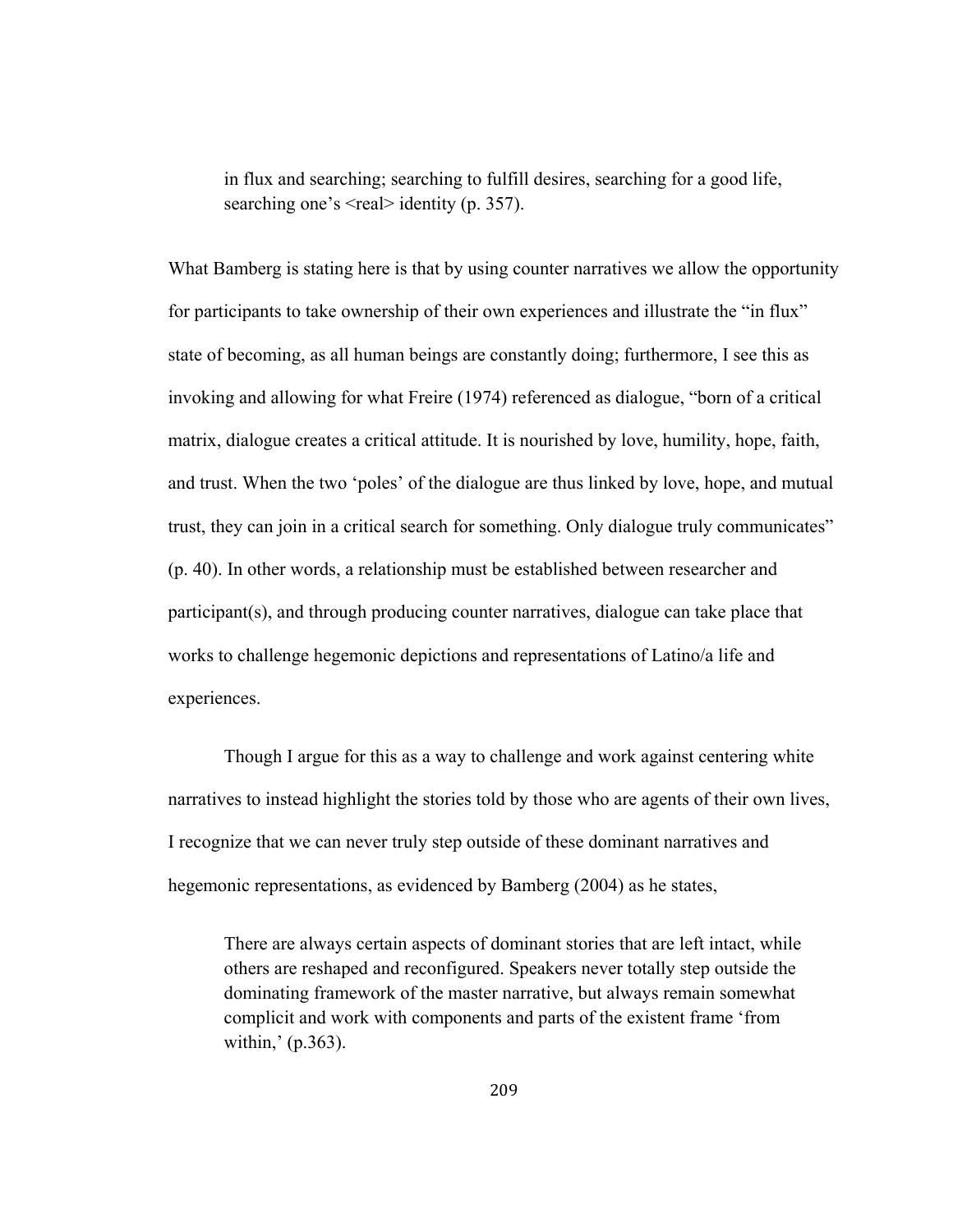While research that uncovers and reveals these counter narratives is necessary, I find it also pertinent to acknowledge that for future white researchers and for myself it is essential to realize that we cannot fully step out of the dominant master narratives in which we live and operate, but what we can do is work to make them explicit and provide counter narratives and employ counter strategies to challenge the master narratives at work. My participants and I are not separate from the master narratives that operate in the United States around immigration, immigrants, and all of us are exposed to the news broadcasts and media flooding that is so indicative of U.S. culture. However, for future research, I advocate for a more rigorous approach to make these master narratives and how they operate in our culture known, as well as working to participate in counter narratives through first person storytelling.

### *Storytelling*

 In order to continue to work toward education for critical consciousness, we must work to unsettle

the typical narratives about race relations that circulate in mainstream media and popular culture, narratives that gloss over or oversimplify the realities of racism, invoking what Patricia Williams calls 'premature community' and in so doing, block the awareness, knowledge and concerted action so necessary to finally progress on this matter (Bell, 2010, p. 2).

One of the ways we can do this, particular for future research concerning Latino/a students is to enact not only counter-narratives from the point of view of Latino/a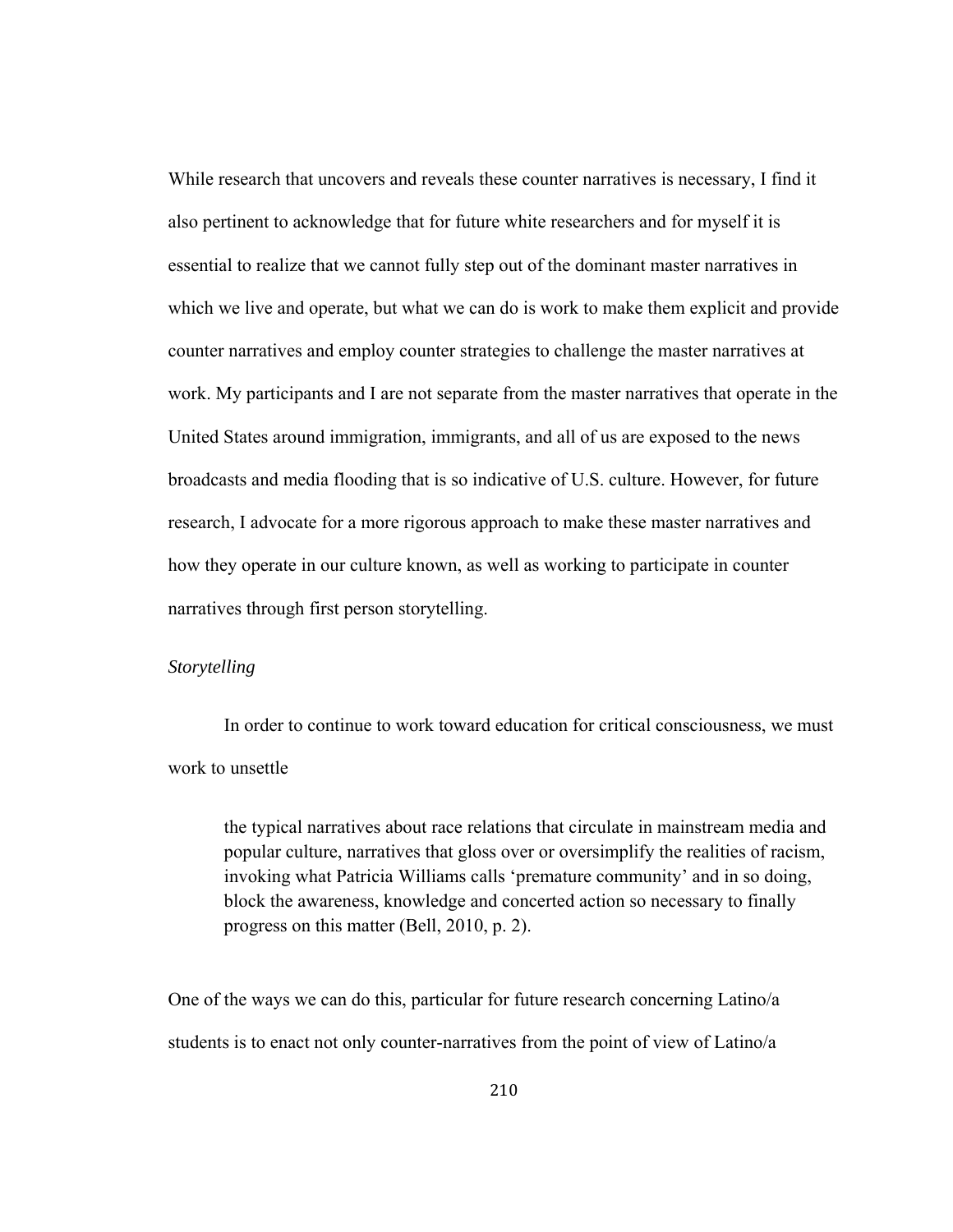students, but do so through the act of storytelling for social justice. As researchers, using stories, particularly when researching around issues of race and racism, can demonstrate that

how we talk about race matters. It provides a roadmap for tracing how people make sense of social reality, helping us to see where we connect with and where we differ from others in our reading of the world, and it defines the remedies that will be considered as appropriate and necessary. While talk in and of itself can't dismantle racism, a critical analysis of how we talk about racism as a society and as members of differently positioned racial groups, provides a way for us to see ourselves and others more clearly, understand the racial system we have inherited, recognize the different roles played by Blacks, whites and other racial groups in this history, and come to grips with the urgent work still to be done to dismantle racism and live up to the promises of equality in our national rhetoric and governing documents (Bell, 2010, p. 4).

Revealing counter narratives that challenge and complicate the master immigration narratives produced by news media are pivotal in de-cloaking how we talk about race, but it's also necessary to include the ways in which participants see themselves within the stories they tell, both as teachers and administrators, but also as students. By invoking what Lee Anne Bell (2010) describes as the Storytelling Project Model as a pedagogical tool, I borrow from this model for future research that can work to more accurately and specifically uncover the ways race is constructed as a form of difference and how power and privilege get sorted to the benefit of some groups over others. As Bell (2010) argues, "stories are one of the most powerful and personal ways that we learn about the world, passed down from generation to generation through the family and cultural groups to which we belong  $(...)$  and stories can be deeply evocative sources of knowledge and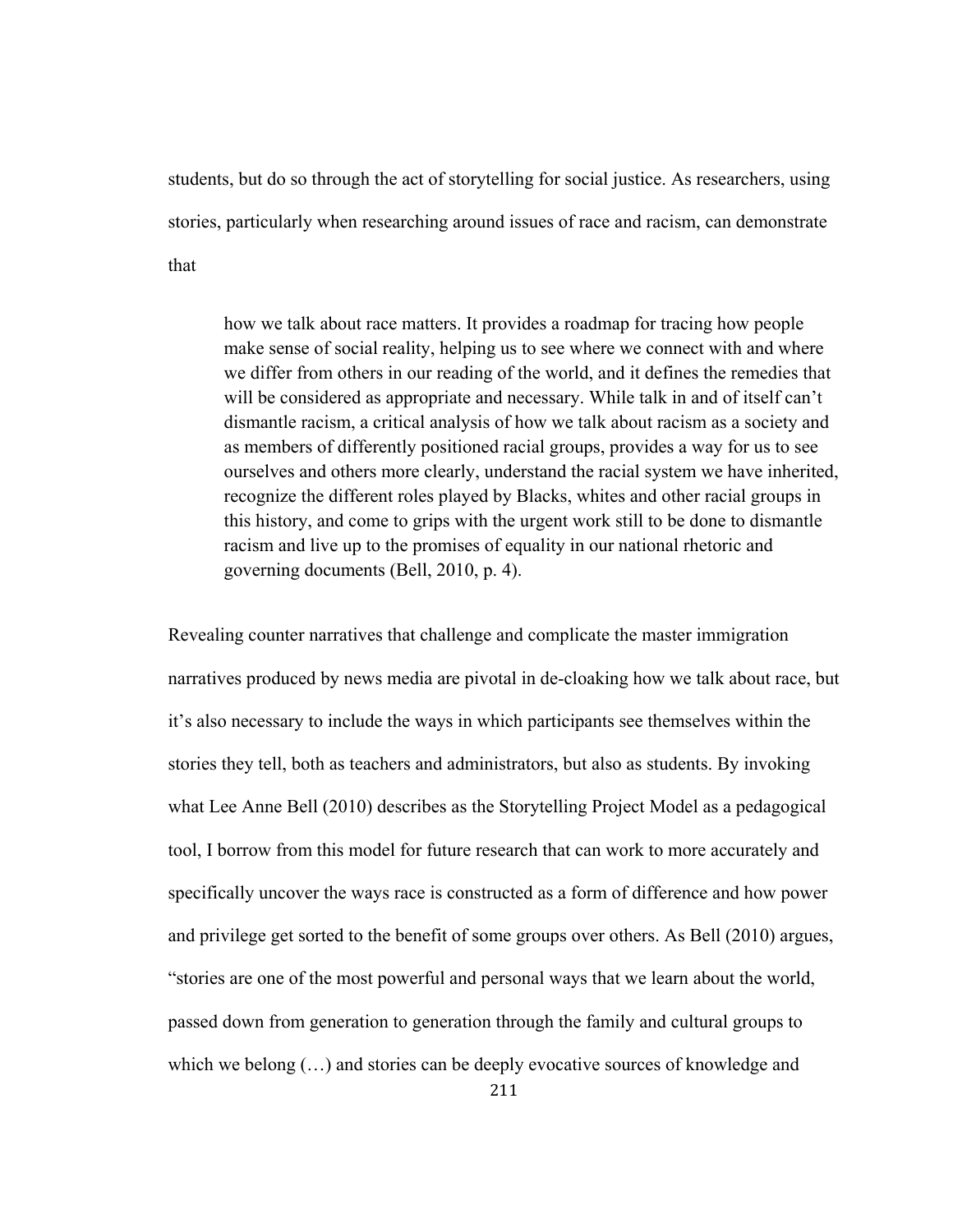awareness" (p. 16). While I included personal interviews with teachers and administrators or members of the school community who work with Latino/a populations, this research needs to be expanded to include Latino/a students in multiple schools at multiple levels in K through 12 education, as well as teachers, both White and of color to scrutinize the complex ways race and racism work to infect the experiences of these students within public education as well as how this works as either a pedagogical tool on the part of teachers or as complex webs of obstruction for administrators and policy makers. Bell (2010) underscores this as she writes,

stories operate on both individual and collective levels, [and] they can bridge the sociological, abstract with the psychological, personal contours of daily experience. They help us to connect individual experiences with systemic analysis allowing us to unpack in ways that are perhaps more accessible than abstract analysis alone (p. 16).

It is my contention that in the act of storytelling, counter narratives will emerge that not only challenge the dominant master narratives of news media but also reinstate the human aspect of who immigrants are, especially for students who are children who not only have a right to an education, but who also deserve the same opportunity to gain access to one. Furthermore, stories and counter narratives operate to challenge the status quo and offer alternative ways of constructing democratic societies through sharing alternative viewpoints and experiences that differ from dominant ideology, both as a nation but also within schools.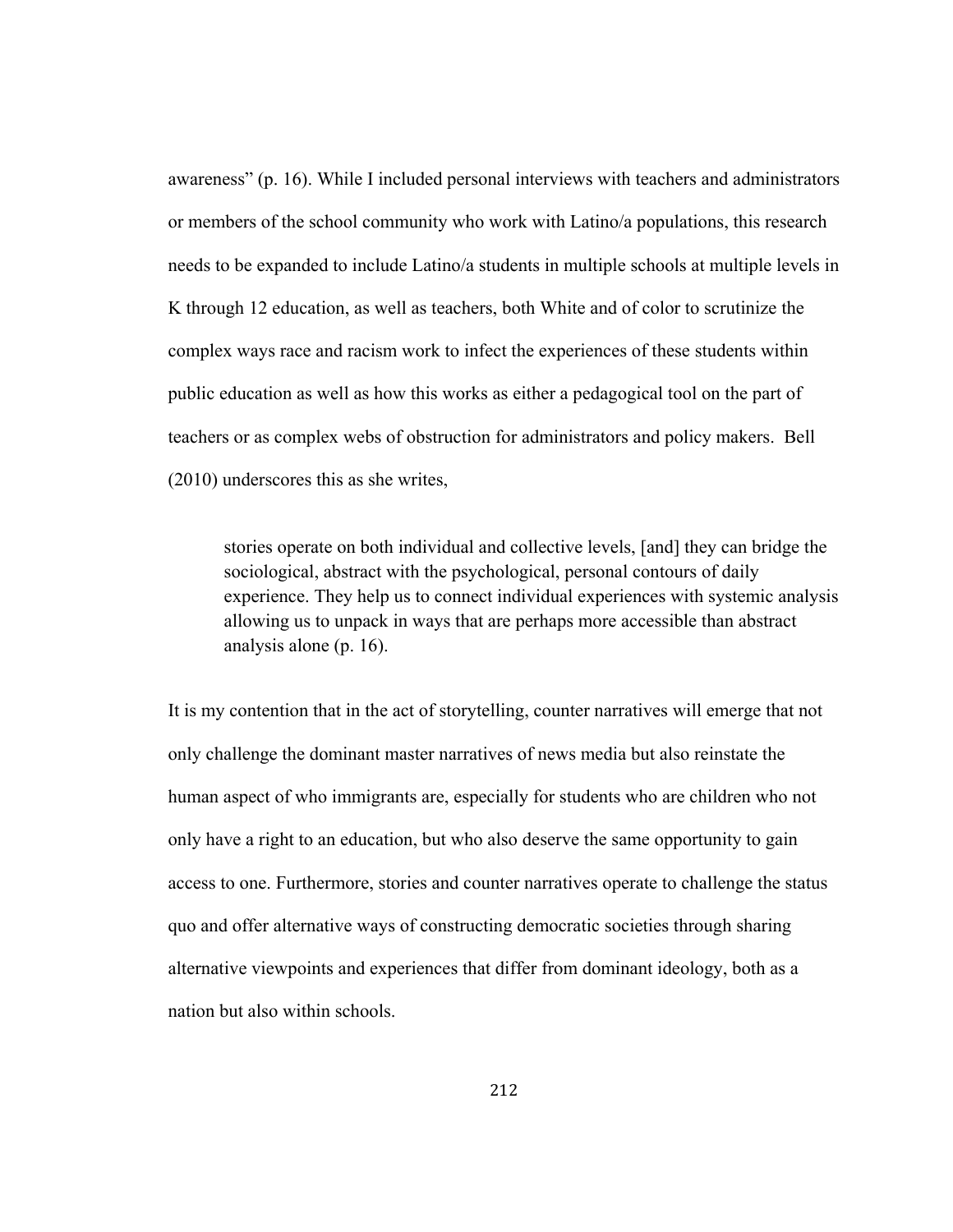In addition, employing storytelling and counter narratives also falls in step with Freire's (1970) notion of developing a critical consciousness and participating in dialogue, particularly in research so that the only voice that is heard is not the researchers and their interpretation but also those of real participants and the authentic experiences of their lived daily lives; this not only works to dispute dominant master narratives in society as a whole, but also to confront the researcher's interpretations as well, particularly if they are White. Storytelling creates a multi-faceted interrogation of race and racism on both a macro and micro level, congruently challenging both news master narratives as well as complicating the positionality of a White researcher conducting research about people of color. As Bell (2010), acknowledges,

too often, when we, particularly white people, talk about race we use abstract language, treating racism as something 'out there' but not 'here' in our daily lives (…) [while] the aesthetic experience of stories told through visual arts, theater, spoken word and poetry, can help us think more creatively, intimately and deeply about racism and other challenging social justice issues (p. 17).

Of course, while I encourage future research to integrate these methods, it is important to acknowledge that stories are contingent on power relations with society that can influence the relationship between participant and researcher. Furthermore, not all stories are equally heard, acknowledged and reported. This is further complicated again by White researchers, and "all too often discussions of race and racism in the white mainstream, or 'whitestream," reify and repeat stock stories developed by the dominant group to put them and their group in a favorable light vis-à-vis others" (Bell, 2010, p. 18). Because of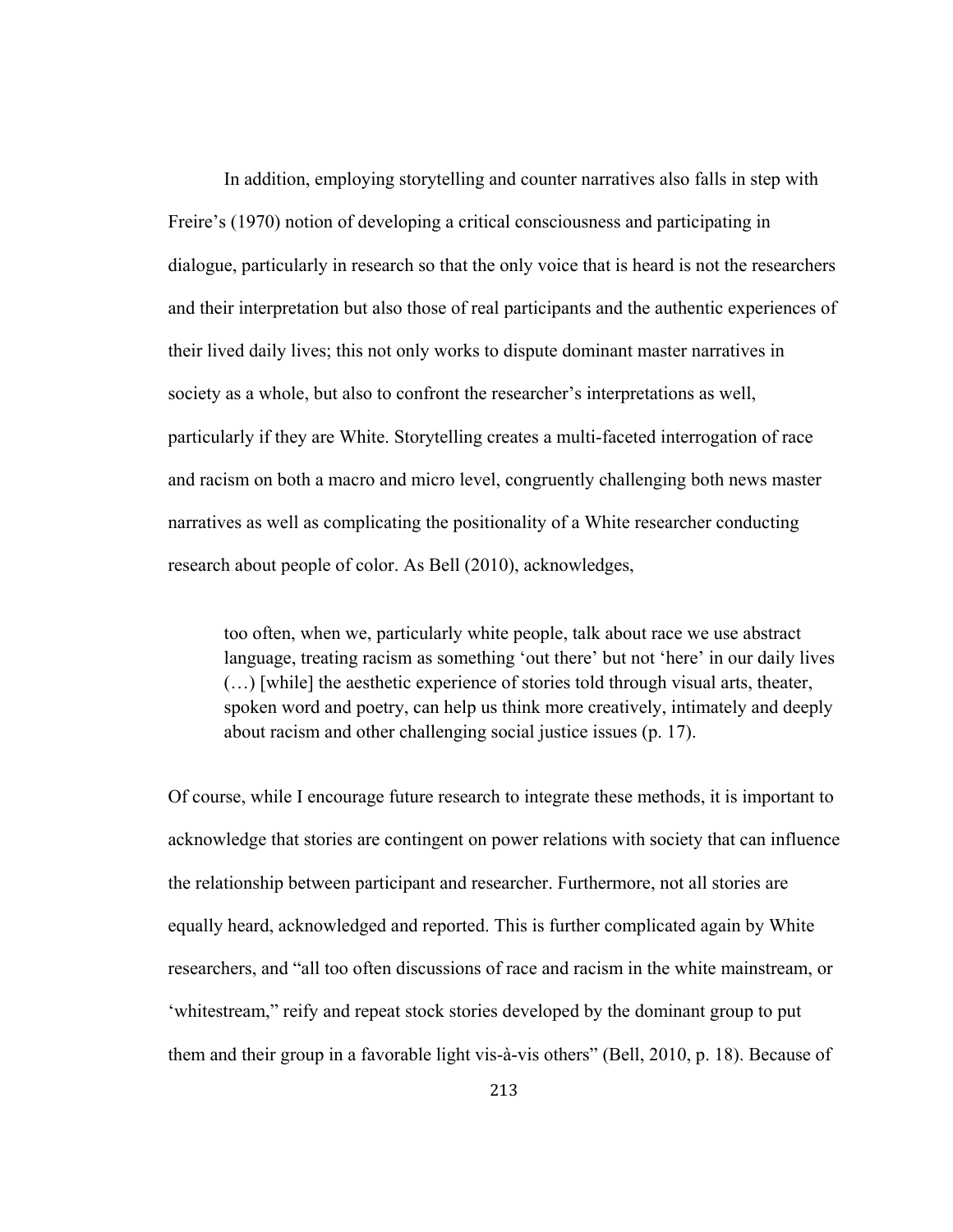this, awareness and critical self-interrogation is a requirement when studying how master new narratives operate on systemic and personal levels to oppress people of color, specifically Latino/a immigrants. As members of a dominant group, we may invoke what Gloria Anzaluda calls "racial blank spots—the selective editing of reality that allows white people to disengage from the racial advantages we enjoy" which offers White researchers an opportunity to enact "critical engagement with stock and concealed stories" that offers us a way to "stay engaged and thus responsive and responsible to racial others" (Bell, 2010, p.19). At looking and recording this research produced here, as a White researcher I argue this is crucial if I and other White researchers are to conduct further research into Latino/a lived experiences and the master narratives that harm and oppress them. We must constantly be responsible to our participants if our goal is to reveal the hegemonic constructed realities permeating immigrant lives across the United States.

 Another issue that is necessary to discuss is that people of color often bear the responsibility of talking about race and racism, and while I advocate for stories and counter narratives it is important to also include for future research a sharing of this burden by dominant members of the community to which Latino/a students and teachers/administrators live and experience the world. This would include interviewing and discussing these issues with both white students and teachers/administrators as well, to uncover the ways that master narratives around immigration are also affecting their experiences, and perhaps to make explicit the ways that they consciously or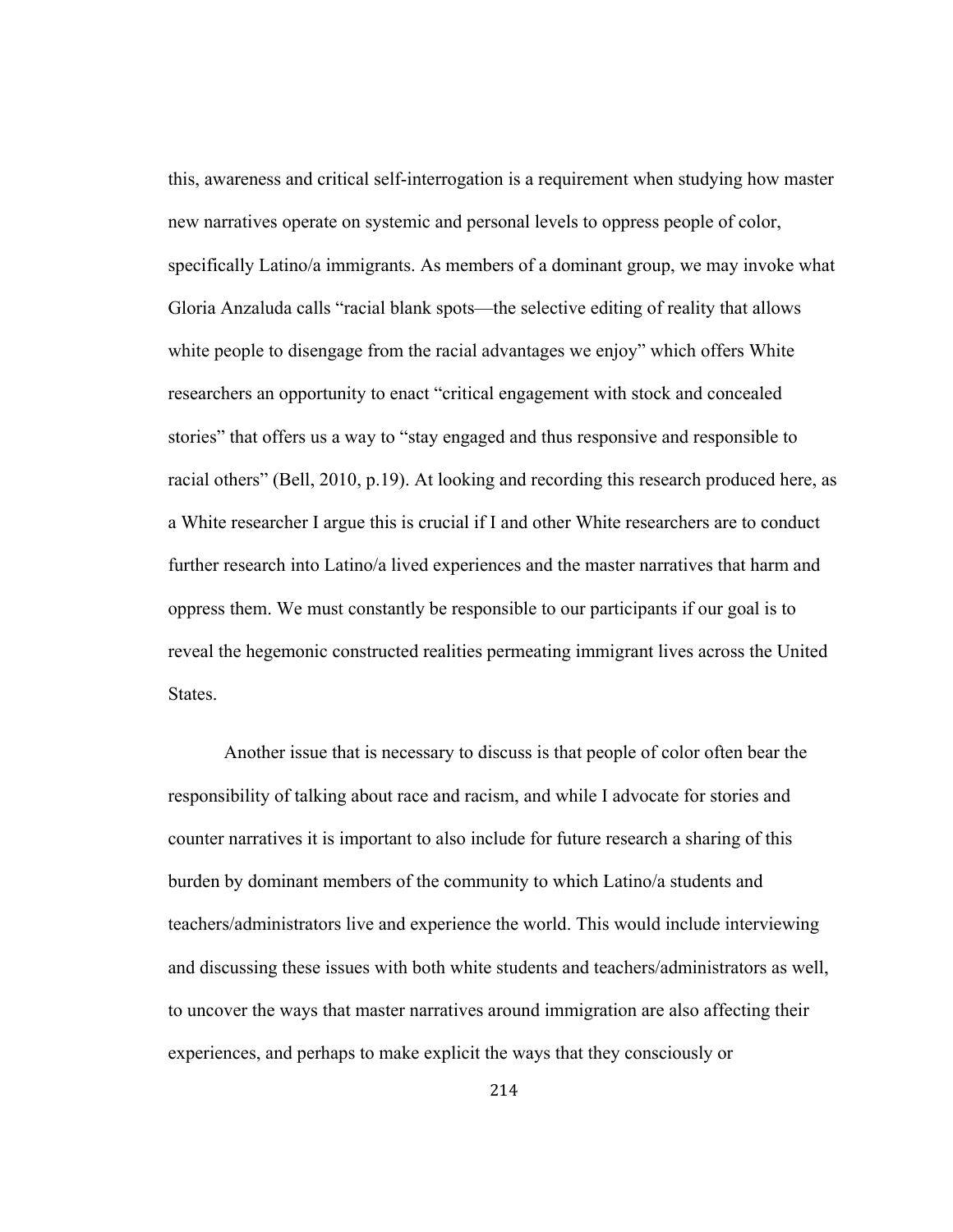unconsciously perpetuate racist ideologies or pedagogy, or how white students are affecting the experiences of Latino/a students within schooling. Since often these stories, both on the part of White researchers and participants as well as participants of color, I argue that we also need a team of diverse researchers to conduct this research rather than a single researcher.

### *Allied Research Practices*

According to hooks (2013), "all children in this nation are inundated from birth on into adulthood with white supremacist thinking and practice" which most notably comes from mass media (p. 12). Within the research presented here in these chapters, it is evident that White supremacy is informing the dominant narratives about immigration in this country. Additionally, one of the steps toward becoming and working as a white ally is to challenge racist ideologies and power, and also work to expose these within culture and institutions. . To continue this, it is imperative to actively work as a white ally so that researcher and researched can work together to establish a flow of criticality in order to use the research as potential advocacy; and to consistently and transparently acknowledge privilege and who's benefit of this research in revealing racist practices. It's important to also admit that these individual acts do not make an ally; there must be a consistency over time of challenging racism individually and systemically as well as working to de-center Whiteness. As bell hooks (2013) asserts,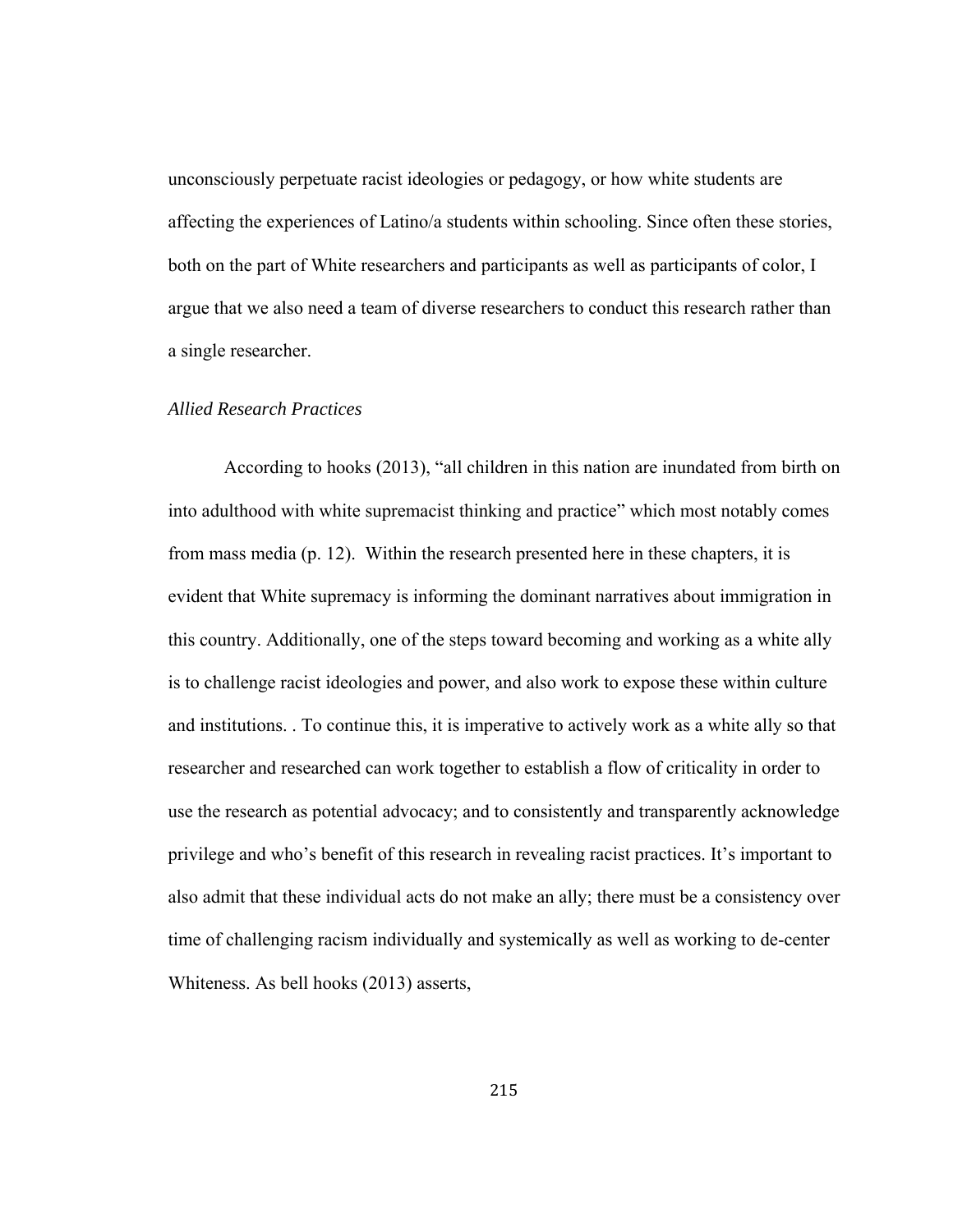Diversity could not and cannot have meaningful transformative significance in any world where white supremacy remains the underlying foundation of thought and practice. A huge majority of unenlightened white folks believe that the mere presence of 'difference' will change the tenor of institutions. And while no one can deny the positive power of diverse representation, representation alone is simply not enough to create a climate supportive of sustained diversity (p. 27).

Since White supremacy informs much of what is disseminated from mass media, it is important to acknowledge that future research in this area must be actively working to be transformative through storytelling and counter narratives. This research has the potential to coalesce both theory and practice, but in order to do so, future researchers have to work together, and work to acknowledge all racial oppressions that operate in both implicit and explicit ways.

 According to the U.S. Census Bureau, by 2021, one in four students will be of Latino/a descent. As the population grows, what are the future implications for Latino/a students? How will the face of education, as well as teachers and administrators, need to change to accommodate the needs of these students? More research demands to be conducted as the rate of Latino/a population grows, and as such more research is needed to explore how these students can access education and do so without limiting access. As Moran (2007) attests, "children growing up in an environment that reinforces white privilege do not need to be sheltered from reality but should have their experiences validated so that they are comfortable taking ownership of being American" (p. 163). In other words, the experiences of Latino/a students need to be centered and explored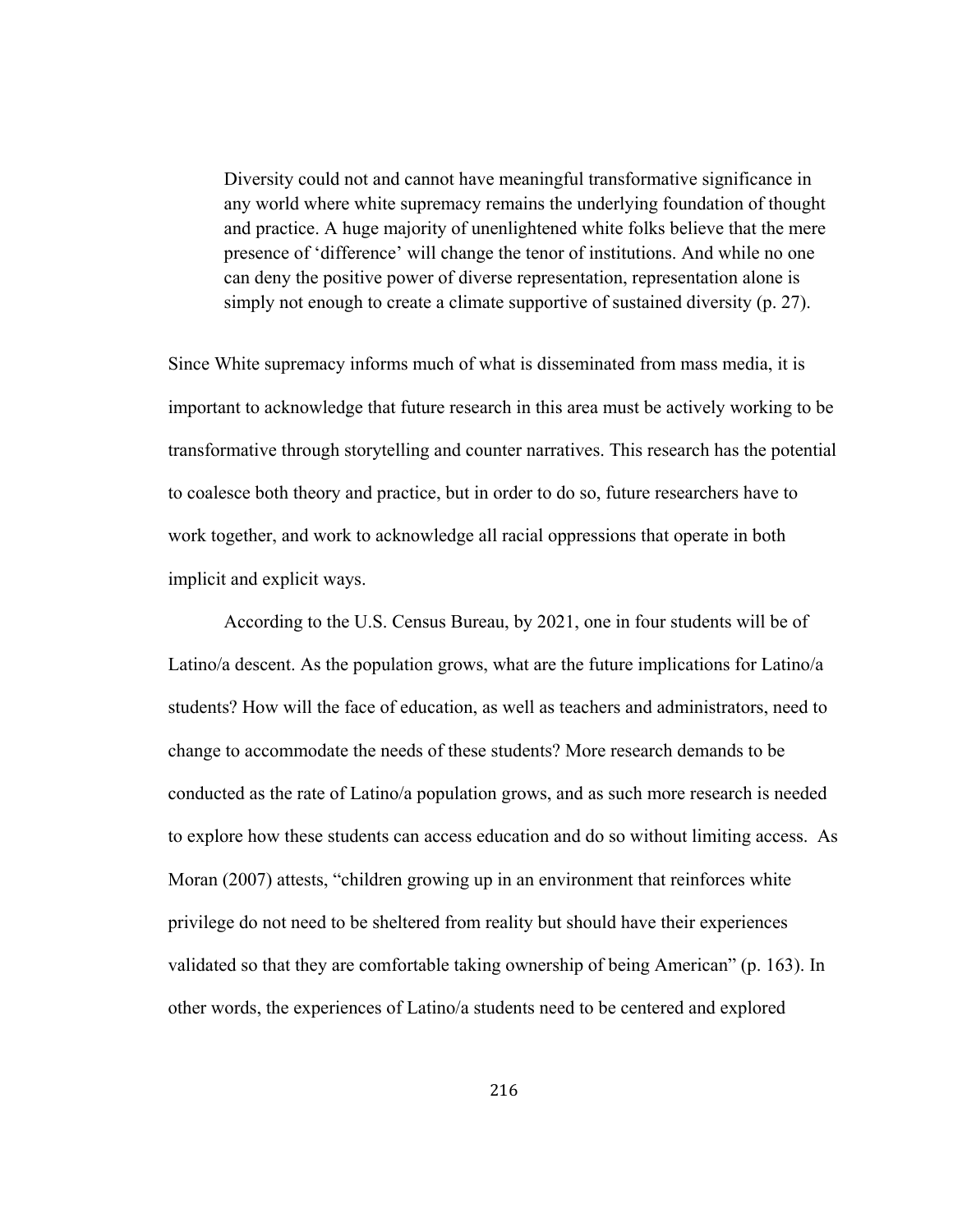through multiple viewpoints as researchers unpack the complexities of Latino/a experiences within U.S. schools.

### *Concluding Thoughts*

According to Kellner and Share (2007), we live in a world where broadcasting and "emergent information and computer media" play a powerful role in "organizing, shaping, and disseminating information, ideas, and values" which leads to what Henry Giroux called a public pedagogy (p. 3). Because of this, dominant and oppressed groups should work to be more aware of how this occurs, how media affects us, constructs meaning, educates audiences, and teaches messages and values to those who consume it. Further, as McLaren (2002) discussed regarding cultural imperialism, media is one of these dominant cultural forces, and works to shape discourse, which provides those who construct narratives within media "considerable control over the shaping of our routine experiences of the world and the way we classify the world. They therefore have power to foster particular kinds of identities to suit their own purposes" (Mayr 1). Not only does the media have considerable power over shaping the world we live in, they do so through "institutional procedures and practices that define what becomes news more so than the events themselves (…) it is because of these institutional, practical and financial concerns that news media offer only a partial view of the world that fits with the interests of the socially and economically powerful" (Mayr 2). The media works as a hegemonic institution that disseminates inaccurate images, and through this, media may distort a student's self-image, self-worth, ability and access to exercise a critical consciousness.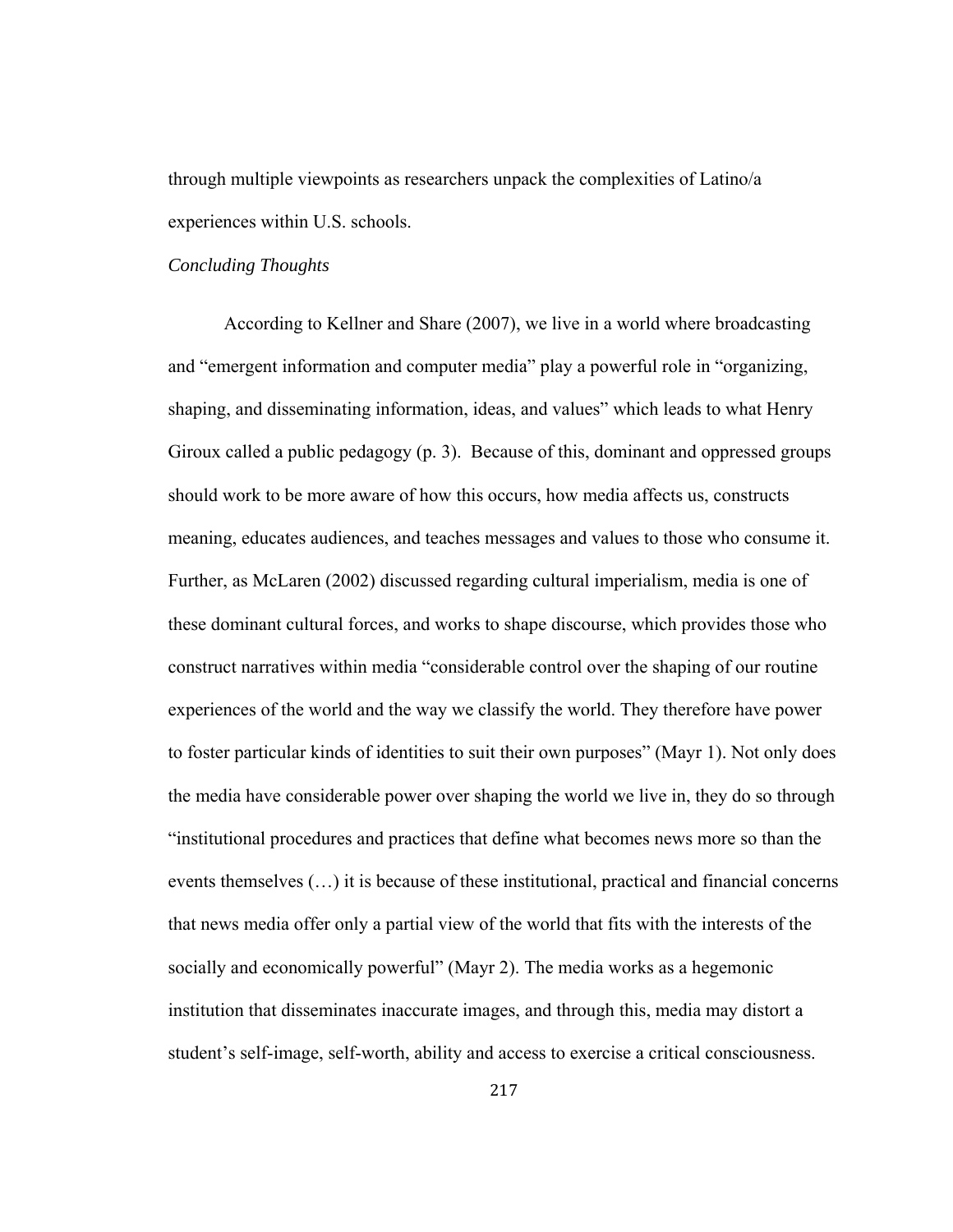To end, I borrow a concept from Ozlem Sensoy's article *Social Education and Critical Media Literacy: Can Mr. Potato Head help challenge binaries, essentialism, and orientalism?* when she states,

The goal isn't to make, or count on, schools and the world out there to be perfect places, representing exactly or accurately what being Turkish, Muslim, female, and so on, means or looks like. Rather, the goals are to identify the complexities of group identities in order to collapse artificial binaries embedded in school and media representations of social groups; to develop alternative ways of knowing group stories; to become 'perspective detectives,' in order to reveal and preserve the complexities of social histories, social life and interactions (p.595).

The idea is to recognize the potential in combining pedagogy and media literacy, and to ask whether schools have a place in teaching students to become "perspective detectives" as technology and media continue to grow and work reciprocally; do schools have a responsibility in including media literacy as part of their curriculum for the  $21<sup>st</sup>$  century? I would argue that they do, and that without media literacy the effect of dominant news narratives perpetuated as truth will continue to grow and do harm to all of us. The bigger the chasm between schools, curriculum, and external educational experiences, the bigger the inequity in accessing an education. What I want my audience to take away from this research then is to "identify the complexities of group identities in order to collapse artificial binaries" and engage in what I have called for here: not just a critical consciousness but an enactment of alternative ways of knowing and inquiry: storytelling, counter-storytelling, and the building of community in order to make known dominant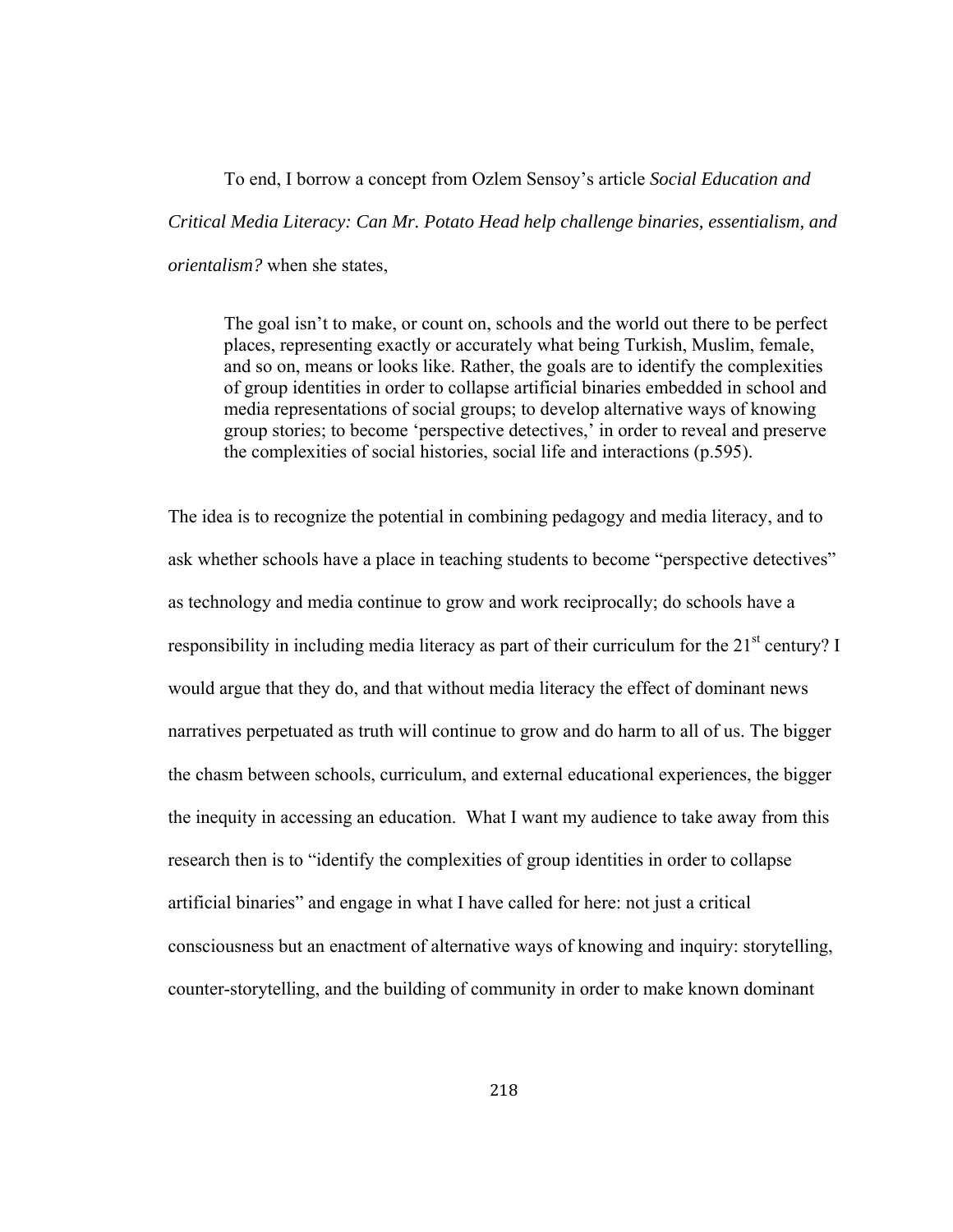and oppressive narratives. We should all begin to be perspective detectives, and take a step in becoming critically conscious consumers of media.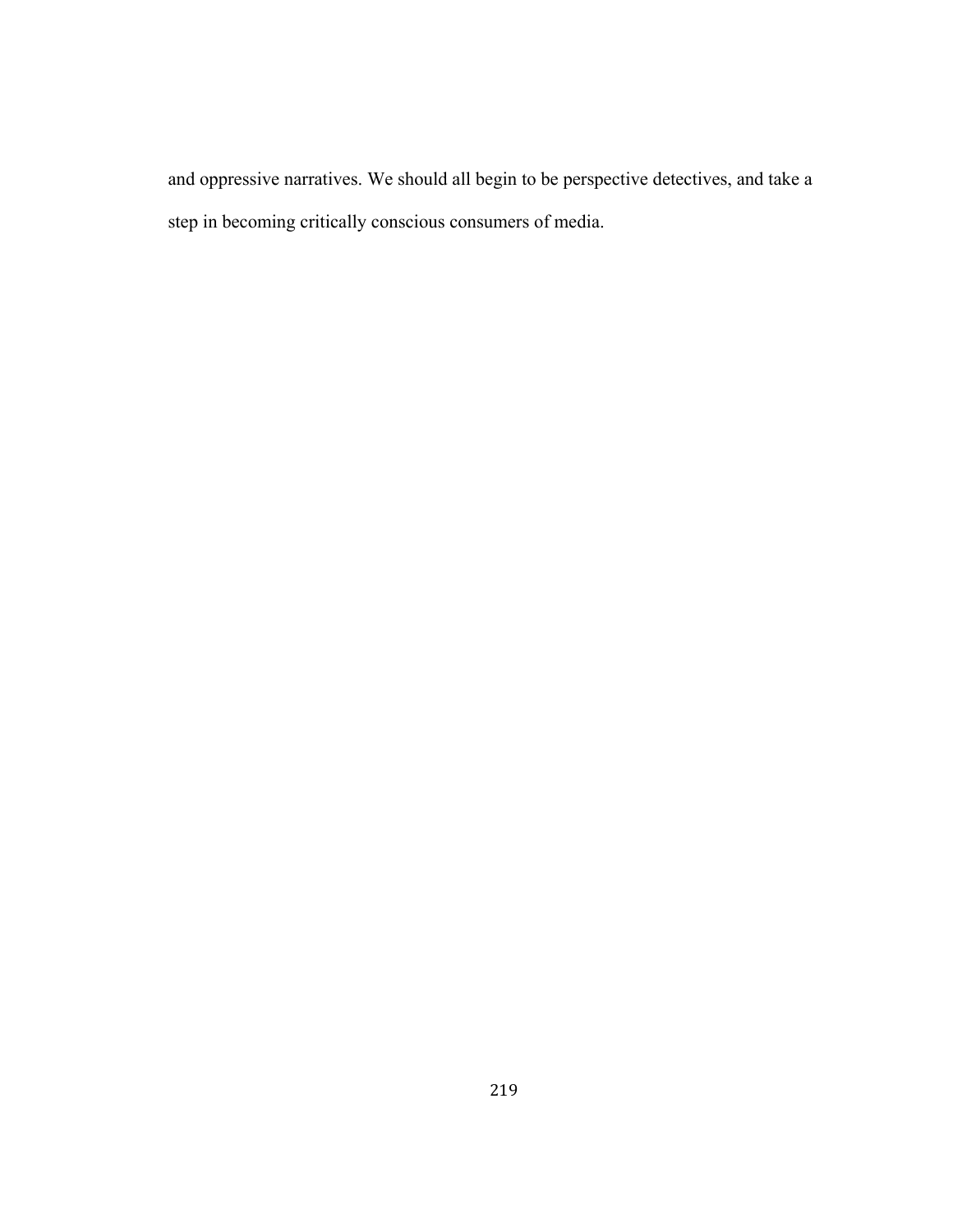## REFERENCES

- Adorno, T. and Horkheimer, M. (2002). The culture industry: Enlightenment as mass deception In Noerr and Jephcott (Eds.), *Dialectic of Enlightenment: Cultural memory in the present* (pp. 120-167).
- Adler, P.A. and Adler, P. (2008). Of rhetoric and representation: The four faces of ethnography. *The Sociological Quarterly* 49, 1-30.
- Arendt, H. (1958). *The human condition*. Chicago: London. University of Chicago Press.
- Arendt, H. (1971). *The life of the mind*. San Diego: Harcourt Publishing Company.
- Arzubiaga, A.E. and Adair, J. (2009). Misrepresentations of language and culture, language and culture as proxies for marginalization In Murillo, Jr. E.G., Villenas, S. Galvan, R.T., Munoz, J.S., Martinez, C. Machado-Casas, M. (Eds). (2009). *Handbook of Latinos and education: Theory, research, and practice.* New York: Routledge.
- Altheide, D.L. & Schneider, C.J. (2013). *Qualitative Media Analysis*, 2nd ed. Los Angeles: Sage Publications.
- Bell, L.A. (2010). *Storytelling for social justice: connecting narrative and the Arts in antiracist teaching*. New York: Routledge.
- Bergerson, A.A. (2003). Critical race theory and white racism: is there room for white scholars in fighting racism in education? *International Journal of Qualitative Studies in Education* 16(1), 51-63.
- Betts, R.F. (2004). *A history of pop culture: More of everything, faster and brighte*r. New York: Routledge.
- Binder, A. (1993). Constructing racial rhetoric: Media depictions of harm in heavy metal and rap music. *American Sociological Review*, 58, 753-767.
- Bird, S.E. & Dardenne, R.W. (1988). Myth, chronicle and story: Exploring the narrative qualities of news. In J. Carey (Ed.), *Media, myths and narratives*. (pp.67-83). Sage Publications.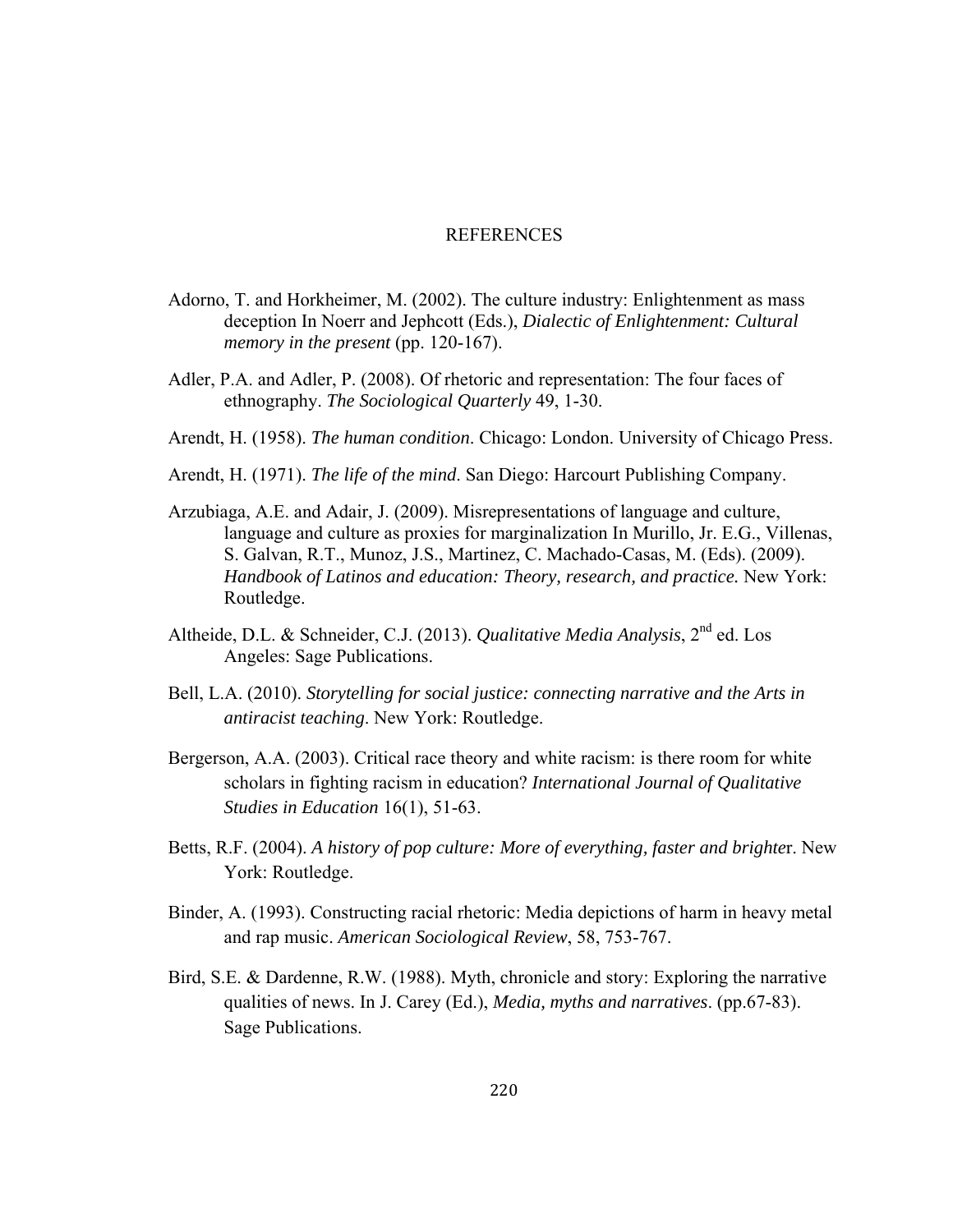- Bolotin Joseph, P. (2000). Understanding curriculum as culture. In P. Bolotin Joseph, S. Luster Braymann, M.A. Windschitl et. al (Ed.), *Cultures of curriculum (Studies in curriculum theory*) (pp. 15-27). Mahwah, NJ: Lawrence Erlbaum Publishing.
- Bonilla-Silva, E. (2013). *Racism without racists: Color-blind racism and the persistence of racial inequality in America*. Lanham, MA: Rowman & Littlefield Publishers.
- Carey, J. (1989). *Communication as culture: Essays on media and society*. New York: Routledge.
- Carrasquillo, A. (1991). *Hispanic children & youth in the United States: a resource guide*. New York: Garland Publishing.
- Cbsnews.com. (2011). *Alabama enacts tough immigration law*.
- Chavez, L.R. (2008). *The Latino threat: Constructing immigrants, citizens, and the nation*. Stanford, CA: Stanford University Press.
- Cisneros, J.D. (2008). Contaminated communities: The metaphor of 'immigrant as pollutant' in media representations of immigration. *Rhetoric & Public Affairs* 11(4), 569-602.
- Children Now 2003-04 Primetime Diversity Report. www.childrennow.org.
- Coffey, A. and Atkinson, P. (Eds.) (1996). *Making sense of qualitative data: Complementary research strategies*. Thousand Oaks, CA: Sage Publications.
- Collins, P.H. (2003). Toward an Afrocentric feminist epistemology. In Lincoln, Y.S.  $\&$  Denzin, N.K. (Eds.) *Turning Points in Qualitative Research.* 47-72. Walnut Creek, CA: AltaMira Press.
- *Could violent video games reduce rather than increase violence?* (2008). Retrieved June 11, 2009 from Sciencedaily. Website: http://www. Sciencedaily.com/releases/2008/05/080514213432.html
- Darder, A., Baltodano, M., & Torres, R.D. (2002). Critical Pedagogy: An introduction. In Darder, A., Torres, R.D. and Baltodano, M. (Ed.), *The critical pedagogy reader*. New York: NY. Taylor and Francis.
- Delgado, R. and Stefancic, J. (2001). *Critical race theory: An introduction*. New York: New York University Press.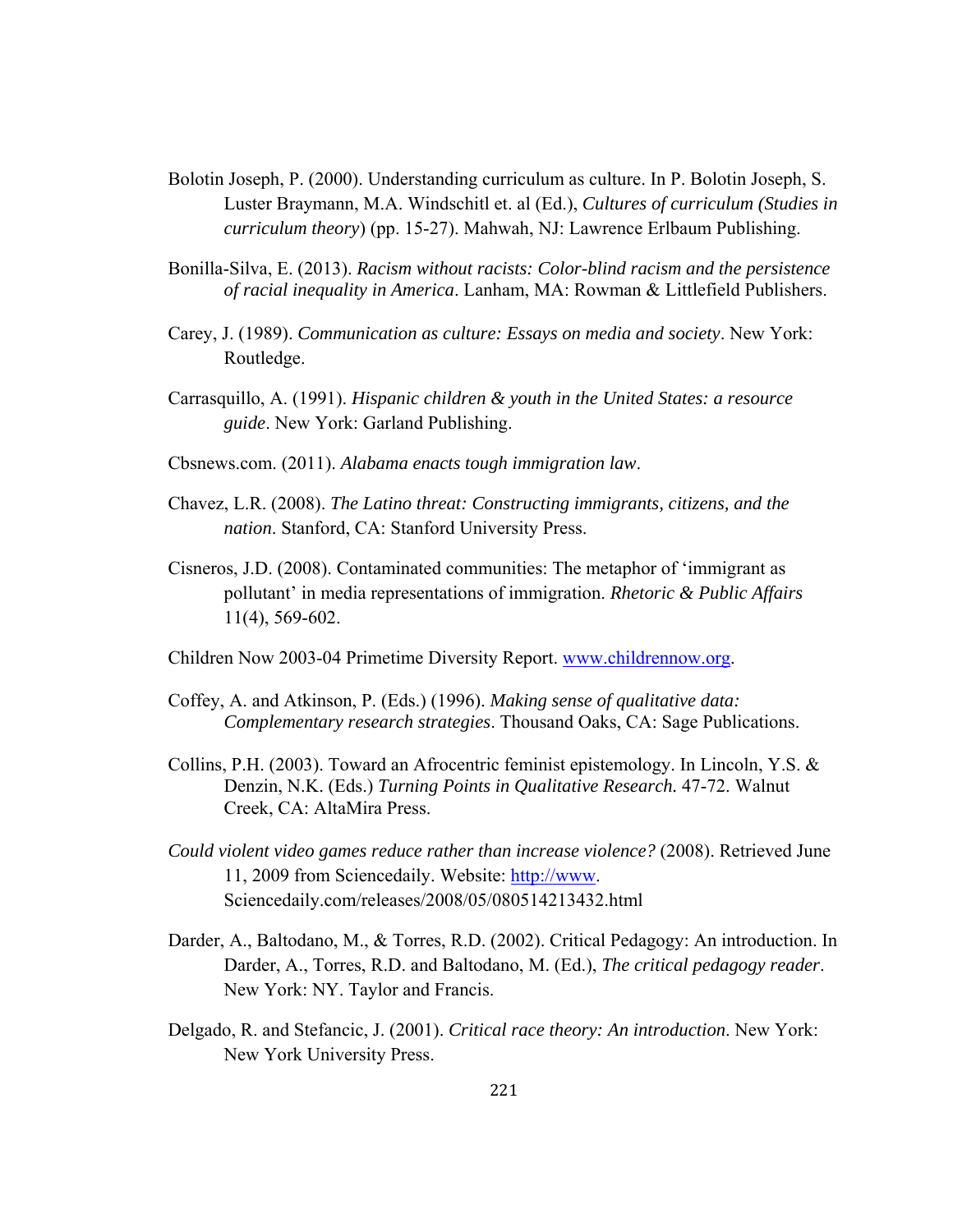- Delpit, L. (2006). Other people's children: Cultural conflict in the classroom. New York: W. W. & Norton Company, Inc.
- Doane, W. (2003) *Rethinking whiteness studies*. In Doane, A. and Bonilla-Silva, E. (Eds). White out: The continuing significance of racism. New York: Routledge.
- Downing, J. and C. Husband. (2005). *Representing 'race:' Racisms, ethnicities and media.* London, Sage Publications.
- Dyer, R. (1993). *The matter of images: Essays on representation* (2<sup>nd</sup> ed.) London, New York: Routledge.
- Eschback, K. & Gomez, C. (1998). Choosing Hispanic identity: Ethnic identity switching among respondents to high school and beyond. *Social Science Quarterly* 79 (1), 7 4-90.
- Ferguson, R. (1998). *Representing 'race': ideology, identity and the media*. New York: Oxford University Press.
- Fine, M., Weis, L., Weseen, S. and Wong, L. (2000). For whom? Qualitative research, representations and social responsibilities. In Lincoln, Y. and Denzin, N.K. (Eds.) *Handbook of qualitative research.* Thousand Oaks, CA: Sage Publications.
- Freire, P. (1974). *Education for critical consciousness.* London: Sheed & Ward Ltd.
- Freire, P. & Macedo, D. (1987). *Literacy: Reading the word and the world*. (pp. 29-51). London: Routledge
- Freire, P. *Pedagogy of the Oppressed.* (1970). New York: Herder and Herder.
- Foucault, M. (1972). *The archaeology of knowledge and the discourse on language*. New York: Pantheon Books.
- Gaines, E. (2010. *Media literacy and semiotics*. New York: Palgrave Macmillian.
- Gay, G. (2010). *Culturally responsive teaching: theory, research, and practice.* New York: Teachers College Press.
- Gibbs, G.R. and Taylor, C. (2005). *How and what to code*. Online QDA Web Site.
- Giroux, H. (2002). *Breaking in to the movies: Film and the culture of politics.* Malden, MA: Blackwell Publishers.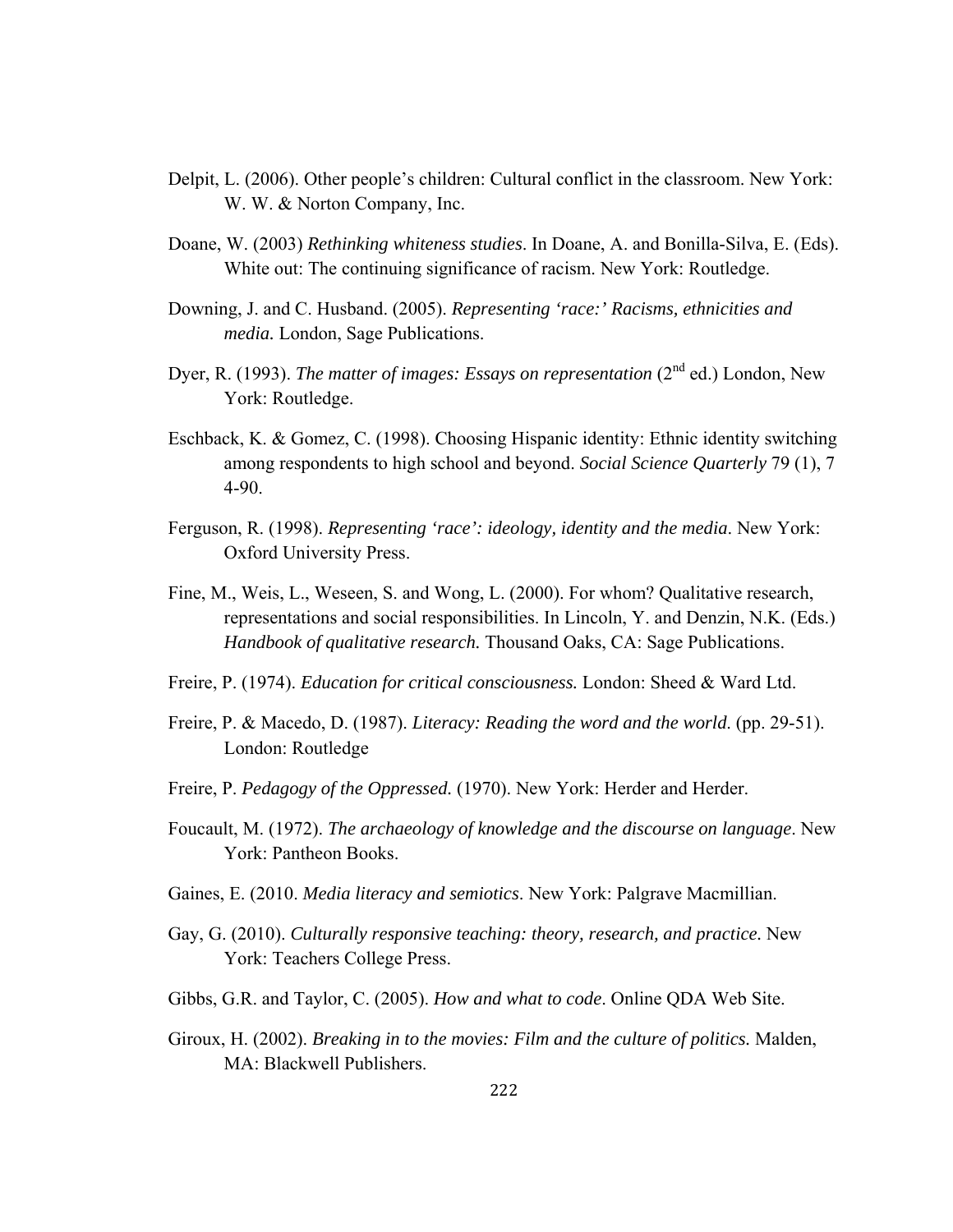- Giroux, H. (1987). Introduction. In Freire, P. & Macedo, D. *Literacy: Reading the word and the world*. (pp.3-19). London: Routledge.
- Glassner, B. (1999). *The culture of fear: Why Americans are afraid of the wrong things: crime, drugs, minorities, teen moms, killer kids, mutant microbes, plane crashes, road rage, & so much more.* New York: Basic Books.
- Glesne, C. (2006). *Becoming qualitative researchers: An introduction*. (3<sup>rd</sup> edition). Boston: Allyn and Bacon.
- Gonzalez, G.G. (1997). *Chicano education in the era of segregation*. Denton, TX: University of North Texas Press.
- Gurevitch, M. (1982). *Culture, society and the media*. London, New York: Methuen.
- Habermas, J. (1991). *The structural transformation of the public sphere: An inquiry into the category of Bourgeois society.* Massachusetts: MIT Press.
- Hall, S. (1980). Encoding/decoding. In M. Gurevitch (Ed.) *Culture, society and the media.* London, New York: Methuen.
- Hall, S. (1997). *Media, Race and Representation.* [Lecture]. Media Education Foundation. Directed by S. Jhally.
- Hall, S. (1997). *Representation: cultural representations and signifying practices (culture, media and identity series).* Sage Publications.
- Hatch, J.A. (2002). *Doing qualitative research in education settings*. New York: New York Press.
- Haviland, V.S. (2008). 'Things get glossed over': Rearticulating the silencing power of whiteness in education. *Journal of Teacher Education* 59, 40-54.
- Heck, M.C. (1980). The ideological dimension of media messages. In S. Hall (Ed.), *Culture, Media, language: Working papers in cultural studies 1972-79*. (pp.122- 127). Birmingham: Centre for Contemporary cultural studies.
- Hesse-Biber, S.N. and Piatelli, D. (2006). Holistic reflexivity: The feminist practice of Reflexivity. In S. N. Hesse-Biber (Ed*.), Handbook of feminist research: Theory and practice* (pp.493-514). Thousand Oaks, CA: Sage Publications.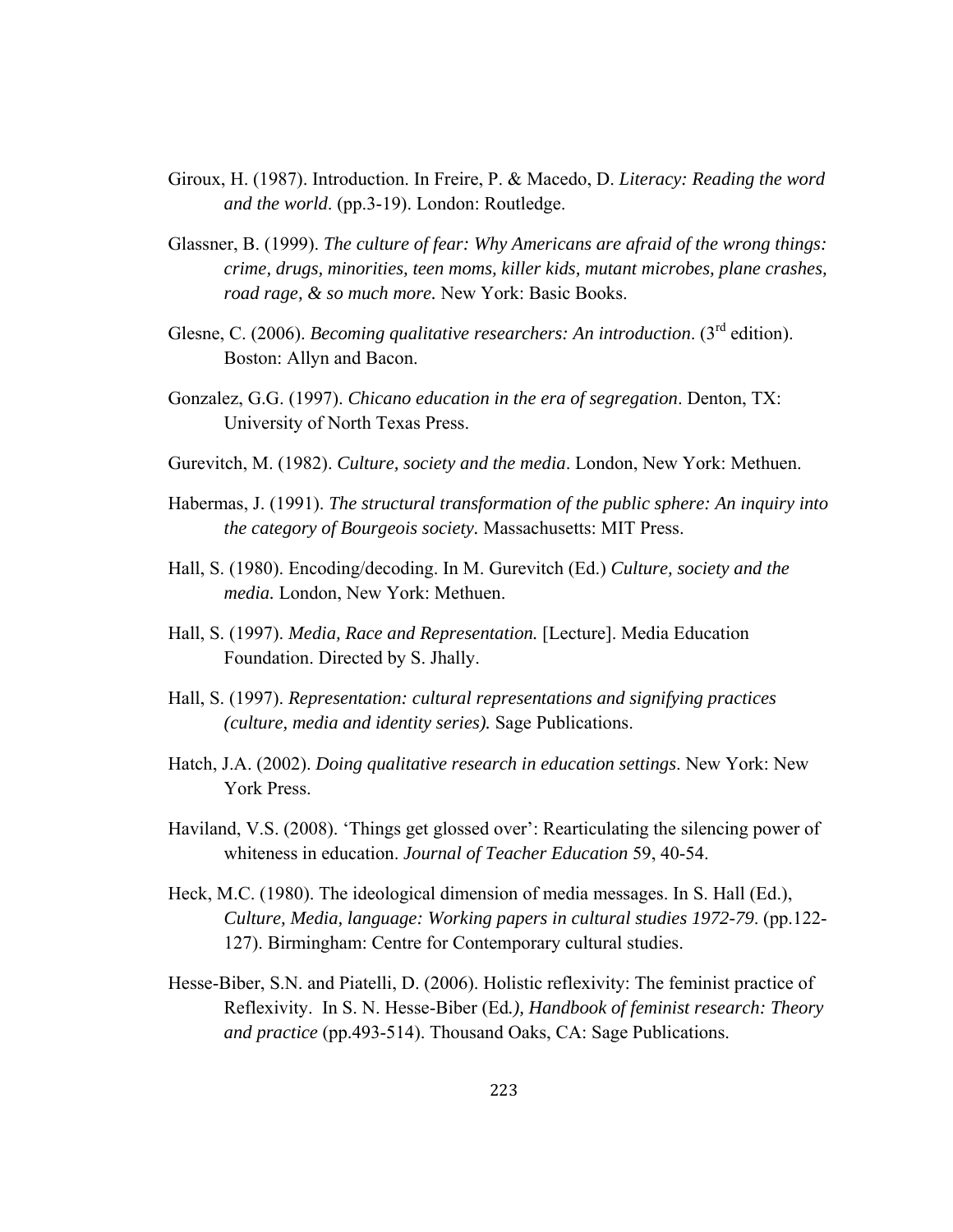- Hetsroni, A. and Tukachinsky, R.H. (2006). Television-world estimates, real-world estimates, and television viewing: a new scheme for cultivation. *Journal of Communication*, 56, 133-156.
- Herman, E.S. and Chomsky, N. (1988). *Manufacturing consent: The political economy of the Mass media.* New York: Pantheon Books.
- Hing, J. (2011). *Colorlines*. Alternet.org
- Holstein, J.A. and Gubrium, J.F. (1997). *Active Interviewing.* In D. Silverman (Ed.) Qualitative Research Theory: Method and Practice. London: Sage Publications.
- hooks, b. (2013). *Writing beyond race: Living theory and practice*. New York: Taylor & Francis.
- Hyland, N.E. (2005). Being a good teacher of black students? White teachers and unintentional racism. *Curriculum Theory* 35(4), 429-459.
- Hytten, K. and Warren, J. (2003). Engaging whiteness: How racial power gets reified in education. *International Journal of Qualitative Studies in Education* 16(1), 65-89.
- Jefferies, J. (2009). Do undocumented students play by the rules? Meritocracy in the media. *Critical inquiry in Language studies* 6 (1-2), 15-38.
- Johnson, A. (2005). *Privilege, Oppression and Difference.* Mountain View, CA: Mayfield Publishing,  $2<sup>nd</sup>$  ed.
- Kellner, D. & Share, J. (2007). Critical media literacy, democracy and the reconstruction of Education. In Macedo, D. & Steinberg, S. R. (Eds.), *Media literacy: A reader* (pp. 3-23). New York: Peter Lang Publishing.
- Kellner, D. & Share, J. (2005). Toward critical media literacy: Core concepts, debates, Organizations, and policy. *Discourse: studies in the cultural politics of education,* 26(3), 369-386.
- Kendall, F.E. (2003). *How to be an ally if you are a person with privilege*. www.scn.org/friends/ally.html
- Kincheloe, J. & Steinberg, S. R. (2004). *The miseducation of the west: How schools and the media distort our understanding of the Islamic world*. Westport, CT: Praeger Publishers.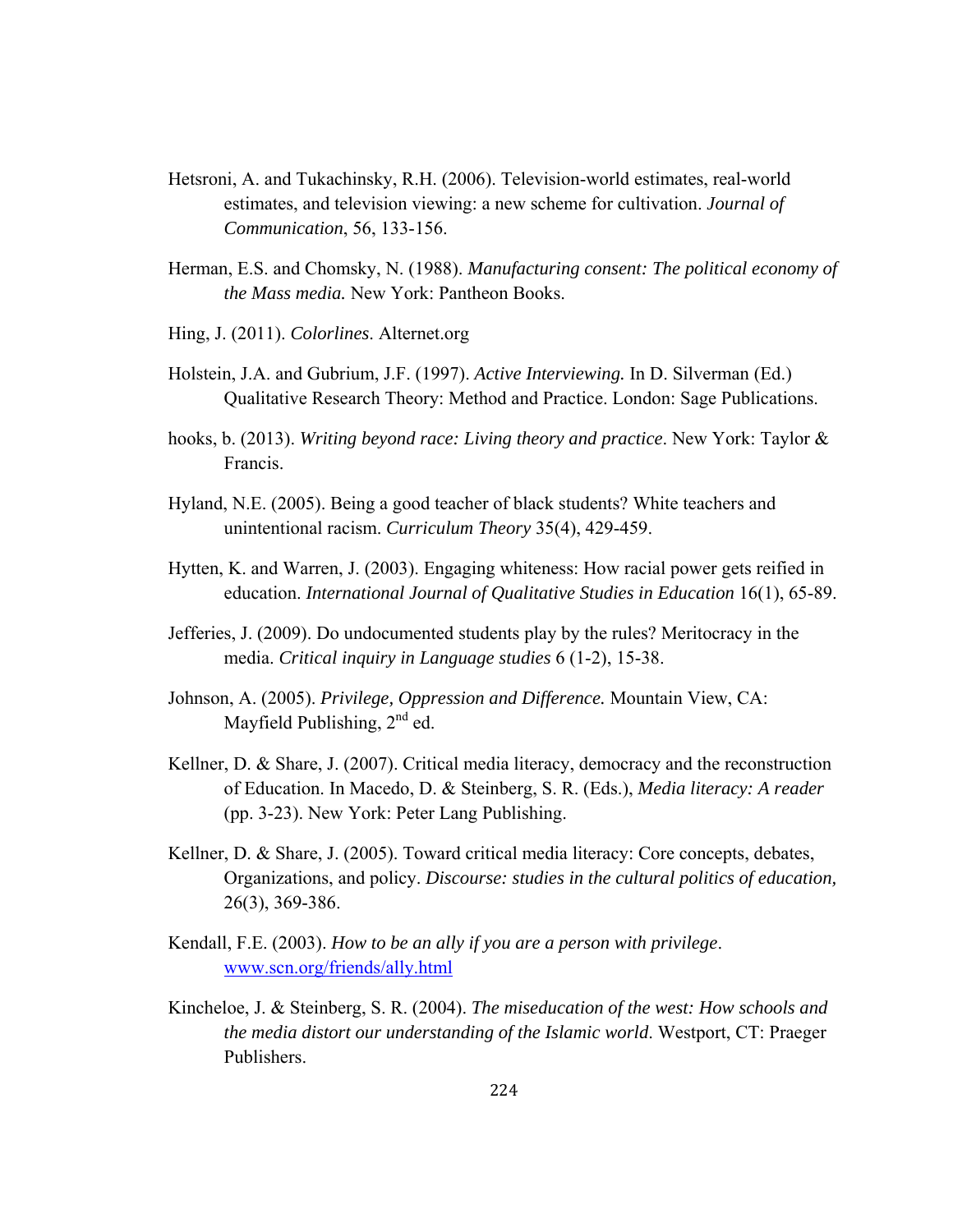- Kincheloe, J.L. (1991). *Teachers as researchers: Qualitative inquiry as a path to empowerment*. London: The Falmer Press.
- Krugman, P. (2009, June 12). The big hate. *The New York Times* online. http://www.nytimes.com/2009/06/23/opinion/12krugman.html.
- Ladson-Billings, G. (2000). Racialized discourses and ethnic epistemologies. In Denzin, N., and Lincoln, Y. (Eds.) *Handbook of Qualitative Research* (2<sup>nd</sup> ed). Sage Publications.
- Laughey, D. (2007). *Key themes in media theory.* New York: Open University Press.
- Lincoln, Y.S. & Guba, E.G. (2013). The constructivist credo. Walnut Creek, CA: Left Coast Press.
- Lincoln, Y. S. & Guba, E.G. (2000). Paradigmatic controversies, contradictions and emerging confluences. In Lincoln, Y. and Denzin, N.K. (Eds). *Handbook of qualitative research*. Thousand Oaks, CA: Sage Publications.
- Lugones, M.C. & Spelman, E.V. (1999). Have we got a theory for you! Feminist theory, cultural imperialism, and the demand for 'the woman's voice.' In Pearsall, M. (Ed). *Women and Values: Readings in recent feminist philosophy*. Belmont, CA: Wadsworth Publishing Company.
- Macedo, D. (2006). *Literacies of power: What Americans are not allowed to know*. Boulder, CO: Westview Press.
- Mastro, D.E., Behm-Morawitz, E., and Kopacz, M.A. (2008). Exposure to television portrayals of Latinos: The implications of aversive racism and social identity theory. *Human Communication Research* 34, 1-27.
- Mastro, D.E. (2003). A social identity approach to understanding the impact of television Messages. *Communication Monographs*, 70(2), 98-113.
- Mayer, V. (2003). *Producing dreams, consuming youth: Mexican Americans and mass media.* Piscataway, NJ: Rutgers University Press.
- Mayr, A. (2008). *Language and power: An introduction to institutional discourse*. London: Continuum International Publishing Group.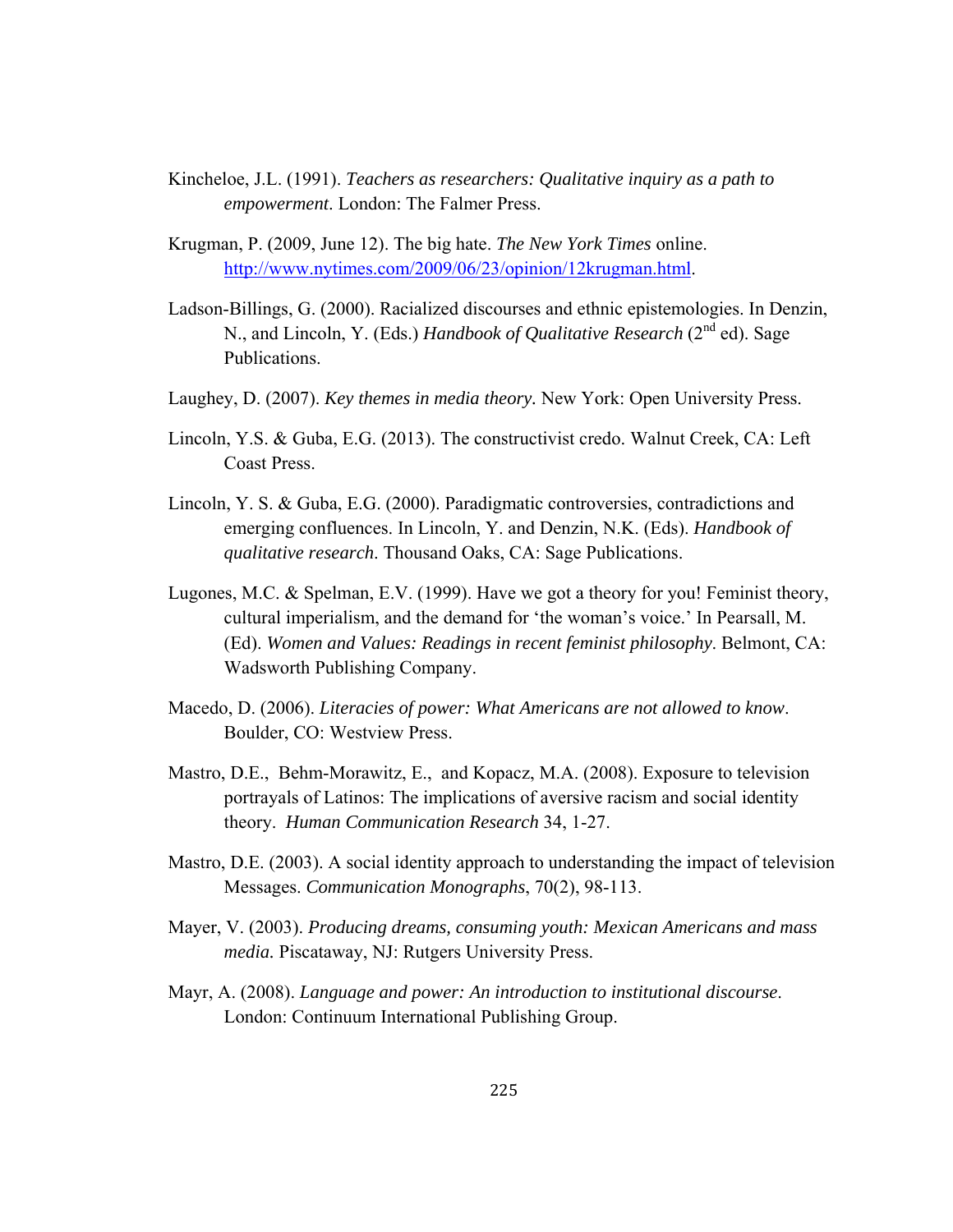- McLaren, P. (2002). *Life in schools: An introduction to critical pedagogy in the foundations of education*. Addison Wesley Publishing.
- Mehan, H. and Wood, H. (1975). *Five features of reality. In Reality as a reflexive construction*. New York: Wile and Sons.
- Merriam, S. (1988). *Case study research in education: A qualitative approach*. San Francisco: Jossey-Bass Publishers.
- Merrin, W. (2005). *Baudrillard and the media*. Cambridge, MA: Polity Press.
- Meyer, J. (2009, June 12). Holocaust shooting investigation asks why. *Los Angeles Times* Online. <http://www.latimes.com/news/nationworld/nation/la-na-holocuast shooting-Asks-why.html>
- Meyer, T. & Hinchman, L. (2002). *Media democracy: How the media colonize politics.* Malden, MA: Blackwell Publishing.
- Morales, T. (2005, July 14). Grand Theft Auto under fire. *CBS.com*. Retrieved June 11, 2009.
- Moran, K. (2011). *Listening to Latina/o youth: Television consumption within families*. New York: Peter Lang Publishing.
- Munson, E.S. and Warren, C. A. (Eds.). (1997). *James Carey: A critical reader*. Minneapolis, MN: University of Minnesota Press.
- Murillo, Jr. E.G., Villenas, S. Galvan, R.T., Munoz, J.S., Martinez, C. Machado-Casas, M. (Eds)., (2009). *Handbook of Latinos and education: Theory, research, and practice.* New York: Routledge.
- Myers, K. (2003). White fright: Reproducing white supremacy through casual discourse. In Doane, A. and Bonilla-Silva, E. (Eds.), *White out: The continuing significance of racism*. New York: Routledge.
- National Council of La Raza. (1998). Out of the picture: Hispanics in the media. In C.E Rodriguez (Ed.), *Latin looks: Images of Latinas and Latinos in the U.S media* (pp.22-35). Boulder, CO: Westview Press.
- Noguero, P. (2003). *City schools and the American dream: reclaiming the promise of public education.* New York: Teachers College Press.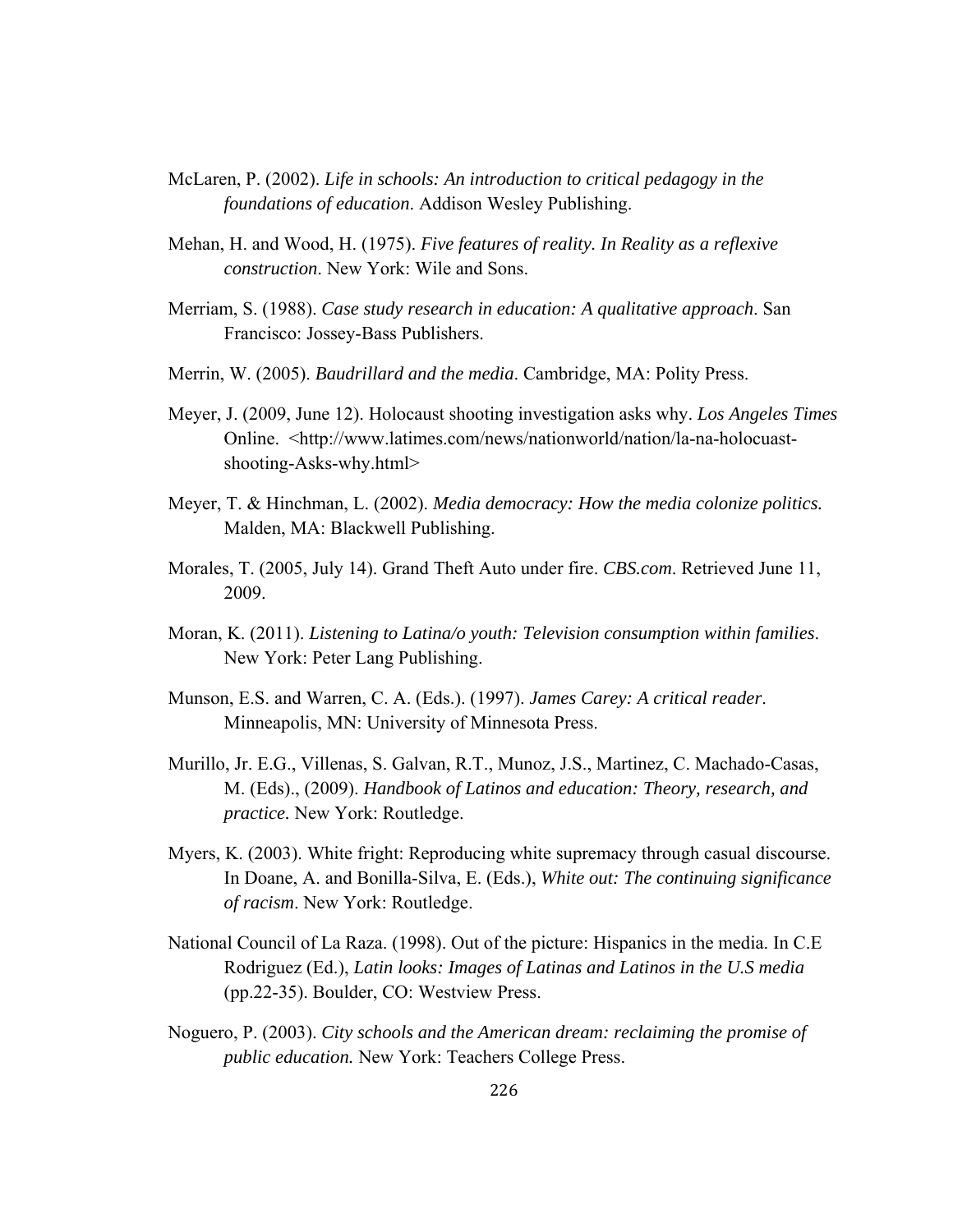- Oboler, S. (2006). *Redefining citizenship as a lived experience*. In Suzanne Oboler (Ed.), Latinos and citizenship: the dilemma of belonging. New York: Palgrave Macmillian.
- Patterson, J.A. and Rayle, J.M. (2004). De-centering whiteness: Personal narratives of race. In Noblitt, G.W., Flores, S.Y. and Murillo, E.G. (Eds.) *Postcritical ethnography: reinscribing critique.* Cresskill, NJ: Hampton Press.
- Peguro, A. & Bondy, J.M. (2010). Immigration and student's relationship with teachers. *Education and Urban Society* 43 (2). 165-183.
- Perez W. & Cortes, R.D. (2011). *Undocumented Latino college students; their socioemotional and academic experiences*. El Paso: LFB Scholarly Publishing.
- Quintana, S & Scull, N.C. (2009). Latino ethnic identity. In Villarruel, F.A. et al (Eds.) *Handbook of U.S. Latino Psychology: Developmental and community-based perspectives*. Thousand Oaks, CA: Sage Publications.
- Rivadeneyra, R. (2006). Do you see what I see? Latino adolescents' perceptions of the images on television. *Journal of adolescent research*. 21, 393-414.
- Rivadeneyra, R., Ward, M.L. & Gordon, M. (2007). Distorted reflections: media exposure and Latino adolescents' conceptions of self. *Media Psychology* 9(2), 261-290.
- Rizvi, F. & Lingard, B. (2006). Edward Said and the cultural politics of education. *Discourse: studies in the cultural politics of education*. 27(3), 293-308.
- Rodriguez, A. (1998). *Making Latino news: Race, language and class.* Chicago: Latin American Studies Association.
- Ryan, G.W. and Bernard, H.R. (2003b) 'Techniques to Identify Themes', *Field Methods*, 15(1): 85-109.
- Santa Ana, O. (2002). *Brown tide rising: Metaphors of Latinos in contemporary American public discourse.* Austin, TX: University of Texas Press.
- Santore, J.V. (2009, June 12). Media matters: Right-wing media and the fringe: A growing history of violence (and denial). Media Matters for America. http://mediamatters.org/print/columns/200906120037.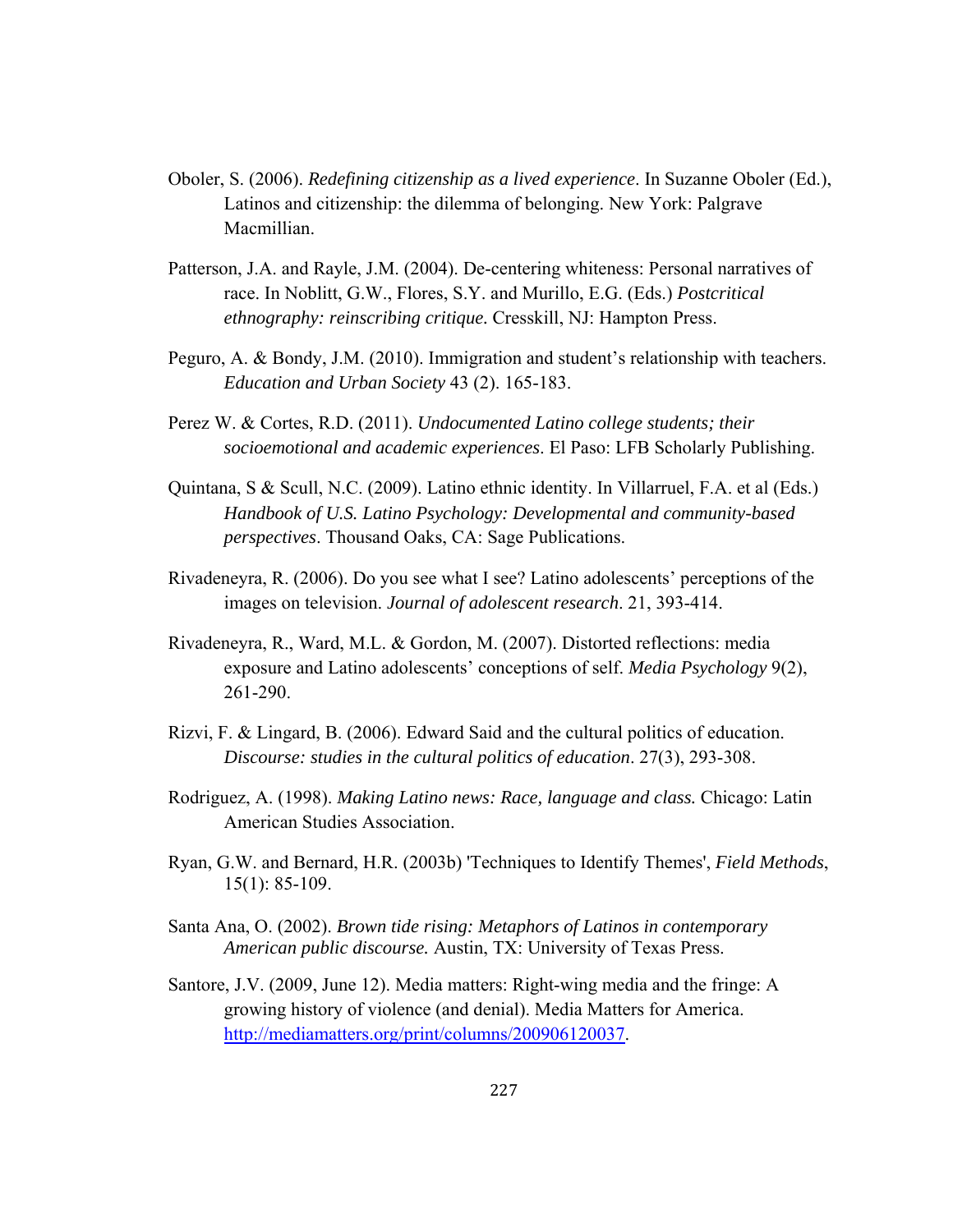- Schwandt, T.A. (2003). *Three epistemological stances for qualitative inquiry.* In Denzin, N.K. & Lincoln, Y. (Eds.) The landscape of qualitative research.  $(2^{nd}$  ed). Thousand Oaks, CA: Sage Publications.
- Sensoy, O. (2007). Social education and critical media literacy: Can Mr. Potato Head help challenge binaries, essentialism, and orientalism? In D. Macedo & S. R. Steinberg (Eds.), *Media literacy*. New York: Peter Lang Publishing.
- Stake, R.E. (1995). *The art of case study research*. Thousand Oaks: Sage Publications.
- Stonebanks, C.D. (2004). Consequences of perceived ethnic identities. In J. Kincheloe & S. R. Steinberg (Eds.), *The miseducation of the west: How schools and the media distort our understanding of the Islamic world*. Westport, CT: Praeger Publishers.
- Strauss, Anselm and Corbin, Juliet (1990) *Basics of Qualitative Research. Grounded Theory Procedures and Techniques*. Newbury Park, CA: Sage. (2nd Ed.)
- Suarez-Orozco, C., & Suarez-Orozco, M. (2001), *Children of immigration.* Cambridge: Harvard University Press.
- Tatum, B. D. (2000). The complexity of identity: 'Who am I?'. In S.M. Adam et. al (Eds.), *Readings for diversity and social justice*. New York: London. Routledge.
- Thompson, A. (2003). Tiffany, friend of people of color: White investments in antiracism. *International Journal of Qualitative Studies in Education* 16(1), 7-29.
- Trueba, E.T. (1999). *Latinos Unidos: From cultural diversity to the politics of solidarity*. Lanham, MA. Rowman & Littlefield Publishers.
- Tsesis, A. (2002). *Destructive messages: How hate speech paves the way for harmful social movements.* New York: New York University Press.
- Urioloi, B. (2009). Boundaries, language and the self: Issues faced by Puerto Ricans and Other Latina/o college students. *Journal of Latin American Anthropology* 8(2), 152-172.
- U.S. Census 2010. www.census.gov.
- Valdivia, A.N. (2010). *Latino/as in the media*. Austin, TX: Polity Publishing.
- Vargas, L. & DePyssler, B. (1998). Using media literacy to explore stereotypes of Mexican immigrants. *Social Education*. 62(7), 407-412.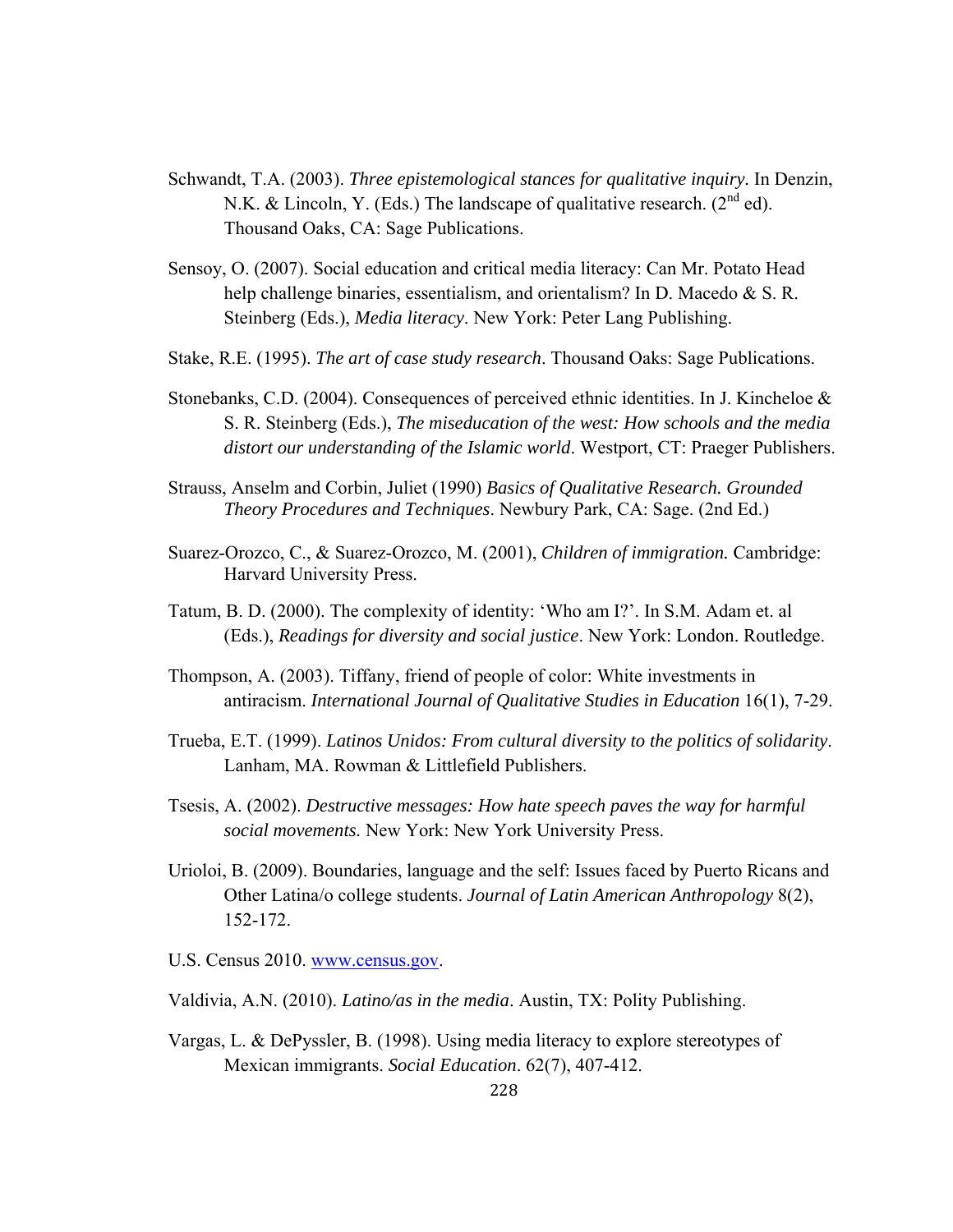Villalpando, O. (2004). Practical considerations of critical race theory and Latino critical theory for Latino college students. *New Directions for Student Services* 105, 41- 50.

Wink, J. (2004). *Critical Pedagogy: Notes from the real world* (3<sup>rd</sup> ed.). Allyn & Bacon. www.rc.org.

Yosso, T.J. & Garcia, D.G. (2009). 'Who are these kids, rejects from Hell?' Analyzing Hollywood distortions of Latina/o high school students In Murillo, Jr. E.G., Villenas, S. Galvan, R.T., Munoz, J.S., Martinez, C. Machado-Casas, M. (Eds)., (2009). *Handbook of Latinos and education: Theory, research, and practice.* New York: Routledge.